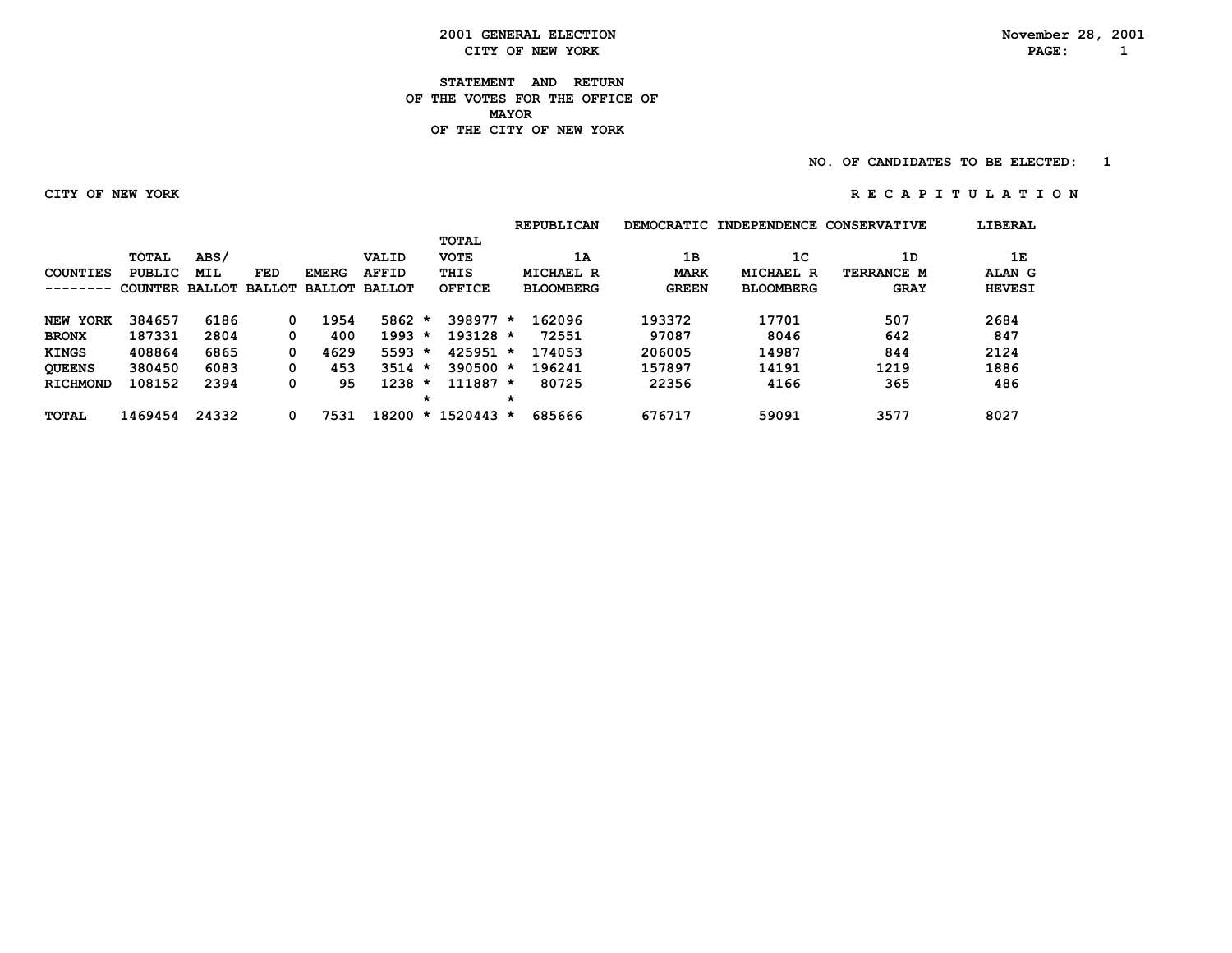## **2001 GENERAL ELECTION November 28, 2001 CITY OF NEW YORK**

#### **STATEMENT AND RETURN OF THE VOTES FOR THE OFFICE OF MAYORDE THE CITY OF NEW YORK**

**NO. OF CANDIDATES TO BE ELECTED:** 1

 **CITY OF NEW YORK**

|                 | <b>GREEN</b> | <b>WORKING</b>  | <b>BETTER</b>  | <b>AMERICAN</b>  | <b>LIBERTARIAN</b> | <b>FUSION</b>    | MARIJUANA       |             |             |
|-----------------|--------------|-----------------|----------------|------------------|--------------------|------------------|-----------------|-------------|-------------|
|                 |              | <b>FAMILIES</b> | <b>SCHOOLS</b> | <b>DREAM</b>     |                    |                  | <b>REFORM</b>   |             |             |
|                 | 1G           | 1H              | 1I             | 1J               | 1K                 | 1L               | 1M              |             | UNRE        |
| <b>COUNTIES</b> | JULIA        | <b>MARK</b>     | ALAN G         | <b>KENNETH B</b> | <b>KENNY</b>       | <b>BERNARD H</b> | THOMAS K        | <b>SCAT</b> | CORD        |
| . _ _ _ _ _ _ _ | WILLEBRAND   | <b>GREEN</b>    | <b>HEVESI</b>  | <b>GOLDING</b>   | <b>KRAMER</b>      | <b>GOETZ</b>     | <b>LEIGHTON</b> | <b>VOTE</b> | <b>VOTE</b> |
| NEW YORK        | 2241         | 9202            | 416            | 96               | 368                | 203              | 791             | 114         | 9186        |
| <b>BRONX</b>    | 670          | 5193            | 772            | 112              | 296                | 201              | 529             | 57          | 6125        |
| <b>KINGS</b>    | 2456         | 11217           | 628            | 163              | 338                | 333              | 680             | 26          | 12097       |
| <b>QUEENS</b>   | 1579         | 5631            | 407            | 81               | 306                | 253              | 418             | 106         | 10285       |
| <b>RICHMOND</b> | 209          | 1308            | 81             | 22               | 100                | 59               | 145             | 29          | 1836        |
| <b>TOTAL</b>    | 7155         | 32551           | 2304           | 474              | 1408               | 1049             | 2563            | 332         | 39529       |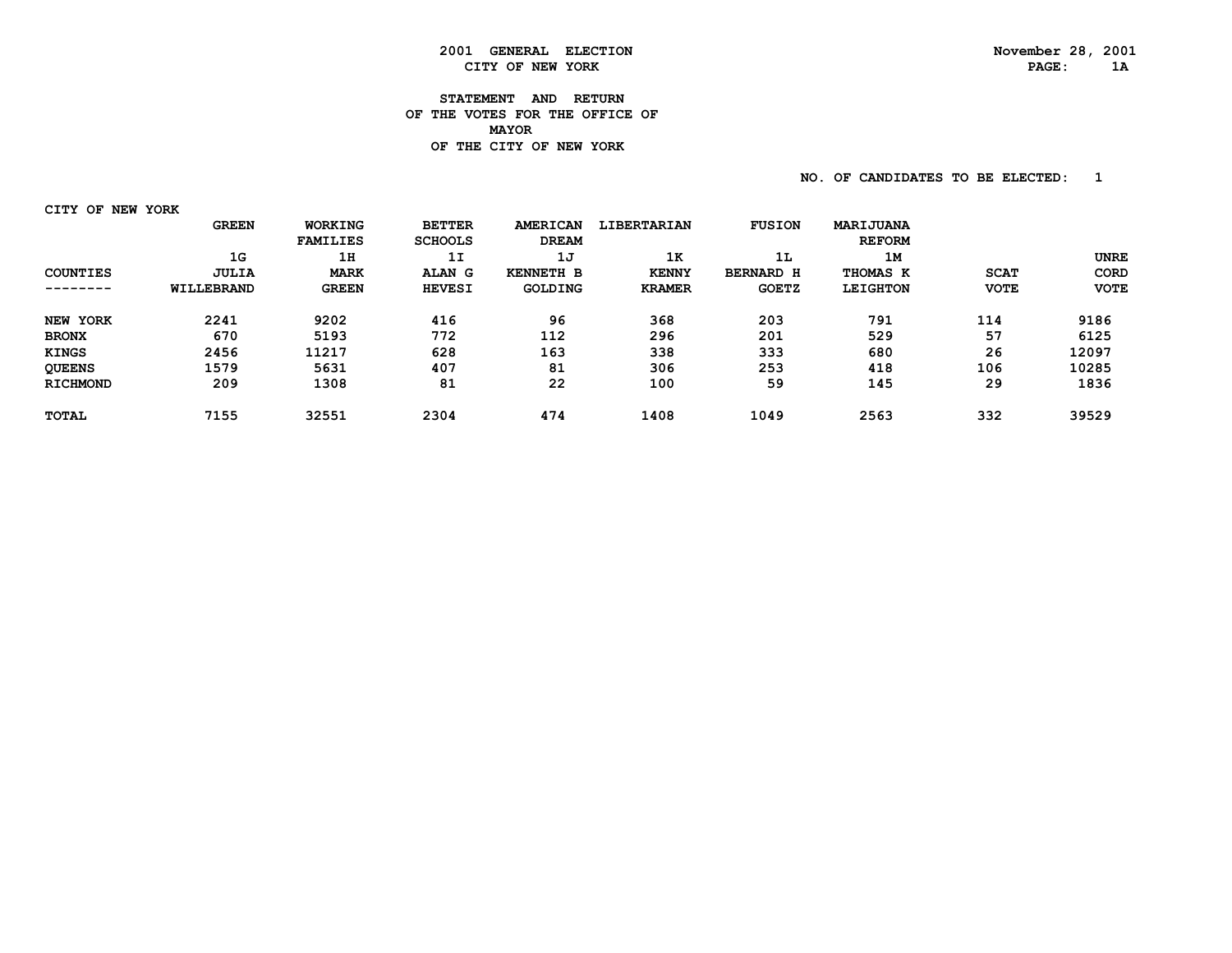**2001 GENERAL ELECTION November 28, 2001 CITY OF NEW YORK PAGE: 1**

#### **STATEMENT AND RETURN OF THE VOTES FOR THE OFFICE OFPUBLIC ADVOCATE OF THE CITY OF NEW YORK**

#### **NO. OF CANDIDATES TO BE ELECTED:** 1

#### **CITY OF NEW YORK R E C A P I T U L A T I O N**

|                 |                       |       |     |                      |              |         |               |         |                | DEMOCRATIC CONSERVATIVE | LIBERAL         | <b>LIBERTARIAN</b> | <b>FUSION</b>  |
|-----------------|-----------------------|-------|-----|----------------------|--------------|---------|---------------|---------|----------------|-------------------------|-----------------|--------------------|----------------|
|                 |                       |       |     |                      |              |         | <b>TOTAL</b>  |         |                |                         |                 |                    |                |
|                 | <b>TOTAL</b>          | ABS/  |     |                      | VALID        |         | <b>VOTE</b>   |         | 6В             | 6D                      | 6Е              | 6К                 | 6L             |
| COUNTIES        | PUBLIC                | MIL   | FED | <b>EMERG</b>         | <b>AFFID</b> |         | THIS          |         | <b>BETSY F</b> | <b>JOSEPH</b>           | SCOTT M         | <b>TRAVIS</b>      | <b>SHEILA</b>  |
|                 | COUNTER BALLOT BALLOT |       |     | <b>BALLOT BALLOT</b> |              |         | OFFICE        |         | <b>GOTBAUM</b> | <b>DUBOWSKI</b>         | <b>STRINGER</b> | PAHL               | <b>FLAXMAN</b> |
| NEW YORK        | 384657                | 6186  | 0   | 1954                 | 5862         | $\star$ | $398659*$     |         | 243083         | 11312                   | 19100           | 1948               | 1341           |
| <b>BRONX</b>    | 187331                | 2804  | 0   | 400                  | 1993         | $\star$ | $192531 *$    |         | 108804         | 4523                    | 3491            | 817                | 779            |
| <b>KINGS</b>    | 408864                | 6865  | 0   | 4629                 | $5593 *$     |         | $425979 *$    |         | 244963         | 12110                   | 9848            | 1624               | 2066           |
| <b>QUEENS</b>   | 380450                | 6083  | 0   | 453                  | $3514 *$     |         | $390500 *$    |         | 205881         | 17959                   | 8571            | 1672               | 1579           |
| <b>RICHMOND</b> | 108152                | 2394  | 0   | 95                   | 1238         | $\star$ | $111879 *$    |         | 43193          | 10743                   | 3115            | 559                | 241            |
|                 |                       |       |     |                      |              | *       |               | $\star$ |                |                         |                 |                    |                |
| <b>TOTAL</b>    | 1469454               | 24332 |     | 7531                 | 18200        |         | $* 1519548 *$ |         | 845924         | 56647                   | 44125           | 6620               | 6006           |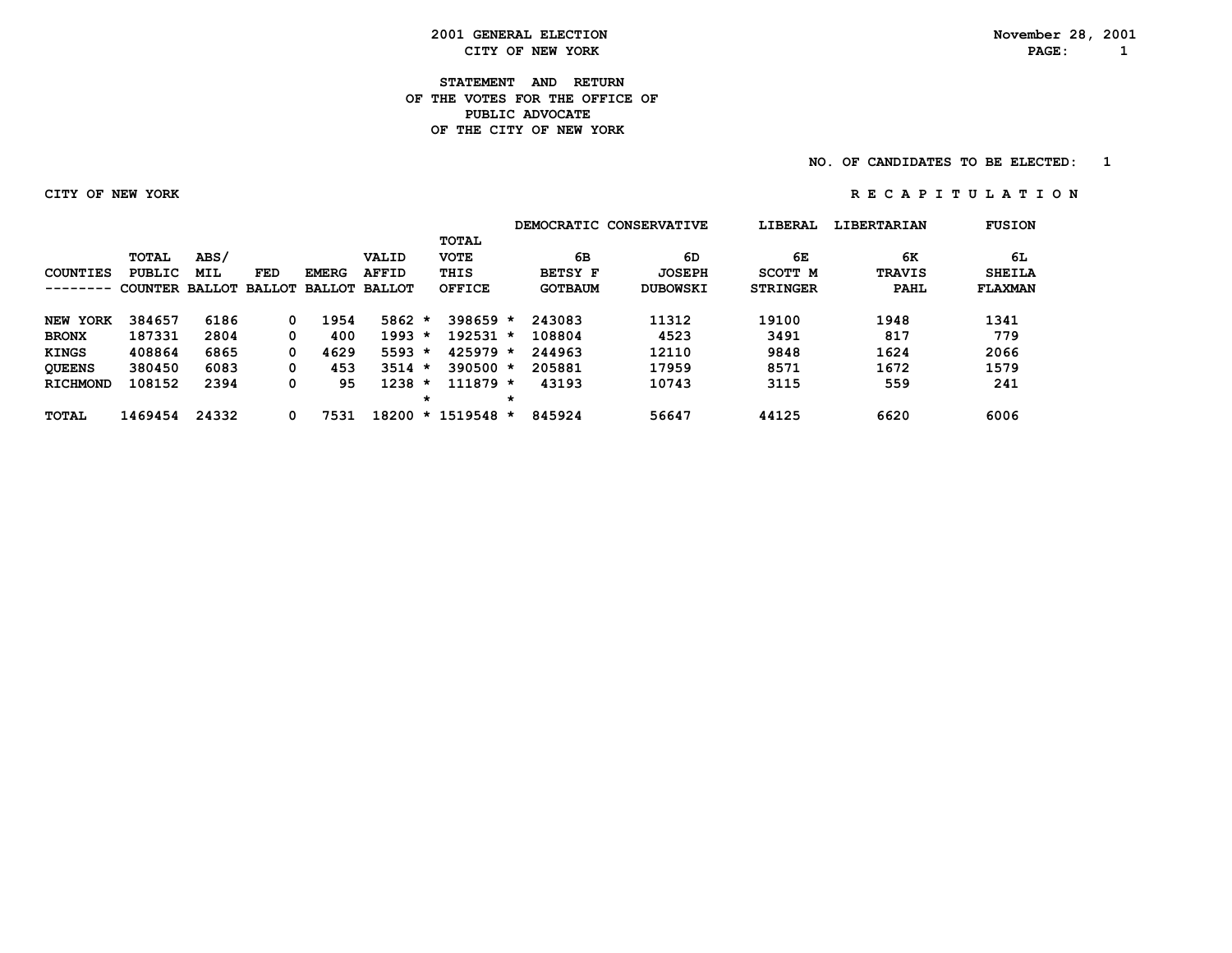### **2001 GENERAL ELECTION November 28, 2001 CITY OF NEW YORK**

#### **STATEMENT AND RETURN OF THE VOTES FOR THE OFFICE OF PUBLIC ADVOCATEDE THE CITY OF NEW YORK**

 **NO. OF CANDIDATES TO BE ELECTED: 1**

 **CITY OF NEW YORK**

|                 | MARIJUANA     |             |             |
|-----------------|---------------|-------------|-------------|
|                 | <b>REFORM</b> |             |             |
|                 | 6м            |             | <b>UNRE</b> |
| COUNTIES        | CHRIS M       | <b>SCAT</b> | CORD        |
| -------         | LAUNOIS       | <b>VOTE</b> | <b>VOTE</b> |
|                 |               |             |             |
| NEW YORK        | 6474          | 28          | 115373      |
| <b>BRONX</b>    | 2756          | 17          | 71344       |
| <b>KINGS</b>    | 6451          | 3           | 148914      |
| <b>QUEENS</b>   | 4484          | 12          | 150342      |
| <b>RICHMOND</b> | 1556          | 11          | 52461       |
|                 |               |             |             |
| TOTAL           | 21721         | 71          | 538434      |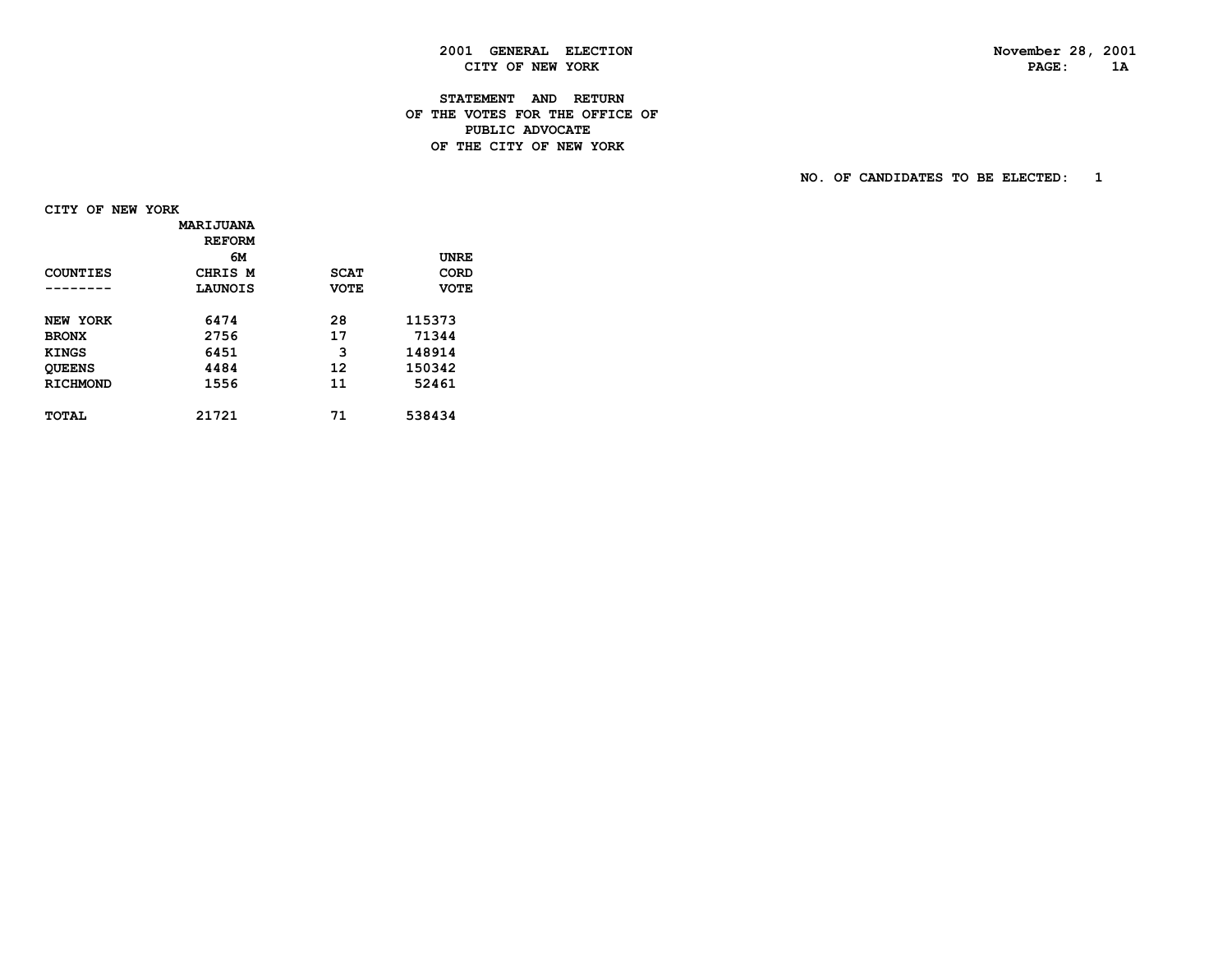**2001 GENERAL ELECTION November 28, 2001 CITY OF NEW YORK PAGE: 1**

**STATEMENT AND RETURN OF THE VOTES FOR THE OFFICE OF COMPTROLLER OF THE CITY OF NEW YORK**

**NO. OF CANDIDATES TO BE ELECTED:** 1

 **CITY OF NEW YORK R E C A P I T U L A T I O N**

|                 |                |       |               |               |               |         |               |   |                 | DEMOCRATIC CONSERVATIVE | LIBERAL       | WORKING         | <b>LIBERTARIAN</b> |
|-----------------|----------------|-------|---------------|---------------|---------------|---------|---------------|---|-----------------|-------------------------|---------------|-----------------|--------------------|
|                 |                |       |               |               |               |         | TOTAL         |   |                 |                         |               | <b>FAMILIES</b> |                    |
|                 | TOTAL          | ABS/  |               |               | VALID         |         | <b>VOTE</b>   |   | 10B             | 10D                     | 10E           | 10H             | 10K                |
| COUNTIES        | PUBLIC         | MIL   | <b>FED</b>    | <b>EMERG</b>  | <b>AFFID</b>  |         | THIS          |   | WILLIAM C       | JOHN J                  | HERBERT E     | WILLIAM C       | <b>JAMES</b>       |
| ------          | COUNTER BALLOT |       | <b>BALLOT</b> | <b>BALLOT</b> | <b>BALLOT</b> |         | <b>OFFICE</b> |   | <b>THOMPSON</b> | <b>DEMIC</b>            | <b>BERMAN</b> | <b>THOMPSON</b> | <b>EISERT</b>      |
| <b>NEW YORK</b> | 384657         | 6186  | 0             | 1954          | $5862 *$      |         | $398659*$     |   | 221844          | 12600                   | 18154         | 8337            | 1964               |
| <b>BRONX</b>    | 187331         | 2804  | 0             | 400           | $1993 *$      |         | $192528 *$    |   | 102181          | 4731                    | 4548          | 3888            | 964                |
| <b>KINGS</b>    | 408864         | 6865  | 0             | 4629          | 5593          | $\star$ | $425985 *$    |   | 218515          | 13052                   | 21658         | 8409            | 1574               |
| <b>QUEENS</b>   | 380450         | 6083  | 0             | 453           | $3514 *$      |         | $390500 *$    |   | 188314          | 17179                   | 14601         | 4986            | 1569               |
| <b>RICHMOND</b> | 108152         | 2394  | 0             | 95            | 1238          | $\star$ | $111879 *$    |   | 37846           | 10821                   | 4382          | 1846            | 567                |
|                 |                |       |               |               |               | *       |               | * |                 |                         |               |                 |                    |
| <b>TOTAL</b>    | 1469454        | 24332 | 0             | 7531          | 18200         |         | $* 1519551$   | * | 768700          | 58383                   | 63343         | 27466           | 6638               |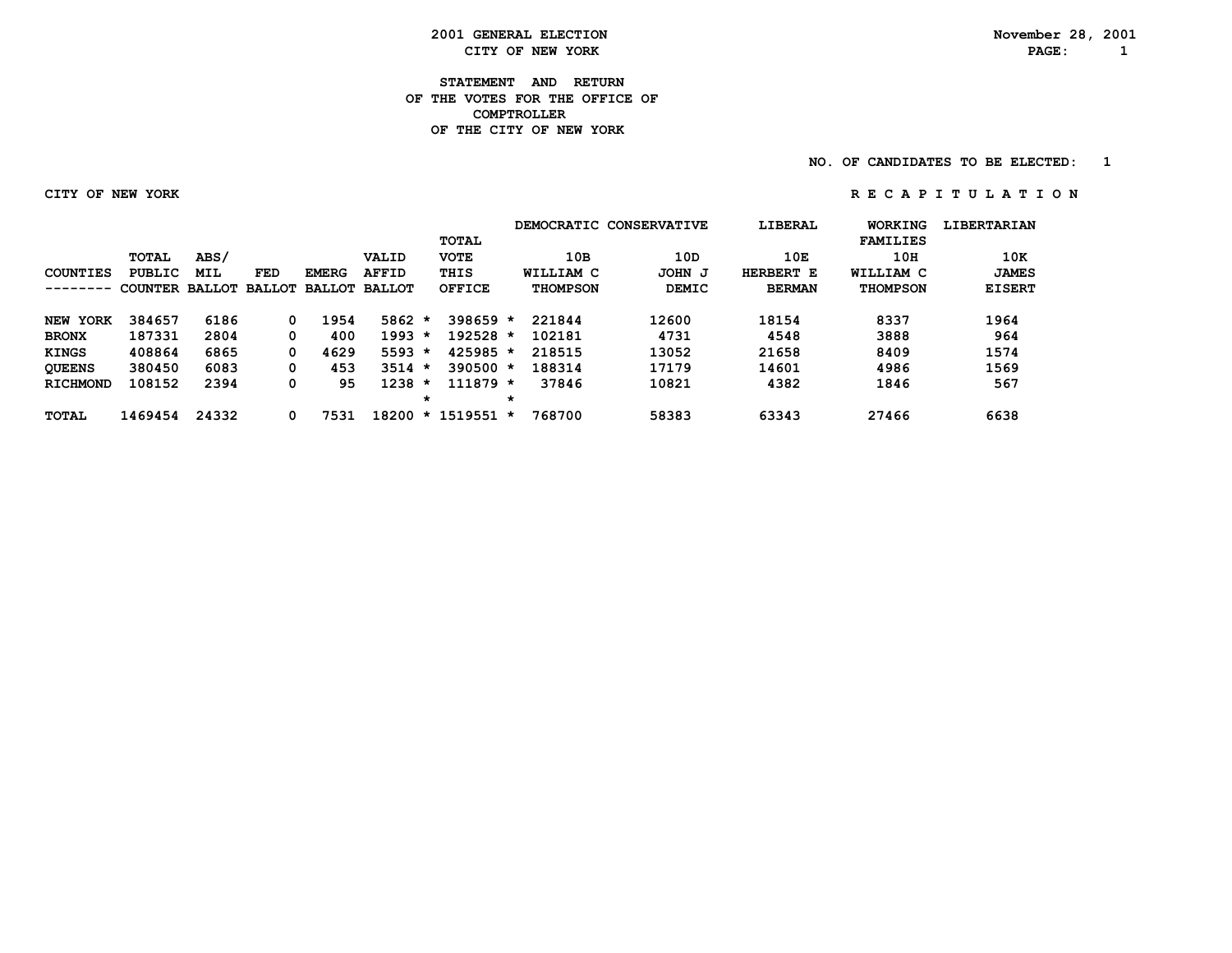### **2001 GENERAL ELECTION November 28, 2001 CITY OF NEW YORK**

#### **STATEMENT AND RETURN OF THE VOTES FOR THE OFFICE OF COMPTROLLERDE THE CITY OF NEW YORK**

 **NO. OF CANDIDATES TO BE ELECTED: 1**

 **CITY OF NEW YORK**

|                 | <b>FUSION</b>   | <b>MARIJUANA</b><br><b>REFORM</b> |             |             |
|-----------------|-----------------|-----------------------------------|-------------|-------------|
|                 | 10L             | 10M                               |             | <b>UNRE</b> |
| COUNTIES        | <b>JOSEPH D</b> | TRACY L                           | <b>SCAT</b> | CORD        |
|                 | <b>FUSCO</b>    | <b>BLEVINS</b>                    | <b>VOTE</b> | <b>VOTE</b> |
| NEW YORK        | 1149            | 6114                              | 12          | 128485      |
| <b>BRONX</b>    | 995             | 3174                              | 6           | 72041       |
| <b>KINGS</b>    | 2093            | 3968                              | 3           | 156713      |
| <b>QUEENS</b>   | 1705            | 3047                              | 9           | 159090      |
| <b>RICHMOND</b> | 996             | 1037                              | 6           | 54378       |
| <b>TOTAL</b>    | 6938            | 17340                             | 36          | 570707      |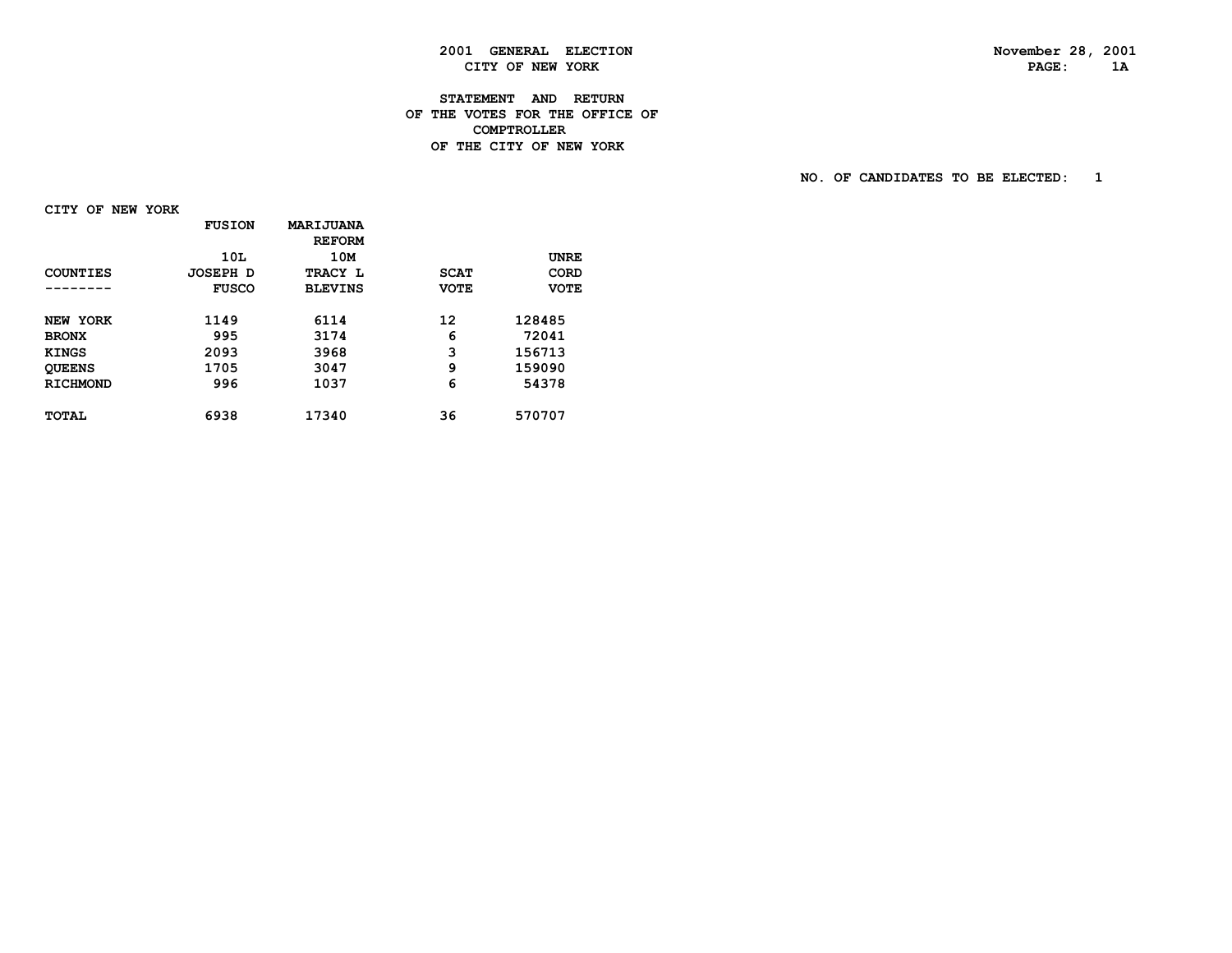#### **2001 GENERAL ELECTION November 28, 2001 CITY OF NEW YORK PAGE: 1**

#### **STATEMENT AND RETURN OF THE VOTES FOR THE OFFICE OF JUSTICES OF THE SUPREME COURT** OF THE STATE OF NEW YORK, 2ND JUDICIAL DISTRICT

#### **NO. OF CANDIDATES TO BE ELECTED: 6 2NDJUDICIALDISTRICT R E C A P I T U L A T I O N**

|                                            |                                                        |             |     |              |                       | <b>TOTAL</b>                         | <b>REPUBLICAN</b>          |                                     | DEMOCRATIC CONSERVATIVE    | LIBERAL                             | <b>WORKING</b><br><b>FAMILIES</b>   |
|--------------------------------------------|--------------------------------------------------------|-------------|-----|--------------|-----------------------|--------------------------------------|----------------------------|-------------------------------------|----------------------------|-------------------------------------|-------------------------------------|
| $AD$ $#S$<br><b>KINGS</b><br><b>COUNTY</b> | TOTAL<br>PUBLIC<br>COUNTER BALLOT BALLOT BALLOT BALLOT | ABS/<br>MIL | FED | <b>EMERG</b> | VALID<br><b>AFFID</b> | <b>VOTE</b><br>THIS<br><b>OFFICE</b> | 14A<br>ROBERT J<br>COLLINI | 14B<br>PATRICIA M<br><b>DIMANGO</b> | 14D<br>ROBERT J<br>COLLINI | 14E<br>PATRICIA M<br><b>DIMANGO</b> | 14H<br>PATRICIA M<br><b>DIMANGO</b> |
| 39TH                                       | 35                                                     | 0           | 0   | 0            | $1 *$                 | $216 *$                              | 2                          | 20                                  |                            | 0                                   | っ                                   |
| <b>COUNTY</b><br><b>SUBTOTAL</b>           | 35                                                     | 0           | 0   | 0            | $1 *$                 | $216 *$                              | $\mathbf{2}$               | 20                                  |                            | 0                                   | ົ                                   |
| <b>DISTRICT</b><br><b>TOTAL</b>            | 35                                                     | 0           | 0   | 0            | $1 *$                 | $216 *$                              | 2                          | 20                                  |                            | 0                                   | ົ                                   |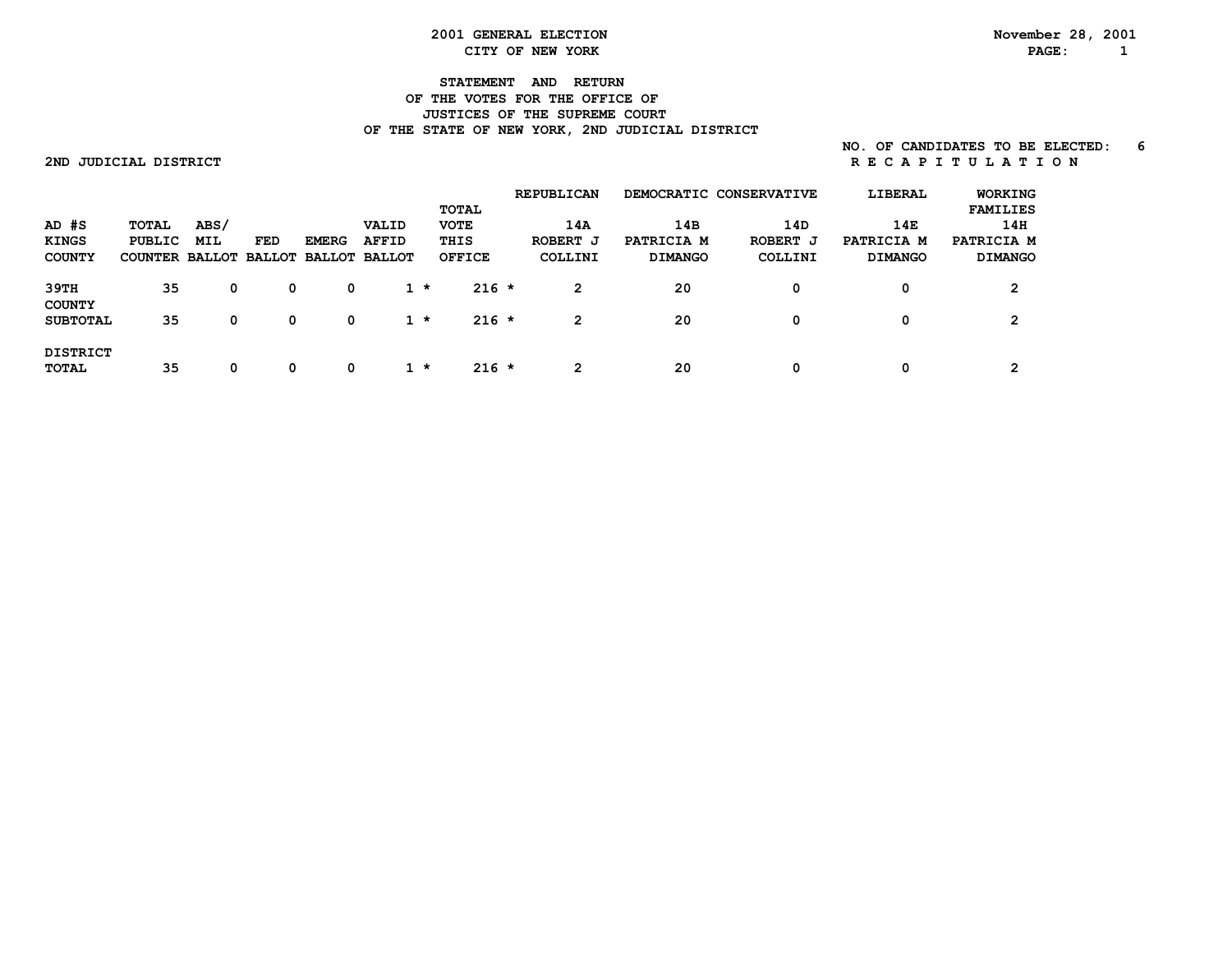#### **2001 GENERAL ELECTION November 28, 2001 CITY OF NEW YORK PAGE: 1A**

#### **STATEMENT AND RETURN OF THE VOTES FOR THE OFFICE OF JUSTICES OF THE SUPREME COURT** OF THE STATE OF NEW YORK, 2ND JUDICIAL DISTRICT

| 2ND                                      | JUDICIAL DISTRICT                    |                 |                                               |                             |                                   |                                         |                                       |                                 |                                |
|------------------------------------------|--------------------------------------|-----------------|-----------------------------------------------|-----------------------------|-----------------------------------|-----------------------------------------|---------------------------------------|---------------------------------|--------------------------------|
|                                          | <b>REPUBLICAN</b>                    |                 | DEMOCRATIC CONSERVATIVE                       | LIBERAL                     | <b>WORKING</b><br><b>FAMILIES</b> | <b>REPUBLICAN</b>                       | DEMOCRATIC CONSERVATIVE               |                                 | LIBERAL                        |
| AD #S<br><b>KINGS</b><br><b>COUNTY</b>   | 15A<br>MARYLOU DUCE<br><b>MARTIN</b> | 15B<br>RUDITZKY | 15D<br>HOWARD A MARYLOU DUCE<br><b>MARTIN</b> | 15E<br>HOWARD A<br>RUDITZKY | 15H<br>HOWARD A<br>RUDITZKY       | 16A<br>JOHN P<br><b>CONNORS</b>         | 16B<br><b>BERT A</b><br><b>BUNYAN</b> | 16D<br>JOHN P<br><b>CONNORS</b> | 16E<br>BERT A<br><b>BUNYAN</b> |
| 39TH<br><b>COUNTY</b><br><b>SUBTOTAL</b> | 2<br>2                               | 20<br>20        | 0<br>0                                        | 0<br>0                      |                                   | $\mathbf{2}^{\prime}$<br>$\overline{2}$ | 18<br>18                              | 0<br>0                          | 0<br>0                         |
| <b>DISTRICT</b><br><b>TOTAL</b>          | 2                                    | 20              | 0                                             | 0                           |                                   | າ                                       | 18                                    | 0                               | 0                              |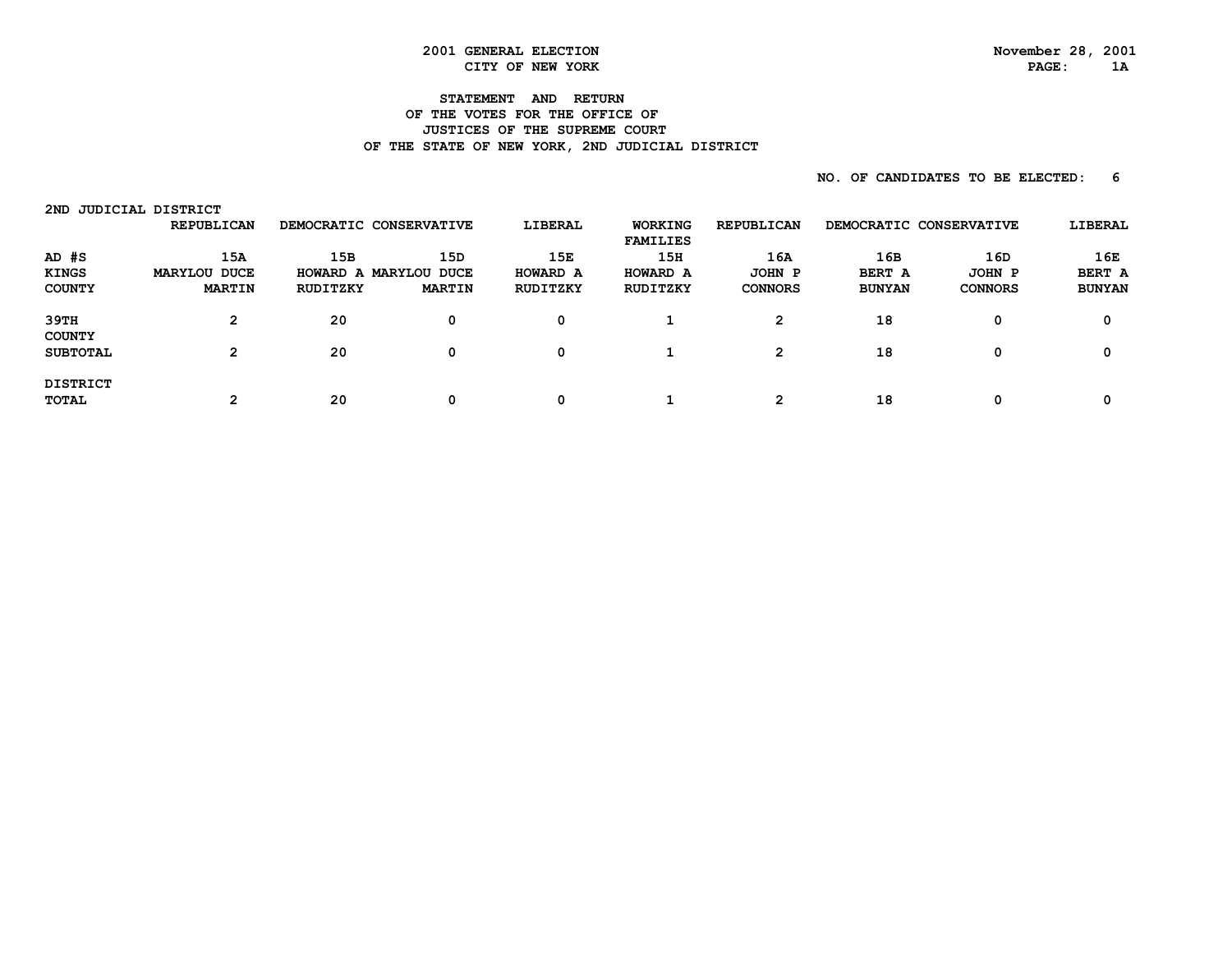# **2001 GENERAL ELECTION November 28, 2001**

#### **STATEMENT AND RETURN OF THE VOTES FOR THE OFFICE OF JUSTICES OF THE SUPREME COURT** OF THE STATE OF NEW YORK, 2ND JUDICIAL DISTRICT

| JUDICIAL DISTRICT<br>2ND |                 |                   |              |                         |                                                            |                   |                         |           |                 |
|--------------------------|-----------------|-------------------|--------------|-------------------------|------------------------------------------------------------|-------------------|-------------------------|-----------|-----------------|
|                          | <b>WORKING</b>  | <b>REPUBLICAN</b> |              | DEMOCRATIC CONSERVATIVE | <b>WORKING</b>                                             | <b>REPUBLICAN</b> | DEMOCRATIC CONSERVATIVE |           | LIBERAL         |
|                          | <b>FAMILIES</b> |                   |              |                         | <b>FAMILIES</b>                                            |                   |                         |           |                 |
| AD #S                    | 16H             | 17A               | 17B          | 17D                     | 17H                                                        | 18A               | 18B                     | 18D       | 18E             |
| <b>KINGS</b>             | BERT A          | <b>ALLEN</b>      | <b>ALLEN</b> | <b>ALLEN</b>            | <b>ALLEN</b>                                               | MICHAEL V         | <b>JOSEPH F</b>         | MICHAEL V | <b>JOSEPH F</b> |
| <b>COUNTY</b>            |                 |                   |              |                         | BUNYAN HURKIN-TORRE HURKIN-TORRE HURKIN-TORRE HURKIN-TORRE | AJELLO            | <b>BRUNO</b>            | AJELLO    | <b>BRUNO</b>    |
| 39TH                     |                 |                   | 20           | 0                       |                                                            | 2                 | 19                      | 0         |                 |
| <b>COUNTY</b>            |                 |                   |              |                         |                                                            |                   |                         |           |                 |
| <b>SUBTOTAL</b>          |                 |                   | 20           | 0                       |                                                            | 2                 | 19                      | 0         |                 |
| <b>DISTRICT</b>          |                 |                   |              |                         |                                                            |                   |                         |           |                 |
| <b>TOTAL</b>             |                 |                   | 20           | 0                       |                                                            | າ                 | 19                      | 0         |                 |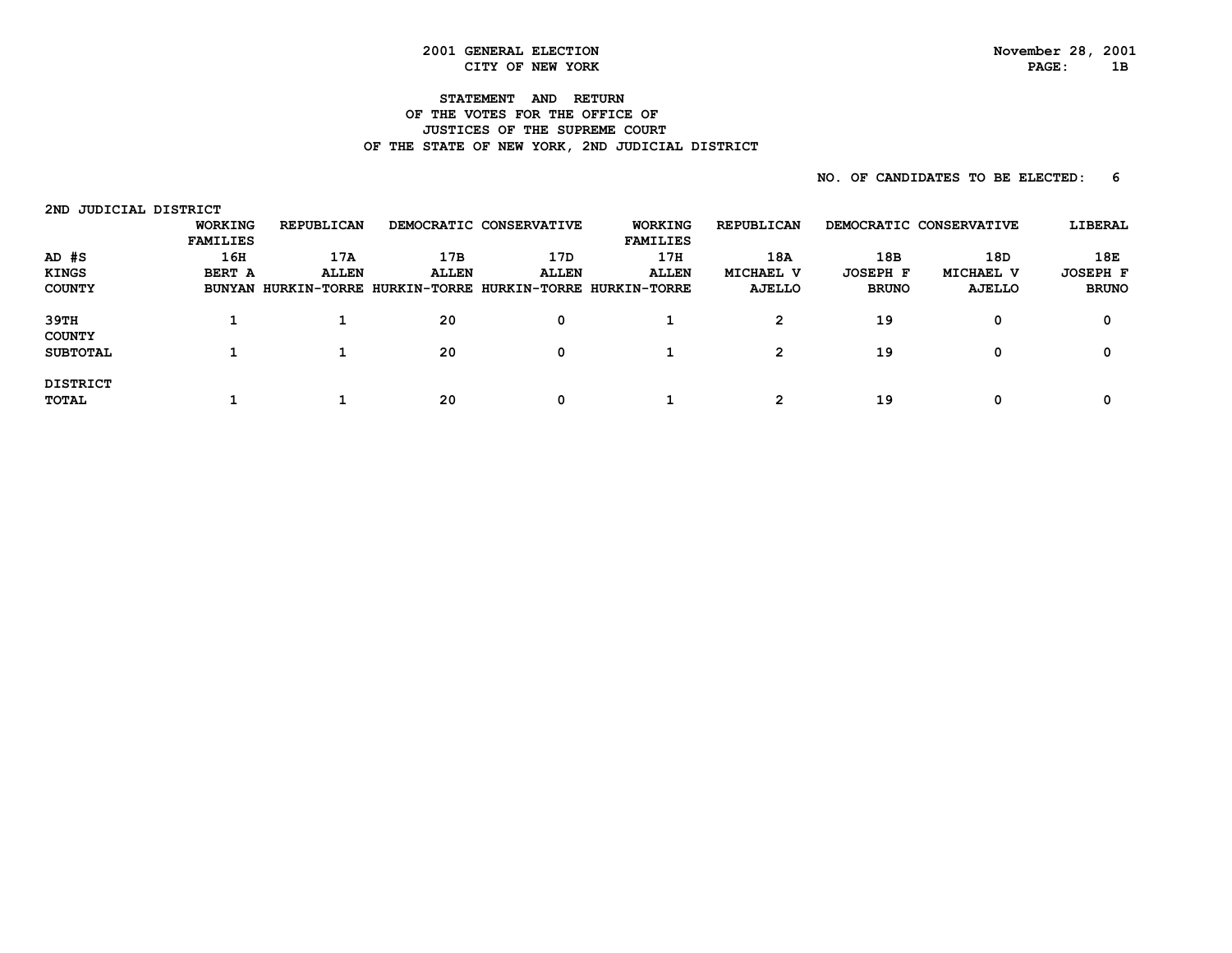## **STATEMENT AND RETURN**

#### **OF THE VOTES FOR THE OFFICE OF JUSTICES OF THE SUPREME COURT** OF THE STATE OF NEW YORK, 2ND JUDICIAL DISTRICT

| JUDICIAL DISTRICT<br>2ND |                 |                    |                |                         |                |                 |             |             |
|--------------------------|-----------------|--------------------|----------------|-------------------------|----------------|-----------------|-------------|-------------|
|                          | <b>WORKING</b>  | <b>REPUBLICAN</b>  |                | DEMOCRATIC CONSERVATIVE | LIBERAL        | <b>WORKING</b>  |             |             |
|                          | <b>FAMILIES</b> |                    |                |                         |                | <b>FAMILIES</b> |             |             |
| $AD$ $#S$                | 18H             | 19A                | 19B            | 19D                     | 19E            | 19H             |             | <b>UNRE</b> |
| <b>KINGS</b>             | <b>KEVIN A</b>  | ROBERT J           | THOMAS P       | ROBERT J                | THOMAS P       | THOMAS P        | <b>SCAT</b> | CORD        |
| <b>COUNTY</b>            | <b>FINNEGAN</b> | <b>SCAMARDELLA</b> | <b>ALIOTTA</b> | <b>SCAMARDELLA</b>      | <b>ALIOTTA</b> | <b>ALIOTTA</b>  | <b>VOTE</b> | <b>VOTE</b> |
| 39TH                     | з               |                    | 18             | 0                       | 0              | $\overline{2}$  | 0           | 81          |
| <b>COUNTY</b>            |                 |                    |                |                         |                |                 |             |             |
| <b>SUBTOTAL</b>          | з               |                    | 18             | 0                       | 0              | $\mathbf{2}$    | 0           | 81          |
|                          |                 |                    |                |                         |                |                 |             |             |
| <b>DISTRICT</b><br>TOTAL | ີ               |                    | 18             | 0                       | 0              | 2               | 0           | 81          |
|                          |                 |                    |                |                         |                |                 |             |             |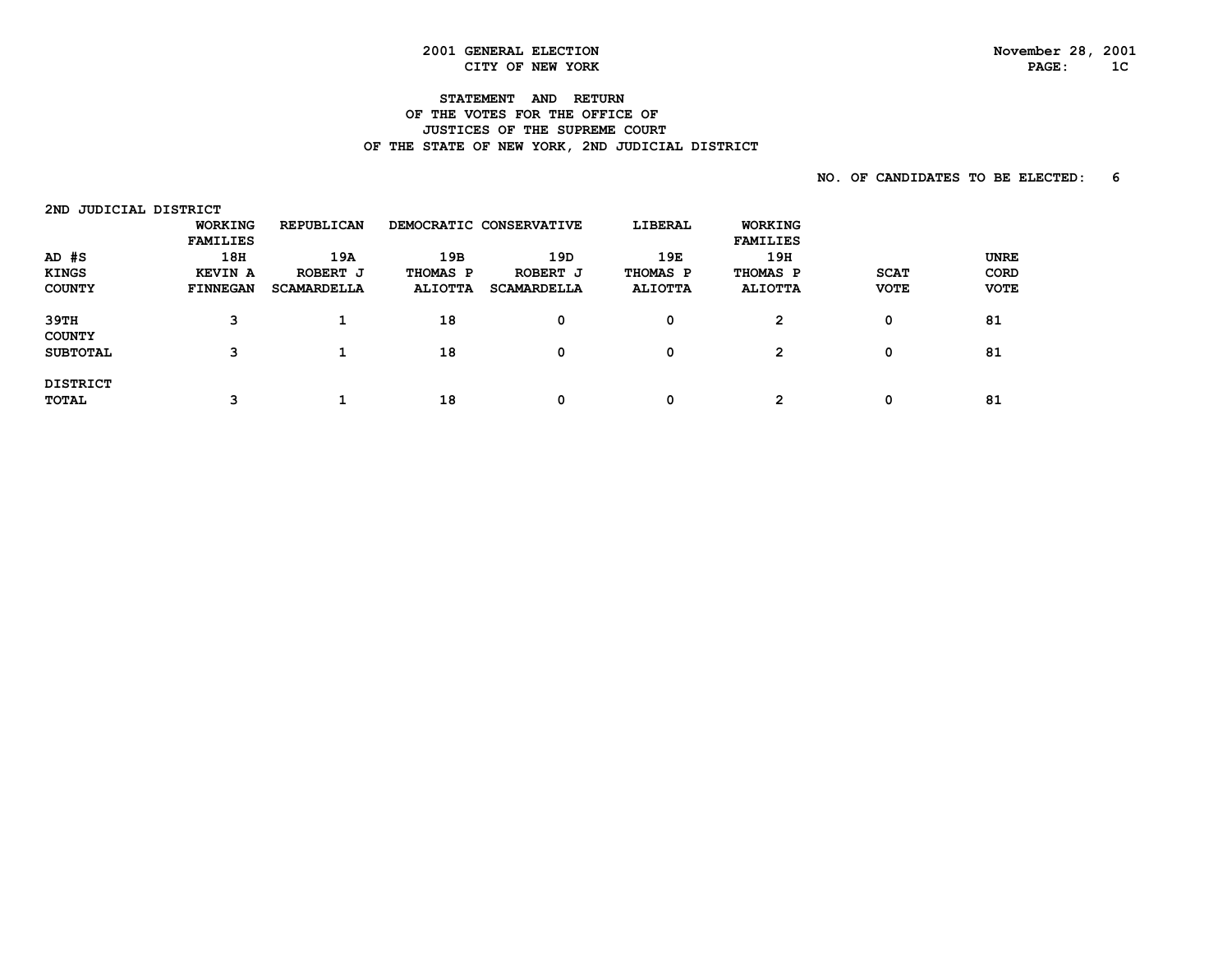#### **2001 GENERAL ELECTION November 28, 2001 CITY OF NEW YORK PAGE: 2**

#### **STATEMENT AND RETURN OF THE VOTES FOR THE OFFICE OF JUSTICES OF THE SUPREME COURT** OF THE STATE OF NEW YORK, 2ND JUDICIAL DISTRICT

#### **NO. OF CANDIDATES TO BE ELECTED: 6 2NDJUDICIALDISTRICT R E C A P I T U L A T I O N**

|                                  |                                     |            |            |                |              | <b>TOTAL</b>       | REPUBLICAN | DEMOCRATIC CONSERVATIVE |          | LIBERAL        | WORKING<br><b>FAMILIES</b> |
|----------------------------------|-------------------------------------|------------|------------|----------------|--------------|--------------------|------------|-------------------------|----------|----------------|----------------------------|
| $AD$ $#S$                        | <b>TOTAL</b>                        | ABS/       |            |                | VALID        | <b>VOTE</b>        | 14A        | 14B                     | 14D      | 14E            | 14H                        |
| <b>KINGS</b>                     | <b>PUBLIC</b>                       | <b>MIL</b> | <b>FED</b> | <b>EMERG</b>   | <b>AFFID</b> | THIS               | ROBERT J   | PATRICIA M              | ROBERT J | PATRICIA M     | PATRICIA M                 |
| <b>COUNTY</b>                    | COUNTER BALLOT BALLOT BALLOT BALLOT |            |            |                |              | <b>OFFICE</b>      | COLLINI    | <b>DIMANGO</b>          | COLLINI  | <b>DIMANGO</b> | <b>DIMANGO</b>             |
| 39TH                             | 27211                               | 403        | 0          | 186            | 324 *        | $168744*$          | 6178       | 11781                   | 631      | 237            | 306                        |
| 40TH                             | 17489                               | 172        | 0          | 71             | $264 *$      | $107976$ *         | 660        | 8998                    | 119      | 98             | 372                        |
| <b>41ST</b>                      | 26317                               | 470        | 0          | 252            | $465 *$      | $165024$ *         | 4182       | 12204                   | 474      | 203            | 363                        |
| 42ND                             | 15260                               | 228        | 0          | 52             | $210 *$      | $94500 *$          | 813        | 7704                    | 176      | 94             | 297                        |
| 43RD                             | 17686                               | 367        | 0          | 123            | $206 *$      | $110292 *$         | 704        | 8683                    | 145      | 107            | 351                        |
| 44TH                             | 27769                               | 514        | 0          | 319            | $321 *$      | 173538 *           | 4179       | 13737                   | 504      | 581            | 1395                       |
| <b>45TH</b>                      | 23594                               | 613        | 0          | 540            | $241 *$      | 149928 *           | 5554       | 8234                    | 588      | 218            | 265                        |
| <b>46TH</b>                      | 22446                               | 551        | 0          | 394            | $289 *$      | 142080 *           | 4540       | 7786                    | 429      | 174            | 223                        |
| 47TH                             | 18576                               | 417        | 0          | 1795           | $268 *$      | 126860 *           | 6126       | 7162                    | 401      | 256            | 277                        |
| <b>48TH</b>                      | 19804                               | 340        | 0          | 18             | $195 *$      | $122142 *$         | 4878       | 5697                    | 640      | 160            | 201                        |
| <b>49TH</b>                      | 19347                               | 345        | 0          | 79             | $193 *$      | 119784 *           | 6177       | 6510                    | 614      | 169            | 236                        |
| 50TH                             | 19360                               | 258        | 0          | 107            | $297 *$      | $120132 *$         | 2681       | 8397                    | 210      | 336            | 707                        |
| 51ST                             | 16213                               | 164        | 0          | 70             | $230 *$      | $100062 *$         | 2093       | 7182                    | 204      | 304            | 627                        |
| <b>52ND</b>                      | 33196                               | 743        | 0          | 193            | $433 *$      | 207689 *           | 7474       | 15311                   | 890      | 661            | 1041                       |
| 53RD                             | 15154                               | 109        | 0          | 232            | $259 *$      | $94524 *$          | 1250       | 5419                    | 179      | 247            | 347                        |
| 54TH                             | 13299                               | 142        | 0          | 8              | $238 *$      | $82193 *$          | 1209       | 5835                    | 147      | 105            | 225                        |
| 55TH                             | 16261                               | 165        | 0          | 117            | $259 *$      | $100812 *$         | 513        | 8795                    | 70       | 87             | 384                        |
| 56TH                             | 18079                               | 275        | 0          | $\overline{2}$ | $294 *$      | $111900 *$         | 477        | 8981                    | 83       | 127            | 348                        |
| 57TH                             | 23111                               | 375        | 0          | 59             | $376 *$      | 143526 *           | 914        | 12476                   | 295      | 379            | 1439                       |
| 58TH<br><b>COUNTY</b>            | 18657                               | 214        | 0          | 12             | $230 *$      | $114678 *$         | 704        | 10623                   | 98       | 80             | 305                        |
| <b>SUBTOTAL</b>                  | 408829                              | 6865       | 0          | 4629           |              | 5592 * 2556384 *   | 61306      | 181515                  | 6897     | 4623           | 9709                       |
| <b>RICHMOND</b><br><b>COUNTY</b> |                                     |            |            |                |              |                    |            |                         |          |                |                            |
| 59TH                             | 31781                               | 750        | 0          | 67             | $402 *$      | 198000 *           | 8882       | 11072                   | 1315     | 482            | 836                        |
| $60$ TH                          | 35203                               | 838        | 0          | 28             | $369 *$      | 218628 *           | 13308      | 10056                   | 1373     | 377            | 596                        |
| <b>61ST</b><br><b>COUNTY</b>     | 41168                               | 806        | 0          | 0              | $467 *$      | 254646 *           | 19367      | 8787                    | 2190     | 323            | 516                        |
| <b>SUBTOTAL</b>                  | 108152                              | 2394       | 0          | 95             | $1238 *$     | $671274 *$         | 41557      | 29915                   | 4878     | 1182           | 1948                       |
| <b>DISTRICT</b><br><b>TOTAL</b>  | 516981                              | 9259       | 0          | 4724           |              | $6830 * 3227658 *$ | 102863     | 211430                  | 11775    | 5805           | 11657                      |
|                                  |                                     |            |            |                |              |                    |            |                         |          |                |                            |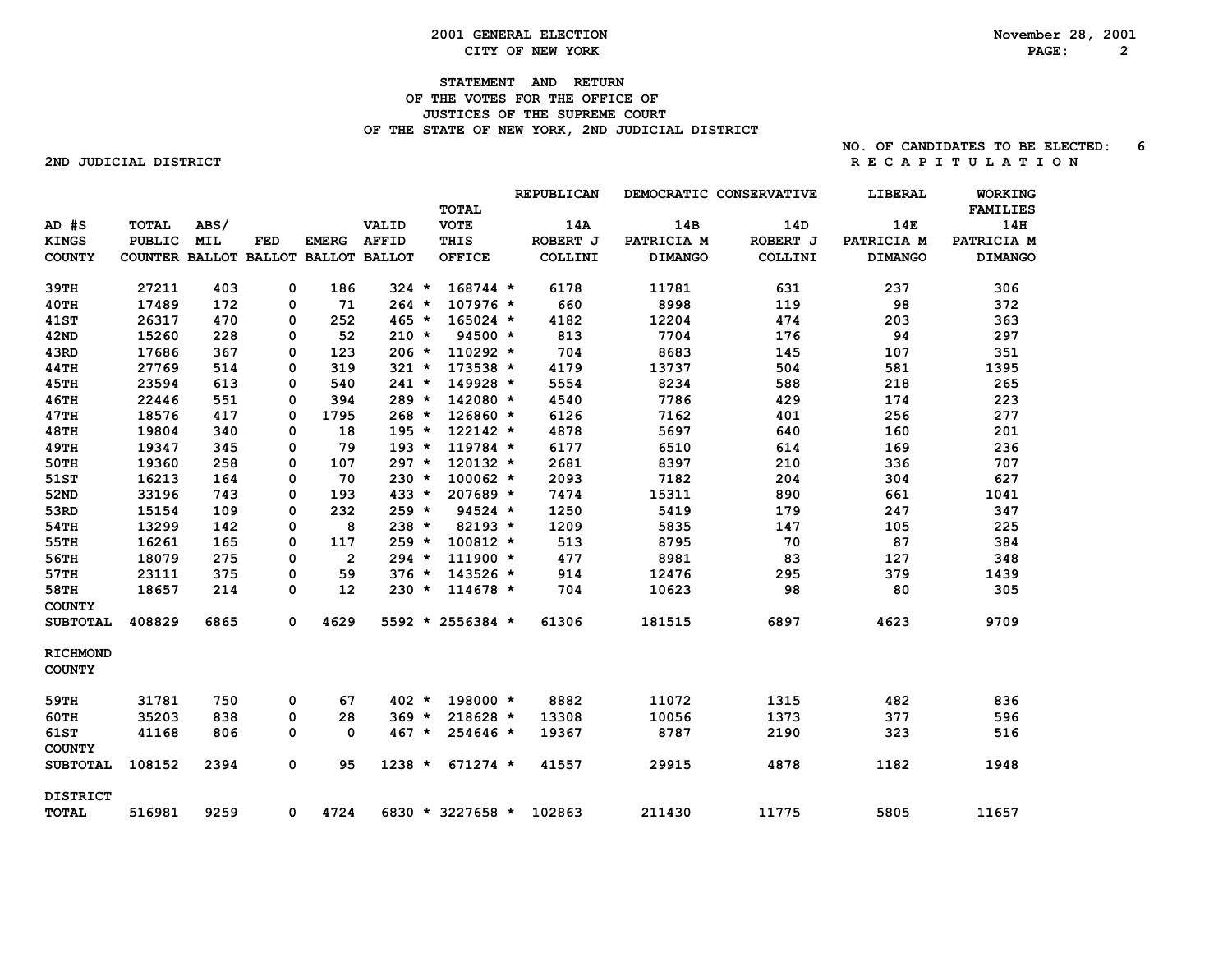2ND JUDICIAL DISTRICT

#### **STATEMENT AND RETURN OF THE VOTES FOR THE OFFICE OF JUSTICES OF THE SUPREME COURT** OF THE STATE OF NEW YORK, 2ND JUDICIAL DISTRICT

|                                  | REPUBLICAN    | DEMOCRATIC CONSERVATIVE |               | LIBERAL  | <b>WORKING</b><br><b>FAMILIES</b> | REPUBLICAN     | DEMOCRATIC CONSERVATIVE |                | LIBERAL       |
|----------------------------------|---------------|-------------------------|---------------|----------|-----------------------------------|----------------|-------------------------|----------------|---------------|
| AD #S                            | 15A           | 15B                     | 15D           | 15E      | 15H                               | 16A            | 16B                     | 16D            | 16E           |
| <b>KINGS</b>                     | MARYLOU DUCE  | HOWARD A MARYLOU DUCE   |               | HOWARD A | HOWARD A                          | JOHN P         | BERT A                  | JOHN P         | BERT A        |
| <b>COUNTY</b>                    | <b>MARTIN</b> | <b>RUDITZKY</b>         | <b>MARTIN</b> | RUDITZKY | RUDITZKY                          | <b>CONNORS</b> | <b>BUNYAN</b>           | <b>CONNORS</b> | <b>BUNYAN</b> |
| 39TH                             | 5555          | 11007                   | 578           | 197      | 213                               | 5752           | 10403                   | 599            | 157           |
| 40TH                             | 651           | 7843                    | 131           | 80       | 259                               | 684            | 7994                    | 83             | 59            |
| <b>41ST</b>                      | 3772          | 12431                   | 465           | 208      | 299                               | 3963           | 11120                   | 458            | 145           |
| <b>42ND</b>                      | 720           | 7392                    | 103           | 87       | 232                               | 787            | 6996                    | 117            | 63            |
| 43RD                             | 662           | 8728                    | 132           | 139      | 313                               | 636            | 7490                    | 192            | 75            |
| 44TH                             | 4101          | 13220                   | 517           | 557      | 1297                              | 4127           | 12349                   | 523            | 504           |
| <b>45TH</b>                      | 4677          | 9914                    | 530           | 289      | 269                               | 5111           | 7554                    | 570            | 155           |
| <b>46TH</b>                      | 4123          | 7176                    | 426           | 151      | 184                               | 4189           | 6737                    | 440            | 120           |
| 47TH                             | 5196          | 6185                    | 342           | 140      | 141                               | 5235           | 5557                    | 365            | 120           |
| <b>48TH</b>                      | 4181          | 7217                    | 569           | 217      | 199                               | 4620           | 4749                    | 634            | 96            |
| <b>49TH</b>                      | 5227          | 4918                    | 498           | 116      | 143                               | 5511           | 4069                    | 528            | 84            |
| 50TH                             | 2623          | 7870                    | 224           | 285      | 602                               | 2636           | 7428                    | 224            | 279           |
| 51ST                             | 2039          | 6126                    | 214           | 198      | 553                               | 2008           | 6232                    | 208            | 192           |
| <b>52ND</b>                      | 7489          | 13277                   | 988           | 577      | 964                               | 7774           | 12807                   | 1026           | 583           |
| 53RD                             | 1141          | 4605                    | 144           | 250      | 264                               | 1189           | 4692                    | 116            | 159           |
| 54TH                             | 1110          | 4875                    | 123           | 66       | 146                               | 1092           | 5106                    | 91             | 59            |
| 55TH                             | 527           | 7854                    | 65            | 57       | 286                               | 479            | 8078                    | 55             | 50            |
| 56TH                             | 512           | 8065                    | 92            | 79       | 254                               | 463            | 8361                    | 81             | 77            |
| 57TH                             | 1023          | 11259                   | 154           | 336      | 1196                              | 906            | 11387                   | 113            | 348           |
| 58TH                             | 676           | 9673                    | 171           | 62       | 243                               | 656            | 9700                    | 79             | 52            |
| <b>COUNTY</b>                    |               |                         |               |          |                                   |                |                         |                |               |
| <b>SUBTOTAL</b>                  | 56005         | 169635                  | 6466          | 4091     | 8057                              | 57818          | 158809                  | 6502           | 3377          |
| <b>RICHMOND</b><br><b>COUNTY</b> |               |                         |               |          |                                   |                |                         |                |               |
|                                  |               |                         |               |          |                                   |                |                         |                |               |
| 59TH                             | 8754          | 9228                    | 1351          | 347      | 681                               | 9263           | 9152                    | 1361           | 409           |
| <b>60TH</b>                      | 12629         | 8413                    | 1366          | 261      | 446                               | 13081          | 8105                    | 1401           | 233           |
| 61ST<br><b>COUNTY</b>            | 18394         | 6724                    | 2192          | 190      | 339                               | 18907          | 6599                    | 2227           | 183           |
| <b>SUBTOTAL</b>                  | 39777         | 24365                   | 4909          | 798      | 1466                              | 41251          | 23856                   | 4989           | 825           |
| <b>DISTRICT</b>                  |               |                         |               |          |                                   |                |                         |                |               |
| <b>TOTAL</b>                     | 95782         | 194000                  | 11375         | 4889     | 9523                              | 99069          | 182665                  | 11491          | 4202          |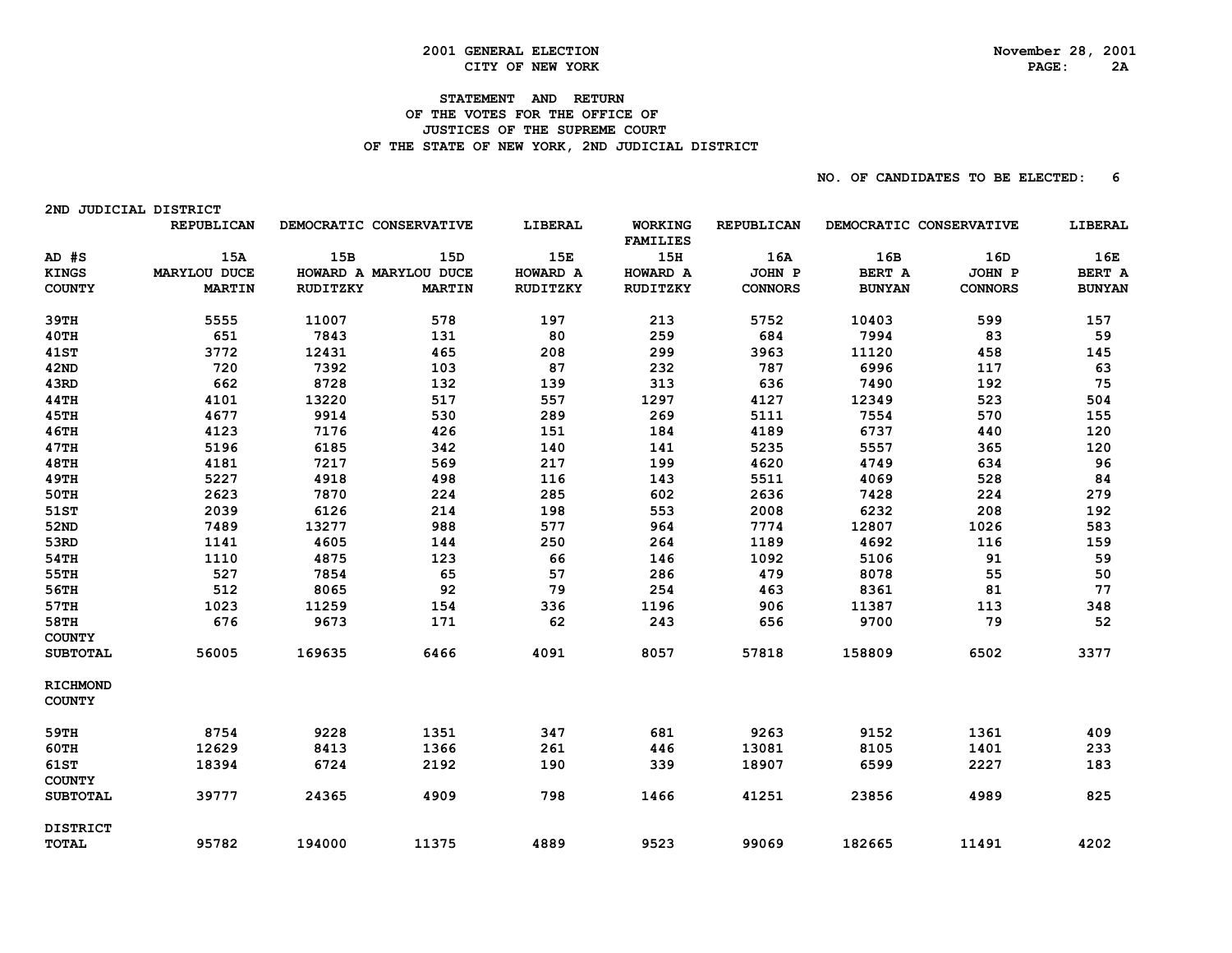2ND JUDICIAL DISTRICT

#### **STATEMENT AND RETURN OF THE VOTES FOR THE OFFICE OF JUSTICES OF THE SUPREME COURT** OF THE STATE OF NEW YORK, 2ND JUDICIAL DISTRICT

|                 | <b>WORKING</b>  | REPUBLICAN   |              | DEMOCRATIC CONSERVATIVE                                    | <b>WORKING</b>  | REPUBLICAN    |                 | DEMOCRATIC CONSERVATIVE | LIBERAL         |
|-----------------|-----------------|--------------|--------------|------------------------------------------------------------|-----------------|---------------|-----------------|-------------------------|-----------------|
|                 | <b>FAMILIES</b> |              |              |                                                            | <b>FAMILIES</b> |               |                 |                         |                 |
| $AD$ #S         | 16H             | 17A          | 17B          | 17D                                                        | 17H             | 18A           | 18B             | 18D                     | 18E             |
| <b>KINGS</b>    | BERT A          | <b>ALLEN</b> | <b>ALLEN</b> | <b>ALLEN</b>                                               | <b>ALLEN</b>    | MICHAEL V     | <b>JOSEPH F</b> | MICHAEL V               | <b>JOSEPH F</b> |
| <b>COUNTY</b>   |                 |              |              | BUNYAN HURKIN-TORRE HURKIN-TORRE HURKIN-TORRE HURKIN-TORRE |                 | <b>AJELLO</b> | <b>BRUNO</b>    | <b>AJELLO</b>           | <b>BRUNO</b>    |
| 39TH            | 212             | 5329         | 10509        | 539                                                        | 204             | 5647          | 11215           | 567                     | 201             |
| 40TH            | 290             | 633          | 8108         | 69                                                         | 277             | 588           | 8068            | 62                      | 81              |
| <b>41ST</b>     | 265             | 3595         | 11125        | 425                                                        | 224             | 3775          | 11273           | 762                     | 181             |
| 42ND            | 213             | 688          | 6986         | 101                                                        | 207             | 733           | 7125            | 108                     | 80              |
| 43RD            | 252             | 595          | 7820         | 115                                                        | 269             | 646           | 7992            | 126                     | 101             |
| 44TH            | 1298            | 3731         | 12598        | 467                                                        | 1295            | 3902          | 13012           | 504                     | 561             |
| <b>45TH</b>     | 196             | 4616         | 7418         | 513                                                        | 155             | 4882          | 8019            | 553                     | 204             |
| <b>46TH</b>     | 166             | 3891         | 6822         | 442                                                        | 149             | 3998          | 7043            | 446                     | 155             |
| 47TH            | 113             | 4955         | 5458         | 309                                                        | 124             | 5461          | 6656            | 356                     | 182             |
| <b>48TH</b>     | 156             | 4230         | 4822         | 590                                                        | 127             | 4471          | 5379            | 604                     | 154             |
| <b>49TH</b>     | 102             | 5225         | 4231         | 449                                                        | 102             | 5746          | 5098            | 515                     | 129             |
| 50TH            | 615             | 2365         | 7736         | 195                                                        | 628             | 2386          | 7569            | 295                     | 318             |
| 51ST            | 564             | 1924         | 6616         | 209                                                        | 603             | 1842          | 6348            | 216                     | 313             |
| 52ND            | 983             | 6951         | 13358        | 970                                                        | 995             | 7309          | 14422           | 1060                    | 648             |
| 53RD            | 290             | 1123         | 5173         | 149                                                        | 287             | 1008          | 4792            | 131                     | 199             |
| 54TH            | 169             | 1106         | 5383         | 81                                                         | 171             | 1016          | 5094            | 84                      | 86              |
| 55TH            | 278             | 441          | 8101         | 50                                                         | 260             | 447           | 7874            | 189                     | 63              |
| 56TH            | 282             | 451          | 8336         | 64                                                         | 241             | 451           | 7994            | 239                     | 85              |
| 57TH            | 1224            | 947          | 11285        | 113                                                        | 1272            | 955           | 11315           | 109                     | 372             |
| 58TH            | 245             | 578          | 9738         | 70                                                         | 225             | 624           | 9772            | 72                      | 64              |
| <b>COUNTY</b>   |                 |              |              |                                                            |                 |               |                 |                         |                 |
| <b>SUBTOTAL</b> | 7913            | 53374        | 161623       | 5920                                                       | 7815            | 55887         | 166060          | 6998                    | 4177            |
| <b>RICHMOND</b> |                 |              |              |                                                            |                 |               |                 |                         |                 |
| <b>COUNTY</b>   |                 |              |              |                                                            |                 |               |                 |                         |                 |
| 59TH            | 688             | 8121         | 9623         | 1235                                                       | 725             | 8681          | 10192           | 1271                    | 433             |
| 60TH            | 452             | 11847        | 8572         | 1368                                                       | 445             | 12766         | 9520            | 1440                    | 326             |
| 61ST            | 347             | 17417        | 6935         | 2052                                                       | 325             | 18872         | 8122            | 2214                    | 280             |
| <b>COUNTY</b>   |                 |              |              |                                                            |                 |               |                 |                         |                 |
| <b>SUBTOTAL</b> | 1487            | 37385        | 25130        | 4655                                                       | 1495            | 40319         | 27834           | 4925                    | 1039            |
| <b>DISTRICT</b> |                 |              |              |                                                            |                 |               |                 |                         |                 |
| <b>TOTAL</b>    | 9400            | 90759        | 186753       | 10575                                                      | 9310            | 96206         | 193894          | 11923                   | 5216            |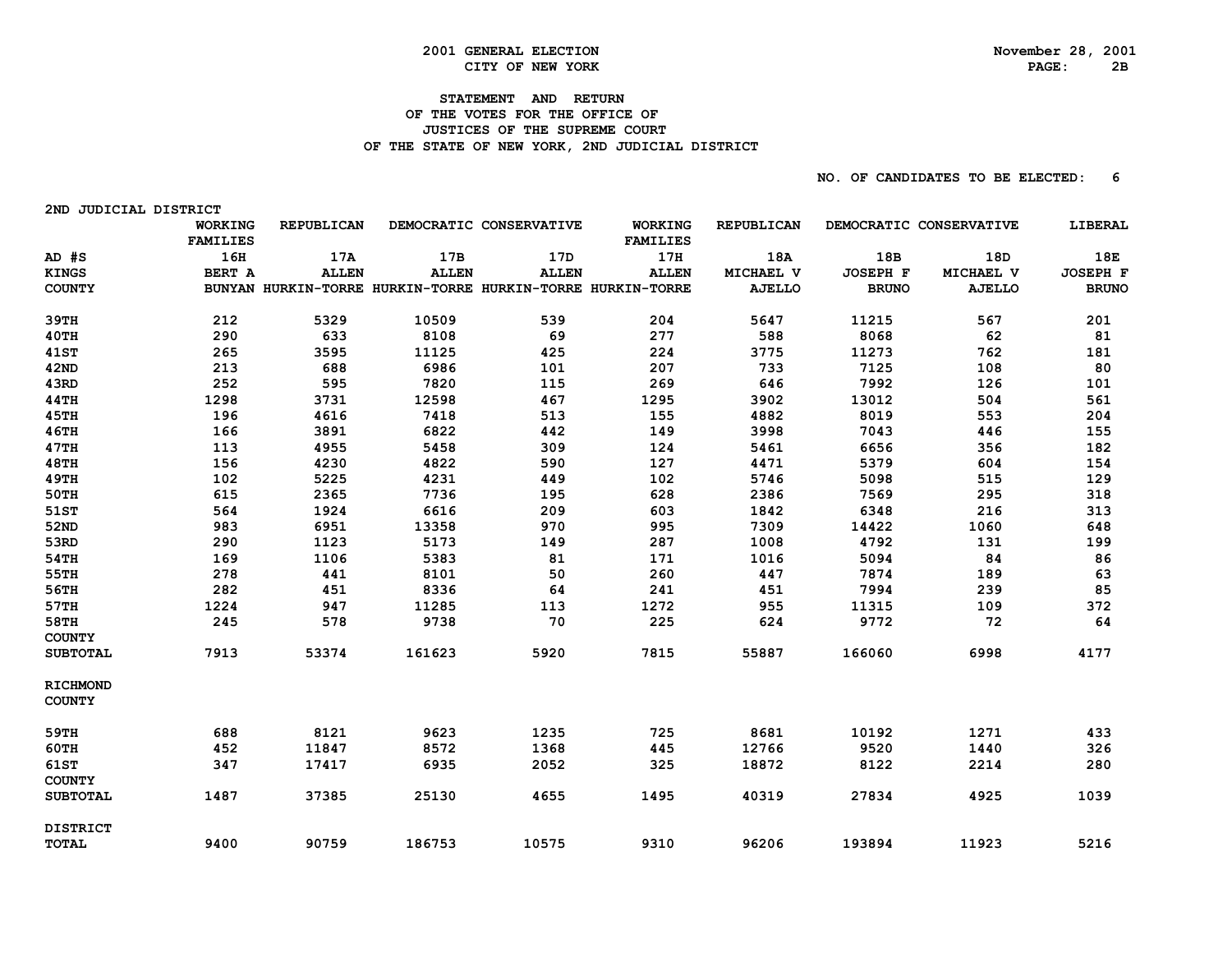# **2001 GENERAL ELECTION CITY OF NEW YORK CONSUMING A SUBSEX PAGE:** 28, 2001 CITY OF NEW YORK

2ND JUDICIAL DISTRICT

## **STATEMENT AND RETURN**

#### **OF THE VOTES FOR THE OFFICE OF JUSTICES OF THE SUPREME COURT** OF THE STATE OF NEW YORK, 2ND JUDICIAL DISTRICT

|                                  | <b>WORKING</b>  | REPUBLICAN         |                | DEMOCRATIC CONSERVATIVE | LIBERAL        | <b>WORKING</b>  |             |             |
|----------------------------------|-----------------|--------------------|----------------|-------------------------|----------------|-----------------|-------------|-------------|
|                                  | <b>FAMILIES</b> |                    |                |                         |                | <b>FAMILIES</b> |             |             |
| AD #S                            | 18H             | 19A                | 19B            | 19D                     | 19E            | 19H             |             | <b>UNRE</b> |
| <b>KINGS</b>                     | <b>KEVIN A</b>  | ROBERT J           | THOMAS P       | ROBERT J                | THOMAS P       | THOMAS P        | <b>SCAT</b> | CORD        |
| <b>COUNTY</b>                    | <b>FINNEGAN</b> | <b>SCAMARDELLA</b> | <b>ALIOTTA</b> | <b>SCAMARDELLA</b>      | <b>ALIOTTA</b> | <b>ALIOTTA</b>  | <b>VOTE</b> | <b>VOTE</b> |
| 39TH                             | 273             | 5594               | 10881          | 570                     | 175            | 247             | 0           | 62987       |
| 40TH                             | 283             | 539                | 7473           | 59                      | 63             | 290             | 0           | 53062       |
| <b>41ST</b>                      | 308             | 3721               | 11181          | 446                     | 147            | 278             | 0           | 67031       |
| <b>42ND</b>                      | 233             | 697                | 7045           | 95                      | 56             | 212             | 0           | 44340       |
| 43RD                             | 274             | 667                | 7609           | 112                     | 101            | 244             | 1           | 55011       |
| <b>44TH</b>                      | 1354            | 3861               | 12491          | 495                     | 513            | 1232            | 0           | 58633       |
| <b>45TH</b>                      | 211             | 4881               | 7544           | 598                     | 165            | 189             | 0           | 65856       |
| <b>46TH</b>                      | 250             | 4059               | 6923           | 393                     | 146            | 194             | 0           | 70305       |
| 47TH                             | 137             | 5652               | 6004           | 361                     | 150            | 175             | 0           | 53264       |
| <b>48TH</b>                      | 149             | 4436               | 4929           | 597                     | 122            | 176             | 2           | 57140       |
| <b>49TH</b>                      | 148             | 5818               | 4538           | 503                     | 90             | 160             | 0           | 52130       |
| 50TH                             | 657             | 2349               | 7308           | 281                     | 278            | 670             | 0           | 51980       |
| 51ST                             | 663             | 1810               | 6045           | 182                     | 204            | 536             | 0           | 43807       |
| <b>52ND</b>                      | 1030            | 7179               | 13280          | 988                     | 590            | 964             | 0           | 66100       |
| 53RD                             | 344             | 992                | 4492           | 131                     | 167            | 332             | 0           | 54912       |
| 54TH                             | 168             | 949                | 4771           | 76                      | 57             | 139             | 0           | 42654       |
| 55TH                             | 287             | 411                | 7678           | 87                      | 51             | 285             | 0           | 47010       |
| 56TH                             | 288             | 379                | 7795           | 54                      | 79             | 248             | 0           | 56914       |
| 57TH                             | 1262            | 894                | 11144          | 88                      | 338            | 1137            | 0           | 58846       |
| 58TH                             | 230             | 570                | 9525           | 52                      | 55             | 243             | 1           | 49492       |
| <b>COUNTY</b><br><b>SUBTOTAL</b> | 8549            | 55458              | 158656         | 6168                    | 3547           | 7951            | 4           | 1111474     |
| <b>RICHMOND</b>                  |                 |                    |                |                         |                |                 |             |             |
| <b>COUNTY</b>                    |                 |                    |                |                         |                |                 |             |             |
| 59TH                             | 776             | 9552               | 10830          | 1341                    | 406            | 782             | 6           | 70205       |
| <b>60TH</b>                      | 535             | 13832              | 9650           | 1400                    | 287            | 538             | 0           | 74005       |
| <b>61ST</b><br><b>COUNTY</b>     | 422             | 19835              | 8322           | 2171                    | 234            | 442             | 0           | 79718       |
| <b>SUBTOTAL</b>                  | 1733            | 43219              | 28802          | 4912                    | 927            | 1762            | 6           | 223928      |
| <b>DISTRICT</b>                  |                 |                    |                |                         |                |                 |             |             |
| <b>TOTAL</b>                     | 10282           | 98677              | 187458         | 11080                   | 4474           | 9713            | 10          | 1335402     |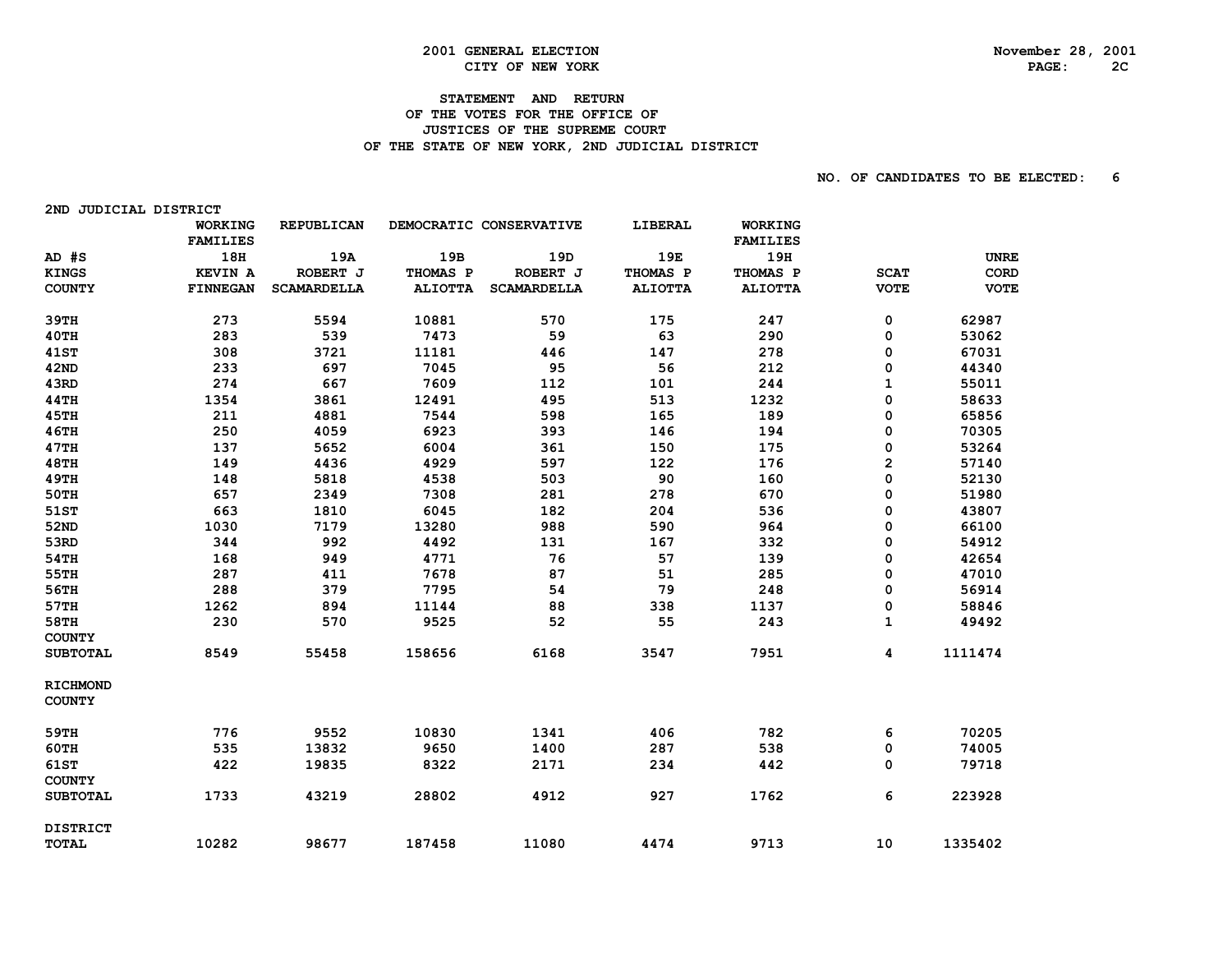#### **2001 GENERAL ELECTION November 28, 2001 CITY OF NEW YORK PAGE: 1**

#### **STATEMENT AND RETURN OF THE VOTES FOR THE OFFICE OFMEMBER OF THE CITY COUNCIL 8TH COUNCILMANIC DISTRICT**

#### **NO. OF CANDIDATES TO BE ELECTED: 18TH COUNCILMANIC DISTRICT REPORT COUNCILMANIC DISTRICT**

| $AD$ $#S$<br>NEW YORK<br><b>COUNTY</b> | TOTAL<br><b>PUBLIC</b><br>COUNTER | ABS/<br>MIL<br><b>BALLOT</b> | FED<br><b>BALLOT</b> | <b>EMERG</b><br><b>BALLOT</b> | VALID<br><b>AFFID</b><br><b>BALLOT</b> | <b>TOTAL</b><br><b>VOTE</b><br>THIS<br><b>OFFICE</b> |       | <b>REPUBLICAN</b><br>23A<br><b>GEORGE</b><br><b>DEMARTINO</b> | 23B<br>PHILIP<br><b>REED</b> | DEMOCRATIC INDEPENDENCE<br>23C<br>MIRIAM | LIBERAL<br>23E<br>MIRIAM<br>FALCON-LOPEZ FALCON-LOPEZ | <b>WORKING</b><br><b>FAMILIES</b><br>23H<br>PHILIP<br><b>REED</b> | <b>SCAT</b><br><b>VOTE</b> | <b>UNRE</b><br>CORD<br><b>VOTE</b> |
|----------------------------------------|-----------------------------------|------------------------------|----------------------|-------------------------------|----------------------------------------|------------------------------------------------------|-------|---------------------------------------------------------------|------------------------------|------------------------------------------|-------------------------------------------------------|-------------------------------------------------------------------|----------------------------|------------------------------------|
| 68TH                                   | 17891                             | 153                          | 0                    | 3                             | $225 *$                                | $18272 *$                                            |       | 1289                                                          | 9776                         | 602                                      | 195                                                   | 488                                                               | 1                          | 5921                               |
| 69TH                                   | 10197                             | 150                          | 0                    | 42                            | $152 *$                                | $10541 *$                                            |       | 976                                                           | 6776                         | 262                                      | 129                                                   | 407                                                               | 1                          | 1990                               |
| <b>70TH</b>                            | 0                                 | 0                            | 0                    | 0                             | $0 *$                                  |                                                      | $0 *$ | 0                                                             | 0                            | 0                                        | 0                                                     | 0                                                                 | 0                          | 0                                  |
| 73RD                                   | 274                               | $\mathbf{2}$                 | 0                    | 0                             | $7 *$                                  | $283 *$                                              |       | 77                                                            | 126                          | 4                                        | 5                                                     | 3                                                                 | 0                          | 68                                 |
| <b>COUNTY</b><br><b>SUBTOTAL</b>       | 28362                             | 305                          | 0                    | 45                            | $384 *$                                | $29096 *$                                            |       | 2342                                                          | 16678                        | 868                                      | 329                                                   | 898                                                               | $\mathbf{2}$               | 7979                               |
| <b>BRONX</b><br><b>COUNTY</b>          |                                   |                              |                      |                               |                                        |                                                      |       |                                                               |                              |                                          |                                                       |                                                                   |                            |                                    |
| <b>74TH</b><br><b>COUNTY</b>           | 2216                              | 9                            | 0                    | 0                             | $29 *$                                 | $2254$ *                                             |       | 145                                                           | 965                          | 47                                       | 24                                                    | 55                                                                | 0                          | 1018                               |
| <b>SUBTOTAL</b>                        | 2216                              | 9                            | 0                    | 0                             | $29 *$                                 | $2254$ *                                             |       | 145                                                           | 965                          | 47                                       | 24                                                    | 55                                                                | $\mathbf 0$                | 1018                               |
| <b>DISTRICT</b><br>TOTAL               | 30578                             | 314                          | 0                    | 45                            | $413 *$                                | $31350 *$                                            |       | 2487                                                          | 17643                        | 915                                      | 353                                                   | 953                                                               | $\overline{2}$             | 8997                               |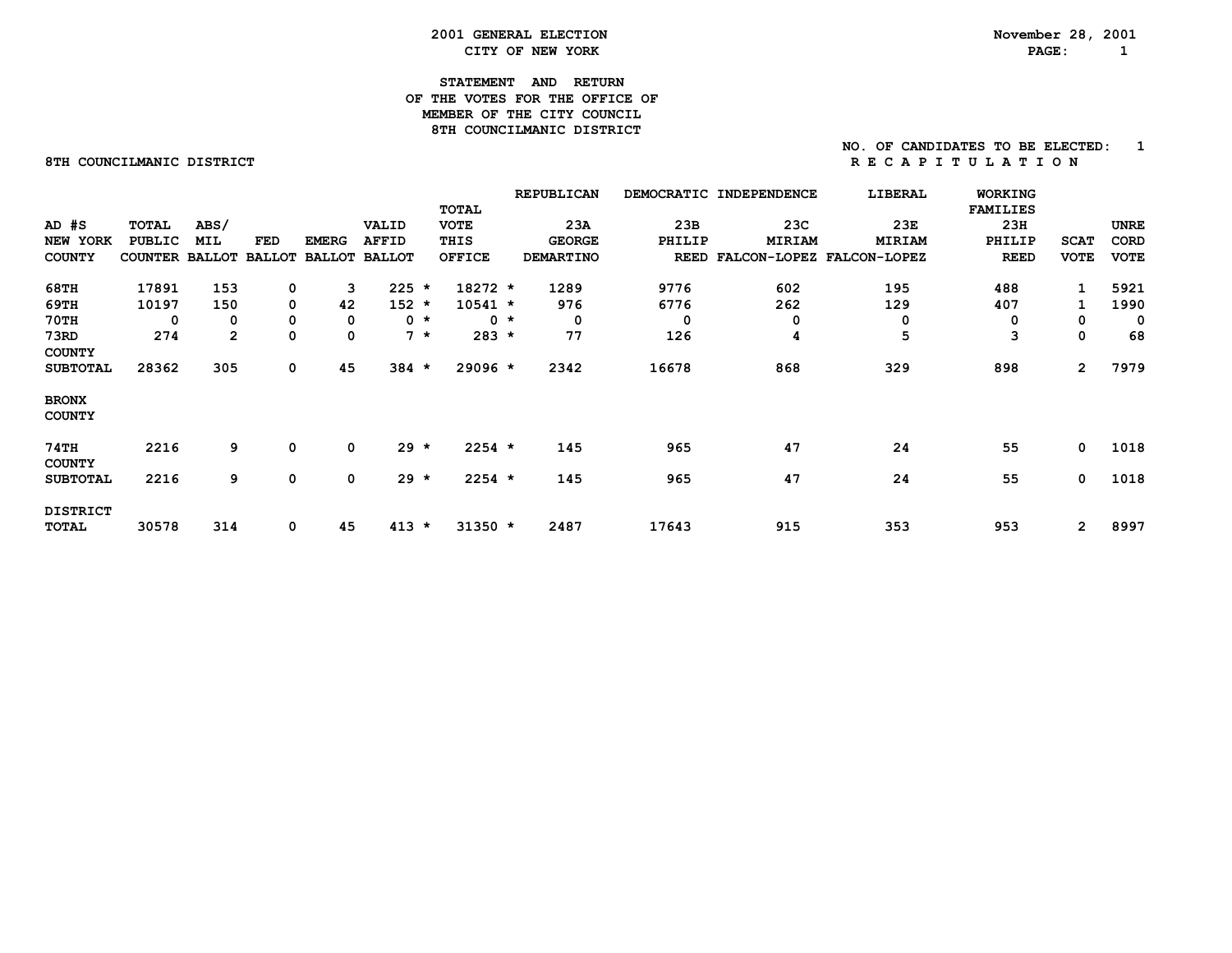#### **2001 GENERAL ELECTION November 28, 2001 CITY OF NEW YORK PAGE: 1**

#### **STATEMENT AND RETURN OF THE VOTES FOR THE OFFICE OFMEMBER OF THE CITY COUNCIL 22ND COUNCILMANIC DISTRICT**

#### **22NDCOUNCILMANICDISTRICT R E C A P I T U L A T I O N**

|                                |                       |      |               |               |               |       |               |       | <b>REPUBLICAN</b> |                | DEMOCRATIC INDEPENDENCE | <b>CONSERVATIVE</b> | LIBERAL        |
|--------------------------------|-----------------------|------|---------------|---------------|---------------|-------|---------------|-------|-------------------|----------------|-------------------------|---------------------|----------------|
|                                |                       |      |               |               |               |       | TOTAL         |       |                   |                |                         |                     |                |
| $AD$ $#S$                      | <b>TOTAL</b>          | ABS/ |               |               | VALID         |       | <b>VOTE</b>   |       | 23A               | 23B            | 23C                     | 23D                 | 23E            |
| NEW YORK                       | PUBLIC                | MIL  | FED           | <b>EMERG</b>  | <b>AFFID</b>  |       | THIS          |       | <b>SANDRA</b>     | PETER F        | MICHAEL A               | PETER F             | JOHN J         |
| <b>COUNTY</b>                  | <b>COUNTER BALLOT</b> |      | <b>BALLOT</b> | <b>BALLOT</b> | <b>BALLOT</b> |       | <b>OFFICE</b> |       | <b>VASSOS</b>     | <b>VALLONE</b> | MASCITTI                | <b>VALLONE</b>      | <b>CIAFONE</b> |
| 68TH<br><b>COUNTY</b>          | 65                    | 3    | 0             | 0             | $12 *$        |       | $80 *$        |       | 4                 | 38             | 0                       | $\mathbf{2}$        | 0              |
| <b>SUBTOTAL</b>                | 65                    | 3    | 0             | 0             | $12 *$        |       | 80 $\star$    |       | 4                 | 38             | 0                       | $\overline{2}$      | 0              |
| <b>QUEENS</b><br><b>COUNTY</b> |                       |      |               |               |               |       |               |       |                   |                |                         |                     |                |
| 30TH                           | 1315                  | 27   | 0             | 0             | $11 *$        |       | $1353 *$      |       | 334               | 592            | 15                      | 38                  | 48             |
| 35TH                           | 5                     | 0    | 0             | 0             |               | $0 *$ |               | $5 *$ | 3                 |                | 0                       | 0                   |                |
| 36TH                           | 21560                 | 234  | 0             | 0             | $256 *$       |       | $22050 *$     |       | 5521              | 9853           | 256                     | 509                 | 1834           |
| 37TH<br><b>COUNTY</b>          | 1692                  | 10   | 0             | 0             | $15 *$        |       | $1717 *$      |       | 275               | 908            | 15                      | 34                  | 63             |
| <b>SUBTOTAL</b>                | 24572                 | 271  | 0             | 0             | $282 *$       |       | $25125$ *     |       | 6133              | 11354          | 286                     | 581                 | 1946           |
| <b>DISTRICT</b>                |                       |      |               |               |               |       |               |       |                   |                |                         |                     |                |
| <b>TOTAL</b>                   | 24637                 | 274  | 0             | 0             | $294 *$       |       | $25205$ *     |       | 6137              | 11392          | 286                     | 583                 | 1946           |
|                                |                       |      |               |               |               |       |               |       |                   |                |                         |                     |                |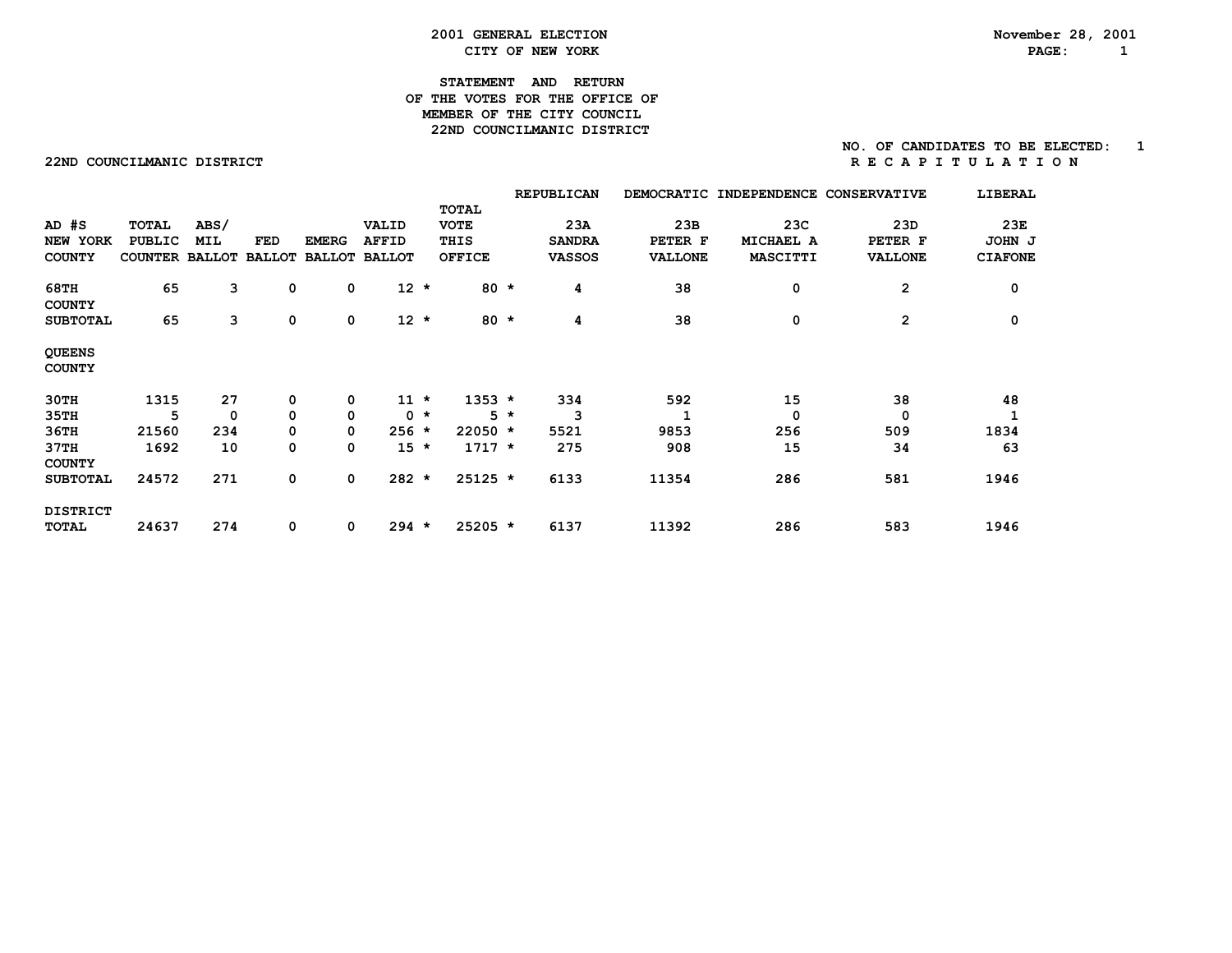$1A$ 

### **2001 GENERAL ELECTION November 28, 2001 CITY OF NEW YORK PAGE:** 2.1 THE PAGE:

#### **STATEMENT AND RETURN OF THE VOTES FOR THE OFFICE OF MEMBER OF THE CITY COUNCIL22ND COUNCILMANIC DISTRICT**

|                                | 22ND COUNCILMANIC DISTRICT<br><b>GREEN</b> |                |                            |
|--------------------------------|--------------------------------------------|----------------|----------------------------|
| AD #S<br><b>NEW YORK</b>       | 23G<br><b>GERALD F</b>                     | <b>SCAT</b>    | <b>UNRE</b><br><b>CORD</b> |
| <b>COUNTY</b>                  | <b>KANN</b>                                | <b>VOTE</b>    | <b>VOTE</b>                |
| 68TH<br><b>COUNTY</b>          | 1                                          | 0              | 35                         |
| <b>SUBTOTAL</b>                | 1                                          | 0              | 35                         |
| <b>QUEENS</b><br><b>COUNTY</b> |                                            |                |                            |
| <b>30TH</b>                    | 10                                         | 0              | 316                        |
| 35TH                           | 0                                          | 0              | 0                          |
| <b>36TH</b>                    | 563                                        | 2              | 3512                       |
| 37TH<br><b>COUNTY</b>          | 30                                         | 0              | 392                        |
| <b>SUBTOTAL</b>                | 603                                        | $\overline{2}$ | 4220                       |
| <b>DISTRICT</b>                |                                            |                |                            |
| <b>TOTAL</b>                   | 604                                        | 2              | 4255                       |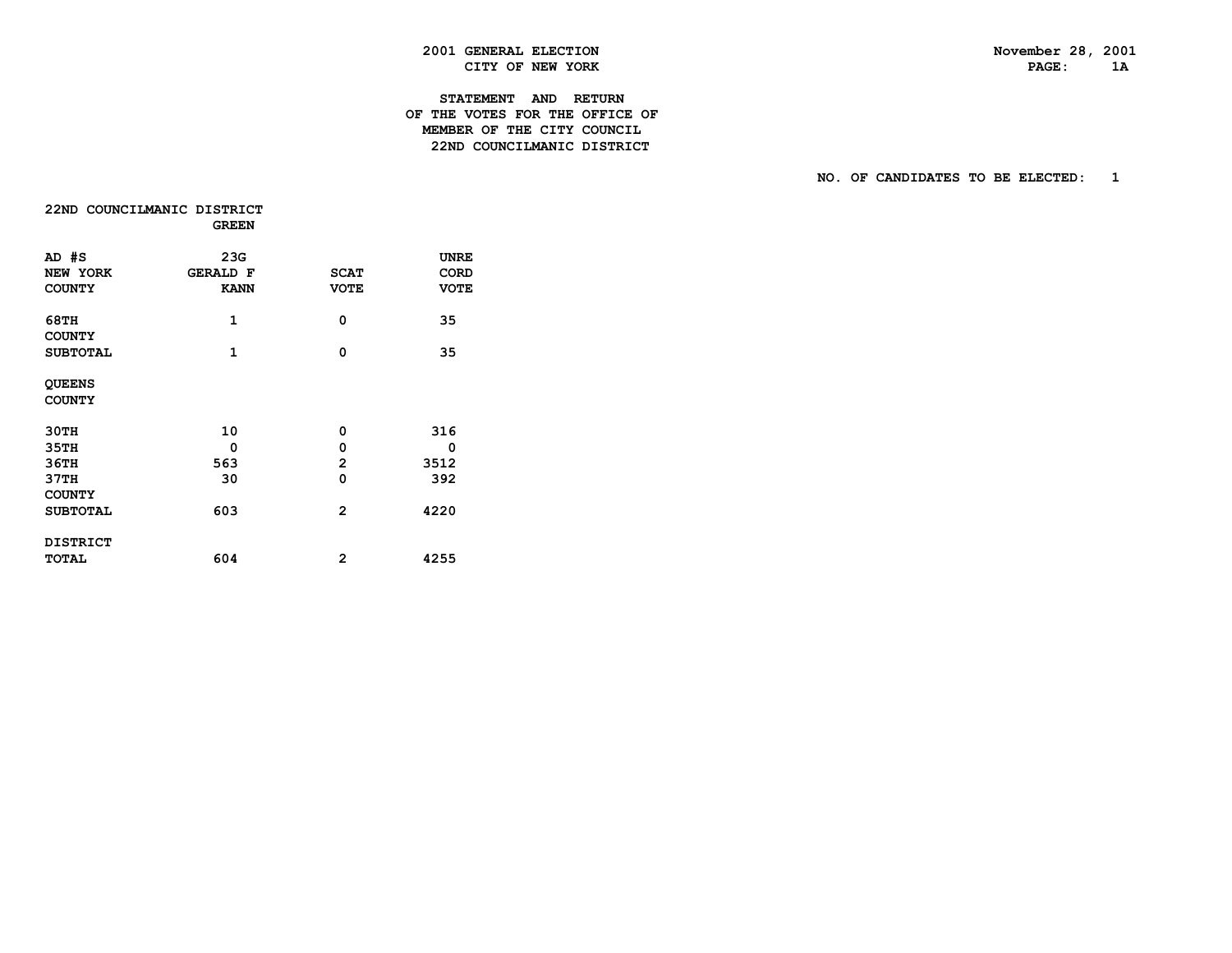#### **2001 GENERAL ELECTION November 28, 2001 CITY OF NEW YORK PAGE: 1**

#### **STATEMENT AND RETURN OF THE VOTES FOR THE OFFICE OFMEMBER OF THE CITY COUNCIL 50TH COUNCILMANIC DISTRICT**

#### **NO. OF CANDIDATES TO BE ELECTED: 1 50THCOUNCILMANICDISTRICT R E C A P I T U L A T I O N**

|                                  |                |               |               |                |               |       |               | <b>REPUBLICAN</b> | <b>DEMOCRATIC</b> | <b>INDEPENDENCE</b> | <b>CONSERVATIVE</b> | LIBERAL |
|----------------------------------|----------------|---------------|---------------|----------------|---------------|-------|---------------|-------------------|-------------------|---------------------|---------------------|---------|
|                                  |                |               |               |                |               |       | <b>TOTAL</b>  |                   |                   |                     |                     |         |
| $AD$ $#S$                        | <b>TOTAL</b>   | ABS/          |               |                | VALID         |       | <b>VOTE</b>   | 25A               | 25B               | 25C                 | 25D                 | 25E     |
| <b>KINGS</b>                     | <b>PUBLIC</b>  | MIL           | FED           | <b>EMERG</b>   | <b>AFFID</b>  |       | THIS          | <b>JAMES S</b>    | LIBBY N           | LIBBY N             | <b>JAMES S</b>      | LIBBY N |
| <b>COUNTY</b>                    | <b>COUNTER</b> | <b>BALLOT</b> | <b>BALLOT</b> | <b>BALLOT</b>  | <b>BALLOT</b> |       | <b>OFFICE</b> | ODDO              | HIKIND            | HIKIND              | <b>ODDO</b>         | HIKIND  |
| <b>46TH</b>                      | 279            | 11            | 0             | 120            |               | $5 *$ | $415 *$       | 193               | 106               | 5                   | 11                  | 1       |
| 47TH                             | 551            | 9             | 0             | 0              | $14$ *        |       | $574 *$       | 209               | 173               | 4                   | 7                   | 1       |
| 49TH<br><b>COUNTY</b>            | 4774           | 115           | 0             | 64             | $62 *$        |       | $5015 *$      | 2094              | 1261              | 41                  | 132                 | 15      |
| <b>SUBTOTAL</b>                  | 5604           | 135           | 0             | 184            | $81 *$        |       | $6004$ *      | 2496              | 1540              | 50                  | 150                 | 17      |
| <b>RICHMOND</b><br><b>COUNTY</b> |                |               |               |                |               |       |               |                   |                   |                     |                     |         |
| 59TH                             | 2497           | 63            | 0             | $\overline{2}$ | $27 \star$    |       | $2589 *$      | 1269              | 611               | 32                  | 106                 | 13      |
| 60TH                             | 21758          | 525           | 0             | 22             | $220 *$       |       | $22525 *$     | 10979             | 5322              | 292                 | 841                 | 154     |
| <b>61ST</b><br><b>COUNTY</b>     | 4109           | 100           | 0             | 0              | $33 *$        |       | $4242 *$      | 2562              | 627               | 40                  | 214                 | 11      |
| <b>SUBTOTAL</b>                  | 28364          | 688           | 0             | 24             | $280 *$       |       | $29356 *$     | 14810             | 6560              | 364                 | 1161                | 178     |
| <b>DISTRICT</b>                  |                |               |               |                |               |       |               |                   |                   |                     |                     |         |
| TOTAL                            | 33968          | 823           | 0             | 208            | $361 *$       |       | 35360 *       | 17306             | 8100              | 414                 | 1311                | 195     |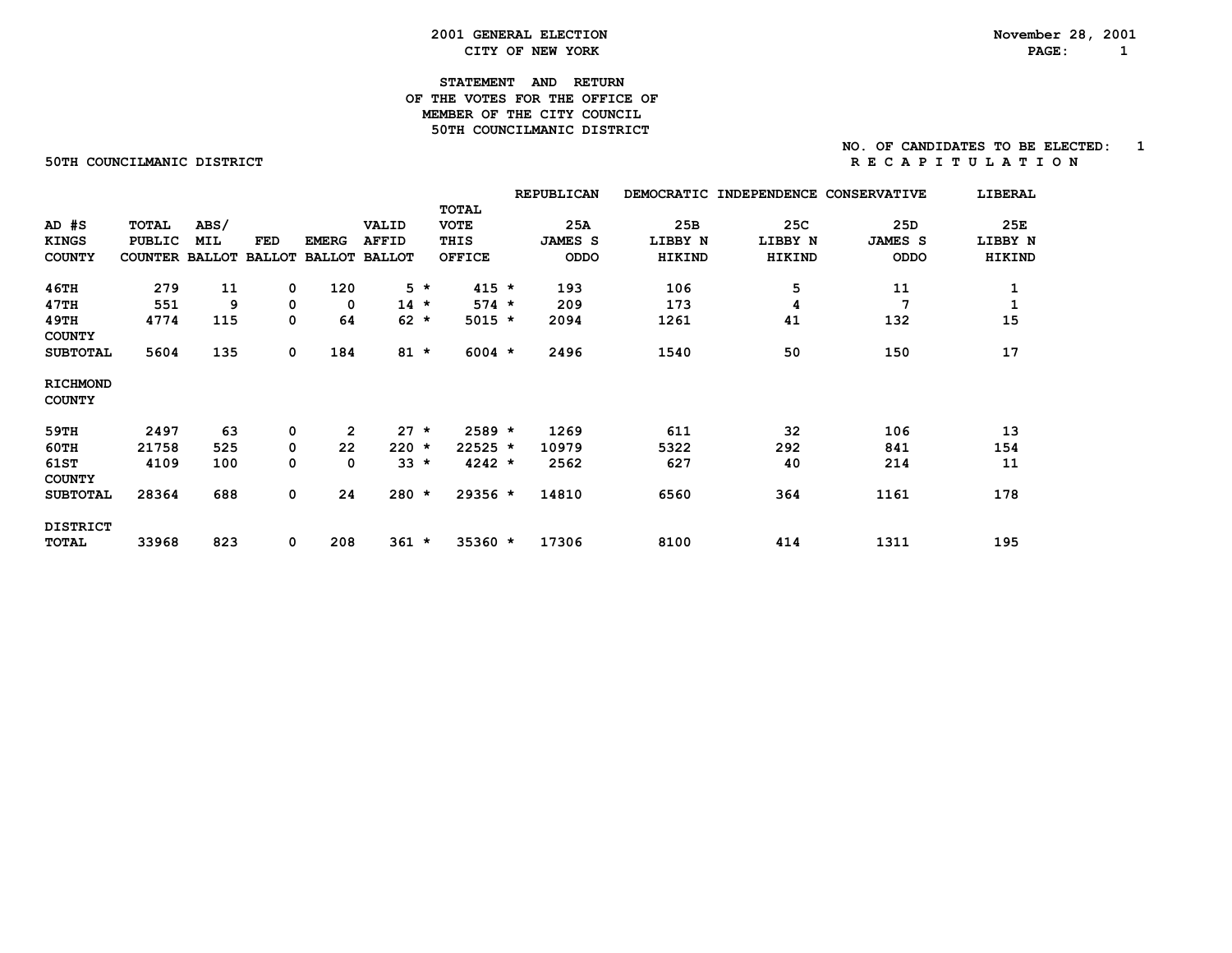PAGE: 1A

### **2001 GENERAL ELECTION November 28, 2001 CITY OF NEW YORK**

#### **STATEMENT AND RETURN OF THE VOTES FOR THE OFFICE OF MEMBER OF THE CITY COUNCIL50TH COUNCILMANIC DISTRICT**

| 50TH COUNCILMANIC DISTRICT |                |                |                 |             |             |
|----------------------------|----------------|----------------|-----------------|-------------|-------------|
|                            | <b>RIGHT</b>   | <b>GREEN</b>   | <b>WORKING</b>  |             |             |
|                            | TO LIFE        |                | <b>FAMILIES</b> |             |             |
| AD #S                      | 25F            | 25G            | 25H             |             | <b>UNRE</b> |
| <b>KINGS</b>               | <b>JAMES S</b> | <b>CARL</b>    | LIBBY N         | <b>SCAT</b> | <b>CORD</b> |
| <b>COUNTY</b>              | ODDO           | <b>MAHLER</b>  | HIKIND          | <b>VOTE</b> | <b>VOTE</b> |
| 46TH                       | $\mathbf{2}$   | 5              | 1               | 0           | 91          |
| 47TH                       | $\overline{2}$ | $\overline{2}$ | 2               | $\mathbf 0$ | 174         |
| 49TH                       | 34             | 23             | 47              | 0           | 1368        |
| <b>COUNTY</b>              |                |                |                 |             |             |
| <b>SUBTOTAL</b>            | 38             | 30             | 50              | $\mathbf 0$ | 1633        |
| <b>RICHMOND</b>            |                |                |                 |             |             |
| <b>COUNTY</b>              |                |                |                 |             |             |
| 59TH                       | 30             | 5              | 31              | 0           | 492         |
| 60TH                       | 390            | 78             | 313             | 0           | 4156        |
| 61ST                       | 82             | 18             | 34              | $\mathbf 0$ | 654         |
| <b>COUNTY</b>              |                |                |                 |             |             |
| <b>SUBTOTAL</b>            | 502            | 101            | 378             | $\mathbf 0$ | 5302        |
| <b>DISTRICT</b>            |                |                |                 |             |             |
| <b>TOTAL</b>               | 540            | 131            | 428             | 0           | 6935        |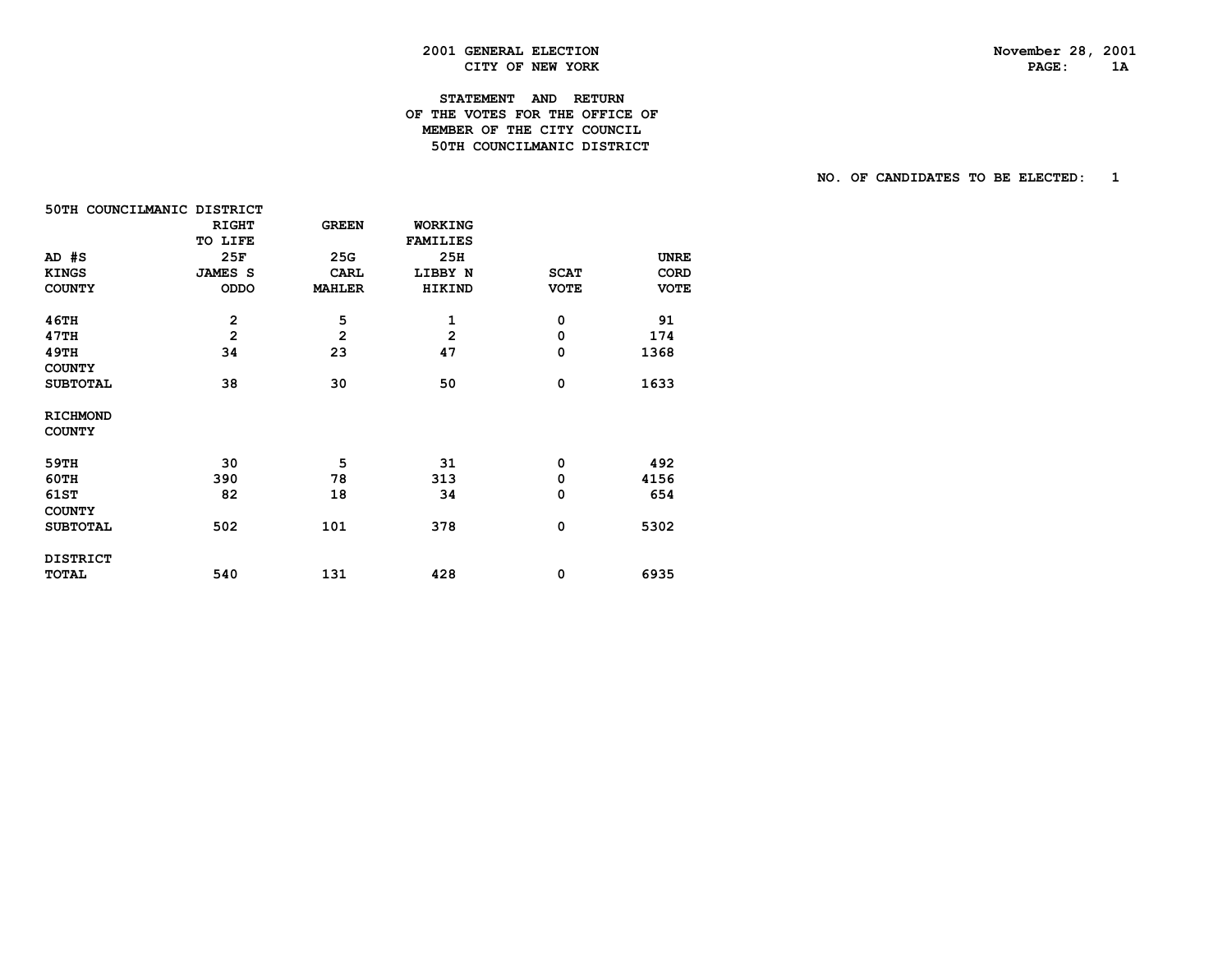#### **STATEMENT AND RETURN OF THE VOTES CAST FOR PROPOSITION #1**

 **CITY OF NEW YORK**

|                 | <b>TOTAL</b>   | <b>ABS/</b> |             |             |             |              |         |            |           |                   | <b>TOTAL VOTE</b> |
|-----------------|----------------|-------------|-------------|-------------|-------------|--------------|---------|------------|-----------|-------------------|-------------------|
| <b>COUNTIES</b> | <b>PUBLIC</b>  | <b>MIL</b>  | FED         | <b>EMER</b> | AFF         |              |         |            |           | <b>UNRECORDED</b> | FOR THIS          |
| --------        | <b>COUNTER</b> | <b>VOTE</b> | <b>VOTE</b> | <b>VOTE</b> | <b>VOTE</b> | <b>TOTAL</b> |         | <b>YES</b> | <b>NO</b> | <b>VOTE</b>       | <b>PROPOSAL</b>   |
| NEW YORK        | 384657         | 6186        | 0           | 1954        | 5862        | 398659       | $\star$ | 135916     | 60275     | 202468            | 398659            |
| <b>BRONX</b>    | 187331         | 2804        | 0           | 400         | 1993        | 192528       | $\star$ | 39955      | 16683     | 135890            | 192528            |
| <b>KINGS</b>    | 408864         | 6865        | 0           | 4629        | 5593        | 425951       | *       | 84346      | 44571     | 297034            | 425951            |
| <b>QUEENS</b>   | 380450         | 6083        | 0           | 453         | 3514        | 390500       | $\star$ | 89015      | 53875     | 247610            | 390500            |
| <b>RICHMOND</b> | 108152         | 2394        | 0           | 95          | 1238        | 111879       | *       | 29897      | 23995     | 57987             | 111879            |
|                 |                |             |             |             |             |              |         |            |           |                   |                   |
| <b>TOTAL</b>    | 1469454        | 24332       | 0           | 7531        | 18200       | 1519517      | *       | 379129     | 199399    | 940989            | 1519517           |
|                 |                |             |             |             |             |              |         |            |           |                   |                   |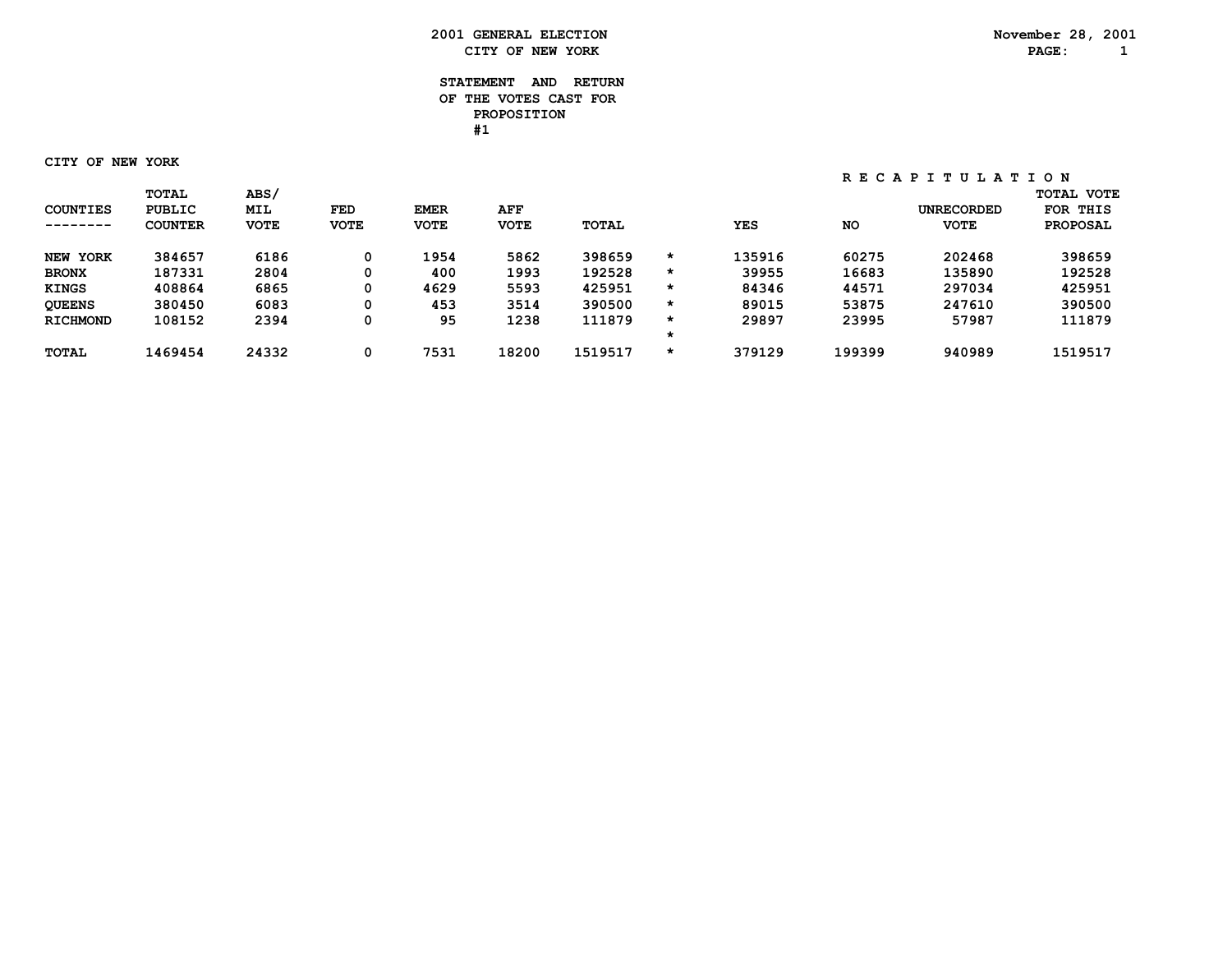#### **STATEMENT AND RETURN OF THE VOTES CAST FOR PROPOSITION #2**

 **CITY OF NEW YORK**

|                 | <b>TOTAL</b>   | <b>ABS/</b> |             |             |             |              |         |            |           |                   | <b>TOTAL VOTE</b> |
|-----------------|----------------|-------------|-------------|-------------|-------------|--------------|---------|------------|-----------|-------------------|-------------------|
| <b>COUNTIES</b> | <b>PUBLIC</b>  | <b>MIL</b>  | FED         | <b>EMER</b> | AFF         |              |         |            |           | <b>UNRECORDED</b> | FOR THIS          |
| --------        | <b>COUNTER</b> | <b>VOTE</b> | <b>VOTE</b> | <b>VOTE</b> | <b>VOTE</b> | <b>TOTAL</b> |         | <b>YES</b> | <b>NO</b> | <b>VOTE</b>       | <b>PROPOSAL</b>   |
| NEW YORK        | 384657         | 6186        | 0           | 1954        | 5862        | 398659       | *       | 115605     | 68065     | 214989            | 398659            |
| <b>BRONX</b>    | 187331         | 2804        | 0           | 400         | 1993        | 192528       | $\star$ | 37550      | 17141     | 137837            | 192528            |
| <b>KINGS</b>    | 408864         | 6865        | 0           | 4629        | 5593        | 425951       | *       | 82215      | 41604     | 302132            | 425951            |
| <b>QUEENS</b>   | 380450         | 6083        | 0           | 453         | 3514        | 390500       | $\star$ | 92555      | 48555     | 249390            | 390500            |
| <b>RICHMOND</b> | 108152         | 2394        | 0           | 95          | 1238        | 111879       | *       | 34639      | 17235     | 60005             | 111879            |
|                 |                |             |             |             |             |              | *       |            |           |                   |                   |
| <b>TOTAL</b>    | 1469454        | 24332       | 0           | 7531        | 18200       | 1519517      | *       | 362564     | 192600    | 964353            | 1519517           |
|                 |                |             |             |             |             |              |         |            |           |                   |                   |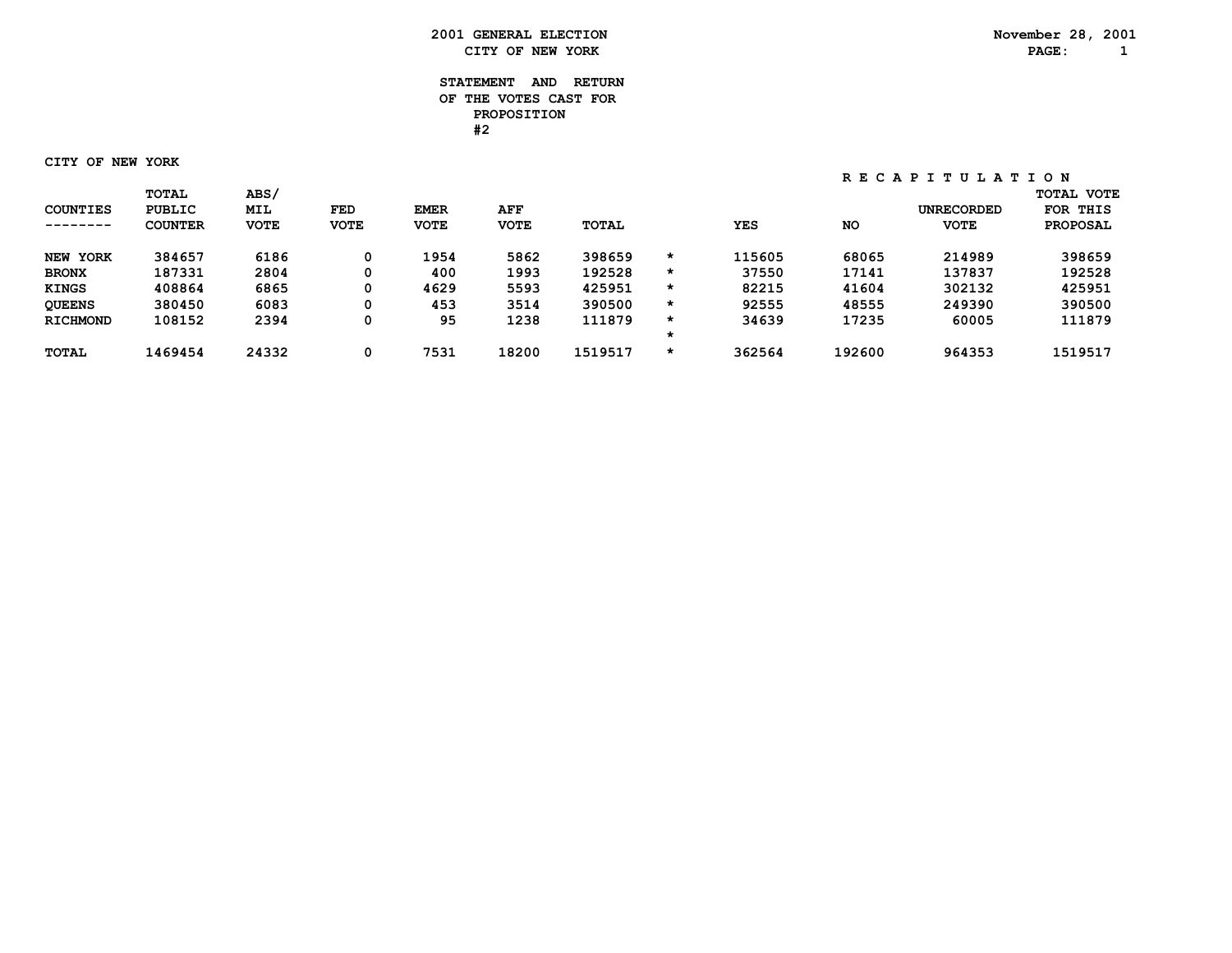#### **STATEMENT AND RETURN OF THE VOTES CAST FOR PROPOSITION #3**

 **CITY OF NEW YORK**

| <b>COUNTIES</b> | <b>TOTAL</b><br><b>PUBLIC</b> | <b>ABS/</b><br><b>MIL</b> | FED         | <b>EMER</b> | AFF         |              |         |            |           | <b>UNRECORDED</b> | <b>TOTAL VOTE</b><br>FOR THIS |
|-----------------|-------------------------------|---------------------------|-------------|-------------|-------------|--------------|---------|------------|-----------|-------------------|-------------------------------|
| --------        | <b>COUNTER</b>                | <b>VOTE</b>               | <b>VOTE</b> | <b>VOTE</b> | <b>VOTE</b> | <b>TOTAL</b> |         | <b>YES</b> | <b>NO</b> | <b>VOTE</b>       | <b>PROPOSAL</b>               |
| NEW YORK        | 384657                        | 6186                      | 0           | 1954        | 5862        | 398659       | *       | 133799     | 56910     | 207950            | 398659                        |
| <b>BRONX</b>    | 187331                        | 2804                      | 0           | 400         | 1993        | 192528       | $\star$ | 41619      | 11993     | 138916            | 192528                        |
| <b>KINGS</b>    | 408864                        | 6865                      | 0           | 4629        | 5593        | 425951       | *       | 95069      | 32190     | 298692            | 425951                        |
| <b>OUEENS</b>   | 380450                        | 6083                      | 0           | 453         | 3514        | 390500       | $\star$ | 103119     | 37753     | 249628            | 390500                        |
| <b>RICHMOND</b> | 108152                        | 2394                      | 0           | 95          | 1238        | 111879       | *       | 39877      | 13819     | 58183             | 111879                        |
|                 |                               |                           |             |             |             |              |         |            |           |                   |                               |
| <b>TOTAL</b>    | 1469454                       | 24332                     | 0           | 7531        | 18200       | 1519517      | *       | 413483     | 152665    | 953369            | 1519517                       |
|                 |                               |                           |             |             |             |              |         |            |           |                   |                               |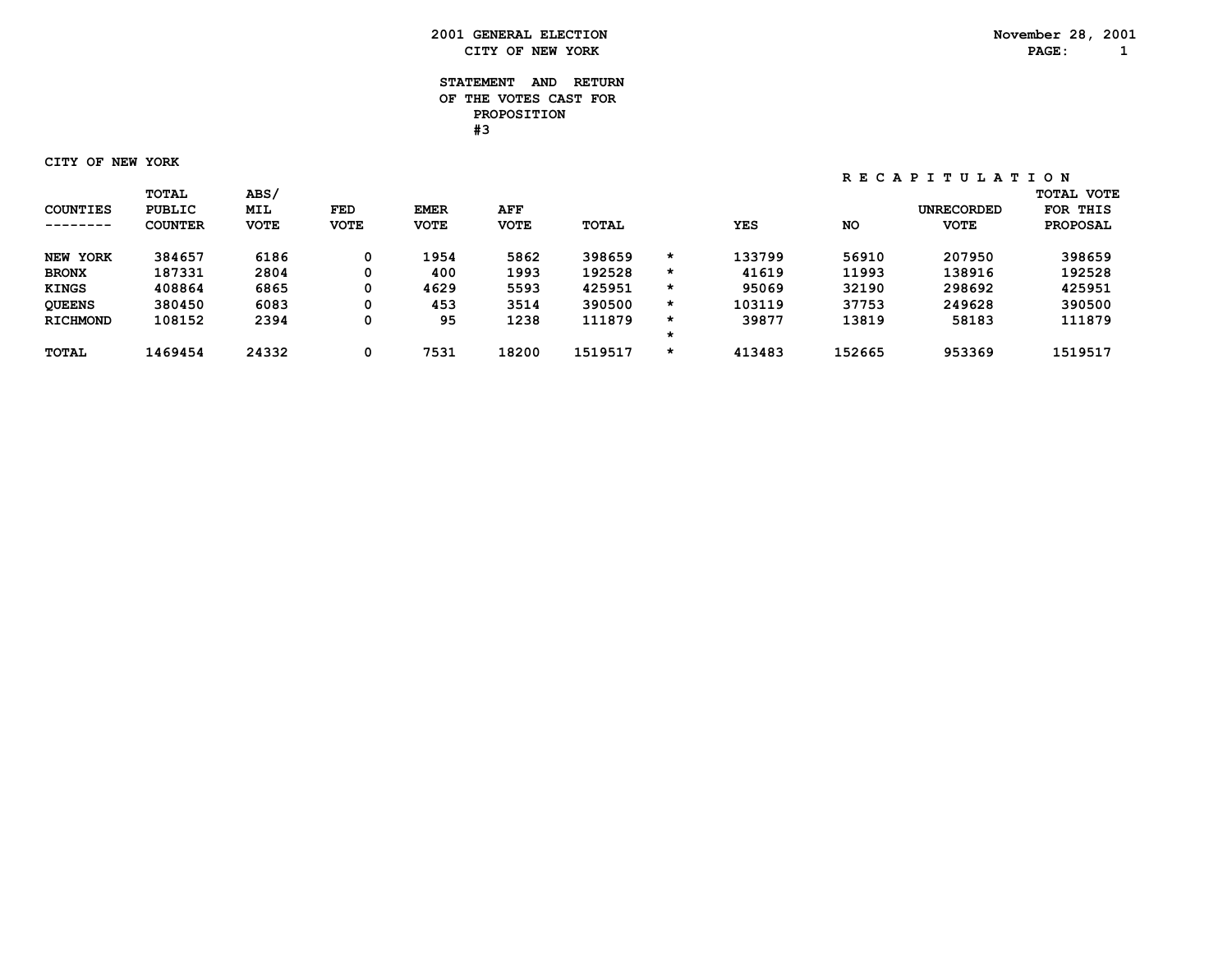#### **STATEMENT AND RETURN OF THE VOTES CAST FOR PROPOSITION #4**

 **CITY OF NEW YORK**

| <b>COUNTIES</b> | <b>TOTAL</b><br><b>PUBLIC</b> | <b>ABS/</b><br><b>MIL</b> | FED         | <b>EMER</b> | AFF         |              |         |            |           | <b>UNRECORDED</b> | <b>TOTAL VOTE</b><br>FOR THIS |
|-----------------|-------------------------------|---------------------------|-------------|-------------|-------------|--------------|---------|------------|-----------|-------------------|-------------------------------|
| --------        | <b>COUNTER</b>                | <b>VOTE</b>               | <b>VOTE</b> | <b>VOTE</b> | <b>VOTE</b> | <b>TOTAL</b> |         | <b>YES</b> | <b>NO</b> | <b>VOTE</b>       | <b>PROPOSAL</b>               |
| NEW YORK        | 384657                        | 6186                      | 0           | 1954        | 5862        | 398659       | *       | 102241     | 81937     | 214481            | 398659                        |
| <b>BRONX</b>    | 187331                        | 2804                      | 0           | 400         | 1993        | 192528       | $\star$ | 31643      | 19439     | 141446            | 192528                        |
| <b>KINGS</b>    | 408864                        | 6865                      | 0           | 4629        | 5593        | 425951       | *       | 71947      | 51012     | 302992            | 425951                        |
| <b>OUEENS</b>   | 380450                        | 6083                      | 0           | 453         | 3514        | 390500       | $\star$ | 73439      | 63938     | 253123            | 390500                        |
| <b>RICHMOND</b> | 108152                        | 2394                      | 0           | 95          | 1238        | 111879       | *       | 21230      | 29611     | 61038             | 111879                        |
|                 |                               |                           |             |             |             |              |         |            |           |                   |                               |
| <b>TOTAL</b>    | 1469454                       | 24332                     | 0           | 7531        | 18200       | 1519517      | *       | 300500     | 245937    | 973080            | 1519517                       |
|                 |                               |                           |             |             |             |              |         |            |           |                   |                               |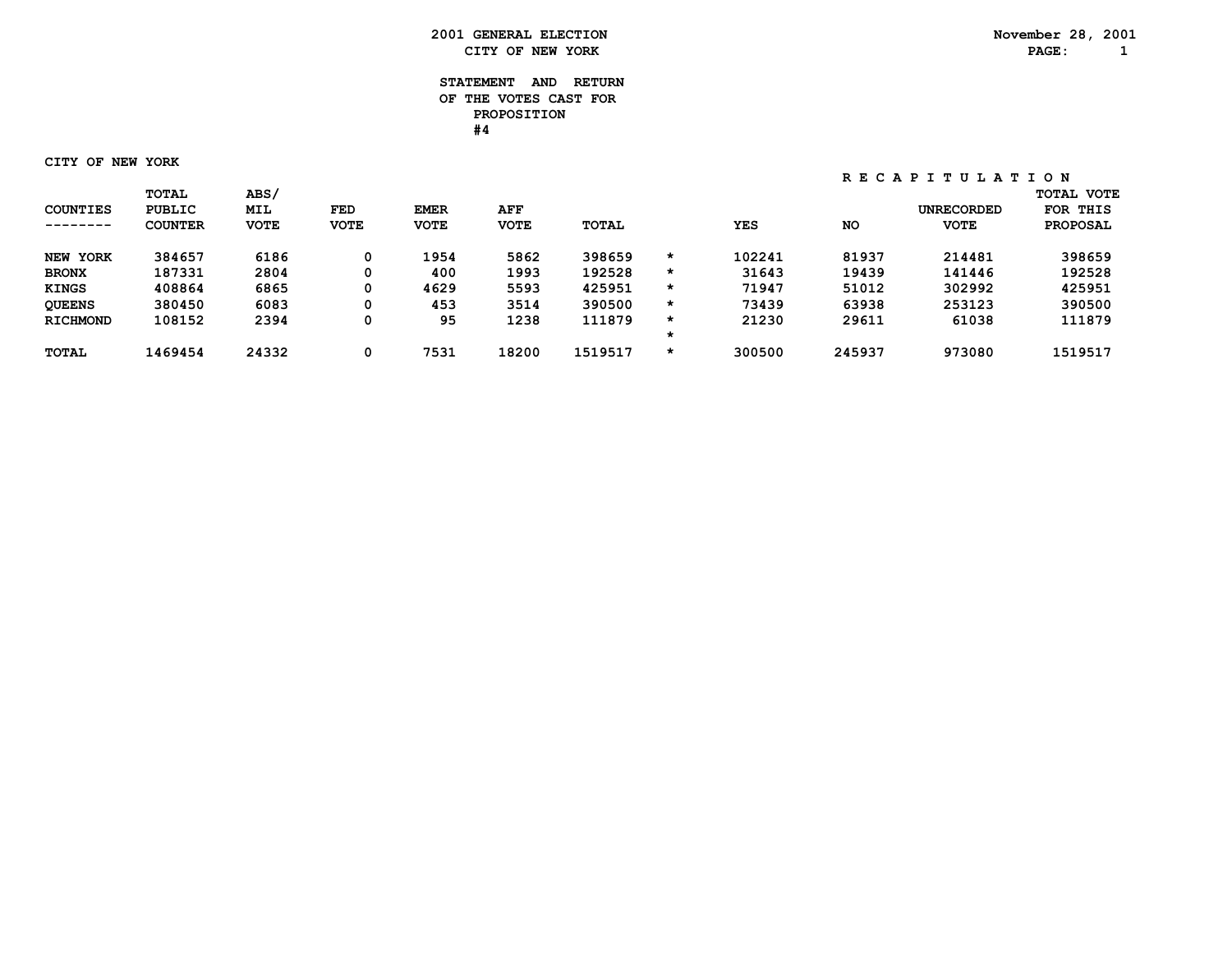#### **STATEMENT AND RETURN OF THE VOTES CAST FOR PROPOSITION #5**

 **CITY OF NEW YORK**

| <b>COUNTIES</b> | <b>TOTAL</b><br><b>PUBLIC</b> | <b>ABS/</b><br><b>MIL</b> | FED         | <b>EMER</b> | AFF         |              |         |            |           | <b>UNRECORDED</b> | <b>TOTAL VOTE</b><br>FOR THIS |
|-----------------|-------------------------------|---------------------------|-------------|-------------|-------------|--------------|---------|------------|-----------|-------------------|-------------------------------|
| --------        | <b>COUNTER</b>                | <b>VOTE</b>               | <b>VOTE</b> | <b>VOTE</b> | <b>VOTE</b> | <b>TOTAL</b> |         | <b>YES</b> | <b>NO</b> | <b>VOTE</b>       | <b>PROPOSAL</b>               |
| NEW YORK        | 384657                        | 6186                      | 0           | 1954        | 5862        | 398659       | $\star$ | 110909     | 67531     | 220219            | 398659                        |
| <b>BRONX</b>    | 187331                        | 2804                      | 0           | 400         | 1993        | 192528       | $\star$ | 36957      | 16399     | 139172            | 192528                        |
| <b>KINGS</b>    | 408864                        | 6865                      | 0           | 4629        | 5593        | 425951       | *       | 79061      | 40047     | 306843            | 425951                        |
| <b>OUEENS</b>   | 380450                        | 6083                      | 0           | 453         | 3514        | 390500       | $\star$ | 86791      | 47557     | 256152            | 390500                        |
| <b>RICHMOND</b> | 108152                        | 2394                      | 0           | 95          | 1238        | 111879       | *       | 32115      | 18660     | 61104             | 111879                        |
|                 |                               |                           |             |             |             |              |         |            |           |                   |                               |
| <b>TOTAL</b>    | 1469454                       | 24332                     | 0           | 7531        | 18200       | 1519517      | $\star$ | 345833     | 190194    | 983490            | 1519517                       |
|                 |                               |                           |             |             |             |              |         |            |           |                   |                               |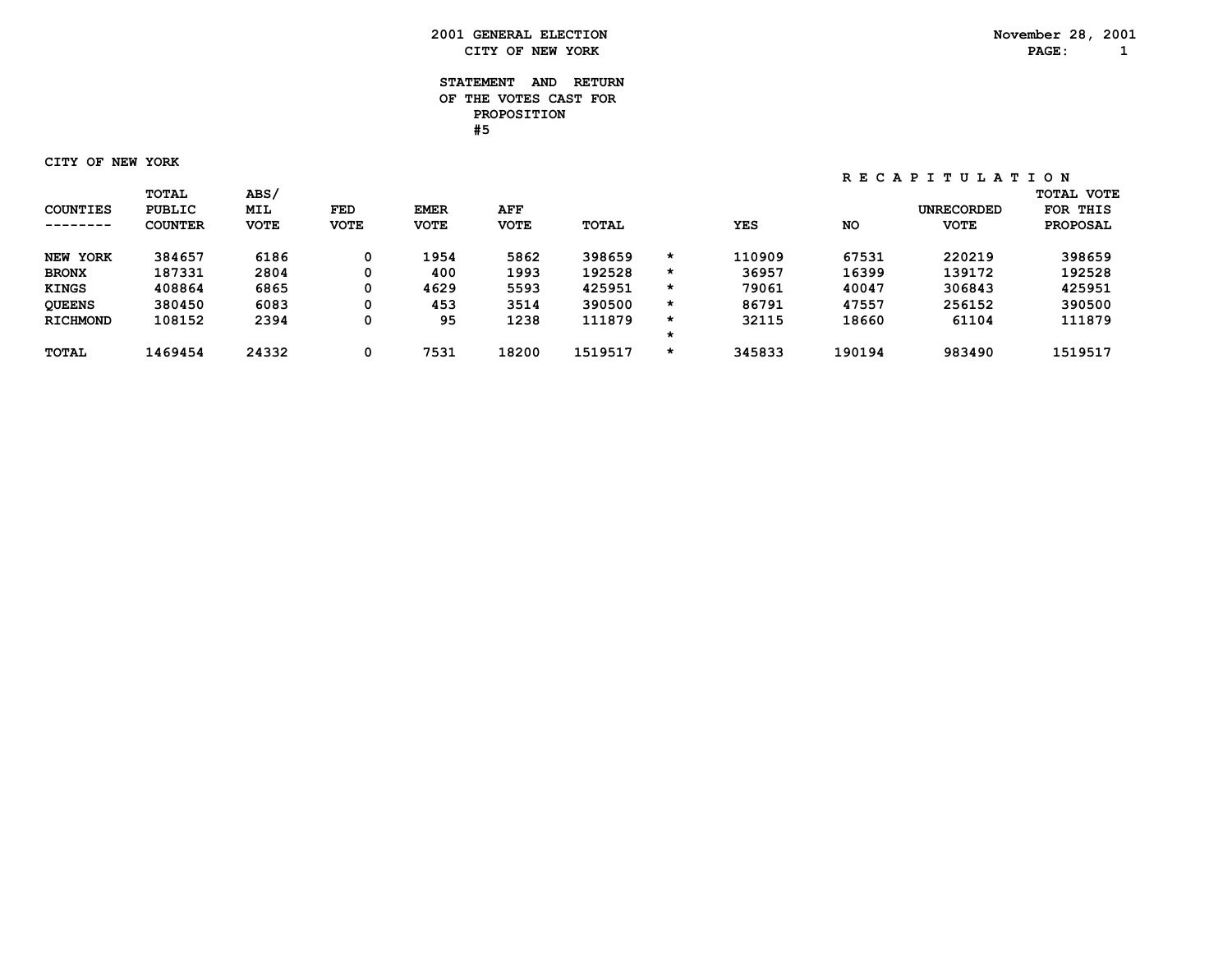#### **STATEMENT AND RETURN OF THE VOTES CAST FOR PROPOSITION #6**

 **CITY OF NEW YORK**

|                 | <b>TOTAL</b>   | <b>ABS/</b> |             |             |             |              |         |            |           |                   | <b>TOTAL VOTE</b> |
|-----------------|----------------|-------------|-------------|-------------|-------------|--------------|---------|------------|-----------|-------------------|-------------------|
| <b>COUNTIES</b> | <b>PUBLIC</b>  | <b>MIL</b>  | FED         | <b>EMER</b> | AFF         |              |         |            |           | <b>UNRECORDED</b> | FOR THIS          |
| --------        | <b>COUNTER</b> | <b>VOTE</b> | <b>VOTE</b> | <b>VOTE</b> | <b>VOTE</b> | <b>TOTAL</b> |         | <b>YES</b> | <b>NO</b> | <b>VOTE</b>       | <b>PROPOSAL</b>   |
| NEW YORK        | 384657         | 6186        | 0           | 1954        | 5862        | 398659       | $\star$ | 118169     | 65853     | 214637            | 398659            |
| <b>BRONX</b>    | 187331         | 2804        | 0           | 400         | 1993        | 192528       | $\star$ | 37501      | 14921     | 140106            | 192528            |
| <b>KINGS</b>    | 408864         | 6865        | 0           | 4629        | 5593        | 425951       | *       | 84136      | 37345     | 304470            | 425951            |
| <b>QUEENS</b>   | 380450         | 6083        | 0           | 453         | 3514        | 390500       | $\star$ | 92639      | 44420     | 253441            | 390500            |
| <b>RICHMOND</b> | 108152         | 2394        | 0           | 95          | 1238        | 111879       | *       | 35529      | 16270     | 60080             | 111879            |
|                 |                |             |             |             |             |              | *       |            |           |                   |                   |
| <b>TOTAL</b>    | 1469454        | 24332       | 0           | 7531        | 18200       | 1519517      | *       | 367974     | 178809    | 972734            | 1519517           |
|                 |                |             |             |             |             |              |         |            |           |                   |                   |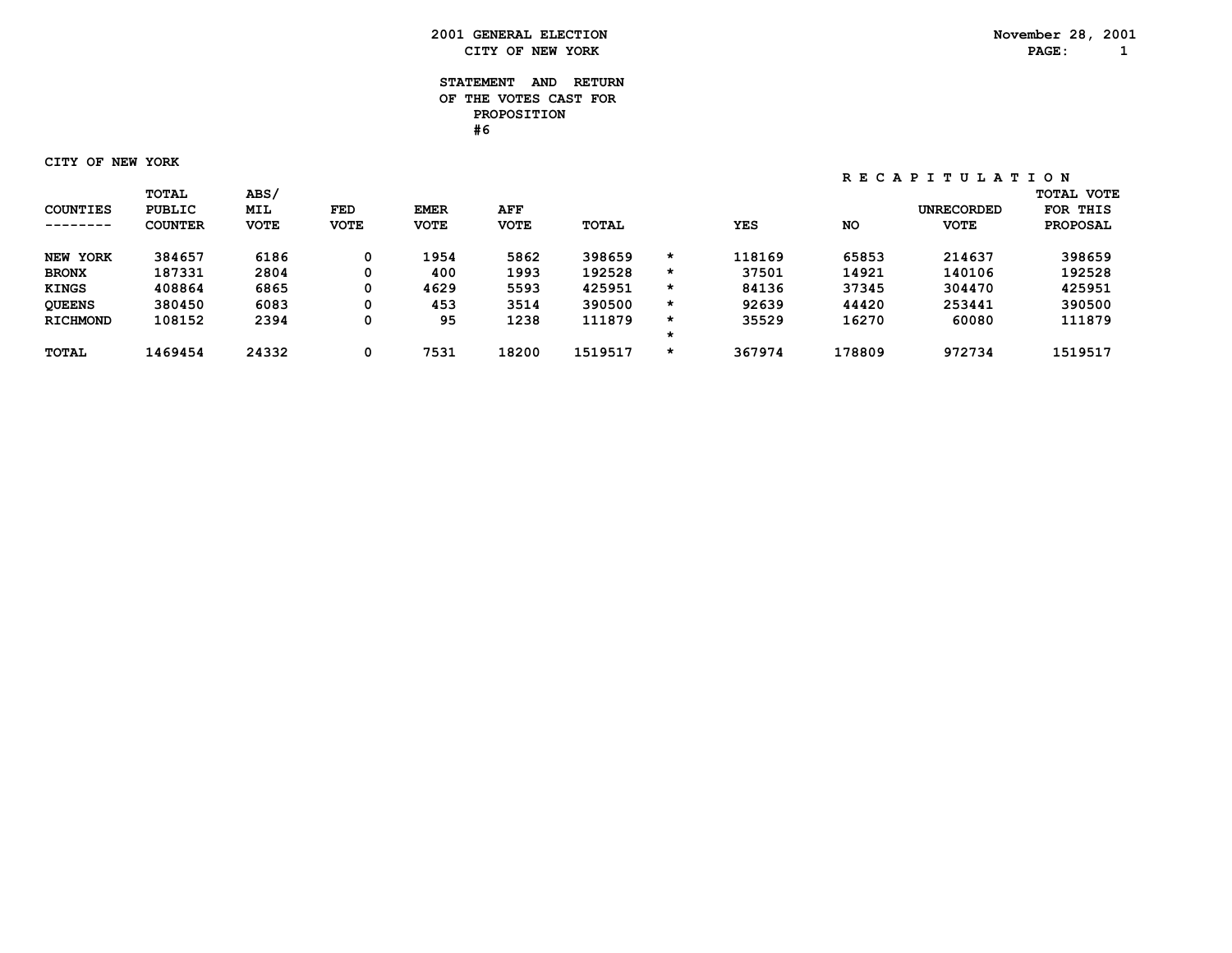**2001 GENERAL ELECTION** November 28, 2001<br> **NEW YORK COUNTY NEW YORK COUNTY NEW YORK COUNTY PAGE: 1**

**STATEMENT AND RETURN OF THE VOTES FOR THE OFFICE OF MAYORMAYOR OF THE CITY OF NEW YORK**

 **NO. OF CANDIDATES TO BE ELECTED: 1**

#### **BOROUGH OF MANHATTAN**

 **NEW YORK COUNTY R E C A P I T U L A T I O N**

|              |                       |            |               |              |                      |         |               |         | <b>REPUBLICAN</b> | <b>DEMOCRATIC</b> | <b>INDEPENDENCE</b> | <b>CONSERVATIVE</b> | LIBERAL       |
|--------------|-----------------------|------------|---------------|--------------|----------------------|---------|---------------|---------|-------------------|-------------------|---------------------|---------------------|---------------|
|              |                       |            |               |              |                      |         | <b>TOTAL</b>  |         |                   |                   |                     |                     |               |
| <b>ASSEM</b> | <b>TOTAL</b>          | ABS/       |               |              | VALID                |         | <b>VOTE</b>   |         | 1A                | 1B                | 1 <sup>c</sup>      | 1D                  | 1E            |
| <b>DIST</b>  | <b>PUBLIC</b>         | <b>MIL</b> | <b>FED</b>    | <b>EMERG</b> | <b>AFFID</b>         |         | THIS          |         | <b>MICHAEL R</b>  | <b>MARK</b>       | <b>MICHAEL R</b>    | TERRANCE M          | <b>ALAN G</b> |
| <b>NUM</b>   | <b>COUNTER BALLOT</b> |            | <b>BALLOT</b> |              | <b>BALLOT BALLOT</b> |         | <b>OFFICE</b> |         | <b>BLOOMBERG</b>  | <b>GREEN</b>      | <b>BLOOMBERG</b>    | <b>GRAY</b>         | <b>HEVESI</b> |
| 62ND         | 24268                 | 345        | 0             | 307          | 337                  | $\star$ | $25257 *$     |         | 9604              | 12384             | 969                 | 32                  | 148           |
| 63RD         | 34572                 | 630        | 0             | 517          | 481                  | $\star$ | $36200 *$     |         | 14984             | 17246             | 1586                | 60                  | 241           |
| 64TH         | 36467                 | 646        | 0             | 78           | $562 *$              |         | $37753 *$     |         | 15953             | 17608             | 1844                | 61                  | 271           |
| 65TH         | 39647                 | 688        | 0             | 175          | $626 *$              |         | $41136 *$     |         | 23430             | 14208             | 2089                | 45                  | 241           |
| 66TH         | 40130                 | 718        | 0             | 179          | $635 *$              |         | $41662 *$     |         | 14607             | 22228             | 2012                | 34                  | 339           |
| 67TH         | 43230                 | 720        | 0             | 233          | $690 *$              |         | 44883 *       |         | 19413             | 21345             | 1845                | 39                  | 374           |
| 68TH         | 23030                 | 233        | 0             | 18           | $323 *$              |         | 23891 *       |         | 7123              | 13866             | 968                 | 29                  | 123           |
| 69TH         | 35329                 | 560        | 0             | 63           | $434 *$              |         | $36402 *$     |         | 10528             | 21377             | 1527                | 47                  | 351           |
| <b>70TH</b>  | 23226                 | 269        | 0             | 180          | $353 *$              |         | $24029 *$     |         | 4485              | 16237             | 1128                | 38                  | 150           |
| 71ST         | 25398                 | 274        | 0             | 61           | $418 *$              |         | $26155 *$     |         | 7732              | 15063             | 1096                | 48                  | 175           |
| 72ND         | 17925                 | 84         | 0             | 0            | $293 *$              |         | 18302 *       |         | 6653              | 9189              | 725                 | 36                  | 64            |
| 73RD         | 41435                 | 1019       | 0             | 143          | $710 *$              |         | 43307 *       |         | 27584             | 12621             | 1912                | 38                  | 207           |
|              |                       |            |               |              |                      | $\star$ |               | $\star$ |                   |                   |                     |                     |               |
| TOTAL        | 384657                | 6186       | 0             | 1954         | $5862 *$             |         | 398977 *      |         | 162096            | 193372            | 17701               | 507                 | 2684          |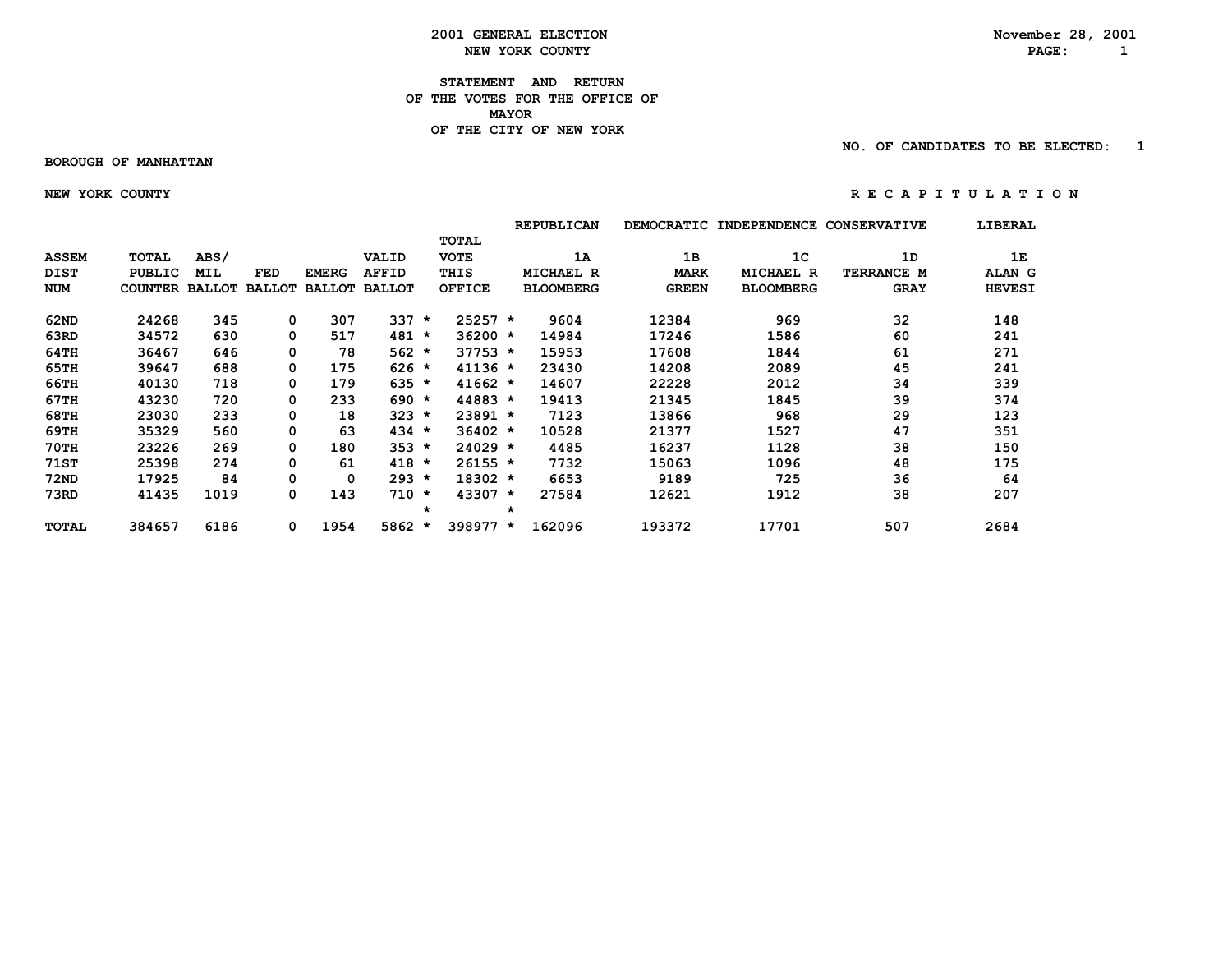## **2001 GENERAL ELECTION November 28, 2001 NEW YORK COUNTY**

#### **STATEMENT AND RETURN OF THE VOTES FOR THE OFFICE OF MAYOR OF THE CITY OF NEW YORK**

 **NO. OF CANDIDATES TO BE ELECTED: 1**

 **NEW YORK COUNTY**

|              | <b>GREEN</b> | <b>WORKING</b>  | <b>BETTER</b>  | <b>AMERICAN</b>  | LIBERTARIAN   | <b>FUSION</b>    | MARIJUANA       |             |             |
|--------------|--------------|-----------------|----------------|------------------|---------------|------------------|-----------------|-------------|-------------|
|              |              | <b>FAMILIES</b> | <b>SCHOOLS</b> | <b>DREAM</b>     |               |                  | <b>REFORM</b>   |             |             |
| <b>ASSEM</b> | 1G           | 1H              | 1I             | 1J               | 1K            | 1L               | 1M              |             | <b>UNRE</b> |
| <b>DIST</b>  | <b>JULIA</b> | <b>MARK</b>     | <b>ALAN</b> G  | <b>KENNETH B</b> | <b>KENNY</b>  | <b>BERNARD H</b> | THOMAS K        | <b>SCAT</b> | CORD        |
| <b>NUM</b>   | WILLEBRAND   | <b>GREEN</b>    | <b>HEVESI</b>  | <b>GOLDING</b>   | <b>KRAMER</b> | <b>GOETZ</b>     | <b>LEIGHTON</b> | <b>VOTE</b> | <b>VOTE</b> |
| 62ND         | 192          | 747             | 24             | 11               | 28            | 24               | 56              | 3           | 1035        |
| 63RD         | 224          | 838             | 32             | 5                | 32            | 18               | 98              | 12          | 824         |
| 64TH         | 209          | 739             | 40             | 12               | 42            | 20               | 79              | 8           | 867         |
| 65TH         | 122          | 360             | 32             | 5                | 34            | 8                | 41              | 9           | 512         |
| 66TH         | 317          | 1243            | 39             | 8                | 47            | 16               | 138             |             | 633         |
| 67TH         | 208          | 812             | 27             | 8                | 50            | 15               | 54              | 16          | 677         |
| 68TH         | 141          | 637             | 46             | 12               | 27            | 29               | 78              | 10          | 802         |
| 69TH         | 310          | 1296            | 58             | 5                | 36            | 12               | 83              | 9           | 763         |
| 70TH         | 136          | 718             | 48             | 16               | 16            | 25               | 39              | 14          | 979         |
| 71ST         | 194          | 872             | 29             | 10               | 26            | 18               | 60              | 22          | 810         |
| 72ND         | 108          | 682             | 27             | ٩                | 8             | 11               | 37              | 4           | 755         |
| 73RD         | 80           | 258             | 14             |                  | 22            | 7                | 28              | 6           | 529         |
| <b>TOTAL</b> | 2241         | 9202            | 416            | 96               | 368           | 203              | 791             | 114         | 9186        |
|              |              |                 |                |                  |               |                  |                 |             |             |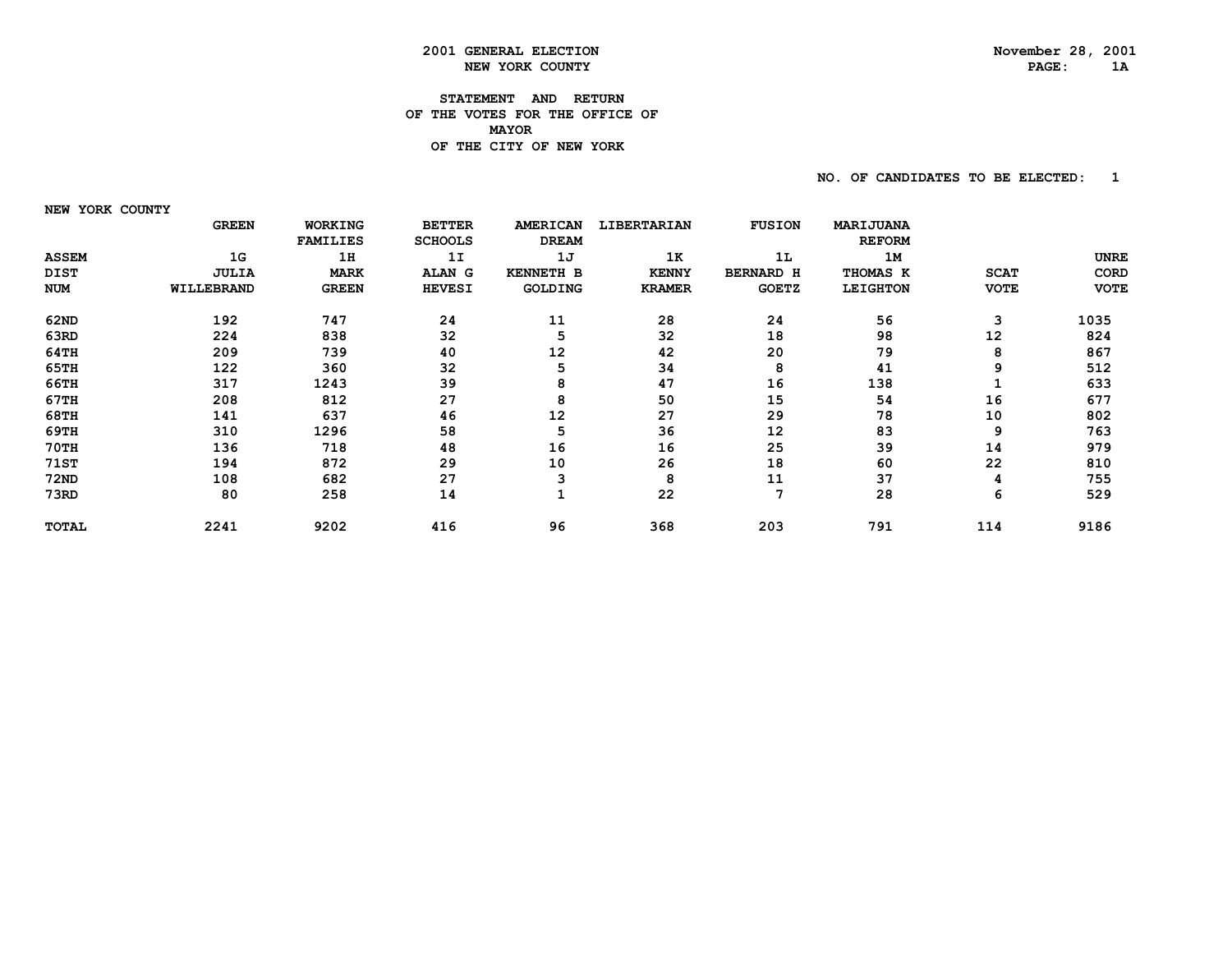**2001 GENERAL ELECTION** November 28, 2001<br> **NEW YORK COUNTY NEW YORK COUNTY NEW YORK COUNTY PAGE: 1**

#### **STATEMENT AND RETURN OF THE VOTES FOR THE OFFICE OFPUBLIC ADVOCATE OF THE CITY OF NEW YORK**

 **BOROUGH OF MANHATTAN**

 **NO. OF CANDIDATES TO BE ELECTED: 1**

 **NEW YORK COUNTY R E C A P I T U L A T I O N**

|              |                       |      |               |               |               |         |               |         |                | DEMOCRATIC CONSERVATIVE | LIBERAL         | <b>LIBERTARIAN</b> | <b>FUSION</b> |
|--------------|-----------------------|------|---------------|---------------|---------------|---------|---------------|---------|----------------|-------------------------|-----------------|--------------------|---------------|
|              |                       |      |               |               |               |         | <b>TOTAL</b>  |         |                |                         |                 |                    |               |
| <b>ASSEM</b> | <b>TOTAL</b>          | ABS/ |               |               | VALID         |         | <b>VOTE</b>   |         | 6В             | 6D                      | 6E              | 6K                 | 6L            |
| <b>DIST</b>  | PUBLIC                | MIL  | FED           | <b>EMERG</b>  | <b>AFFID</b>  |         | THIS          |         | <b>BETSY F</b> | <b>JOSEPH</b>           | SCOTT M         | <b>TRAVIS</b>      | <b>SHEILA</b> |
| <b>NUM</b>   | <b>COUNTER BALLOT</b> |      | <b>BALLOT</b> | <b>BALLOT</b> | <b>BALLOT</b> |         | <b>OFFICE</b> |         | <b>GOTBAUM</b> | <b>DUBOWSKI</b>         | <b>STRINGER</b> | <b>PAHL</b>        | FLAXMAN       |
| 62ND         | 24268                 | 345  | 0             | 307           | 337           | $\star$ | $25257 *$     |         | 12831          | 661                     | 938             | 126                | 112           |
| 63RD         | 34572                 | 630  | 0             | 517           | 481           | $\star$ | $36200 *$     |         | 21959          | 1214                    | 1547            | 201                | 133           |
| 64TH         | 36467                 | 646  | 0             | 78            | $562 *$       |         | $37753 *$     |         | 23896          | 1270                    | 1848            | 241                | 105           |
| 65TH         | 39647                 | 688  | 0             | 175           | $626 *$       |         | $41136 *$     |         | 24621          | 2059                    | 1687            | 229                | 110           |
| 66TH         | 40130                 | 718  | 0             | 179           | 635           | $\star$ | $41662 *$     |         | 28418          | 1065                    | 1999            | 257                | 140           |
| 67TH         | 43230                 | 720  | 0             | 233           | $690 *$       |         | $44873 *$     |         | 28255          | 1200                    | 4834            | 214                | 112           |
| 68TH         | 23030                 | 233  | 0             | 18            | 323           | $\star$ | $23604$ *     |         | 13414          | 280                     | 521             | 91                 | 114           |
| 69TH         | 35329                 | 560  | 0             | 63            | 434           | *       | $36386 *$     |         | 24533          | 700                     | 2577            | 159                | 138           |
| 70TH         | 23226                 | 269  | 0             | 180           | 353           | $\star$ | $24028 *$     |         | 15580          | 313                     | 598             | 72                 | 101           |
| 71ST         | 25398                 | 274  | 0             | 61            | 418           | $\star$ | $26151 *$     |         | 15843          | 400                     | 823             | 104                | 118           |
| <b>72ND</b>  | 17925                 | 84   | 0             | 0             | $293 *$       |         | $18302 *$     |         | 9284           | 203                     | 361             | 71                 | 80            |
| 73RD         | 41435                 | 1019 | 0             | 143           | 710           | $\star$ | 43307 *       |         | 24449          | 1947                    | 1367            | 183                | 78            |
|              |                       |      |               |               |               | $\star$ |               | $\star$ |                |                         |                 |                    |               |
| <b>TOTAL</b> | 384657                | 6186 | 0             | 1954          | $5862 *$      |         | $398659 *$    |         | 243083         | 11312                   | 19100           | 1948               | 1341          |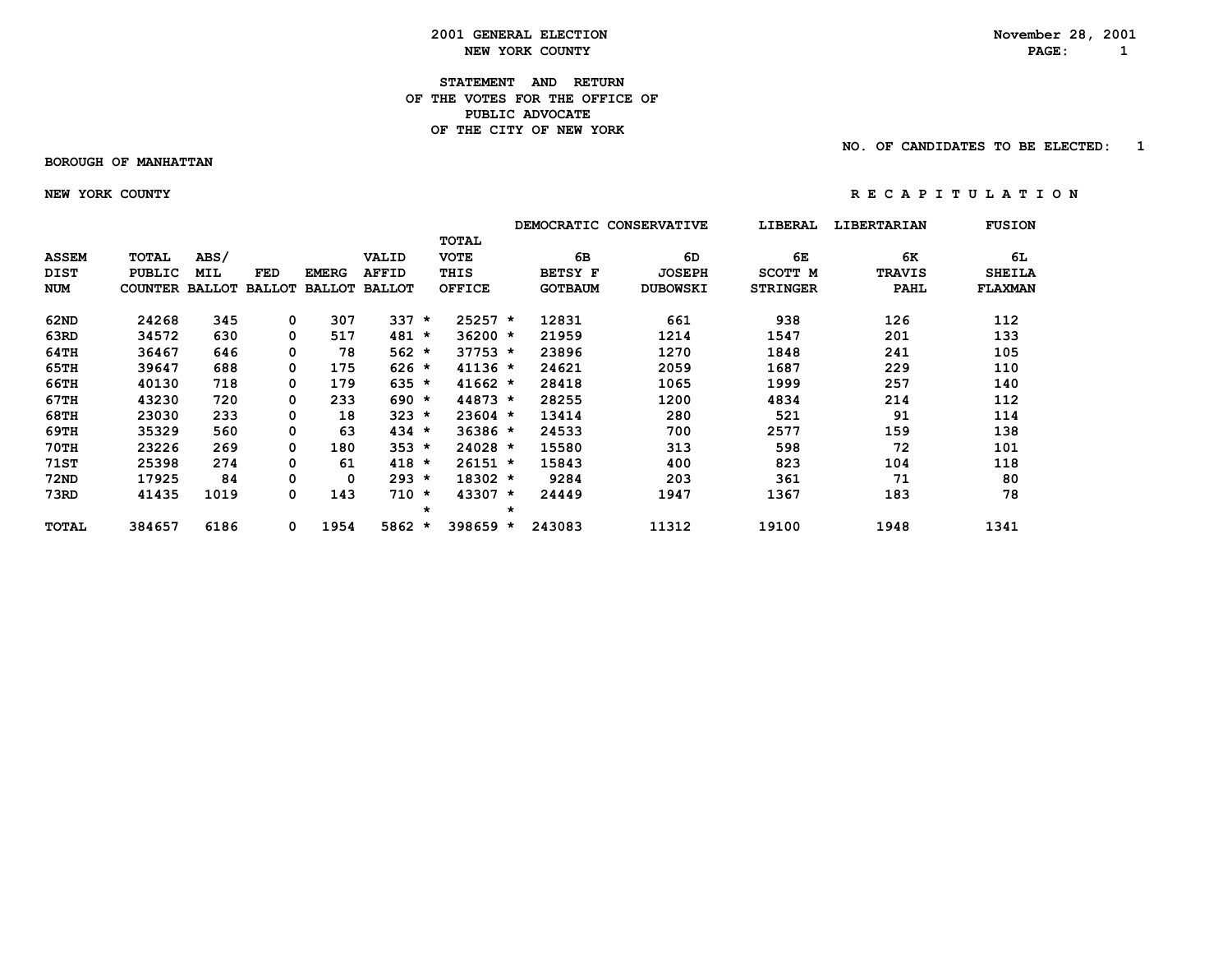PAGE: 1A

### **2001 GENERAL ELECTION November 28, 2001 NEW YORK COUNTY**

#### **STATEMENT AND RETURN OF THE VOTES FOR THE OFFICE OF PUBLIC ADVOCATEDE THE CITY OF NEW YORK**

 **NO. OF CANDIDATES TO BE ELECTED: 1**

 **NEW YORK COUNTY**

|              | <b>MARIJUANA</b> |                |             |
|--------------|------------------|----------------|-------------|
|              | <b>REFORM</b>    |                |             |
| <b>ASSEM</b> | 6М               |                | <b>UNRE</b> |
| <b>DIST</b>  | CHRIS M          | <b>SCAT</b>    | CORD        |
| <b>NUM</b>   | <b>LAUNOIS</b>   | <b>VOTE</b>    | <b>VOTE</b> |
| 62ND         | 479              | 4              | 10106       |
| 63RD         | 727              | 3              | 10416       |
| 64TH         | 687              | 0              | 9706        |
| 65TH         | 443              | $\overline{2}$ | 11985       |
| 66TH         | 1082             | 0              | 8701        |
| 67TH         | 539              | 6              | 9713        |
| 68TH         | 412              | $\mathbf{1}$   | 8771        |
| 69TH         | 629              | 4              | 7646        |
| <b>70TH</b>  | 366              | 3              | 6995        |
| <b>71ST</b>  | 458              | 2              | 8403        |
| <b>72ND</b>  | 318              | 0              | 7985        |
| 73RD         | 334              | 3              | 14946       |
| <b>TOTAL</b> | 6474             | 28             | 115373      |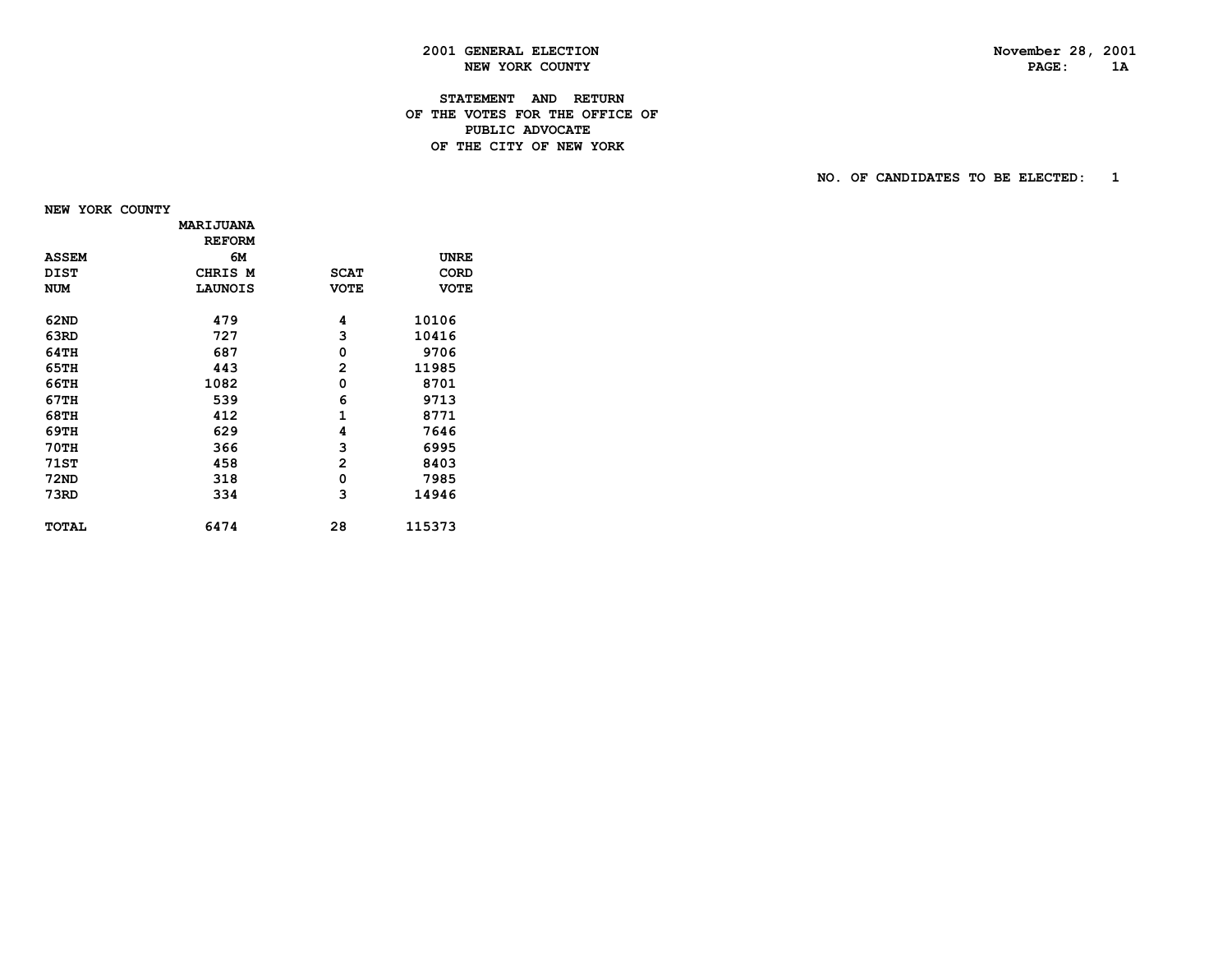**2001 GENERAL ELECTION** November 28, 2001<br> **NEW YORK COUNTY NEW YORK COUNTY NEW YORK COUNTY PAGE: 1**

**STATEMENT AND RETURN OF THE VOTES FOR THE OFFICE OF COMPTROLLER OF THE CITY OF NEW YORK**

 **BOROUGH OF MANHATTAN**

 **NO. OF CANDIDATES TO BE ELECTED: 1**

 **NEW YORK COUNTY R E C A P I T U L A T I O N**

|              |                |               |               |               |               |         |               |         | <b>DEMOCRATIC</b> | <b>CONSERVATIVE</b> | LIBERAL       | <b>WORKING</b>   | <b>LIBERTARIAN</b> |
|--------------|----------------|---------------|---------------|---------------|---------------|---------|---------------|---------|-------------------|---------------------|---------------|------------------|--------------------|
|              |                |               |               |               |               |         | <b>TOTAL</b>  |         |                   |                     |               | <b>FAMILIES</b>  |                    |
| <b>ASSEM</b> | <b>TOTAL</b>   | ABS/          |               |               | VALID         |         | <b>VOTE</b>   |         | 10B               | 10D                 | 10E           | 10H              | 10K                |
| <b>DIST</b>  | PUBLIC         | MIL           | FED           | <b>EMERG</b>  | <b>AFFID</b>  |         | THIS          |         | WILLIAM C         | JOHN J              | HERBERT E     | <b>WILLIAM C</b> | <b>JAMES</b>       |
| <b>NUM</b>   | <b>COUNTER</b> | <b>BALLOT</b> | <b>BALLOT</b> | <b>BALLOT</b> | <b>BALLOT</b> |         | <b>OFFICE</b> |         | <b>THOMPSON</b>   | <b>DEMIC</b>        | <b>BERMAN</b> | <b>THOMPSON</b>  | <b>EISERT</b>      |
| 62ND         | 24268          | 345           | 0             | 307           | 337           | $\star$ | $25257 *$     |         | 11031             | 640                 | 1264          | 588              | 118                |
| 63RD         | 34572          | 630           | 0             | 517           | 481           | $\star$ | $36200 *$     |         | 19563             | 1331                | 1891          | 756              | 204                |
| 64TH         | 36467          | 646           | 0             | 78            | $562 *$       |         | $37753 *$     |         | 21385             | 1401                | 1910          | 831              | 232                |
| 65TH         | 39647          | 688           | 0             | 175           | $626 *$       |         | $41136 *$     |         | 21332             | 2246                | 2403          | 519              | 216                |
| 66TH         | 40130          | 718           | 0             | 179           | $635 *$       |         | $41662 *$     |         | 25460             | 1337                | 2349          | 1118             | 257                |
| 67TH         | 43230          | 720           | 0             | 233           | $690 *$       |         | 44873 *       |         | 26688             | 1590                | 2766          | 790              | 235                |
| <b>68TH</b>  | 23030          | 233           | 0             | 18            | $323 *$       |         | $23604$ *     |         | 13017             | 314                 | 379           | 457              | 89                 |
| 69TH         | 35329          | 560           | 0             | 63            | $434 *$       |         | $36386 *$     |         | 23341             | 805                 | 1653          | 1114             | 189                |
| <b>70TH</b>  | 23226          | 269           | 0             | 180           | $353 *$       |         | $24028 *$     |         | 16238             | 127                 | 279           | 518              | 69                 |
| <b>71ST</b>  | 25398          | 274           | 0             | 61            | $418 *$       |         | $26151 *$     |         | 14967             | 367                 | 769           | 759              | 100                |
| <b>72ND</b>  | 17925          | 84            | 0             | 0             | $293 *$       |         | $18302 *$     |         | 8553              | 195                 | 362           | 380              | 74                 |
| 73RD         | 41435          | 1019          | 0             | 143           | $710 *$       |         | 43307 *       |         | 20269             | 2247                | 2129          | 507              | 181                |
|              |                |               |               |               |               | $\star$ |               | $\star$ |                   |                     |               |                  |                    |
| <b>TOTAL</b> | 384657         | 6186          | 0             | 1954          | $5862 *$      |         | 398659        | *       | 221844            | 12600               | 18154         | 8337             | 1964               |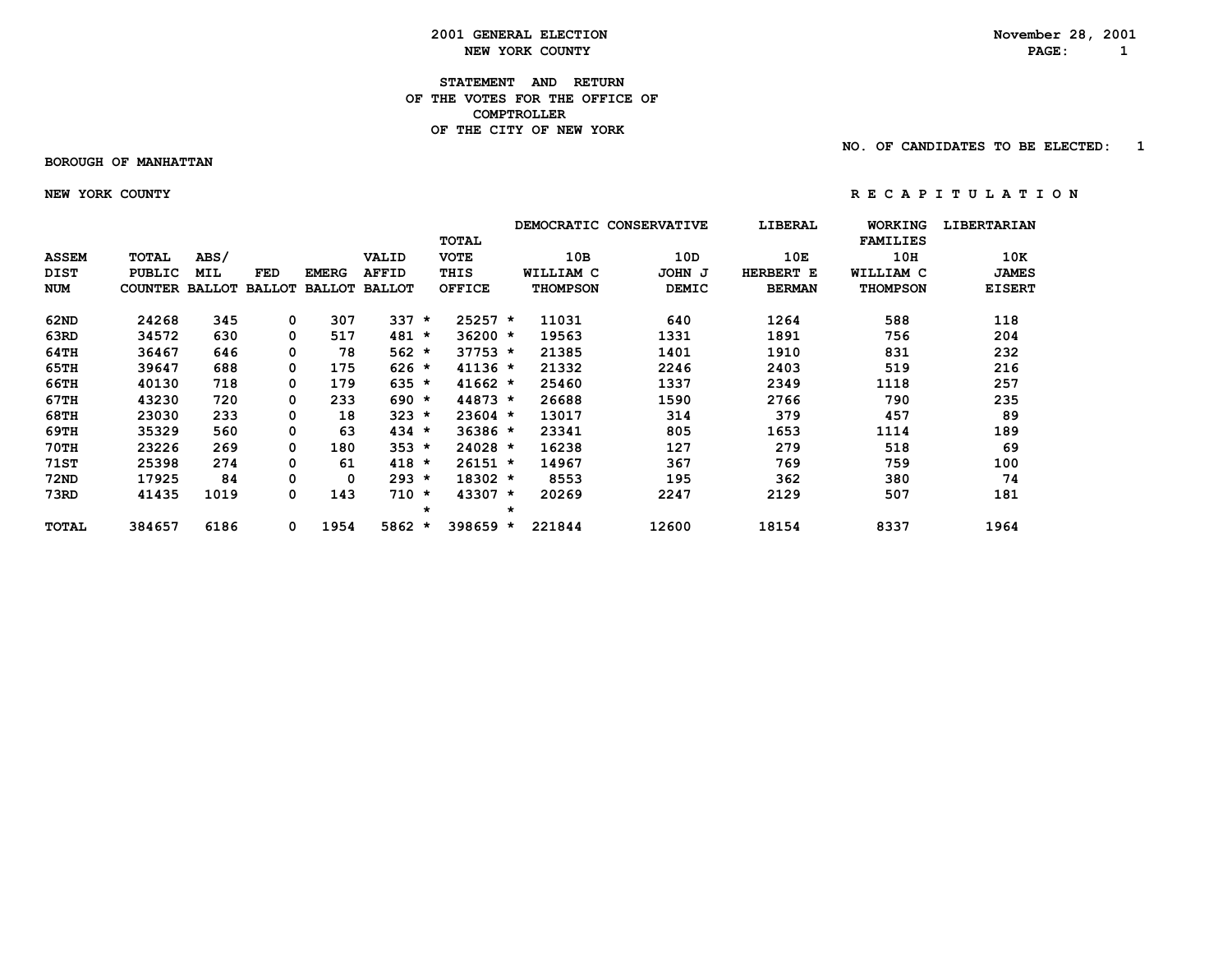PAGE: 1A

## **2001 GENERAL ELECTION November 28, 2001 NEW YORK COUNTY**

#### **STATEMENT AND RETURN OF THE VOTES FOR THE OFFICE OF COMPTROLLERDE THE CITY OF NEW YORK**

 **NO. OF CANDIDATES TO BE ELECTED: 1**

 **NEW YORK COUNTY**

|              | <b>FUSION</b> | MARIJUANA      |             |             |
|--------------|---------------|----------------|-------------|-------------|
|              |               | <b>REFORM</b>  |             |             |
| <b>ASSEM</b> | 10L           | 10M            |             | <b>UNRE</b> |
| <b>DIST</b>  | JOSEPH D      | TRACY L        | <b>SCAT</b> | <b>CORD</b> |
| <b>NUM</b>   | <b>FUSCO</b>  | <b>BLEVINS</b> | <b>VOTE</b> | <b>VOTE</b> |
| 62ND         | 115           | 383            | 1           | 11117       |
| 63RD         | 110           | 728            | 1           | 11616       |
| 64TH         | 100           | 714            | 0           | 11180       |
| 65TH         | 76            | 540            | 0           | 13804       |
| 66TH         | 156           | 958            | 0           | 10027       |
| 67TH         | 78            | 592            | 0           | 12134       |
| 68TH         | 101           | 300            | 1           | 8946        |
| 69TH         | 97            | 606            | 1           | 8580        |
| 70TH         | 67            | 229            | 4           | 6497        |
| 71ST         | 97            | 300            | 3           | 8789        |
| <b>72ND</b>  | 93            | 217            | 0           | 8428        |
| 73RD         | 59            | 547            | 1           | 17367       |
| <b>TOTAL</b> | 1149          | 6114           | 12          | 128485      |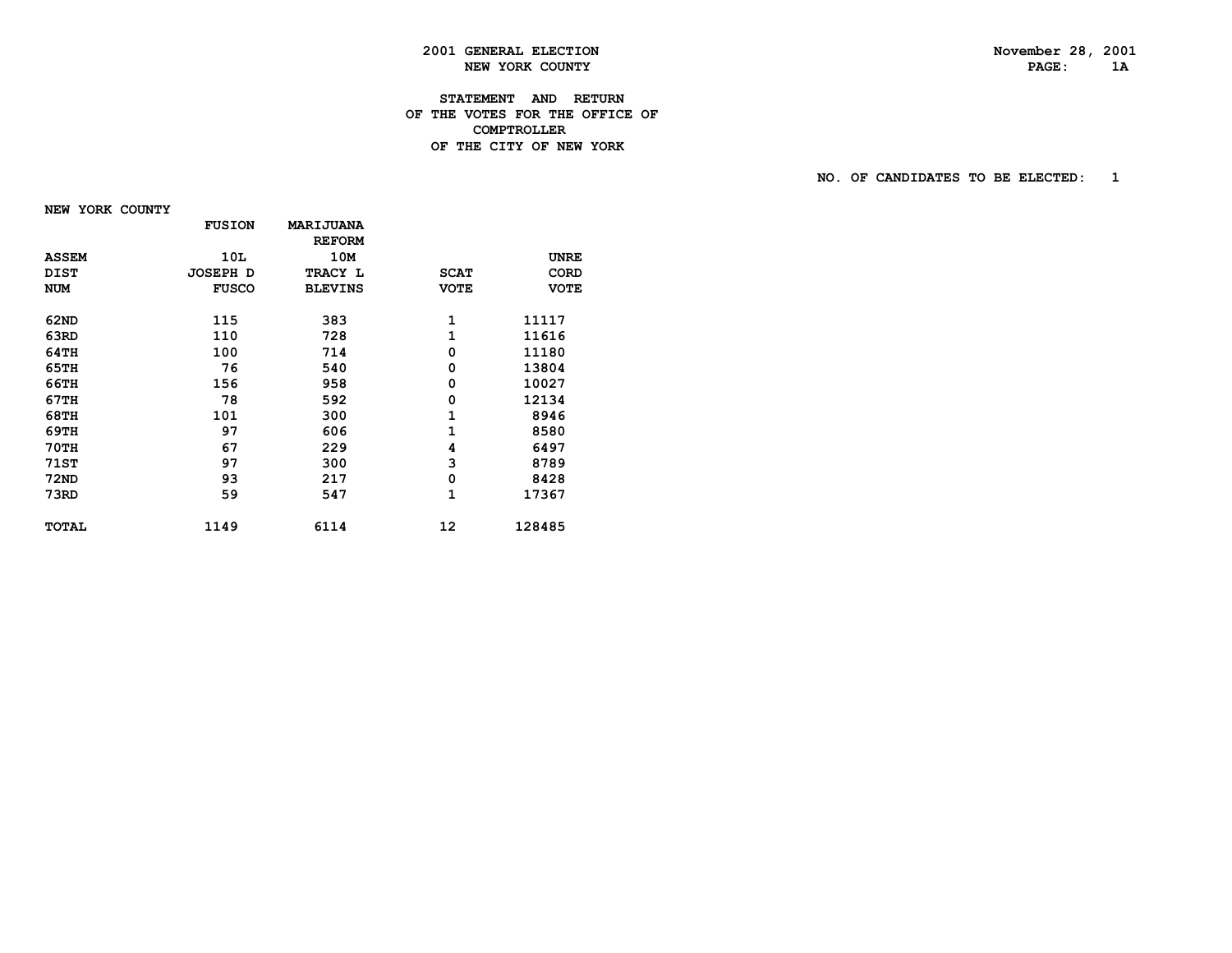**2001 GENERAL ELECTION** November 28, 2001<br> **NEW YORK COUNTY NEW YORK COUNTY NEW YORK COUNTY PAGE: 1**

#### **STATEMENT AND RETURN OF THE VOTES FOR THE OFFICE OF BOROUGH PRESIDENT BOROUGH OF MANHATTAN**

 **BOROUGH OF MANHATTAN**

 **NO. OF CANDIDATES TO BE ELECTED: 1**

 **NEW YORK COUNTY R E C A P I T U L A T I O N**

|              |                       |            |               |              |                      |         |               |         | <b>REPUBLICAN</b> | <b>DEMOCRATIC</b> | <b>INDEPENDENCE</b> | LIBERAL        | <b>GREEN</b>    |
|--------------|-----------------------|------------|---------------|--------------|----------------------|---------|---------------|---------|-------------------|-------------------|---------------------|----------------|-----------------|
|              |                       |            |               |              |                      |         | <b>TOTAL</b>  |         |                   |                   |                     |                |                 |
| <b>ASSEM</b> | TOTAL                 | ABS/       |               |              | VALID                |         | <b>VOTE</b>   |         | 19A               | 19B               | 19C                 | 19E            | 19G             |
| <b>DIST</b>  | PUBLIC                | <b>MIL</b> | FED           | <b>EMERG</b> | <b>AFFID</b>         |         | THIS          |         | <b>DANNIEL</b>    | C VIRGINIA        | <b>JESSIE A</b>     | VIRGINIA<br>C. | MICHAEL G       |
| <b>NUM</b>   | <b>COUNTER BALLOT</b> |            | <b>BALLOT</b> |              | <b>BALLOT BALLOT</b> |         | <b>OFFICE</b> |         | <b>MAIO</b>       | <b>FIELDS</b>     | <b>FIELDS</b>       | <b>FIELDS</b>  | <b>KASENTER</b> |
| 62ND         | 24268                 | 345        | 0             | 307          | 337                  | $\star$ | $25257 *$     |         | 3476              | 11498             | 393                 | 448            | 347             |
| 63RD         | 34572                 | 630        |               | 517          | 481                  | $\star$ | $36200 *$     |         | 6289              | 19540             | 608                 | 586            | 473             |
| 64TH         | 36467                 | 646        |               | 78           | $562 *$              |         | $37753 *$     |         | 6706              | 20698             | 669                 | 572            | 401             |
| 65TH         | 39647                 | 688        | 0             | 175          | $626 *$              |         | $41136 *$     |         | 10631             | 20221             | 649                 | 520            | 292             |
| 66TH         | 40130                 | 718        | 0             | 179          | $635 *$              |         | $41662 *$     |         | 5789              | 25243             | 706                 | 719            | 550             |
| 67TH         | 43230                 | 720        | 0             | 233          | $690 *$              |         | $44873 *$     |         | 7524              | 26046             | 696                 | 716            | 380             |
| <b>68TH</b>  | 23030                 | 233        | 0             | 18           | $323 *$              |         | $23604$ *     |         | 1931              | 14226             | 435                 | 317            | 150             |
| 69TH         | 35329                 | 560        | 0             | 63           | $434 *$              |         | $36386 *$     |         | 3572              | 23776             | 636                 | 647            | 518             |
| <b>70TH</b>  | 23226                 | 269        | 0             | 180          | $353 *$              |         | $24028 *$     |         | 915               | 17517             | 582                 | 426            | 102             |
| <b>71ST</b>  | 25398                 | 274        | 0             | 61           | $418 *$              |         | 26151 *       |         | 2075              | 15932             | 526                 | 396            | 212             |
| <b>72ND</b>  | 17925                 | 84         |               | 0            | $293 *$              |         | $18302 *$     |         | 1546              | 8480              | 260                 | 222            | 146             |
| 73RD         | 41435                 | 1019       | 0             | 143          | $710 *$              |         | $43307 *$     |         | 13702             | 18779             | 494                 | 404            | 196             |
|              |                       |            |               |              |                      | $\star$ |               | $\star$ |                   |                   |                     |                |                 |
| TOTAL        | 384657                | 6186       | 0             | 1954         | 5862 *               |         | 398659 *      |         | 64156             | 221956            | 6654                | 5973           | 3767            |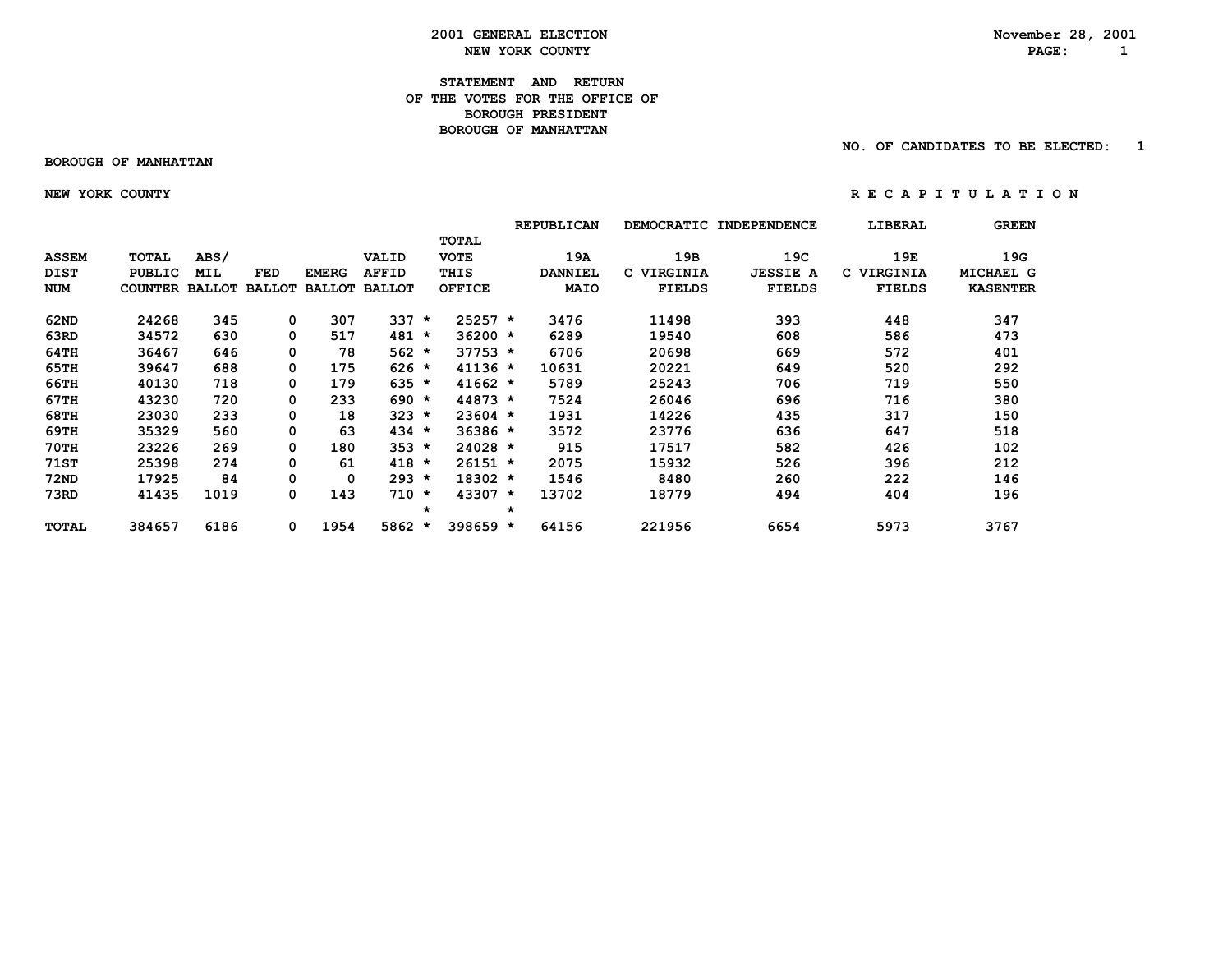PAGE: 1A

### **2001 GENERAL ELECTION November 28, 2001 NEW YORK COUNTY**

#### **STATEMENT AND RETURN OF THE VOTES FOR THE OFFICE OF BOROUGH PRESIDENT BOROUGH OF MANHATTAN**

#### **NO. OF CANDIDATES TO BE ELECTED: 1**

 **NEW YORK COUNTY**

| <b>LIBERTARIAN</b> | MARIJUANA      |                |             |
|--------------------|----------------|----------------|-------------|
|                    | <b>REFORM</b>  |                |             |
| 19K                | 19M            |                | <b>UNRE</b> |
| <b>SCOTT</b>       | <b>GARRY</b>   | <b>SCAT</b>    | <b>CORD</b> |
| <b>JEFFREY</b>     | <b>GOODROW</b> | <b>VOTE</b>    | <b>VOTE</b> |
|                    |                |                | 8355        |
|                    |                |                | 7520        |
| 317                | 868            | 0              | 7522        |
| 256                | 613            | 0              | 7954        |
| 563                | 1121           | 0              | 6971        |
| 335                | 757            | $\overline{2}$ | 8417        |
| 138                | 339            | 1              | 6067        |
| 432                | 721            | 1              | 6083        |
| 85                 | 268            | 0              | 4133        |
| 126                | 453            | 0              | 6431        |
| 61                 | 274            | 0              | 7313        |
| 170                | 553            | 1              | 9008        |
| 3052               | 7322           | 5              | 85774       |
|                    | 210<br>359     | 530<br>825     | 0<br>0      |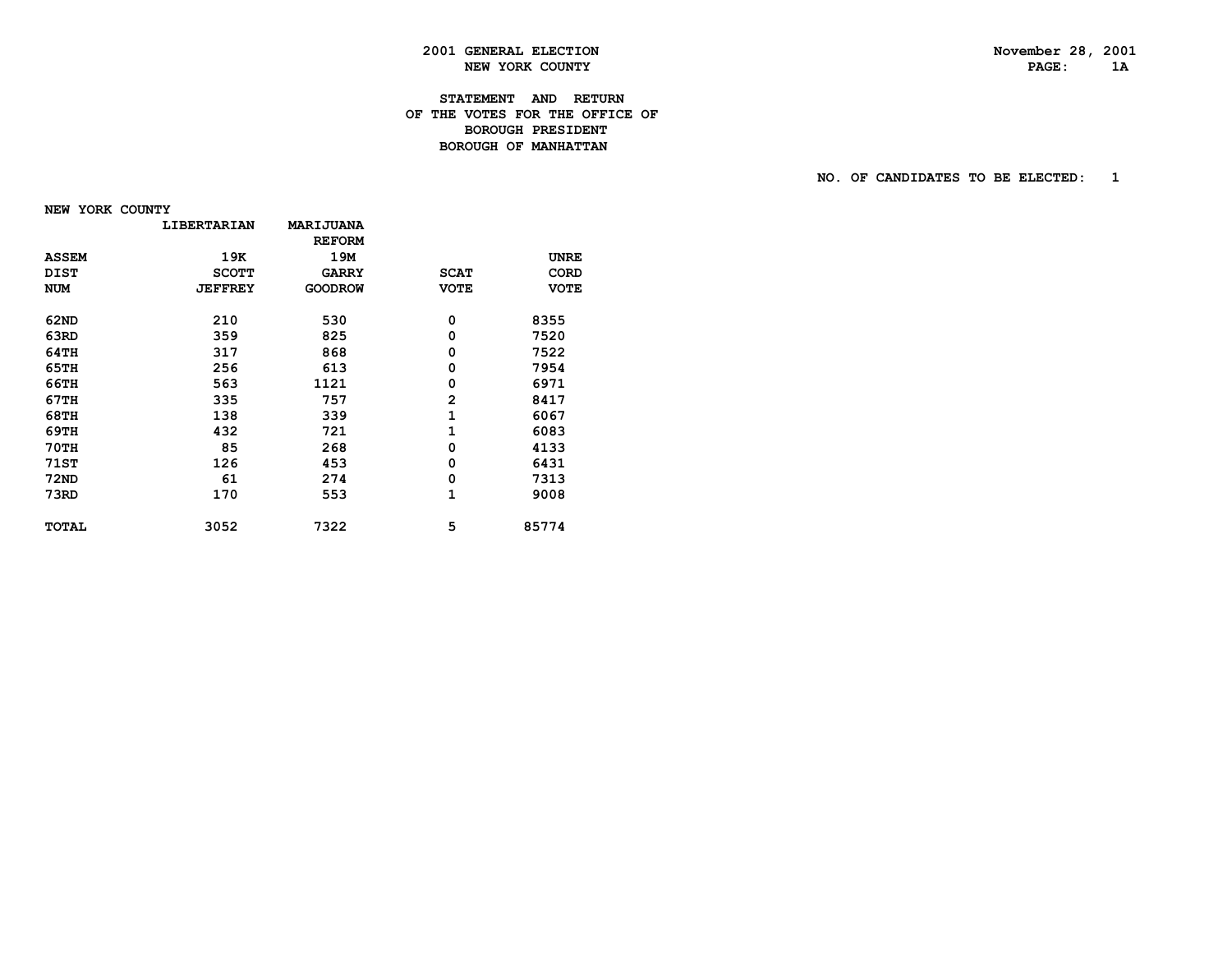**2001 GENERAL ELECTION**<br> **November 28, 2001**<br> **NOVEMBER 28, 2001**<br> **NOVEMBER 28, 2001 NEW YORK COUNTY PAGE: 1**

#### **STATEMENT AND RETURN OF THE VOTES FOR THE OFFICE OF DISTRICT ATTORNEY NEW YORK COUNTY**

#### **BOROUGH OF MANHATTAN**

 **NO. OF CANDIDATES TO BE ELECTED: 1**

 **NEW YORK COUNTY R E C A P I T U L A T I O N**

|              |                       |            |               |              |                      |         |               |         | <b>REPUBLICAN</b> | <b>DEMOCRATIC</b> | <b>LIBERAL</b>    |                |             |
|--------------|-----------------------|------------|---------------|--------------|----------------------|---------|---------------|---------|-------------------|-------------------|-------------------|----------------|-------------|
|              |                       |            |               |              |                      |         | <b>TOTAL</b>  |         |                   |                   |                   |                |             |
| <b>ASSEM</b> | <b>TOTAL</b>          | ABS/       |               |              | VALID                |         | <b>VOTE</b>   |         | 20A               | 20B               | 20E               |                | <b>UNRE</b> |
| <b>DIST</b>  | <b>PUBLIC</b>         | <b>MIL</b> | <b>FED</b>    | <b>EMERG</b> | <b>AFFID</b>         |         | THIS          |         | ROBERT M          | ROBERT M          | ROBERT M          | <b>SCAT</b>    | CORD        |
| <b>NUM</b>   | <b>COUNTER BALLOT</b> |            | <b>BALLOT</b> |              | <b>BALLOT BALLOT</b> |         | <b>OFFICE</b> |         | <b>MORGENTHAU</b> | <b>MORGENTHAU</b> | <b>MORGENTHAU</b> | <b>VOTE</b>    | <b>VOTE</b> |
| 62ND         | 24268                 | 345        | 0             | 307          | 337                  | $\star$ | $25257 *$     |         | 3696              | 9662              | 428               |                | 11470       |
| 63RD         | 34572                 | 630        |               | 517          | 481                  | $\star$ | $36200 *$     |         | 6907              | 17016             | 593               | 3              | 11681       |
| 64TH         | 36467                 | 646        | 0             | 78           | $562 *$              |         | $37753 *$     |         | 7199              | 18416             | 682               | 0              | 11456       |
| 65TH         | 39647                 | 688        | 0             | 175          | $626 *$              |         | $41136 *$     |         | 12087             | 18197             | 569               |                | 10282       |
| 66TH         | 40130                 | 718        | 0             | 179          | $635 *$              |         | $41662 *$     |         | 6229              | 23175             | 967               | $\overline{2}$ | 11289       |
| 67TH         | 43230                 | 720        | 0             | 233          | $690 *$              |         | $44873 *$     |         | 8437              | 23885             | 792               |                | 11758       |
| 68TH         | 23030                 | 233        | 0             | 18           | $323 *$              |         | $23635 *$     |         | 2178              | 9628              | 199               |                | 11629       |
| 69TH         | 35329                 | 560        | 0             | 63           | $434 *$              |         | $36386 *$     |         | 3945              | 20002             | 761               | 3              | 11675       |
| <b>70TH</b>  | 23226                 | 269        | 0             | 180          | $353 *$              |         | 24028 *       |         | 872               | 10773             | 172               | $\mathbf{2}$   | 12209       |
| <b>71ST</b>  | 25398                 | 274        | 0             | 61           | $418 *$              |         | $26151 *$     |         | 2551              | 10852             | 417               | $\mathbf{2}$   | 12329       |
| <b>72ND</b>  | 17925                 | 84         |               | 0            | $293 *$              |         | $18302 *$     |         | 1664              | 6113              | 154               | 0              | 10371       |
| 73RD         | 41435                 | 1019       | 0             | 143          | $710 *$              |         | $43307 *$     |         | 15858             | 17688             | 460               | 4              | 9297        |
|              |                       |            |               |              |                      | $\star$ |               | $\star$ |                   |                   |                   |                |             |
| TOTAL        | 384657                | 6186       | 0             | 1954         | 5862 *               |         | 398690 *      |         | 71623             | 185407            | 6194              | 20             | 135446      |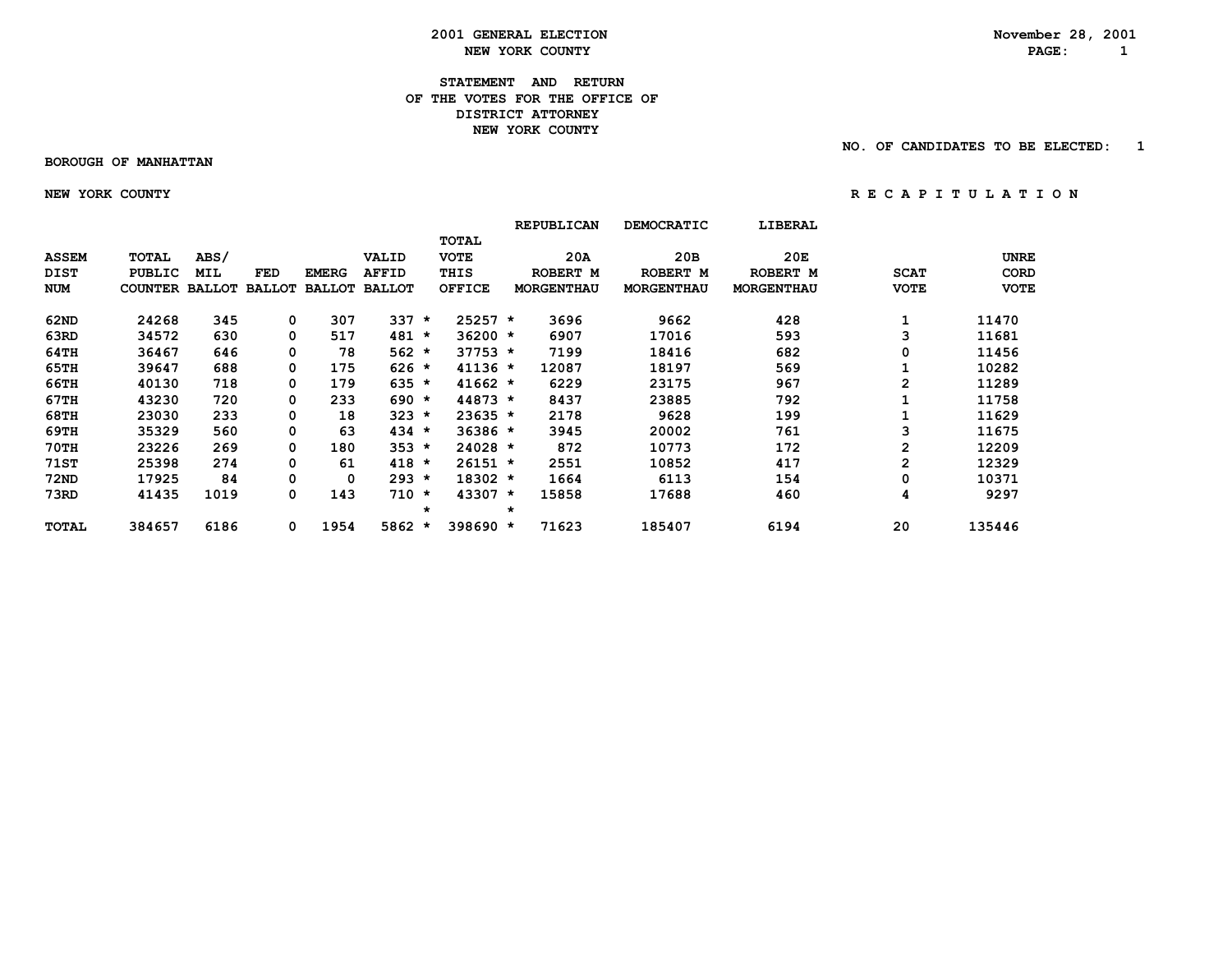#### **2001 GENERAL ELECTION November 28, 2001 NEW YORK COUNTY PAGE: 1**

#### **STATEMENT AND RETURN OF THE VOTES FOR THE OFFICE OF** *JUDGE OF THE CIVIL COURT*  **NEW YORK COUNTY(COUNTYWIDE)**

#### **BOROUGH OF MANHATTAN**

 **NO. OF CANDIDATES TO BE ELECTED: 1**

 **NEW YORK COUNTY R E C A P I T U L A T I O N**

|              |               |               |               |               |               |         |               |         | <b>DEMOCRATIC</b> |             |             |
|--------------|---------------|---------------|---------------|---------------|---------------|---------|---------------|---------|-------------------|-------------|-------------|
|              |               |               |               |               |               |         | <b>TOTAL</b>  |         |                   |             |             |
| <b>ASSEM</b> | <b>TOTAL</b>  | ABS/          |               |               | VALID         |         | <b>VOTE</b>   |         | 21B               |             | <b>UNRE</b> |
| <b>DIST</b>  | <b>PUBLIC</b> | <b>MIL</b>    | <b>FED</b>    | <b>EMERG</b>  | <b>AFFID</b>  |         | THIS          |         | <b>SALIANN</b>    | <b>SCAT</b> | <b>CORD</b> |
| <b>NUM</b>   | COUNTER       | <b>BALLOT</b> | <b>BALLOT</b> | <b>BALLOT</b> | <b>BALLOT</b> |         | <b>OFFICE</b> |         | <b>SCARPULLA</b>  | <b>VOTE</b> | <b>VOTE</b> |
| 62ND         | 24268         | 345           | 0             | 307           | 337           | $\star$ | $25257 *$     |         | 7634              | з           | 17620       |
| 63RD         | 34572         | 630           | 0             | 517           | 481           | $\star$ | $36200 *$     |         | 15129             | 3           | 21068       |
| 64TH         | 36467         | 646           | 0             | 78            | 562           | $\star$ | $37753 *$     |         | 16842             |             | 20910       |
| 65TH         | 39647         | 688           | 0             | 175           | $626 *$       |         | $41136 *$     |         | 16092             |             | 25043       |
| 66TH         | 40130         | 718           | 0             | 179           | 635           | $\star$ | $41662 *$     |         | 21297             |             | 20364       |
| 67TH         | 43230         | 720           | 0             | 233           | 690           | $\star$ | 44873 *       |         | 21451             | 4           | 23418       |
| 68TH         | 23030         | 233           | 0             | 18            | 323           | $\star$ | $23604$ *     |         | 8542              | 1           | 15061       |
| 69TH         | 35329         | 560           | 0             | 63            | 434           | $\star$ | $36386 *$     |         | 18221             | 8           | 18157       |
| 70TH         | 23226         | 269           | 0             | 180           | 353           | $\star$ | 24028         | $\star$ | 9840              | 3           | 14185       |
| <b>71ST</b>  | 25398         | 274           | 0             | 61            | 418           | $\star$ | 26151         | $\star$ | 9831              |             | 16319       |
| <b>72ND</b>  | 17925         | 84            | 0             | 0             | 293           | $\star$ | $18302 *$     |         | 5494              |             | 12807       |
| 73RD         | 41435         | 1019          | 0             | 143           | $710 *$       |         | 43307 *       |         | 15038             | 4           | 28265       |
|              |               |               |               |               |               | *       |               | *       |                   |             |             |
| <b>TOTAL</b> | 384657        | 6186          | 0             | 1954          | 5862          | $\star$ | 398659        | $\star$ | 165411            | 31          | 233217      |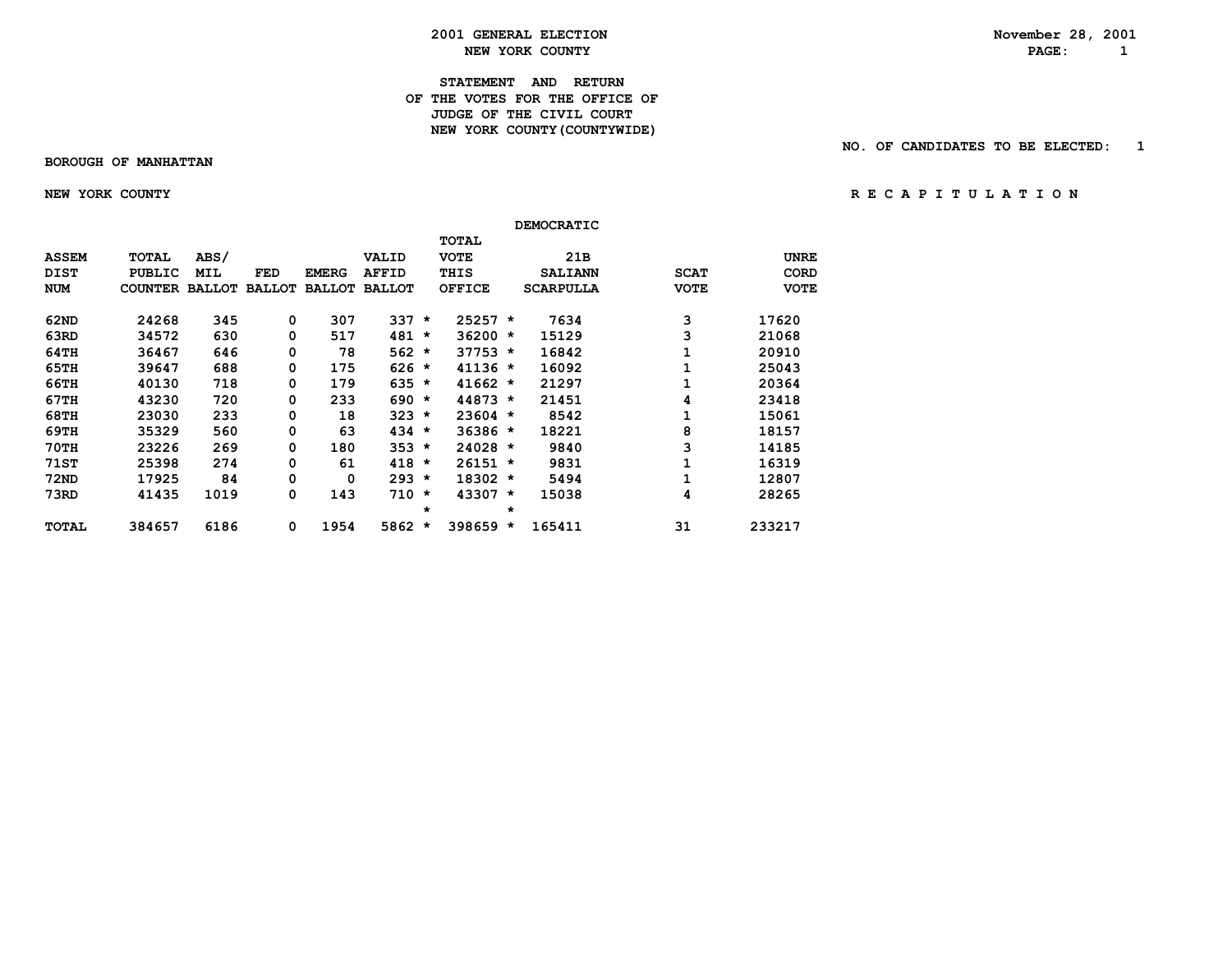#### **2001 GENERAL ELECTION November 28, 2001 NEW YORK COUNTY PAGE: 1**

#### **STATEMENT AND RETURN OF THE VOTES FOR THE OFFICE OF JUSTICES OF THE SUPREME COURT** OF THE STATE OF NEW YORK, 1ST JUDICIAL DISTRICT

 **NO. OF CANDIDATES TO BE ELECTED: 4**

 **BOROUGH OF MANHATTAN**

 **1STJUDICIALDISTRICT R E C A P I T U L A T I O N**

|              |                       |      |               |               |               |         |                  |         | <b>REPUBLICAN</b> | <b>DEMOCRATIC</b> | LIBERAL       | <b>WORKING</b>  | <b>REPUBLICAN</b> |
|--------------|-----------------------|------|---------------|---------------|---------------|---------|------------------|---------|-------------------|-------------------|---------------|-----------------|-------------------|
|              |                       |      |               |               |               |         | <b>TOTAL</b>     |         |                   |                   |               | <b>FAMILIES</b> |                   |
| <b>ASSEM</b> | <b>TOTAL</b>          | ABS/ |               |               | VALID         |         | <b>VOTE</b>      |         | 14A               | 14B               | 14E           | 14H             | 15A               |
| <b>DIST</b>  | <b>PUBLIC</b>         | MIL  | FED           | <b>EMERG</b>  | <b>AFFID</b>  |         | THIS             |         | MYRIAM J          | MYRIAM J          | MYRIAM J      | MYRIAM J        | RICHARD T         |
| <b>NUM</b>   | <b>COUNTER BALLOT</b> |      | <b>BALLOT</b> | <b>BALLOT</b> | <b>BALLOT</b> |         | <b>OFFICE</b>    |         | <b>ALTMAN</b>     | <b>ALTMAN</b>     | <b>ALTMAN</b> | <b>ALTMAN</b>   | <b>ANDRIAS</b>    |
| 62ND         | 404                   | 15   | 0             | 0             |               | $6 *$   | $1700 *$         |         | 129               | 205               | 4             | 11              | 121               |
| 62ND         | 23864                 | 330  | 0             | 307           | 331           | $\star$ | $99328 *$        |         | 3489              | 9430              | 425           | 665             | 3074              |
| 63RD         | 34572                 | 630  | 0             | 517           | 481           | $\star$ | 144800 *         |         | 7002              | 16924             | 752           | 935             | 6410              |
| 64TH         | 36467                 | 646  | 0             | 78            | $562 *$       |         | $151013 *$       |         | 7364              | 18880             | 723           | 904             | 7012              |
| 65TH         | 39647                 | 688  | 0             | 175           | $626 *$       |         | $164544 *$       |         | 12017             | 18576             | 650           | 486             | 11354             |
| 66TH         | 40130                 | 718  | 0             | 179           | 635           | $\star$ | $168122 *$       |         | 5941              | 22048             | 919           | 1397            | 5328              |
| 67TH         | 43230                 | 720  | 0             | 233           | 690           | $\star$ | $179492 *$       |         | 8903              | 24360             | 864           | 910             | 7790              |
| <b>68TH</b>  | 23030                 | 233  | 0             | 18            | 323           | $\star$ | $94435 *$        |         | 2260              | 10452             | 215           | 481             | 2027              |
| 69TH         | 35329                 | 560  | 0             | 63            | 434           | $\star$ | $145544 *$       |         | 3876              | 20467             | 690           | 1275            | 3549              |
| <b>70TH</b>  | 23226                 | 269  | 0             | 180           | $353 *$       |         | $96112 *$        |         | 1166              | 12099             | 182           | 502             | 951               |
| <b>71ST</b>  | 25398                 | 274  | 0             | 61            | 418           | $\star$ | $104604 *$       |         | 2352              | 11173             | 275           | 653             | 2098              |
| <b>72ND</b>  | 17925                 | 84   | 0             | 0             | $293 *$       |         | $73208 *$        |         | 1789              | 6748              | 191           | 406             | 1554              |
| 73RD         | 41435                 | 1019 | 0             | 143           | 710           | $\star$ | $173228 *$       |         | 15301             | 17809             | 537           | 351             | 14507             |
|              |                       |      |               |               |               | *       |                  | $\star$ |                   |                   |               |                 |                   |
| TOTAL        | 384657                | 6186 | 0             | 1954          |               |         | 5862 * 1596130 * |         | 71589             | 189171            | 6427          | 8976            | 65775             |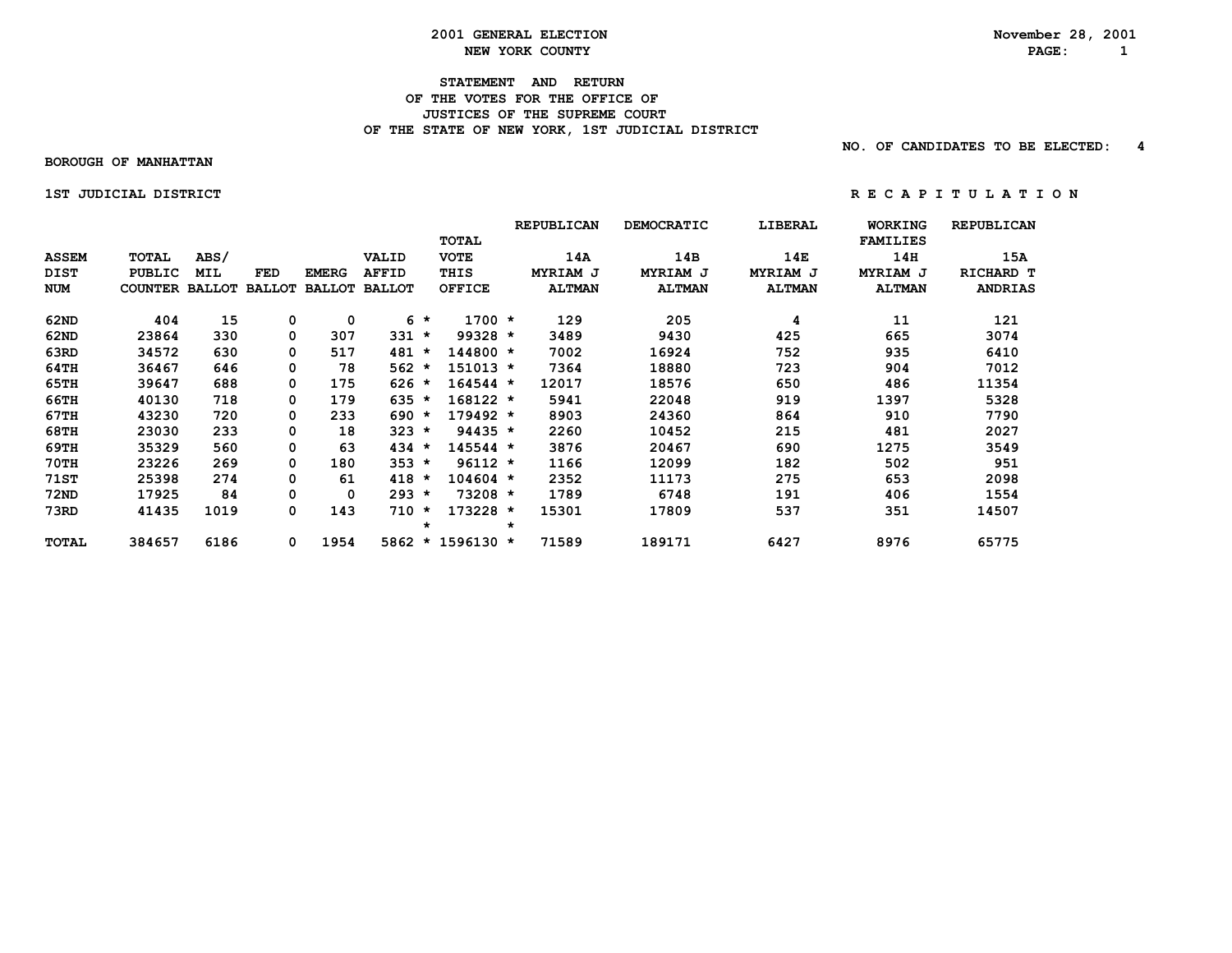### **STATEMENT AND RETURN OF THE VOTES FOR THE OFFICE OF JUSTICES OF THE SUPREME COURT** OF THE STATE OF NEW YORK, 1ST JUDICIAL DISTRICT

| 1ST.         | <b>JUDICIAL DISTRICT</b> |                |                            |                   |                |                |                                   |                   |                |
|--------------|--------------------------|----------------|----------------------------|-------------------|----------------|----------------|-----------------------------------|-------------------|----------------|
|              | DEMOCRATIC               | LIBERAL        | WORKING<br><b>FAMILIES</b> | <b>REPUBLICAN</b> | DEMOCRATIC     | LIBERAL        | <b>WORKING</b><br><b>FAMILIES</b> | <b>REPUBLICAN</b> | DEMOCRATIC     |
| <b>ASSEM</b> | 15B                      | 15E            | 15H                        | 16A               | 16B            | 16E            | 16H                               | 17A               | 17B            |
| <b>DIST</b>  | RICHARD T                | RICHARD T      | <b>KENNETH D</b>           | <b>BARBARA</b>    | <b>BARBARA</b> | <b>BARBARA</b> | <b>ROLANDO</b>                    | <b>EDUARDO</b>    | <b>EDUARDO</b> |
| <b>NUM</b>   | <b>ANDRIAS</b>           | <b>ANDRIAS</b> | <b>SCHAEFFER</b>           | <b>KAPNICK</b>    | <b>KAPNICK</b> | <b>KAPNICK</b> | <b>ACOSTA</b>                     | <b>PADRO</b>      | <b>PADRO</b>   |
| 62ND         | 192                      | 4              | 9                          | 121               | 195            | 4              | 9                                 | 118               | 189            |
| 62ND         | 8394                     | 399            | 705                        | 3054              | 8464           | 416            | 682                               | 2931              | 8396           |
| 63RD         | 15956                    | 699            | 1029                       | 6502              | 16207          | 728            | 1051                              | 6196              | 16093          |
| 64TH         | 18255                    | 727            | 1127                       | 6902              | 18389          | 747            | 985                               | 7398              | 17812          |
| 65TH         | 17676                    | 655            | 595                        | 11298             | 18019          | 657            | 511                               | 10670             | 17518          |
| 66TH         | 21393                    | 906            | 1406                       | 5510              | 21482          | 941            | 1351                              | 5159              | 20784          |
| 67TH         | 23404                    | 854            | 974                        | 7771              | 23632          | 861            | 855                               | 7563              | 22719          |
| 68TH         | 8968                     | 262            | 521                        | 2078              | 9000           | 226            | 634                               | 2088              | 9031           |
| 69TH         | 19302                    | 676            | 1454                       | 3520              | 19455          | 717            | 1271                              | 3749              | 19129          |
| 70TH         | 10203                    | 161            | 518                        | 942               | 10308          | 156            | 542                               | 867               | 10159          |
| 71ST         | 9730                     | 279            | 721                        | 2096              | 9967           | 507            | 690                               | 1966              | 9713           |
| 72ND         | 5783                     | 133            | 462                        | 1528              | 5823           | 149            | 488                               | 1533              | 5948           |
| 73RD         | 16955                    | 539            | 470                        | 14536             | 16951          | 637            | 485                               | 14081             | 16574          |
| <b>TOTAL</b> | 176211                   | 6294           | 9991                       | 65858             | 177892         | 6746           | 9554                              | 64319             | 174065         |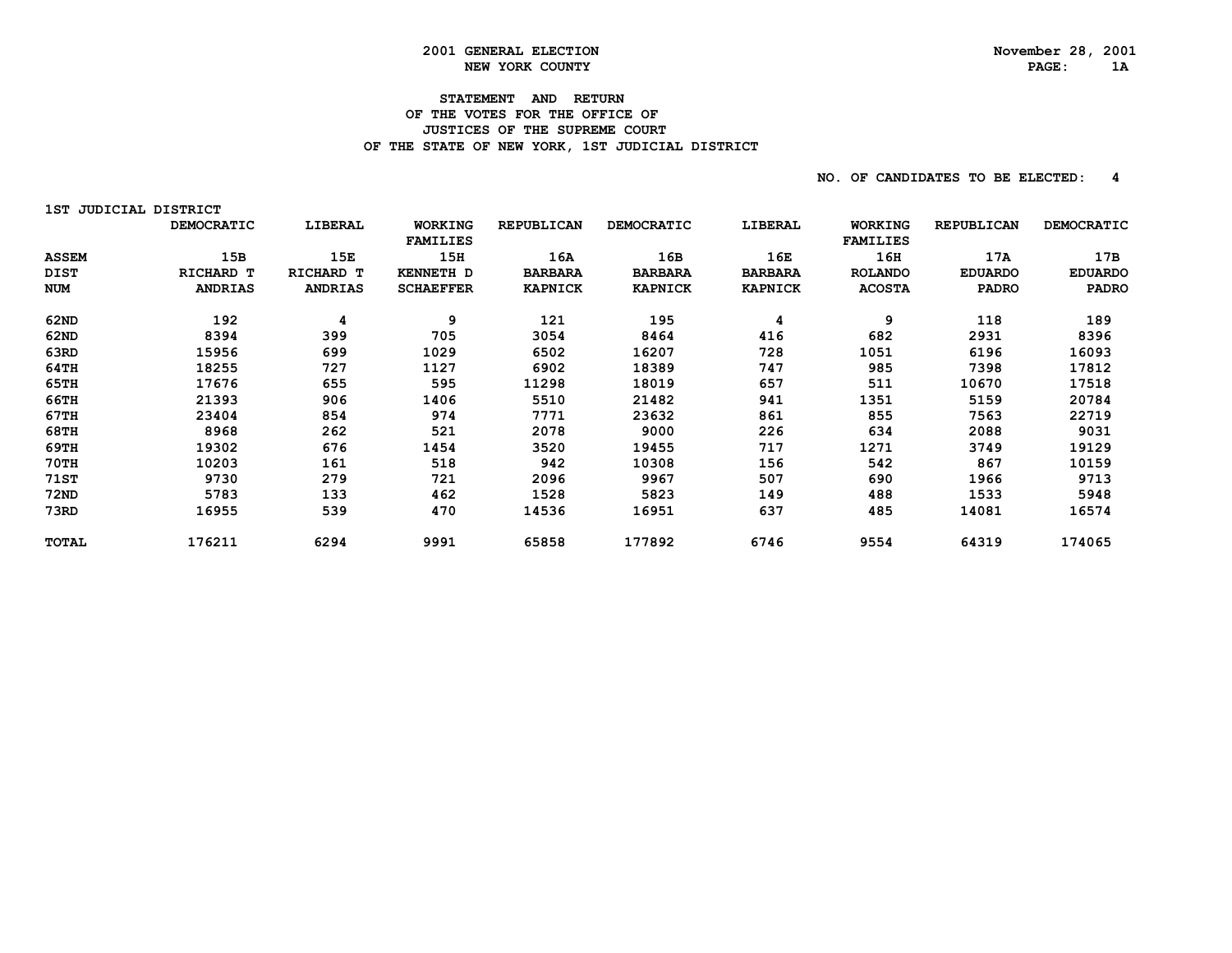# **STATEMENT AND RETURN**

### **OF THE VOTES FOR THE OFFICE OF JUSTICES OF THE SUPREME COURT** OF THE STATE OF NEW YORK, 1ST JUDICIAL DISTRICT

|  | 1ST JUDICIAL DISTRICT |  |
|--|-----------------------|--|
|--|-----------------------|--|

|              | LIBERAL        | <b>WORKING</b>  |                |             |
|--------------|----------------|-----------------|----------------|-------------|
|              |                | <b>FAMILIES</b> |                |             |
| <b>ASSEM</b> | 17E            | 17H             |                | <b>UNRE</b> |
| <b>DIST</b>  | <b>EDUARDO</b> | <b>EDUARDO</b>  | <b>SCAT</b>    | <b>CORD</b> |
| <b>NUM</b>   | <b>PADRO</b>   | <b>PADRO</b>    | <b>VOTE</b>    | <b>VOTE</b> |
| 62ND         | 4              | 11              | 0              | 374         |
| 62ND         | 374            | 571             | 4              | 47855       |
| 63RD         | 582            | 857             | 1              | 46876       |
| 64TH         | 694            | 794             | 0              | 42300       |
| 65TH         | 619            | 431             | 4              | 42808       |
| 66TH         | 954            | 1517            | 3              | 51083       |
| 67TH         | 1005           | 815             | 0              | 46212       |
| 68TH         | 327            | 452             | 1              | 45412       |
| 69TH         | 800            | 1386            | 9              | 44219       |
| <b>70TH</b>  | 150            | 446             | 5              | 46755       |
| 71ST         | 244            | 711             | $\overline{2}$ | 51427       |
| 72ND         | 138            | 368             | 0              | 40167       |
| 73RD         | 600            | 334             | 7              | 42554       |
| <b>TOTAL</b> | 6491           | 8693            | 36             | 548042      |
|              |                |                 |                |             |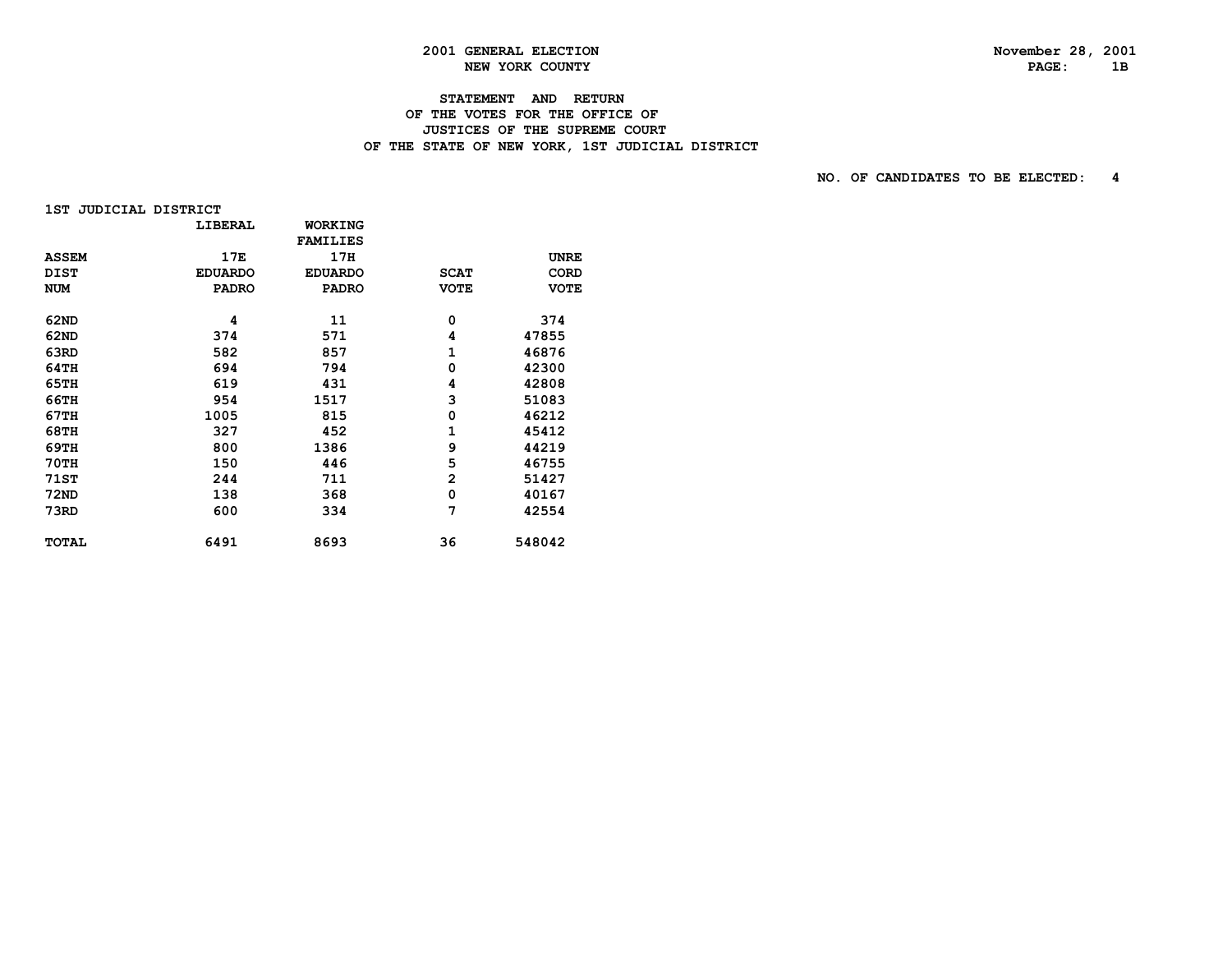**STATEMENT AND RETURN OF THE VOTES FOR THE OFFICE OFMEMBER OF THE CITY COUNCIL 1ST COUNCILMANIC DISTRICT** 

 **NO. OF CANDIDATES TO BE ELECTED: 1**

 **BOROUGH OF MANHATTAN**

 **1ST COUNCILMANIC DISTRICT A REPORT OF REGAPITULATION** 

|              |                                     |            |     |              |              |         |               |         | <b>REPUBLICAN</b>   |               | DEMOCRATIC INDEPENDENCE | LIBERAL           | <b>GREEN</b> |
|--------------|-------------------------------------|------------|-----|--------------|--------------|---------|---------------|---------|---------------------|---------------|-------------------------|-------------------|--------------|
|              |                                     |            |     |              |              |         | TOTAL         |         |                     |               |                         |                   |              |
| <b>ASSEM</b> | TOTAL                               | ABS/       |     |              | VALID        |         | <b>VOTE</b>   |         | 23A                 | 23B           | 23C                     | 23E               | 23G          |
| <b>DIST</b>  | PUBLIC                              | <b>MIL</b> | FED | <b>EMERG</b> | <b>AFFID</b> |         | THIS          |         | <b>JORDAN ROBER</b> | ALAN J        | KWONG T                 | <b>MARGARET S</b> | KWONG T      |
| <b>NUM</b>   | COUNTER BALLOT BALLOT BALLOT BALLOT |            |     |              |              |         | <b>OFFICE</b> |         | <b>KAUFMAN</b>      | <b>GERSON</b> | HUI                     | <b>CHIN</b>       | HUI          |
| 62ND         | 19400                               | 283        | 0   | 172          | $304 *$      |         | $20159 *$     |         | 2080                | 6319          | 1478                    | 3636              | 702          |
| 63RD         | 164                                 | 0          | 0   | 0            |              | 8 *     | $172 *$       |         | 15                  | 67            | 8                       | 8                 | ۵            |
| 66TH         | 9847                                | 180        | 0   |              | $172 *$      |         | $10206 *$     |         | 1254                | 5823          | 470                     | 534               | 267          |
|              |                                     |            |     |              |              | $\star$ |               | $\star$ |                     |               |                         |                   |              |
| <b>TOTAL</b> | 29411                               | 463        |     | 179          | $484 *$      |         | $30537 *$     |         | 3349                | 12209         | 1956                    | 4178              | 978          |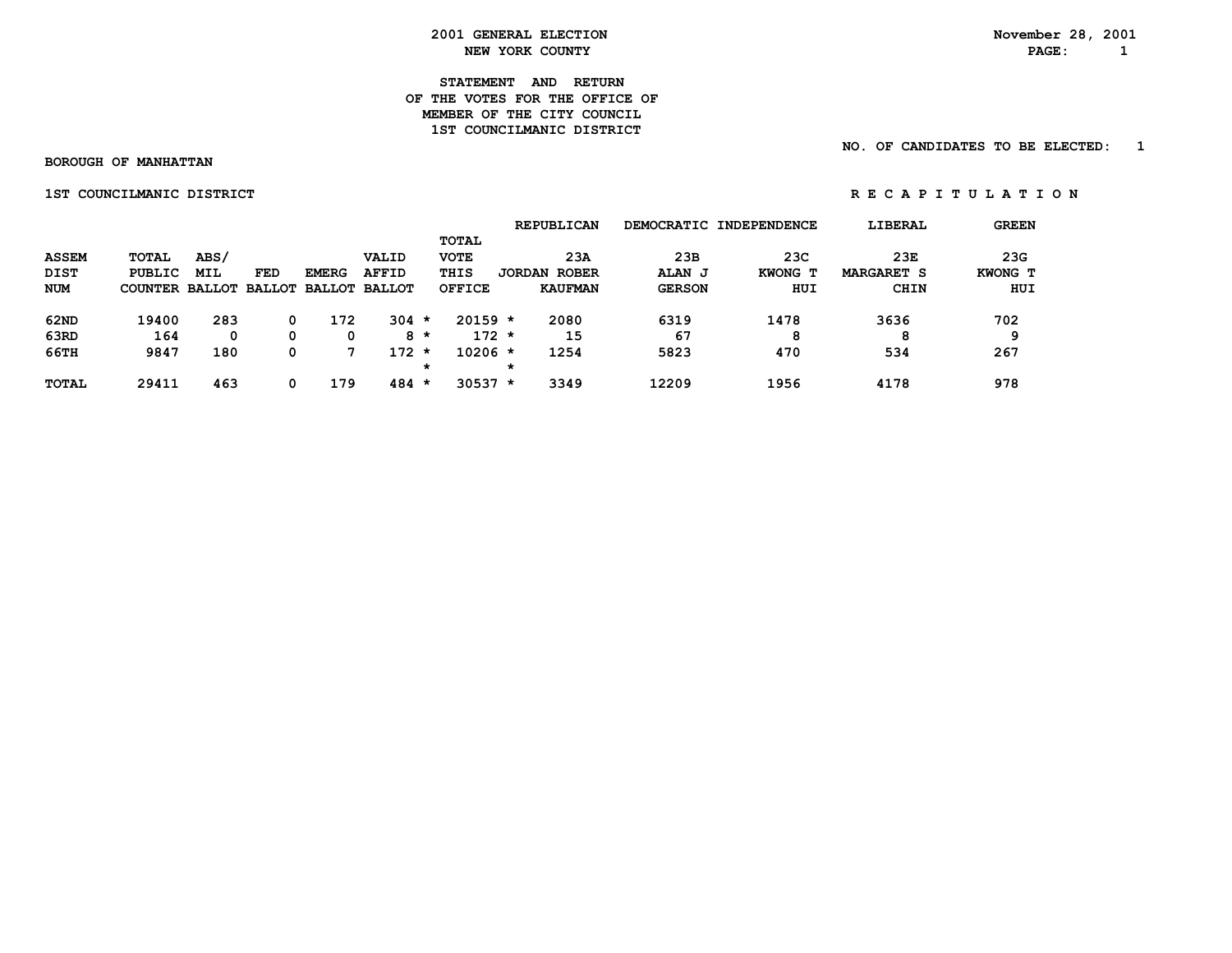PAGE: 1A

### **2001 GENERAL ELECTION November 28, 2001 NEW YORK COUNTY**

### **STATEMENT AND RETURN OF THE VOTES FOR THE OFFICE OF MEMBER OF THE CITY COUNCIL1ST COUNCILMANIC DISTRICT**

| 1ST COUNCILMANIC DISTRICT |                 |             |             |
|---------------------------|-----------------|-------------|-------------|
|                           | WORKING         |             |             |
|                           | <b>FAMILIES</b> |             |             |
| <b>ASSEM</b>              | 23H             |             | UNRE        |
| <b>DIST</b>               | <b>ROCKY</b>    | <b>SCAT</b> | CORD        |
| <b>NUM</b>                | CHIN            | <b>VOTE</b> | <b>VOTE</b> |
|                           |                 |             |             |
| 62ND                      | 2681            | 1           | 3262        |
| 63RD                      | 12              | 0           | 53          |
| 66TH                      | 523             | 0           | 1335        |
|                           |                 |             |             |
| <b>TOTAL</b>              | 3216            | 1           | 4650        |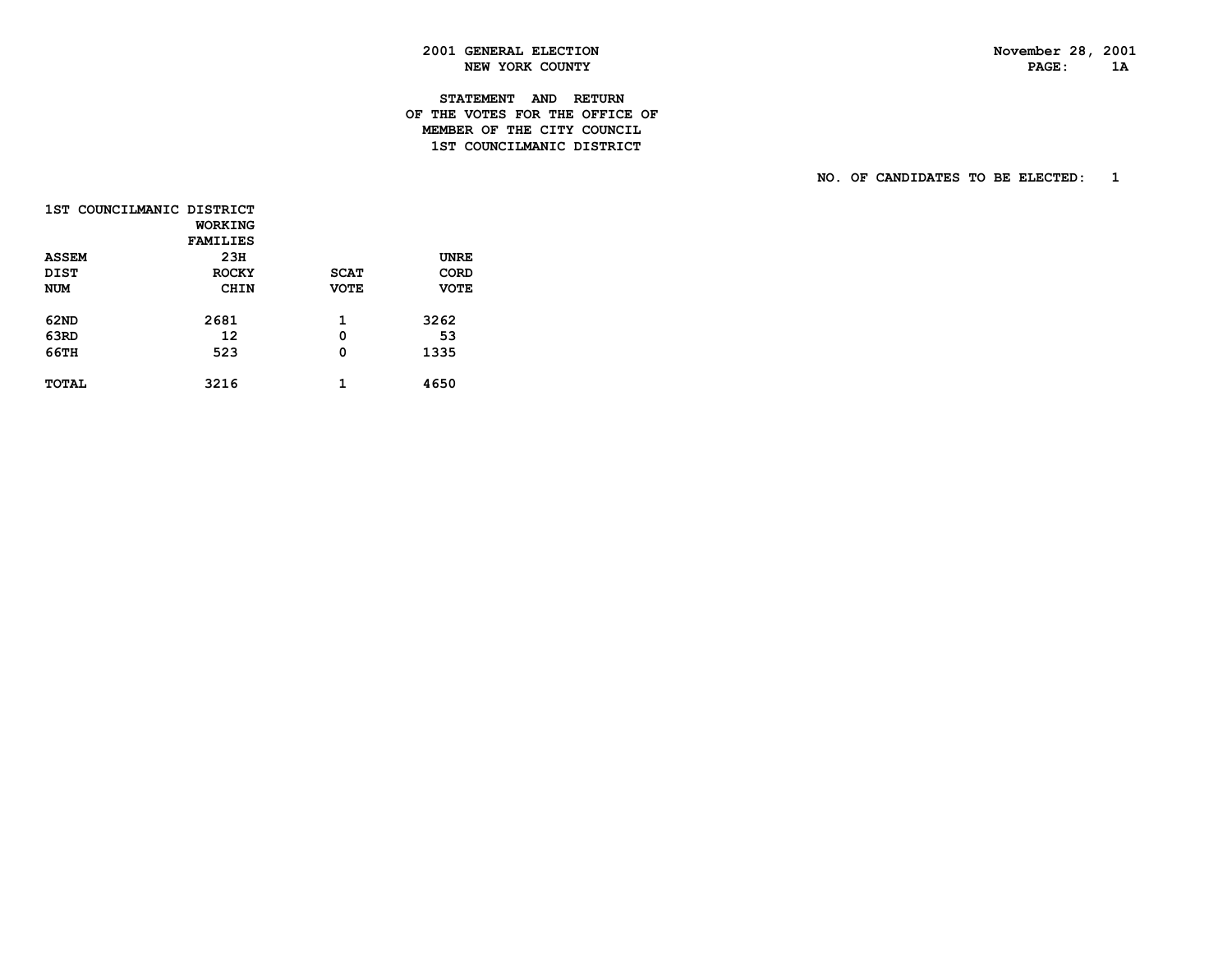**STATEMENT AND RETURN OF THE VOTES FOR THE OFFICE OF MEMBER OF THE CITY COUNCIL**2ND COUNCILMANIC DISTRICT

 **NO. OF CANDIDATES TO BE ELECTED: 1**

 **BOROUGH OF MANHATTAN**

 **2ND COUNCILMANIC DISTRICT A REPORT OF A P I T U L A T I O N** 

 **REPUBLICAN DEMOCRATIC INDEPENDENCE WORKING TOTAL FAMILIES ASSEM TOTAL ABS/ VALID VOTE 23A 23B 23C 23H UNRE DIST PUBLIC MIL FED EMERG AFFID THIS JAY S MARGARITA JAY S MARGARITA SCAT CORD NUM COUNTER BALLOT BALLOT BALLOT BALLOT OFFICE GOLUB LOPEZ GOLUB LOPEZ VOTE VOTE 62ND 4868 62 0 135 33 \* 5098 \* 1119 2311 179 151 0 1338 63RD 22007 318 0 186 347 \* 22858 \* 3725 13051 581 852 0 4649 64TH 4310 81 0 16 88 \* 4495 \* 1238 1869 120 79 0 1189 66TH 9967 153 0 51 191 \* 10362 \* 1831 5993 253 396 0 1889 \* \* TOTAL 41152 614 0 388 659 \* 42813 \* 7913 23224 1133 1478 0 9065**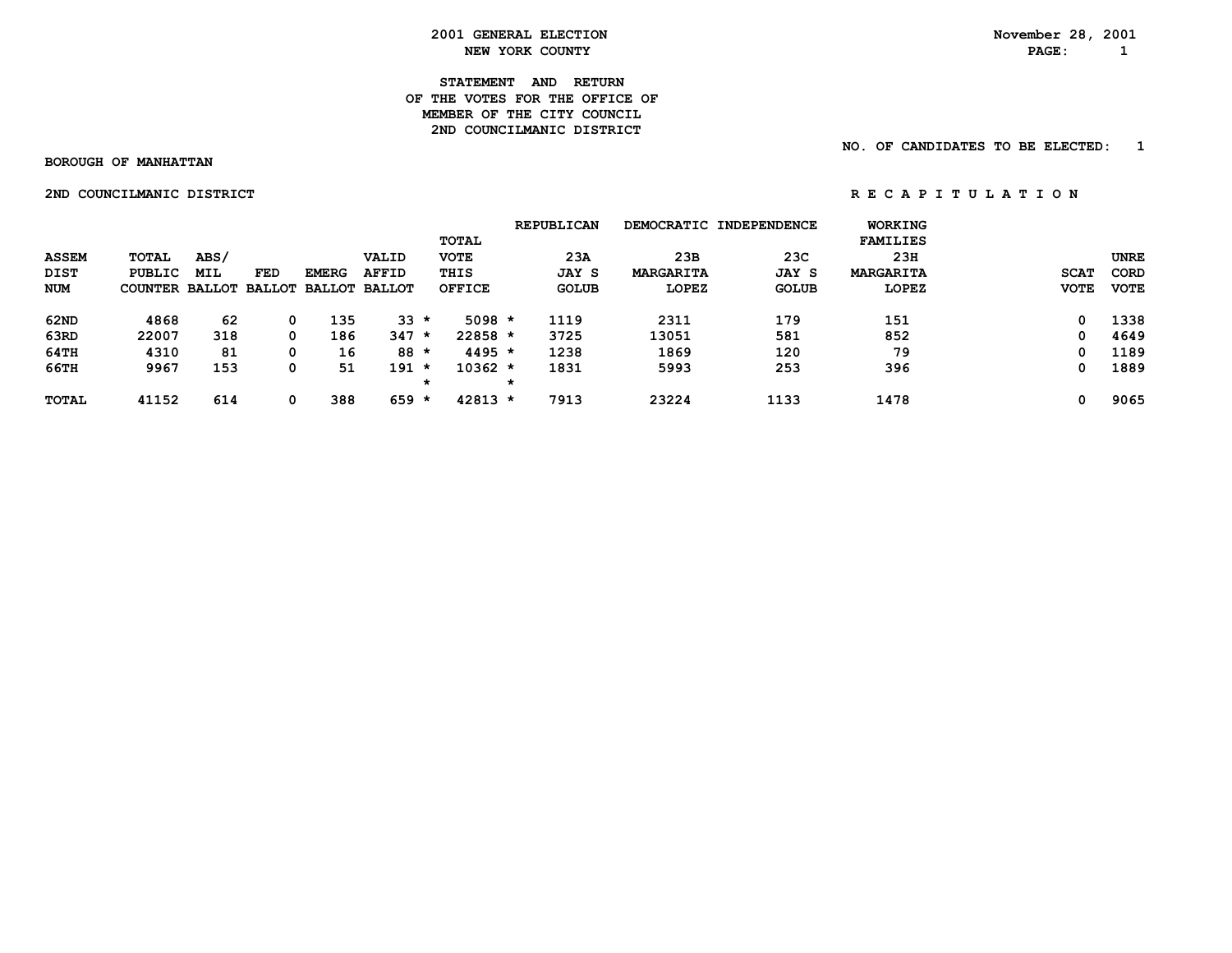**STATEMENT AND RETURN OF THE VOTES FOR THE OFFICE OFMEMBER OF THE CITY COUNCIL 3RD COUNCILMANIC DISTRICT** 

 **NO. OF CANDIDATES TO BE ELECTED: 1**

 **BOROUGH OF MANHATTAN**

 **3RD COUNCILMANIC DISTRICT A REPORT OF A P I T U L A T I O N** 

|              |                                     |      |     |              |              |         |             |         | <b>REPUBLICAN</b> |              | DEMOCRATIC INDEPENDENCE | WORKING         |             |             |
|--------------|-------------------------------------|------|-----|--------------|--------------|---------|-------------|---------|-------------------|--------------|-------------------------|-----------------|-------------|-------------|
|              |                                     |      |     |              |              |         | TOTAL       |         |                   |              |                         | <b>FAMILIES</b> |             |             |
| <b>ASSEM</b> | TOTAL                               | ABS/ |     |              | VALID        |         | <b>VOTE</b> |         | 23A               | 23B          | 23C                     | 23H             |             | <b>UNRE</b> |
| DIST         | PUBLIC                              | MIL  | FED | <b>EMERG</b> | <b>AFFID</b> |         | THIS        |         | <b>MICHELLE</b>   | CHRISTINE C  | MICHELLE                | CHRISTINE C     | <b>SCAT</b> | <b>CORD</b> |
| <b>NUM</b>   | COUNTER BALLOT BALLOT BALLOT BALLOT |      |     |              |              |         | OFFICE      |         | <b>BOUCHARD</b>   | <b>QUINN</b> | <b>BOUCHARD</b>         | <b>QUINN</b>    | <b>VOTE</b> | <b>VOTE</b> |
| 64TH         | 23348                               | 372  | 0   | 32           | $375 *$      |         | $24127 *$   |         | 4222              | 13827        | 829                     | 727             |             | 4521        |
| 66TH         | 20316                               | 385  | 0   | 121          | $272 *$      |         | $21094$ *   |         | 3475              | 12797        | 821                     | 696             | 0           | 3305        |
| 67TH         | 2726                                | 52   | 0   | 39           | $36 *$       |         | $2853 *$    |         | 553               | 1564         | 127                     | 74              |             | 535         |
| 73RD         | 22                                  | 0    | 0   | 0            | $0 *$        |         | $22 *$      |         | 9                 | 9            |                         | 0               | 0           |             |
|              |                                     |      |     |              |              | $\star$ |             | $\star$ |                   |              |                         |                 |             |             |
| <b>TOTAL</b> | 46412                               | 809  | 0   | 192          | 683          | *       | 48096 *     |         | 8259              | 28197        | 1778                    | 1497            |             | 8364        |
|              |                                     |      |     |              |              |         |             |         |                   |              |                         |                 |             |             |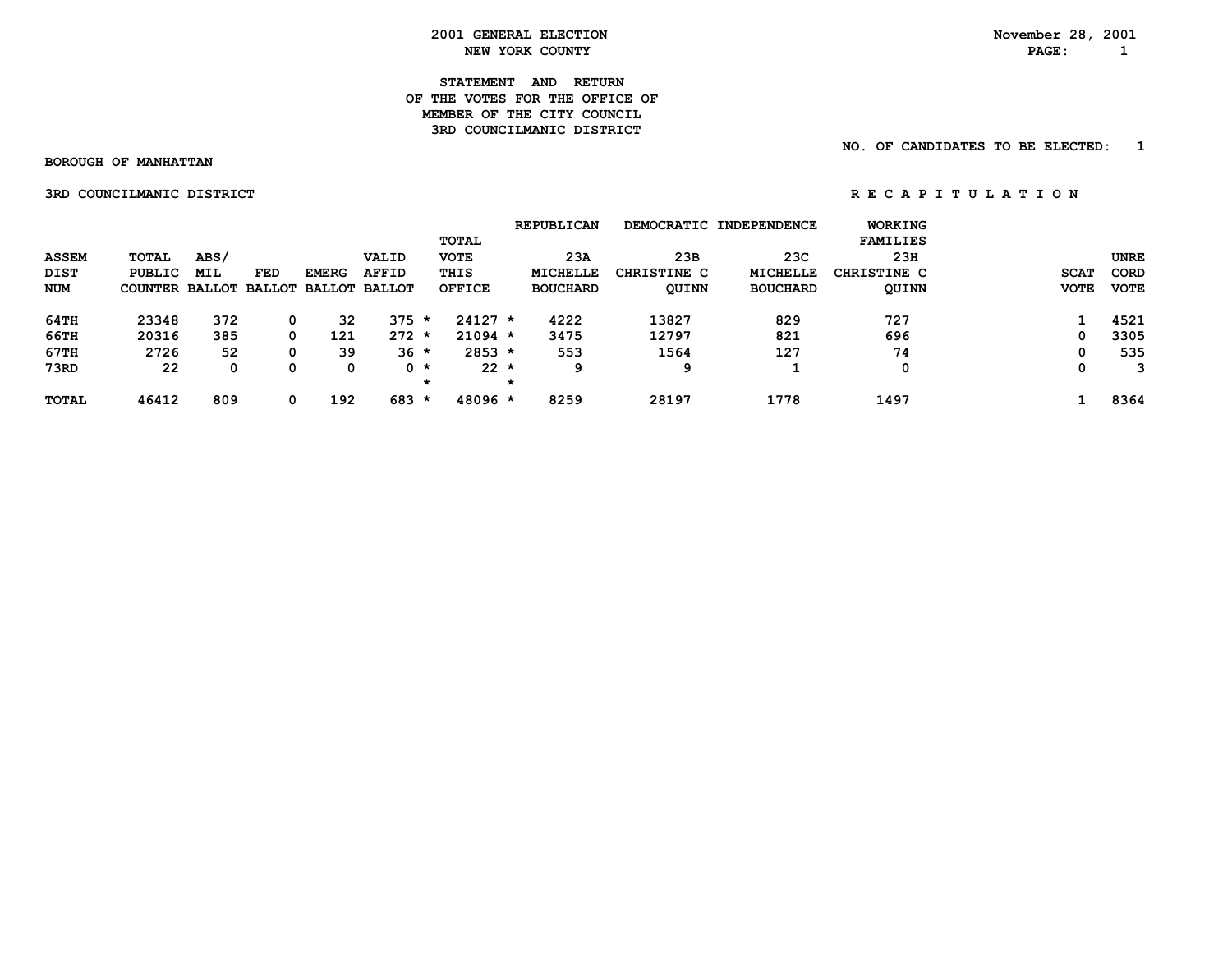**STATEMENT AND RETURN OF THE VOTES FOR THE OFFICE OFMEMBER OF THE CITY COUNCIL 4TH COUNCILMANIC DISTRICT** 

 **BOROUGH OF MANHATTAN**

 **NO. OF CANDIDATES TO BE ELECTED: 1**

 **4TH COUNCILMANIC DISTRICT A REPORT OF REGAPITULATION** 

|              |                       |      |     |              |                      |         |              | <b>REPUBLICAN</b> |                  | DEMOCRATIC INDEPENDENCE | LIBERAL          | <b>GREEN</b>   |
|--------------|-----------------------|------|-----|--------------|----------------------|---------|--------------|-------------------|------------------|-------------------------|------------------|----------------|
|              |                       |      |     |              |                      |         | <b>TOTAL</b> |                   |                  |                         |                  |                |
| <b>ASSEM</b> | <b>TOTAL</b>          | ABS/ |     |              | VALID                |         | <b>VOTE</b>  | 23A               | 23B              | 23C                     | 23E              | 23G            |
| <b>DIST</b>  | PUBLIC                | MIL  | FED | <b>EMERG</b> | <b>AFFID</b>         |         | THIS         | NICHOLAS D        | EVA S            | EVA S                   | EVA S            | <b>ROBERT</b>  |
| <b>NUM</b>   | COUNTER BALLOT BALLOT |      |     |              | <b>BALLOT BALLOT</b> |         | OFFICE       | <b>VIEST</b>      | <b>MOSKOWITZ</b> | MOSKOWITZ               | <b>MOSKOWITZ</b> | <b>JERESKI</b> |
| 63RD         | 12401                 | 312  |     | 331          | 126                  | $\star$ | $13170 *$    | 3097              | 7561             | 284                     | 231              | 183            |
| $64$ TH      | 3826                  | 101  |     | 22           | $39 *$               |         | $3988 *$     | 1080              | 2000             | 89                      | 57               | 31             |
| 65TH         | 2663                  | 48   |     | 0            | 37                   | $\star$ | $2748 *$     | 682               | 1484             | 56                      | 34               | 21             |
| <b>68TH</b>  | 2241                  | 42   |     | 15           | 46 *                 |         | $2344 *$     | 596               | 1120             | 72                      | 21               | 16             |
| 73RD         | 28571                 | 752  |     | 143          | 461                  | $\star$ | $29927 *$    | 9573              | 14574            | 562                     | 311              | 171            |
|              |                       |      |     |              |                      | *       |              | $\star$           |                  |                         |                  |                |
| <b>TOTAL</b> | 49702                 | 1255 |     | 511          | 709                  | *       | $52177 *$    | 15028             | 26739            | 1063                    | 654              | 422            |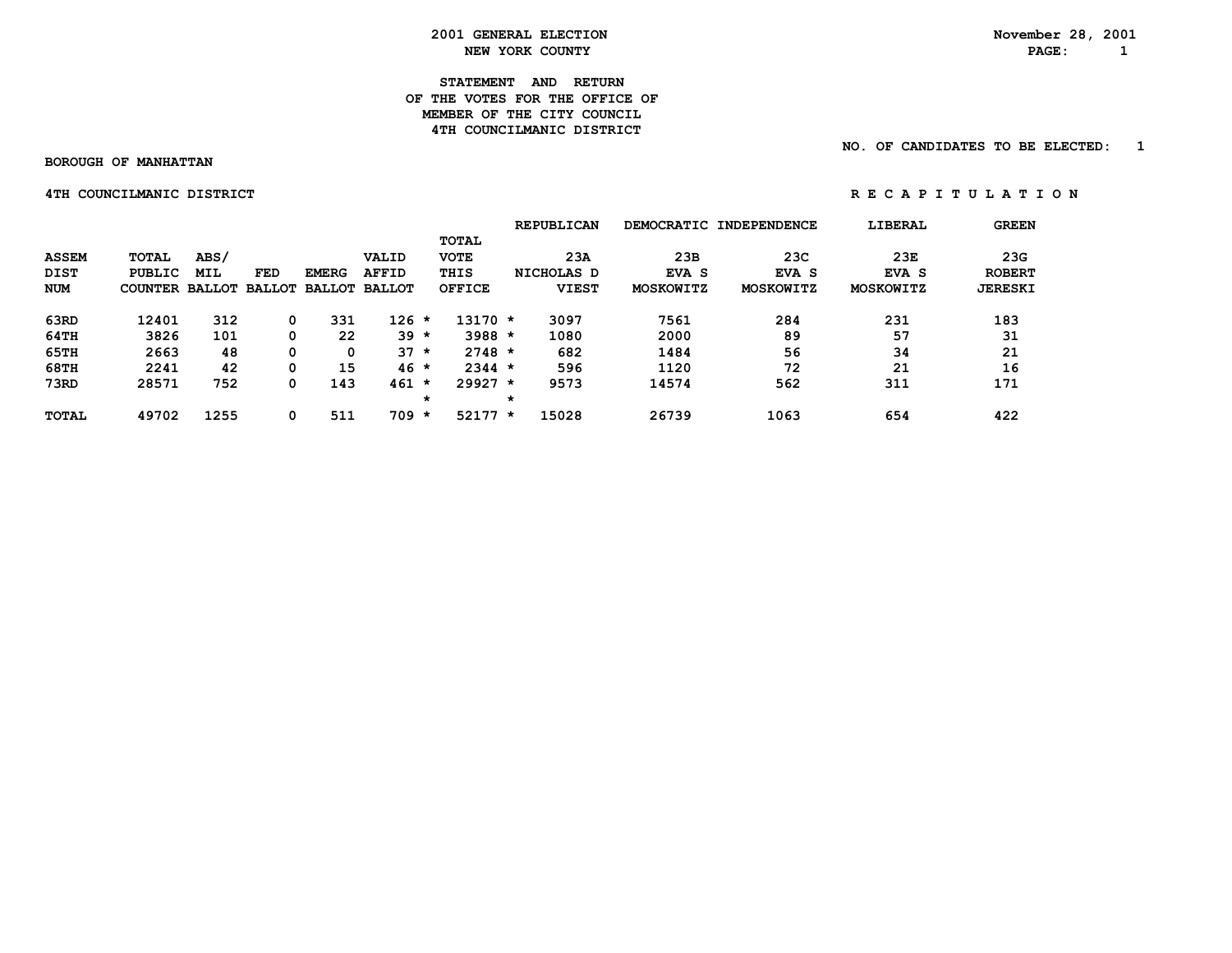PAGE: 1A

### **2001 GENERAL ELECTION November 28, 2001 NEW YORK COUNTY**

### **STATEMENT AND RETURN OF THE VOTES FOR THE OFFICE OF MEMBER OF THE CITY COUNCIL4TH COUNCILMANIC DISTRICT**

|  | 4TH COUNCILMANIC DISTRICT |                    |
|--|---------------------------|--------------------|
|  |                           | <b>LIBERTARIAN</b> |

| <b>ASSEM</b><br><b>DIST</b><br><b>NUM</b> | 23K<br>JAK<br><b>KARAKO</b> | <b>SCAT</b><br><b>VOTE</b> | UNRE<br><b>CORD</b><br><b>VOTE</b> |
|-------------------------------------------|-----------------------------|----------------------------|------------------------------------|
| 63RD                                      | 98                          | 1                          | 1715                               |
| 64TH                                      | 25                          | 0                          | 706                                |
| 65TH                                      | 56                          | 0                          | 415                                |
| <b>68TH</b>                               | 37                          | 0                          | 482                                |
| 73RD                                      | 147                         | 0                          | 4589                               |
| <b>TOTAL</b>                              | 363                         | 1                          | 7907                               |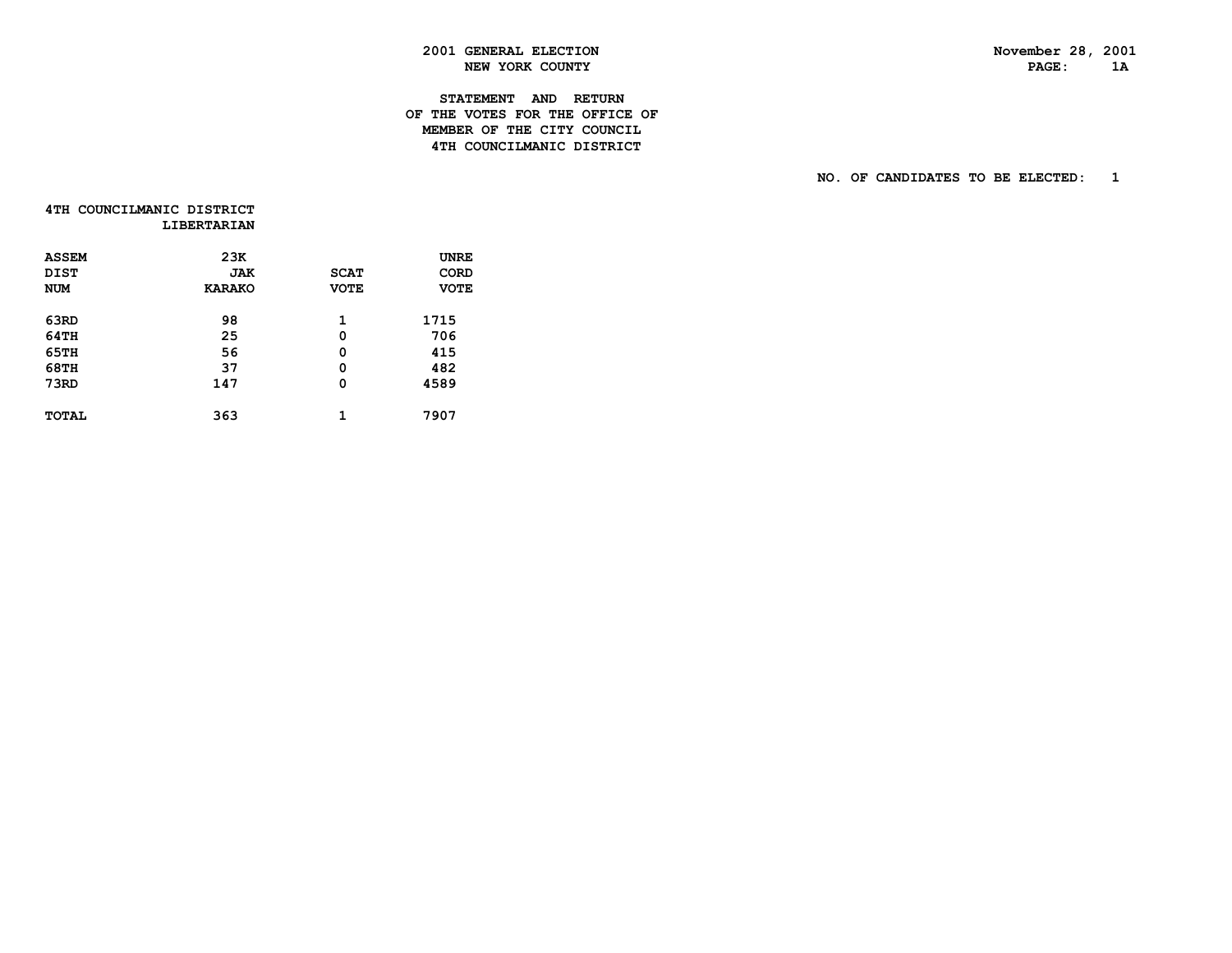**STATEMENT AND RETURN OF THE VOTES FOR THE OFFICE OFMEMBER OF THE CITY COUNCIL 5TH COUNCILMANIC DISTRICT** 

 **NO. OF CANDIDATES TO BE ELECTED: 1**

 **BOROUGH OF MANHATTAN**

 **5TH COUNCILMANIC DISTRICT A REPORT OF REGAPITULATION** 

|              |         |            |            |              |                             |         |               |         | <b>REPUBLICAN</b> |               | DEMOCRATIC INDEPENDENCE | LIBERAL       | <b>WORKING</b>      |
|--------------|---------|------------|------------|--------------|-----------------------------|---------|---------------|---------|-------------------|---------------|-------------------------|---------------|---------------------|
|              |         |            |            |              |                             |         | TOTAL         |         |                   |               |                         |               | <b>FAMILIES</b>     |
| <b>ASSEM</b> | TOTAL   | ABS/       |            |              | VALID                       |         | <b>VOTE</b>   |         | 23A               | 23B           | 23C                     | 23E           | 23H                 |
| <b>DIST</b>  | PUBLIC  | <b>MIL</b> | <b>FED</b> | <b>EMERG</b> | <b>AFFID</b>                |         | THIS          |         | ROBERT I          | A GIFFORD     | ROBERT I                | A GIFFORD     | <b>GIFFORD</b><br>A |
| <b>NUM</b>   | COUNTER |            |            |              | BALLOT BALLOT BALLOT BALLOT |         | <b>OFFICE</b> |         | <b>STROUGO</b>    | <b>MILLER</b> | <b>STROUGO</b>          | <b>MILLER</b> | <b>MILLER</b>       |
| 65TH         | 36984   | 640        | 0          | 175          | $589 *$                     |         | $38388 *$     |         | 9101              | 20948         | 404                     | 604           | 406                 |
| 73RD         | 12568   | 265        | 0          |              | $242 *$                     |         | $13075 *$     |         | 3609              | 6124          | 124                     | 195           | 125                 |
|              |         |            |            |              |                             | *       |               | $\star$ |                   |               |                         |               |                     |
| <b>TOTAL</b> | 49552   | 905        |            | 175          | 831                         | $\star$ | $51463 *$     |         | 12710             | 27072         | 528                     | 799           | 531                 |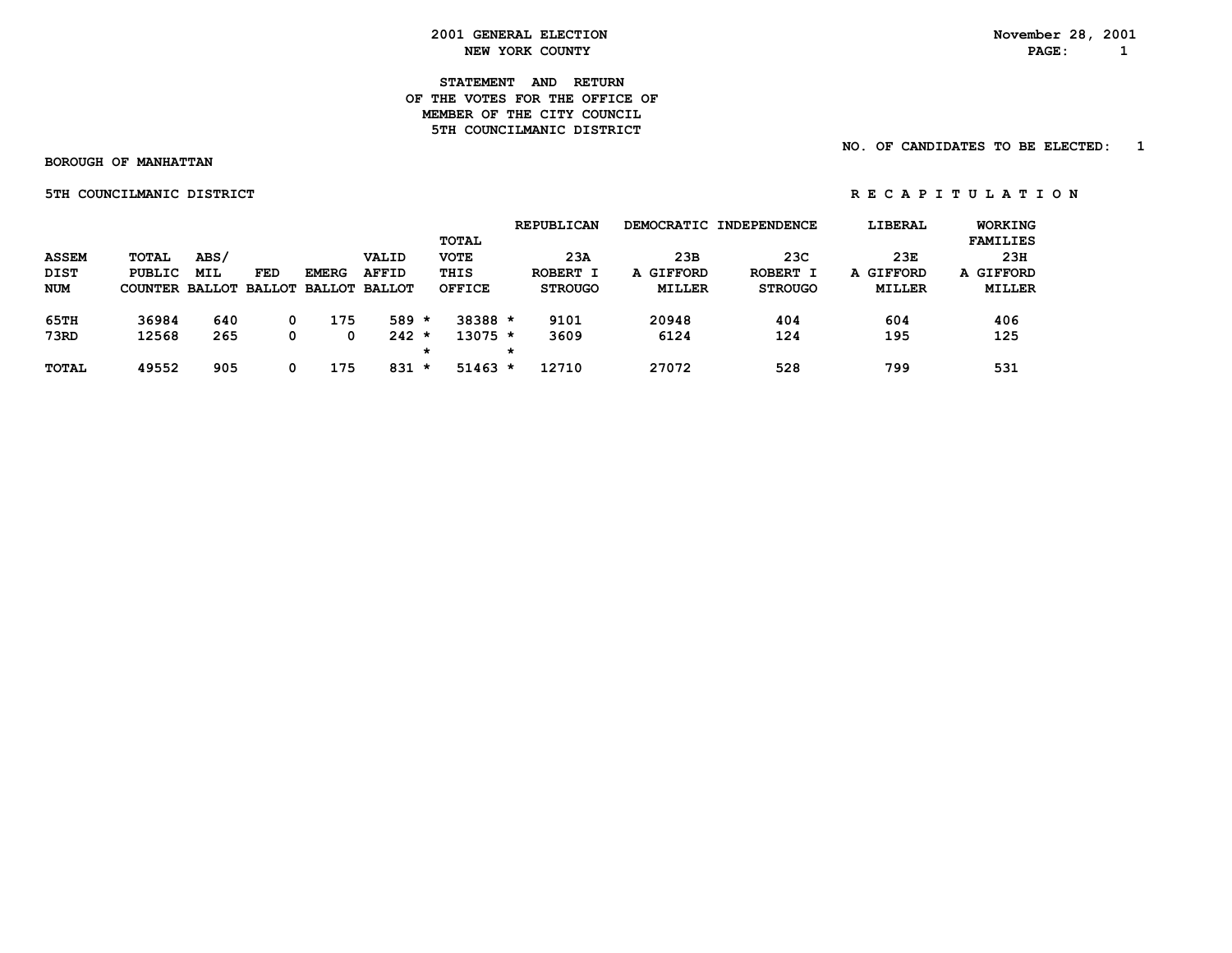PAGE: 1A

### **2001 GENERAL ELECTION November 28, 2001 NEW YORK COUNTY**

### **STATEMENT AND RETURN OF THE VOTES FOR THE OFFICE OF MEMBER OF THE CITY COUNCIL5TH COUNCILMANIC DISTRICT**

|  | 5TH COUNCILMANIC DISTRICT |                    |
|--|---------------------------|--------------------|
|  |                           | <b>LIBERTARIAN</b> |

| <b>ASSEM</b><br>DIST<br><b>NUM</b> | 23K<br><b>JIM</b><br>LESCZYNSKI | <b>SCAT</b><br><b>VOTE</b> | UNRE<br>CORD<br><b>VOTE</b> |
|------------------------------------|---------------------------------|----------------------------|-----------------------------|
| 65TH<br>73RD                       | 351<br>77                       | 0<br>1                     | 6574<br>2820                |
| <b>TOTAL</b>                       | 428                             | 1                          | 9394                        |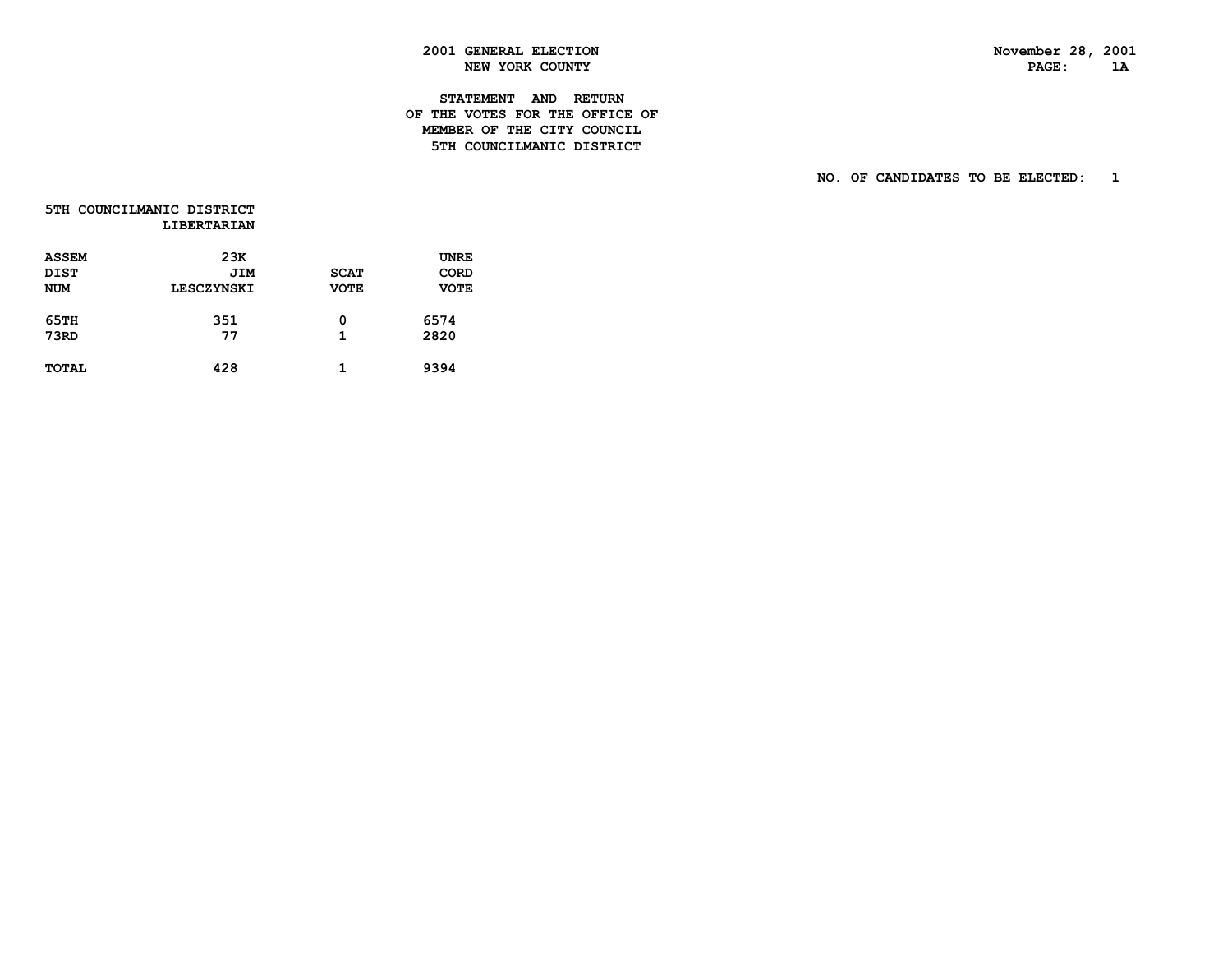### **STATEMENT AND RETURN OF THE VOTES FOR THE OFFICE OFMEMBER OF THE CITY COUNCIL 6TH COUNCILMANIC DISTRICT**

 **NO. OF CANDIDATES TO BE ELECTED: 1**

 **BOROUGH OF MANHATTAN**

 **6TH COUNCILMANIC DISTRICT A REPORT OF REGAPITULATION** 

|              |                                     |      |     |              |              |         |               |   | <b>REPUBLICAN</b> |               | DEMOCRATIC INDEPENDENCE | LIBERAL       | <b>GREEN</b>  |
|--------------|-------------------------------------|------|-----|--------------|--------------|---------|---------------|---|-------------------|---------------|-------------------------|---------------|---------------|
|              |                                     |      |     |              |              |         | <b>TOTAL</b>  |   |                   |               |                         |               |               |
| <b>ASSEM</b> | TOTAL                               | ABS/ |     |              | VALID        |         | <b>VOTE</b>   |   | 23A               | 23B           | 23C                     | 23E           | 23G           |
| <b>DIST</b>  | PUBLIC                              | MIL  | FED | <b>EMERG</b> | <b>AFFID</b> |         | THIS          |   | DAVID R           | <b>GALE A</b> | ANNA R                  | <b>GALE A</b> | <b>GALE A</b> |
| <b>NUM</b>   | COUNTER BALLOT BALLOT BALLOT BALLOT |      |     |              |              |         | <b>OFFICE</b> |   | HERZ              | <b>BREWER</b> | <b>LEWIS</b>            | <b>BREWER</b> | <b>BREWER</b> |
| 64TH         | 4983                                | 92   |     | 8            | 60 *         |         | $5143 *$      |   | 1198              | 2611          | 97                      | 58            | 41            |
| 67TH         | 38086                               | 627  |     | 173          | $614 *$      |         | $39500 *$     |   | 6944              | 22906         | 1032                    | 626           | 342           |
| 69TH         | 9893                                | 138  |     | 0            | 97           | $\star$ | $10128 *$     |   | 1222              | 5935          | 367                     | 147           | 106           |
|              |                                     |      |     |              |              | *       |               | * |                   |               |                         |               |               |
| <b>TOTAL</b> | 52962                               | 857  |     | 181          | 771          | $\star$ | $54771 *$     |   | 9364              | 31452         | 1496                    | 831           | 489           |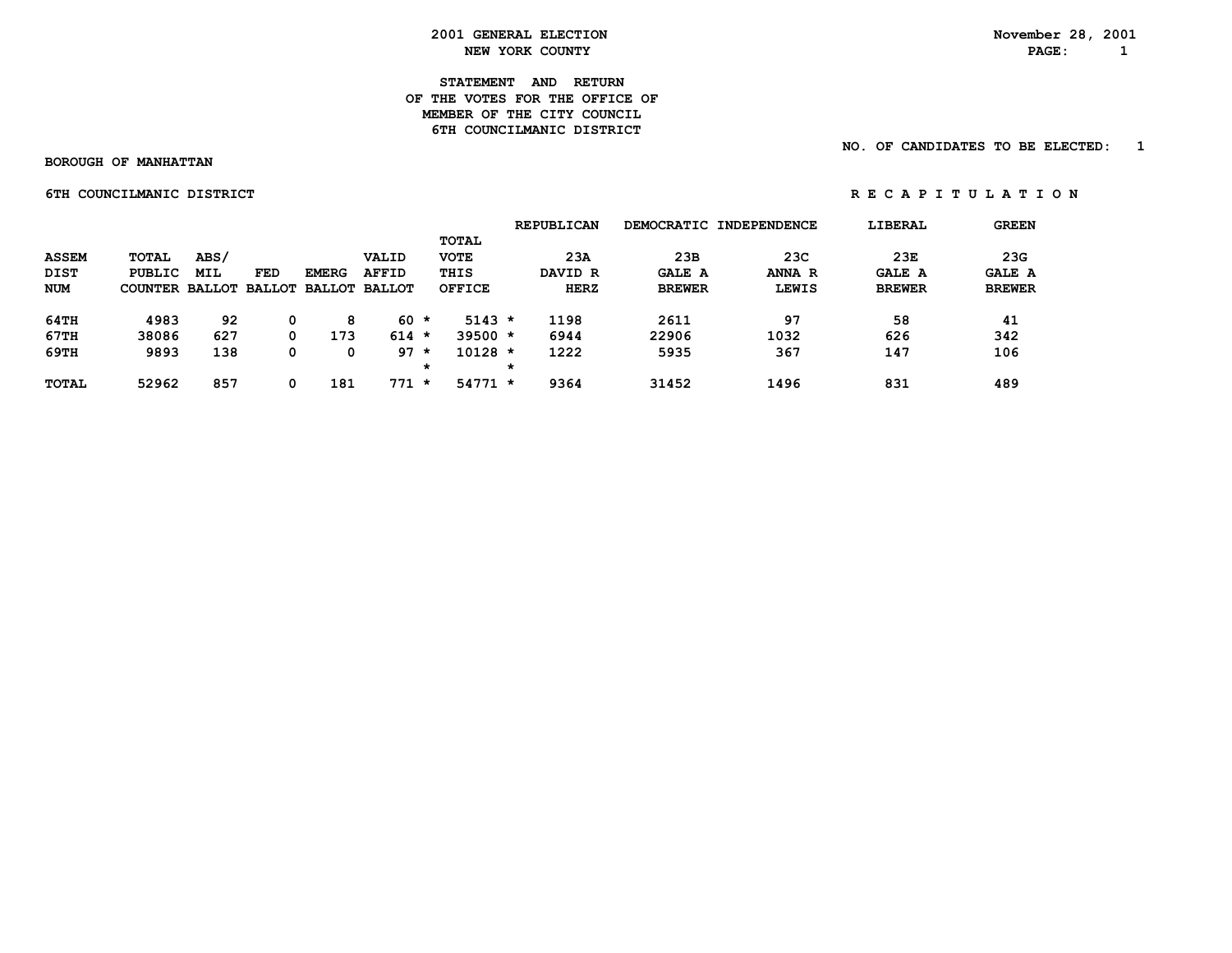PAGE: 1A

### **2001 GENERAL ELECTION November 28, 2001 NEW YORK COUNTY**

### **STATEMENT AND RETURN OF THE VOTES FOR THE OFFICE OF MEMBER OF THE CITY COUNCIL6TH COUNCILMANIC DISTRICT**

|              | 6TH COUNCILMANIC DISTRICT |                    |             |             |
|--------------|---------------------------|--------------------|-------------|-------------|
|              | WORKING                   | <b>LIBERTARIAN</b> |             |             |
|              | <b>FAMILIES</b>           |                    |             |             |
| <b>ASSEM</b> | 23H                       | 23K                |             | <b>UNRE</b> |
| <b>DIST</b>  | <b>GALE A</b>             | <b>GARY</b>        | <b>SCAT</b> | <b>CORD</b> |
| <b>NUM</b>   | <b>BREWER</b>             | <b>SNYDER</b>      | <b>VOTE</b> | <b>VOTE</b> |
| 64TH         | 41                        | 47                 | 0           |             |
|              |                           |                    |             | 1050        |
| 67TH         | 585                       | 323                | 1           | 6741        |
| 69TH         | 229                       | 108                | 0           | 2014        |
| <b>TOTAL</b> | 855                       | 478                | 1           | 9805        |
|              |                           |                    |             |             |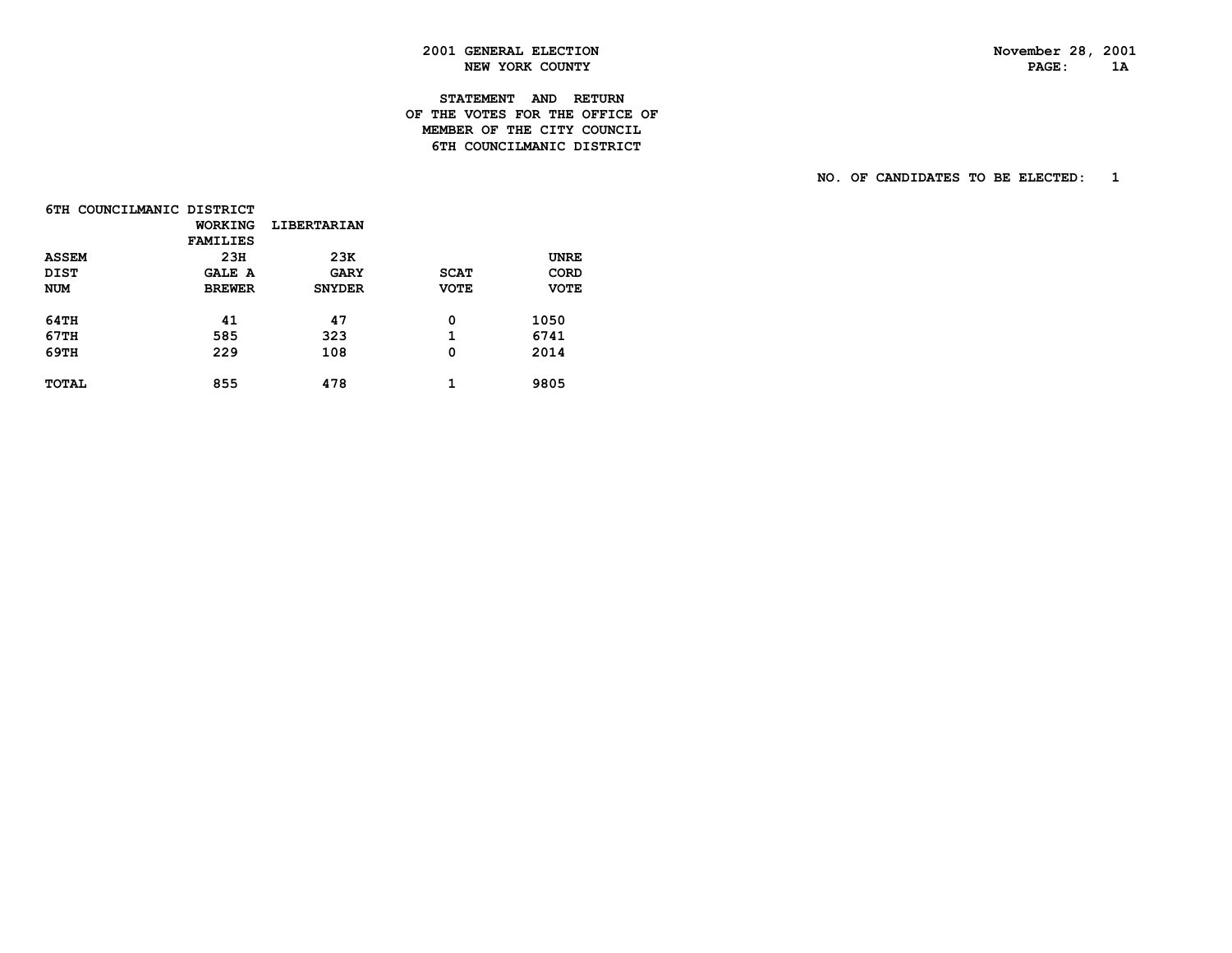### **STATEMENT AND RETURN OF THE VOTES FOR THE OFFICE OFMEMBER OF THE CITY COUNCIL 7TH COUNCILMANIC DISTRICT**

 **NO. OF CANDIDATES TO BE ELECTED: 1**

 **BOROUGH OF MANHATTAN**

 **7TH COUNCILMANIC DISTRICT A REPORT OF REGAPITULATION** 

|              |         |      |     |              |                             |         |              |         | <b>REPUBLICAN</b> |                | DEMOCRATIC INDEPENDENCE | LIBERAL        | <b>WORKING</b>  |
|--------------|---------|------|-----|--------------|-----------------------------|---------|--------------|---------|-------------------|----------------|-------------------------|----------------|-----------------|
|              |         |      |     |              |                             |         | <b>TOTAL</b> |         |                   |                |                         |                | <b>FAMILIES</b> |
| <b>ASSEM</b> | TOTAL   | ABS/ |     |              | VALID                       |         | <b>VOTE</b>  |         | 23A               | 23B            | 23C                     | 23E            | 23H             |
| <b>DIST</b>  | PUBLIC  | MIL  | FED | <b>EMERG</b> | <b>AFFID</b>                |         | THIS         |         | <b>FAISAL M</b>   | <b>ROBERT</b>  | <b>ALLEN</b>            | <b>MARIO A</b> | <b>ROBERT</b>   |
| <b>NUM</b>   | COUNTER |      |     |              | BALLOT BALLOT BALLOT BALLOT |         | OFFICE       |         | <b>SIPRA</b>      | <b>JACKSON</b> | COX                     | <b>TORRES</b>  | <b>JACKSON</b>  |
| 69TH         | 3018    | 33   | 0   |              | $36 *$                      |         | $3087 *$     |         | 162               | 1927           | 35                      | 111            | 132             |
| 70TH         | 9153    | 61   | 0   | 180          | $159 *$                     |         | $9553 *$     |         | 417               | 5200           | 102                     | 604            | 244             |
| <b>71ST</b>  | 16321   | 184  | 0   | 56           | $265 *$                     |         | $16826 *$    |         | 1193              | 10041          | 201                     | 606            | 528             |
| <b>72ND</b>  | 2389    | 18   | 0   |              | 41                          | $\star$ | $2448 *$     |         | 201               | 1408           | 31                      | 158            | 79              |
|              |         |      |     |              |                             | *       |              | $\star$ |                   |                |                         |                |                 |
| <b>TOTAL</b> | 30881   | 296  | 0   | 236          | 501                         | $\star$ | $31914 *$    |         | 1973              | 18576          | 369                     | 1479           | 983             |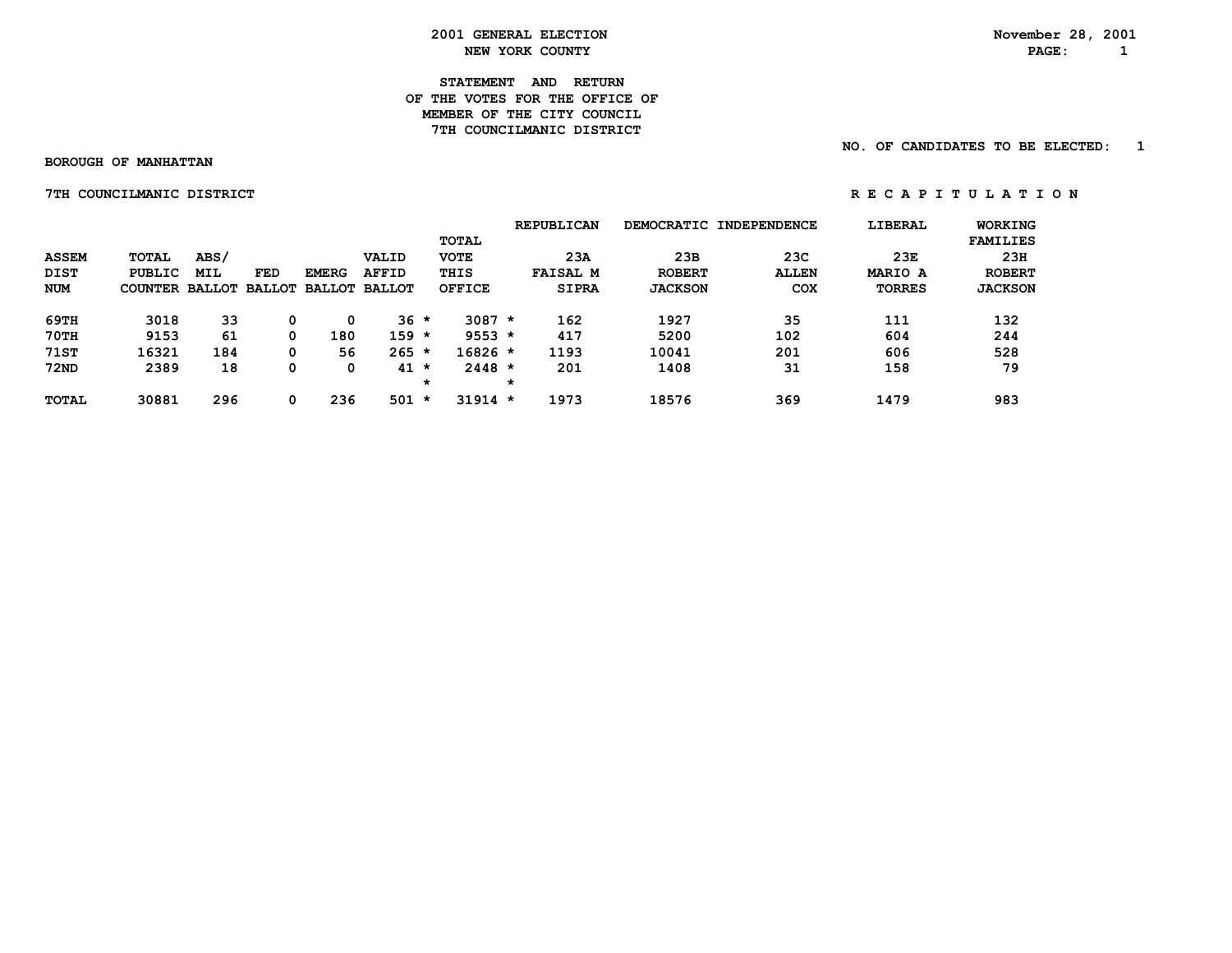PAGE: 1A

### **2001 GENERAL ELECTION November 28, 2001 NEW YORK COUNTY**

### **STATEMENT AND RETURN OF THE VOTES FOR THE OFFICE OF MEMBER OF THE CITY COUNCIL7TH COUNCILMANIC DISTRICT**

| 7TH COUNCILMANIC DISTRICT |                    |
|---------------------------|--------------------|
|                           | <b>LIBERTARIAN</b> |

| <b>ASSEM</b><br><b>DIST</b><br><b>NUM</b>  | 23K<br><b>GREG</b><br><b>DRAVES</b> | <b>SCAT</b><br><b>VOTE</b>  | UNRE<br><b>CORD</b><br><b>VOTE</b> |
|--------------------------------------------|-------------------------------------|-----------------------------|------------------------------------|
| 69TH<br><b>70TH</b><br>71ST<br><b>72ND</b> | 21<br>51<br>177<br>12               | 0<br>1<br>$\mathbf{2}$<br>Ω | 699<br>2934<br>4078<br>559         |
| <b>TOTAL</b>                               | 261                                 | 3                           | 8270                               |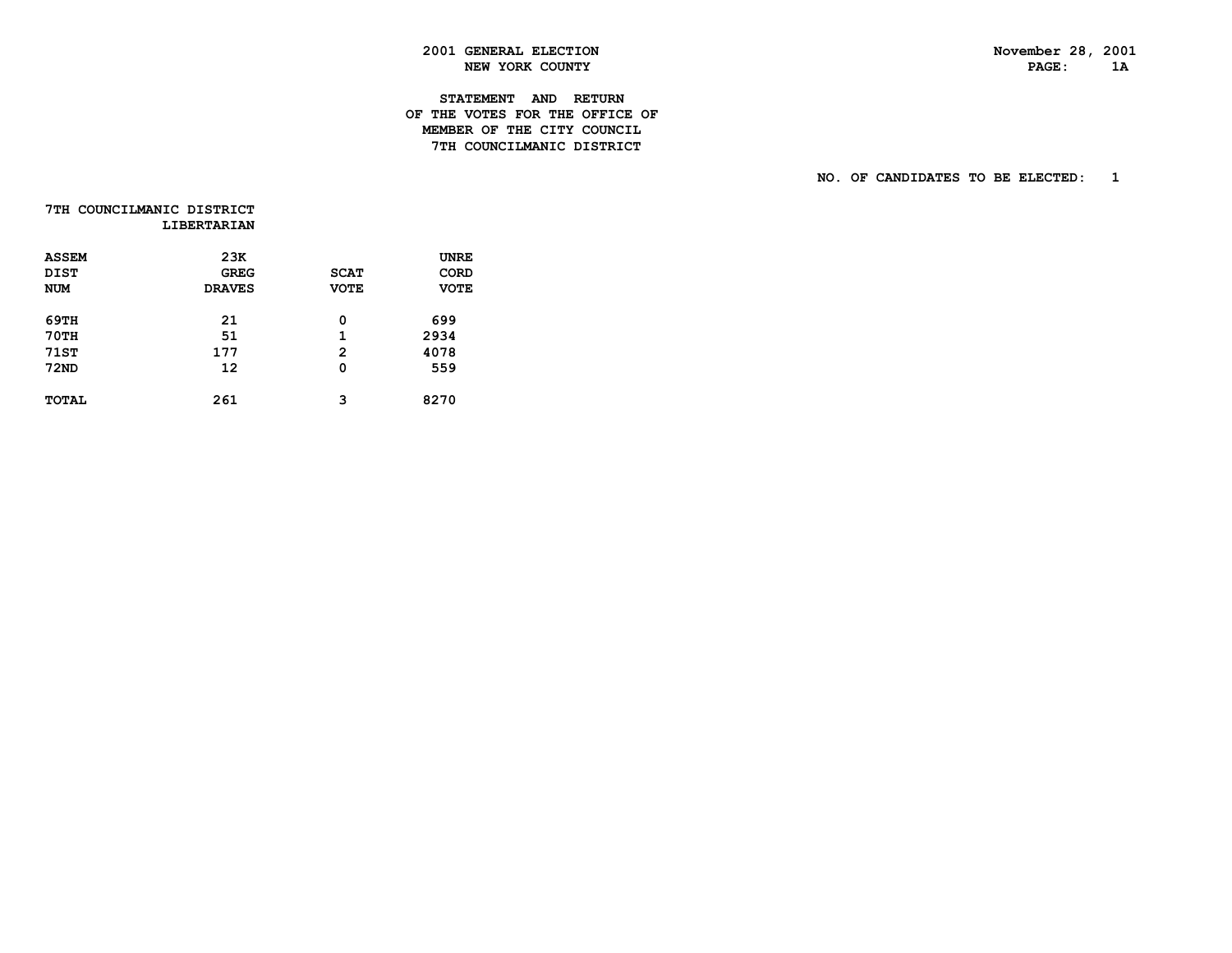### **STATEMENT AND RETURN OF THE VOTES FOR THE OFFICE OFMEMBER OF THE CITY COUNCIL** 8TH COUNCILMANIC DISTRICT

### **NO. OF CANDIDATES TO BE ELECTED: 1**

 **BOROUGH OF MANHATTAN**

**8TH COUNCILMANIC DISTRICT A REPORT OF REGAPITULATION** 

|              |                       |            |               |               |               |         |               | <b>REPUBLICAN</b> |        | DEMOCRATIC INDEPENDENCE        | LIBERAL       | <b>WORKING</b>  |             |             |
|--------------|-----------------------|------------|---------------|---------------|---------------|---------|---------------|-------------------|--------|--------------------------------|---------------|-----------------|-------------|-------------|
|              |                       |            |               |               |               |         | <b>TOTAL</b>  |                   |        |                                |               | <b>FAMILIES</b> |             |             |
| <b>ASSEM</b> | <b>TOTAL</b>          | ABS/       |               |               | VALID         |         | <b>VOTE</b>   | 23A               | 23B    | 23C                            | 23E           | 23H             |             | <b>UNRE</b> |
| DIST         | PUBLIC                | <b>MIL</b> | FED           | <b>EMERG</b>  | <b>AFFID</b>  |         | THIS          | <b>GEORGE</b>     | PHILIP | <b>MIRIAM</b>                  | <b>MIRIAM</b> | PHILIP          | <b>SCAT</b> | CORD        |
| <b>NUM</b>   | <b>COUNTER BALLOT</b> |            | <b>BALLOT</b> | <b>BALLOT</b> | <b>BALLOT</b> |         | <b>OFFICE</b> | <b>DEMARTINO</b>  |        | REED FALCON-LOPEZ FALCON-LOPEZ |               | <b>REED</b>     | <b>VOTE</b> | <b>VOTE</b> |
| 68TH         | 17891                 | 153        | 0             |               | 225           | $\star$ | 18272 *       | 1289              | 9776   | 602                            | 195           | 488             |             | 5921        |
| 69TH         | 10197                 | 150        | 0             | 42            | 152           | *       | $10541 *$     | 976               | 6776   | 262                            | 129           | 407             |             | 1990        |
| 70TH         |                       | 0          | 0             | 0             | 0 *           |         | $0 *$         | 0                 |        | 0                              | 0             | 0               | 0           | 0           |
| 73RD         | 274                   | 2          | 0             | Ω             |               | *       | $283 *$       | 77                | 126    |                                | 5             | 3               | 0           | 68          |
|              |                       |            |               |               |               | $\star$ |               |                   |        |                                |               |                 |             |             |
| <b>TOTAL</b> | 28362                 | 305        | 0             | 45            | 384           | *       | 29096 *       | 2342              | 16678  | 868                            | 329           | 898             | 2           | 7979        |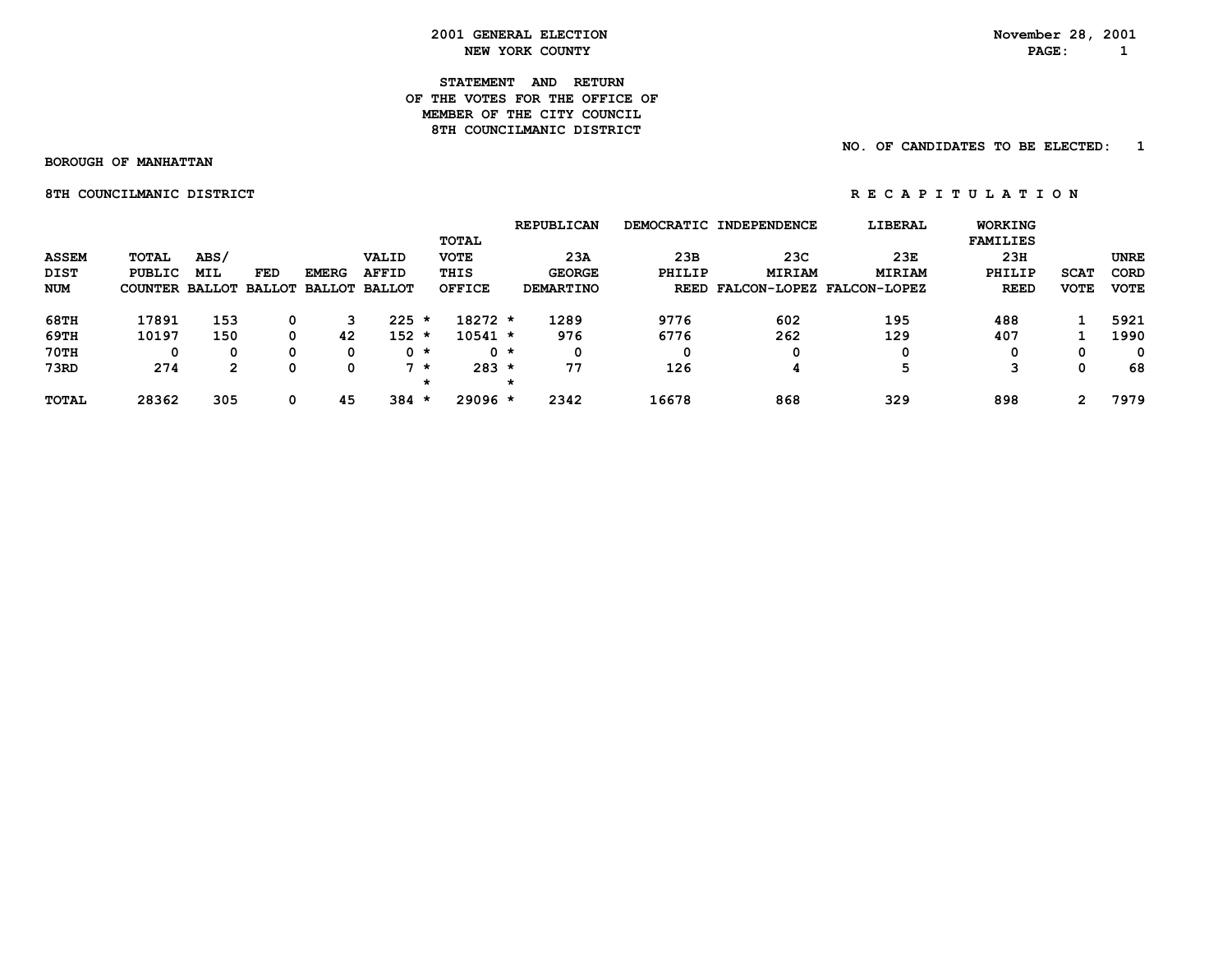### **STATEMENT AND RETURN OF THE VOTES FOR THE OFFICE OFMEMBER OF THE CITY COUNCIL 9TH COUNCILMANIC DISTRICT**

 **BOROUGH OF MANHATTAN**

 **NO. OF CANDIDATES TO BE ELECTED: 1**

**9TH COUNCILMANIC DISTRICT SERVICE REPORTS ON STATE OF A T I O N** 

|              |                       |            |            |                             |              |              |               | <b>REPUBLICAN</b> |        |                | DEMOCRATIC INDEPENDENCE | <b>WORKING</b>  | <b>LIBERTARIAN</b> |             |             |
|--------------|-----------------------|------------|------------|-----------------------------|--------------|--------------|---------------|-------------------|--------|----------------|-------------------------|-----------------|--------------------|-------------|-------------|
|              |                       |            |            |                             |              | <b>TOTAL</b> |               |                   |        |                |                         | <b>FAMILIES</b> |                    |             |             |
| <b>ASSEM</b> | TOTAL                 | ABS/       |            |                             | VALID        | <b>VOTE</b>  |               |                   | 23A    | 23B            | 23C                     | 23H             | 23K                |             | <b>UNRE</b> |
| DIST         | PUBLIC                | <b>MIL</b> | <b>FED</b> | <b>EMERG</b>                | <b>AFFID</b> | THIS         |               |                   | WILLIE | <b>BILL</b>    | MICHELLE L              | <b>BILL</b>     | <b>MICHELLE</b>    | <b>SCAT</b> | CORD        |
| <b>NUM</b>   | <b>COUNTER BALLOT</b> |            |            | <b>BALLOT BALLOT BALLOT</b> |              |              | <b>OFFICE</b> | <b>WALKER</b>     |        | <b>PERKINS</b> | <b>MCCLEARY</b>         | <b>PERKINS</b>  | <b>OLAVE</b>       | <b>VOTE</b> | <b>VOTE</b> |
| 67TH         | 2418                  | 41         | 0          | 21                          | $40*$        |              | $2520 *$      | 304               |        | 1558           | 83                      | 54              | 38                 | 0           | 483         |
| <b>68TH</b>  | 2833                  | 35         | 0          | 0                           | $40*$        |              | $2908 *$      | 117               |        | 1960           | 55                      | 52              | 43                 | 0           | 681         |
| 69TH         | 12221                 | 239        | 0          | 21                          | $149 *$      |              | 12630 *       | 1156              |        | 8125           | 298                     | 415             | 275                | 4           | 2357        |
| 70TH         | 14073                 | 208        | 0          | 0                           | 194          | *            | $14475 *$     | 581               |        | 10196          | 358                     | 283             | 266                | 0           | 2791        |
| 71ST         | 3747                  | 49         | 0          | 0                           | $50 *$       |              | $3846 *$      | 128               |        | 2647           | 80                      | 85              | 35                 |             | 870         |
|              |                       |            |            |                             |              | $\star$      |               |                   |        |                |                         |                 |                    |             |             |
| <b>TOTAL</b> | 35292                 | 572        | 0          | 42                          | 473          | $\star$      | $36379 *$     | 2286              |        | 24486          | 874                     | 889             | 657                | 5.          | 7182        |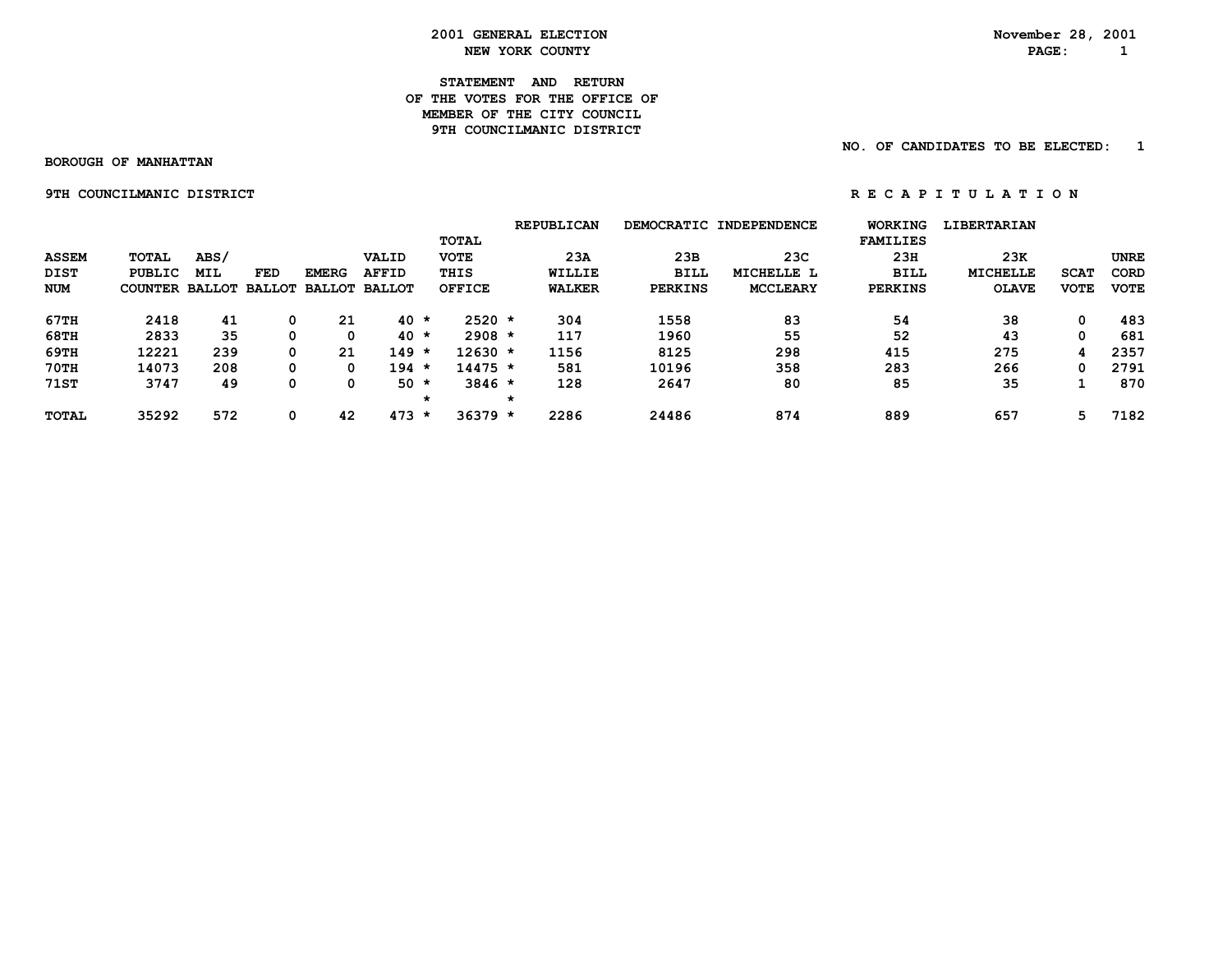**STATEMENT AND RETURN OF THE VOTES FOR THE OFFICE OFMEMBER OF THE CITY COUNCIL 10TH COUNCILMANIC DISTRICT** 

 **NO. OF CANDIDATES TO BE ELECTED: 1**

 **BOROUGH OF MANHATTAN**

 **10TH COUNCILMANIC DISTRICT A REPORT OF REGARITY ON REGARITY ON REGARITY ON REGARITY ON REGARITY ON REGARITY ON** 

|              |                |      |     |                      |              |    |               |   | LIBERAL         | <b>REPUBLICAN</b>    |                 | DEMOCRATIC INDEPENDENCE | WORKING          |             |             |
|--------------|----------------|------|-----|----------------------|--------------|----|---------------|---|-----------------|----------------------|-----------------|-------------------------|------------------|-------------|-------------|
|              |                |      |     |                      |              |    | <b>TOTAL</b>  |   |                 |                      |                 |                         | <b>FAMILIES</b>  |             |             |
| <b>ASSEM</b> | TOTAL          | ABS/ |     |                      | VALID        |    | <b>VOTE</b>   |   | 1E              | 23A                  | 23B             | 23C                     | 23H              |             | <b>UNRE</b> |
| DIST         | PUBLIC         | MIL  | FED | <b>EMERG</b>         | <b>AFFID</b> |    | THIS          |   | MIGUEL          | <b>NILDA</b>         | <b>MIGUEL</b>   | <b>GIOVANNI A</b>       | YDANIS A         | <b>SCAT</b> | <b>CORD</b> |
| <b>NUM</b>   | COUNTER BALLOT |      |     | BALLOT BALLOT BALLOT |              |    | <b>OFFICE</b> |   | <b>MARTINEZ</b> | <b>REXACH</b><br>LUZ | <b>MARTINEZ</b> | PUELLO                  | <b>RODRIGUEZ</b> | <b>VOTE</b> | <b>VOTE</b> |
|              |                |      |     |                      |              |    |               |   |                 |                      |                 |                         |                  |             |             |
| <b>71ST</b>  | 5330           | 41   |     | 5                    | $103 *$      |    | $5479 *$      |   | 2531            | 806                  | 211             | 112                     | 366              |             | 1452        |
| <b>72ND</b>  | 15536          | 66   |     | 0                    | $252 *$      |    | 15854 *       |   | 489             | 1249                 | 9143            | 345                     | 928              | 2           | 3698        |
|              |                |      |     |                      |              | *  |               | * |                 |                      |                 |                         |                  |             |             |
| <b>TOTAL</b> | 20866          | 107  |     | ᄃ                    | 355          | -∗ | $21333 *$     |   | 3020            | 2055                 | 9354            | 457                     | 1294             |             | 5150        |
|              |                |      |     |                      |              |    |               |   |                 |                      |                 |                         |                  |             |             |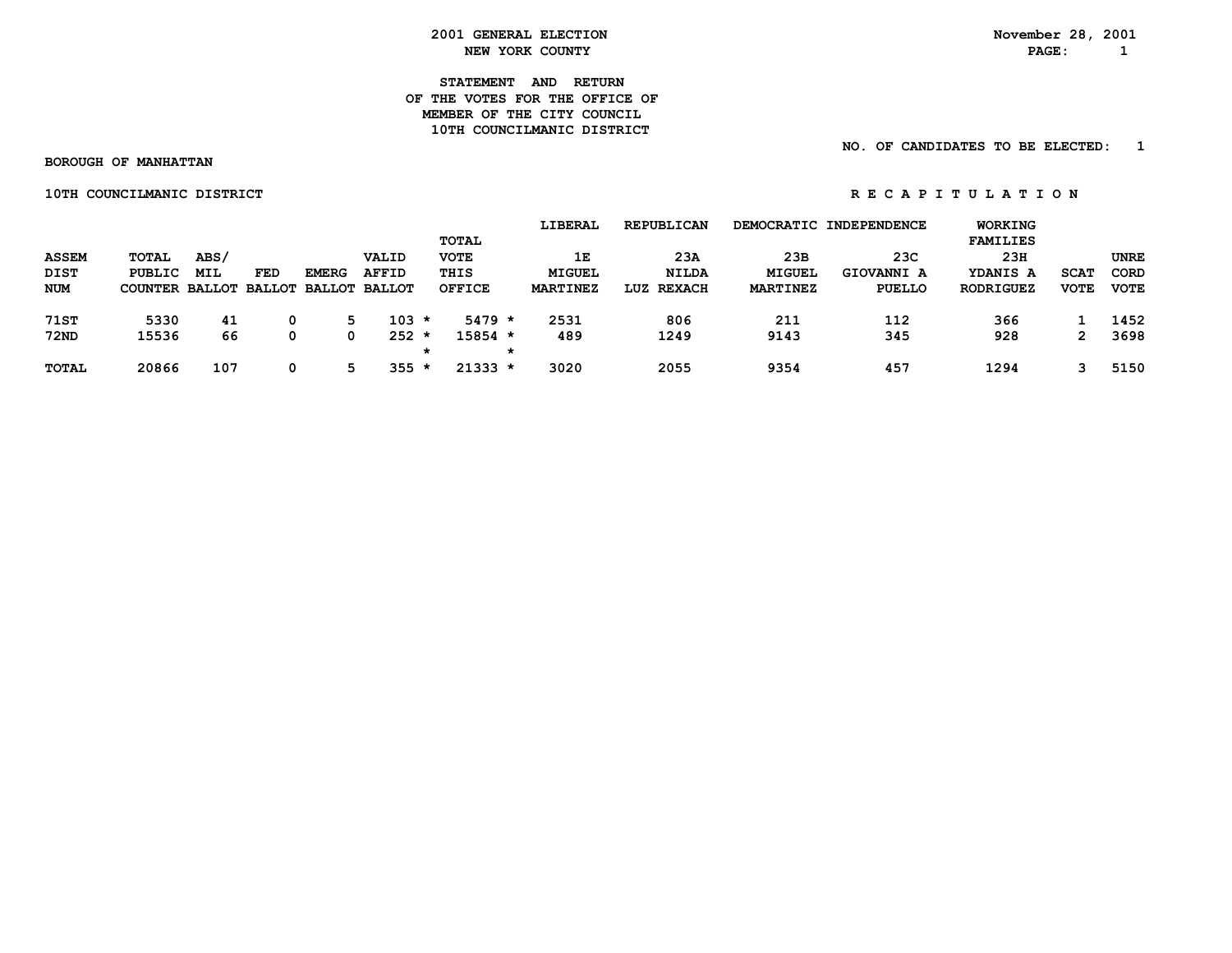### **STATEMENT AND RETURN OF THE VOTES FOR THE OFFICE OFMEMBER OF THE CITY COUNCIL 22ND COUNCILMANIC DISTRICT**

### **NO. OF CANDIDATES TO BE ELECTED: 1**

 **BOROUGH OF MANHATTAN**

 **22NDCOUNCILMANICDISTRICT R E C A P I T U L A T I O N**

|              |                                     |            |            |              |              |               | <b>REPUBLICAN</b> | <b>DEMOCRATIC</b> | INDEPENDENCE | <b>CONSERVATIVE</b> | LIBERAL        |
|--------------|-------------------------------------|------------|------------|--------------|--------------|---------------|-------------------|-------------------|--------------|---------------------|----------------|
|              |                                     |            |            |              |              | TOTAL         |                   |                   |              |                     |                |
| <b>ASSEM</b> | <b>TOTAL</b>                        | ABS/       |            |              | VALID        | <b>VOTE</b>   | 23A               | 23B               | 23C          | 23D                 | 23E            |
| <b>DIST</b>  | PUBLIC                              | <b>MIL</b> | <b>FED</b> | <b>EMERG</b> | <b>AFFID</b> | THIS          | <b>SANDRA</b>     | PETER F           | MICHAEL A    | PETER F             | JOHN J         |
| NUM          | COUNTER BALLOT BALLOT BALLOT BALLOT |            |            |              |              | <b>OFFICE</b> | <b>VASSOS</b>     | <b>VALLONE</b>    | MASCITTI     | <b>VALLONE</b>      | <b>CIAFONE</b> |
|              |                                     |            |            |              |              |               |                   |                   |              |                     |                |
| <b>68TH</b>  | 65                                  |            | 0          | 0            | $12 *$       | $80 *$        |                   | 38                | 0            | 2                   | 0              |
|              |                                     |            |            |              |              | *             | *                 |                   |              |                     |                |
| <b>TOTAL</b> | 65                                  | 3          | 0          | 0            | $12 *$       | $80 *$        |                   | 38                | 0            | 2                   | 0              |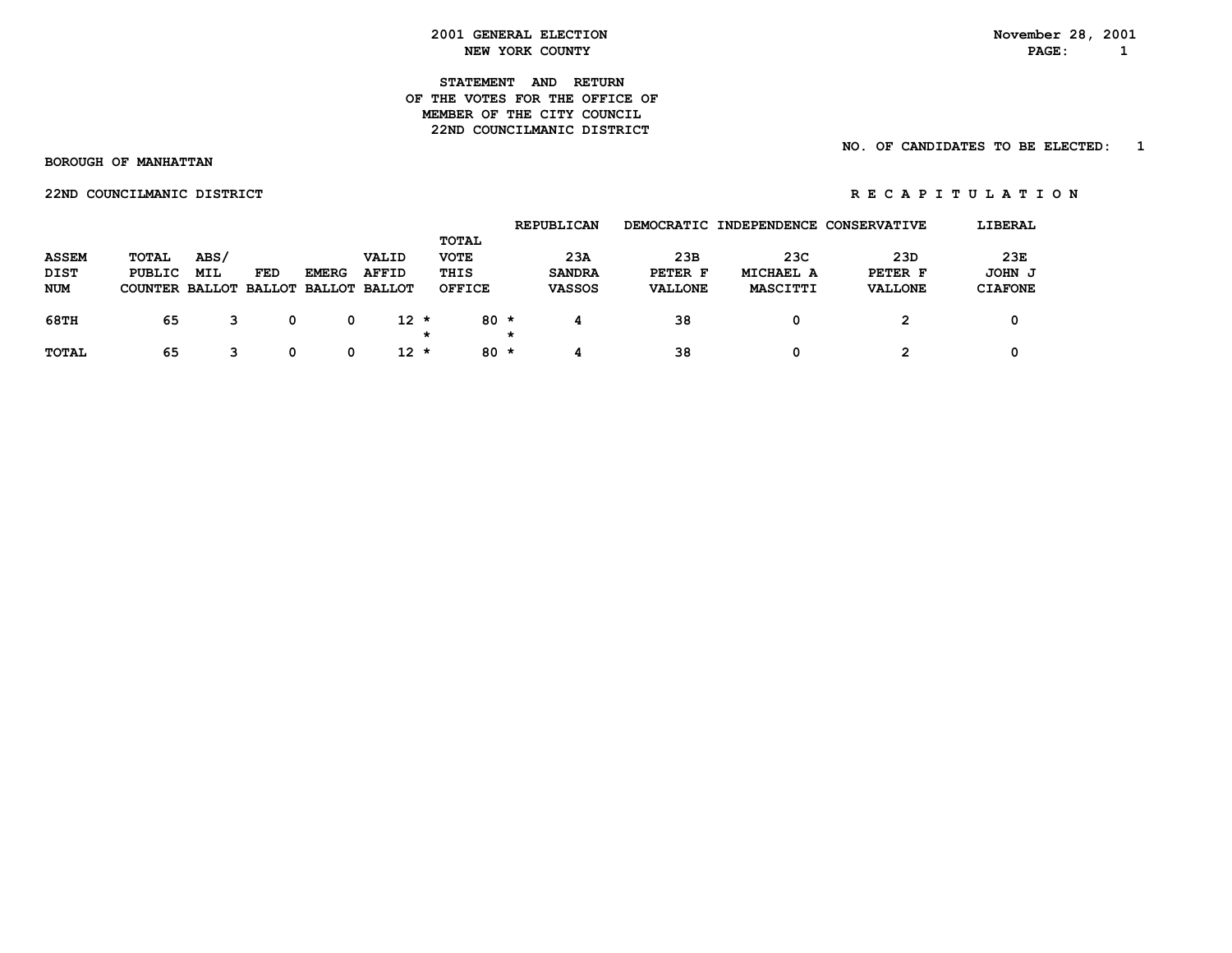$1A$ 

### **2001 GENERAL ELECTION November 28, 2001 NEW YORK COUNTY PAGE:**

### **STATEMENT AND RETURN OF THE VOTES FOR THE OFFICE OF MEMBER OF THE CITY COUNCIL22ND COUNCILMANIC DISTRICT**

|              | 22ND COUNCILMANIC DISTRICT<br><b>GREEN</b> |             |             |
|--------------|--------------------------------------------|-------------|-------------|
| <b>ASSEM</b> | 23G                                        |             | UNRE        |
| DIST         | <b>GERALD F</b>                            | <b>SCAT</b> | CORD        |
| <b>NUM</b>   | <b>KANN</b>                                | <b>VOTE</b> | <b>VOTE</b> |
| 68TH         | 1                                          | 0           | 35          |
| <b>TOTAL</b> | 1                                          | 0           | 35          |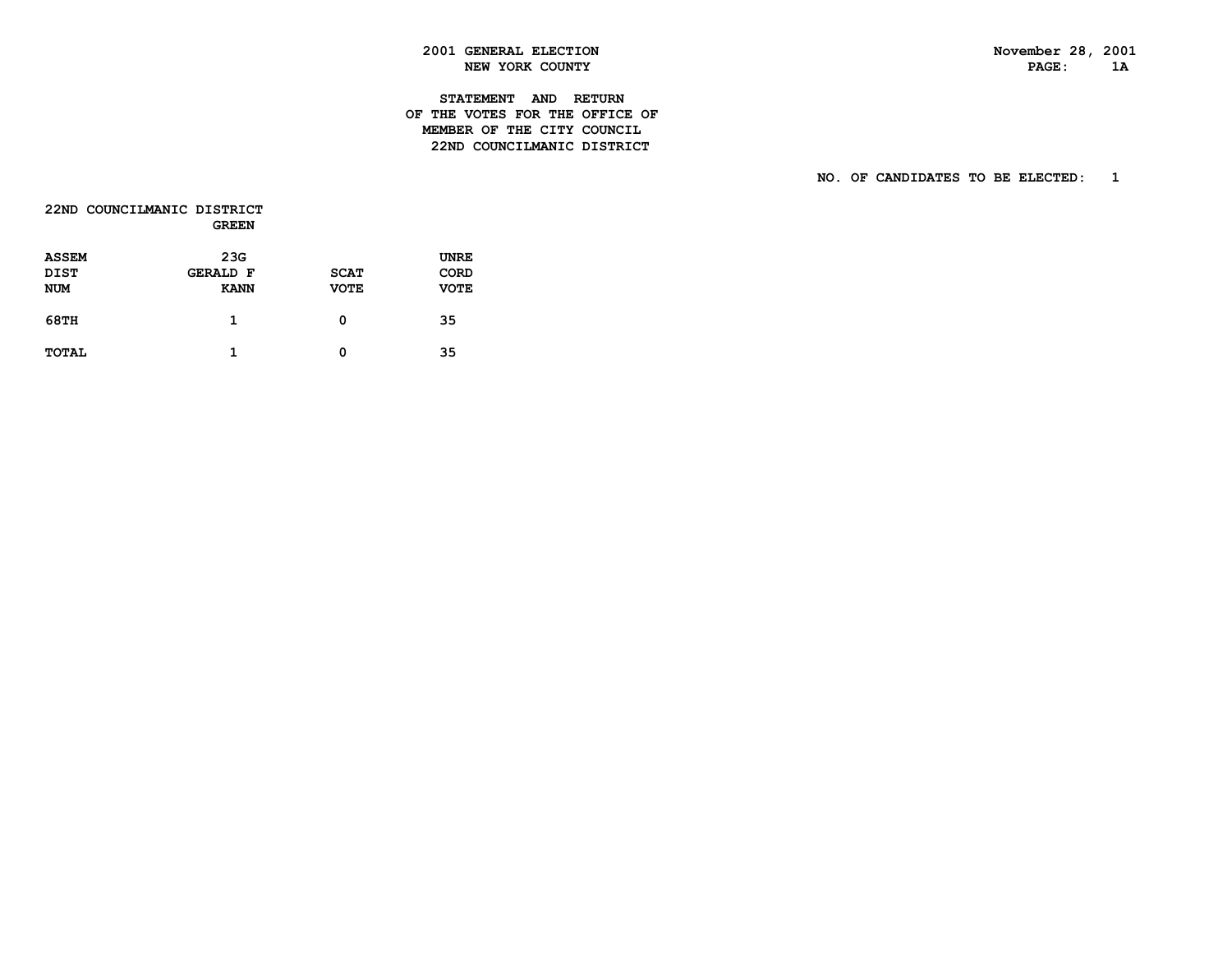**2001 GENERAL ELECTION** November 28, 2001<br> **NEW YORK COUNTY NEW YORK COUNTY NEW YORK COUNTY PAGE: 1**

**STATEMENT AND RETURN OF THE VOTES FOR THE OFFICE OF** *JUDGE OF THE CIVIL COURT* **4TH DISTRICT, NEW YORK COUNTY** 

 **NO. OF CANDIDATES TO BE ELECTED: 1**

 **BOROUGH OF MANHATTAN**

 **4THCIVIL COURTDISTRICT R E C A P I T U L A T I O N**

|              |                |            |     |              |                      |         |               |         | <b>REPUBLICAN</b> | <b>DEMOCRATIC</b> | LIBERAL        |             |             |
|--------------|----------------|------------|-----|--------------|----------------------|---------|---------------|---------|-------------------|-------------------|----------------|-------------|-------------|
|              |                |            |     |              |                      |         | <b>TOTAL</b>  |         |                   |                   |                |             |             |
| <b>ASSEM</b> | TOTAL          | ABS/       |     |              | <b>VALID</b>         |         | <b>VOTE</b>   |         | 24A               | 24B               | 24E            |             | <b>UNRE</b> |
| <b>DIST</b>  | PUBLIC         | <b>MIL</b> | FED | <b>EMERG</b> | <b>AFFID</b>         |         | THIS          |         | <b>DEBORAH</b>    | <b>DEBORAH</b>    | <b>DEBORAH</b> | <b>SCAT</b> | CORD        |
| <b>NUM</b>   | COUNTER BALLOT |            |     |              | BALLOT BALLOT BALLOT |         | <b>OFFICE</b> |         | <b>KAPLAN</b>     | <b>KAPLAN</b>     | <b>KAPLAN</b>  | <b>VOTE</b> | <b>VOTE</b> |
| 63RD         | 24324          | 535        | 0   | 428          | 288                  | $\star$ | $25575$ *     |         | 5234              | 11017             | 389            |             | 8934        |
| 64TH         | 3246           | 71         |     | 14           | 41                   | $\star$ | $3372 *$      |         | 820               | 1463              | 41             | 0           | 1048        |
| 65TH         | 1095           | 29         | 0   | 0            | $17 *$               |         | $1141 *$      |         | 373               | 439               | 20             | 0           | 309         |
| 66TH         | 305            |            | 0   | 0            |                      | $8 *$   | $314 *$       |         | 52                | 145               | 5              | 0           | 112         |
| 73RD         | 11312          | 262        | 0   | 0            | $243 *$              |         | $11817 *$     |         | 3682              | 4444              | 146            |             | 3544        |
|              |                |            |     |              |                      | $\star$ |               | $\star$ |                   |                   |                |             |             |
| <b>TOTAL</b> | 40282          | 898        | 0   | 442          | 597                  | $\star$ | $42219 *$     |         | 10161             | 17508             | 601            | 2           | 13947       |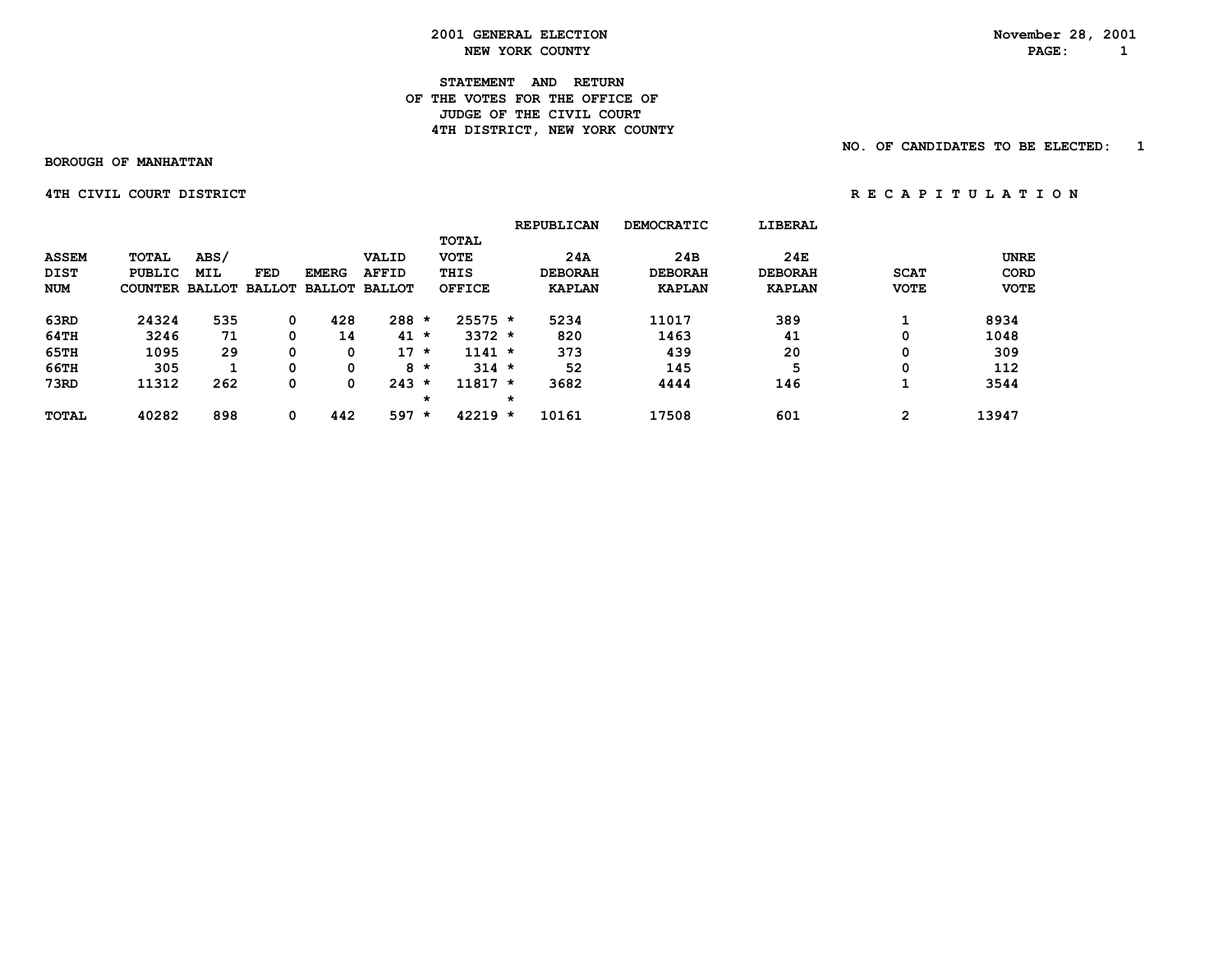**2001 GENERAL ELECTION** November 28, 2001<br> **NEW YORK COUNTY NEW YORK COUNTY NEW YORK COUNTY** 

**STATEMENT AND RETURN OF THE VOTES FOR THE OFFICE OF** *JUDGE OF THE CIVIL COURT* **6TH DISTRICT, NEW YORK COUNTY** 

 **NO. OF CANDIDATES TO BE ELECTED: 1**

 **BOROUGH OF MANHATTAN**

 **6TH CIVIL COURT DISTRICT A RE C A P I T U L A T I O N** 

|              |                                     |            |     |              |              |         |               |   | <b>REPUBLICAN</b> | <b>DEMOCRATIC</b> | LIBERAL       |             |             |
|--------------|-------------------------------------|------------|-----|--------------|--------------|---------|---------------|---|-------------------|-------------------|---------------|-------------|-------------|
|              |                                     |            |     |              |              |         | TOTAL         |   |                   |                   |               |             |             |
| <b>ASSEM</b> | TOTAL                               | ABS/       |     |              | VALID        |         | <b>VOTE</b>   |   | 24A               | 24B               | 24E           |             | <b>UNRE</b> |
| <b>DIST</b>  | PUBLIC                              | <b>MIL</b> | FED | <b>EMERG</b> | <b>AFFID</b> |         | THIS          |   | <b>HAROLD</b>     | HAROLD            | <b>HAROLD</b> | <b>SCAT</b> | <b>CORD</b> |
| <b>NUM</b>   | COUNTER BALLOT BALLOT BALLOT BALLOT |            |     |              |              |         | <b>OFFICE</b> |   | <b>ADLER</b>      | <b>ADLER</b>      | <b>ADLER</b>  | <b>VOTE</b> | <b>VOTE</b> |
| 65TH         | 38552                               | 659        |     | 175          | 609          | *       | $39995 *$     |   | 9935              | 15876             | 505           |             | 13678       |
| 68TH         | 10424                               | 109        |     | 17           | 138          | $\star$ | $10688 *$     |   | 870               | 3629              | 70            | 2           | 6117        |
| 73RD         | 14629                               | 312        |     | 143          | 257          | $\star$ | $15341 *$     |   | 4340              | 5389              | 187           | 0           | 5425        |
|              |                                     |            |     |              |              | *       |               | * |                   |                   |               |             |             |
| <b>TOTAL</b> | 63605                               | 1080       |     | 335          | $1004 *$     |         | $66024$ *     |   | 15145             | 24894             | 762           | з           | 25220       |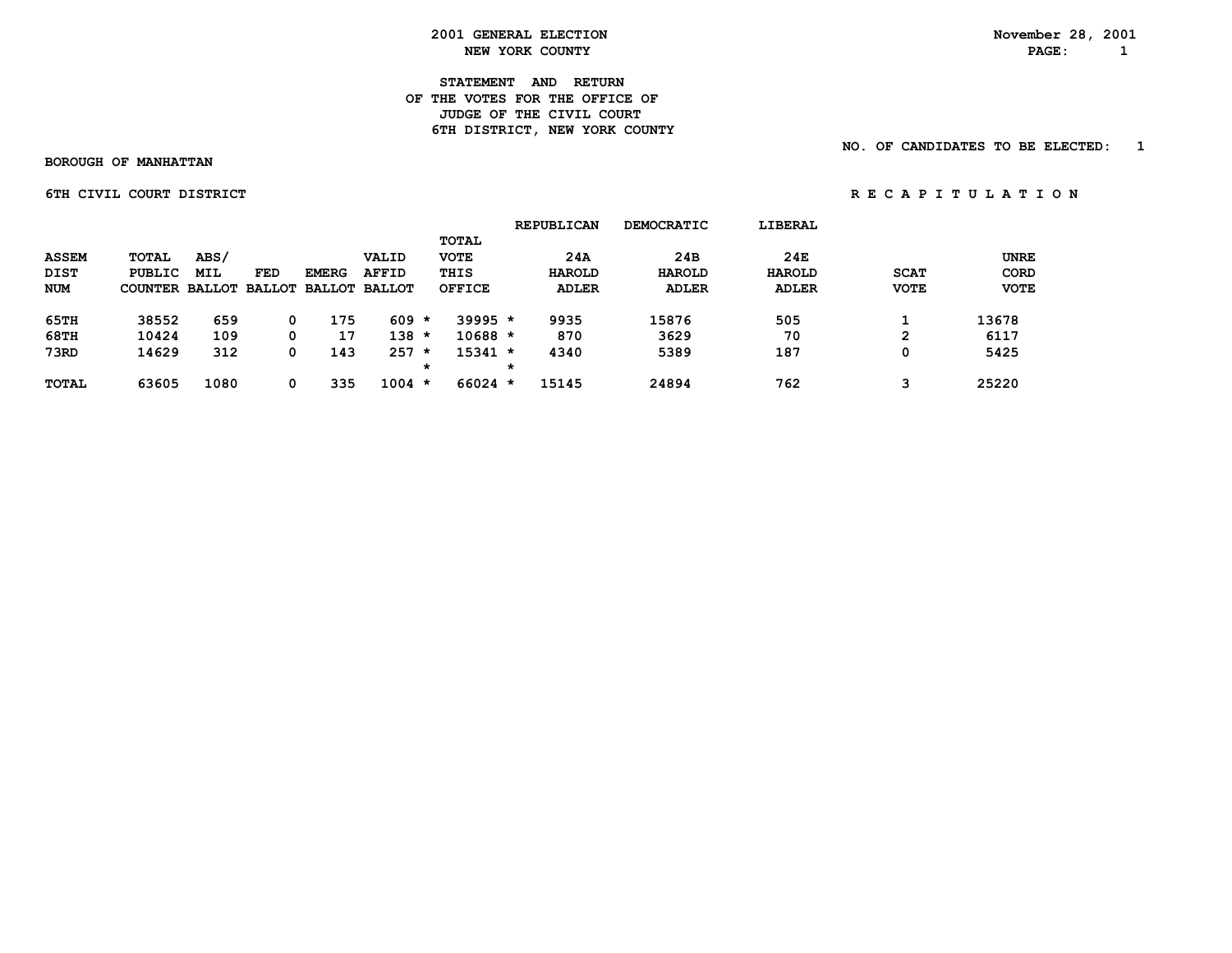**2001 GENERAL ELECTION** November 28, 2001<br> **NEW YORK COUNTY NEW YORK COUNTY NEW YORK COUNTY** 

**STATEMENT AND RETURN OF THE VOTES FOR THE OFFICE OF** *JUDGE OF THE CIVIL COURT* **7TH DISTRICT, NEW YORK COUNTY** 

 **BOROUGH OF MANHATTAN**

 **NO. OF CANDIDATES TO BE ELECTED: 1**

 **7THCIVIL COURTDISTRICT R E C A P I T U L A T I O N**

|                             |                                     |                    |     |              |                       |         |                                     |         | <b>REPUBLICAN</b> | <b>DEMOCRATIC</b> |             |                            |
|-----------------------------|-------------------------------------|--------------------|-----|--------------|-----------------------|---------|-------------------------------------|---------|-------------------|-------------------|-------------|----------------------------|
| <b>ASSEM</b><br><b>DIST</b> | <b>TOTAL</b><br>PUBLIC              | ABS/<br><b>MIL</b> | FED | <b>EMERG</b> | VALID<br><b>AFFID</b> |         | <b>TOTAL</b><br><b>VOTE</b><br>THIS |         | 24A<br>RAYMOND L  | 24B<br>RAYMOND L  | <b>SCAT</b> | <b>UNRE</b><br><b>CORD</b> |
| <b>NUM</b>                  | COUNTER BALLOT BALLOT BALLOT BALLOT |                    |     |              |                       |         | <b>OFFICE</b>                       |         | <b>BRUCE</b>      | <b>BRUCE</b>      | <b>VOTE</b> | <b>VOTE</b>                |
| 69TH                        | 8955                                | 170                | 0   | 16           | $119 *$               |         | $9260 *$                            |         | 662               | 4284              |             | 4313                       |
| <b>70TH</b>                 | 8967                                | 54                 | 0   | 180          | $143 *$               |         | $9344 *$                            |         | 451               | 3647              |             | 5245                       |
| <b>71ST</b>                 | 21330                               | 211                | 0   | 50           | $360 *$               |         | $21951 *$                           |         | 1985              | 8344              |             | 11621                      |
| <b>72ND</b>                 | 17925                               | 84                 | 0   | 0            | $293 *$               |         | $18302 *$                           |         | 1438              | 5452              |             | 11411                      |
|                             |                                     |                    |     |              |                       | $\star$ |                                     | $\star$ |                   |                   |             |                            |
| <b>TOTAL</b>                | 57177                               | 519                | 0   | 246          | $915 *$               |         | $58857 *$                           |         | 4536              | 21727             | 4           | 32590                      |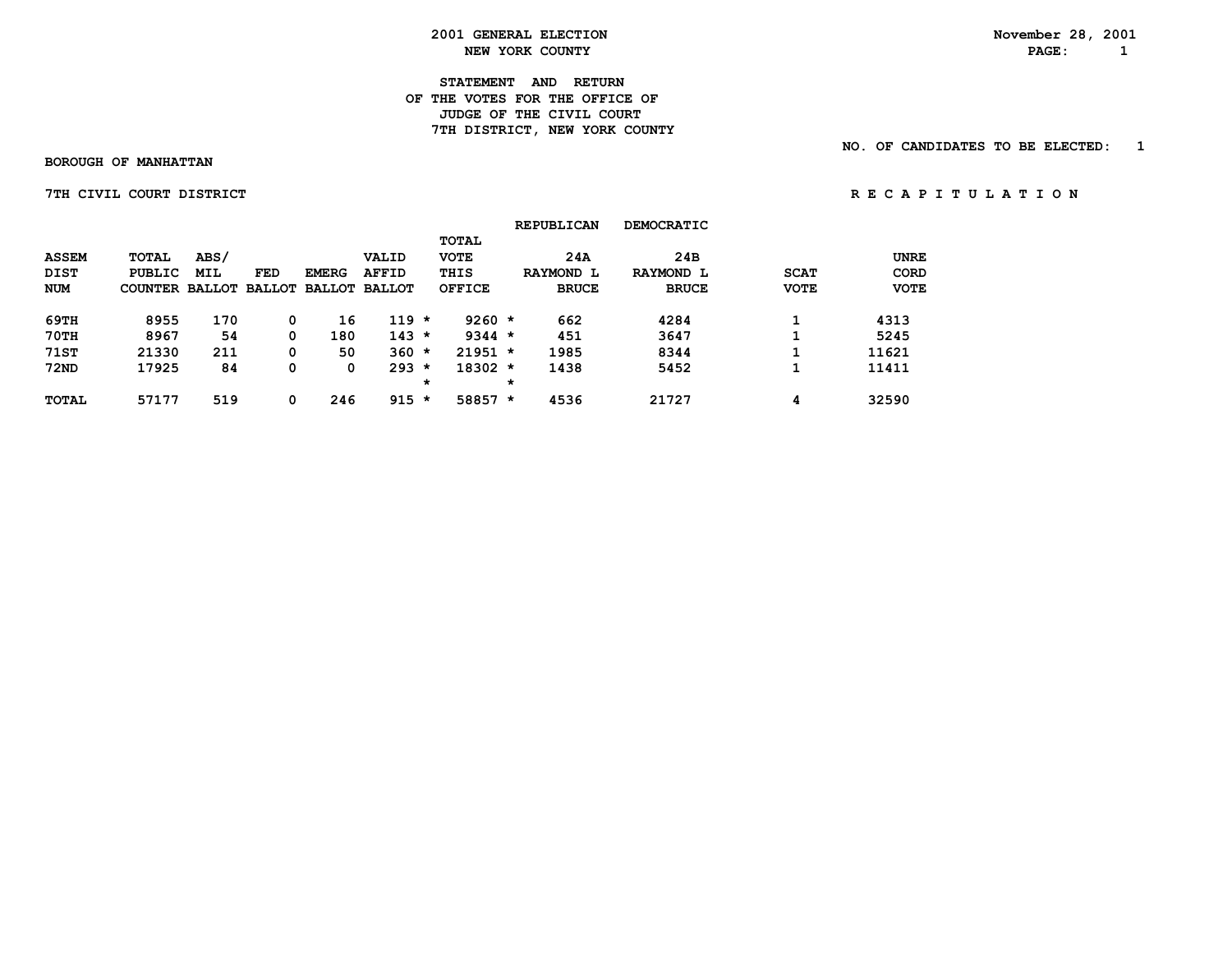**2001 GENERAL ELECTION** November 28, 2001<br> **NEW YORK COUNTY NEW YORK COUNTY NEW YORK COUNTY** 

**STATEMENT AND RETURN OF THE VOTES FOR THE OFFICE OF** *JUDGE OF THE CIVIL COURT* **9TH DISTRICT, NEW YORK COUNTY** 

 **NO. OF CANDIDATES TO BE ELECTED: 1**

 **BOROUGH OF MANHATTAN**

**9TH CIVIL COURT DISTRICT A REPORT ON REGAPITULATION** 

|              |                |            |     |              |                      |         |               |         | <b>REPUBLICAN</b> | <b>DEMOCRATIC</b> | <b>LIBERAL</b> |             |             |
|--------------|----------------|------------|-----|--------------|----------------------|---------|---------------|---------|-------------------|-------------------|----------------|-------------|-------------|
|              |                |            |     |              |                      |         | <b>TOTAL</b>  |         |                   |                   |                |             |             |
| <b>ASSEM</b> | <b>TOTAL</b>   | ABS/       |     |              | <b>VALID</b>         |         | <b>VOTE</b>   |         | 24A               | 24B               | 24E            |             | <b>UNRE</b> |
| <b>DIST</b>  | PUBLIC         | <b>MIL</b> | FED | <b>EMERG</b> | <b>AFFID</b>         |         | THIS          |         | <b>BARBARA</b>    | <b>BARBARA</b>    | <b>BARBARA</b> | <b>SCAT</b> | CORD        |
| <b>NUM</b>   | COUNTER BALLOT |            |     |              | BALLOT BALLOT BALLOT |         | <b>OFFICE</b> |         | <b>JAFFE</b>      | <b>JAFFE</b>      | <b>JAFFE</b>   | <b>VOTE</b> | <b>VOTE</b> |
| 63RD         | 838            | 20         | 0   | 22           | $14$ *               |         | $894 *$       |         | 163               | 435               | 14             | 0           | 282         |
| $64$ TH      | 9720           | 176        |     | 24           | $165 *$              |         | $10085 *$     |         | 2136              | 4026              | 156            | 0           | 3767        |
| 66TH         | 2564           | 46         | 0   | 0            | $32 *$               |         | $2642 *$      |         | 444               | 1364              | 42             | 0           | 792         |
| <b>68TH</b>  | 1015           | 23         | 0   | 0            | 20                   | $\star$ | $1058 *$      |         | 346               | 322               | 15             | 0           | 375         |
| 73RD         | 15494          | 445        | 0   | 0            | 210                  | $\star$ | $16149 *$     |         | 5545              | 5492              | 148            | 0           | 4964        |
|              |                |            |     |              |                      | $\star$ |               | $\star$ |                   |                   |                |             |             |
| <b>TOTAL</b> | 29631          | 710        | 0   | 46           | $441 *$              |         | $30828 *$     |         | 8634              | 11639             | 375            | 0           | 10180       |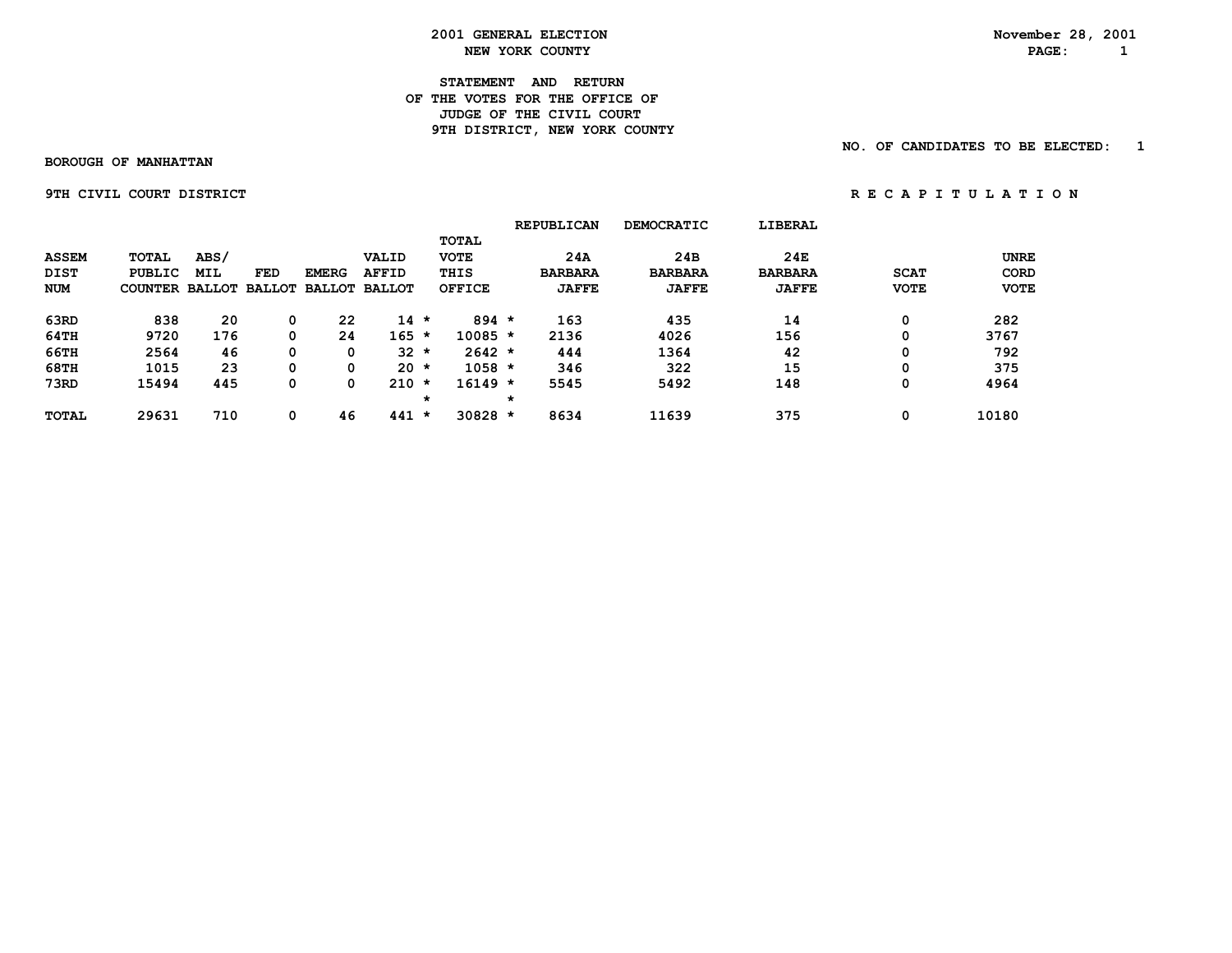### **STATEMENT AND RETURN OF THE VOTES CAST FOR PROPOSITION #1**

#### **BOROUGH OF MANHATTAN**

 **NEW YORK COUNTY**

| <b>ASSEM</b> | TOTAL          | <b>ABS/</b> |             |             |             |        |         |        |           |                   | <b>TOTAL VOTE</b> |
|--------------|----------------|-------------|-------------|-------------|-------------|--------|---------|--------|-----------|-------------------|-------------------|
| <b>DIST</b>  | PUBLIC         | MIL         | FED         | <b>EMER</b> | AFF         |        |         |        |           | <b>UNRECORDED</b> | FOR THIS          |
| NUM          | <b>COUNTER</b> | <b>VOTE</b> | <b>VOTE</b> | <b>VOTE</b> | <b>VOTE</b> | TOTAL  |         | YES    | <b>NO</b> | <b>VOTE</b>       | <b>PROPOSAL</b>   |
| 62ND         | 24268          | 345         | 0           | 307         | 337         | 25257  | *       | 6204   | 2775      | 16278             | 25257             |
| 63RD         | 34572          | 630         | 0           | 517         | 481         | 36200  | $\star$ | 13542  | 6152      | 16506             | 36200             |
| 64TH         | 36467          | 646         | 0           | 78          | 562         | 37753  | $\star$ | 15071  | 6767      | 15915             | 37753             |
| 65TH         | 39647          | 688         | 0           | 175         | 626         | 41136  | $\star$ | 15791  | 8443      | 16902             | 41136             |
| 66TH         | 40130          | 718         | 0           | 179         | 635         | 41662  | $\star$ | 18635  | 7126      | 15901             | 41662             |
| 67TH         | 43230          | 720         | 0           | 233         | 690         | 44873  | $\star$ | 18725  | 8119      | 18029             | 44873             |
| 68TH         | 23030          | 233         | 0           | 18          | 323         | 23604  | $\star$ | 4424   | 1683      | 17497             | 23604             |
| 69TH         | 35329          | 560         | 0           | 63          | 434         | 36386  | $\star$ | 13185  | 5366      | 17835             | 36386             |
| 70TH         | 23226          | 269         | 0           | 180         | 353         | 24028  | $\star$ | 5092   | 1635      | 17301             | 24028             |
| 71ST         | 25398          | 274         | 0           | 61          | 418         | 26151  | $\star$ | 6063   | 2405      | 17683             | 26151             |
| 72ND         | 17925          | 84          | 0           | 0           | 293         | 18302  | $\star$ | 2674   | 967       | 14661             | 18302             |
| 73RD         | 41435          | 1019        | 0           | 143         | 710         | 43307  | $\star$ | 16510  | 8837      | 17960             | 43307             |
|              |                |             |             |             |             |        | $\star$ |        |           |                   |                   |
| <b>TOTAL</b> | 384657         | 6186        | 0           | 1954        | 5862        | 398659 | $\star$ | 135916 | 60275     | 202468            | 398659            |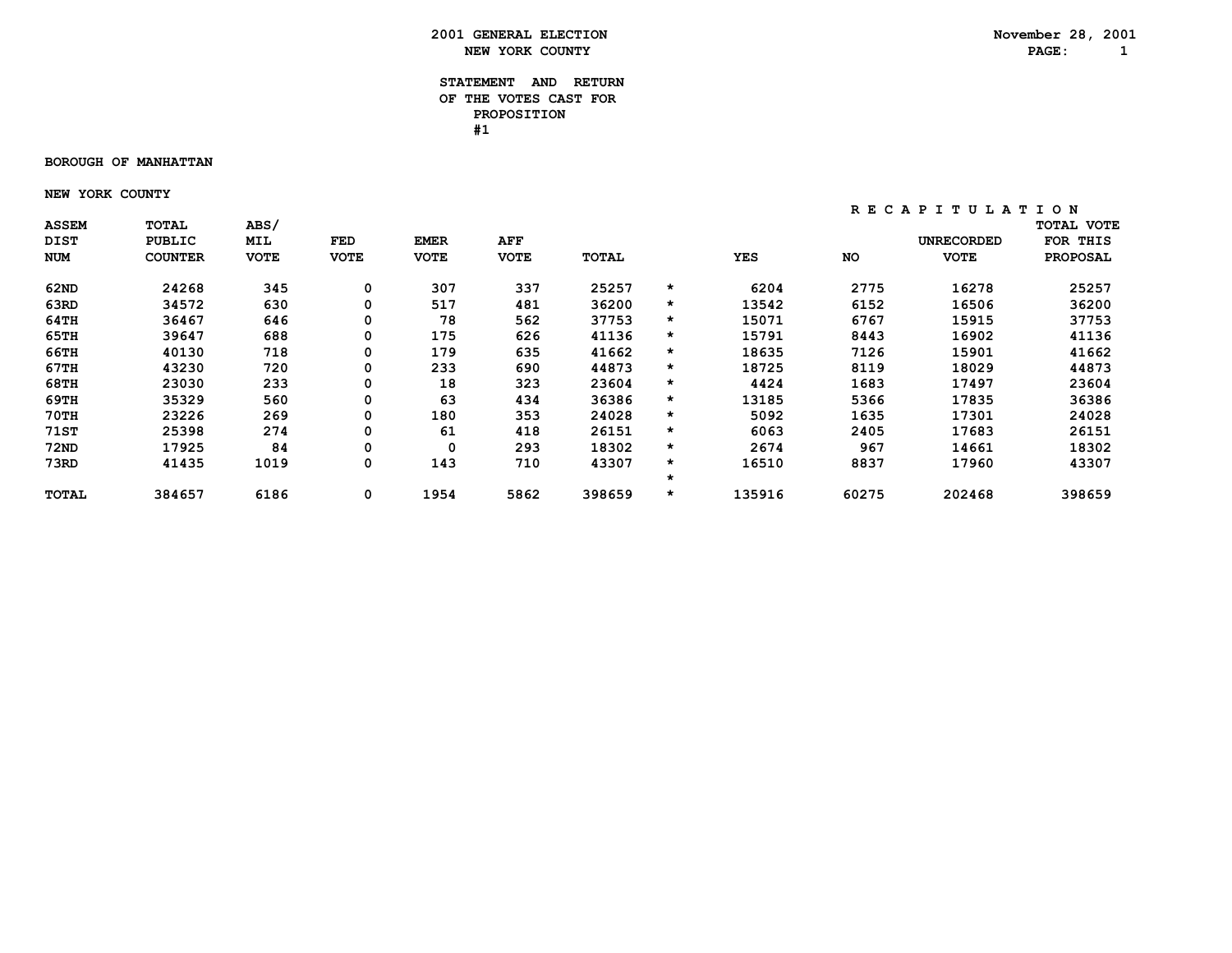### **STATEMENT AND RETURN OF THE VOTES CAST FOR PROPOSITION #2**

#### **BOROUGH OF MANHATTAN**

 **NEW YORK COUNTY**

| <b>ASSEM</b> | <b>TOTAL</b>   | <b>ABS/</b> |             |             |             |        |         |            |           |                   | <b>TOTAL VOTE</b> |
|--------------|----------------|-------------|-------------|-------------|-------------|--------|---------|------------|-----------|-------------------|-------------------|
| <b>DIST</b>  | PUBLIC         | MIL         | FED         | <b>EMER</b> | <b>AFF</b>  |        |         |            |           | <b>UNRECORDED</b> | FOR THIS          |
| <b>NUM</b>   | <b>COUNTER</b> | <b>VOTE</b> | <b>VOTE</b> | <b>VOTE</b> | <b>VOTE</b> | TOTAL  |         | <b>YES</b> | <b>NO</b> | <b>VOTE</b>       | <b>PROPOSAL</b>   |
| 62ND         | 24268          | 345         | 0           | 307         | 337         | 25257  | $\star$ | 5610       | 2775      | 16872             | 25257             |
| 63RD         | 34572          | 630         | 0           | 517         | 481         | 36200  | $\star$ | 11930      | 6661      | 17609             | 36200             |
| 64TH         | 36467          | 646         | 0           | 78          | 562         | 37753  | $\star$ | 12563      | 7573      | 17617             | 37753             |
| 65TH         | 39647          | 688         | 0           | 175         | 626         | 41136  | $\star$ | 14547      | 8308      | 18281             | 41136             |
| 66TH         | 40130          | 718         | 0           | 179         | 635         | 41662  | $\star$ | 15079      | 8800      | 17783             | 41662             |
| 67TH         | 43230          | 720         | 0           | 233         | 690         | 44873  | $\star$ | 15026      | 10058     | 19789             | 44873             |
| 68TH         | 23030          | 233         | 0           | 18          | 323         | 23604  | $\star$ | 3884       | 1723      | 17997             | 23604             |
| 69TH         | 35329          | 560         | 0           | 63          | 434         | 36386  | $\star$ | 10601      | 7122      | 18663             | 36386             |
| 70TH         | 23226          | 269         | 0           | 180         | 353         | 24028  | $\star$ | 4527       | 1841      | 17660             | 24028             |
| 71ST         | 25398          | 274         | 0           | 61          | 418         | 26151  | $\star$ | 5374       | 2589      | 18188             | 26151             |
| 72ND         | 17925          | 84          | 0           | 0           | 293         | 18302  | *       | 2489       | 947       | 14866             | 18302             |
| 73RD         | 41435          | 1019        | 0           | 143         | 710         | 43307  | $\star$ | 13975      | 9668      | 19664             | 43307             |
|              |                |             |             |             |             |        | *       |            |           |                   |                   |
| <b>TOTAL</b> | 384657         | 6186        | 0           | 1954        | 5862        | 398659 | $\star$ | 115605     | 68065     | 214989            | 398659            |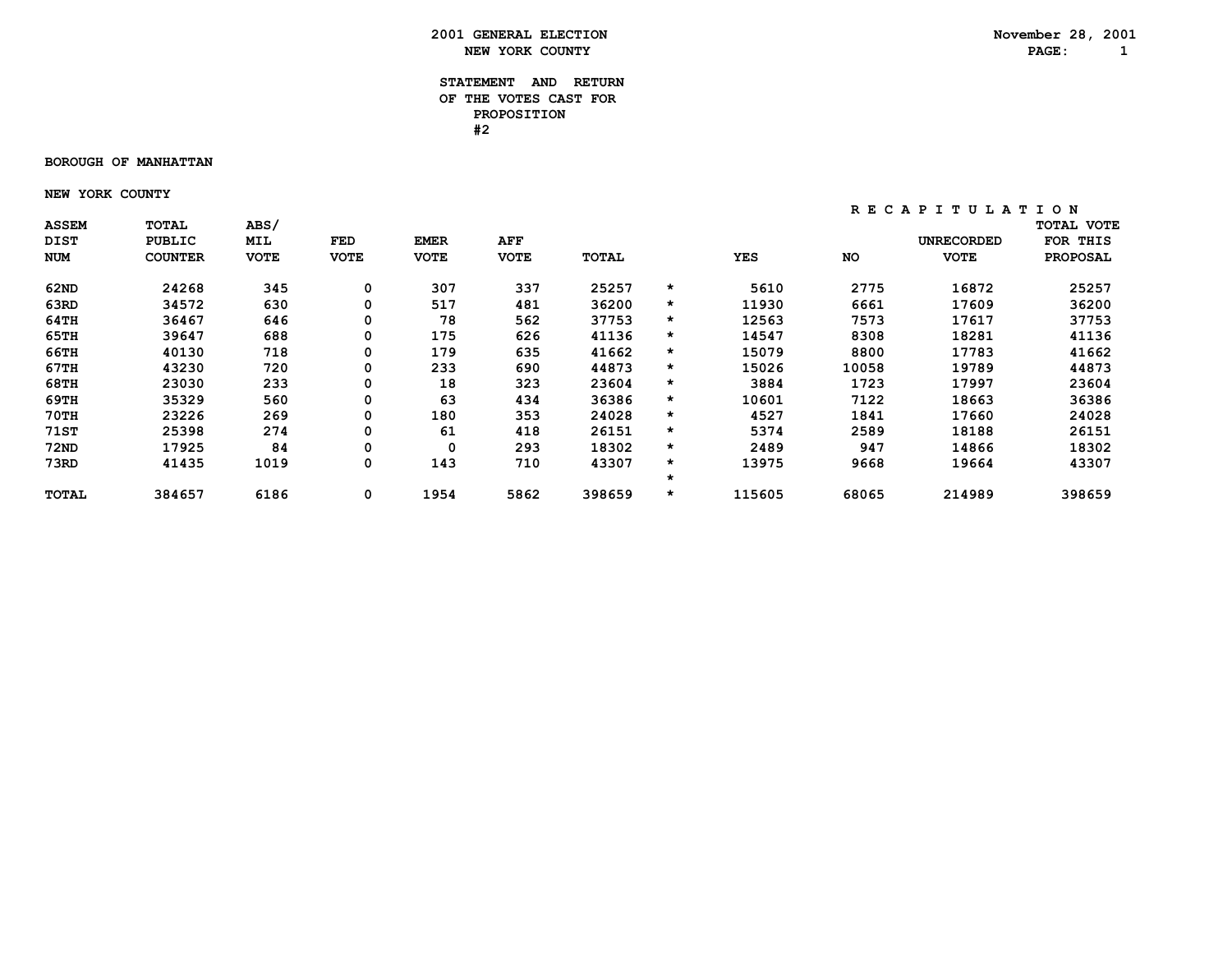### **STATEMENT AND RETURN OF THE VOTES CAST FOR PROPOSITION #3**

#### **BOROUGH OF MANHATTAN**

 **NEW YORK COUNTY**

| <b>ASSEM</b> | <b>TOTAL</b>   | <b>ABS/</b> |             |             |             |        |         |            |           |                   | <b>TOTAL VOTE</b> |
|--------------|----------------|-------------|-------------|-------------|-------------|--------|---------|------------|-----------|-------------------|-------------------|
| <b>DIST</b>  | PUBLIC         | MIL         | FED         | <b>EMER</b> | <b>AFF</b>  |        |         |            |           | <b>UNRECORDED</b> | FOR THIS          |
| <b>NUM</b>   | <b>COUNTER</b> | <b>VOTE</b> | <b>VOTE</b> | <b>VOTE</b> | <b>VOTE</b> | TOTAL  |         | <b>YES</b> | <b>NO</b> | <b>VOTE</b>       | <b>PROPOSAL</b>   |
| 62ND         | 24268          | 345         | 0           | 307         | 337         | 25257  | $\star$ | 6708       | 2211      | 16338             | 25257             |
| 63RD         | 34572          | 630         | 0           | 517         | 481         | 36200  | $\star$ | 13615      | 5712      | 16873             | 36200             |
| 64TH         | 36467          | 646         | 0           | 78          | 562         | 37753  | *       | 14924      | 6288      | 16541             | 37753             |
| 65TH         | 39647          | 688         | 0           | 175         | 626         | 41136  | $\star$ | 17310      | 6619      | 17207             | 41136             |
| 66TH         | 40130          | 718         | 0           | 179         | 635         | 41662  | $\star$ | 16536      | 7693      | 17433             | 41662             |
| 67TH         | 43230          | 720         | 0           | 233         | 690         | 44873  | $\star$ | 18061      | 8292      | 18520             | 44873             |
| 68TH         | 23030          | 233         | 0           | 18          | 323         | 23604  | $\star$ | 4545       | 1287      | 17772             | 23604             |
| 69TH         | 35329          | 560         | 0           | 63          | 434         | 36386  | $\star$ | 11699      | 6333      | 18354             | 36386             |
| 70TH         | 23226          | 269         | 0           | 180         | 353         | 24028  | $\star$ | 4976       | 1380      | 17672             | 24028             |
| 71ST         | 25398          | 274         | 0           | 61          | 418         | 26151  | $\star$ | 6092       | 2052      | 18007             | 26151             |
| 72ND         | 17925          | 84          | 0           | 0           | 293         | 18302  | *       | 2815       | 715       | 14772             | 18302             |
| 73RD         | 41435          | 1019        | 0           | 143         | 710         | 43307  | $\star$ | 16518      | 8328      | 18461             | 43307             |
|              |                |             |             |             |             |        | *       |            |           |                   |                   |
| <b>TOTAL</b> | 384657         | 6186        | 0           | 1954        | 5862        | 398659 | $\star$ | 133799     | 56910     | 207950            | 398659            |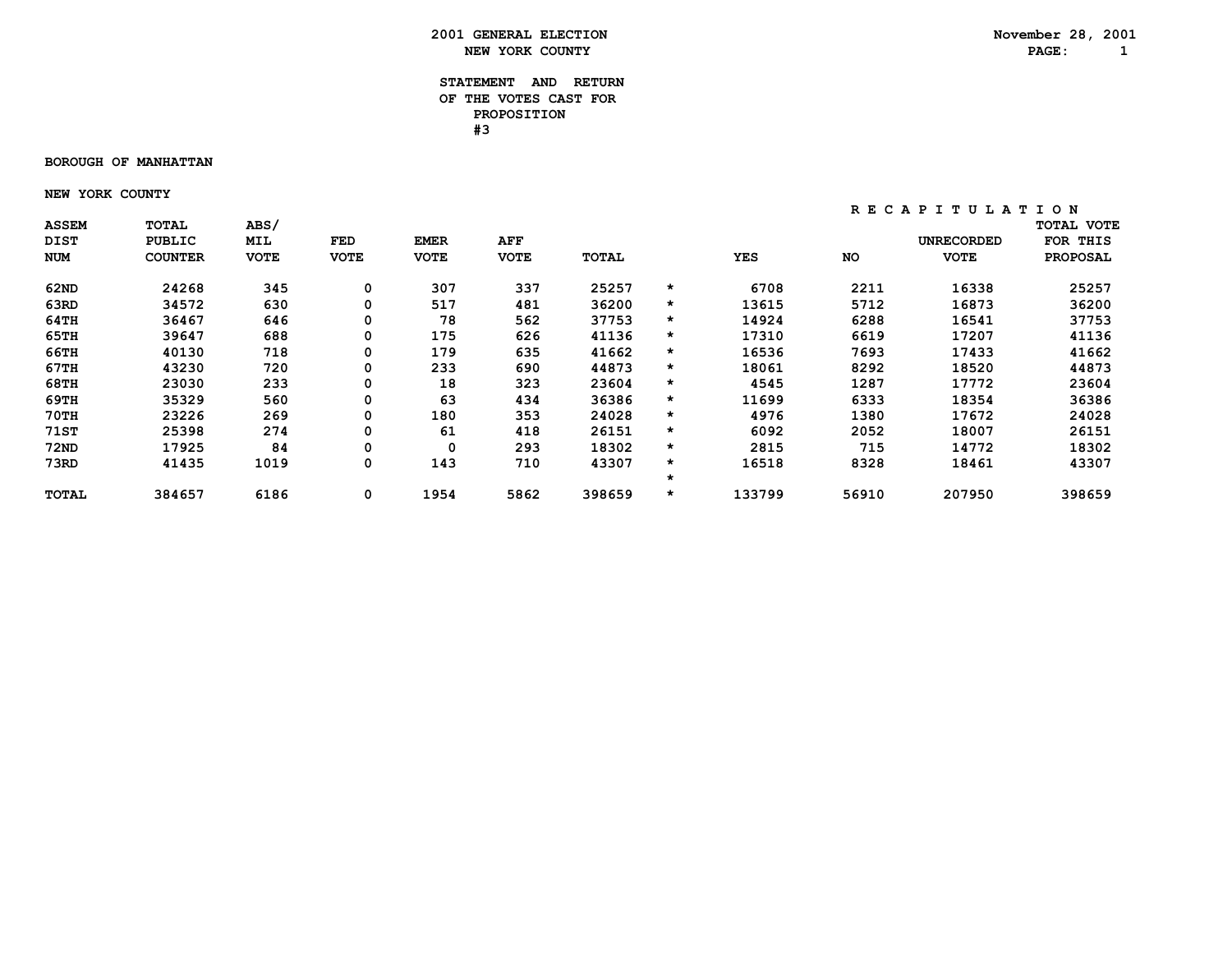### **STATEMENT AND RETURN OF THE VOTES CAST FOR PROPOSITION #4**

#### **BOROUGH OF MANHATTAN**

 **NEW YORK COUNTY**

| <b>ASSEM</b> | <b>TOTAL</b>   | <b>ABS/</b> |             |             |             |        |         |            |           |                   | <b>TOTAL VOTE</b> |
|--------------|----------------|-------------|-------------|-------------|-------------|--------|---------|------------|-----------|-------------------|-------------------|
| <b>DIST</b>  | PUBLIC         | <b>MIL</b>  | FED         | <b>EMER</b> | <b>AFF</b>  |        |         |            |           | <b>UNRECORDED</b> | FOR THIS          |
| NUM          | <b>COUNTER</b> | <b>VOTE</b> | <b>VOTE</b> | <b>VOTE</b> | <b>VOTE</b> | TOTAL  |         | <b>YES</b> | <b>NO</b> | <b>VOTE</b>       | <b>PROPOSAL</b>   |
| 62ND         | 24268          | 345         | 0           | 307         | 337         | 25257  | $\star$ | 5278       | 3291      | 16688             | 25257             |
| 63RD         | 34572          | 630         | 0           | 517         | 481         | 36200  | $\star$ | 10163      | 8129      | 17908             | 36200             |
| 64TH         | 36467          | 646         | 0           | 78          | 562         | 37753  | $\star$ | 11251      | 9283      | 17219             | 37753             |
| 65TH         | 39647          | 688         | 0           | 175         | 626         | 41136  | $\star$ | 11992      | 11272     | 17872             | 41136             |
| 66TH         | 40130          | 718         | 0           | 179         | 635         | 41662  | $\star$ | 13234      | 9871      | 18557             | 41662             |
| 67TH         | 43230          | 720         | 0           | 233         | 690         | 44873  | $\star$ | 12983      | 12095     | 19795             | 44873             |
| 68TH         | 23030          | 233         | 0           | 18          | 323         | 23604  | $\star$ | 3835       | 1931      | 17838             | 23604             |
| 69TH         | 35329          | 560         | 0           | 63          | 434         | 36386  | $\star$ | 10070      | 7955      | 18361             | 36386             |
| 70TH         | 23226          | 269         | 0           | 180         | 353         | 24028  | $\star$ | 4536       | 1817      | 17675             | 24028             |
| 71ST         | 25398          | 274         | 0           | 61          | 418         | 26151  | $\star$ | 5297       | 2819      | 18035             | 26151             |
| <b>72ND</b>  | 17925          | 84          | 0           | 0           | 293         | 18302  | $\star$ | 2489       | 1000      | 14813             | 18302             |
| 73RD         | 41435          | 1019        | 0           | 143         | 710         | 43307  | $\star$ | 11113      | 12474     | 19720             | 43307             |
|              |                |             |             |             |             |        | $\star$ |            |           |                   |                   |
| TOTAL        | 384657         | 6186        | 0           | 1954        | 5862        | 398659 | $\star$ | 102241     | 81937     | 214481            | 398659            |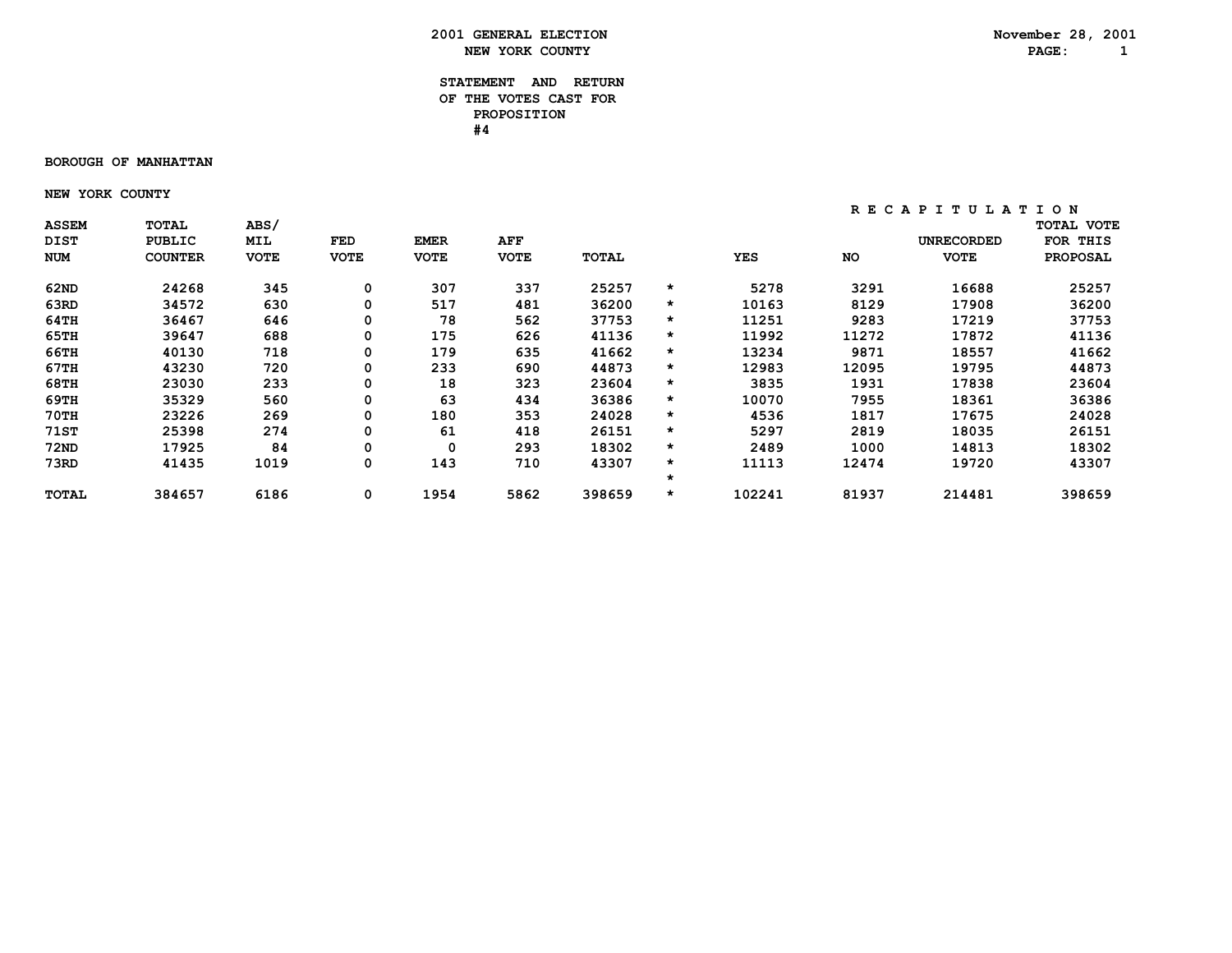### **STATEMENT AND RETURN OF THE VOTES CAST FOR PROPOSITION #5**

#### **BOROUGH OF MANHATTAN**

 **NEW YORK COUNTY**

| <b>ASSEM</b> | TOTAL          | <b>ABS/</b> |             |             |             |        |         |        |           |                   | <b>TOTAL VOTE</b> |
|--------------|----------------|-------------|-------------|-------------|-------------|--------|---------|--------|-----------|-------------------|-------------------|
| <b>DIST</b>  | PUBLIC         | MIL         | FED         | <b>EMER</b> | <b>AFF</b>  |        |         |        |           | <b>UNRECORDED</b> | FOR THIS          |
| NUM          | <b>COUNTER</b> | <b>VOTE</b> | <b>VOTE</b> | <b>VOTE</b> | <b>VOTE</b> | TOTAL  |         | YES    | <b>NO</b> | <b>VOTE</b>       | <b>PROPOSAL</b>   |
| 62ND         | 24268          | 345         | 0           | 307         | 337         | 25257  | $\star$ | 5602   | 2588      | 17067             | 25257             |
| 63RD         | 34572          | 630         | 0           | 517         | 481         | 36200  | *       | 11104  | 6456      | 18640             | 36200             |
| 64TH         | 36467          | 646         | 0           | 78          | 562         | 37753  | $\star$ | 12466  | 7532      | 17755             | 37753             |
| 65TH         | 39647          | 688         | 0           | 175         | 626         | 41136  | $\star$ | 13872  | 8313      | 18951             | 41136             |
| 66TH         | 40130          | 718         | 0           | 179         | 635         | 41662  | $\star$ | 13909  | 9062      | 18691             | 41662             |
| 67TH         | 43230          | 720         | 0           | 233         | 690         | 44873  | $\star$ | 14267  | 10402     | 20204             | 44873             |
| 68TH         | 23030          | 233         | 0           | 18          | 323         | 23604  | $\star$ | 4019   | 1521      | 18064             | 23604             |
| 69TH         | 35329          | 560         | 0           | 63          | 434         | 36386  | $\star$ | 10284  | 7007      | 19095             | 36386             |
| 70TH         | 23226          | 269         | 0           | 180         | 353         | 24028  | $\star$ | 4464   | 1573      | 17991             | 24028             |
| 71ST         | 25398          | 274         | 0           | 61          | 418         | 26151  | $\star$ | 5392   | 2363      | 18396             | 26151             |
| 72ND         | 17925          | 84          | 0           | 0           | 293         | 18302  | $\star$ | 2458   | 914       | 14930             | 18302             |
| 73RD         | 41435          | 1019        | 0           | 143         | 710         | 43307  | $\star$ | 13072  | 9800      | 20435             | 43307             |
|              |                |             |             |             |             |        | $\star$ |        |           |                   |                   |
| <b>TOTAL</b> | 384657         | 6186        | 0           | 1954        | 5862        | 398659 | $\star$ | 110909 | 67531     | 220219            | 398659            |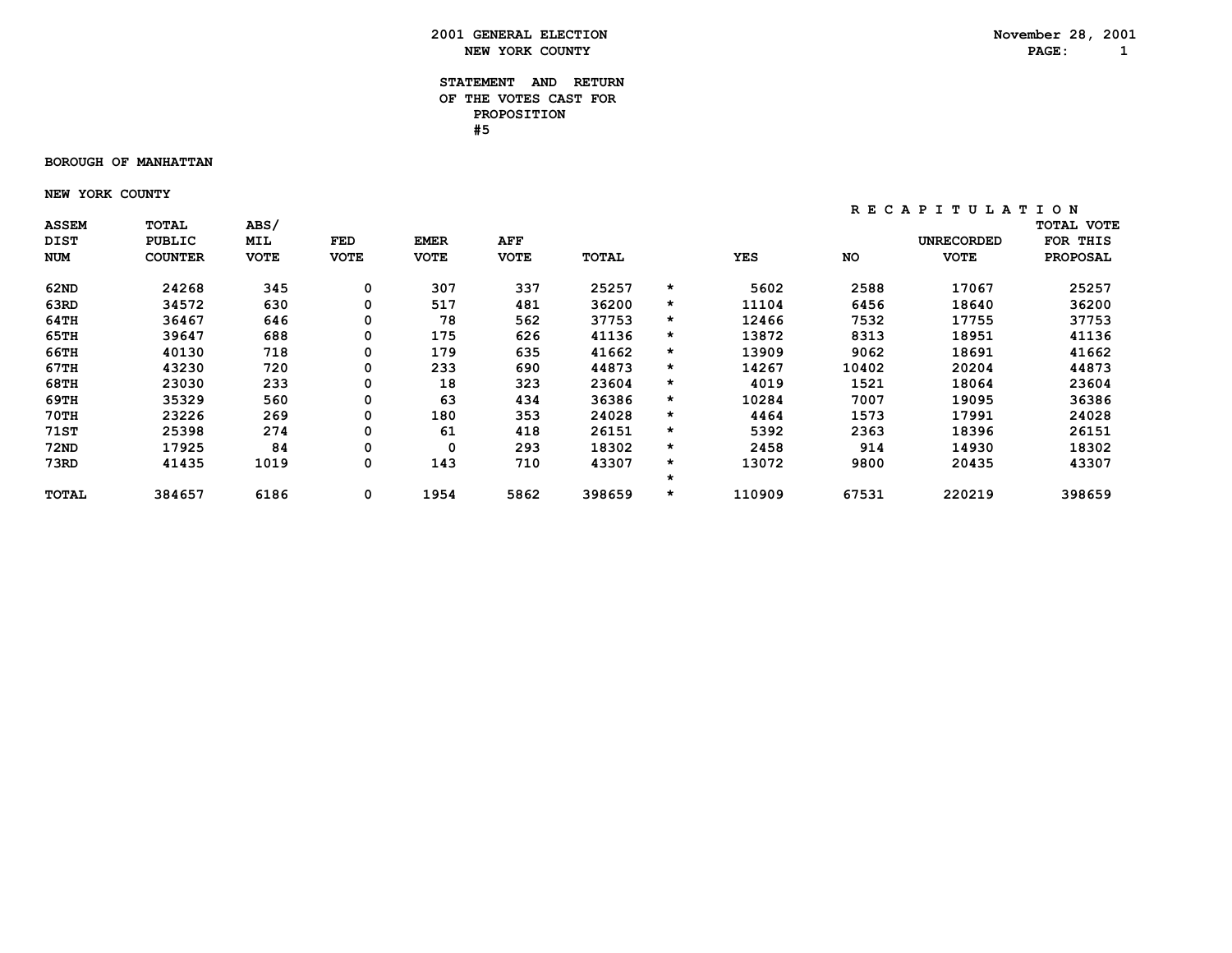### **STATEMENT AND RETURN OF THE VOTES CAST FOR PROPOSITION #6**

#### **BOROUGH OF MANHATTAN**

 **NEW YORK COUNTY**

| <b>ASSEM</b> | <b>TOTAL</b>   | <b>ABS/</b> |             |             |             |        |         |            |           |                   | <b>TOTAL VOTE</b> |
|--------------|----------------|-------------|-------------|-------------|-------------|--------|---------|------------|-----------|-------------------|-------------------|
| <b>DIST</b>  | PUBLIC         | MIL         | FED         | <b>EMER</b> | <b>AFF</b>  |        |         |            |           | <b>UNRECORDED</b> | FOR THIS          |
| <b>NUM</b>   | <b>COUNTER</b> | <b>VOTE</b> | <b>VOTE</b> | <b>VOTE</b> | <b>VOTE</b> | TOTAL  |         | <b>YES</b> | <b>NO</b> | <b>VOTE</b>       | <b>PROPOSAL</b>   |
| 62ND         | 24268          | 345         | 0           | 307         | 337         | 25257  | $\star$ | 5687       | 2510      | 17060             | 25257             |
| 63RD         | 34572          | 630         | 0           | 517         | 481         | 36200  | $\star$ | 11790      | 6322      | 18088             | 36200             |
| 64TH         | 36467          | 646         | 0           | 78          | 562         | 37753  | $\star$ | 13203      | 7269      | 17281             | 37753             |
| 65TH         | 39647          | 688         | 0           | 175         | 626         | 41136  | $\star$ | 15056      | 7942      | 18138             | 41136             |
| 66TH         | 40130          | 718         | 0           | 179         | 635         | 41662  | $\star$ | 14578      | 8601      | 18483             | 41662             |
| 67TH         | 43230          | 720         | 0           | 233         | 690         | 44873  | $\star$ | 15366      | 9913      | 19594             | 44873             |
| 68TH         | 23030          | 233         | 0           | 18          | 323         | 23604  | $\star$ | 4242       | 1525      | 17837             | 23604             |
| 69TH         | 35329          | 560         | 0           | 63          | 434         | 36386  | $\star$ | 10559      | 7322      | 18505             | 36386             |
| 70TH         | 23226          | 269         | 0           | 180         | 353         | 24028  | $\star$ | 4703       | 1756      | 17569             | 24028             |
| 71ST         | 25398          | 274         | 0           | 61          | 418         | 26151  | $\star$ | 5643       | 2402      | 18106             | 26151             |
| 72ND         | 17925          | 84          | 0           | 0           | 293         | 18302  | *       | 2667       | 847       | 14788             | 18302             |
| 73RD         | 41435          | 1019        | 0           | 143         | 710         | 43307  | $\star$ | 14675      | 9444      | 19188             | 43307             |
|              |                |             |             |             |             |        | $\star$ |            |           |                   |                   |
| <b>TOTAL</b> | 384657         | 6186        | 0           | 1954        | 5862        | 398659 | $\star$ | 118169     | 65853     | 214637            | 398659            |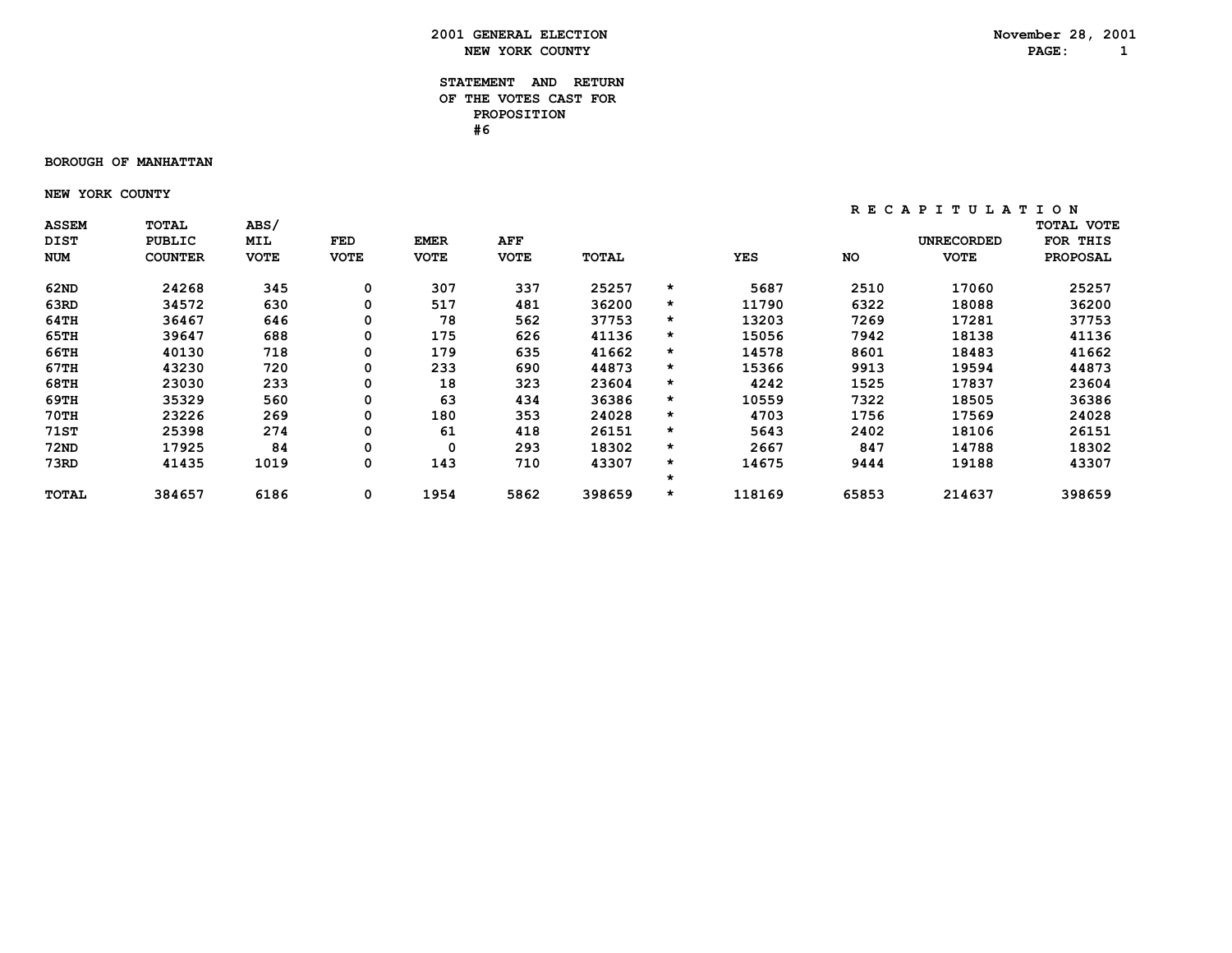### **2001 GENERAL ELECTION**<br> **BRONX COUNTY** BRONX **BRON BRONX COUNTY** 2008 **PAGE:** 2

**STATEMENT AND RETURN OF THE VOTES FOR THE OFFICE OF MAYORMAYOR OF THE CITY OF NEW YORK**

 **NO. OF CANDIDATES TO BE ELECTED: 1**

 **BOROUGH OF BRONX**

BRONX COUNTY **RECAPITY** RECAPITULATION

|              |                       |            |        |              |                      |                    |               |         | <b>REPUBLICAN</b> | <b>DEMOCRATIC</b> | <b>INDEPENDENCE</b> | <b>CONSERVATIVE</b> | LIBERAL       |
|--------------|-----------------------|------------|--------|--------------|----------------------|--------------------|---------------|---------|-------------------|-------------------|---------------------|---------------------|---------------|
|              |                       |            |        |              |                      |                    | <b>TOTAL</b>  |         |                   |                   |                     |                     |               |
| <b>ASSEM</b> | TOTAL                 | ABS/       |        |              | VALID                |                    | <b>VOTE</b>   |         | 1A                | 1B                | 1 <sup>C</sup>      | 1D                  | 1E            |
| <b>DIST</b>  | PUBLIC                | <b>MIL</b> | FED    | <b>EMERG</b> | <b>AFFID</b>         |                    | THIS          |         | <b>MICHAEL R</b>  | <b>MARK</b>       | <b>MICHAEL R</b>    | TERRANCE M          | ALAN G        |
| <b>NUM</b>   | <b>COUNTER BALLOT</b> |            | BALLOT |              | <b>BALLOT BALLOT</b> |                    | <b>OFFICE</b> |         | <b>BLOOMBERG</b>  | <b>GREEN</b>      | <b>BLOOMBERG</b>    | <b>GRAY</b>         | <b>HEVESI</b> |
| 74TH         | 15743                 | 103        | 0      | $\mathbf{2}$ | 178                  | $\star$            | $16026 *$     |         | 4858              | 8792              | 732                 | 59                  | 47            |
| <b>75TH</b>  | 15299                 | 166        | 0      | 46           | 199                  | *                  | $15718 *$     |         | 4906              | 8608              | 710                 | 49                  | 68            |
| <b>76TH</b>  | 17021                 | 171        | 0      | 12           | 191                  | $\star$            | $17395 *$     |         | 6262              | 9037              | 687                 | 57                  | 91            |
| 77TH         | 14877                 | 195        | 0      | 52           | 138                  | $\star$            | $15262 *$     |         | 3726              | 9420              | 639                 | 39                  | 58            |
| <b>78TH</b>  | 12310                 | 143        | 0      | 11           | $185 *$              |                    | $12649 *$     |         | 4034              | 6991              | 487                 | 51                  | 49            |
| <b>79TH</b>  | 15942                 | 210        | 0      | 0            | 178                  | $\star$            | $16330 *$     |         | 4301              | 9875              | 659                 | 41                  | 64            |
| 80TH         | 20555                 | 468        | 0      | 78           | 199                  | $\star$            | $21380 *$     |         | 10792             | 8319              | 878                 | 92                  | 78            |
| <b>81ST</b>  | 26725                 | 661        | 0      | 105          | $293 *$              |                    | $28296$ *     |         | 13294             | 11569             | 1219                | 99                  | 175           |
| 82ND         | 28839                 | 419        | 0      | 94           | 260                  | $\star$            | $29612 *$     |         | 15331             | 11301             | 1333                | 111                 | 117           |
| 83RD         | 20020                 | 268        | 0      | 0            | 172                  | $\star$<br>$\star$ | $20460 *$     | $\star$ | 5047              | 13175             | 702                 | 44                  | 100           |
| <b>TOTAL</b> | 187331                | 2804       | 0      | 400          | 1993                 | $\star$            | 193128 *      |         | 72551             | 97087             | 8046                | 642                 | 847           |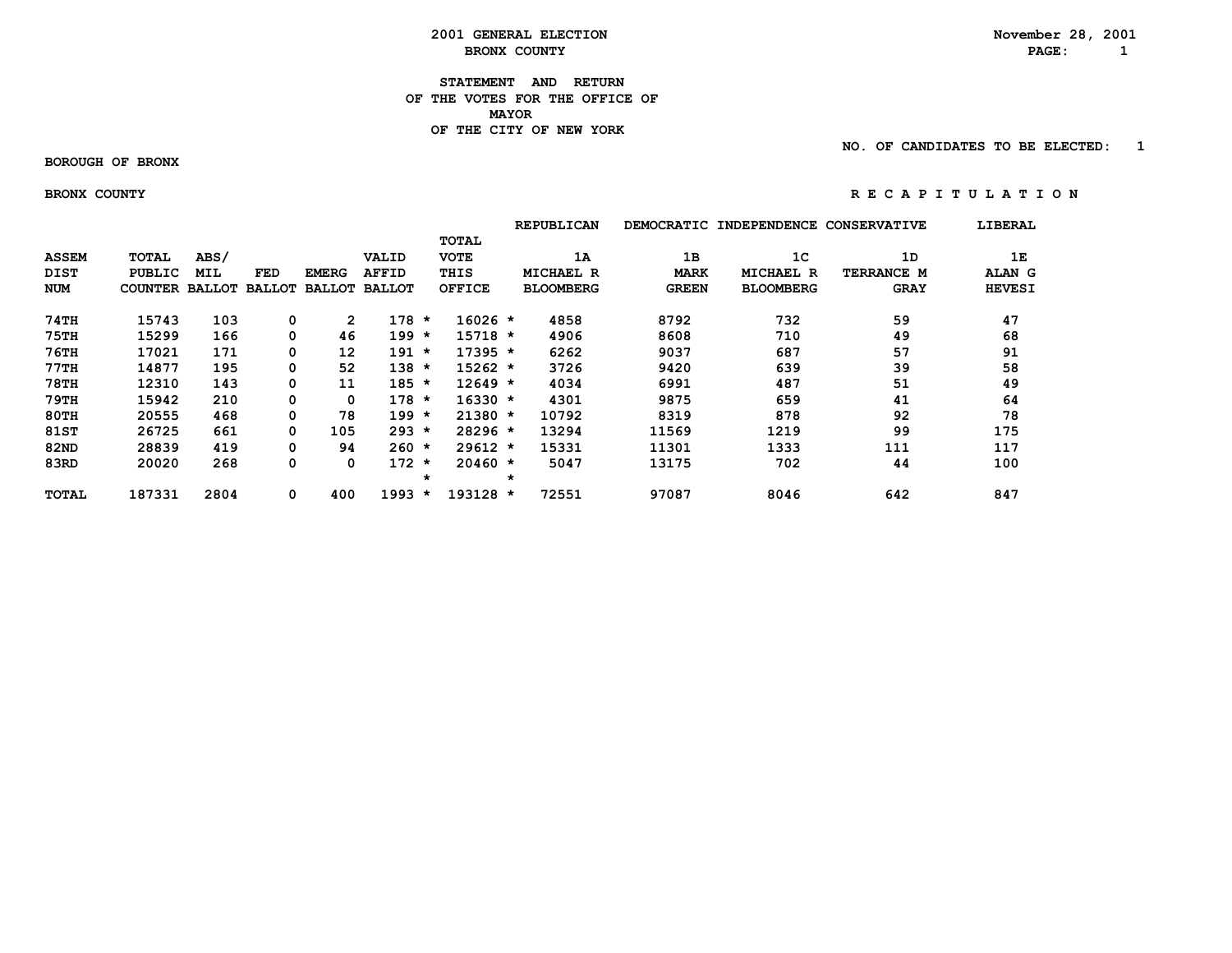### **2001 GENERAL ELECTION November 28, 2001 BRONX COUNTY**

### **STATEMENT AND RETURN OF THE VOTES FOR THE OFFICE OF MAYORDE THE CITY OF NEW YORK**

 **NO. OF CANDIDATES TO BE ELECTED: 1**

 **BRONX COUNTY**

|              | <b>GREEN</b> | WORKING         | <b>BETTER</b>  | <b>AMERICAN</b>  | LIBERTARIAN   | <b>FUSION</b>    | MARIJUANA       |             |             |
|--------------|--------------|-----------------|----------------|------------------|---------------|------------------|-----------------|-------------|-------------|
|              |              | <b>FAMILIES</b> | <b>SCHOOLS</b> | <b>DREAM</b>     |               |                  | <b>REFORM</b>   |             |             |
| <b>ASSEM</b> | 1G           | 1H              | 1I             | 1J               | 1K            | 1L               | 1M              |             | <b>UNRE</b> |
| <b>DIST</b>  | <b>JULIA</b> | <b>MARK</b>     | <b>ALAN</b> G  | <b>KENNETH B</b> | <b>KENNY</b>  | <b>BERNARD H</b> | THOMAS K        | <b>SCAT</b> | CORD        |
| <b>NUM</b>   | WILLEBRAND   | <b>GREEN</b>    | <b>HEVESI</b>  | <b>GOLDING</b>   | <b>KRAMER</b> | <b>GOETZ</b>     | <b>LEIGHTON</b> | <b>VOTE</b> | <b>VOTE</b> |
| 74TH         | 46           | 648             | 28             |                  | 18            | 10               | 26              | 3           | 752         |
| <b>75TH</b>  | 50           | 472             | 47             | 5                | 11            | 15               | 15              |             | 755         |
| 76TH         | 65           | 502             | 16             | 5                | 15            | 12               | 26              |             | 616         |
| $77$ TH      | 64           | 543             | 15             |                  | 14            | 16               | 17              | 2           | 702         |
| <b>78TH</b>  | 51           | 400             | 16             | $\overline{2}$   | 11            | 10               | 16              | 6           | 525         |
| 79TH         | 59           | 529             | 45             | 14               | 9             | 8                | 20              | 6           | 700         |
| <b>80TH</b>  | 50           | 441             | 32             | $\overline{2}$   | 27            | 13               | 39              | 9           | 608         |
| 81ST         | 124          | 582             | 504            | 57               | 163           | 92               | 313             | 8           | 97          |
| 82ND         | 92           | 439             | 31             | -                | 18            | 13               | 26              | 11          | 782         |
| 83RD         | 69           | 637             | 38             | 6                | 10            | 12               | 31              |             | 588         |
| <b>TOTAL</b> | 670          | 5193            | 772            | 112              | 296           | 201              | 529             | 57          | 6125        |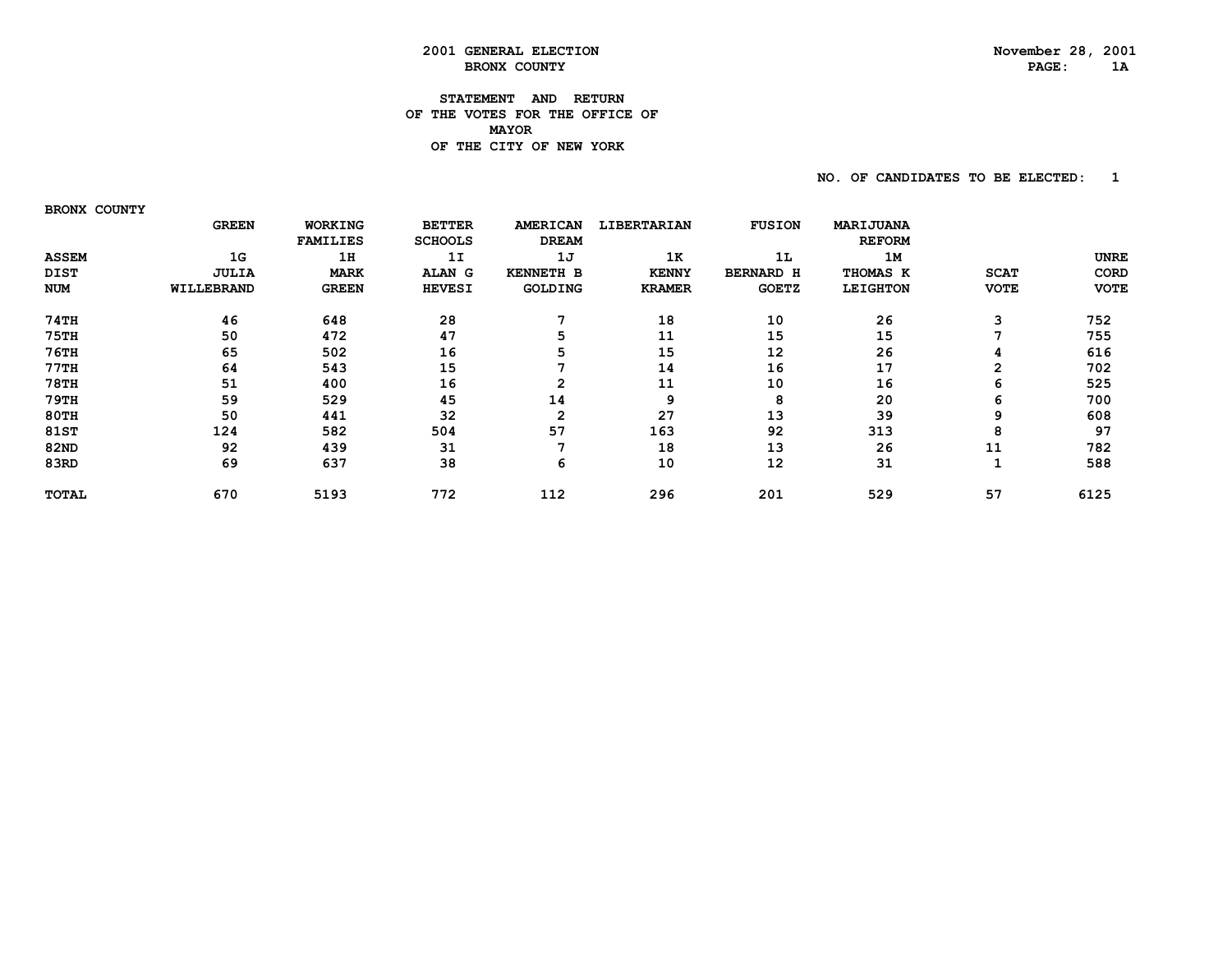**2001 GENERAL ELECTION November 28, 2001**<br>**BRONX COUNTY BRON BRONX COUNTY PAGE:** 1

### **STATEMENT AND RETURN OF THE VOTES FOR THE OFFICE OFPUBLIC ADVOCATE OF THE CITY OF NEW YORK**

 **BOROUGH OF BRONX**

 **NO. OF CANDIDATES TO BE ELECTED: 1**

BRONX COUNTY **RECAPITY** RECAPITULATION

|              |                       |            |               |                |                      |                    |               |         |                | DEMOCRATIC CONSERVATIVE | LIBERAL         | <b>LIBERTARIAN</b> | <b>FUSION</b>  |
|--------------|-----------------------|------------|---------------|----------------|----------------------|--------------------|---------------|---------|----------------|-------------------------|-----------------|--------------------|----------------|
|              |                       |            |               |                |                      |                    | <b>TOTAL</b>  |         |                |                         |                 |                    |                |
| <b>ASSEM</b> | TOTAL                 | ABS/       |               |                | VALID                |                    | <b>VOTE</b>   |         | 6В             | 6D                      | 6Е              | 6K                 | 6L             |
| <b>DIST</b>  | PUBLIC                | <b>MIL</b> | FED           | <b>EMERG</b>   | <b>AFFID</b>         |                    | THIS          |         | <b>BETSY F</b> | <b>JOSEPH</b>           | <b>SCOTT M</b>  | <b>TRAVIS</b>      | <b>SHEILA</b>  |
| <b>NUM</b>   | <b>COUNTER BALLOT</b> |            | <b>BALLOT</b> |                | <b>BALLOT BALLOT</b> |                    | <b>OFFICE</b> |         | <b>GOTBAUM</b> | <b>DUBOWSKI</b>         | <b>STRINGER</b> | PAHL               | <b>FLAXMAN</b> |
| 74TH         | 15743                 | 103        | 0             | $\overline{2}$ | 178                  | $\star$            | $16026 *$     |         | 8383           | 178                     | 169             | 68                 | 71             |
| 75TH         | 15299                 | 166        | 0             | 46             | $199 *$              |                    | $15710 *$     |         | 8692           | 177                     | 213             | 70                 | 73             |
| $76$ TH      | 17021                 | 171        | 0             | 12             | $191 *$              |                    | $17395 *$     |         | 9810           | 287                     | 254             | 67                 | 86             |
| 77TH         | 14877                 | 195        | 0             | 52             | $138 *$              |                    | $15262 *$     |         | 8989           | 117                     | 162             | 59                 | 61             |
| <b>78TH</b>  | 12310                 | 143        | 0             | 11             | $185 *$              |                    | $12649 *$     |         | 6987           | 145                     | 150             | 38                 | 61             |
| 79TH         | 15942                 | 210        | 0             | 0              | $178 *$              |                    | $16330 *$     |         | 9383           | 162                     | 213             | 66                 | 80             |
| 80TH         | 20555                 | 468        | 0             | 78             | $199 *$              |                    | $21300 *$     |         | 10958          | 808                     | 442             | 104                | 70             |
| <b>81ST</b>  | 26725                 | 661        | 0             | 105            | 293                  | $\star$            | $27787 *$     |         | 16802          | 1042                    | 1061            | 123                | 93             |
| 82ND         | 28839                 | 419        | 0             | 94             | $260 *$              |                    | $29612 *$     |         | 15161          | 1366                    | 523             | 143                | 114            |
| 83RD         | 20020                 | 268        | 0             | 0              | 172                  | $\star$<br>$\star$ | $20460 *$     | $\star$ | 13639          | 241                     | 304             | 79                 | 70             |
| TOTAL        | 187331                | 2804       | 0             | 400            | 1993                 | $\star$            | $192531 *$    |         | 108804         | 4523                    | 3491            | 817                | 779            |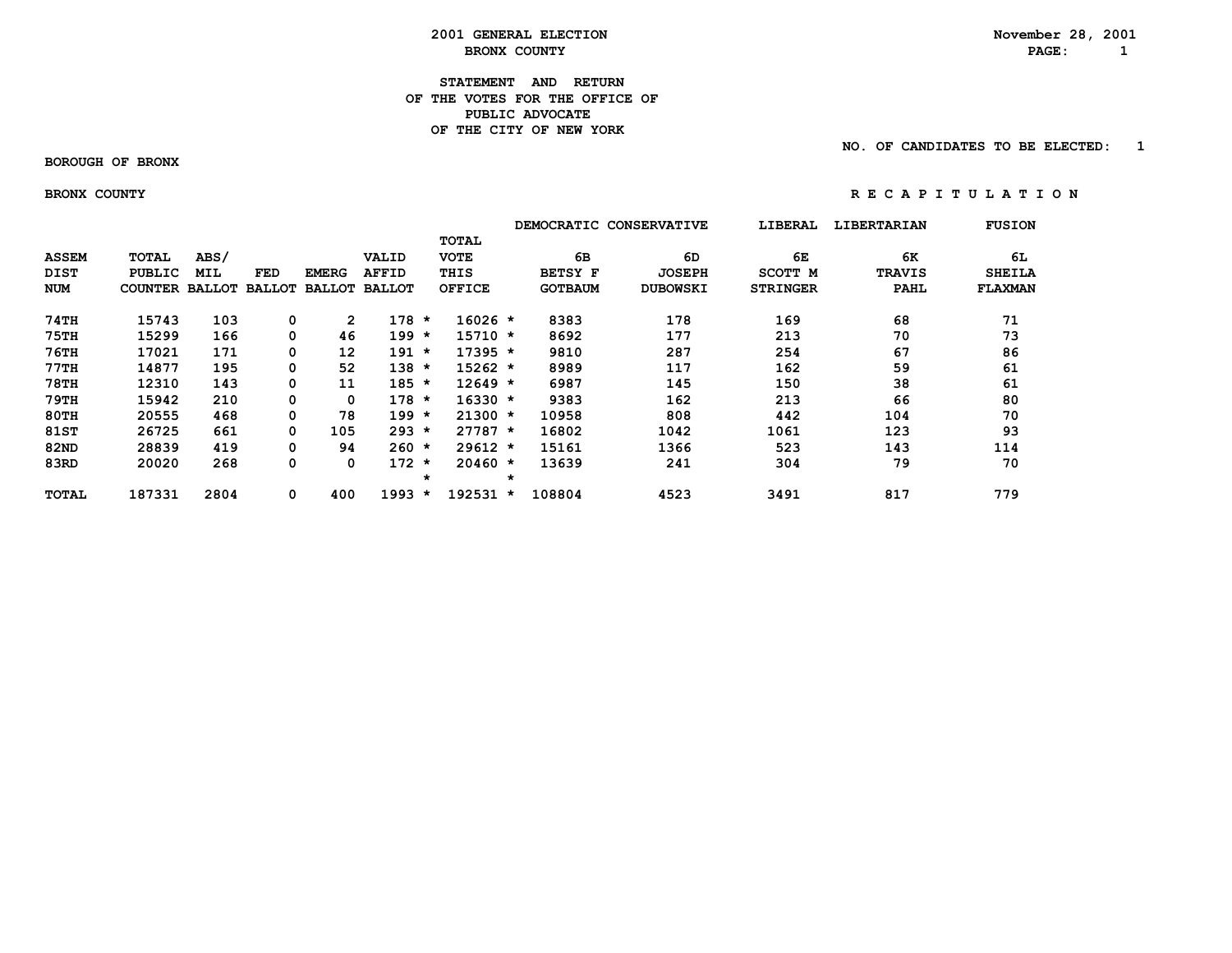## PAGE: 1A

### **2001 GENERAL ELECTION November 28, 2001 BRONX COUNTY**

### **STATEMENT AND RETURN OF THE VOTES FOR THE OFFICE OF PUBLIC ADVOCATEDE THE CITY OF NEW YORK**

 **NO. OF CANDIDATES TO BE ELECTED: 1**

 **BRONX COUNTY**

|              | MARIJUANA      |             |             |
|--------------|----------------|-------------|-------------|
|              | <b>REFORM</b>  |             |             |
| <b>ASSEM</b> | 6м             |             | UNRE        |
| <b>DIST</b>  | CHRIS M        | <b>SCAT</b> | CORD        |
| <b>NUM</b>   | <b>LAUNOIS</b> | <b>VOTE</b> | <b>VOTE</b> |
|              |                |             |             |
| <b>74TH</b>  | 283            | 1           | 6873        |
| <b>75TH</b>  | 218            | 1           | 6266        |
| 76TH         | 276            | 3           | 6612        |
| 77TH         | 266            | 0           | 5608        |
| <b>78TH</b>  | 185            | 4           | 5079        |
| 79TH         | 257            | 0           | 6169        |
| <b>80TH</b>  | 268            | 0           | 8650        |
| 81ST         | 348            | 2           | 8316        |
| 82ND         | 318            | 2           | 11985       |
| 83RD         | 337            | 4           | 5786        |
| TOTAL        | 2756           | 17          | 71344       |
|              |                |             |             |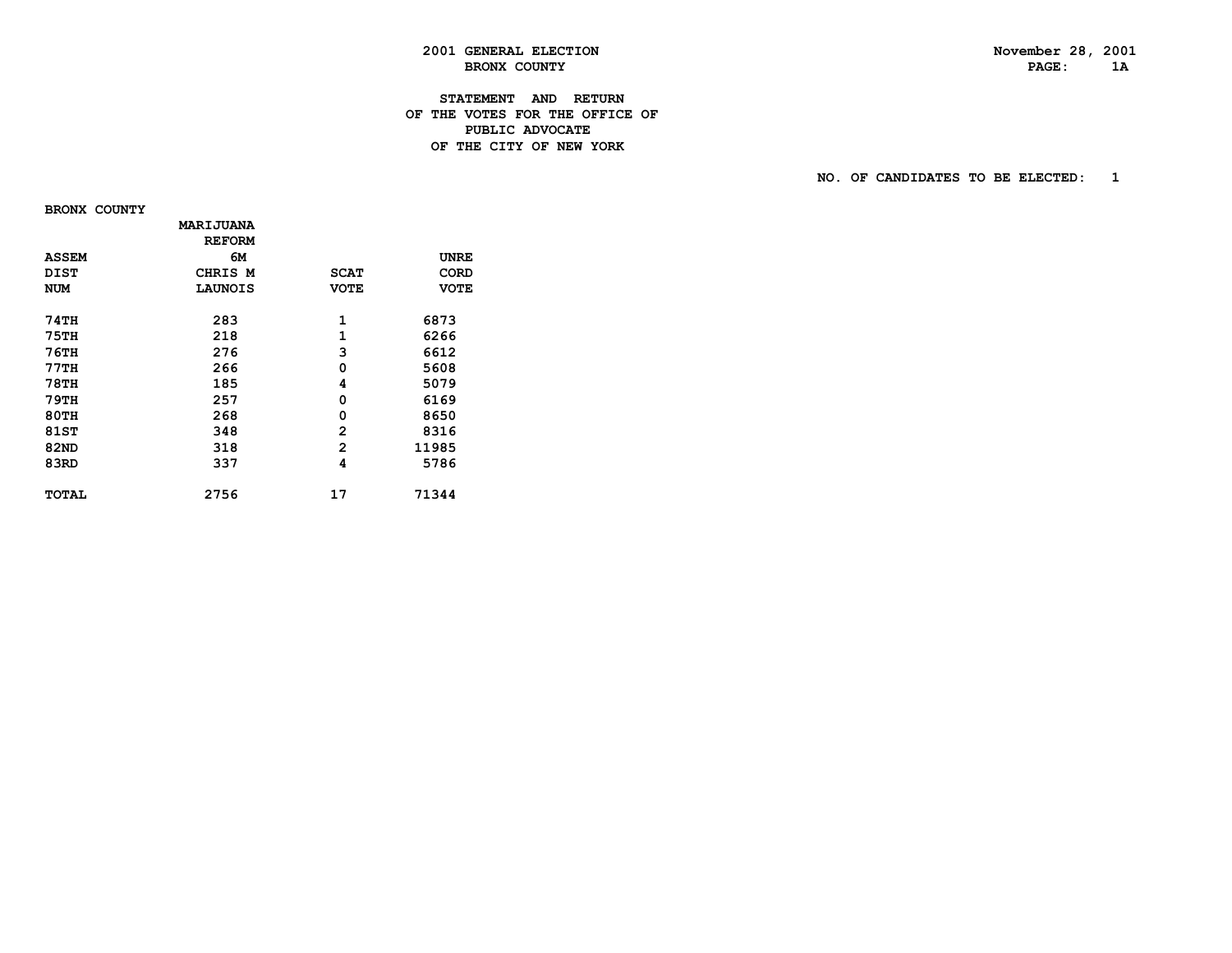### **2001 GENERAL ELECTION November 28, 2001**<br>**BRONX COUNTY BRON BRONX COUNTY** 2008 **PAGE:** 2

### **STATEMENT AND RETURN OF THE VOTES FOR THE OFFICE OF COMPTROLLER OF THE CITY OF NEW YORK**

 **BOROUGH OF BRONX**

 **NO. OF CANDIDATES TO BE ELECTED: 1**

BRONX COUNTY **RECAPITY** RECAPITULATION

|              |                       |      |               |               |               |         |               |         |                 | DEMOCRATIC CONSERVATIVE | LIBERAL       | <b>WORKING</b>  | <b>LIBERTARIAN</b> |
|--------------|-----------------------|------|---------------|---------------|---------------|---------|---------------|---------|-----------------|-------------------------|---------------|-----------------|--------------------|
|              |                       |      |               |               |               |         | <b>TOTAL</b>  |         |                 |                         |               | <b>FAMILIES</b> |                    |
| <b>ASSEM</b> | <b>TOTAL</b>          | ABS/ |               |               | VALID         |         | <b>VOTE</b>   |         | 10B             | 10D                     | 10E           | 10H             | 10K                |
| <b>DIST</b>  | PUBLIC                | MIL  | FED           | <b>EMERG</b>  | <b>AFFID</b>  |         | THIS          |         | WILLIAM C       | JOHN J                  | HERBERT E     | WILLIAM C       | <b>JAMES</b>       |
| <b>NUM</b>   | <b>COUNTER BALLOT</b> |      | <b>BALLOT</b> | <b>BALLOT</b> | <b>BALLOT</b> |         | <b>OFFICE</b> |         | <b>THOMPSON</b> | <b>DEMIC</b>            | <b>BERMAN</b> | <b>THOMPSON</b> | <b>EISERT</b>      |
| 74TH         | 15743                 | 103  | 0             | $\mathbf{2}$  | 178           | $\star$ | 16026 *       |         | 8218            | 158                     | 168           | 349             | 78                 |
| <b>75TH</b>  | 15299                 | 166  | 0             | 46            | 199           | $\star$ | 15710 *       |         | 8565            | 152                     | 207           | 298             | 72                 |
| <b>76TH</b>  | 17021                 | 171  | 0             | 12            | $191 *$       |         | $17395 *$     |         | 9477            | 278                     | 304           | 389             | 89                 |
| 77TH         | 14877                 | 195  | 0             | 52            | $138 *$       |         | $15262 *$     |         | 8916            | 95                      | 157           | 319             | 60                 |
| <b>78TH</b>  | 12310                 | 143  | 0             | 11            | $185 *$       |         | $12649 *$     |         | 6813            | 138                     | 170           | 224             | 56                 |
| 79TH         | 15942                 | 210  | 0             | 0             | $178 *$       |         | $16330 *$     |         | 9321            | 152                     | 187           | 349             | 66                 |
| <b>80TH</b>  | 20555                 | 468  | 0             | 78            | $199 *$       |         | $21300 *$     |         | 9529            | 904                     | 746           | 384             | 109                |
| 81ST         | 26725                 | 661  | 0             | 105           | 293           | $\star$ | $27784 *$     |         | 14384           | 1112                    | 1571          | 615             | 208                |
| 82ND         | 28839                 | 419  | 0             | 94            | $260 *$       |         | $29612 *$     |         | 13605           | 1480                    | 815           | 520             | 153                |
| 83RD         | 20020                 | 268  | 0             | 0             | 172           | $\star$ | $20460 *$     |         | 13353           | 262                     | 223           | 441             | 73                 |
|              |                       |      |               |               |               | $\star$ |               | $\star$ |                 |                         |               |                 |                    |
| TOTAL        | 187331                | 2804 | 0             | 400           | 1993          | $\star$ | 192528        | $\star$ | 102181          | 4731                    | 4548          | 3888            | 964                |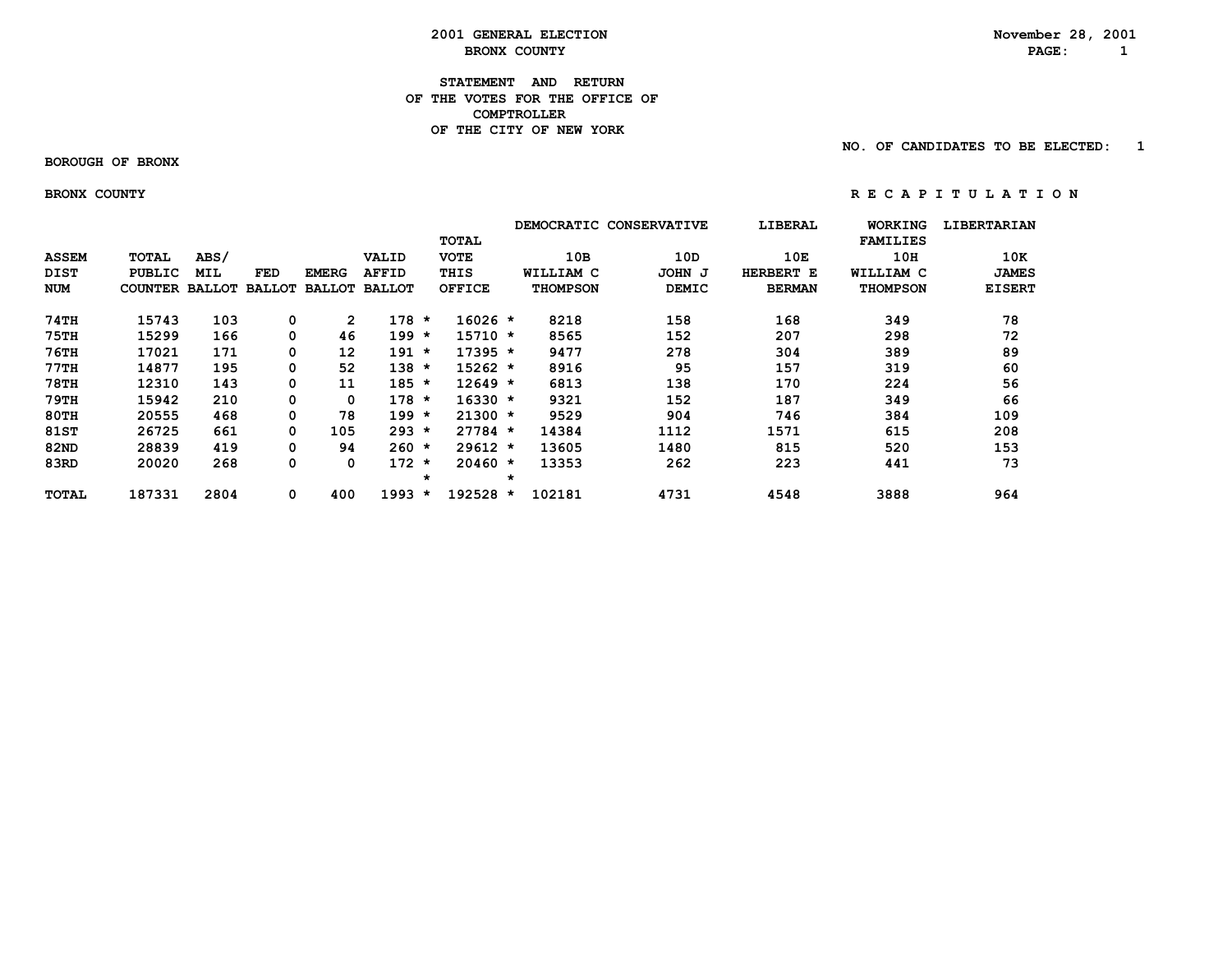PAGE: 1A

### **2001 GENERAL ELECTION November 28, 2001 BRONX COUNTY**

### **STATEMENT AND RETURN OF THE VOTES FOR THE OFFICE OF COMPTROLLERDE THE CITY OF NEW YORK**

 **NO. OF CANDIDATES TO BE ELECTED: 1**

 **BRONX COUNTY**

|              | <b>FUSION</b>   | <b>MARIJUANA</b> |                |             |
|--------------|-----------------|------------------|----------------|-------------|
|              |                 | <b>REFORM</b>    |                |             |
| <b>ASSEM</b> | 10L             | 10M              |                | <b>UNRE</b> |
| <b>DIST</b>  | <b>JOSEPH D</b> | TRACY L          | <b>SCAT</b>    | <b>CORD</b> |
| <b>NUM</b>   | <b>FUSCO</b>    | <b>BLEVINS</b>   | <b>VOTE</b>    | <b>VOTE</b> |
| 74TH         | 69              | 193              | 1              | 6792        |
| 75TH         | 61              | 158              | 0              | 6197        |
| 76TH         | 63              | 251              | $\overline{2}$ | 6542        |
| 77TH         | 71              | 172              | 0              | 5472        |
| 78TH         | 46              | 147              | $\overline{2}$ | 5053        |
| 79TH         | 68              | 174              | 0              | 6013        |
| 80TH         | 176             | 331              | 0              | 9121        |
| 81ST         | 136             | 1096             | 0              | 8662        |
| 82ND         | 221             | 404              | $\mathbf{1}$   | 12413       |
| 83RD         | 84              | 248              | 0              | 5776        |
| <b>TOTAL</b> | 995             | 3174             | 6              | 72041       |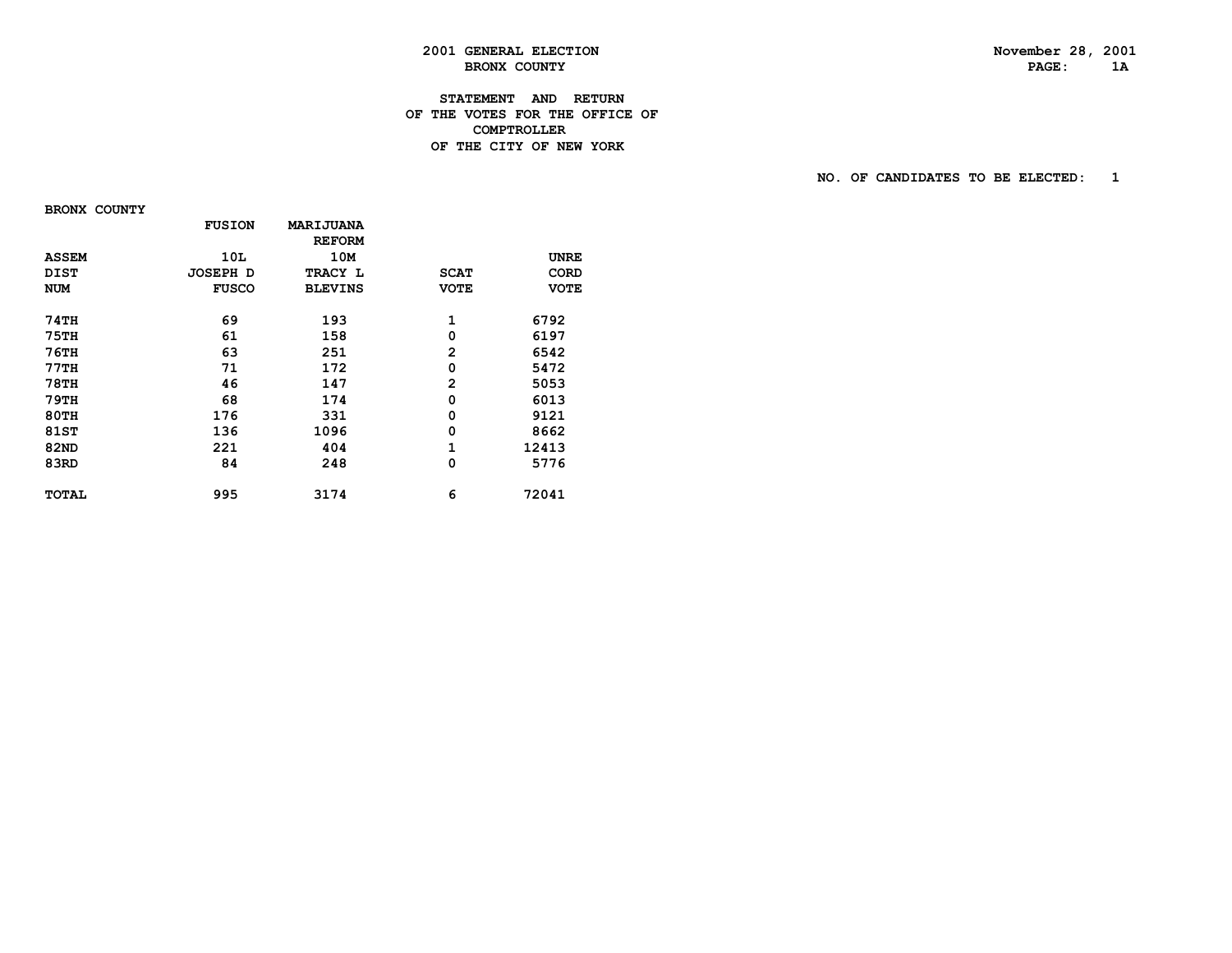### **2001 GENERAL ELECTION**<br> **BRONX COUNTY** BRONX **BRON BRONX COUNTY PAGE:** 1

### **STATEMENT AND RETURN OF THE VOTES FOR THE OFFICE OFBOROUGH PRESIDENT BOROUGH OF BRONX**

 **NO. OF CANDIDATES TO BE ELECTED: 1**

 **BOROUGH OF BRONX**

BRONX COUNTY **RECAPITY** RECAPITULATION

|              |                |               |               |               |               |         |               |         | <b>REPUBLICAN</b><br>DEMOCRATIC CONSERVATIVE |                | LIBERAL        | <b>WORKING</b> |                 |                |             |
|--------------|----------------|---------------|---------------|---------------|---------------|---------|---------------|---------|----------------------------------------------|----------------|----------------|----------------|-----------------|----------------|-------------|
|              |                |               |               |               |               |         | TOTAL         |         |                                              |                |                |                | <b>FAMILIES</b> |                |             |
| <b>ASSEM</b> | TOTAL          | ABS/          |               |               | <b>VALID</b>  |         | <b>VOTE</b>   |         | 17A                                          | 17B            | 17D            | 17E            | 17H             |                | <b>UNRE</b> |
| DIST         | <b>PUBLIC</b>  | <b>MIL</b>    | FED           | <b>EMERG</b>  | <b>AFFID</b>  |         | THIS          |         | <b>AARON</b>                                 | <b>ADOLFO</b>  | <b>KEVIN</b>   | <b>RONALD</b>  | <b>ADOLFO</b>   | <b>SCAT</b>    | <b>CORD</b> |
| <b>NUM</b>   | <b>COUNTER</b> | <b>BALLOT</b> | <b>BALLOT</b> | <b>BALLOT</b> | <b>BALLOT</b> |         | <b>OFFICE</b> |         | <b>JUSTICE</b>                               | <b>CARRION</b> | <b>BRAWLEY</b> | LAW            | <b>CARRION</b>  | <b>VOTE</b>    | <b>VOTE</b> |
| 74TH         | 15743          | 103           | 0             | $\mathbf{2}$  | 178           | *       | 16026 *       |         | 893                                          | 8964           | 94             | 100            | 663             |                | 5311        |
| 75TH         | 15299          | 166           | 0             | 46            | 199           | *       | 15710 *       |         | 958                                          | 9253           | 98             | 144            | 519             |                | 4737        |
| <b>76TH</b>  | 17021          | 171           | 0             | 12            | $191 *$       |         | $17395 *$     |         | 1521                                         | 10231          | 179            | 164            | 687             |                | 4612        |
| 77TH         | 14877          | 195           | 0             | 52            | $138 *$       |         | $15262 *$     |         | 787                                          | 9090           | 76             | 112            | 550             |                | 4646        |
| <b>78TH</b>  | 12310          | 143           | 0             | 11            | $185 *$       |         | $12649 *$     |         | 854                                          | 7775           | 96             | 96             | 498             |                | 3329        |
| 79TH         | 15942          | 210           | 0             | 0             | $178 *$       |         | $16431 *$     |         | 865                                          | 9307           | 94             | 154            | 727             | 0              | 5284        |
| <b>80TH</b>  | 20555          | 468           | 0             | 78            | $199 *$       |         | $21300 *$     |         | 4146                                         | 9300           | 545            | 282            | 688             | $\overline{2}$ | 6337        |
| 81ST         | 26725          | 661           | 0             | 105           | $293 *$       |         | $27784 *$     |         | 5427                                         | 12725          | 811            | 532            | 817             | 6              | 7466        |
| 82ND         | 28839          | 419           | 0             | 94            | $260 *$       |         | 29612 *       |         | 6134                                         | 12654          | 977            | 382            | 774             | 0              | 8691        |
| 83RD         | 20020          | 268           | 0             | 0             | 172           | $\star$ | $20460 *$     |         | 1422                                         | 12791          | 161            | 217            | 667             | 0              | 5202        |
|              |                |               |               |               |               | $\star$ |               | $\star$ |                                              |                |                |                |                 |                |             |
| TOTAL        | 187331         | 2804          | 0             | 400           | 1993          | $\star$ | $192629$ *    |         | 23007                                        | 102090         | 3131           | 2183           | 6590            | 13             | 55615       |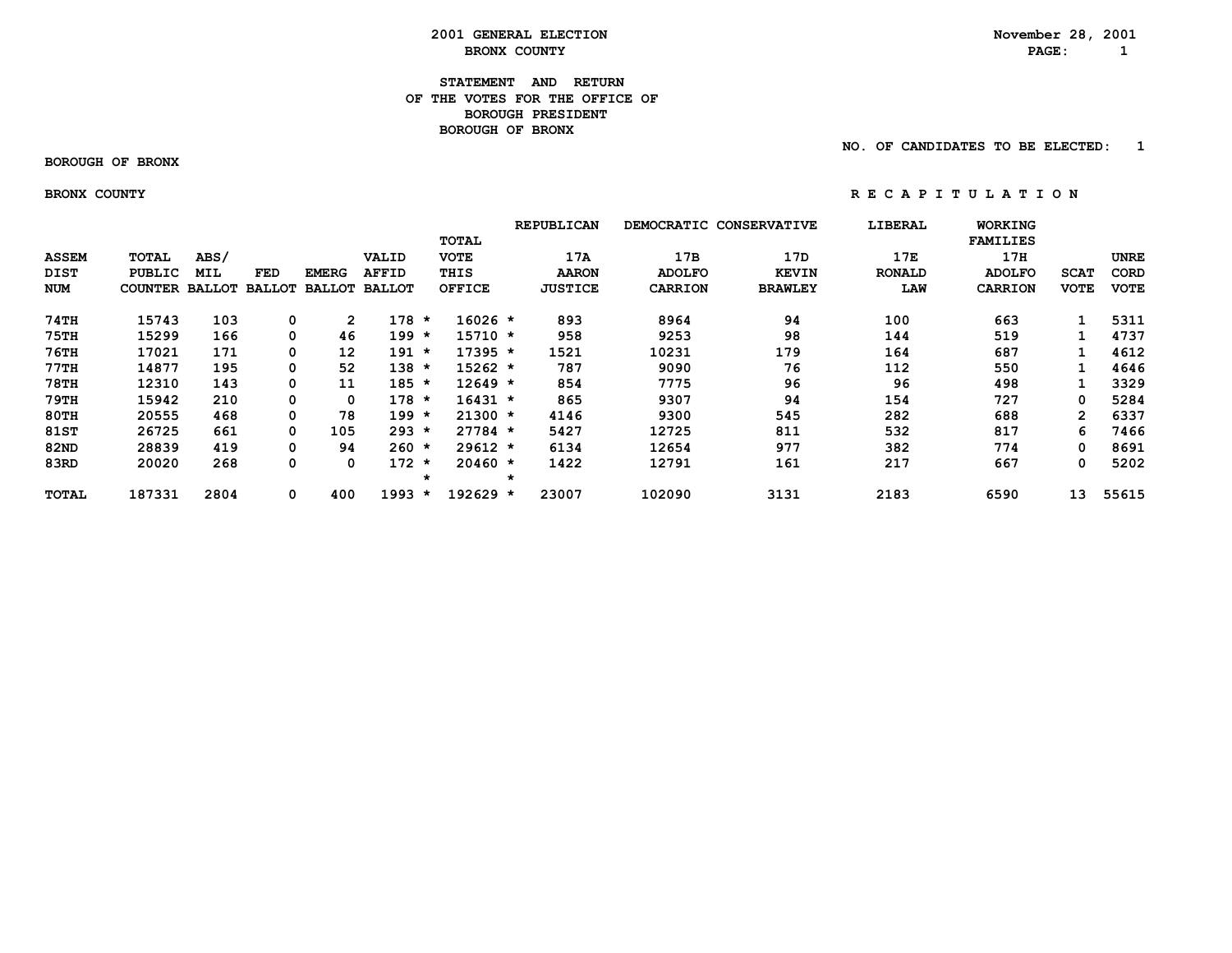#### **STATEMENT AND RETURN OF THE VOTES FOR THE OFFICE OFSURROGATE BRONX COUNTY**

#### **BOROUGH OF BRONX**

 **NO. OF CANDIDATES TO BE ELECTED: 1**

#### BRONX COUNTY **RECAPITY** RECAPITULATION

|              |                |               |               |               |               |                      | <b>REPUBLICAN</b> |                | DEMOCRATIC CONSERVATIVE | LIBERAL |             |             |
|--------------|----------------|---------------|---------------|---------------|---------------|----------------------|-------------------|----------------|-------------------------|---------|-------------|-------------|
|              |                |               |               |               |               | <b>TOTAL</b>         |                   |                |                         |         |             |             |
| <b>ASSEM</b> | TOTAL          | ABS/          |               |               | VALID         | <b>VOTE</b>          |                   | 18B<br>18A     | 18D                     | 18E     |             | <b>UNRE</b> |
| <b>DIST</b>  | <b>PUBLIC</b>  | <b>MIL</b>    | FED           | <b>EMERG</b>  | <b>AFFID</b>  | THIS                 |                   | LEE L<br>LEE L | LEE L                   | LEE L   | <b>SCAT</b> | <b>CORD</b> |
| NUM          | <b>COUNTER</b> | <b>BALLOT</b> | <b>BALLOT</b> | <b>BALLOT</b> | <b>BALLOT</b> | <b>OFFICE</b>        | HOLZMAN           | <b>HOLZMAN</b> | <b>HOLZMAN</b>          | HOLZMAN | <b>VOTE</b> | <b>VOTE</b> |
| 74TH         | 15743          | 103           | 0             | $\mathbf{2}$  | $178 *$       | $16026 *$            | 908               | 5250           | 112                     | 103     |             | 9652        |
| 75TH         | 15299          | 166           | 0             | 46            | $199 *$       | $15710 *$            | 1000              | 5989           | 122                     | 95      | 0           | 8504        |
| <b>76TH</b>  | 17021          | 171           | 0             | 12            | $191 *$       | $17395 *$            | 1604              | 6562           | 153                     | 129     | 0           | 8947        |
| $77$ TH      | 14877          | 195           | 0             | 52            | $138 *$       | $15262 *$            | 735               | 5709           | 69                      | 89      | 0           | 8660        |
| 78TH         | 12310          | 143           | 0             | 11            | $185 *$       | $12649 *$            | 966               | 4294           | 105                     | 208     | 0           | 7076        |
| <b>79TH</b>  | 15942          | 210           | 0             | 0             | $178 *$       | $16330 *$            | 870               | 5931           | 101                     | 97      | 0           | 9331        |
| <b>80TH</b>  | 20555          | 468           | 0             | 78            | $199 *$       | $21300 *$            | 4122              | 7271           | 431                     | 183     | 0           | 9293        |
| 81ST         | 26725          | 661           | 0             | 105           | $293 *$       | $27784 *$            | 4778              | 10937          | 548                     | 302     | 0           | 11219       |
| 82ND         | 28839          | 419           | 0             | 94            | $260 *$       | $29612 *$            | 6225              | 9888           | 770                     | 211     |             | 12517       |
| 83RD         | 20020          | 268           | 0             | 0             | $172 *$       | $20460 *$<br>$\star$ | 1425<br>$\star$   | 9515           | 157                     | 129     | 0           | 9234        |
| TOTAL        | 187331         | 2804          | 0             | 400           | 1993          | 192528 *<br>$\star$  | 22633             | 71346          | 2568                    | 1546    |             | 2 94433     |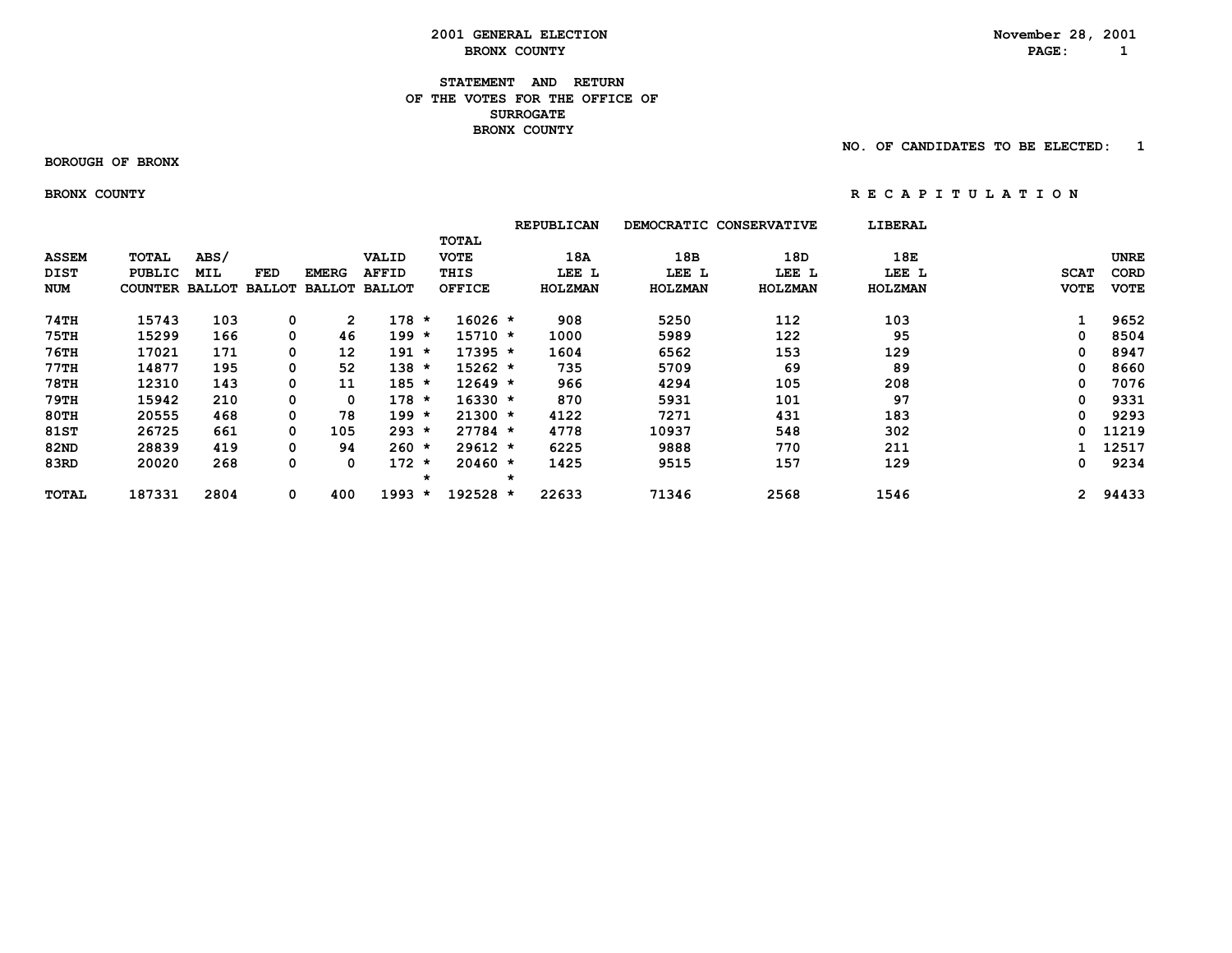#### **STATEMENT AND RETURN OF THE VOTES FOR THE OFFICE OF JUSTICES OF THE SUPREME COURT** OF THE STATE OF NEW YORK, 12TH JUDICIAL DISTRICT

 **NO. OF CANDIDATES TO BE ELECTED: 2**

 **BOROUGH OF BRONX**

 **12THJUDICIALDISTRICT R E C A P I T U L A T I O N**

|              |                |               |               |               |               |         |               |         | <b>REPUBLICAN</b> | <b>DEMOCRATIC</b> | <b>CONSERVATIVE</b> | <b>REPUBLICAN</b> | <b>DEMOCRATIC</b> |
|--------------|----------------|---------------|---------------|---------------|---------------|---------|---------------|---------|-------------------|-------------------|---------------------|-------------------|-------------------|
|              |                |               |               |               |               |         | <b>TOTAL</b>  |         |                   |                   |                     |                   |                   |
| <b>ASSEM</b> | <b>TOTAL</b>   | ABS/          |               |               | VALID         |         | <b>VOTE</b>   |         | 14A               | 14B               | 14D                 | 15A               | 15B               |
| <b>DIST</b>  | <b>PUBLIC</b>  | MIL           | <b>FED</b>    | <b>EMERG</b>  | <b>AFFID</b>  |         | THIS          |         | <b>CECILE</b>     | DIANNE T          | <b>CHRISTOPHER</b>  | <b>MANUEL A</b>   | <b>SALLIE</b>     |
| <b>NUM</b>   | <b>COUNTER</b> | <b>BALLOT</b> | <b>BALLOT</b> | <b>BALLOT</b> | <b>BALLOT</b> |         | <b>OFFICE</b> |         | <b>WEICH</b>      | <b>RENWICK</b>    | <b>GARVEY</b>       | <b>SANCHEZ</b>    | <b>MANZANET</b>   |
| 74TH         | 15743          | 103           | 0             | 2             | $178 *$       |         | $32052 *$     |         | 1049              | 6684              | 233                 | 1481              | 5343              |
| <b>75TH</b>  | 15299          | 166           | 0             | 46            | $199 *$       |         | $31420 *$     |         | 1098              | 6990              | 231                 | 1621              | 5777              |
| <b>76TH</b>  | 17021          | 171           | 0             | 12            | 191           | $\star$ | $34790 *$     |         | 1722              | 7751              | 304                 | 2334              | 6169              |
| 77TH         | 14877          | 195           | 0             | 52            | $138 *$       |         | $30524$ *     |         | 877               | 7355              | 177                 | 1212              | 5526              |
| <b>78TH</b>  | 12310          | 143           | 0             | 11            | $185 *$       |         | $25298 *$     |         | 1051              | 5629              | 181                 | 1413              | 4477              |
| 79TH         | 15942          | 210           | 0             | 0             | $178 *$       |         | $32660 *$     |         | 973               | 7575              | 309                 | 1292              | 5814              |
| <b>80TH</b>  | 20555          | 468           | 0             | 78            | $199 *$       |         | $42600 *$     |         | 4274              | 8359              | 753                 | 4059              | 6721              |
| <b>81ST</b>  | 26725          | 661           | 0             | 105           | $293 *$       |         | $55568 *$     |         | 5449              | 12900             | 1000                | 4523              | 10428             |
| <b>82ND</b>  | 28839          | 419           | 0             | 94            | $260 *$       |         | $59224$ *     |         | 6365              | 11047             | 1235                | 5843              | 8695              |
| 83RD         | 20020          | 268           | 0             | 0             | $172 *$       |         | $40920 *$     |         | 1504              | 11484             | 303                 | 1662              | 8814              |
|              |                |               |               |               |               | $\star$ |               | $\star$ |                   |                   |                     |                   |                   |
| TOTAL        | 187331         | 2804          | 0             | 400           | 1993          | $\star$ | 385056 *      |         | 24362             | 85774             | 4726                | 25440             | 67764             |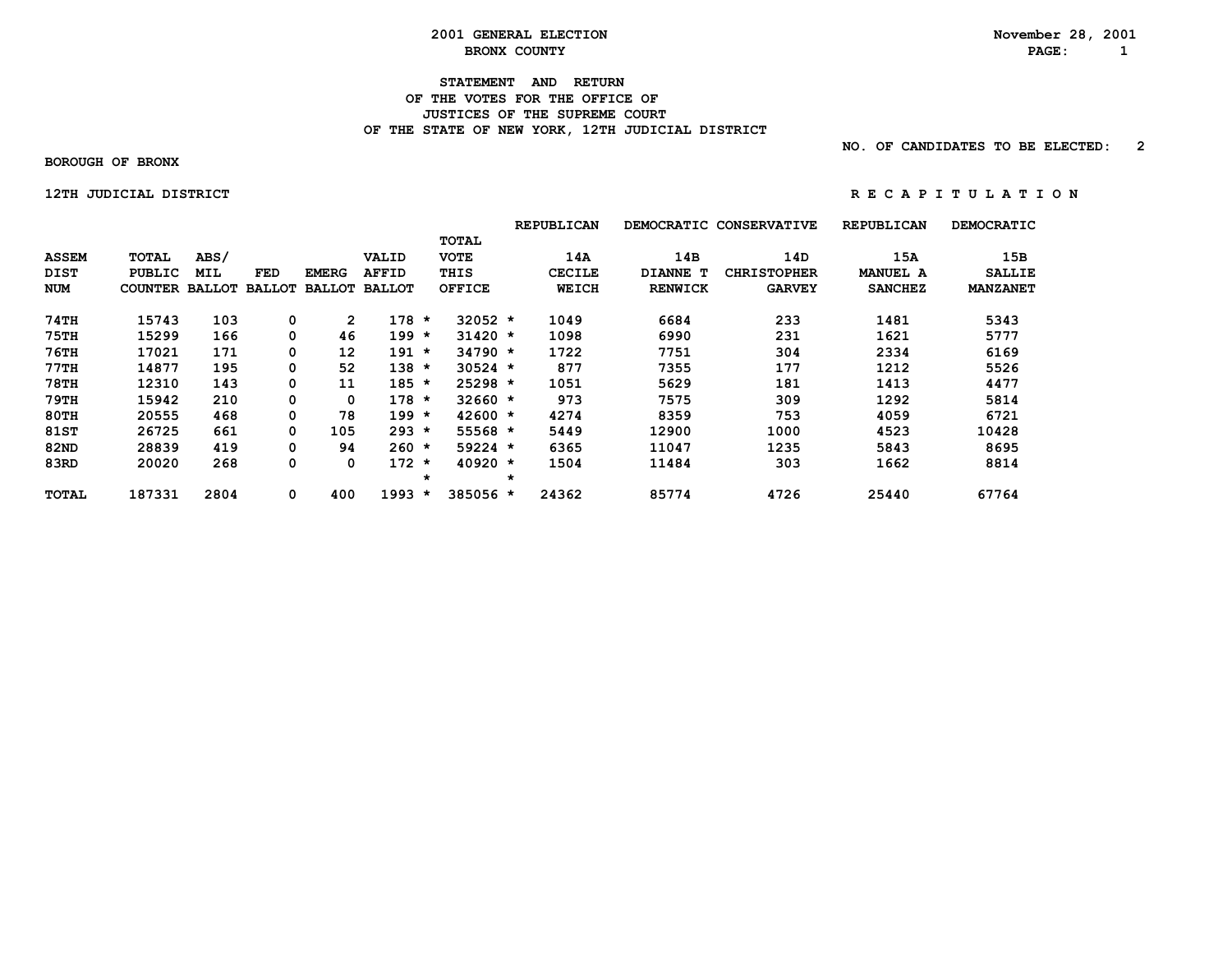# **STATEMENT AND RETURN OF THE VOTES FOR THE OFFICE OF**

# **JUSTICES OF THE SUPREME COURT**OF THE STATE OF NEW YORK, 12TH JUDICIAL DISTRICT

| 12TH JUDICIAL DISTRICT |                     |
|------------------------|---------------------|
|                        | <b>CONSERVATIVE</b> |

| <b>ASSEM</b> | 15D           |             | UNRE        |
|--------------|---------------|-------------|-------------|
| <b>DIST</b>  | <b>ALEX</b>   | <b>SCAT</b> | CORD        |
| <b>NUM</b>   | <b>LEVINE</b> | <b>VOTE</b> | <b>VOTE</b> |
|              |               |             |             |
| <b>74TH</b>  | 134           | 1           | 17127       |
| <b>75TH</b>  | 145           | 0           | 15558       |
| <b>76TH</b>  | 201           | 1           | 16308       |
| 77TH         | 94            | 0           | 15283       |
| <b>78TH</b>  | 121           | 1           | 12425       |
| <b>79TH</b>  | 118           | 0           | 16579       |
| <b>80TH</b>  | 670           | 0           | 17764       |
| 81ST         | 930           | 1           | 20337       |
| <b>82ND</b>  | 1002          | 1           | 25036       |
| 83RD         | 196           | 0           | 16957       |
|              |               |             |             |
| <b>TOTAL</b> | 3611          | 5           | 173374      |
|              |               |             |             |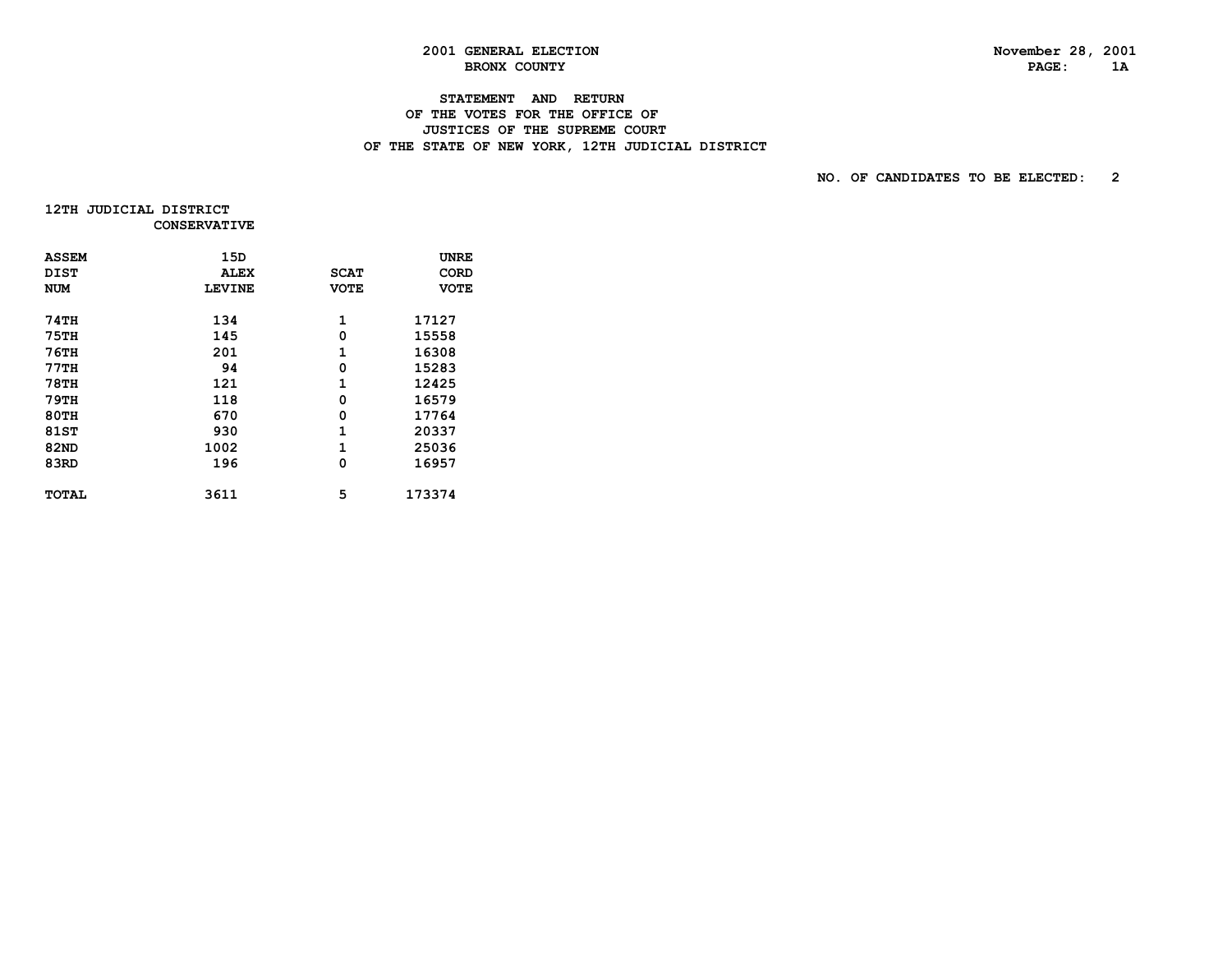**STATEMENT AND RETURN OF THE VOTES FOR THE OFFICE OFMEMBER OF THE CITY COUNCIL** 8TH COUNCILMANIC DISTRICT

 **NO. OF CANDIDATES TO BE ELECTED: 1**

 **BOROUGH OF BRONX**

**8TH COUNCILMANIC DISTRICT A REPORT OF REGAPITULATION** 

|              |                |            |            |                      |                   | <b>TOTAL</b>  | <b>REPUBLICAN</b> |        | DEMOCRATIC INDEPENDENCE        | LIBERAL       | WORKING<br><b>FAMILIES</b> |             |             |
|--------------|----------------|------------|------------|----------------------|-------------------|---------------|-------------------|--------|--------------------------------|---------------|----------------------------|-------------|-------------|
| <b>ASSEM</b> | TOTAL          | ABS/       |            |                      | VALID             | <b>VOTE</b>   | 20A               | 20B    | 20C                            | 20E           | 20H                        |             | <b>UNRE</b> |
| DIST         | <b>PUBLIC</b>  | <b>MIL</b> | <b>FED</b> | <b>EMERG</b>         | <b>AFFID</b>      | THIS          | <b>GEORGE</b>     | PHILIP | <b>MIRIAM</b>                  | <b>MIRIAM</b> | PHILIP                     | <b>SCAT</b> | CORD        |
| <b>NUM</b>   | COUNTER BALLOT |            |            | BALLOT BALLOT BALLOT |                   | <b>OFFICE</b> | DEMARTINO         |        | REED FALCON-LOPEZ FALCON-LOPEZ |               | <b>REED</b>                | <b>VOTE</b> | <b>VOTE</b> |
| 74TH         | 2216           | 9          |            | 0                    | $29 *$<br>$\star$ | $2254$ *      | 145               | 965    | 47                             | 24            | 55                         |             | 1018        |
| <b>TOTAL</b> | 2216           | q          |            | 0                    | 29 *              | $2254$ *      | 145               | 965    | 47                             | 24            | 55                         |             | 1018        |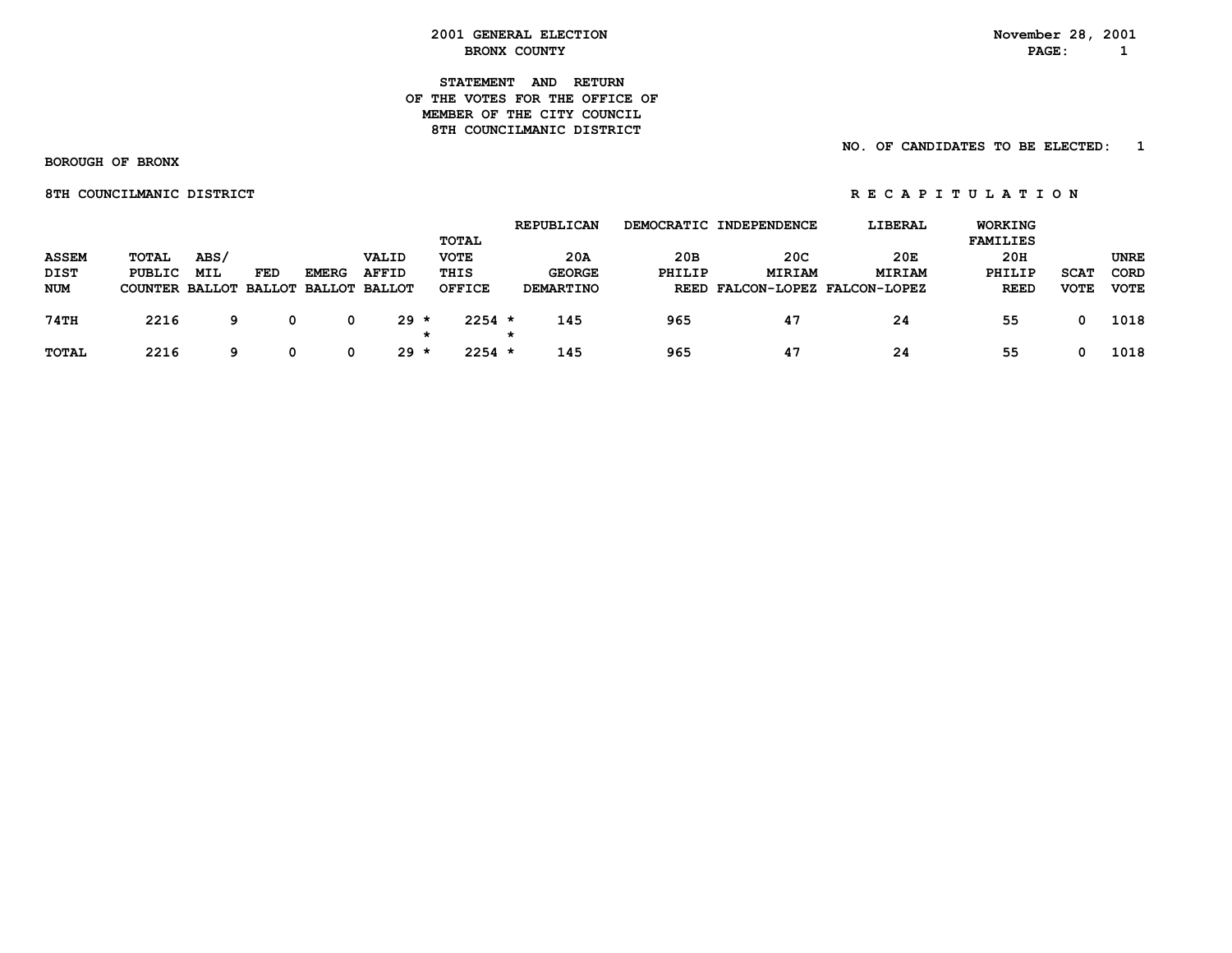**STATEMENT AND RETURN OF THE VOTES FOR THE OFFICE OFMEMBER OF THE CITY COUNCIL 11TH COUNCILMANIC DISTRICT** 

 **BOROUGH OF BRONX**

 **NO. OF CANDIDATES TO BE ELECTED: 1**

 **11TH COUNCILMANIC DISTRICT 11TH COUNCILMANIC DISTRICT** 

|                                           |                                                        |                    |     |              |                                               |         |                                                      |         | <b>REPUBLICAN</b>                         |                                   | DEMOCRATIC CONSERVATIVE                   |                            |                                    |
|-------------------------------------------|--------------------------------------------------------|--------------------|-----|--------------|-----------------------------------------------|---------|------------------------------------------------------|---------|-------------------------------------------|-----------------------------------|-------------------------------------------|----------------------------|------------------------------------|
| <b>ASSEM</b><br><b>DIST</b><br><b>NUM</b> | <b>TOTAL</b><br><b>PUBLIC</b><br>COUNTER BALLOT BALLOT | ABS/<br><b>MIL</b> | FED | <b>EMERG</b> | VALID<br><b>AFFID</b><br><b>BALLOT BALLOT</b> |         | <b>TOTAL</b><br><b>VOTE</b><br>THIS<br><b>OFFICE</b> |         | 20A<br><b>RICHARD</b><br><b>IMPRESCIA</b> | 20B<br><b>G OLIVER</b><br>KOPPELL | 20D<br><b>RICHARD</b><br><b>IMPRESCIA</b> | <b>SCAT</b><br><b>VOTE</b> | <b>UNRE</b><br>CORD<br><b>VOTE</b> |
| $76$ TH                                   | 109                                                    | 6                  |     | 0            |                                               | $1 *$   | $116 *$                                              |         | 32                                        | 49                                | 6                                         | 0                          | 29                                 |
| <b>78TH</b>                               | 124                                                    | 4                  |     | 0            |                                               | $1 *$   | $129 *$                                              |         | 12                                        | 62                                | 2                                         | 0                          | 53                                 |
| 79TH                                      | 83                                                     | 3                  |     | 0            |                                               | $0 *$   | $86*$                                                |         | 15                                        | 39                                |                                           | 0                          | 31                                 |
| 80TH                                      | 6557                                                   | 158                | 0   | 2            | 67                                            | $\star$ | $6784 *$                                             |         | 745                                       | 3842                              | 113                                       | 0                          | 2084                               |
| 81ST                                      | 24509                                                  | 626                | 0   | 103          | $266 *$                                       |         | $25504$ *                                            |         | 3843                                      | 16293                             | 511                                       | $\overline{2}$             | 4855                               |
| 83RD                                      | 375                                                    | 8                  |     | 0            | $11 *$                                        |         | $394 *$                                              |         | 36                                        | 234                               | 4                                         | 0                          | 120                                |
|                                           |                                                        |                    |     |              |                                               | *       |                                                      | $\star$ |                                           |                                   |                                           |                            |                                    |
| <b>TOTAL</b>                              | 31757                                                  | 805                | 0   | 105          | $346 *$                                       |         | $33013 *$                                            |         | 4683                                      | 20519                             | 637                                       | 2                          | 7172                               |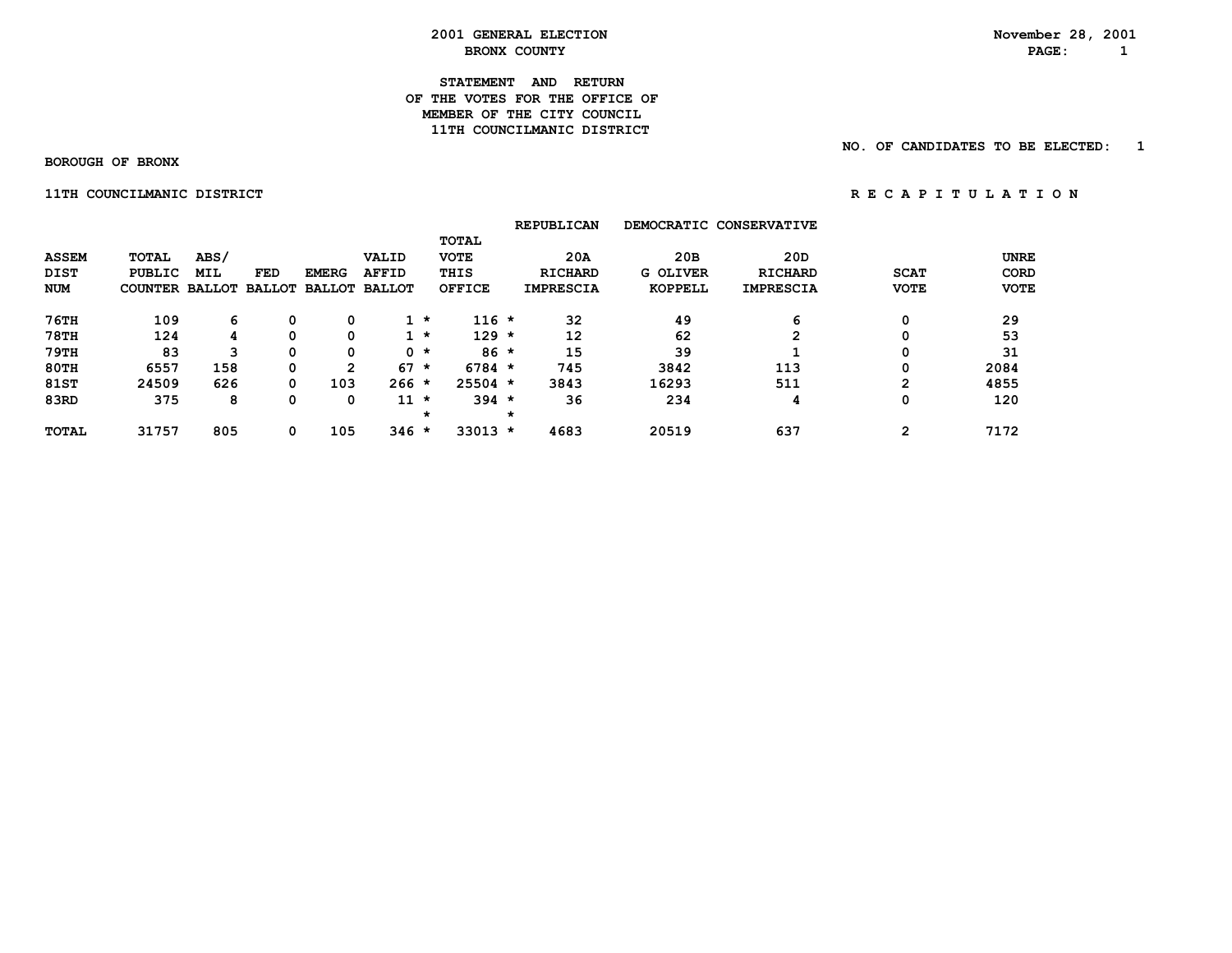**STATEMENT AND RETURN OF THE VOTES FOR THE OFFICE OFMEMBER OF THE CITY COUNCIL 12TH COUNCILMANIC DISTRICT** 

 **NO. OF CANDIDATES TO BE ELECTED: 1**

 **BOROUGH OF BRONX**

 **12TH COUNCILMANIC DISTRICT** *RECAPITULATION* 

|              |                       |            |     |              |                      |               | <b>REPUBLICAN</b> |                 | DEMOCRATIC INDEPENDENCE CONSERVATIVE |               |             |             |
|--------------|-----------------------|------------|-----|--------------|----------------------|---------------|-------------------|-----------------|--------------------------------------|---------------|-------------|-------------|
|              |                       |            |     |              |                      | TOTAL         |                   |                 |                                      |               |             |             |
| <b>ASSEM</b> | TOTAL                 | ABS/       |     |              | VALID                | <b>VOTE</b>   | 20A               | 20B             | 20 <sub>C</sub>                      | 20D           |             | <b>UNRE</b> |
| DIST         | <b>PUBLIC</b>         | <b>MIL</b> | FED | <b>EMERG</b> | <b>AFFID</b>         | THIS          | <b>TINA</b>       | <b>LARRY B</b>  | <b>CURTIS</b>                        | <b>CURTIS</b> | <b>SCAT</b> | CORD        |
| <b>NUM</b>   | COUNTER BALLOT BALLOT |            |     |              | <b>BALLOT BALLOT</b> | <b>OFFICE</b> | <b>TAYLOR</b>     | <b>SEABROOK</b> | <b>BROOKS</b>                        | <b>BROOKS</b> | <b>VOTE</b> | <b>VOTE</b> |
| 80TH         | 917                   |            | 0   | 0            | 5 *                  | 929           | 114<br>$\star$    | 504             | 20                                   | 15            | 0           | 276         |
| <b>81ST</b>  | 154                   |            | 0   | 2            | $2 *$                | $159 *$       | 17                | 76              |                                      | 0             |             | 63          |
| <b>82ND</b>  | 10910                 | 164        | 0   | 54           | $75 *$               | $11203 *$     | 1141              | 6603            | 289                                  | 127           |             | 3042        |
| 83RD         | 18121                 | 212        | 0   | 0            | $144 *$              | $18477 *$     | 1499              | 11834           | 485                                  | 151           |             | 4507        |
|              |                       |            |     |              |                      | *             | $\star$           |                 |                                      |               |             |             |
| <b>TOTAL</b> | 30102                 | 384        | 0   | 56           | $226 *$              | $30768$ *     | 2771              | 19017           | 796                                  | 293           | 3           | 7888        |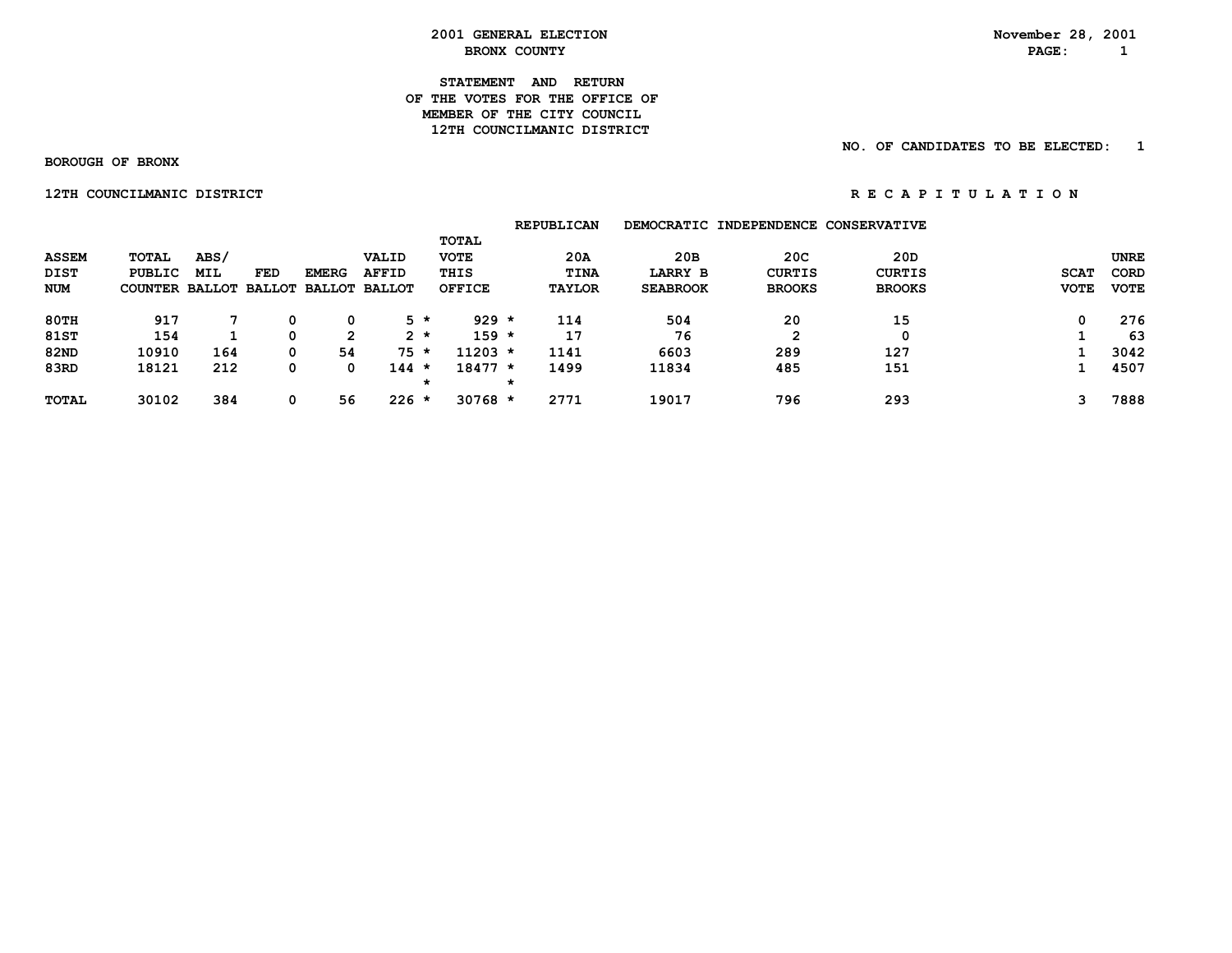**STATEMENT AND RETURN OF THE VOTES FOR THE OFFICE OFMEMBER OF THE CITY COUNCIL 13TH COUNCILMANIC DISTRICT** 

 **NO. OF CANDIDATES TO BE ELECTED: 1**

 **BOROUGH OF BRONX**

 **13TH COUNCILMANIC DISTRICT A REPORT OF REGARITY ON REGARITY ON REGARITY ON REGARITY ON REGARITY ON REGARITY ON** 

|                                    |                                                 |             |                      |                                      |                       |                                               | <b>REPUBLICAN</b>              |                                      | DEMOCRATIC INDEPENDENCE        | <b>CONSERVATIVE</b>            |                            |                                           |
|------------------------------------|-------------------------------------------------|-------------|----------------------|--------------------------------------|-----------------------|-----------------------------------------------|--------------------------------|--------------------------------------|--------------------------------|--------------------------------|----------------------------|-------------------------------------------|
| <b>ASSEM</b><br>DIST<br><b>NUM</b> | TOTAL<br><b>PUBLIC</b><br><b>COUNTER BALLOT</b> | ABS/<br>MIL | FED<br><b>BALLOT</b> | <b>EMERG</b><br><b>BALLOT BALLOT</b> | VALID<br><b>AFFID</b> | TOTAL<br><b>VOTE</b><br>THIS<br><b>OFFICE</b> | 20A<br>JOHN H<br><b>WILSON</b> | 20в<br>MADELINE<br><b>PROVENZANO</b> | 20C<br>JOHN H<br><b>WILSON</b> | 20D<br>JOHN H<br><b>WILSON</b> | <b>SCAT</b><br><b>VOTE</b> | <b>UNRE</b><br><b>CORD</b><br><b>VOTE</b> |
| <b>80TH</b>                        | 12537                                           | 299         | 0                    | 76                                   | $116 *$               | $13028$ *                                     | 2664                           | 6770                                 | 168                            | 295                            | 0                          | 3131                                      |
| <b>82ND</b>                        | 16459                                           | 243         | 0                    | 40                                   | $169 *$               | $16911 *$                                     | 4126                           | 8583                                 | 190                            | 520                            | 0                          | 3492                                      |
| 83RD                               | 1524                                            | 48          | 0                    |                                      | $17$ *                | $1589 *$                                      | 291                            | 839                                  | 45                             | 18                             | 0                          | 396                                       |
|                                    |                                                 |             |                      |                                      |                       | *                                             | $\star$                        |                                      |                                |                                |                            |                                           |
| <b>TOTAL</b>                       | 30520                                           | 590         | 0                    | 116                                  | 302                   | $31528 *$<br>*                                | 7081                           | 16192                                | 403                            | 833                            | O                          | 7019                                      |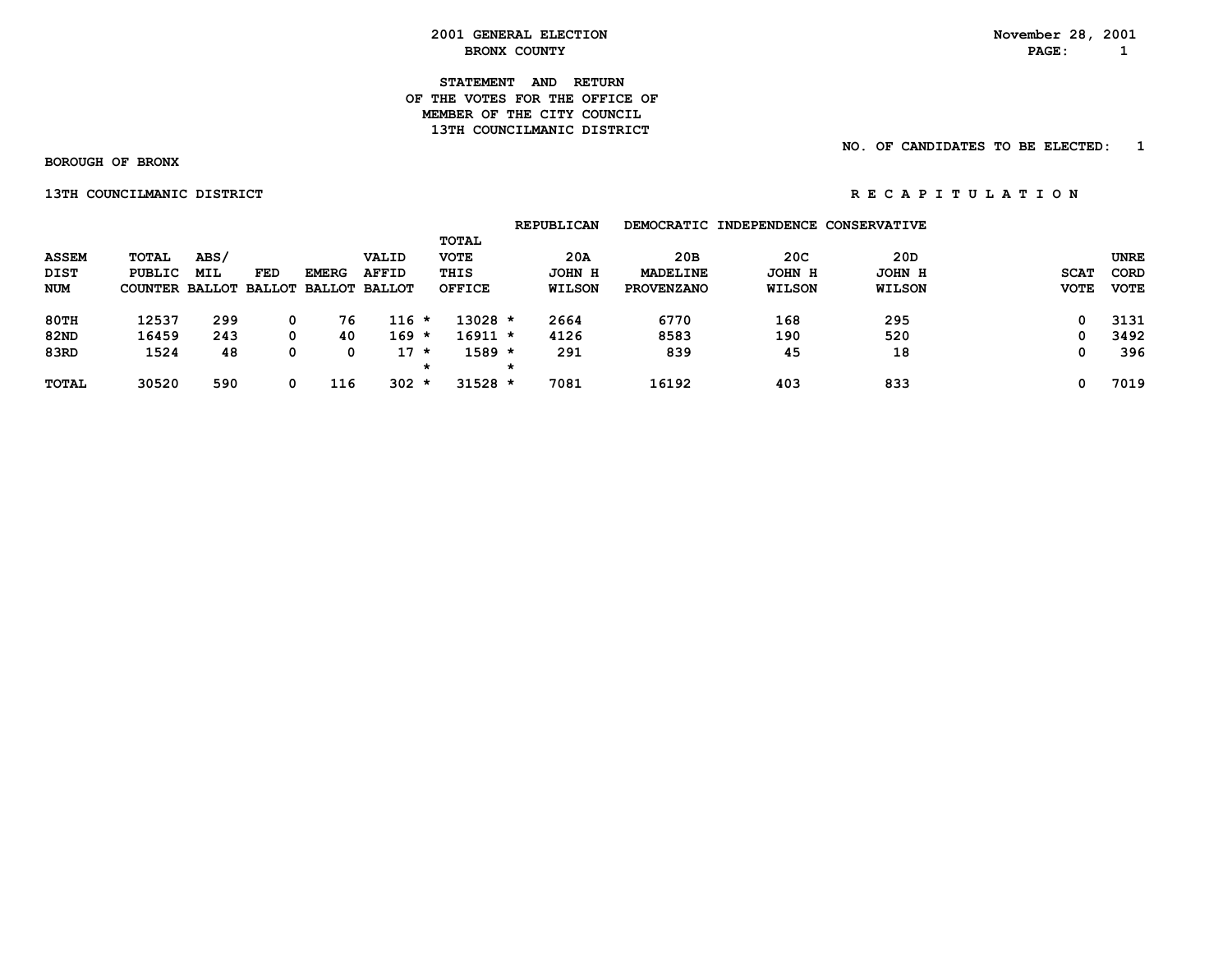#### **STATEMENT AND RETURN OF THE VOTES FOR THE OFFICE OFMEMBER OF THE CITY COUNCIL 14TH COUNCILMANIC DISTRICT**

#### **NO. OF CANDIDATES TO BE ELECTED: 1**

 **BOROUGH OF BRONX**

 **14TH COUNCILMANIC DISTRICT A REPORT OF REGARITY ON REGARITY ON REGARITY ON REGARITY ON REGARITY ON REGARITY ON** 

|              |                |               |               |               |               |              |               | <b>REPUBLICAN</b> |              | DEMOCRATIC INDEPENDENCE CONSERVATIVE |                | <b>FUSION</b>  |             |             |
|--------------|----------------|---------------|---------------|---------------|---------------|--------------|---------------|-------------------|--------------|--------------------------------------|----------------|----------------|-------------|-------------|
|              |                |               |               |               |               | <b>TOTAL</b> |               |                   |              |                                      |                |                |             |             |
| <b>ASSEM</b> | <b>TOTAL</b>   | ABS/          |               |               | VALID         | <b>VOTE</b>  |               | 20A               | 20B          | 20 <sub>C</sub>                      | 20D            | 20L            |             | <b>UNRE</b> |
| DIST         | PUBLIC         | <b>MIL</b>    | <b>FED</b>    | <b>EMERG</b>  | <b>AFFID</b>  | THIS         |               | <b>BRIAN</b>      | <b>MARIA</b> | <b>SERGIO</b>                        | <b>AGUSTIN</b> | <b>AGUSTIN</b> | <b>SCAT</b> | CORD        |
| <b>NUM</b>   | <b>COUNTER</b> | <b>BALLOT</b> | <b>BALLOT</b> | <b>BALLOT</b> | <b>BALLOT</b> |              | <b>OFFICE</b> | <b>DRAPER</b>     | <b>BAEZ</b>  | VILLAVERDE                           | <b>ALAMO</b>   | <b>ALAMO</b>   | <b>VOTE</b> | <b>VOTE</b> |
| 74TH         | 988            | 13            | 0             |               | 12 *          |              | $1014 *$      | 59                | 530          | 15                                   | 30             |                | 0           | 376         |
| 77TH         | 3572           | 43            | 0             | 0             | $42 *$        |              | $3657 *$      | 202               | 1980         | 56                                   | 35             | 24             | 0           | 1360        |
| <b>78TH</b>  | 9018           | 115           | 0             | 0             | $146 *$       |              | $9279 *$      | 666               | 4859         | 217                                  | 130            | 163            | 0           | 3244        |
| <b>79TH</b>  | 41             | 0             | 0             | 0             |               | *            | $42 *$        | з                 | 23           |                                      |                | 0              | 0           | 15          |
| 81ST         | 2062           | 34            | 0             | 0             | $25 *$        |              | $2121 *$      | 201               | 1073         | 84                                   | 38             | 14             | 0           | 711         |
|              |                |               |               |               |               | *            |               |                   |              |                                      |                |                |             |             |
| <b>TOTAL</b> | 15681          | 205           | 0             |               | $226 *$       |              | 16113 *       | 1131              | 8465         | 372                                  | 234            | 205            | 0           | 5706        |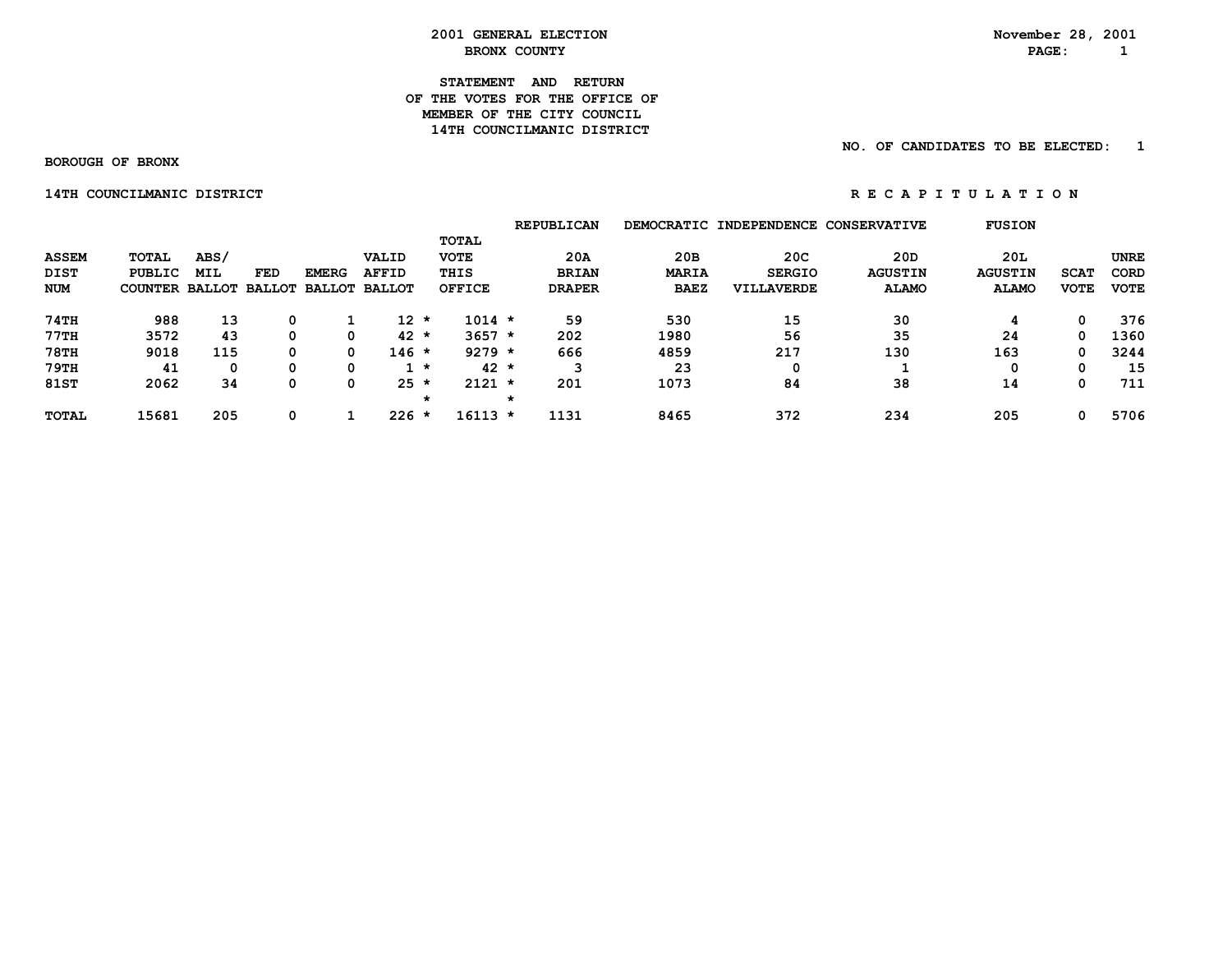**2001 GENERAL ELECTION November 28, 2001 BRONX COUNTY EXAMPLE 2 BRONX COUNTY** 

> **STATEMENT AND RETURN OF THE VOTES FOR THE OFFICE OF MEMBER OF THE CITY COUNCIL15TH COUNCILMANIC DISTRICT**

> > **NO. OF CANDIDATES TO BE ELECTED: 1**

 **BOROUGH OF BRONX**

 **15TH COUNCILMANIC DISTRICT A REPORT OF REGAPITULATION** 

 **REPUBLICAN DEMOCRATIC INDEPENDENCE CONSERVATIVE TOTAL ASSEM TOTAL ABS/ VALID VOTE 20A 20B 20C 20D UNRE DIST PUBLIC MIL FED EMERG AFFID THIS LUANA JOEL EDWIN O EDWIN O SCAT CORD NUM COUNTER BALLOT BALLOT BALLOT BALLOT OFFICE MALAVOLTA RIVERA ORTIZ ORTIZ VOTE VOTE 75TH 199 3 0 0 3 \* 205 \* 5 132 6 4 0 58 76TH 4846 52 0 0 55 \* 4953 \* 299 2888 194 84 0 1488 78TH 3148 24 0 11 38 \* 3221 \* 190 1895 104 50 0 982 79TH 7377 95 0 0 97 \* 7569 \* 588 4157 297 107 0 2420 80TH 290 2 0 0 5 \* 297 \* 40 149 13 6 0 89 \* \* TOTAL 15860 176 0 11 198 \* 16245 \* 1122 9221 614 251 0 5037**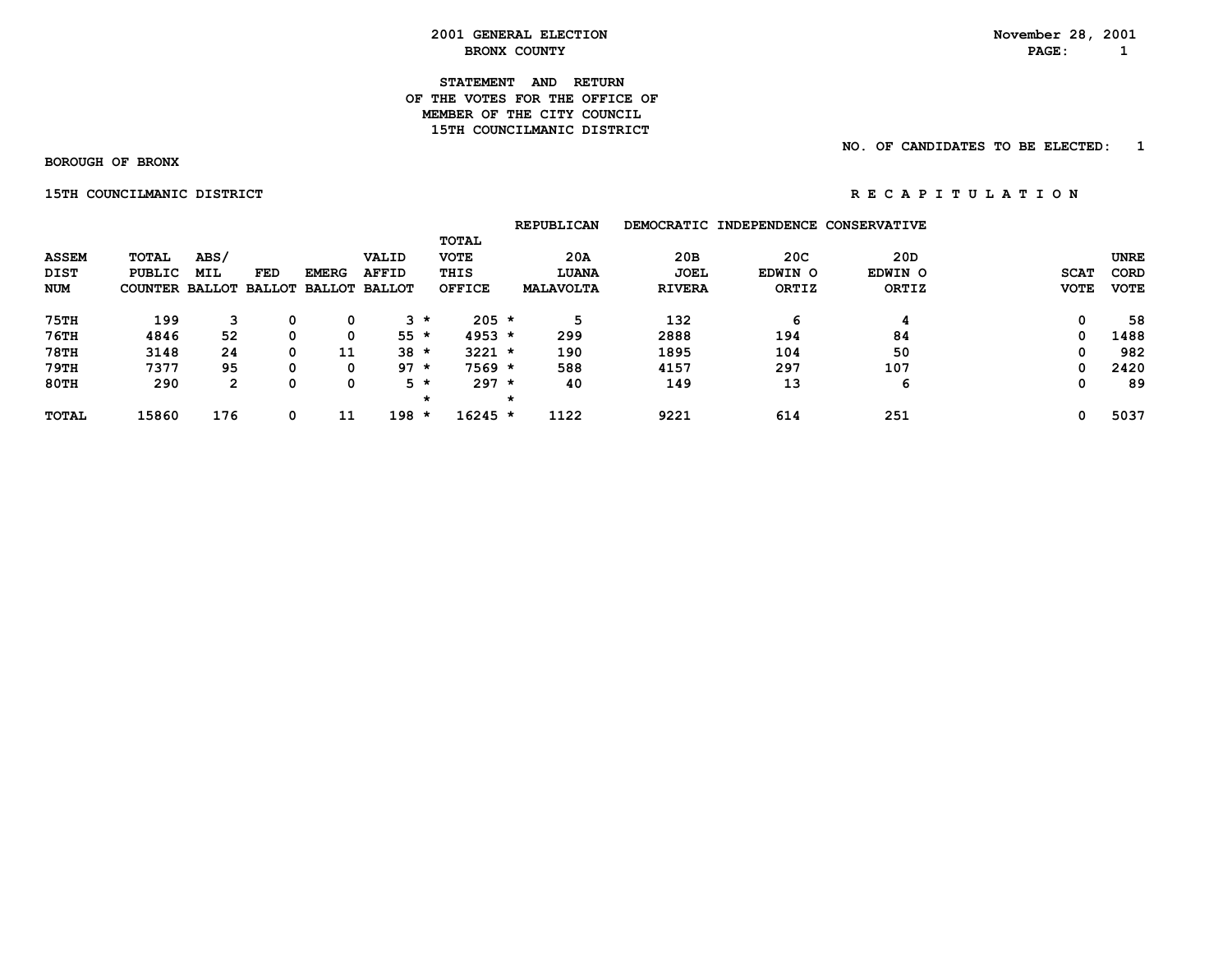#### **STATEMENT AND RETURN OF THE VOTES FOR THE OFFICE OFMEMBER OF THE CITY COUNCIL 16TH COUNCILMANIC DISTRICT**

#### **NO. OF CANDIDATES TO BE ELECTED: 1**

 **BOROUGH OF BRONX**

**16TH COUNCILMANIC DISTRICT A REPORT OF REGAPITULATION** 

|              |              |               |               |               |               |         |               |         | <b>REPUBLICAN</b> |               | DEMOCRATIC INDEPENDENCE | <b>CONSERVATIVE</b> | <b>GREEN</b>    |
|--------------|--------------|---------------|---------------|---------------|---------------|---------|---------------|---------|-------------------|---------------|-------------------------|---------------------|-----------------|
|              |              |               |               |               |               |         | <b>TOTAL</b>  |         |                   |               |                         |                     |                 |
| <b>ASSEM</b> | <b>TOTAL</b> | ABS/          |               |               | VALID         |         | <b>VOTE</b>   |         | 20A               | 20B           | 20 <sub>C</sub>         | 20D                 | 20G             |
| <b>DIST</b>  | PUBLIC       | <b>MIL</b>    | FED           | <b>EMERG</b>  | <b>AFFID</b>  |         | THIS          |         | <b>JONATHAN</b>   | HELEN D       | <b>ANTHONY</b>          | <b>ANTHONY</b>      | <b>MICHAEL</b>  |
| <b>NUM</b>   | COUNTER      | <b>BALLOT</b> | <b>BALLOT</b> | <b>BALLOT</b> | <b>BALLOT</b> |         | <b>OFFICE</b> |         | <b>AGOSTO</b>     | <b>FOSTER</b> | <b>CURRY</b>            | <b>CURRY</b>        | <b>BENJAMIN</b> |
|              |              |               |               |               |               |         |               |         |                   |               |                         |                     |                 |
| <b>74TH</b>  | 905          |               |               | 0             | $12 *$        |         | $924 *$       |         | 57                | 512           | 26                      | 11                  | 15              |
| 77TH         | 10956        | 151           |               | 52            | 94            | *       | $11362 *$     |         | 615               | 6518          | 266                     | 79                  | 147             |
| <b>78TH</b>  | 20           | 0             | 0             | 0             |               | 0 *     | $20 *$        |         |                   | 11            | 0                       | 0                   |                 |
| 79TH         | 6785         | 100           | 0             | 0             | 61            | $\star$ | $6946 *$      |         | 264               | 4467          | 103                     | 35                  | 139             |
|              |              |               |               |               |               | *       |               | $\star$ |                   |               |                         |                     |                 |
| <b>TOTAL</b> | 18666        | 258           |               | 52            | 167           | *       | $19252 *$     |         | 937               | 11508         | 395                     | 125                 | 301             |
|              |              |               |               |               |               |         |               |         |                   |               |                         |                     |                 |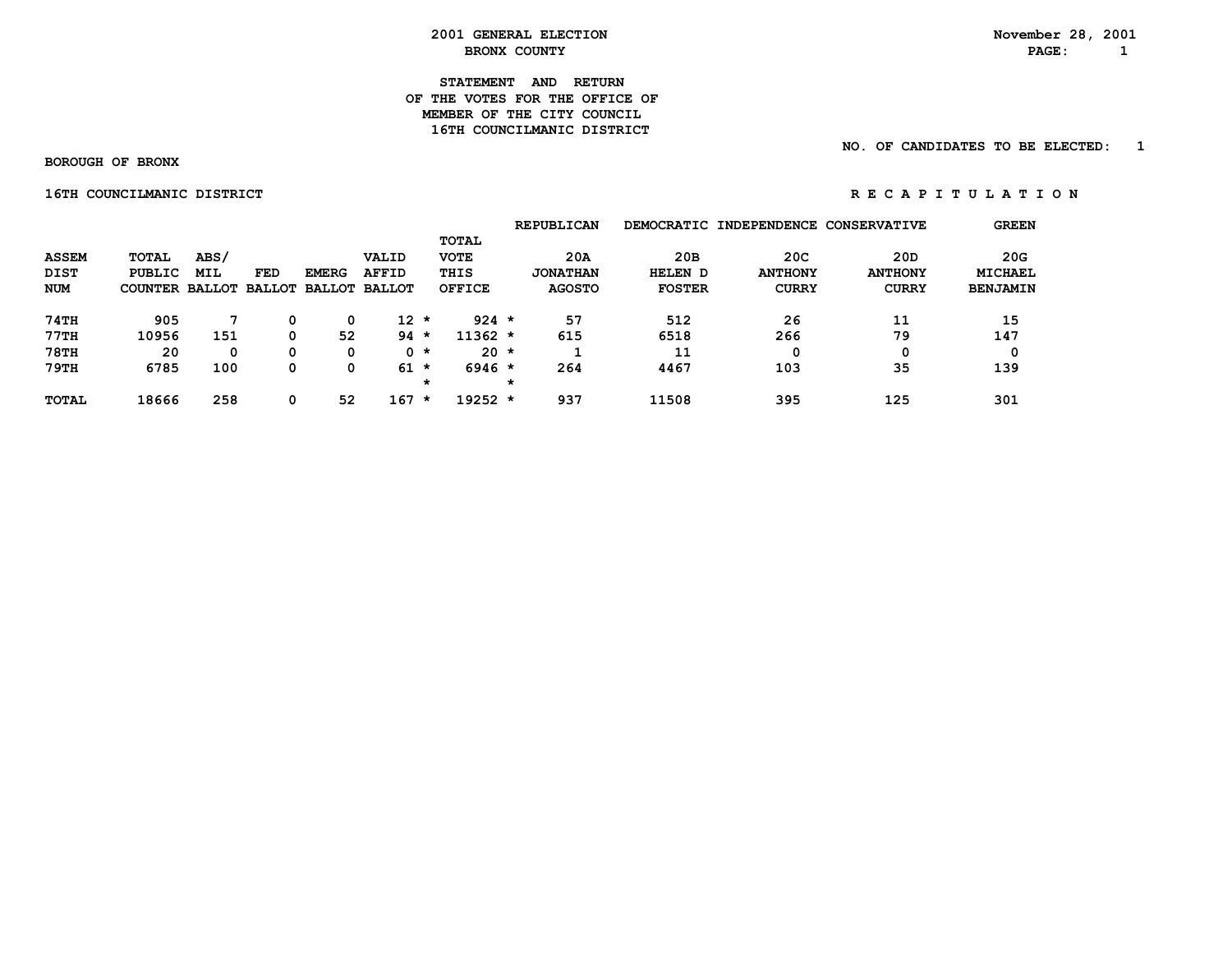PAGE: 1A

# **2001 GENERAL ELECTION November 28, 2001** BRONX COUNTY

#### **STATEMENT AND RETURN OF THE VOTES FOR THE OFFICE OF MEMBER OF THE CITY COUNCIL16TH COUNCILMANIC DISTRICT**

|              | 16TH COUNCILMANIC DISTRICT |             |             |
|--------------|----------------------------|-------------|-------------|
|              | WORKING                    |             |             |
|              | <b>FAMILIES</b>            |             |             |
| <b>ASSEM</b> | 20H                        |             | <b>UNRE</b> |
| <b>DIST</b>  | MICHAEL                    | <b>SCAT</b> | CORD        |
| <b>NUM</b>   | <b>BENJAMIN</b>            | <b>VOTE</b> | <b>VOTE</b> |
|              |                            |             |             |
| <b>74TH</b>  | 15                         | 0           | 288         |
| <b>77TH</b>  | 256                        | 1           | 3480        |
| <b>78TH</b>  | 0                          | 0           | 8           |
| <b>79TH</b>  | 165                        | 0           | 1773        |
|              |                            |             |             |
| <b>TOTAL</b> | 436                        |             | 5549        |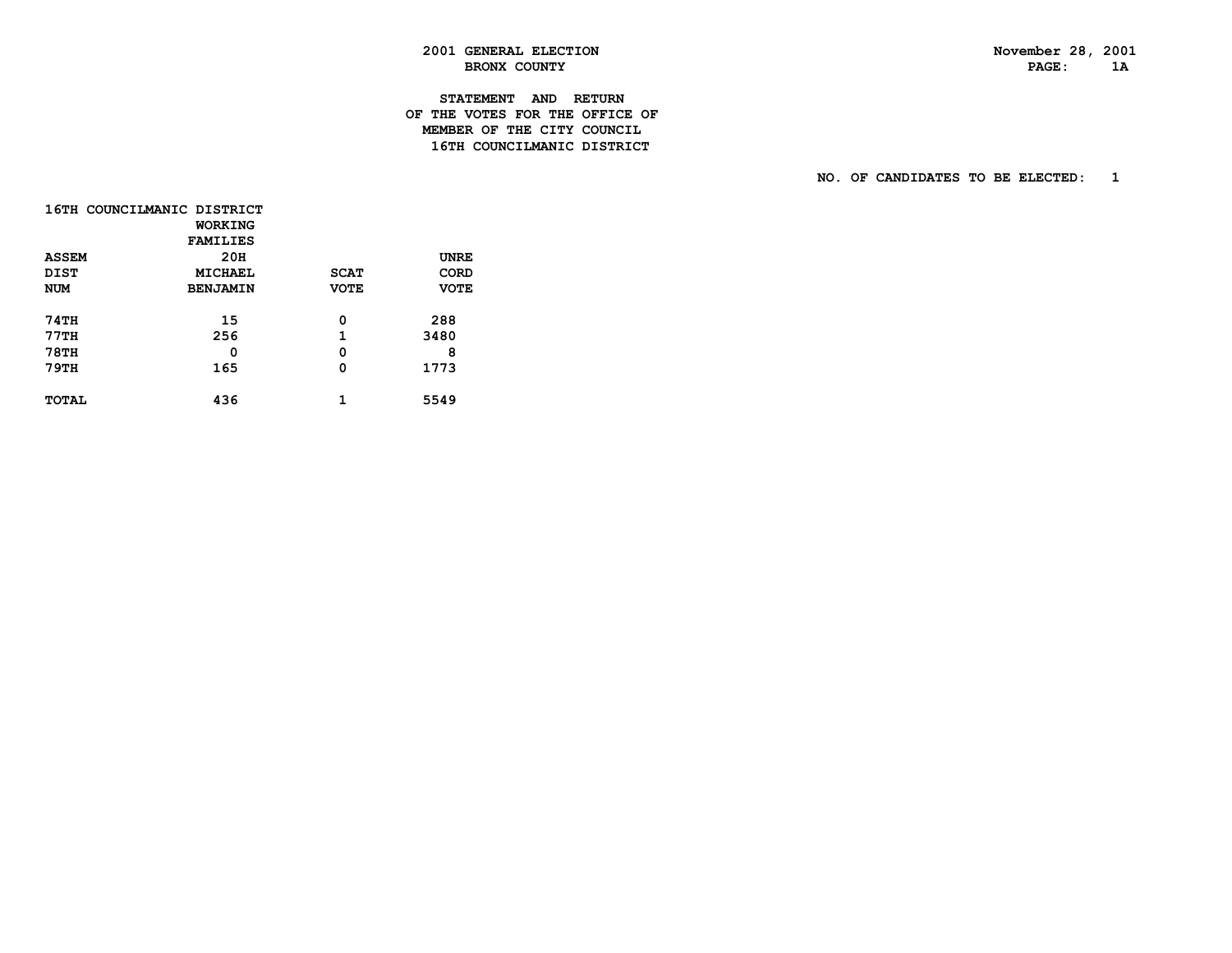**STATEMENT AND RETURN OF THE VOTES FOR THE OFFICE OFMEMBER OF THE CITY COUNCIL 17TH COUNCILMANIC DISTRICT** 

 **BOROUGH OF BRONX**

 **17TH COUNCILMANIC DISTRICT** *RECAPITULATION* 

|              |                       |      |            |              |                      |         |               |         | <b>REPUBLICAN</b> |                | DEMOCRATIC CONSERVATIVE |             |             |
|--------------|-----------------------|------|------------|--------------|----------------------|---------|---------------|---------|-------------------|----------------|-------------------------|-------------|-------------|
|              |                       |      |            |              |                      |         | <b>TOTAL</b>  |         |                   |                |                         |             |             |
| <b>ASSEM</b> | <b>TOTAL</b>          | ABS/ |            |              | VALID                |         | <b>VOTE</b>   |         | 20A               | 20B            | 20D                     |             | <b>UNRE</b> |
| <b>DIST</b>  | <b>PUBLIC</b>         | MIL  | <b>FED</b> | <b>EMERG</b> | <b>AFFID</b>         |         | THIS          |         | <b>AIDA</b>       | <b>JOSE</b>    | <b>PATRICK</b>          | <b>SCAT</b> | CORD        |
| <b>NUM</b>   | COUNTER BALLOT BALLOT |      |            |              | <b>BALLOT BALLOT</b> |         | <b>OFFICE</b> |         | <b>PEREZ</b>      | <b>SERRANO</b> | <b>MCMANUS</b>          | <b>VOTE</b> | <b>VOTE</b> |
| 74TH         | 11634                 | 74   |            |              | 125                  | $\star$ | $11834 *$     |         | 844               | 7239           | 92                      |             | 3658        |
| <b>75TH</b>  | 6531                  | 61   |            | -            | 74                   | $\star$ | $6673 *$      |         | 439               | 4322           | 50                      |             | 1861        |
| $76$ TH      | 165                   | 0    |            | 9            |                      | $0 *$   | $174 *$       |         | 12                | 118            | 3                       | 0           | 41          |
| 77TH         | 349                   |      | $\Omega$   | 0            |                      | $2 *$   | $352 *$       |         | 16                | 229            | 0                       | 0           | 107         |
| 79TH         | 1433                  | 8    |            | 0            | 14                   | $\star$ | $1455 *$      |         | 85                | 916            | 7                       | 0           | 447         |
|              |                       |      |            |              |                      | $\star$ |               | $\star$ |                   |                |                         |             |             |
| <b>TOTAL</b> | 20112                 | 144  | 0          | 17           | $215 *$              |         | $20488 *$     |         | 1396              | 12824          | 152                     | 2           | 6114        |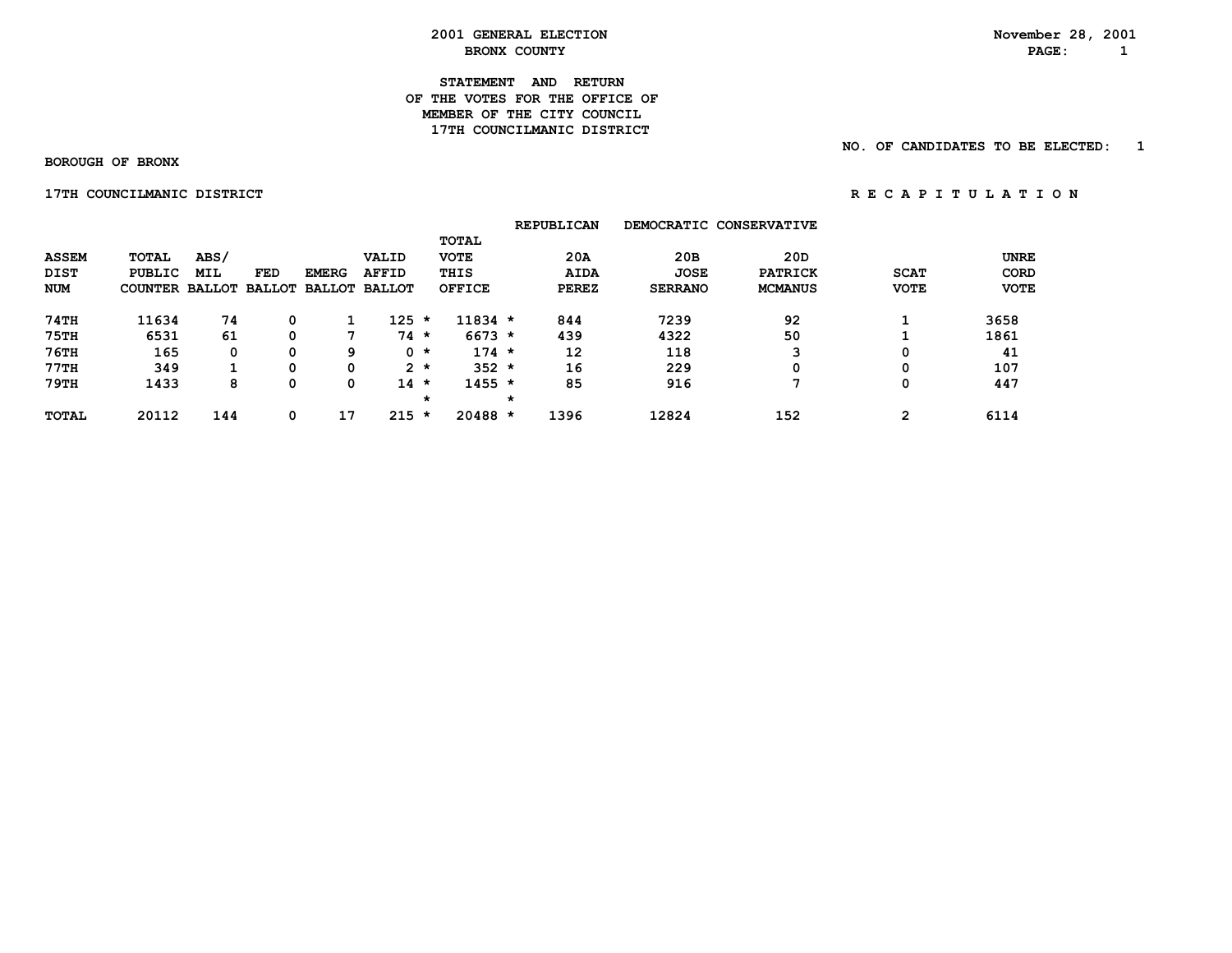#### **STATEMENT AND RETURN OF THE VOTES FOR THE OFFICE OFMEMBER OF THE CITY COUNCIL 18TH COUNCILMANIC DISTRICT**

 **NO. OF CANDIDATES TO BE ELECTED: 1**

 **BOROUGH OF BRONX**

 **18TH COUNCILMANIC DISTRICT A REPORT OF REGAPITULATION** 

|                                    |                                          |                    |            |                                             |                       |         |                                                      | <b>REPUBLICAN</b>                         |                                    | DEMOCRATIC CONSERVATIVE          | <b>GREEN</b>                                | <b>LIBERTARIAN</b>                   |                            |                                    |
|------------------------------------|------------------------------------------|--------------------|------------|---------------------------------------------|-----------------------|---------|------------------------------------------------------|-------------------------------------------|------------------------------------|----------------------------------|---------------------------------------------|--------------------------------------|----------------------------|------------------------------------|
| <b>ASSEM</b><br>DIST<br><b>NUM</b> | TOTAL<br>PUBLIC<br><b>COUNTER BALLOT</b> | ABS/<br><b>MIL</b> | <b>FED</b> | <b>EMERG</b><br><b>BALLOT BALLOT BALLOT</b> | VALID<br><b>AFFID</b> |         | <b>TOTAL</b><br><b>VOTE</b><br>THIS<br><b>OFFICE</b> | 20A<br><b>LORRAINE B</b><br><b>MURPHY</b> | 20B<br><b>RUBEN</b><br><b>DIAZ</b> | 20D<br>WILLIAM<br><b>NEWMARK</b> | 20G<br><b>ELIZABETH</b><br><b>RODRIGUEZ</b> | 20K<br><b>DALIA</b><br><b>FLORES</b> | <b>SCAT</b><br><b>VOTE</b> | <b>UNRE</b><br>CORD<br><b>VOTE</b> |
| <b>75TH</b>                        | 8569                                     | 102                | 0          | 39                                          | 122                   | *       | $8832 *$                                             | 630                                       | 5459                               | 70                               | 155                                         | 77                                   | 2                          | 2439                               |
| <b>76TH</b>                        | 11901                                    | 113                | 0          | 3                                           | 135                   | *       | 12152 *                                              | 1381                                      | 6948                               | 121                              | 267                                         | 156                                  | 5.                         | 3274                               |
| 79TH                               | 223                                      | 4                  | 0          | 0                                           | 5 *                   |         | $232 *$                                              | 6                                         | 151                                | ີ                                | 0                                           | 8                                    | 0                          | 64                                 |
| <b>80TH</b>                        | 254                                      | $\mathbf{2}$       | 0          | 0                                           | $6 *$                 |         | $262 *$                                              | 35                                        | 151                                |                                  | 3                                           |                                      | 0                          | 67                                 |
| <b>82ND</b>                        | 1470                                     | 12                 | 0          | 0                                           | 16 *                  |         | $1498 *$                                             | 202                                       | 796                                | 16                               | 31                                          | 14                                   | 0                          | 439                                |
|                                    |                                          |                    |            |                                             |                       | $\star$ |                                                      |                                           |                                    |                                  |                                             |                                      |                            |                                    |
| <b>TOTAL</b>                       | 22417                                    | 233                | 0          | 42                                          | 284                   | $\star$ | $22976$ *                                            | 2254                                      | 13505                              | 215                              | 456                                         | 256                                  |                            | 6283                               |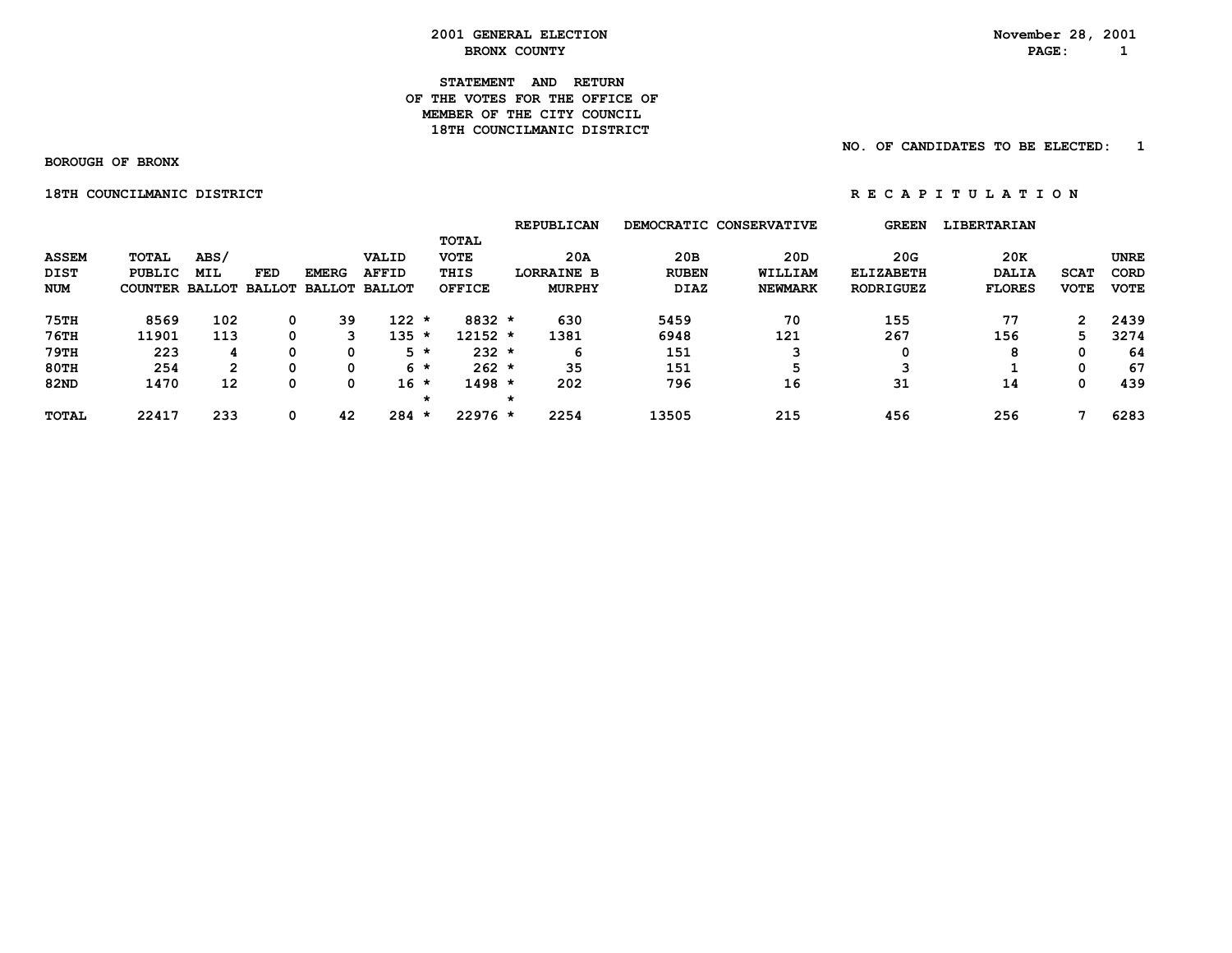**STATEMENT AND RETURN OF THE VOTES FOR THE OFFICE OF JUDGE OF THE CIVIL COURT** 2ND DISTRICT, BRONX COUNTY

 **NO. OF CANDIDATES TO BE ELECTED: 2**

 **BOROUGH OF BRONX**

 **2ND CIVIL COURT DISTRICT A RE C A P I T U L A T I O N** 

|              |               |      |                      |               |                 |         |               |         | <b>REPUBLICAN</b> |               | DEMOCRATIC CONSERVATIVE | <b>REPUBLICAN</b>  | DEMOCRATIC     |
|--------------|---------------|------|----------------------|---------------|-----------------|---------|---------------|---------|-------------------|---------------|-------------------------|--------------------|----------------|
|              |               |      |                      |               |                 |         | TOTAL         |         |                   |               |                         |                    |                |
| <b>ASSEM</b> | TOTAL         | ABS/ |                      |               | VALID           |         | <b>VOTE</b>   |         | 21A               | 21B           | 21 <sub>D</sub>         | 22A                | 22B            |
| <b>DIST</b>  | <b>PUBLIC</b> | MIL  | FED                  | <b>EMERG</b>  | <b>AFFID</b>    |         | THIS          |         | <b>ANDREW P</b>   | <b>IRVING</b> | <b>IRVING</b>           | LUCIANNA           | CARLOS         |
| <b>NUM</b>   | COUNTER       |      | <b>BALLOT BALLOT</b> | <b>BALLOT</b> | <b>BALLOT</b>   |         | <b>OFFICE</b> |         | <b>MANTOVANI</b>  | <b>ROSEN</b>  | <b>ROSEN</b>            | <b>LOCOROTONDO</b> | <b>JENKINS</b> |
| 74TH         | 14099         | 96   | 0                    |               | 149             | $\star$ | $28692 *$     |         | 724               | 4685          | 122                     | 755                | 5380           |
| 76TH         | 2805          | 39   | 0                    | 0             | $36 *$          |         | $5760 *$      |         | 242               | 995           | 39                      | 230                | 1106           |
| 77TH         | 14877         | 195  | 0                    | 52            | 138             | $\star$ | $30524$ *     |         | 726               | 5712          | 66                      | 721                | 6536           |
| <b>78TH</b>  | 12310         | 143  | 0                    | 11            | $185 *$         |         | $25298 *$     |         | 909               | 4633          | 96                      | 851                | 5091           |
| 79TH         | 13167         | 196  | 0                    | 0             | $142 *$         |         | $27010 *$     |         | 770               | 4813          | 93                      | 725                | 5567           |
| 80TH         | 5192          | 134  | 0                    | 2             | 52 <sub>2</sub> | $\star$ | $10760 *$     |         | 669               | 2075          | 93                      | 587                | 2104           |
| <b>81ST</b>  | 25829         | 652  | 0                    | 103           | 288             | $\star$ | $53744 *$     |         | 4621              | 11383         | 607                     | 4174               | 10467          |
|              |               |      |                      |               |                 | $\star$ |               | $\star$ |                   |               |                         |                    |                |
| <b>TOTAL</b> | 88279         | 1455 | 0                    | 170           | 990             | $\star$ | 181788 *      |         | 8661              | 34296         | 1116                    | 8043               | 36251          |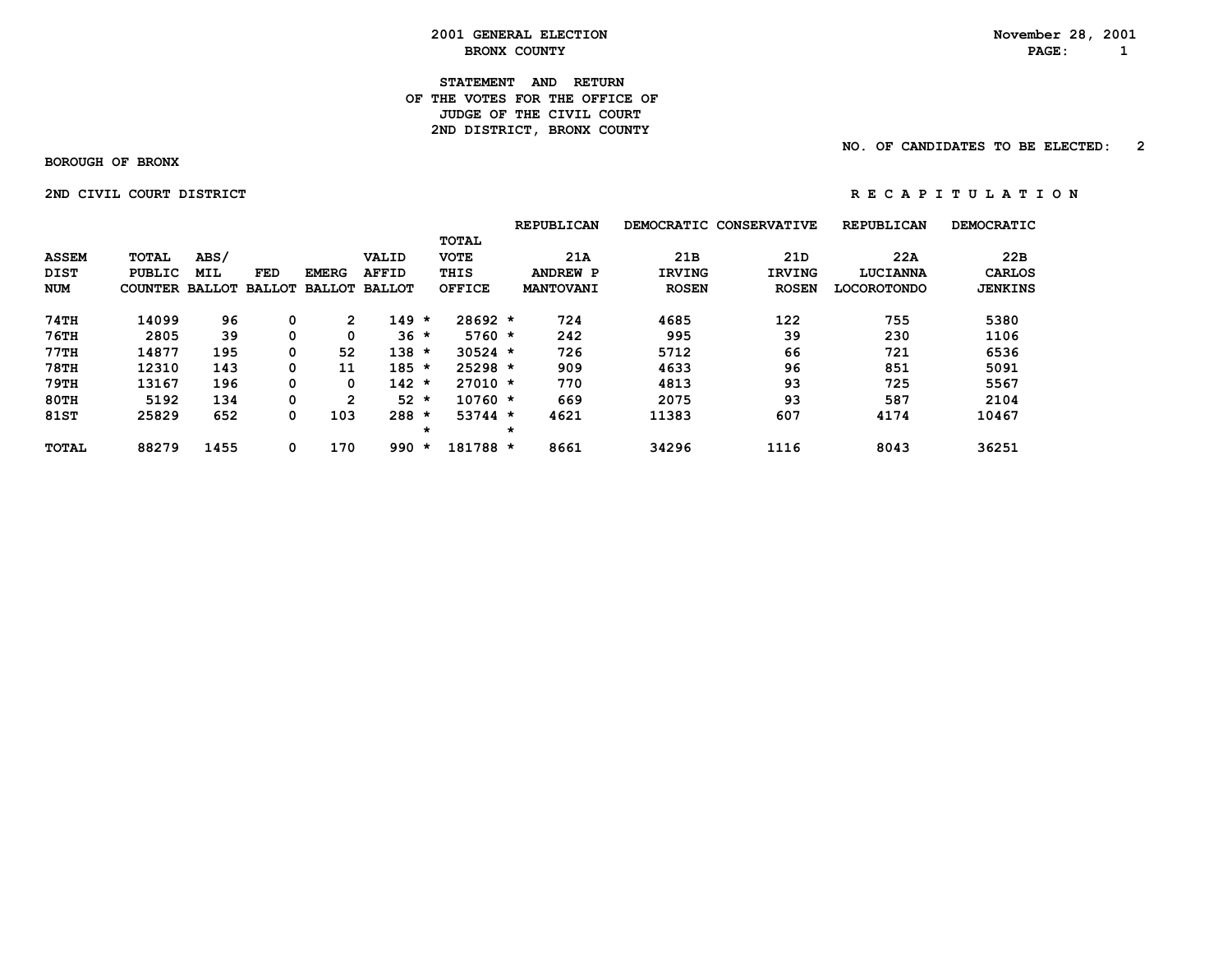PAGE: 1A

# **2001 GENERAL ELECTION November 28, 2001** BRONX COUNTY

#### **STATEMENT AND RETURN OF THE VOTES FOR THE OFFICE OF JUDGE OF THE CIVIL COURT** 2ND DISTRICT, BRONX COUNTY

 **NO. OF CANDIDATES TO BE ELECTED: 2**

2ND CIVIL COURT DISTRICT  **CONSERVATIVE**

| <b>ASSEM</b> | 22D                |             | <b>UNRE</b> |
|--------------|--------------------|-------------|-------------|
| <b>DIST</b>  | LUCIANNA           | <b>SCAT</b> | <b>CORD</b> |
| <b>NUM</b>   | <b>LOCOROTONDO</b> | <b>VOTE</b> | <b>VOTE</b> |
| 74TH         | 126                | 2           | 16898       |
| <b>76TH</b>  | 51                 | 1           | 3096        |
| 77TH         | 66                 | 0           | 16697       |
| <b>78TH</b>  | 97                 | 0           | 13621       |
| <b>79TH</b>  | 83                 | 0           | 14959       |
| <b>80TH</b>  | 100                | 0           | 5132        |
| 81ST         | 607                | 0           | 21885       |
| <b>TOTAL</b> | 1130               | 3           | 92288       |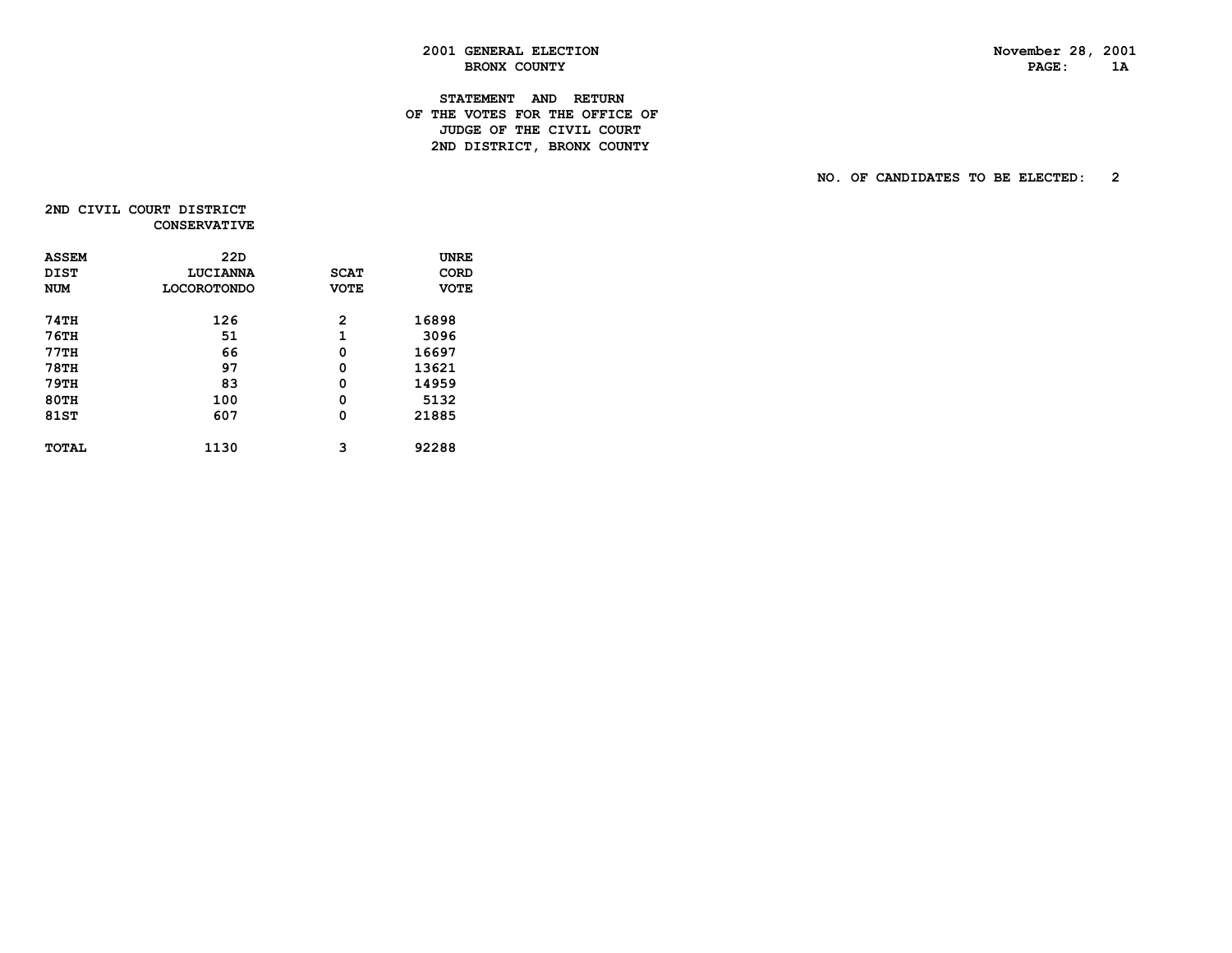#### **STATEMENT AND RETURN OF THE VOTES CAST FOR PROPOSITION #1**

#### **BOROUGH OF BRONX**

 **BRONX COUNTY**

| <b>ASSEM</b> | <b>TOTAL</b>   | ABS/        |             |                   |             |              |         |       |       |                   | <b>TOTAL VOTE</b> |
|--------------|----------------|-------------|-------------|-------------------|-------------|--------------|---------|-------|-------|-------------------|-------------------|
| <b>DIST</b>  | <b>PUBLIC</b>  | <b>MIL</b>  | FED         | <b>EMER</b>       | AFF         |              |         |       |       | <b>UNRECORDED</b> | THIS<br>FOR       |
| NUM          | <b>COUNTER</b> | <b>VOTE</b> | <b>VOTE</b> | <b>VOTE</b>       | <b>VOTE</b> | <b>TOTAL</b> |         | YES   | NO    | <b>VOTE</b>       | <b>PROPOSAL</b>   |
| 74TH         | 15743          | 103         | 0           | $\overline{2}$    | 178         | 16026        | *       | 2129  | 580   | 13317             | 16026             |
| <b>75TH</b>  | 15299          | 166         | 0           | 46                | 199         | 15710        | $\star$ | 2296  | 711   | 12703             | 15710             |
| $76$ TH      | 17021          | 171         | 0           | $12 \overline{ }$ | 191         | 17395        | $\star$ | 3535  | 1245  | 12615             | 17395             |
| 77TH         | 14877          | 195         | 0           | 52                | 138         | 15262        | $\star$ | 2209  | 739   | 12314             | 15262             |
| <b>78TH</b>  | 12310          | 143         | 0           | 11                | 185         | 12649        | $\star$ | 2102  | 667   | 9880              | 12649             |
| 79TH         | 15942          | 210         | 0           | 0                 | 178         | 16330        | $\star$ | 2422  | 753   | 13155             | 16330             |
| <b>80TH</b>  | 20555          | 468         | 0           | 78                | 199         | 21300        | $\star$ | 4991  | 2392  | 13917             | 21300             |
| <b>81ST</b>  | 26725          | 661         | 0           | 105               | 293         | 27784        | $\star$ | 9389  | 4189  | 14206             | 27784             |
| 82ND         | 28839          | 419         | 0           | 94                | 260         | 29612        | $\star$ | 6849  | 3933  | 18830             | 29612             |
| 83RD         | 20020          | 268         | 0           | $\mathbf 0$       | 172         | 20460        | $\star$ | 4033  | 1474  | 14953             | 20460             |
|              |                |             |             |                   |             |              | $\star$ |       |       |                   |                   |
| <b>TOTAL</b> | 187331         | 2804        | 0           | 400               | 1993        | 192528       | *       | 39955 | 16683 | 135890            | 192528            |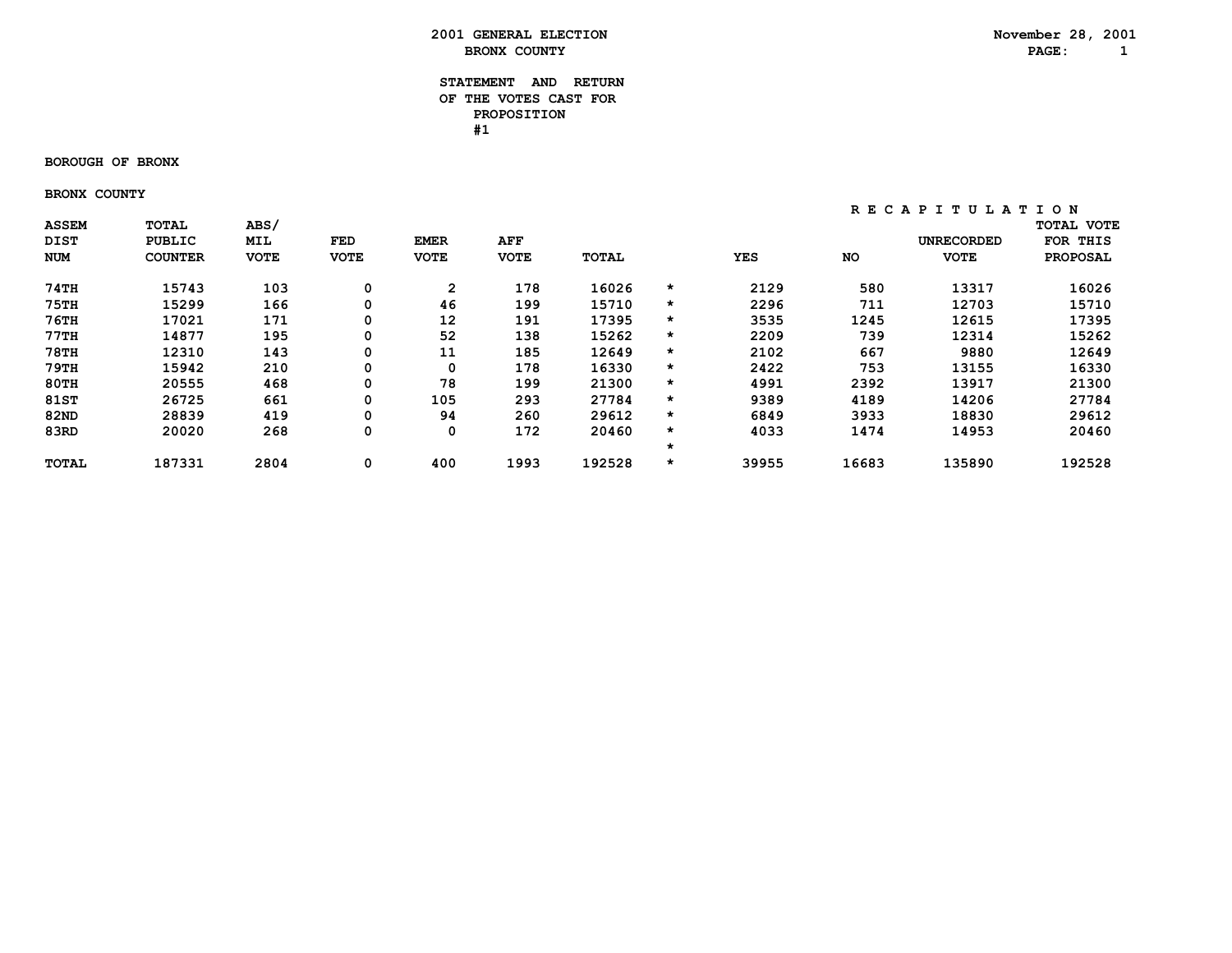#### **STATEMENT AND RETURN OF THE VOTES CAST FOR PROPOSITION #2**

#### **BOROUGH OF BRONX**

 **BRONX COUNTY**

| <b>ASSEM</b> | <b>TOTAL</b>   | ABS/        |             |                   |             |              |         |       |       |                   | <b>TOTAL VOTE</b> |
|--------------|----------------|-------------|-------------|-------------------|-------------|--------------|---------|-------|-------|-------------------|-------------------|
| <b>DIST</b>  | <b>PUBLIC</b>  | <b>MIL</b>  | FED         | <b>EMER</b>       | AFF         |              |         |       |       | <b>UNRECORDED</b> | THIS<br>FOR       |
| NUM          | <b>COUNTER</b> | <b>VOTE</b> | <b>VOTE</b> | <b>VOTE</b>       | <b>VOTE</b> | <b>TOTAL</b> |         | YES   | NO    | <b>VOTE</b>       | <b>PROPOSAL</b>   |
| 74TH         | 15743          | 103         | 0           | $\overline{2}$    | 178         | 16026        | *       | 1911  | 642   | 13473             | 16026             |
| <b>75TH</b>  | 15299          | 166         | 0           | 46                | 199         | 15710        | $\star$ | 2166  | 763   | 12781             | 15710             |
| $76$ TH      | 17021          | 171         | 0           | $12 \overline{ }$ | 191         | 17395        | $\star$ | 3372  | 1205  | 12818             | 17395             |
| 77TH         | 14877          | 195         | 0           | 52                | 138         | 15262        | $\star$ | 2058  | 783   | 12421             | 15262             |
| <b>78TH</b>  | 12310          | 143         | 0           | 11                | 185         | 12649        | $\star$ | 1906  | 695   | 10048             | 12649             |
| 79TH         | 15942          | 210         | 0           | 0                 | 178         | 16330        | $\star$ | 2335  | 837   | 13158             | 16330             |
| <b>80TH</b>  | 20555          | 468         | 0           | 78                | 199         | 21300        | $\star$ | 4842  | 2308  | 14150             | 21300             |
| <b>81ST</b>  | 26725          | 661         | 0           | 105               | 293         | 27784        | $\star$ | 8056  | 4960  | 14768             | 27784             |
| 82ND         | 28839          | 419         | 0           | 94                | 260         | 29612        | $\star$ | 7042  | 3450  | 19120             | 29612             |
| 83RD         | 20020          | 268         | 0           | $\mathbf 0$       | 172         | 20460        | $\star$ | 3862  | 1498  | 15100             | 20460             |
|              |                |             |             |                   |             |              | $\star$ |       |       |                   |                   |
| <b>TOTAL</b> | 187331         | 2804        | 0           | 400               | 1993        | 192528       | $\star$ | 37550 | 17141 | 137837            | 192528            |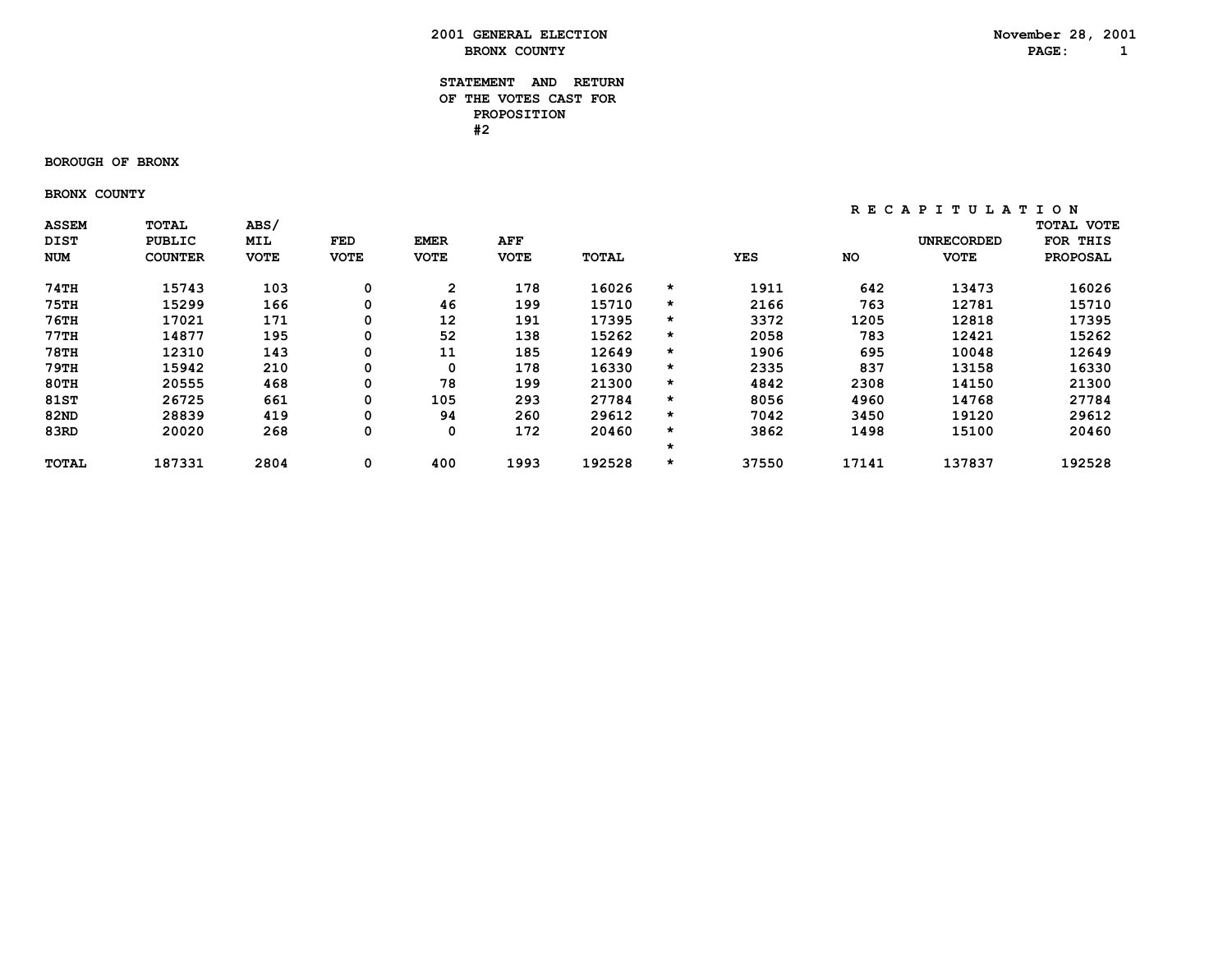#### **STATEMENT AND RETURN OF THE VOTES CAST FOR PROPOSITION #3**

#### **BOROUGH OF BRONX**

 **BRONX COUNTY**

| <b>ASSEM</b> | <b>TOTAL</b>   | ABS/        |             |                   |             |              |         |       |       |                   | <b>TOTAL VOTE</b> |
|--------------|----------------|-------------|-------------|-------------------|-------------|--------------|---------|-------|-------|-------------------|-------------------|
| <b>DIST</b>  | <b>PUBLIC</b>  | MIL         | FED         | <b>EMER</b>       | AFF         |              |         |       |       | <b>UNRECORDED</b> | FOR<br>THIS       |
| NUM          | <b>COUNTER</b> | <b>VOTE</b> | <b>VOTE</b> | <b>VOTE</b>       | <b>VOTE</b> | <b>TOTAL</b> |         | YES   | NO    | <b>VOTE</b>       | <b>PROPOSAL</b>   |
| 74TH         | 15743          | 103         | 0           | $\mathbf{2}$      | 178         | 16026        | $\star$ | 2137  | 383   | 13506             | 16026             |
| <b>75TH</b>  | 15299          | 166         | 0           | 46                | 199         | 15710        | $\star$ | 2381  | 448   | 12881             | 15710             |
| $76$ TH      | 17021          | 171         | 0           | $12 \overline{ }$ | 191         | 17395        | $\star$ | 3729  | 729   | 12937             | 17395             |
| 77TH         | 14877          | 195         | 0           | 52                | 138         | 15262        | $\star$ | 2281  | 479   | 12502             | 15262             |
| <b>78TH</b>  | 12310          | 143         | 0           | 11                | 185         | 12649        | $\star$ | 2160  | 453   | 10036             | 12649             |
| 79TH         | 15942          | 210         | 0           | 0                 | 178         | 16330        | $\star$ | 2567  | 447   | 13316             | 16330             |
| <b>80TH</b>  | 20555          | 468         | 0           | 78                | 199         | 21300        | $\star$ | 5435  | 1605  | 14260             | 21300             |
| <b>81ST</b>  | 26725          | 661         | 0           | 105               | 293         | 27784        | $\star$ | 8839  | 4049  | 14896             | 27784             |
| 82ND         | 28839          | 419         | 0           | 94                | 260         | 29612        | $\star$ | 7812  | 2439  | 19361             | 29612             |
| 83RD         | 20020          | 268         | 0           | $\mathbf 0$       | 172         | 20460        | $\star$ | 4278  | 961   | 15221             | 20460             |
|              |                |             |             |                   |             |              | $\star$ |       |       |                   |                   |
| <b>TOTAL</b> | 187331         | 2804        | 0           | 400               | 1993        | 192528       | *       | 41619 | 11993 | 138916            | 192528            |
|              |                |             |             |                   |             |              |         |       |       |                   |                   |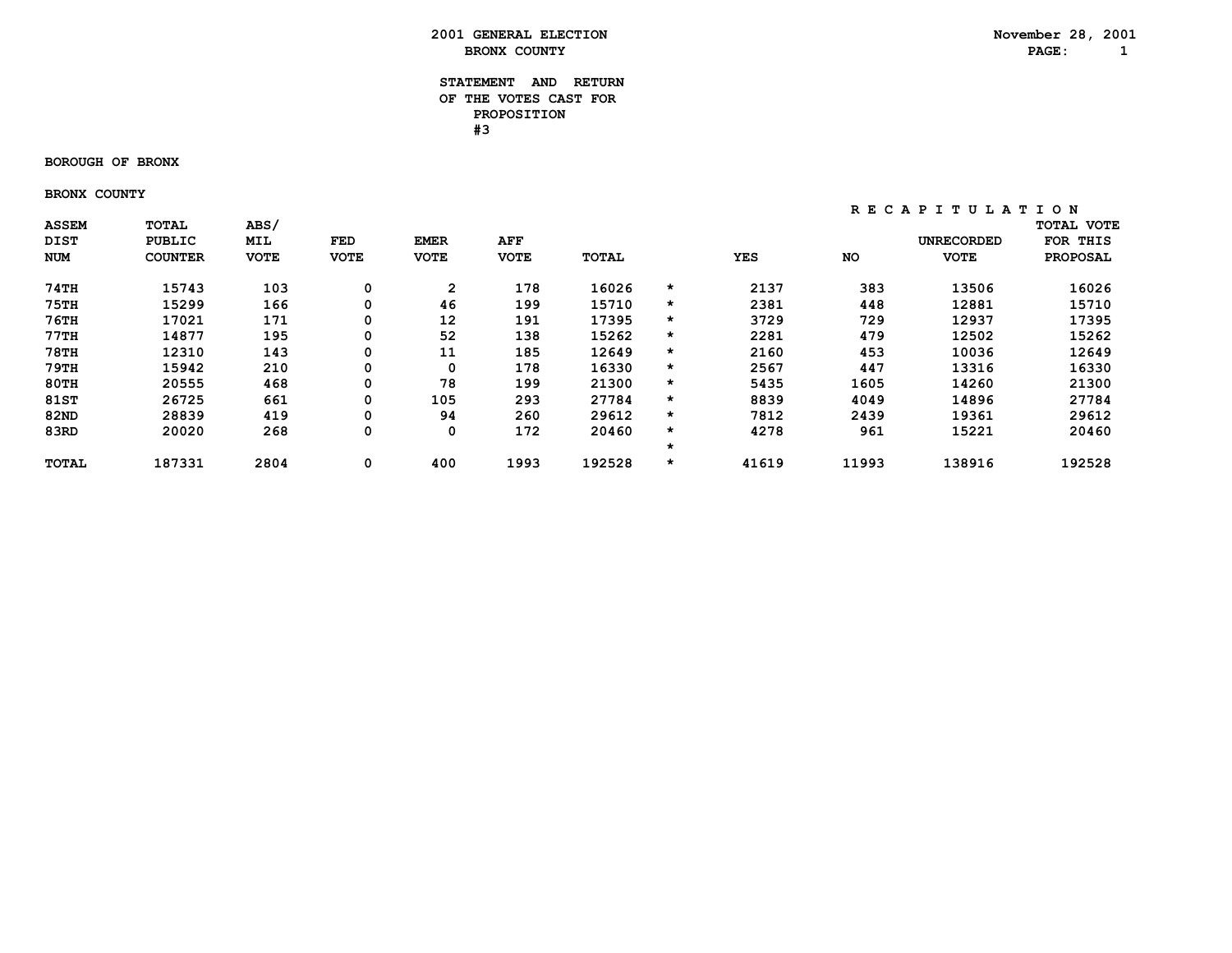#### **STATEMENT AND RETURN OF THE VOTES CAST FOR PROPOSITION #4**

#### **BOROUGH OF BRONX**

 **BRONX COUNTY**

| <b>ASSEM</b> | <b>TOTAL</b>   | ABS/        |             |                   |             |        |         |       |       |                   | <b>TOTAL VOTE</b> |
|--------------|----------------|-------------|-------------|-------------------|-------------|--------|---------|-------|-------|-------------------|-------------------|
| <b>DIST</b>  | <b>PUBLIC</b>  | <b>MIL</b>  | FED         | <b>EMER</b>       | AFF         |        |         |       |       | <b>UNRECORDED</b> | THIS<br>FOR       |
| NUM          | <b>COUNTER</b> | <b>VOTE</b> | <b>VOTE</b> | <b>VOTE</b>       | <b>VOTE</b> | TOTAL  |         | YES   | NO    | <b>VOTE</b>       | <b>PROPOSAL</b>   |
| 74TH         | 15743          | 103         | 0           | $\overline{2}$    | 178         | 16026  | *       | 1833  | 546   | 13647             | 16026             |
| <b>75TH</b>  | 15299          | 166         | 0           | 46                | 199         | 15710  | $\star$ | 2020  | 674   | 13016             | 15710             |
| $76$ TH      | 17021          | 171         | 0           | $12 \overline{ }$ | 191         | 17395  | $\star$ | 2960  | 1270  | 13165             | 17395             |
| 77TH         | 14877          | 195         | 0           | 52                | 138         | 15262  | $\star$ | 1881  | 728   | 12653             | 15262             |
| <b>78TH</b>  | 12310          | 143         | 0           | 11                | 185         | 12649  | $\star$ | 1822  | 654   | 10173             | 12649             |
| 79TH         | 15942          | 210         | 0           | 0                 | 178         | 16330  | $\star$ | 2069  | 800   | 13461             | 16330             |
| <b>80TH</b>  | 20555          | 468         | 0           | 78                | 199         | 21300  | $\star$ | 3902  | 2829  | 14569             | 21300             |
| <b>81ST</b>  | 26725          | 661         | 0           | 105               | 293         | 27784  | $\star$ | 6252  | 6101  | 15431             | 27784             |
| 82ND         | 28839          | 419         | 0           | 94                | 260         | 29612  | $\star$ | 5354  | 4420  | 19838             | 29612             |
| 83RD         | 20020          | 268         | 0           | $\mathbf 0$       | 172         | 20460  | $\star$ | 3550  | 1417  | 15493             | 20460             |
|              |                |             |             |                   |             |        | $\star$ |       |       |                   |                   |
| <b>TOTAL</b> | 187331         | 2804        | 0           | 400               | 1993        | 192528 | $\star$ | 31643 | 19439 | 141446            | 192528            |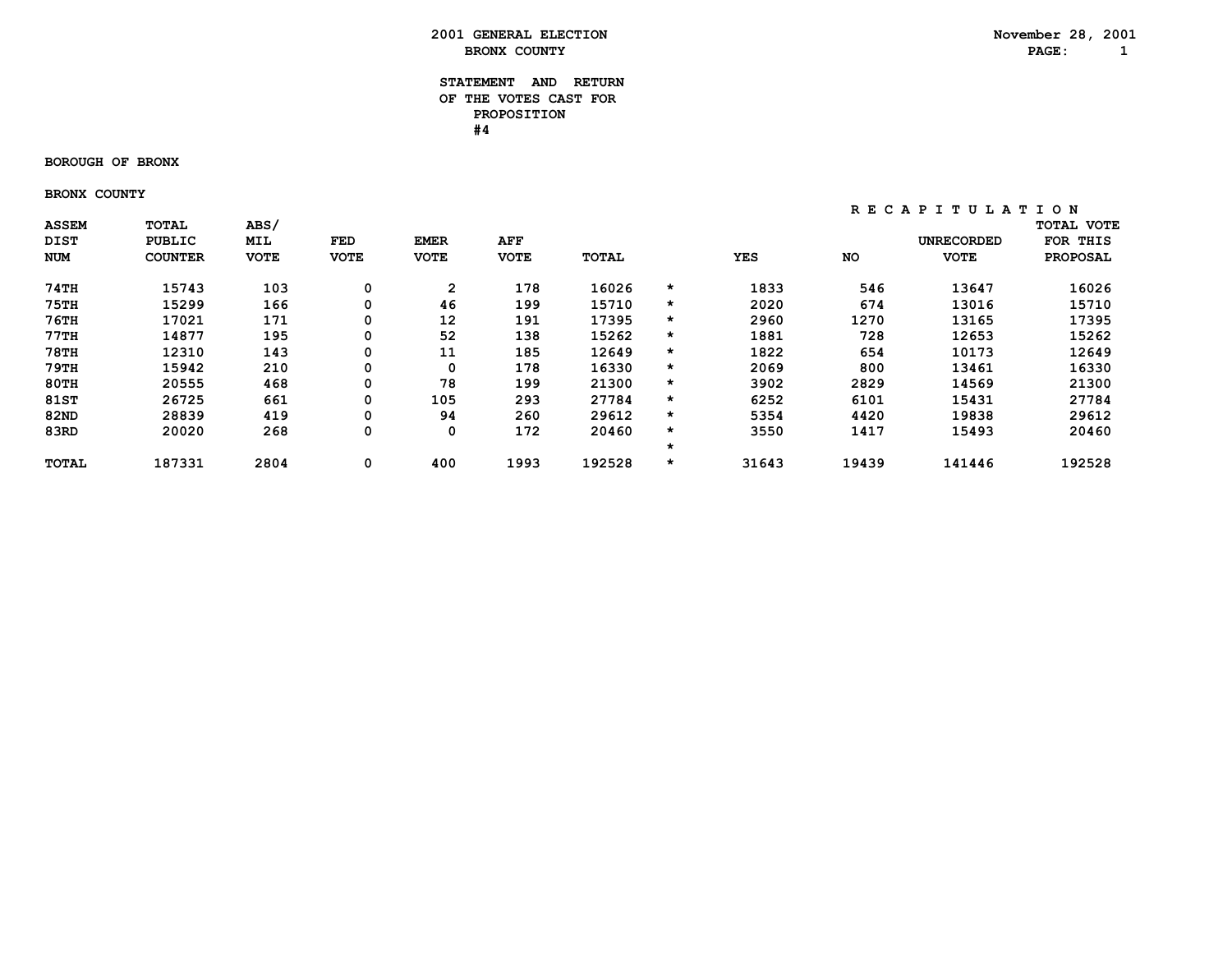#### **STATEMENT AND RETURN OF THE VOTES CAST FOR PROPOSITION #5**

#### **BOROUGH OF BRONX**

 **BRONX COUNTY**

| <b>ASSEM</b> | <b>TOTAL</b>   | ABS/        |             |                   |             |              |         |       |       |                   | <b>TOTAL VOTE</b> |
|--------------|----------------|-------------|-------------|-------------------|-------------|--------------|---------|-------|-------|-------------------|-------------------|
| <b>DIST</b>  | <b>PUBLIC</b>  | <b>MIL</b>  | FED         | <b>EMER</b>       | AFF         |              |         |       |       | <b>UNRECORDED</b> | THIS<br>FOR       |
| NUM          | <b>COUNTER</b> | <b>VOTE</b> | <b>VOTE</b> | <b>VOTE</b>       | <b>VOTE</b> | <b>TOTAL</b> |         | YES   | NO    | <b>VOTE</b>       | <b>PROPOSAL</b>   |
| 74TH         | 15743          | 103         | 0           | $\overline{2}$    | 178         | 16026        | *       | 2002  | 523   | 13501             | 16026             |
| <b>75TH</b>  | 15299          | 166         | 0           | 46                | 199         | 15710        | $\star$ | 2198  | 653   | 12859             | 15710             |
| $76$ TH      | 17021          | 171         | 0           | $12 \overline{ }$ | 191         | 17395        | $\star$ | 3382  | 1077  | 12936             | 17395             |
| 77TH         | 14877          | 195         | 0           | 52                | 138         | 15262        | $\star$ | 2031  | 674   | 12557             | 15262             |
| <b>78TH</b>  | 12310          | 143         | 0           | 11                | 185         | 12649        | $\star$ | 1924  | 635   | 10090             | 12649             |
| 79TH         | 15942          | 210         | 0           | 0                 | 178         | 16330        | $\star$ | 2352  | 656   | 13322             | 16330             |
| <b>80TH</b>  | 20555          | 468         | 0           | 78                | 199         | 21300        | $\star$ | 4810  | 2214  | 14276             | 21300             |
| <b>81ST</b>  | 26725          | 661         | 0           | 105               | 293         | 27784        | $\star$ | 7519  | 5267  | 14998             | 27784             |
| 82ND         | 28839          | 419         | 0           | 94                | 260         | 29612        | $\star$ | 6801  | 3372  | 19439             | 29612             |
| 83RD         | 20020          | 268         | 0           | $\mathbf 0$       | 172         | 20460        | $\star$ | 3938  | 1328  | 15194             | 20460             |
|              |                |             |             |                   |             |              | $\star$ |       |       |                   |                   |
| <b>TOTAL</b> | 187331         | 2804        | 0           | 400               | 1993        | 192528       | $\star$ | 36957 | 16399 | 139172            | 192528            |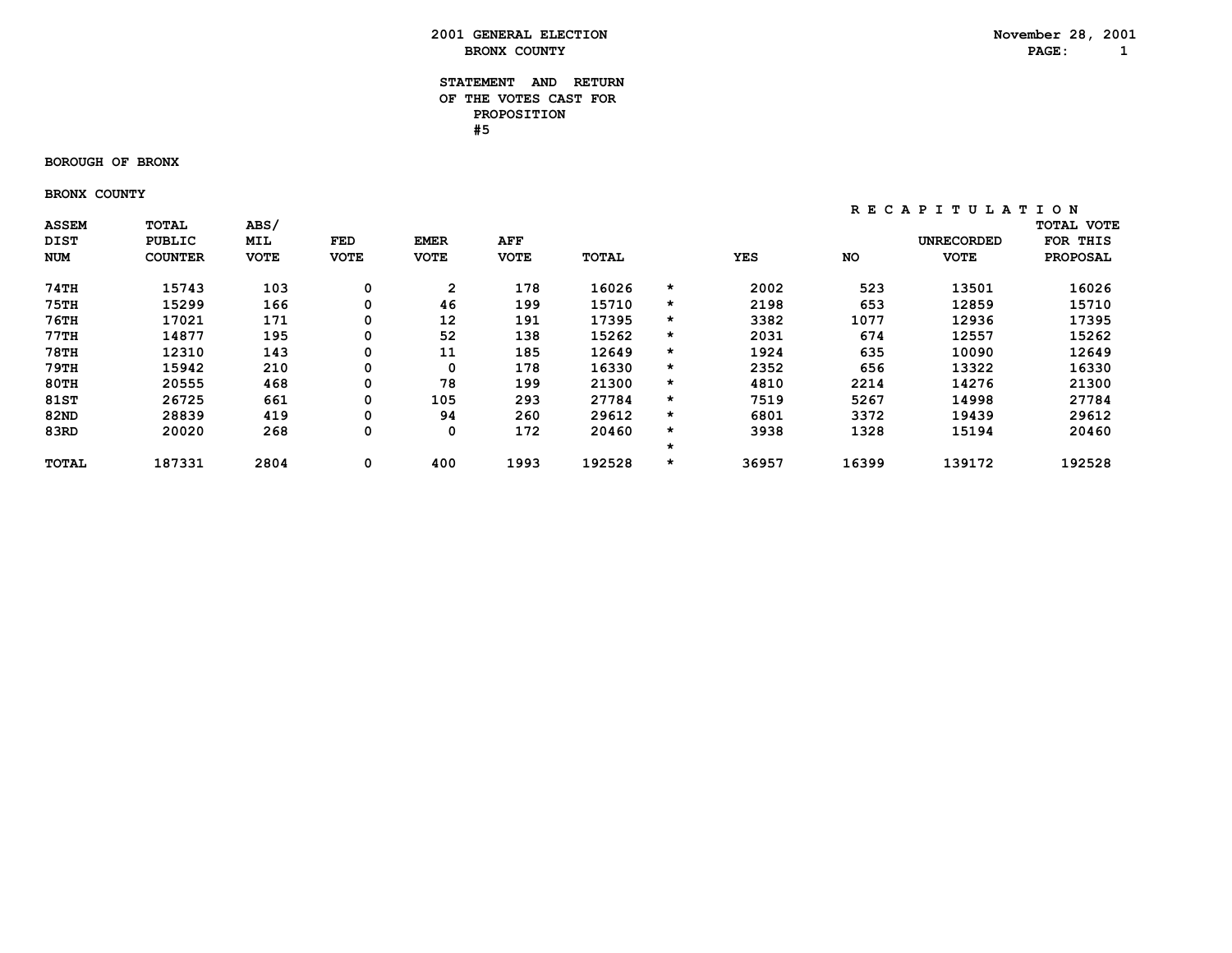#### **STATEMENT AND RETURN OF THE VOTES CAST FOR PROPOSITION #6**

#### **BOROUGH OF BRONX**

 **BRONX COUNTY**

| <b>ASSEM</b> | <b>TOTAL</b>   | ABS/        |             |                   |             |        |         |       |       |                   | <b>TOTAL VOTE</b> |
|--------------|----------------|-------------|-------------|-------------------|-------------|--------|---------|-------|-------|-------------------|-------------------|
| <b>DIST</b>  | <b>PUBLIC</b>  | <b>MIL</b>  | FED         | <b>EMER</b>       | AFF         |        |         |       |       | <b>UNRECORDED</b> | THIS<br>FOR       |
| NUM          | <b>COUNTER</b> | <b>VOTE</b> | <b>VOTE</b> | <b>VOTE</b>       | <b>VOTE</b> | TOTAL  |         | YES   | NO    | <b>VOTE</b>       | <b>PROPOSAL</b>   |
| 74TH         | 15743          | 103         | 0           | 2                 | 178         | 16026  | *       | 2066  | 440   | 13520             | 16026             |
| <b>75TH</b>  | 15299          | 166         | 0           | 46                | 199         | 15710  | $\star$ | 2205  | 541   | 12964             | 15710             |
| $76$ TH      | 17021          | 171         | 0           | $12 \overline{ }$ | 191         | 17395  | $\star$ | 3478  | 937   | 12980             | 17395             |
| 77TH         | 14877          | 195         | 0           | 52                | 138         | 15262  | $\star$ | 2067  | 610   | 12585             | 15262             |
| <b>78TH</b>  | 12310          | 143         | 0           | 11                | 185         | 12649  | $\star$ | 1993  | 563   | 10093             | 12649             |
| 79TH         | 15942          | 210         | 0           | 0                 | 178         | 16330  | $\star$ | 2383  | 617   | 13330             | 16330             |
| <b>80TH</b>  | 20555          | 468         | 0           | 78                | 199         | 21300  | $\star$ | 4900  | 1962  | 14438             | 21300             |
| <b>81ST</b>  | 26725          | 661         | 0           | 105               | 293         | 27784  | $\star$ | 7639  | 4921  | 15224             | 27784             |
| 82ND         | 28839          | 419         | 0           | 94                | 260         | 29612  | $\star$ | 6900  | 3077  | 19635             | 29612             |
| 83RD         | 20020          | 268         | 0           | $\mathbf 0$       | 172         | 20460  | $\star$ | 3870  | 1253  | 15337             | 20460             |
|              |                |             |             |                   |             |        | $\star$ |       |       |                   |                   |
| <b>TOTAL</b> | 187331         | 2804        | 0           | 400               | 1993        | 192528 | $\star$ | 37501 | 14921 | 140106            | 192528            |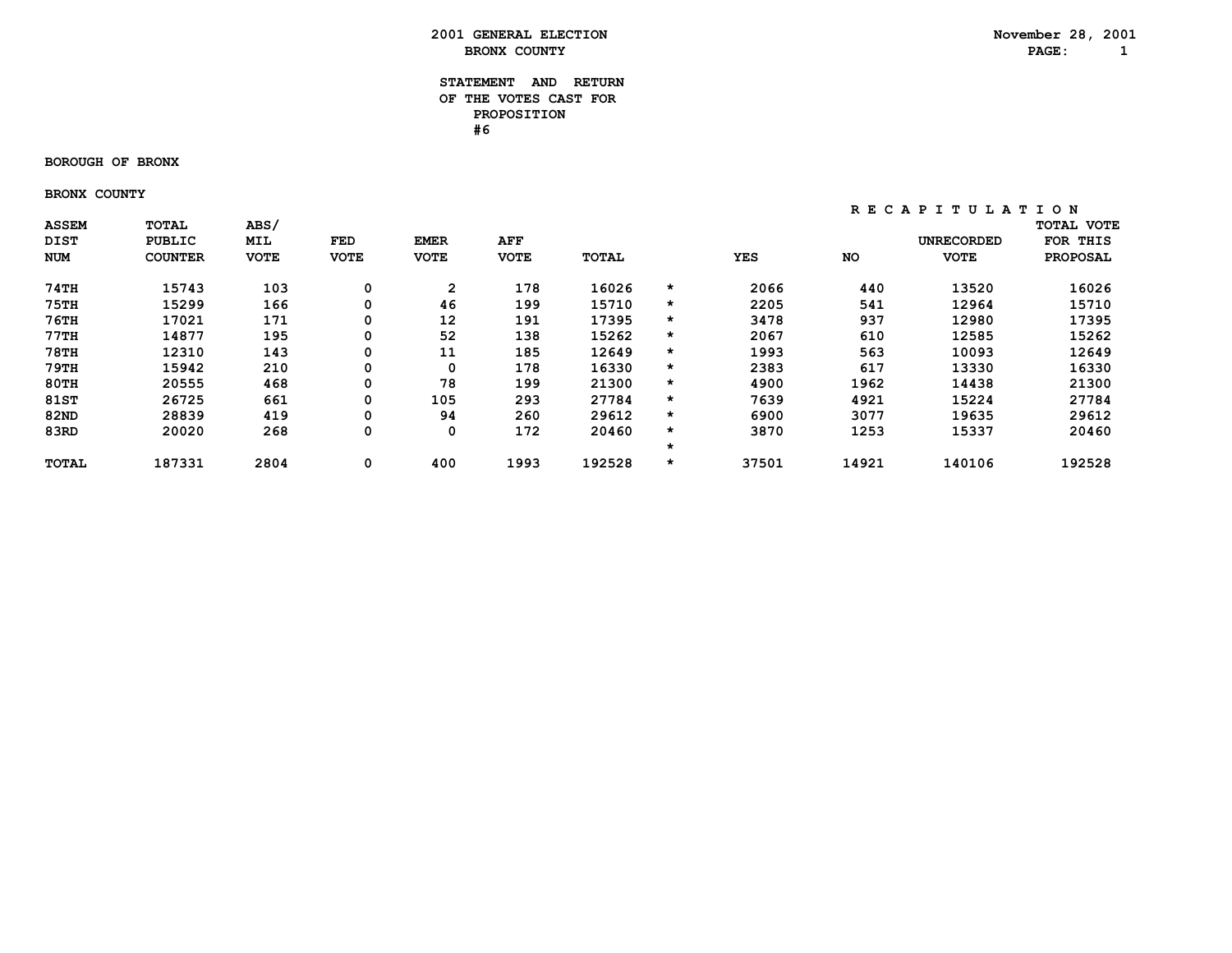**2001 GENERAL ELECTION**<br> *KINGS COUNTY***<br>
RAGE: 1 EXINGS COUNTY** AND **RAGE:** 1

**STATEMENT AND RETURN OF THE VOTES FOR THE OFFICE OF MAYORMAYOR OF THE CITY OF NEW YORK**

 **BOROUGH OF BROOKLYN**

 **NO. OF CANDIDATES TO BE ELECTED: 1**

#### **KINGS COUNTY R E C A P I T U L A T I O N**

|              |                       |            |            |                      |              |               |         | <b>REPUBLICAN</b> |              | DEMOCRATIC INDEPENDENCE CONSERVATIVE |             | LIBERAL       |
|--------------|-----------------------|------------|------------|----------------------|--------------|---------------|---------|-------------------|--------------|--------------------------------------|-------------|---------------|
|              |                       |            |            |                      |              | <b>TOTAL</b>  |         |                   |              |                                      |             |               |
| <b>ASSEM</b> | <b>TOTAL</b>          | ABS/       |            |                      | VALID        | <b>VOTE</b>   |         | 1A                | 1B           | 1 <sup>c</sup>                       | 1D          | 1E            |
| <b>DIST</b>  | <b>PUBLIC</b>         | <b>MIL</b> | <b>FED</b> | <b>EMERG</b>         | <b>AFFID</b> | THIS          |         | <b>MICHAEL R</b>  | <b>MARK</b>  | <b>MICHAEL R</b>                     | TERRANCE M  | <b>ALAN G</b> |
| <b>NUM</b>   | COUNTER BALLOT BALLOT |            |            | <b>BALLOT BALLOT</b> |              | <b>OFFICE</b> |         | <b>BLOOMBERG</b>  | <b>GREEN</b> | <b>BLOOMBERG</b>                     | <b>GRAY</b> | <b>HEVESI</b> |
|              |                       |            |            |                      |              |               |         |                   |              |                                      |             |               |
| 39TH         | 27246                 | 403        | 0          | 186                  | $325 *$      | $28160 *$     |         | 14488             | 11461        | 888                                  | 56          | 103           |
| $40$ TH      | 17489                 | 172        | 0          | 71                   | $264 *$      | $17996 *$     |         | 3101              | 12633        | 585                                  | 20          | 95            |
| <b>41ST</b>  | 26317                 | 470        | 0          | 252                  | $465 *$      | $27504$ *     |         | 12271             | 12934        | 912                                  | 46          | 112           |
| 42ND         | 15260                 | 228        | 0          | 52                   | $210 *$      | $15750 *$     |         | 3345              | 10771        | 412                                  | 18          | 64            |
| 43RD         | 17686                 | 367        | 0          | 123                  | $206 *$      | $18382 *$     |         | 4201              | 12314        | 555                                  | 20          | 79            |
| 44TH         | 27769                 | 514        | 0          | 319                  | $321 *$      | 28923 *       |         | 11061             | 14002        | 1070                                 | 53          | 294           |
| 45TH         | 23594                 | 613        | 0          | 540                  | $241 *$      | 24988 *       |         | 15990             | 7026         | 965                                  | 44          | 73            |
| 46TH         | 22446                 | 551        | 0          | 394                  | $289 *$      | $23680 *$     |         | 12660             | 8671         | 928                                  | 83          | 72            |
| 47TH         | 18576                 | 417        | 0          | 1795                 | $268 *$      | $21056 *$     |         | 13672             | 5733         | 818                                  | 38          | 40            |
| <b>48TH</b>  | 19804                 | 340        | 0          | 18                   | $195 *$      | $20357 *$     |         | 14234             | 4591         | 767                                  | 55          | 51            |
| 49TH         | 19347                 | 345        | 0          | 79                   | $193 *$      | $19964 *$     |         | 14187             | 4223         | 787                                  | 54          | 41            |
| 50TH         | 19360                 | 258        | 0          | 107                  | $297 *$      | $20022 *$     |         | 8622              | 8888         | 752                                  | 27          | 112           |
| 51ST         | 16213                 | 164        | 0          | 70                   | $230 *$      | $16677 *$     |         | 6339              | 8118         | 611                                  | 31          | 79            |
| 52ND         | 33196                 | 743        | 0          | 193                  | $433 *$      | $34565 *$     |         | 17176             | 13704        | 1295                                 | 164         | 291           |
| 53RD         | 15154                 | 109        | 0          | 232                  | $259 *$      | $15754$ *     |         | 5429              | 7805         | 666                                  | 22          | 61            |
| 54TH         | 13299                 | 142        | 0          | 8                    | $238 *$      | $13687 *$     |         | 4609              | 7403         | 541                                  | 24          | 55            |
| 55TH         | 16261                 | 165        | 0          | 117                  | $259 *$      | $16802 *$     |         | 2391              | 12332        | 493                                  | 21          | 76            |
| 56TH         | 18079                 | 275        | 0          | $\overline{2}$       | $294 *$      | $18650 *$     |         | 2884              | 13325        | 629                                  | 22          | 132           |
| 57TH         | 23111                 | 375        | 0          | 59                   | $376 *$      | $23921 *$     |         | 4388              | 15792        | 817                                  | 27          | 223           |
| 58TH         | 18657                 | 214        | 0          | 12                   | $230 *$      | $19113 *$     |         | 3005              | 14279        | 496                                  | 19          | 71            |
|              |                       |            |            |                      |              | $\star$       | $\star$ |                   |              |                                      |             |               |
| <b>TOTAL</b> | 408864                | 6865       | 0          | 4629                 | $5593 *$     | $425951 *$    |         | 174053            | 206005       | 14987                                | 844         | 2124          |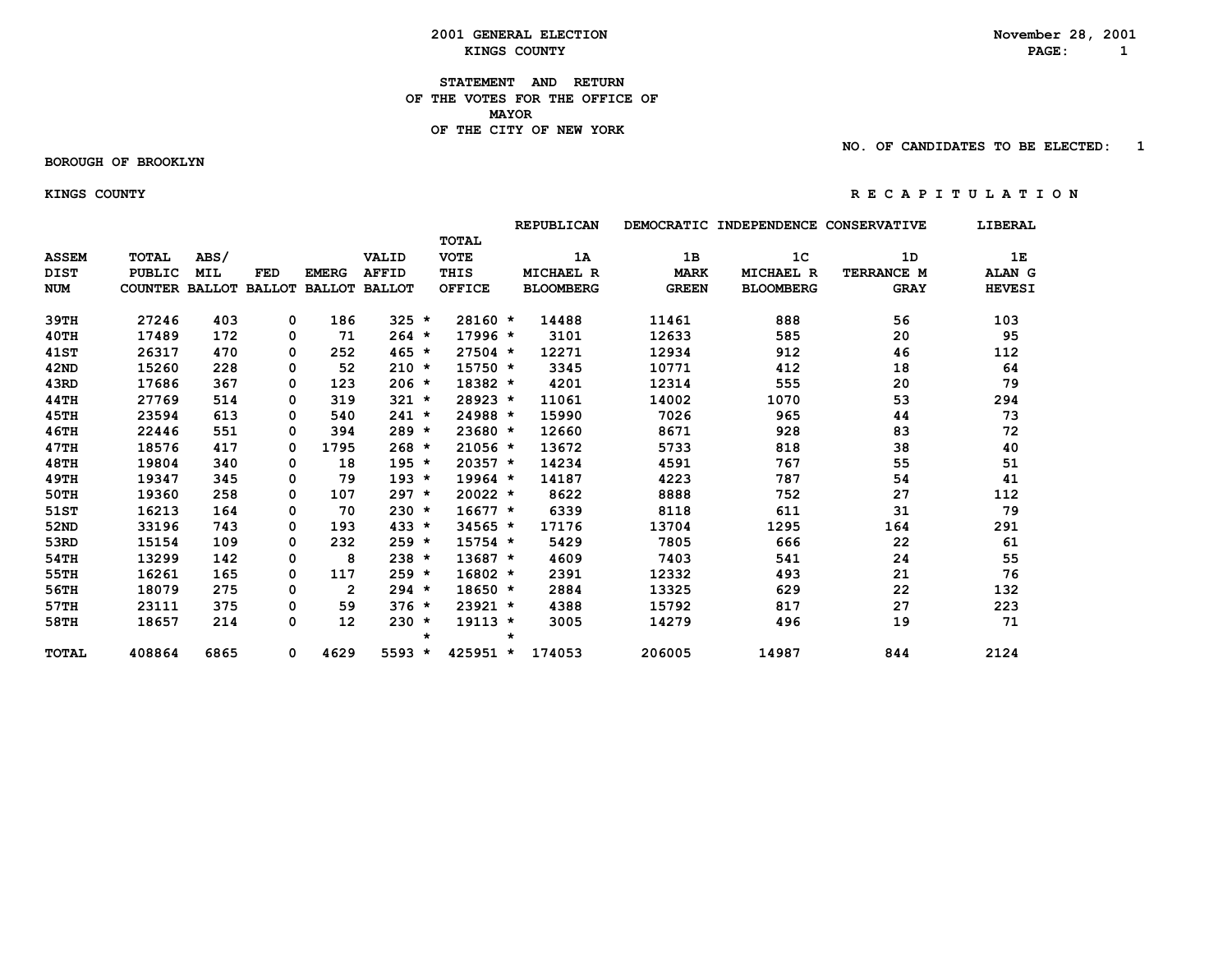# PAGE: 1A

# **2001 GENERAL ELECTION November 28, 2001 KINGS COUNTY**

#### **STATEMENT AND RETURN OF THE VOTES FOR THE OFFICE OF MAYORDE THE CITY OF NEW YORK**

 **NO. OF CANDIDATES TO BE ELECTED: 1**

 **KINGS COUNTY**

|              | <b>GREEN</b>   | WORKING         | <b>BETTER</b>  | <b>AMERICAN</b>  | LIBERTARIAN   | <b>FUSION</b>    | MARIJUANA       |             |             |
|--------------|----------------|-----------------|----------------|------------------|---------------|------------------|-----------------|-------------|-------------|
|              |                | <b>FAMILIES</b> | <b>SCHOOLS</b> | <b>DREAM</b>     |               |                  | <b>REFORM</b>   |             |             |
| <b>ASSEM</b> | 1 <sub>G</sub> | 1H              | 1I             | 1J               | 1K            | 1L               | 1M              |             | <b>UNRE</b> |
| <b>DIST</b>  | <b>JULIA</b>   | <b>MARK</b>     | ALAN G         | <b>KENNETH B</b> | <b>KENNY</b>  | <b>BERNARD H</b> | THOMAS K        | <b>SCAT</b> | CORD        |
| <b>NUM</b>   | WILLEBRAND     | <b>GREEN</b>    | <b>HEVESI</b>  | GOLDING          | <b>KRAMER</b> | <b>GOETZ</b>     | <b>LEIGHTON</b> | <b>VOTE</b> | <b>VOTE</b> |
| 39тн         | 78             | 424             | 29             | 5                | 19            | 21               | 19              | 0           | 569         |
| 40TH         | 92             | 694             | 34             | 8                | 9             | 21               | 25              | 0           | 679         |
| 41ST         | 84             | 456             | 22             | 2                | 13            | 13               | 18              | 0           | 621         |
| 42ND         | 82             | 565             | 14             |                  | 9             | 20               | 17              | 0           | 429         |
| 43RD         | 88             | 487             | 25             |                  | 6             | 12               | 17              | 7           | 567         |
| 44TH         | 310            | 1323            | 35             |                  | 22            | 23               | 61              | 0           | 665         |
| 45TH         | 43             | 197             | 29             | 6                | 26            | 11               | 18              | 0           | 560         |
| <b>46TH</b>  | 67             | 305             | 22             |                  | 26            | 21               | 33              | 0           | 785         |
| 47TH         | 35             | 129             | 13             | 3                | 17            | 13               | 16              | 0           | 529         |
| 48TH         | 47             | 152             | 21             | $\overline{2}$   | 15            | 14               | 10              |             | 391         |
| 49TH         | 31             | 118             | 17             | 3                | 16            | 15               | 18              | 0           | 454         |
| 50TH         | 248            | 661             | 26             | 8                | 17            | 19               | 45              | 0           | 597         |
| 51ST         | 160            | 653             | 15             | 7                | 15            | 17               | 42              | 0           | 590         |
| 52ND         | 289            | 878             | 45             | 17               | 42            | 14               | 66              | 5           | 579         |
| 53RD         | 151            | 440             | 53             | 51               | 19            | 16               | 43              | 0           | 998         |
| 54TH         | 61             | 365             | 33             |                  | 14            | 13               | 32              | 0           | 530         |
| 55TH         | 94             | 690             | 52             |                  | 11            | 16               | 42              | 0           | 577         |
| 56TH         | 126            | 629             | 88             | 5                | 13            | 25               | 47              | 0           | 725         |
| 57TH         | 285            | 1454            | 39             | 10               | 23            | 17               | 97              | 0           | 749         |
| 58TH         | 85             | 597             | 16             | 3                | 6             | 12               | 14              | 7           | 503         |
| <b>TOTAL</b> | 2456           | 11217           | 628            | 163              | 338           | 333              | 680             | 26          | 12097       |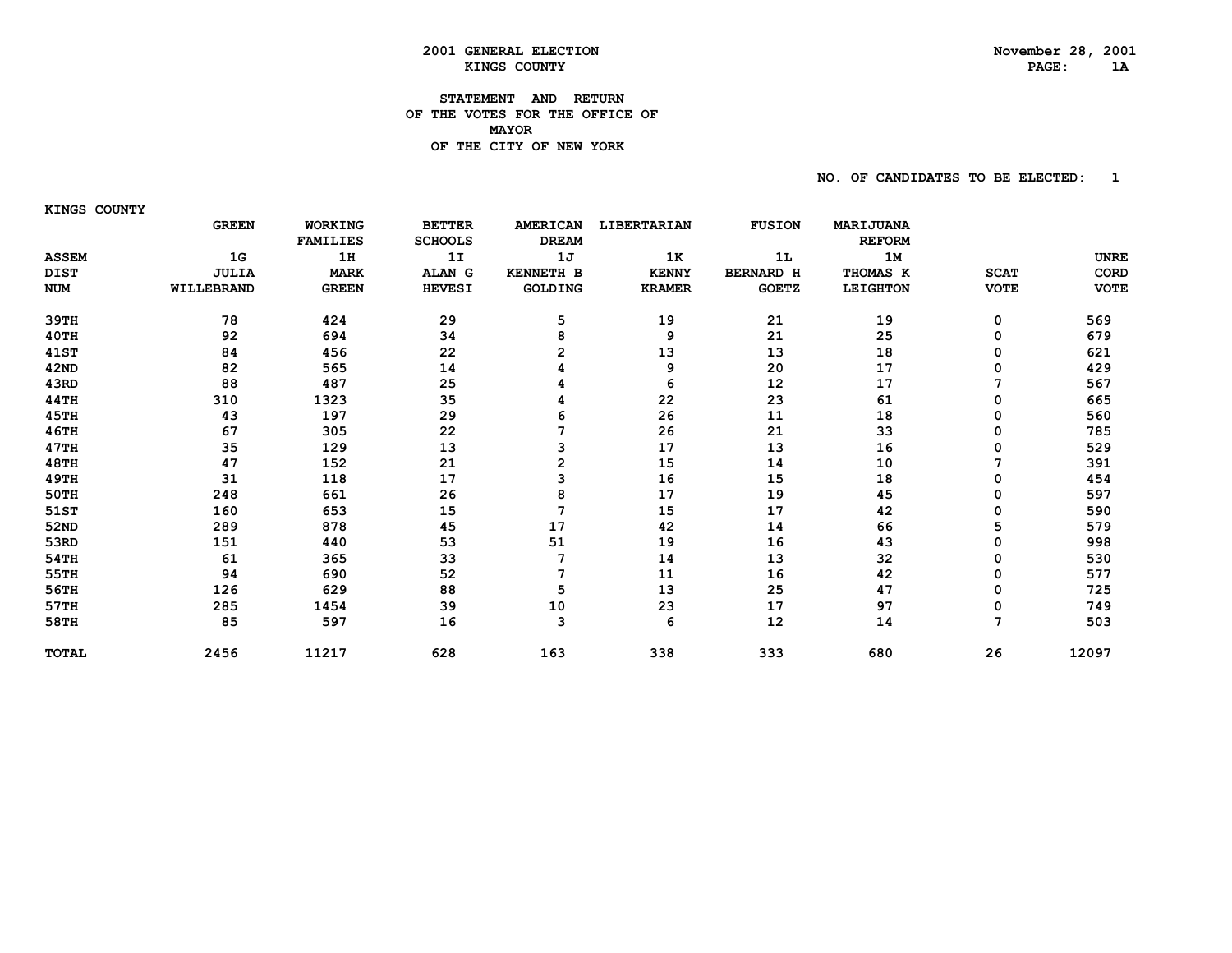#### **2001 GENERAL ELECTION**<br> *KINGS COUNTY***<br>
RAGE: 1 EXINGS COUNTY** AND **RAGE:** 1

#### **STATEMENT AND RETURN OF THE VOTES FOR THE OFFICE OFPUBLIC ADVOCATE OF THE CITY OF NEW YORK**

 **BOROUGH OF BROOKLYN**

 **NO. OF CANDIDATES TO BE ELECTED: 1**

#### **KINGS COUNTY R E C A P I T U L A T I O N**

|              |                       |            |            |                |                      |         |               |         |                | DEMOCRATIC CONSERVATIVE | LIBERAL         | LIBERTARIAN   | <b>FUSION</b> |
|--------------|-----------------------|------------|------------|----------------|----------------------|---------|---------------|---------|----------------|-------------------------|-----------------|---------------|---------------|
|              |                       |            |            |                |                      |         | <b>TOTAL</b>  |         |                |                         |                 |               |               |
| <b>ASSEM</b> | <b>TOTAL</b>          | ABS/       |            |                | VALID                |         | <b>VOTE</b>   |         | 6В             | 6D                      | 6E              | 6K            | 6L            |
| <b>DIST</b>  | <b>PUBLIC</b>         | <b>MIL</b> | <b>FED</b> | <b>EMERG</b>   | <b>AFFID</b>         |         | THIS          |         | <b>BETSY F</b> | <b>JOSEPH</b>           | SCOTT M         | <b>TRAVIS</b> | <b>SHEILA</b> |
| <b>NUM</b>   | COUNTER BALLOT BALLOT |            |            |                | <b>BALLOT BALLOT</b> |         | <b>OFFICE</b> |         | <b>GOTBAUM</b> | <b>DUBOWSKI</b>         | <b>STRINGER</b> | PAHL          | FLAXMAN       |
| 39TH         | 27246                 | 403        | 0          | 186            | $325 *$              |         | 28160 *       |         | 15645          | 1043                    | 521             | 91            | 82            |
| 40TH         | 17489                 | 172        | 0          | 71             | $264 *$              |         | $17996 *$     |         | 11700          | 98                      | 212             | 70            | 122           |
| <b>41ST</b>  | 26317                 | 470        | 0          | 252            | $465 *$              |         | $27504$ *     |         | 16963          | 856                     | 521             | 66            | 90            |
| 42ND         | 15260                 | 228        | 0          | 52             | $210 *$              |         | $15750 *$     |         | 10585          | 177                     | 249             | 39            | 89            |
| 43RD         | 17686                 | 367        | 0          | 123            | $206 *$              |         | 18382 *       |         | 13000          | 150                     | 288             | 52            | 84            |
| 44TH         | 27769                 | 514        | 0          | 319            | $321 *$              |         | 28923 *       |         | 17838          | 992                     | 1319            | 146           | 198           |
| 45TH         | 23594                 | 613        | 0          | 540            | $241 *$              |         | 24988 *       |         | 12858          | 1165                    | 618             | 95            | 54            |
| <b>46TH</b>  | 22446                 | 551        | 0          | 394            | $289 *$              |         | $23680 *$     |         | 10925          | 911                     | 487             | 85            | 106           |
| 47TH         | 18576                 | 417        | 0          | 1795           | $268 *$              |         | $21056 *$     |         | 9377           | 876                     | 400             | 64            | 57            |
| <b>48TH</b>  | 19804                 | 340        | 0          | 18             | $195 *$              |         | $20357 *$     |         | 10095          | 1011                    | 360             | 61            | 64            |
| <b>49TH</b>  | 19347                 | 345        | 0          | 79             | $193 *$              |         | $19964 *$     |         | 7878           | 1004                    | 315             | 71            | 50            |
| 50TH         | 19360                 | 258        | 0          | 107            | $297 *$              |         | $20022 *$     |         | 11146          | 581                     | 576             | 85            | 163           |
| 51ST         | 16213                 | 164        | 0          | 70             | $230 *$              |         | $16677 *$     |         | 8928           | 383                     | 482             | 91            | 116           |
| 52ND         | 33196                 | 743        | 0          | 193            | $433 *$              |         | $34565 *$     |         | 19390          | 1972                    | 1395            | 189           | 181           |
| 53RD         | 15154                 | 109        | 0          | 232            | $259 *$              |         | $15754$ *     |         | 7583           | 239                     | 291             | 108           | 118           |
| 54TH         | 13299                 | 142        | 0          | 8              | $238 *$              |         | $13715 *$     |         | 7479           | 167                     | 165             | 67            | 70            |
| 55TH         | 16261                 | 165        | 0          | 117            | $259 *$              |         | $16802 *$     |         | 11332          | 80                      | 197             | 57            | 99            |
| 56TH         | 18079                 | 275        | 0          | $\overline{2}$ | $294 *$              |         | $18650 *$     |         | 12433          | 115                     | 325             | 63            | 102           |
| 57TH         | 23111                 | 375        | 0          | 59             | $376 *$              |         | $23921 *$     |         | 16059          | 179                     | 923             | 83            | 137           |
| 58TH         | 18657                 | 214        | 0          | 12             | $230 *$              | $\star$ | $19113 *$     | $\star$ | 13749          | 111                     | 204             | 41            | 84            |
| <b>TOTAL</b> | 408864                | 6865       | 0          | 4629           | $5593 *$             |         | 425979 *      |         | 244963         | 12110                   | 9848            | 1624          | 2066          |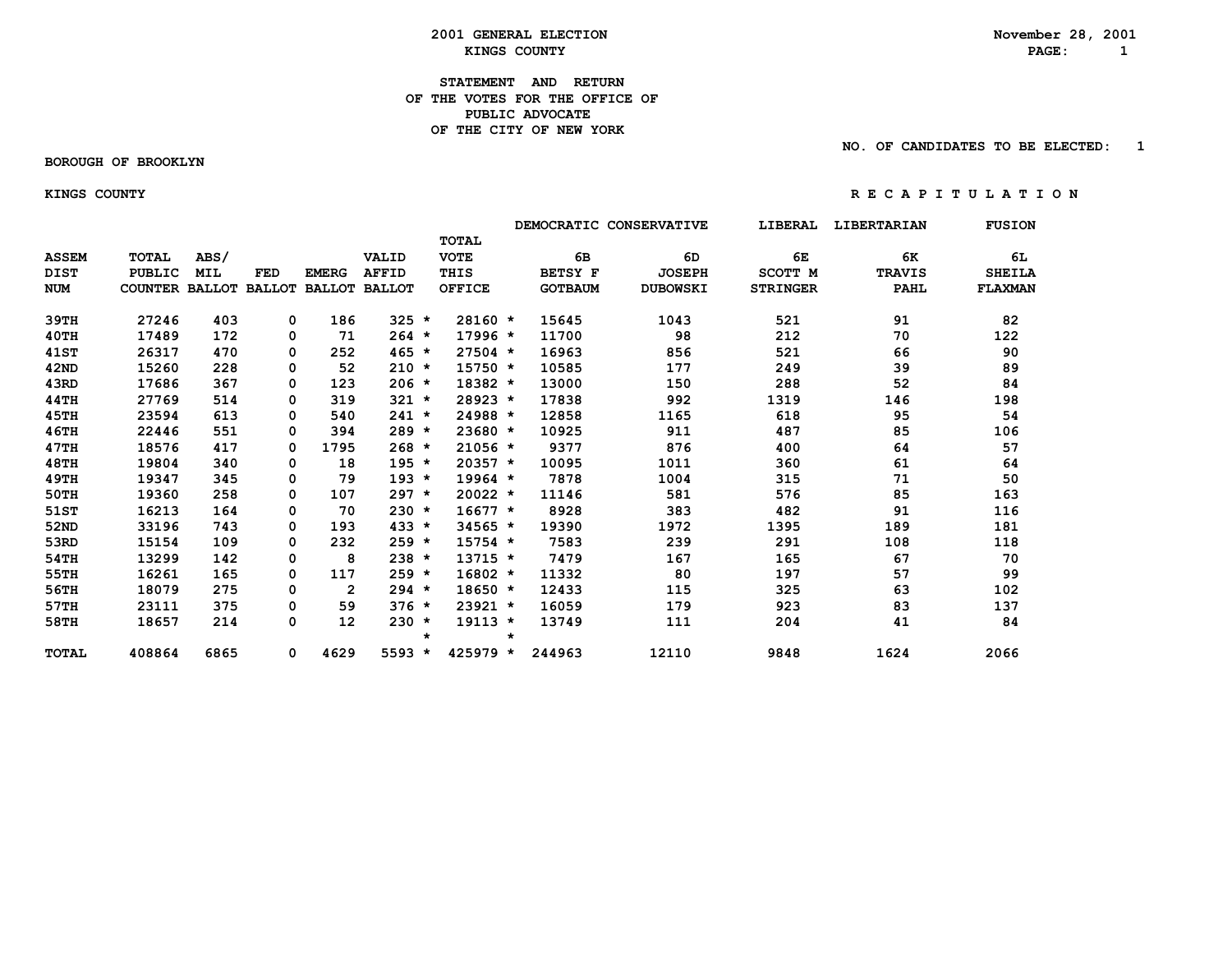# PAGE: 1A

# **2001 GENERAL ELECTION November 28, 2001 KINGS COUNTY**

#### **STATEMENT AND RETURN OF THE VOTES FOR THE OFFICE OF PUBLIC ADVOCATEDE THE CITY OF NEW YORK**

**NO. OF CANDIDATES TO BE ELECTED:** 1

 **KINGS COUNTY**

|              | MARIJUANA<br><b>REFORM</b> |                |             |
|--------------|----------------------------|----------------|-------------|
| <b>ASSEM</b> | 6м                         |                | <b>UNRE</b> |
| <b>DIST</b>  | CHRIS M                    | <b>SCAT</b>    | <b>CORD</b> |
| <b>NUM</b>   | <b>LAUNOIS</b>             | <b>VOTE</b>    | <b>VOTE</b> |
|              |                            |                |             |
| 39TH         | 260                        | 0              | 10518       |
| 40TH         | 305                        | 0              | 5489        |
| <b>41ST</b>  | 259                        | 0              | 8749        |
| 42ND         | 257                        | 0              | 4354        |
| 43RD         | 250                        | $\overline{2}$ | 4556        |
| <b>44TH</b>  | 591                        | 0              | 7839        |
| 45TH         | 179                        | 0              | 10019       |
| <b>46TH</b>  | 215                        | 0              | 10951       |
| 47TH         | 150                        | 0              | 10132       |
| <b>48TH</b>  | 139                        | $\mathbf{1}$   | 8626        |
| <b>49TH</b>  | 187                        | 0              | 10459       |
| <b>50TH</b>  | 495                        | 0              | 6976        |
| 51ST         | 399                        | 0              | 6278        |
| 52ND         | 632                        | 0              | 10806       |
| 53RD         | 346                        | 0              | 7069        |
| 54TH         | 197                        | 0              | 5570        |
| 55TH         | 317                        | 0              | 4720        |
| 56TH         | 302                        | 0              | 5310        |
| 57TH         | 715                        | 0              | 5825        |
| 58TH         | 256                        | 0              | 4668        |
|              |                            |                |             |
| <b>TOTAL</b> | 6451                       | 3              | 148914      |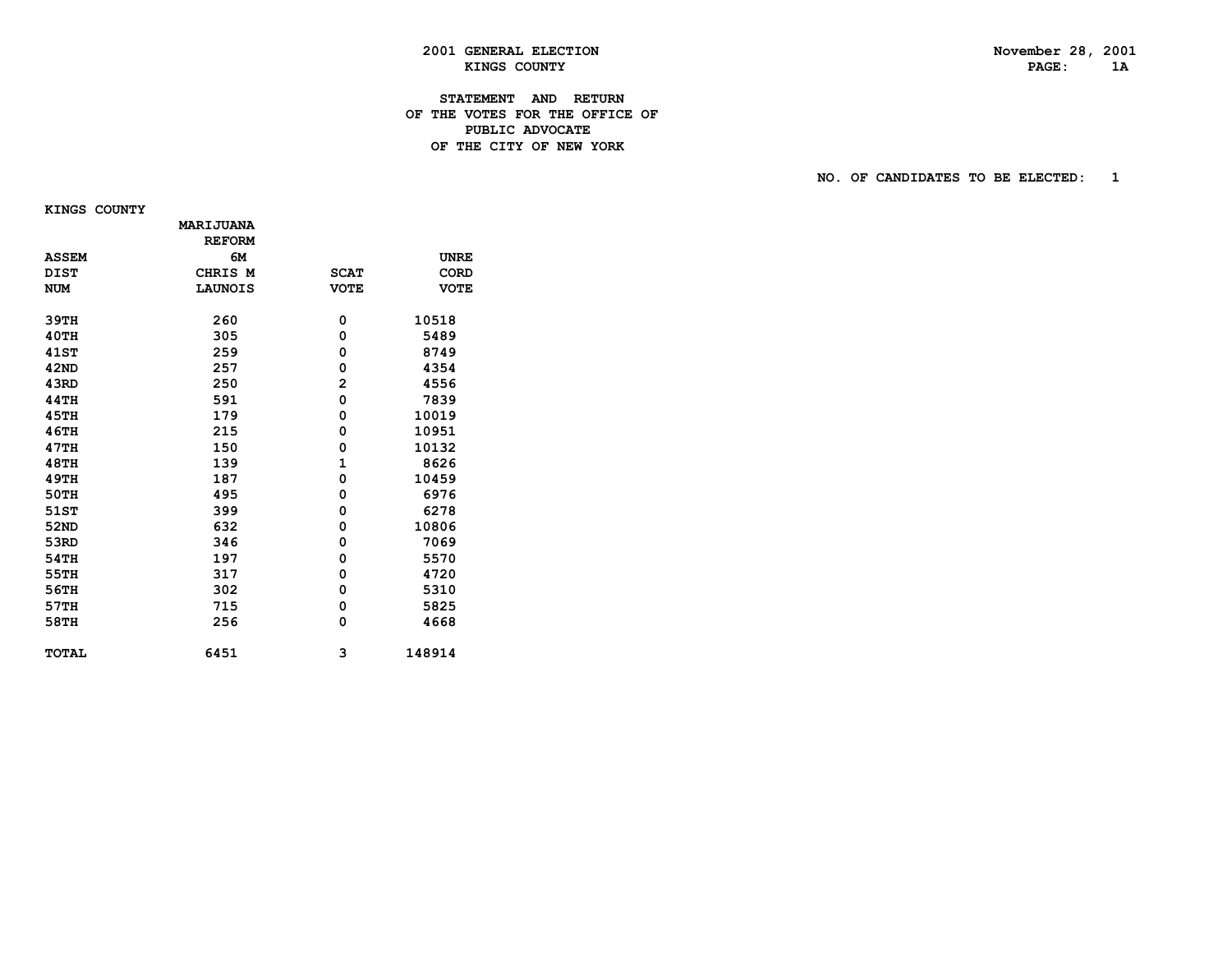#### **2001 GENERAL ELECTION**<br> *KINGS COUNTY***<br>
RAGE: 1 EXINGS COUNTY** AND **RAGE:** 1

#### **STATEMENT AND RETURN OF THE VOTES FOR THE OFFICE OF COMPTROLLER OF THE CITY OF NEW YORK**

#### **BOROUGH OF BROOKLYN**

 **NO. OF CANDIDATES TO BE ELECTED: 1**

 **KINGS COUNTY R E C A P I T U L A T I O N**

|              |                       |            |            |                      |              |         |               |         |                 | DEMOCRATIC CONSERVATIVE | LIBERAL       | <b>WORKING</b>  | <b>LIBERTARIAN</b> |
|--------------|-----------------------|------------|------------|----------------------|--------------|---------|---------------|---------|-----------------|-------------------------|---------------|-----------------|--------------------|
|              |                       |            |            |                      |              |         | <b>TOTAL</b>  |         |                 |                         |               | <b>FAMILIES</b> |                    |
| <b>ASSEM</b> | <b>TOTAL</b>          | ABS/       |            |                      | VALID        |         | <b>VOTE</b>   |         | 10B             | 10D                     | 10E           | 10H             | 10K                |
| <b>DIST</b>  | <b>PUBLIC</b>         | <b>MIL</b> | <b>FED</b> | <b>EMERG</b>         | <b>AFFID</b> |         | THIS          |         | WILLIAM C       | JOHN J                  | HERBERT E     | WILLIAM C       | <b>JAMES</b>       |
| <b>NUM</b>   | COUNTER BALLOT BALLOT |            |            | <b>BALLOT BALLOT</b> |              |         | <b>OFFICE</b> |         | <b>THOMPSON</b> | <b>DEMIC</b>            | <b>BERMAN</b> | <b>THOMPSON</b> | <b>EISERT</b>      |
|              |                       |            |            |                      |              |         |               |         |                 |                         |               |                 |                    |
| 39TH         | 27246                 | 403        | 0          | 186                  | $325 *$      |         | $28160 *$     |         | 12386           | 924                     | 3270          | 262             | 95                 |
| 40TH         | 17489                 | 172        | 0          | 71                   | $264 *$      |         | $17996 *$     |         | 12009           | 86                      | 123           | 442             | 69                 |
| <b>41ST</b>  | 26317                 | 470        | 0          | 252                  | $465 *$      |         | $27504$ *     |         | 14117           | 832                     | 2208          | 306             | 79                 |
| 42ND         | 15260                 | 228        | 0          | 52                   | $210 *$      |         | $15750 *$     |         | 10020           | 156                     | 431           | 302             | 47                 |
| 43RD         | 17686                 | 367        | 0          | 123                  | $206 *$      |         | 18382 *       |         | 13094           | 110                     | 232           | 352             | 45                 |
| 44TH         | 27769                 | 514        | 0          | 319                  | $321 *$      |         | 28923 *       |         | 15112           | 1076                    | 2195          | 1095            | 149                |
| 45TH         | 23594                 | 613        | 0          | 540                  | $241 *$      |         | 24988 *       |         | 8865            | 1070                    | 2937          | 192             | 82                 |
| 46TH         | 22446                 | 551        | 0          | 394                  | $289 *$      |         | $23680 *$     |         | 8934            | 1164                    | 1145          | 188             | 72                 |
| 47TH         | 18576                 | 417        | 0          | 1795                 | $268 *$      |         | $21056 *$     |         | 7228            | 915                     | 1379          | 159             | 60                 |
| <b>48TH</b>  | 19804                 | 340        | 0          | 18                   | $195 *$      |         | $20357 *$     |         | 6483            | 1152                    | 1995          | 150             | 63                 |
| 49TH         | 19347                 | 345        | 0          | 79                   | $193 *$      |         | $19964 *$     |         | 5957            | 1190                    | 1108          | 139             | 76                 |
| <b>50TH</b>  | 19360                 | 258        | 0          | 107                  | $297 *$      |         | $20022 *$     |         | 10168           | 387                     | 740           | 623             | 96                 |
| 51ST         | 16213                 | 164        | 0          | 70                   | $230 *$      |         | $16677 *$     |         | 8299            | 405                     | 454           | 464             | 79                 |
| 52ND         | 33196                 | 743        | 0          | 193                  | $433 *$      |         | $34565 *$     |         | 16857           | 2839                    | 1835          | 802             | 176                |
| 53RD         | 15154                 | 109        | 0          | 232                  | $259 *$      |         | $15754$ *     |         | 7379            | 193                     | 377           | 317             | 98                 |
| 54TH         | 13299                 | 142        | 0          | 8                    | $238 *$      |         | $13721 *$     |         | 7424            | 146                     | 165           | 249             | 68                 |
| 55TH         | 16261                 | 165        | 0          | 117                  | $259 *$      |         | $16802 *$     |         | 11654           | 55                      | 103           | 429             | 47                 |
| 56TH         | 18079                 | 275        | 0          | $\overline{2}$       | $294 *$      |         | $18650 *$     |         | 12900           | 74                      | 149           | 419             | 44                 |
| 57TH         | 23111                 | 375        | 0          | 59                   | $376 *$      |         | $23921 *$     |         | 15837           | 192                     | 661           | 1192            | 86                 |
| 58TH         | 18657                 | 214        | 0          | 12                   | $230 *$      |         | $19113 *$     |         | 13792           | 86                      | 151           | 327             | 43                 |
|              |                       |            |            |                      |              | $\star$ |               | $\star$ |                 |                         |               |                 |                    |
| TOTAL        | 408864                | 6865       | 0          | 4629                 | $5593 *$     |         | 425985 *      |         | 218515          | 13052                   | 21658         | 8409            | 1574               |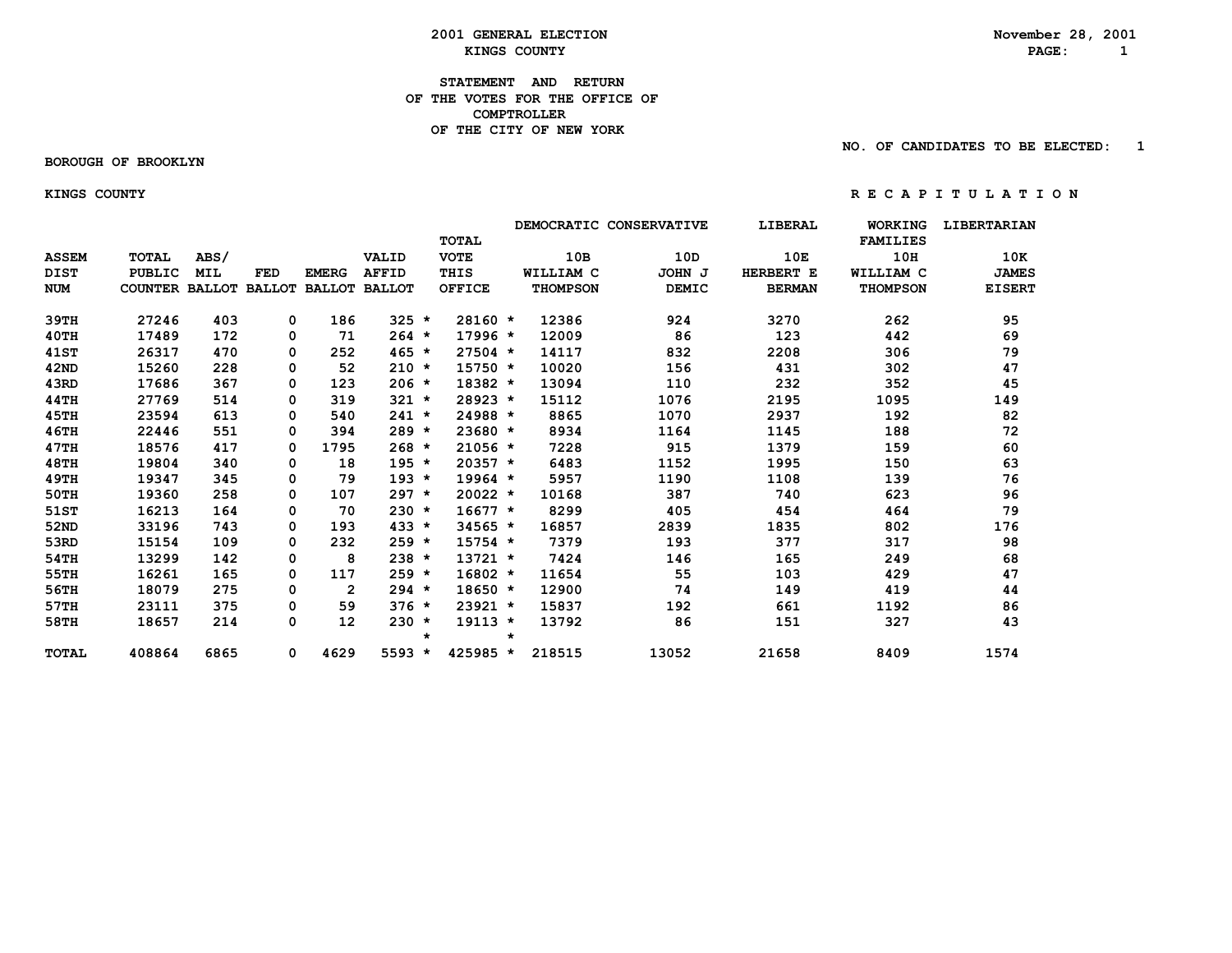# PAGE: 1A

# **2001 GENERAL ELECTION November 28, 2001 KINGS COUNTY**

#### **STATEMENT AND RETURN OF THE VOTES FOR THE OFFICE OF COMPTROLLERDE THE CITY OF NEW YORK**

#### **NO. OF CANDIDATES TO BE ELECTED: 1**

 **KINGS COUNTY**

|              | <b>FUSION</b>   | <b>MARIJUANA</b> |                |             |
|--------------|-----------------|------------------|----------------|-------------|
|              |                 | <b>REFORM</b>    |                |             |
| <b>ASSEM</b> | 10L             | 10M              |                | <b>UNRE</b> |
| <b>DIST</b>  | <b>JOSEPH D</b> | TRACY L          | <b>SCAT</b>    | <b>CORD</b> |
| <b>NUM</b>   | <b>FUSCO</b>    | <b>BLEVINS</b>   | <b>VOTE</b>    | <b>VOTE</b> |
| 39TH         | 103             | 130              | 0              | 10990       |
| 40TH         | 123             | 104              | 0              | 5040        |
| <b>41ST</b>  | 96              | 126              | 0              | 9740        |
| 42ND         | 75              | 117              | 0              | 4602        |
|              |                 |                  |                |             |
| 43RD         | 56              | 97               | $\overline{2}$ | 4394        |
| 44TH         | 193             | 451              | 0              | 8652        |
| <b>45TH</b>  | 58              | 136              | 0              | 11648       |
| 46TH         | 92              | 150              | 0              | 11935       |
| 47TH         | 132             | 112              | 0              | 11071       |
| <b>48TH</b>  | 69              | 85               | 0              | 10360       |
| <b>49TH</b>  | 126             | 129              | 0              | 11239       |
| 50TH         | 142             | 397              | 0              | 7469        |
| 51ST         | 101             | 280              | 0              | 6595        |
| 52ND         | 184             | 547              | 0              | 11325       |
| 53RD         | 119             | 235              | 0              | 7036        |
| 54TH         | 64              | 103              | 0              | 5502        |
| 55TH         | 91              | 139              | 0              | 4284        |
| 56TH         | 82              | 143              | 0              | 4839        |
| 57TH         | 130             | 397              | 0              | 5426        |
| 58TH         | 57              | 90               | 1              | 4566        |
| <b>TOTAL</b> | 2093            | 3968             | 3              | 156713      |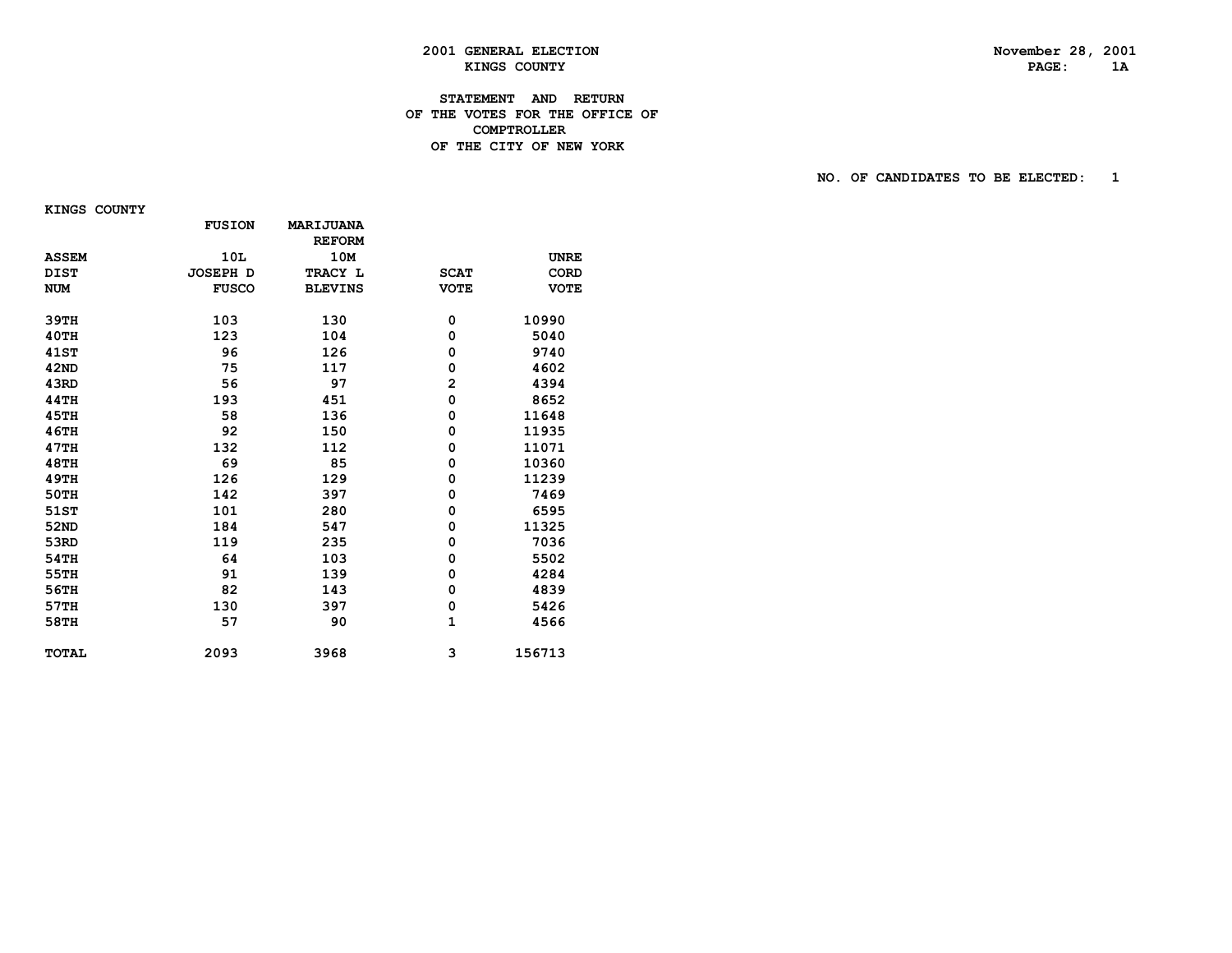#### **2001 GENERAL ELECTION**<br> *KINGS COUNTY***<br>
RAGE: 1 EXINGS COUNTY** AND **RAGE:** 1

#### **STATEMENT AND RETURN OF THE VOTES FOR THE OFFICE OFBOROUGH PRESIDENT BOROUGH OF BROOKLYN**

 **BOROUGH OF BROOKLYN**

 **NO. OF CANDIDATES TO BE ELECTED: 1**

 **KINGS COUNTY R E C A P I T U L A T I O N**

|              |                       |            |               |                   |                      |         |               |   | REPUBLICAN    |              | DEMOCRATIC CONSERVATIVE | LIBERAL          | <b>GREEN</b>      |              |             |
|--------------|-----------------------|------------|---------------|-------------------|----------------------|---------|---------------|---|---------------|--------------|-------------------------|------------------|-------------------|--------------|-------------|
|              |                       |            |               |                   |                      |         | <b>TOTAL</b>  |   |               |              |                         |                  |                   |              |             |
| <b>ASSEM</b> | <b>TOTAL</b>          | ABS/       |               |                   | VALID                |         | <b>VOTE</b>   |   | 20A           | 20B          | 20D                     | 20E              | 20G               |              | <b>UNRE</b> |
| <b>DIST</b>  | PUBLIC                | <b>MIL</b> | <b>FED</b>    | <b>EMERG</b>      | <b>AFFID</b>         |         | THIS          |   | LORI SUE      | <b>MARTY</b> | <b>ROBERT</b>           | <b>KENNETH K</b> | PAULO A           | <b>SCAT</b>  | CORD        |
| <b>NUM</b>   | <b>COUNTER BALLOT</b> |            | <b>BALLOT</b> |                   | <b>BALLOT BALLOT</b> |         | <b>OFFICE</b> |   | <b>MASLOW</b> | MARKOWITZ    | <b>MARESCA</b>          | <b>FISHER</b>    | <b>NUNES-UENO</b> | <b>VOTE</b>  | <b>VOTE</b> |
| 39TH         | 27246                 | 403        | 0             | 186               | $325 *$              |         | $28160 *$     |   | 4682          | 14716        | 550                     | 469              | 98                | 0            | 7645        |
| 40TH         | 17489                 | 172        | 0             | 71                | $264 *$              |         | $17996*$      |   | 606           | 10019        | 57                      | 131              | 136               | 0            | 7047        |
| 41ST         | 26317                 | 470        | 0             | 252               | $465 *$              |         | $27504$ *     |   | 3002          | 16798        | 378                     | 483              | 105               | 0            | 6738        |
| 42ND         | 15260                 | 228        | 0             | 52                | $210 *$              |         | $15750 *$     |   | 532           | 10688        | 46                      | 162              | 82                | 0            | 4240        |
| 43RD         | 17686                 | 367        | 0             | 123               | $206 *$              |         | 18382 *       |   | 412           | 13388        | 44                      | 122              | 88                | $\mathbf{1}$ | 4327        |
|              | 27769                 |            |               |                   | $321 *$              |         | 28923 *       |   |               | 17792        |                         |                  | 706               |              |             |
| 44TH         |                       | 514        | 0             | 319               |                      |         |               |   | 3113          |              | 353                     | 1123             |                   | 0            | 5836        |
| 45TH         | 23594                 | 613        | 0             | 540               | $241 *$              |         | 24988 *       |   | 4005          | 12827        | 396                     | 741              | 92                | 0            | 6927        |
| <b>46TH</b>  | 22446                 | 551        | 0             | 394               | $289 *$              |         | $23680 *$     |   | 3881          | 10269        | 503                     | 441              | 114               | 0            | 8472        |
| 47TH         | 18576                 | 417        | 0             | 1795              | $268 *$              |         | $21056 *$     |   | 4313          | 8458         | 532                     | 372              | 67                | 0            | 7314        |
| 48TH         | 19804                 | 340        | 0             | 18                | $195 *$              |         | $20357 *$     |   | 3344          | 9198         | 521                     | 855              | 96                | 0            | 6343        |
| <b>49TH</b>  | 19347                 | 345        | 0             | 79                | $193 *$              |         | $19964$ *     |   | 4691          | 6784         | 658                     | 427              | 74                | 0            | 7330        |
| 50TH         | 19360                 | 258        | 0             | 107               | $297 *$              |         | $20022 *$     |   | 2122          | 9250         | 172                     | 1339             | 624               | 0            | 6515        |
| 51ST         | 16213                 | 164        | 0             | 70                | $230 *$              |         | $16677 *$     |   | 1764          | 7607         | 166                     | 514              | 427               | 0            | 6199        |
| 52ND         | 33196                 | 743        | 0             | 193               | $433 *$              |         | 34565 *       |   | 6350          | 16297        | 1015                    | 2484             | 711               | 0            | 7708        |
| 53RD         | 15154                 | 109        | 0             | 232               | $259 *$              |         | $15754$ *     |   | 1114          | 5740         | 104                     | 527              | 404               | 0            | 7865        |
| 54TH         | 13299                 | 142        | 0             | 8                 | $238 *$              |         | $13703 *$     |   | 1018          | 5986         | 86                      | 179              | 134               | 0            | 6300        |
| 55TH         | 16261                 | 165        | 0             | 117               | $259 *$              |         | $16802 *$     |   | 414           | 10097        | 32                      | 94               | 101               | 0            | 6064        |
| 56TH         | 18079                 | 275        | 0             | 2                 | $294 *$              |         | 18650 *       |   | 467           | 11417        | 35                      | 165              | 141               | 0            | 6425        |
| 57TH         | 23111                 | 375        | 0             | 59                | $376 *$              |         | 23921 *       |   | 797           | 14803        | 59                      | 827              | 584               | 0            | 6851        |
| 58TH         | 18657                 | 214        | 0             | $12 \overline{ }$ | $230 *$              |         | $19113 *$     |   | 560           | 12959        | 42                      | 89               | 72                |              | 5390        |
|              |                       |            |               |                   |                      | $\star$ |               | * |               |              |                         |                  |                   |              |             |
| <b>TOTAL</b> | 408864                | 6865       | 0             | 4629              | 5593 *               |         | 425967 *      |   | 47187         | 225093       | 5749                    | 11544            | 4856              |              | 2 131536    |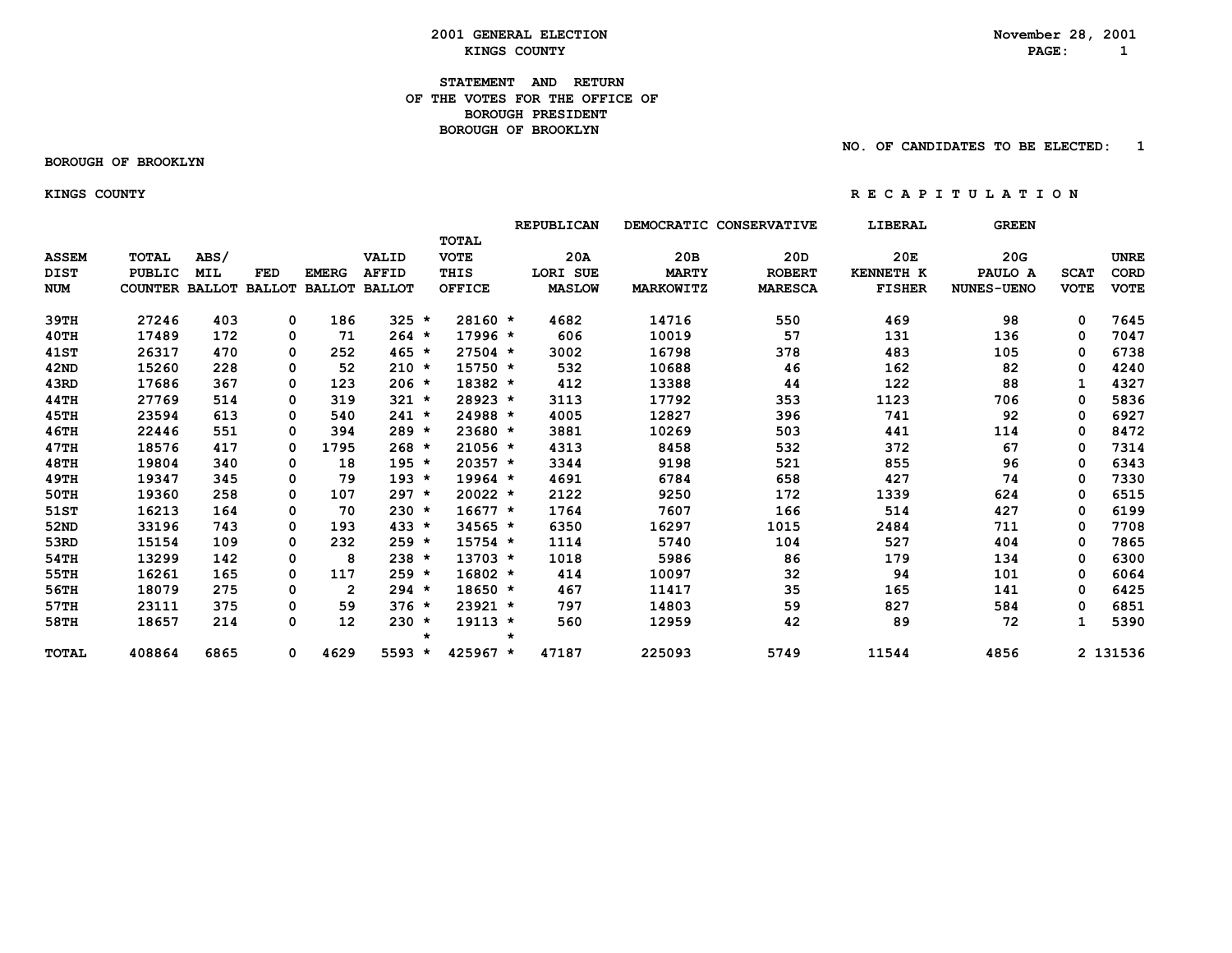#### **2001 GENERAL ELECTION**<br> *KINGS COUNTY***<br>
RAGE: 1 EXINGS COUNTY EXISTENTS PAGE:** 1

#### **STATEMENT AND RETURN OF THE VOTES FOR THE OFFICE OF DISTRICT ATTORNEY KINGS COUNTY**

#### **BOROUGH OF BROOKLYN**

 **NO. OF CANDIDATES TO BE ELECTED: 1**

#### **KINGS COUNTY R E C A P I T U L A T I O N**

|              |                       |            |            |                      |              |               |            | REPUBLICAN      |              | DEMOCRATIC INDEPENDENCE | <b>CONSERVATIVE</b> | LIBERAL      |
|--------------|-----------------------|------------|------------|----------------------|--------------|---------------|------------|-----------------|--------------|-------------------------|---------------------|--------------|
|              |                       |            |            |                      |              | <b>TOTAL</b>  |            |                 |              |                         |                     |              |
| <b>ASSEM</b> | <b>TOTAL</b>          | ABS/       |            |                      | VALID        | <b>VOTE</b>   |            | 21A             | 21B          | 21C                     | 21 <sub>D</sub>     | 21E          |
| <b>DIST</b>  | PUBLIC                | <b>MIL</b> | <b>FED</b> | <b>EMERG</b>         | <b>AFFID</b> | THIS          |            | <b>THEODORE</b> | CHARLES J    | CHARLES J               | HERBERT F           | CHARLES J    |
| <b>NUM</b>   | COUNTER BALLOT BALLOT |            |            | <b>BALLOT BALLOT</b> |              | <b>OFFICE</b> |            | <b>ALATSAS</b>  | <b>HYNES</b> | <b>HYNES</b>            | <b>RYAN</b>         | <b>HYNES</b> |
|              |                       |            |            |                      |              |               |            |                 |              |                         |                     |              |
| 39TH         | 27246                 | 403        | 0          | 186                  | $325 *$      |               | $28160 *$  | 4348            | 13490        | 598                     | 491                 | 205          |
| 40TH         | 17489                 | 172        | 0          | 71                   | $264 *$      |               | $17996 *$  | 571             | 9514         | 286                     | 71                  | 81           |
| <b>41ST</b>  | 26317                 | 470        | 0          | 252                  | $465 *$      |               | $27504$ *  | 3014            | 14711        | 446                     | 398                 | 211          |
| 42ND         | 15260                 | 228        | 0          | 52                   | $210 *$      |               | $15750 *$  | 582             | 8416         | 251                     | 95                  | 67           |
| 43RD         | 17686                 | 367        | 0          | 123                  | $206 *$      |               | $18382 *$  | 511             | 9528         | 271                     | 101                 | 91           |
| 44TH         | 27769                 | 514        | 0          | 319                  | $321 *$      |               | 28923 *    | 3082            | 15200        | 526                     | 418                 | 423          |
| 45TH         | 23594                 | 613        | 0          | 540                  | $241 *$      |               | 24988 *    | 3887            | 11040        | 440                     | 456                 | 194          |
| <b>46TH</b>  | 22446                 | 551        | 0          | 394                  | $289 *$      |               | $23680 *$  | 3755            | 8946         | 386                     | 403                 | 140          |
| 47TH         | 18576                 | 417        | 0          | 1795                 | $268 *$      |               | $21056 *$  | 4397            | 7590         | 330                     | 343                 | 141          |
| <b>48TH</b>  | 19804                 | 340        | 0          | 18                   | $195 *$      |               | $20357 *$  | 3564            | 8056         | 469                     | 508                 | 144          |
| <b>49TH</b>  | 19347                 | 345        | 0          | 79                   | $193 *$      |               | $19964 *$  | 4675            | 6607         | 398                     | 470                 | 115          |
| 50TH         | 19360                 | 258        | 0          | 107                  | $297 *$      |               | $20022 *$  | 2337            | 8688         | 321                     | 272                 | 252          |
| 51ST         | 16213                 | 164        | 0          | 70                   | $230 *$      |               | $16677 *$  | 1682            | 7318         | 353                     | 181                 | 154          |
| 52ND         | 33196                 | 743        | 0          | 193                  | $433 *$      |               | $34565 *$  | 5938            | 16949        | 692                     | 752                 | 564          |
| 53RD         | 15154                 | 109        | 0          | 232                  | $259 *$      |               | $15754$ *  | 1103            | 6070         | 390                     | 85                  | 144          |
| 54TH         | 13299                 | 142        | 0          | 8                    | $238 *$      |               | $13709 *$  | 983             | 5863         | 244                     | 91                  | 58           |
| 55TH         | 16261                 | 165        | 0          | 117                  | $259 *$      |               | $16802 *$  | 424             | 9344         | 199                     | 56                  | 59           |
| 56TH         | 18079                 | 275        | 0          | $\overline{2}$       | $294 *$      |               | $18650 *$  | 452             | 10335        | 317                     | 94                  | 92           |
| 57TH         | 23111                 | 375        | 0          | 59                   | $376 *$      |               | $23921 *$  | 787             | 13085        | 372                     | 97                  | 277          |
| 58TH         | 18657                 | 214        | 0          | 12                   | $230 *$      |               | $19113 *$  | 573             | 11105        | 234                     | 65                  | 53           |
|              |                       |            |            |                      |              | $\star$       |            | $\star$         |              |                         |                     |              |
| <b>TOTAL</b> | 408864                | 6865       | 0          | 4629                 | $5593 *$     |               | $425973 *$ | 46665           | 201855       | 7523                    | 5447                | 3465         |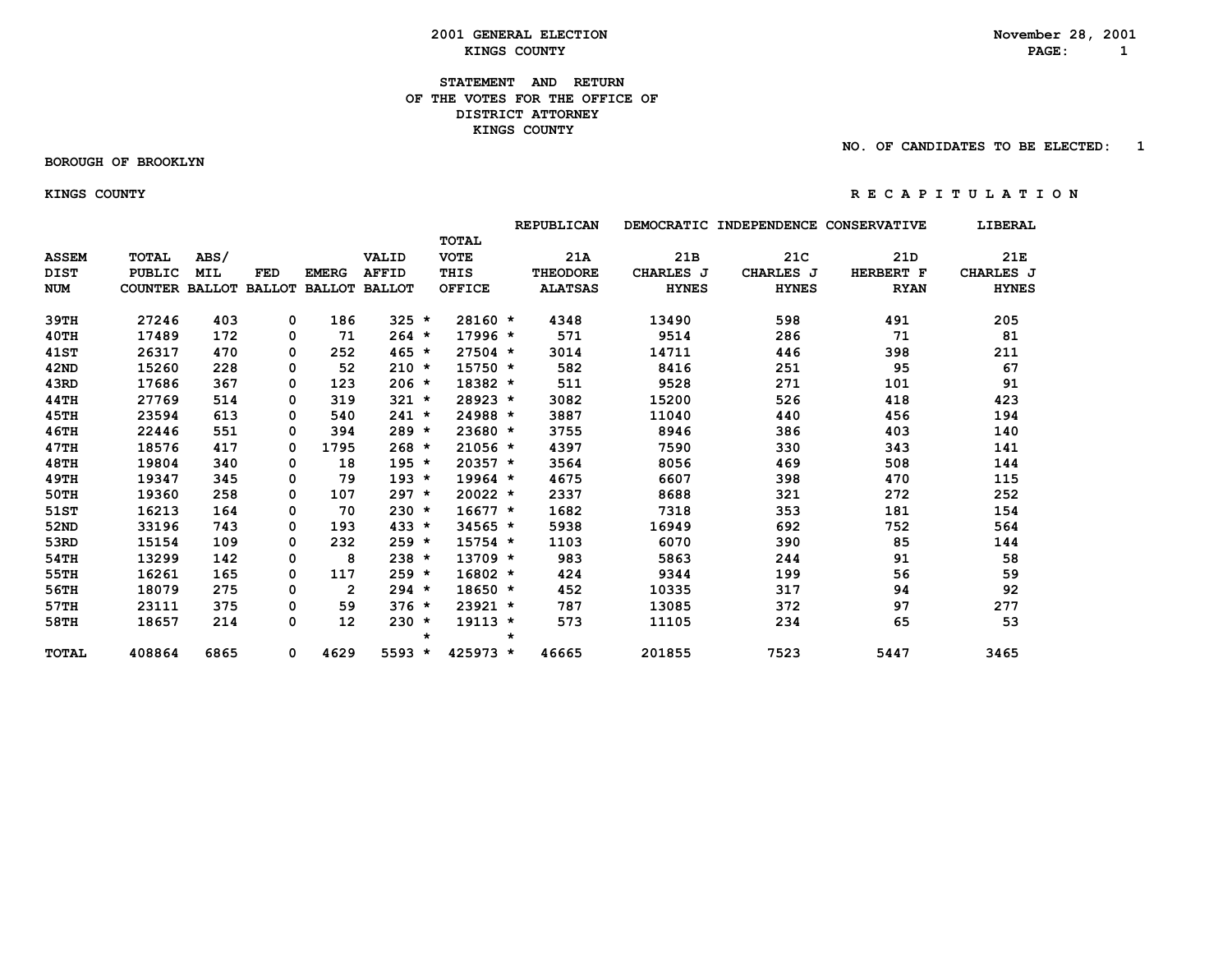# PAGE: 1A

#### **STATEMENT AND RETURN OF THE VOTES FOR THE OFFICE OF DISTRICT ATTORNEYEXECUTIVE STATES COUNTY EXECUTE STATES COUNTY**

 **NO. OF CANDIDATES TO BE ELECTED: 1**

 **KINGS COUNTY**

|              | <b>WORKING</b>  |              |             |
|--------------|-----------------|--------------|-------------|
|              | <b>FAMILIES</b> |              |             |
| <b>ASSEM</b> | 21H             |              | <b>UNRE</b> |
| <b>DIST</b>  | CHARLES J       | <b>SCAT</b>  | CORD        |
| <b>NUM</b>   | <b>HYNES</b>    | <b>VOTE</b>  | <b>VOTE</b> |
|              |                 |              |             |
| 39TH         | 376             | 0            | 8652        |
| 40TH         | 411             | 0            | 7062        |
| <b>41ST</b>  | 449             | 0            | 8275        |
| 42ND         | 337             | 0            | 6002        |
| 43RD         | 385             | 3            | 7492        |
| <b>44TH</b>  | 1257            | 0            | 8017        |
| <b>45TH</b>  | 269             | 0            | 8702        |
| 46TH         | 214             | 0            | 9836        |
| 47TH         | 191             | 0            | 8064        |
| <b>48TH</b>  | 216             | 0            | 7400        |
| <b>49TH</b>  | 202             | 0            | 7497        |
| 50TH         | 640             | 0            | 7512        |
| 51ST         | 573             | 0            | 6416        |
| 52ND         | 1002            | $\mathbf{1}$ | 8667        |
| 53RD         | 332             | 0            | 7630        |
| 54TH         | 219             | 0            | 6251        |
| 55TH         | 381             | $\mathbf{1}$ | 6338        |
| 56TH         | 393             | 0            | 6967        |
| 57TH         | 1274            | 0            | 8029        |
| 58TH         | 343             | 0            | 6740        |
|              |                 |              |             |
| <b>TOTAL</b> | 9464            | 5            | 151549      |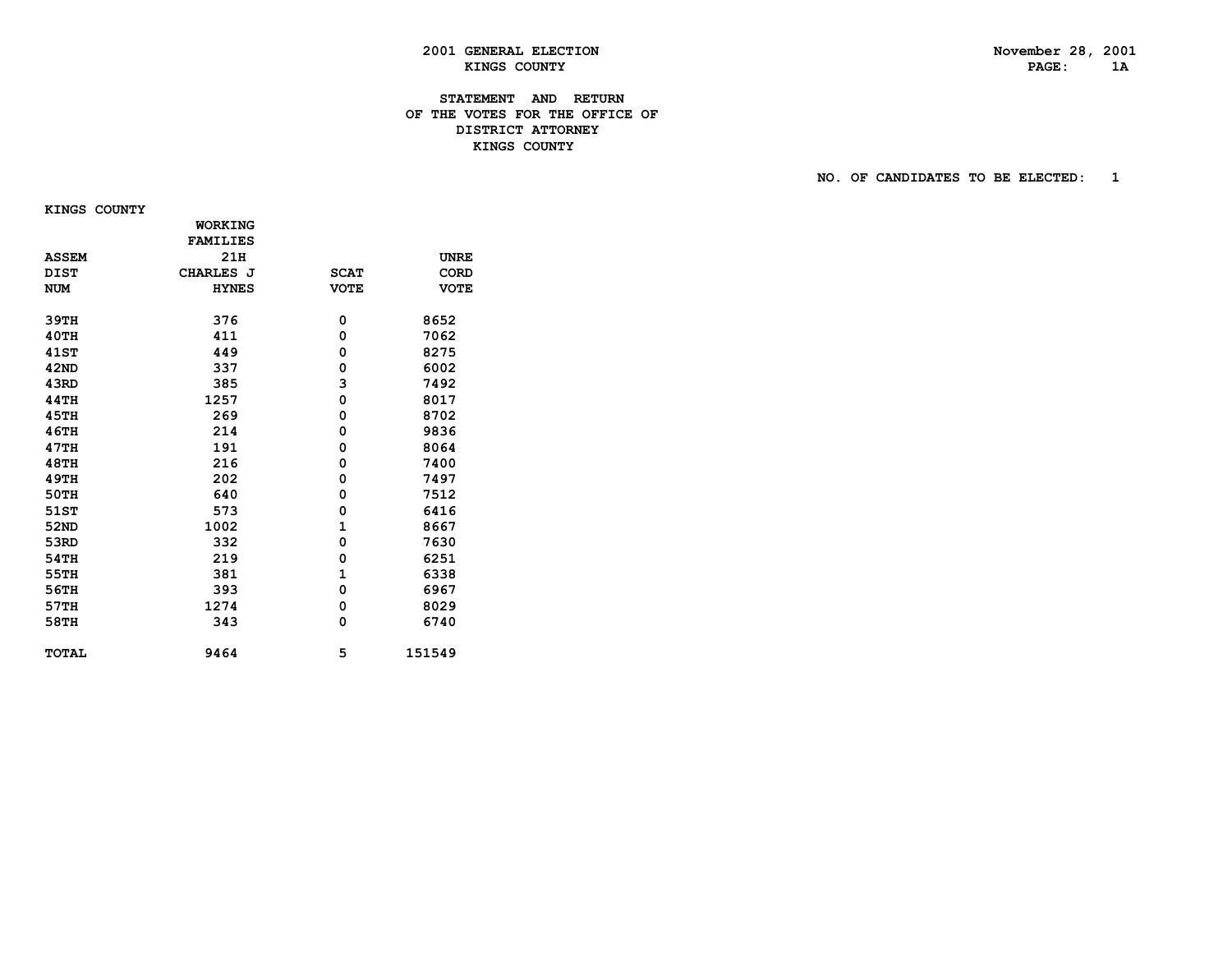**2001 GENERAL ELECTION**<br> *KINGS COUNTY***<br>
RAGE: 1 EXINGS COUNTY** AND **RAGE:** 1

**STATEMENT AND RETURN OF THE VOTES FOR THE OFFICE OF** *JUDGE OF THE CIVIL COURT*  **KINGS COUNTY(COUNTYWIDE)**

 **BOROUGH OF BROOKLYN**

 **NO. OF CANDIDATES TO BE ELECTED: 2**

#### **KINGS COUNTY R E C A P I T U L A T I O N**

|              |                       |            |          |                   |                      |         |               |         | <b>REPUBLICAN</b> |                 | DEMOCRATIC CONSERVATIVE | <b>REPUBLICAN</b> | DEMOCRATIC     |
|--------------|-----------------------|------------|----------|-------------------|----------------------|---------|---------------|---------|-------------------|-----------------|-------------------------|-------------------|----------------|
|              |                       |            |          |                   |                      |         | TOTAL         |         |                   |                 |                         |                   |                |
| <b>ASSEM</b> | <b>TOTAL</b>          | ABS/       |          |                   | VALID                |         | <b>VOTE</b>   |         | 22A               | 22B             | 22 <sub>D</sub>         | 23A               | 23B            |
| <b>DIST</b>  | <b>PUBLIC</b>         | <b>MIL</b> | FED      | <b>EMERG</b>      | <b>AFFID</b>         |         | THIS          |         | <b>MARIO</b>      | EILEEN N        | <b>MARIO</b>            | MICHAEL N         | PETER P        |
| <b>NUM</b>   | COUNTER BALLOT BALLOT |            |          |                   | <b>BALLOT BALLOT</b> |         | <b>OFFICE</b> |         | <b>ROMANO</b>     | <b>NADELSON</b> | <b>ROMANO</b>           | <b>CONNORS</b>    | <b>SWEENEY</b> |
| 39TH         | 27246                 | 403        | 0        | 186               | $325 *$              |         | $56320 *$     |         | 5927              | 11358           | 588                     | 5226              | 10631          |
| 40TH         | 17489                 | 172        | 0        | 71                | $264 *$              |         | $35992 *$     |         | 704               | 8504            | 111                     | 562               | 8186           |
| <b>41ST</b>  | 26317                 | 470        | 0        | 252               | $465 *$              |         | 55008 *       |         | 4130              | 12240           | 461                     | 3755              | 11384          |
| 42ND         | 15260                 | 228        | 0        | 52                | $210 *$              |         | $31500 *$     |         | 779               | 7362            | 109                     | 724               | 6933           |
| 43RD         | 17686                 | 367        | 0        | 123               | $206 *$              |         | $36764$ *     |         | 701               | 8294            | 137                     | 652               | 7952           |
| <b>44TH</b>  | 27769                 | 514        | 0        | 319               | $321 *$              |         | 57870 *       |         | 3999              | 14329           | 576                     | 3831              | 13007          |
| 45TH         | 23594                 | 613        | 0        | 540               | $241 *$              |         | $49976 *$     |         | 5076              | 8948            | 533                     | 4803              | 7572           |
| <b>46TH</b>  | 22446                 | 551        | 0        | 394               | $289 *$              |         | $47360 *$     |         | 4606              | 7742            | 422                     | 4138              | 7055           |
| <b>47TH</b>  | 18576                 | 417        | 0        | 1795              | $268 *$              |         | $42112 *$     |         | 6143              | 6216            | 465                     | 4843              | 5565           |
| <b>48TH</b>  | 19804                 | 340        | 0        | 18                | $195 *$              |         | $40714 *$     |         | 4676              | 5784            | 598                     | 4350              | 4961           |
| <b>49TH</b>  | 19347                 | 345        | 0        | 79                | $193 *$              |         | 39928 *       |         | 6648              | 4724            | 523                     | 5313              | 4400           |
| 50TH         | 19360                 | 258        | 0        | 107               | $297 *$              |         | $40044 *$     |         | 2636              | 8199            | 234                     | 2527              | 7659           |
| 51ST         | 16213                 | 164        | 0        | 70                | $230 *$              |         | $33354$ *     |         | 2211              | 6926            | 226                     | 1870              | 6502           |
| 52ND         | 33196                 | 743        | 0        | 193               | $433 *$              |         | $69130 *$     |         | 7522              | 15352           | 888                     | 7221              | 14530          |
| 53RD         | 15154                 | 109        | 0        | 232               | $259 *$              |         | $31508 *$     |         | 1449              | 5608            | 197                     | 1151              | 5300           |
| 54TH         | 13299                 | 142        | 0        | 8                 | $238 *$              |         | $27403 *$     |         | 1284              | 5331            | 130                     | 993               | 5105           |
| 55TH         | 16261                 | 165        | 0        | 117               | $259 *$              |         | $33604$ *     |         | 495               | 8431            | 55                      | 439               | 7973           |
| 56TH         | 18079                 | 275        | 0        | $\overline{2}$    | $294 *$              |         | $37300 *$     |         | 567               | 9284            | 85                      | 500               | 8880           |
| 57TH         | 23111                 | 375        | 0        | 59                | $376 *$              |         | $47842 *$     |         | 951               | 12276           | 124                     | 859               | 11470          |
| 58TH         | 18657                 | 214        | $\Omega$ | $12 \overline{ }$ | $230 *$              | $\star$ | 38226 *       | $\star$ | 649               | 9985            | 71                      | 597               | 9710           |
| TOTAL        | 408864                | 6865       | 0        | 4629              | $5593 *$             |         | 851955 *      |         | 61153             | 176893          | 6533                    | 54354             | 164775         |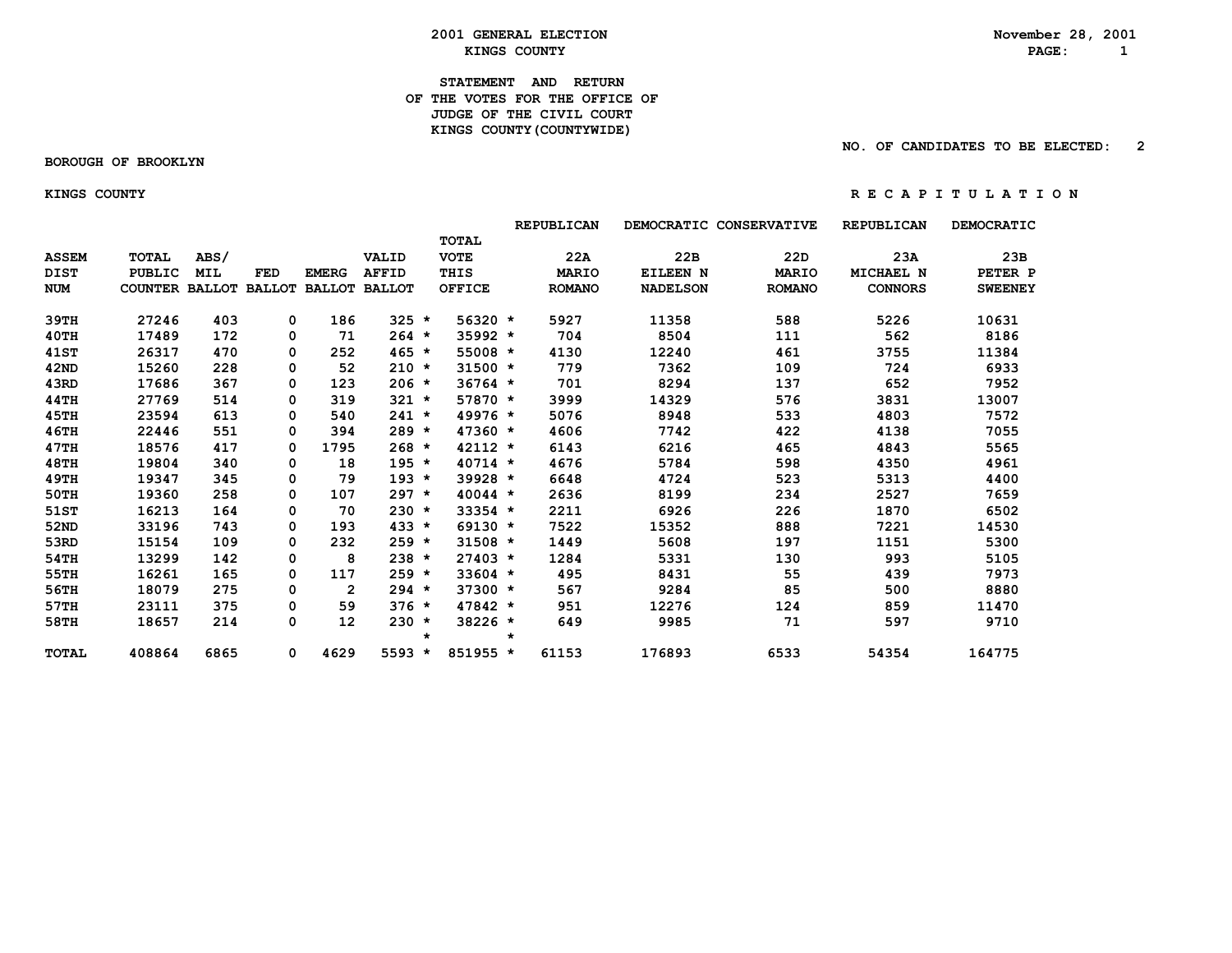PAGE: 1A

# **2001 GENERAL ELECTION November 28, 2001 KINGS COUNTY**

#### **STATEMENT AND RETURN OF THE VOTES FOR THE OFFICE OF JUDGE OF THE CIVIL COURT KINGS COUNTY(COUNTYWIDE)**

#### **NO. OF CANDIDATES TO BE ELECTED: 2**

 **KINGS COUNTY**

|              | <b>CONSERVATIVE</b> | LIBERAL        |             |             |
|--------------|---------------------|----------------|-------------|-------------|
| <b>ASSEM</b> | 23D                 | 23E            |             | <b>UNRE</b> |
| <b>DIST</b>  | MICHAEL N           | <b>MARK</b>    | <b>SCAT</b> | <b>CORD</b> |
| <b>NUM</b>   | <b>CONNORS</b>      | <b>PARTNOW</b> | <b>VOTE</b> | <b>VOTE</b> |
| 39TH         | 527                 | 700            | 0           | 21363       |
| 40TH         | 73                  | 111            | 0           | 17741       |
| <b>41ST</b>  | 446                 | 432            | 0           | 22160       |
| 42ND         | 99                  | 152            | 0           | 15342       |
| 43RD         | 137                 | 151            | 3           | 18737       |
| 44TH         | 525                 | 792            | 0           | 20811       |
| 45TH         | 531                 | 557            | 0           | 21956       |
| 46TH         | 420                 | 379            | 0           | 22598       |
| 47TH         | 342                 | 349            | 0           | 18189       |
| <b>48TH</b>  | 560                 | 286            | 0           | 19499       |
| <b>49TH</b>  | 431                 | 175            | 0           | 17714       |
| 50TH         | 202                 | 424            | 0           | 18163       |
| 51ST         | 172                 | 265            | 0           | 15182       |
| 52ND         | 869                 | 743            | 0           | 22005       |
| 53RD         | 152                 | 256            | 0           | 17395       |
| 54TH         | 79                  | 84             | 0           | 14397       |
| 55TH         | 46                  | 76             | 0           | 16089       |
| 56TH         | 65                  | 127            | 0           | 17792       |
| 57TH         | 87                  | 497            | 0           | 21578       |
| 58TH         | 64                  | 84             | 0           | 17066       |
| <b>TOTAL</b> | 5827                | 6640           | 3           | 375777      |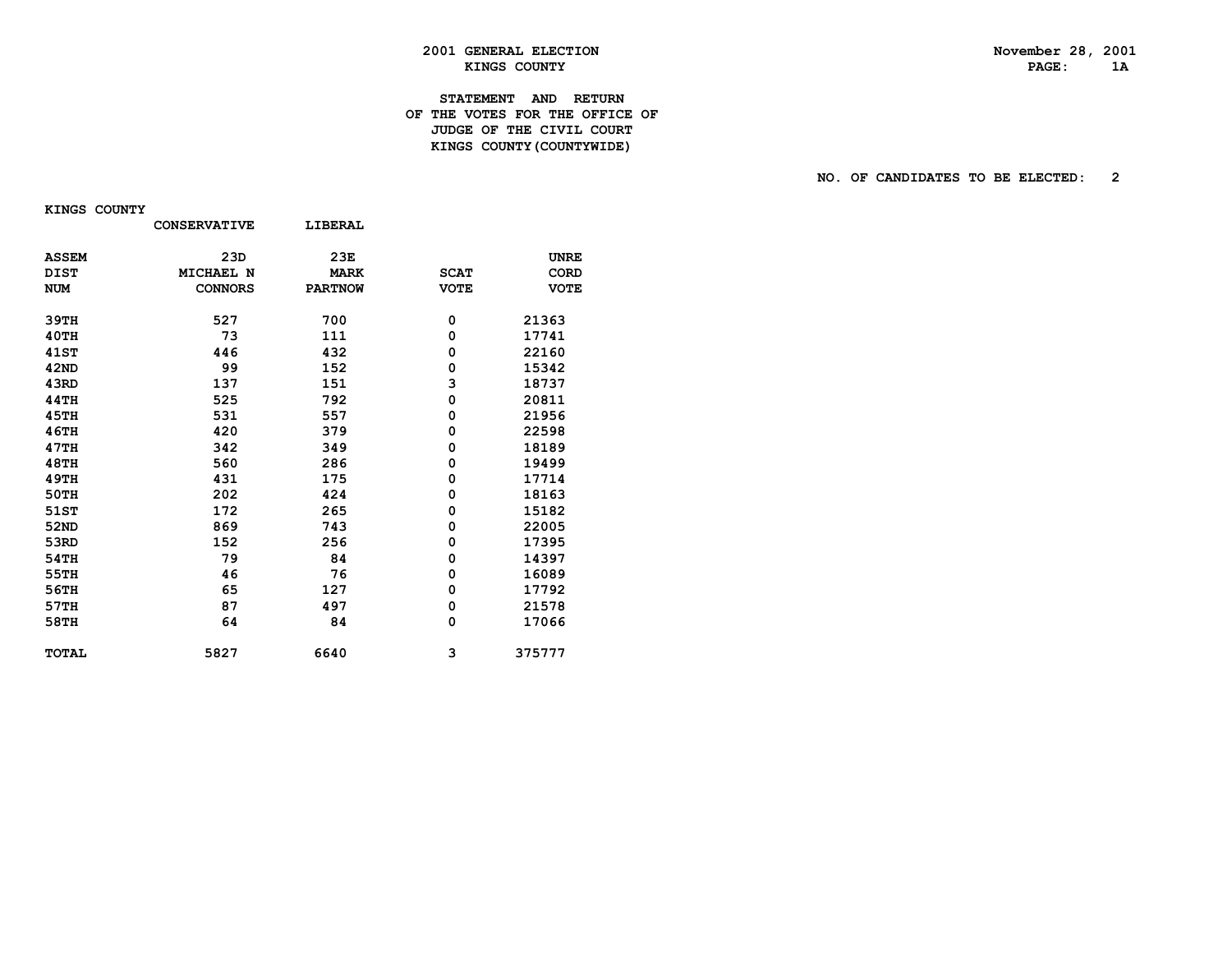#### **2001 GENERAL ELECTION November 28, 2001 EXAMPLE 2 KINGS COUNTY PAGE:** 1

#### **STATEMENT AND RETURN OF THE VOTES FOR THE OFFICE OF JUSTICES OF THE SUPREME COURT**OF THE STATE OF NEW YORK, 2ND JUDICIAL DISTRICT

 **NO. OF CANDIDATES TO BE ELECTED: 6**

 **BOROUGH OF BROOKLYN**

 **2NDJUDICIALDISTRICT R E C A P I T U L A T I O N**

 **REPUBLICAN DEMOCRATIC CONSERVATIVE LIBERAL WORKING TOTAL FAMILIES ASSEM TOTAL ABS/ VALID VOTE 14A 14B 14D 14E 14H DIST PUBLIC MIL FED EMERG AFFID THIS ROBERT J PATRICIA M ROBERT J PATRICIA M PATRICIA M NUM COUNTER BALLOT BALLOT BALLOT BALLOT OFFICE COLLINI DIMANGO COLLINI DIMANGO DIMANGO 39TH 35 0 0 0 1 \* 216 \* 2 20 0 0 2 39TH 27211 403 0 186 324 \* 168744 \* 6178 11781 631 237 306 40TH 17489 172 0 71 264 \* 107976 \* 660 8998 119 98 372 41ST 26317 470 0 252 465 \* 165024 \* 4182 12204 474 203 363 42ND 15260 228 0 52 210 \* 94500 \* 813 7704 176 94 297 43RD 17686 367 0 123 206 \* 110292 \* 704 8683 145 107 351 44TH 27769 514 0 319 321 \* 173538 \* 4179 13737 504 581 1395 45TH 23594 613 0 540 241 \* 149928 \* 5554 8234 588 218 265 46TH 22446 551 0 394 289 \* 142080 \* 4540 7786 429 174 223 47TH 18576 417 0 1795 268 \* 126860 \* 6126 7162 401 256 277 48TH 19804 340 0 18 195 \* 122142 \* 4878 5697 640 160 201 49TH 19347 345 0 79 193 \* 119784 \* 6177 6510 614 169 236 50TH 19360 258 0 107 297 \* 120132 \* 2681 8397 210 336 707 51ST 16213 164 0 70 230 \* 100062 \* 2093 7182 204 304 627 52ND 33196 743 0 193 433 \* 207689 \* 7474 15311 890 661 1041 53RD 15154 109 0 232 259 \* 94524 \* 1250 5419 179 247 347 54TH 13299 142 0 8 238 \* 82193 \* 1209 5835 147 105 225 55TH 16261 165 0 117 259 \* 100812 \* 513 8795 70 87 384 56TH 18079 275 0 2 294 \* 111900 \* 477 8981 83 127 348 57TH 23111 375 0 59 376 \* 143526 \* 914 12476 295 379 1439 58TH 18657 214 0 12 230 \* 114678 \* 704 10623 98 80 305 \* \* TOTAL 408864 6865 0 4629 5593 \* 2556600 \* 61308 181535 6897 4623 9711**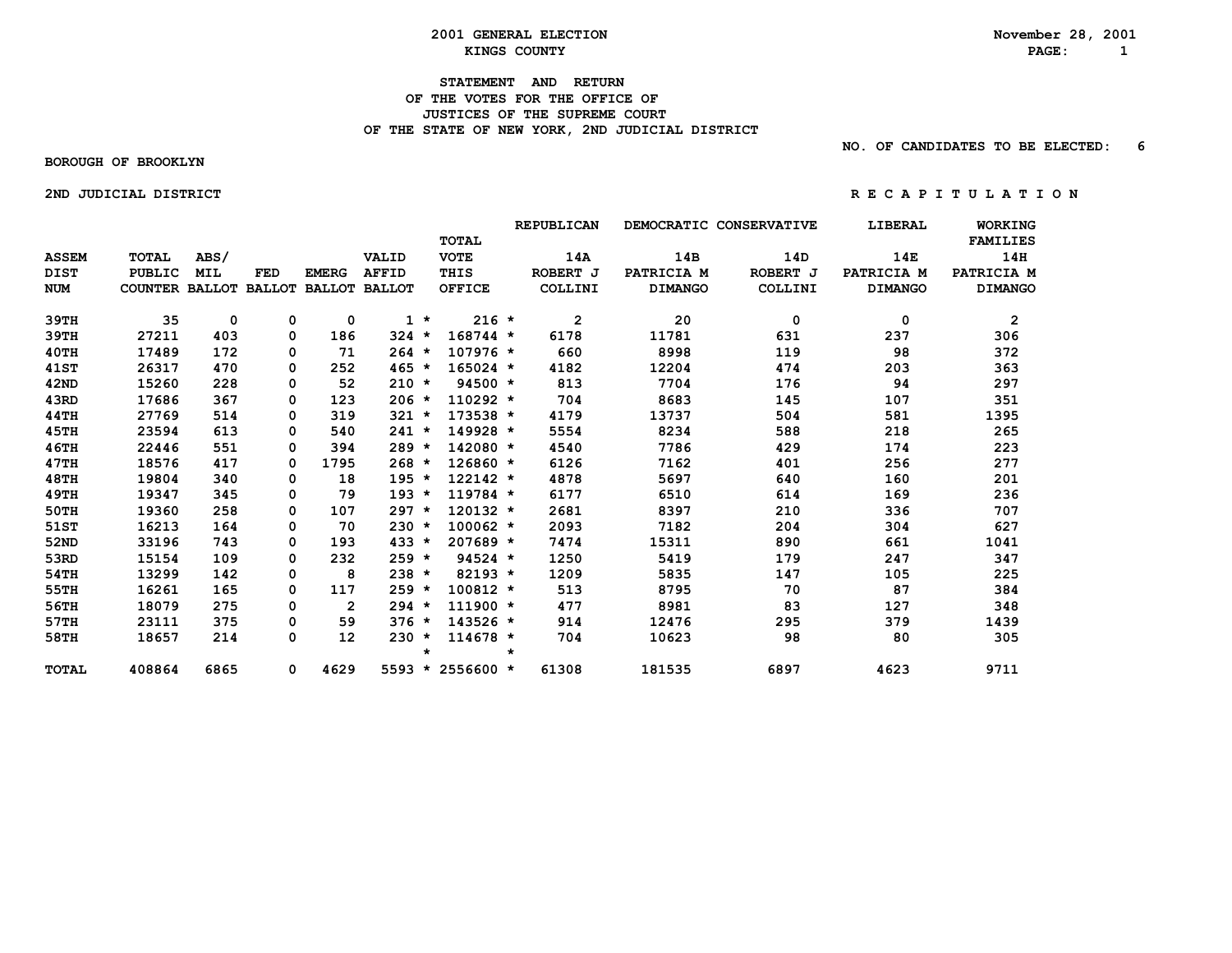#### **STATEMENT AND RETURN OF THE VOTES FOR THE OFFICE OF JUSTICES OF THE SUPREME COURT** OF THE STATE OF NEW YORK, 2ND JUDICIAL DISTRICT

| 2ND          | <b>JUDICIAL DISTRICT</b> |                         |               |          |                                   |                   |                         |                |               |
|--------------|--------------------------|-------------------------|---------------|----------|-----------------------------------|-------------------|-------------------------|----------------|---------------|
|              | <b>REPUBLICAN</b>        | DEMOCRATIC CONSERVATIVE |               | LIBERAL  | <b>WORKING</b><br><b>FAMILIES</b> | <b>REPUBLICAN</b> | DEMOCRATIC CONSERVATIVE |                | LIBERAL       |
| <b>ASSEM</b> | 15A                      | 15B                     | 15D           | 15E      | 15H                               | 16A               | 16B                     | 16D            | 16E           |
| <b>DIST</b>  | MARYLOU DUCE             | HOWARD A MARYLOU DUCE   |               | HOWARD A | <b>HOWARD A</b>                   | JOHN P            | BERT A                  | JOHN P         | BERT A        |
| <b>NUM</b>   | <b>MARTIN</b>            | RUDITZKY                | <b>MARTIN</b> | RUDITZKY | RUDITZKY                          | <b>CONNORS</b>    | <b>BUNYAN</b>           | <b>CONNORS</b> | <b>BUNYAN</b> |
| 39TH         | $\overline{2}$           | 20                      | 0             | 0        | 1                                 | $\overline{2}$    | 18                      | 0              | 0             |
| 39TH         | 5555                     | 11007                   | 578           | 197      | 213                               | 5752              | 10403                   | 599            | 157           |
| 40TH         | 651                      | 7843                    | 131           | 80       | 259                               | 684               | 7994                    | 83             | 59            |
| 41ST         | 3772                     | 12431                   | 465           | 208      | 299                               | 3963              | 11120                   | 458            | 145           |
| 42ND         | 720                      | 7392                    | 103           | 87       | 232                               | 787               | 6996                    | 117            | 63            |
| 43RD         | 662                      | 8728                    | 132           | 139      | 313                               | 636               | 7490                    | 192            | 75            |
| 44TH         | 4101                     | 13220                   | 517           | 557      | 1297                              | 4127              | 12349                   | 523            | 504           |
| 45TH         | 4677                     | 9914                    | 530           | 289      | 269                               | 5111              | 7554                    | 570            | 155           |
| 46TH         | 4123                     | 7176                    | 426           | 151      | 184                               | 4189              | 6737                    | 440            | 120           |
| 47TH         | 5196                     | 6185                    | 342           | 140      | 141                               | 5235              | 5557                    | 365            | 120           |
| 48TH         | 4181                     | 7217                    | 569           | 217      | 199                               | 4620              | 4749                    | 634            | 96            |
| 49TH         | 5227                     | 4918                    | 498           | 116      | 143                               | 5511              | 4069                    | 528            | 84            |
| <b>50TH</b>  | 2623                     | 7870                    | 224           | 285      | 602                               | 2636              | 7428                    | 224            | 279           |
| 51ST         | 2039                     | 6126                    | 214           | 198      | 553                               | 2008              | 6232                    | 208            | 192           |
| 52ND         | 7489                     | 13277                   | 988           | 577      | 964                               | 7774              | 12807                   | 1026           | 583           |
| 53RD         | 1141                     | 4605                    | 144           | 250      | 264                               | 1189              | 4692                    | 116            | 159           |
| 54TH         | 1110                     | 4875                    | 123           | 66       | 146                               | 1092              | 5106                    | 91             | 59            |
| 55TH         | 527                      | 7854                    | 65            | 57       | 286                               | 479               | 8078                    | 55             | 50            |
| 56TH         | 512                      | 8065                    | 92            | 79       | 254                               | 463               | 8361                    | 81             | 77            |
| 57TH         | 1023                     | 11259                   | 154           | 336      | 1196                              | 906               | 11387                   | 113            | 348           |
| 58TH         | 676                      | 9673                    | 171           | 62       | 243                               | 656               | 9700                    | 79             | 52            |
| <b>TOTAL</b> | 56007                    | 169655                  | 6466          | 4091     | 8058                              | 57820             | 158827                  | 6502           | 3377          |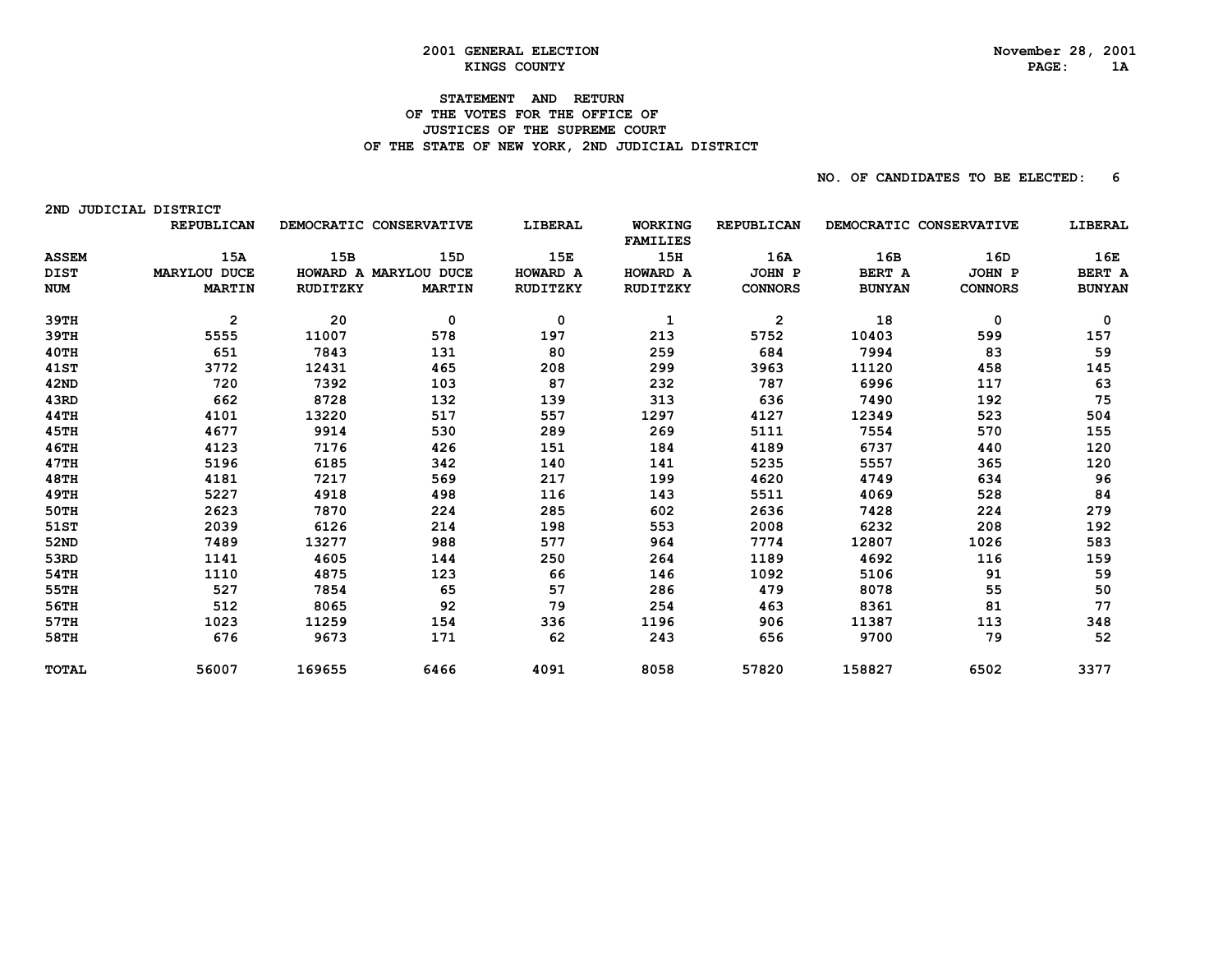2ND JUDICIAL DISTRICT

#### **STATEMENT AND RETURN OF THE VOTES FOR THE OFFICE OF JUSTICES OF THE SUPREME COURT** OF THE STATE OF NEW YORK, 2ND JUDICIAL DISTRICT

|              | <b>WORKING</b><br><b>FAMILIES</b> | <b>REPUBLICAN</b> |              | DEMOCRATIC CONSERVATIVE                                    | <b>WORKING</b><br><b>FAMILIES</b> | <b>REPUBLICAN</b> |                 | DEMOCRATIC CONSERVATIVE | LIBERAL         |
|--------------|-----------------------------------|-------------------|--------------|------------------------------------------------------------|-----------------------------------|-------------------|-----------------|-------------------------|-----------------|
| <b>ASSEM</b> | 16H                               | 17A               | 17B          | 17D                                                        | 17H                               | 18A               | 18B             | 18D                     | 18E             |
| <b>DIST</b>  | BERT A                            | <b>ALLEN</b>      | <b>ALLEN</b> | <b>ALLEN</b>                                               | <b>ALLEN</b>                      | MICHAEL V         | <b>JOSEPH F</b> | MICHAEL V               | <b>JOSEPH F</b> |
| <b>NUM</b>   |                                   |                   |              | BUNYAN HURKIN-TORRE HURKIN-TORRE HURKIN-TORRE HURKIN-TORRE |                                   | <b>AJELLO</b>     | <b>BRUNO</b>    | <b>AJELLO</b>           | <b>BRUNO</b>    |
| 39TH         | 1                                 | 1                 | 20           | 0                                                          | 1                                 | $\overline{2}$    | 19              | 0                       | 0               |
| 39TH         | 212                               | 5329              | 10509        | 539                                                        | 204                               | 5647              | 11215           | 567                     | 201             |
| 40TH         | 290                               | 633               | 8108         | 69                                                         | 277                               | 588               | 8068            | 62                      | 81              |
| 41ST         | 265                               | 3595              | 11125        | 425                                                        | 224                               | 3775              | 11273           | 762                     | 181             |
| 42ND         | 213                               | 688               | 6986         | 101                                                        | 207                               | 733               | 7125            | 108                     | 80              |
| 43RD         | 252                               | 595               | 7820         | 115                                                        | 269                               | 646               | 7992            | 126                     | 101             |
| 44TH         | 1298                              | 3731              | 12598        | 467                                                        | 1295                              | 3902              | 13012           | 504                     | 561             |
| 45TH         | 196                               | 4616              | 7418         | 513                                                        | 155                               | 4882              | 8019            | 553                     | 204             |
| 46TH         | 166                               | 3891              | 6822         | 442                                                        | 149                               | 3998              | 7043            | 446                     | 155             |
| 47TH         | 113                               | 4955              | 5458         | 309                                                        | 124                               | 5461              | 6656            | 356                     | 182             |
| 48TH         | 156                               | 4230              | 4822         | 590                                                        | 127                               | 4471              | 5379            | 604                     | 154             |
| 49TH         | 102                               | 5225              | 4231         | 449                                                        | 102                               | 5746              | 5098            | 515                     | 129             |
| 50TH         | 615                               | 2365              | 7736         | 195                                                        | 628                               | 2386              | 7569            | 295                     | 318             |
| 51ST         | 564                               | 1924              | 6616         | 209                                                        | 603                               | 1842              | 6348            | 216                     | 313             |
| 52ND         | 983                               | 6951              | 13358        | 970                                                        | 995                               | 7309              | 14422           | 1060                    | 648             |
| 53RD         | 290                               | 1123              | 5173         | 149                                                        | 287                               | 1008              | 4792            | 131                     | 199             |
| 54TH         | 169                               | 1106              | 5383         | 81                                                         | 171                               | 1016              | 5094            | 84                      | 86              |
| 55TH         | 278                               | 441               | 8101         | 50                                                         | 260                               | 447               | 7874            | 189                     | 63              |
| 56TH         | 282                               | 451               | 8336         | 64                                                         | 241                               | 451               | 7994            | 239                     | 85              |
| 57TH         | 1224                              | 947               | 11285        | 113                                                        | 1272                              | 955               | 11315           | 109                     | 372             |
| 58TH         | 245                               | 578               | 9738         | 70                                                         | 225                               | 624               | 9772            | 72                      | 64              |
| <b>TOTAL</b> | 7914                              | 53375             | 161643       | 5920                                                       | 7816                              | 55889             | 166079          | 6998                    | 4177            |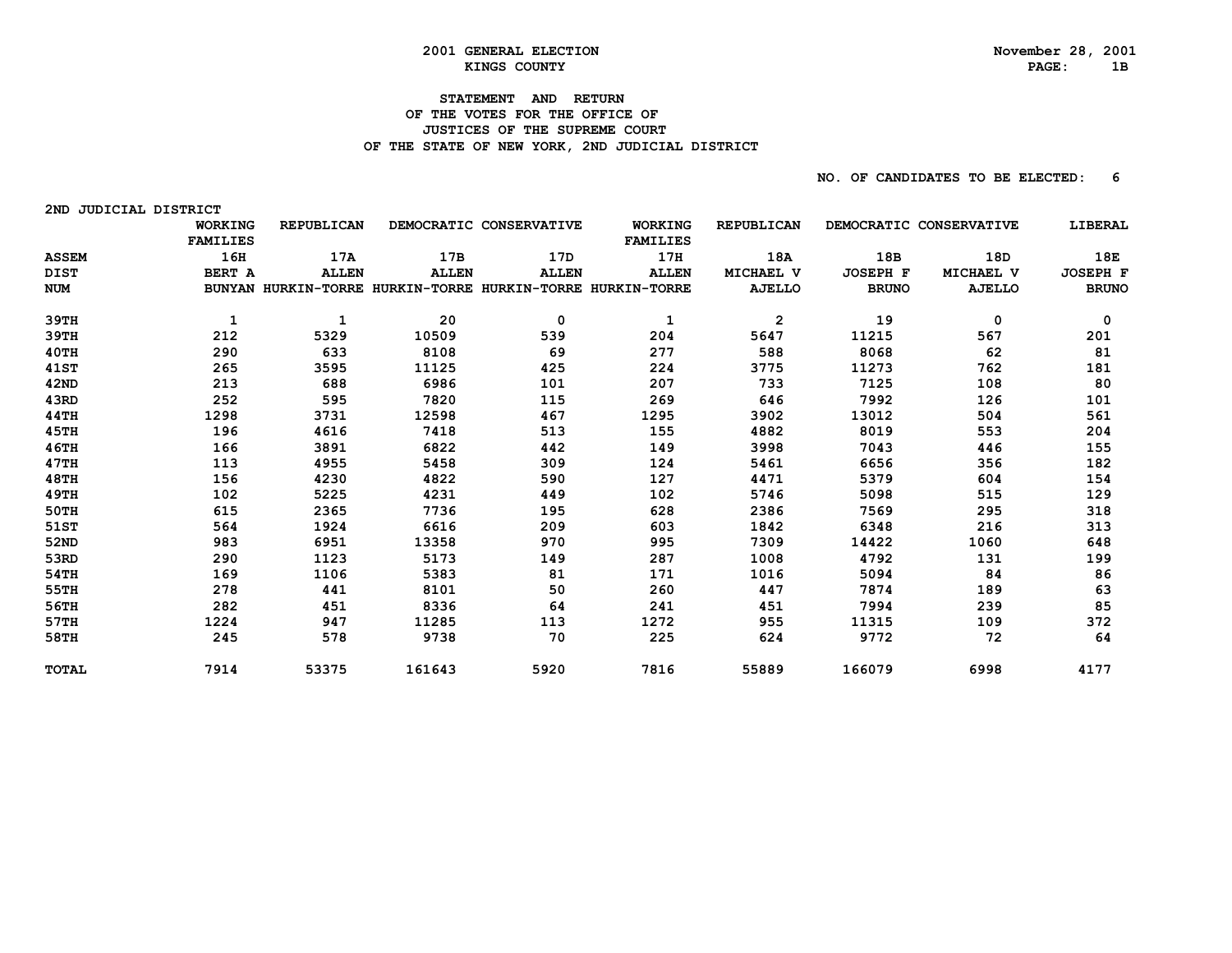2ND JUDICIAL DISTRICT

#### **STATEMENT AND RETURN OF THE VOTES FOR THE OFFICE OF JUSTICES OF THE SUPREME COURT** OF THE STATE OF NEW YORK, 2ND JUDICIAL DISTRICT

|              | <b>WORKING</b>  | <b>REPUBLICAN</b>  |                | DEMOCRATIC CONSERVATIVE | LIBERAL        | <b>WORKING</b>  |             |             |
|--------------|-----------------|--------------------|----------------|-------------------------|----------------|-----------------|-------------|-------------|
|              | <b>FAMILIES</b> |                    |                |                         |                | <b>FAMILIES</b> |             |             |
| <b>ASSEM</b> | 18H             | 19A                | 19B            | 19D                     | 19E            | 19H             |             | <b>UNRE</b> |
| <b>DIST</b>  | <b>KEVIN A</b>  | ROBERT J           | THOMAS P       | ROBERT J                | THOMAS P       | THOMAS P        | <b>SCAT</b> | CORD        |
| <b>NUM</b>   | <b>FINNEGAN</b> | <b>SCAMARDELLA</b> | <b>ALIOTTA</b> | <b>SCAMARDELLA</b>      | <b>ALIOTTA</b> | <b>ALIOTTA</b>  | <b>VOTE</b> | <b>VOTE</b> |
| 39TH         | 3               | 1                  | 18             | 0                       | 0              | $\overline{2}$  | 0           | 81          |
| 39TH         | 273             | 5594               | 10881          | 570                     | 175            | 247             | 0           | 62987       |
| 40TH         | 283             | 539                | 7473           | 59                      | 63             | 290             | 0           | 53062       |
| <b>41ST</b>  | 308             | 3721               | 11181          | 446                     | 147            | 278             | 0           | 67031       |
| 42ND         | 233             | 697                | 7045           | 95                      | 56             | 212             | 0           | 44340       |
| 43RD         | 274             | 667                | 7609           | 112                     | 101            | 244             |             | 55011       |
| <b>44TH</b>  | 1354            | 3861               | 12491          | 495                     | 513            | 1232            | 0           | 58633       |
| 45TH         | 211             | 4881               | 7544           | 598                     | 165            | 189             | 0           | 65856       |
| <b>46TH</b>  | 250             | 4059               | 6923           | 393                     | 146            | 194             | 0           | 70305       |
| 47TH         | 137             | 5652               | 6004           | 361                     | 150            | 175             | 0           | 53264       |
| <b>48TH</b>  | 149             | 4436               | 4929           | 597                     | 122            | 176             | 2           | 57140       |
| <b>49TH</b>  | 148             | 5818               | 4538           | 503                     | 90             | 160             | 0           | 52130       |
| 50TH         | 657             | 2349               | 7308           | 281                     | 278            | 670             | 0           | 51980       |
| 51ST         | 663             | 1810               | 6045           | 182                     | 204            | 536             | 0           | 43807       |
| 52ND         | 1030            | 7179               | 13280          | 988                     | 590            | 964             | 0           | 66100       |
| 53RD         | 344             | 992                | 4492           | 131                     | 167            | 332             | 0           | 54912       |
| 54TH         | 168             | 949                | 4771           | 76                      | 57             | 139             | 0           | 42654       |
| 55TH         | 287             | 411                | 7678           | 87                      | 51             | 285             | 0           | 47010       |
| 56TH         | 288             | 379                | 7795           | 54                      | 79             | 248             | 0           | 56914       |
| 57TH         | 1262            | 894                | 11144          | 88                      | 338            | 1137            | 0           | 58846       |
| 58TH         | 230             | 570                | 9525           | 52                      | 55             | 243             |             | 49492       |
| <b>TOTAL</b> | 8552            | 55459              | 158674         | 6168                    | 3547           | 7953            | 4           | 1111555     |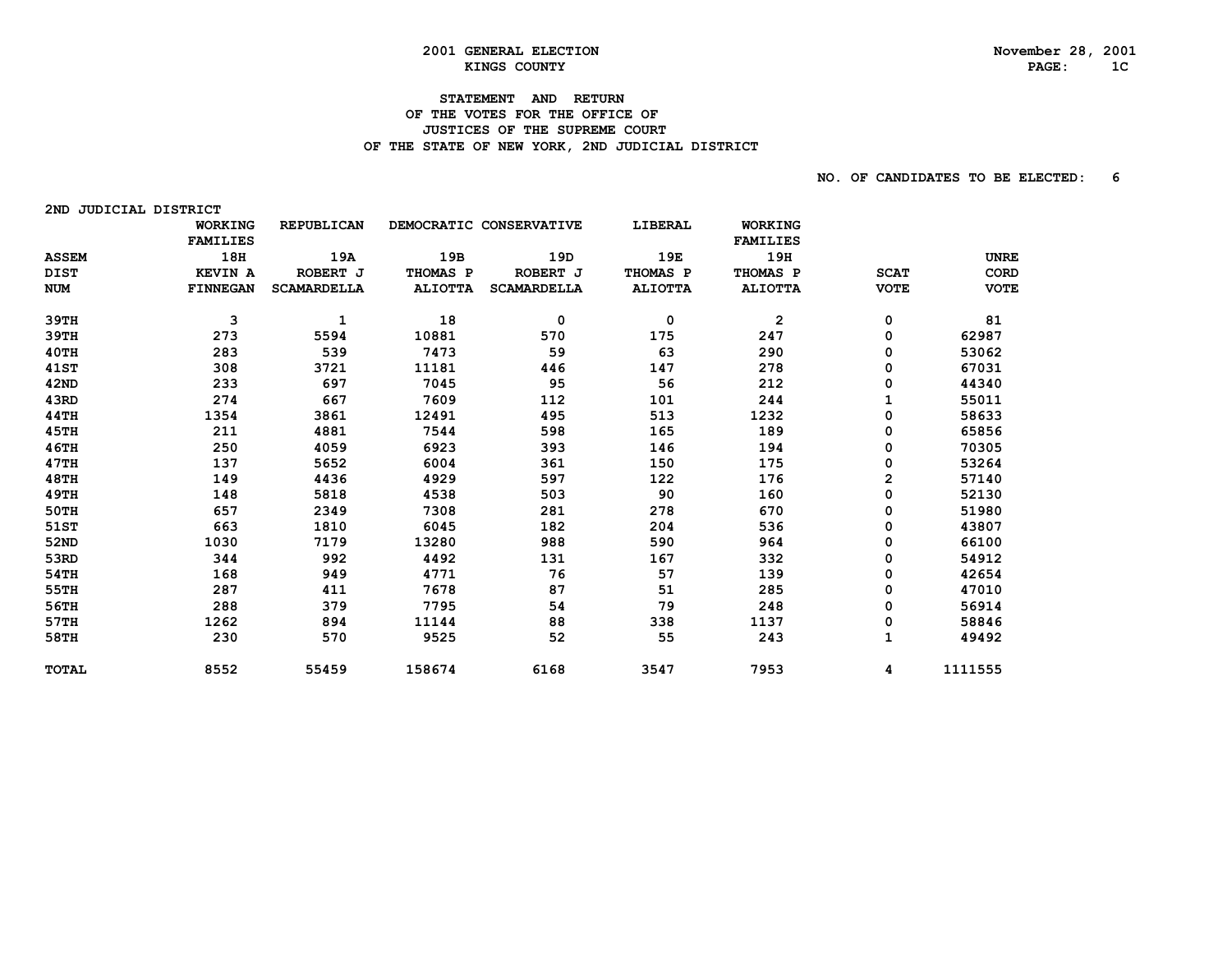## **STATEMENT AND RETURN OF THE VOTES FOR THE OFFICE OFMEMBER OF THE CITY COUNCIL 33RD COUNCILMANIC DISTRICT**

 **BOROUGH OF BROOKLYN**

 **NO. OF CANDIDATES TO BE ELECTED: 1**

 **33RDCOUNCILMANICDISTRICT R E C A P I T U L A T I O N**

|              |                       |      |     |              |                      |         |               |         | <b>DEMOCRATIC</b> | <b>INDEPENDENCE</b> | <b>CONSERVATIVE</b> | LIBERAL     | <b>GREEN</b>  |
|--------------|-----------------------|------|-----|--------------|----------------------|---------|---------------|---------|-------------------|---------------------|---------------------|-------------|---------------|
|              |                       |      |     |              |                      |         | <b>TOTAL</b>  |         |                   |                     |                     |             |               |
| <b>ASSEM</b> | <b>TOTAL</b>          | ABS/ |     |              | VALID                |         | <b>VOTE</b>   |         | 25B               | 25C                 | 25D                 | 25E         | 25G           |
| <b>DIST</b>  | <b>PUBLIC</b>         | MIL  | FED | <b>EMERG</b> | <b>AFFID</b>         |         | THIS          |         | <b>DAVID</b>      | CRAIG A             | ALFRED T            | STEVEN D    | CRAIG A       |
| <b>NUM</b>   | COUNTER BALLOT BALLOT |      |     |              | <b>BALLOT BALLOT</b> |         | <b>OFFICE</b> |         | <b>YASSKY</b>     | <b>SEEMAN</b>       | <b>BURKIEWICZ</b>   | <b>COHN</b> | <b>SEEMAN</b> |
| 44TH         | 4645                  | 97   |     | 145          | 68                   | $\star$ | $4955 *$      |         | 3228              | 74                  | 84                  | 90          | 193           |
| 50TH         | 12353                 | 125  |     | 92           | 173                  | $\star$ | $12743 *$     |         | 4850              | 372                 | 348                 | 702         | 676           |
| 52ND         | 10191                 | 231  |     | 32           | 122                  | $\star$ | $10576$ *     |         | 6512              | 256                 | 197                 | 431         | 394           |
| 53RD         | 1995                  | 19   | 0   | 53           | $32 \star$           |         | $2099 *$      |         | 764               | 71                  | 44                  | 69          | 186           |
| 57TH         | 1977                  | 16   | 0   | 0            | $25 *$               |         | $2018 *$      |         | 1318              | 38                  | 20                  | 38          | 124           |
|              |                       |      |     |              |                      | $\star$ |               | $\star$ |                   |                     |                     |             |               |
| <b>TOTAL</b> | 31161                 | 488  | 0   | 322          | 420                  | $\star$ | 32391         | $\star$ | 16672             | 811                 | 693                 | 1330        | 1573          |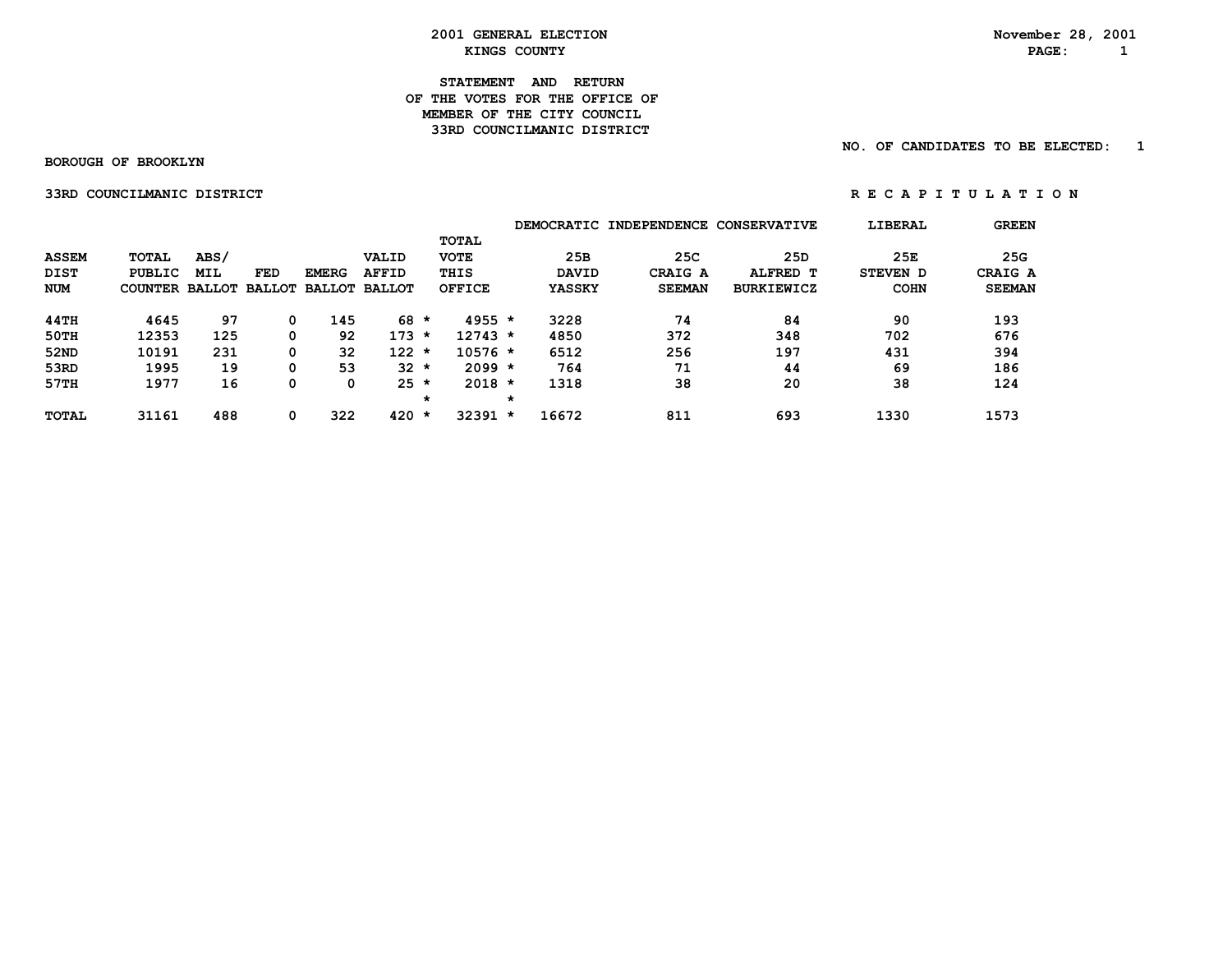PAGE: 1A

# **2001 GENERAL ELECTION November 28, 2001 KINGS COUNTY**

# **STATEMENT AND RETURN OF THE VOTES FOR THE OFFICE OF MEMBER OF THE CITY COUNCIL33RD COUNCILMANIC DISTRICT**

 **NO. OF CANDIDATES TO BE ELECTED: 1**

|              | 33RD COUNCILMANIC DISTRICT |             |             |
|--------------|----------------------------|-------------|-------------|
|              | WORKING                    |             |             |
|              | <b>FAMILIES</b>            |             |             |
| <b>ASSEM</b> | 25H                        |             | <b>UNRE</b> |
| <b>DIST</b>  | <b>KENNETH</b>             | <b>SCAT</b> | CORD        |
| <b>NUM</b>   | <b>DIAMONDSTONE</b>        | <b>VOTE</b> | <b>VOTE</b> |
|              |                            |             |             |
| <b>44TH</b>  | 211                        | 0           | 1075        |
| <b>50TH</b>  | 276                        | 0           | 5519        |
| 52ND         | 431                        | 0           | 2355        |
| 53RD         | 58                         | 0           | 907         |
| 57TH         | 111                        | 0           | 369         |
|              |                            |             |             |
| <b>TOTAL</b> | 1087                       | 0           | 10225       |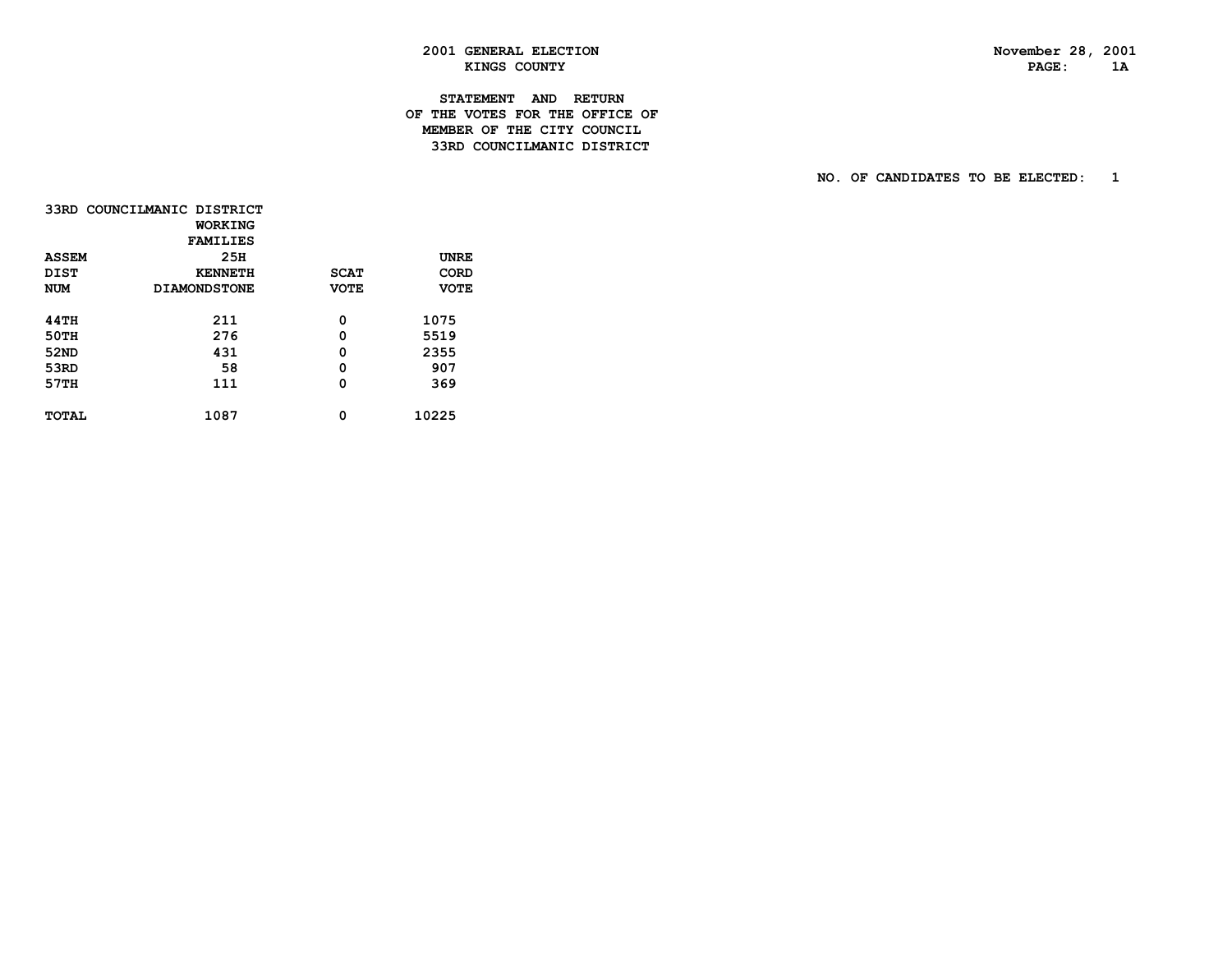## **STATEMENT AND RETURN OF THE VOTES FOR THE OFFICE OFMEMBER OF THE CITY COUNCIL 34TH COUNCILMANIC DISTRICT**

 **BOROUGH OF BROOKLYN**

 **NO. OF CANDIDATES TO BE ELECTED: 1**

 **34TH COUNCILMANIC DISTRICT A REPORT OF REGAPITULATION** 

|              |                       |      |     |              |                      |         |               |         |              | DEMOCRATIC INDEPENDENCE | <b>CONSERVATIVE</b> | LIBERAL        | <b>RIGHT</b>   |
|--------------|-----------------------|------|-----|--------------|----------------------|---------|---------------|---------|--------------|-------------------------|---------------------|----------------|----------------|
|              |                       |      |     |              |                      |         | <b>TOTAL</b>  |         |              |                         |                     |                | TO LIFE        |
| <b>ASSEM</b> | <b>TOTAL</b>          | ABS/ |     |              | VALID                |         | <b>VOTE</b>   |         | 25B          | 25C                     | 25D                 | 25E            | 25F            |
| <b>DIST</b>  | <b>PUBLIC</b>         | MIL  | FED | <b>EMERG</b> | <b>AFFID</b>         |         | THIS          |         | <b>DIANA</b> | <b>DIANA</b>            | JULIO               | <b>JORGE</b>   | JULIO          |
| <b>NUM</b>   | COUNTER BALLOT BALLOT |      |     |              | <b>BALLOT BALLOT</b> |         | <b>OFFICE</b> |         | <b>REYNA</b> | <b>REYNA</b>            | <b>MERCADO</b>      | <b>VAZQUEZ</b> | <b>MERCADO</b> |
| 50TH         | 1340                  | 26   |     | 0            | 32                   | $\star$ | $1398 *$      |         | 702          | 41                      | 33                  | 19             |                |
| 53RD         | 11093                 | 76   |     | 39           | 190                  | $\star$ | $11398 *$     |         | 6479         | 464                     | 238                 | 137            | 124            |
| 54TH         | 4528                  | 97   |     |              | 82                   | $\star$ | $4708 *$      |         | 2317         | 137                     | 102                 | 20             | 41             |
| 55TH         | 1407                  | 10   |     | 0            | 28                   | $\star$ | $1445 *$      |         | 916          | 26                      | 3                   | п.             |                |
| 56TH         | 1659                  | 19   |     | 0            | $29 *$               |         | $1707 *$      |         | 963          | 28                      | 20                  | 9              | 9              |
| 57TH         | 20                    | 0    |     | 0            |                      | 0 *     | $20 \star$    |         | 0            | 0                       | 0                   | 0              |                |
|              |                       |      |     |              |                      | $\star$ |               | $\star$ |              |                         |                     |                |                |
| <b>TOTAL</b> | 20047                 | 228  |     | 40           | 361                  | $\star$ | $20676$ *     |         | 11377        | 696                     | 396                 | 192            | 188            |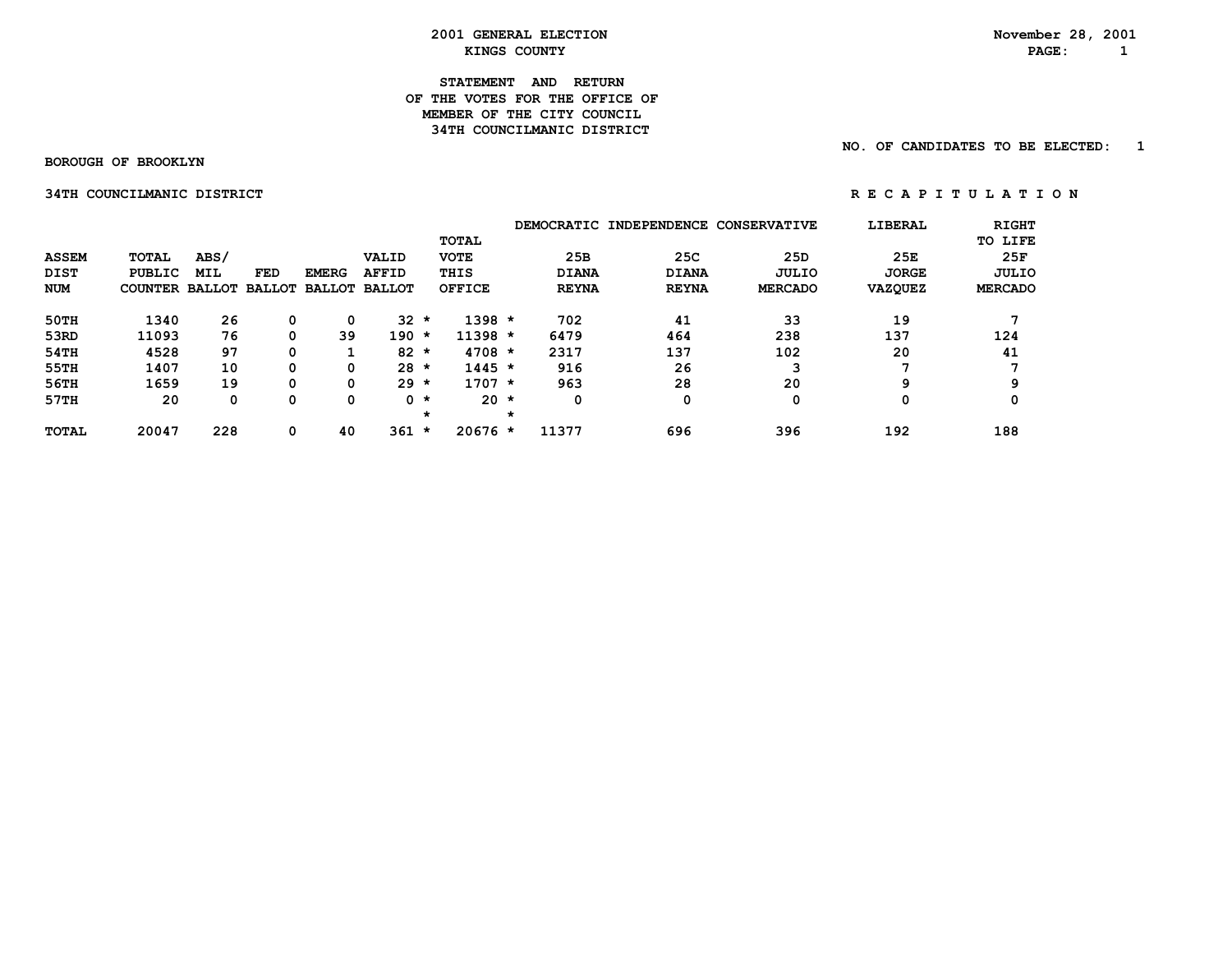$1A$ 

# **2001 GENERAL ELECTION November 28, 2001 EXINGS COUNTY PAGE:** 1

# **STATEMENT AND RETURN OF THE VOTES FOR THE OFFICE OF MEMBER OF THE CITY COUNCIL34TH COUNCILMANIC DISTRICT**

 **NO. OF CANDIDATES TO BE ELECTED: 1**

|              | 34TH COUNCILMANIC DISTRICT<br><b>FUSION</b> |             |             |
|--------------|---------------------------------------------|-------------|-------------|
| <b>ASSEM</b> | 25L                                         |             | UNRE        |
| DIST         | <b>ANTHONY</b>                              | <b>SCAT</b> | <b>CORD</b> |
| <b>NUM</b>   | <b>MIRANDA</b>                              | <b>VOTE</b> | <b>VOTE</b> |
| 50TH         | 118                                         | 0           | 478         |
| 53RD         | 731                                         | 0           | 3225        |
| 54TH         | 256                                         | 0           | 1835        |
| 55TH         | 26                                          | 0           | 460         |
| 56TH         | 88                                          | 0           | 590         |
| 57TH         | 0                                           | 0           | 20          |
| <b>TOTAL</b> | 1219                                        | 0           | 6608        |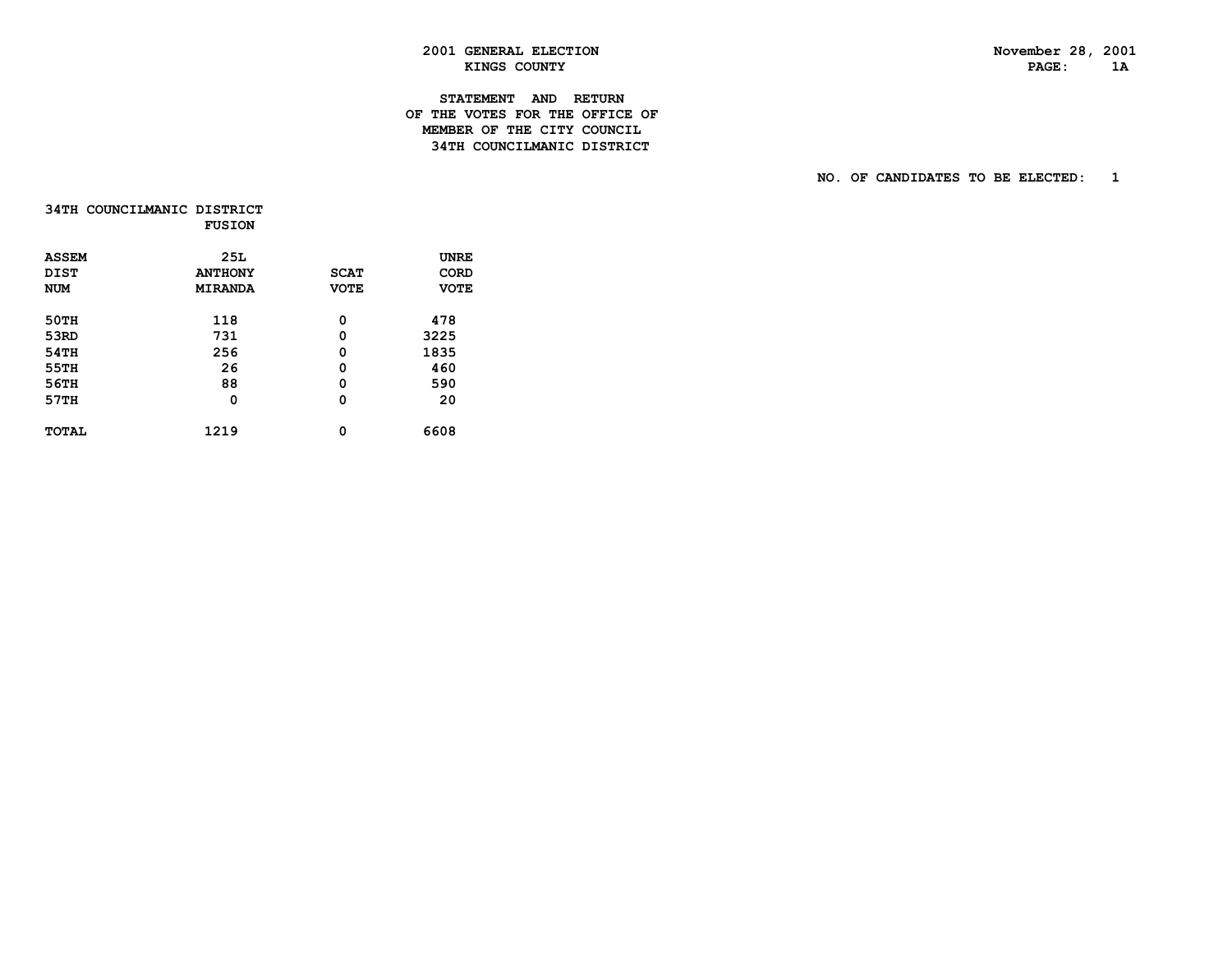#### **STATEMENT AND RETURN OF THE VOTES FOR THE OFFICE OFMEMBER OF THE CITY COUNCIL 35TH COUNCILMANIC DISTRICT**

 **BOROUGH OF BROOKLYN**

 **NO. OF CANDIDATES TO BE ELECTED: 1**

 **35TH COUNCILMANIC DISTRICT A REPORT ON REGAPITULATION** 

|              |                       |            |            |               |               |              |               |       |                | DEMOCRATIC INDEPENDENCE | LIBERAL        |                 | <b>WORKING</b> |                |             |
|--------------|-----------------------|------------|------------|---------------|---------------|--------------|---------------|-------|----------------|-------------------------|----------------|-----------------|----------------|----------------|-------------|
|              |                       |            |            |               |               | <b>TOTAL</b> |               |       |                |                         |                | <b>FAMILIES</b> |                |                |             |
| <b>ASSEM</b> | TOTAL                 | ABS/       |            |               | VALID         | <b>VOTE</b>  |               |       | 25B            | 25C                     | 25E            |                 | 25H            |                | <b>UNRE</b> |
| DIST         | PUBLIC                | <b>MIL</b> | <b>FED</b> | <b>EMERG</b>  | <b>AFFID</b>  | THIS         |               |       | <b>JAMES E</b> | SIDIQUE                 | <b>SIDIQUE</b> |                 | LETITIA        | <b>SCAT</b>    | CORD        |
| <b>NUM</b>   | <b>COUNTER BALLOT</b> |            | BALLOT     | <b>BALLOT</b> | <b>BALLOT</b> |              | <b>OFFICE</b> |       | <b>DAVIS</b>   | <b>WAI</b>              | WAI            |                 | <b>JAMES</b>   | <b>VOTE</b>    | <b>VOTE</b> |
| 43RD         | 4875                  | 54         | 0          | 77            | $43 *$        |              | $5049 *$      |       | 2514           | 44                      | 11             | 1569            |                | $\overline{2}$ | 909         |
| 44TH         | 540                   | 22         | 0          | 0             | $8 *$         |              | $570 *$       |       | 176            | 11                      | 6              |                 | 302            | 0              | 75          |
| 50TH         | 5667                  | 107        | 0          | 15            | $92 *$        |              | $5881 *$      |       | 2615           | 113                     | 48             | 2024            |                | 0              | 1081        |
| 52ND         | З                     | 0          | 0          | 0             | $0 \star$     |              |               | $3 *$ | 0              |                         | 0              |                 |                | 0              |             |
| 54TH         | 114                   | 0          | 0          | 0             | $1 *$         |              | $115 *$       |       | 61             |                         | 0              |                 | 17             | 0              | 34          |
| 56TH         | 255                   | 36         | 0          | 0             | $2 *$         |              | $293 *$       |       | 172            | 2                       |                |                 | 50             | 0              | 66          |
| 57TH         | 15823                 | 286        | 0          | 21            | $254 *$       |              | 16384 *       |       | 7591           | 323                     | 142            | 5799            |                | 0              | 2529        |
|              |                       |            |            |               |               | $\star$      |               |       |                |                         |                |                 |                |                |             |
| TOTAL        | 27277                 | 505        | 0          | 113           | 400           | ∗            | 28295 *       |       | 13129          | 497                     | 210            | 9762            |                | $\mathbf{2}$   | 4695        |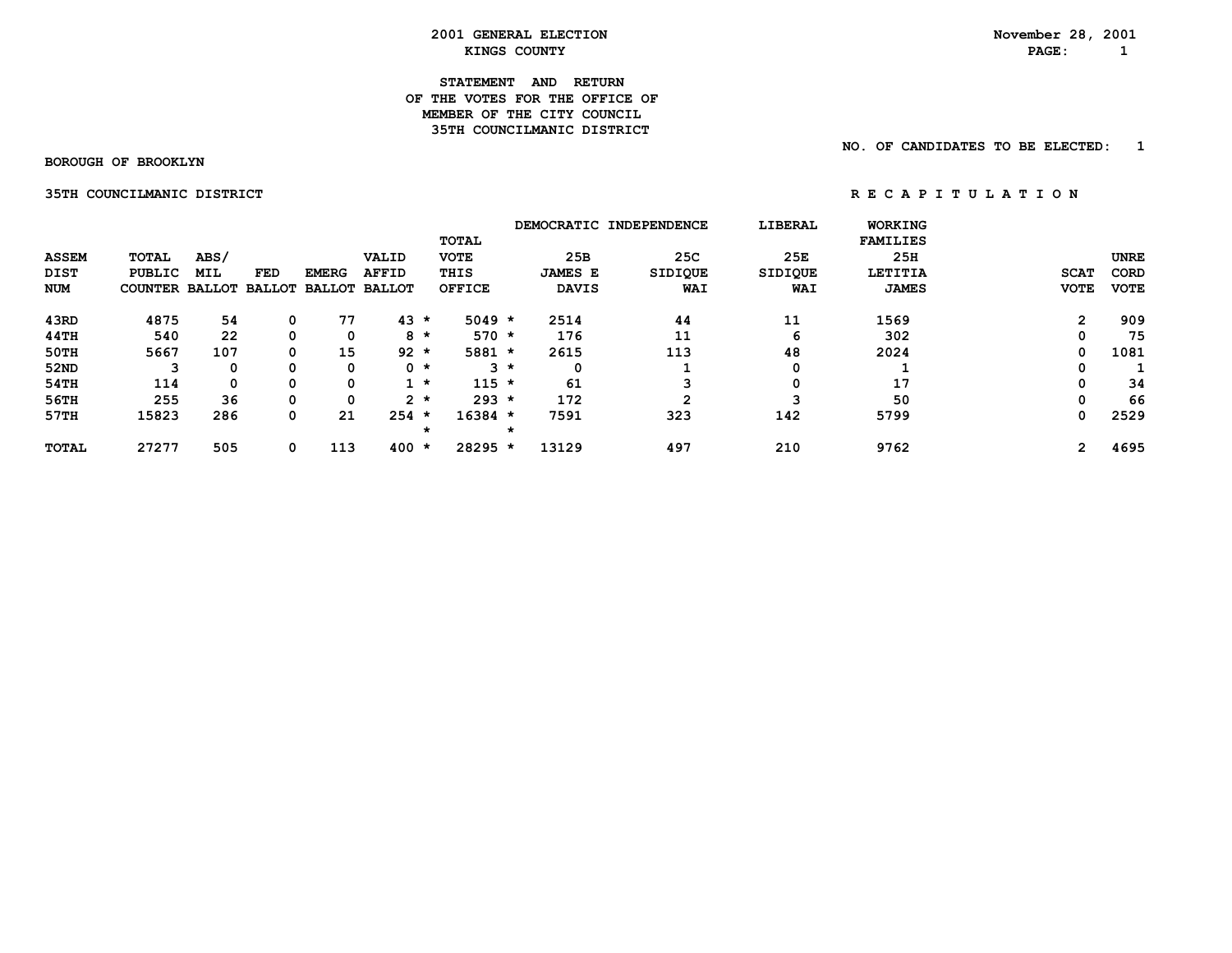#### **STATEMENT AND RETURN OF THE VOTES FOR THE OFFICE OFMEMBER OF THE CITY COUNCIL 36TH COUNCILMANIC DISTRICT**

 **BOROUGH OF BROOKLYN**

 **NO. OF CANDIDATES TO BE ELECTED: 1**

 **36TH COUNCILMANIC DISTRICT A REPORT ON REGAPITULATION** 

|              |                |            |     |              |                             |         |               |         |               | DEMOCRATIC INDEPENDENCE | <b>LIBERAL</b> |             |             |
|--------------|----------------|------------|-----|--------------|-----------------------------|---------|---------------|---------|---------------|-------------------------|----------------|-------------|-------------|
|              |                |            |     |              |                             |         | <b>TOTAL</b>  |         |               |                         |                |             |             |
| <b>ASSEM</b> | <b>TOTAL</b>   | ABS/       |     |              | VALID                       |         | <b>VOTE</b>   |         | 25B           | 25C                     | 25E            |             | <b>UNRE</b> |
| <b>DIST</b>  | <b>PUBLIC</b>  | <b>MIL</b> | FED | <b>EMERG</b> | <b>AFFID</b>                |         | THIS          |         | <b>ALBERT</b> | <b>STANLEY</b>          | <b>RICHARD</b> | <b>SCAT</b> | CORD        |
| <b>NUM</b>   | COUNTER BALLOT |            |     |              | <b>BALLOT BALLOT BALLOT</b> |         | <b>OFFICE</b> |         | <b>VANN</b>   | <b>KINARD</b>           | <b>TAYLOR</b>  | <b>VOTE</b> | <b>VOTE</b> |
| 43RD         | 3483           | 94         |     | 33           | 49                          | $\star$ | $3659 *$      |         | 2474          | 92                      | 50             | 5           | 1038        |
| 54TH         | 225            | 0          | 0   | 0            |                             | $4 *$   | $229 *$       |         | 119           | 5                       | 3              | 0           | 102         |
| 55TH         | 385            | 6          | 0   | 0            |                             | $5 *$   | $396 *$       |         | 252           | 12                      |                | 0           | 131         |
| 56TH         | 14135          | 188        | 0   | 2            | 230                         | $\star$ | $14555 *$     |         | 9904          | 494                     | 351            | 0           | 3806        |
| 57TH         | 3011           | 40         | 0   | 34           | 41                          | $\star$ | $3126 *$      |         | 2091          | 73                      | 62             | 0           | 900         |
|              |                |            |     |              |                             | *       |               | $\star$ |               |                         |                |             |             |
| <b>TOTAL</b> | 21239          | 328        |     | 69           | 329                         | $\star$ | $21965 *$     |         | 14840         | 676                     | 467            | 5           | 5977        |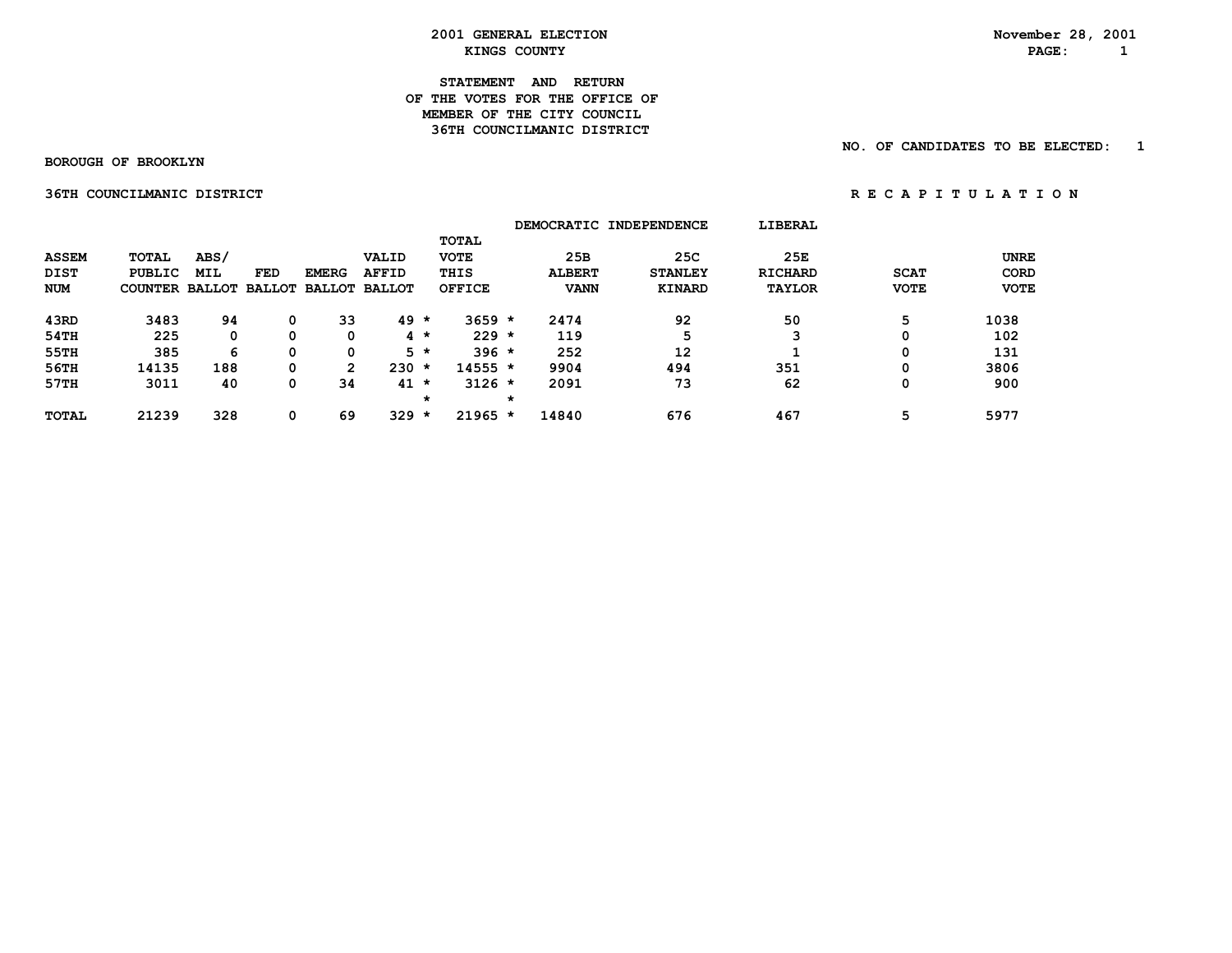**STATEMENT AND RETURN OF THE VOTES FOR THE OFFICE OFMEMBER OF THE CITY COUNCIL 37TH COUNCILMANIC DISTRICT** 

 **BOROUGH OF BROOKLYN**

 **37THCOUNCILMANICDISTRICT R E C A P I T U L A T I O N**

 **NO. OF CANDIDATES TO BE ELECTED: 1**

|              |                       |      |            |                      |              |               |                       | DEMOCRATIC INDEPENDENCE CONSERVATIVE |                 | <b>FRIENDS</b> |             |             |
|--------------|-----------------------|------|------------|----------------------|--------------|---------------|-----------------------|--------------------------------------|-----------------|----------------|-------------|-------------|
|              |                       |      |            |                      |              | TOTAL         |                       |                                      |                 | UNITED         |             |             |
| <b>ASSEM</b> | TOTAL                 | ABS/ |            |                      | VALID        | <b>VOTE</b>   | 25B                   | 25C                                  | 25D             | 250            |             | <b>UNRE</b> |
| DIST         | <b>PUBLIC</b>         | MIL  | <b>FED</b> | <b>EMERG</b>         | <b>AFFID</b> | THIS          | <b>MARTIN</b><br>ERIK | <b>MIGUEL</b>                        | <b>GERMANIA</b> | YOLANDA J      | <b>SCAT</b> | <b>CORD</b> |
| <b>NUM</b>   | <b>COUNTER BALLOT</b> |      |            | BALLOT BALLOT BALLOT |              | <b>OFFICE</b> | DILAN                 | <b>ALONSO</b>                        | <b>TAVERAS</b>  | <b>MARTIN</b>  | <b>VOTE</b> | <b>VOTE</b> |
| 40TH         | 2997                  | 47   |            |                      | $63 *$       | $3114 *$      | 1667                  | 97                                   | 20              | 76             | 0           | 1254        |
| 53RD         | 2066                  | 14   | 0          | 140                  | $37 *$       | $2257 *$      | 1100                  | 96                                   | 34              | 44             | 0           | 983         |
| 54TH         | 8407                  | 45   |            |                      | $151 *$      | $8637 *$      | 4390                  | 472                                  | 109             | 213            | 0           | 3453        |
| 55TH         | 1795                  | 14   | 0          | 0                    | $30 \star$   | $1839 *$      | 1072                  | 47                                   | 14              | 40             | 0           | 666         |
|              |                       |      |            |                      | *            |               | *                     |                                      |                 |                |             |             |
| <b>TOTAL</b> | 15265                 | 120  | 0          | 154                  | $281 *$      | 15847 *       | 8229                  | 712                                  | 177             | 373            | 0           | 6356        |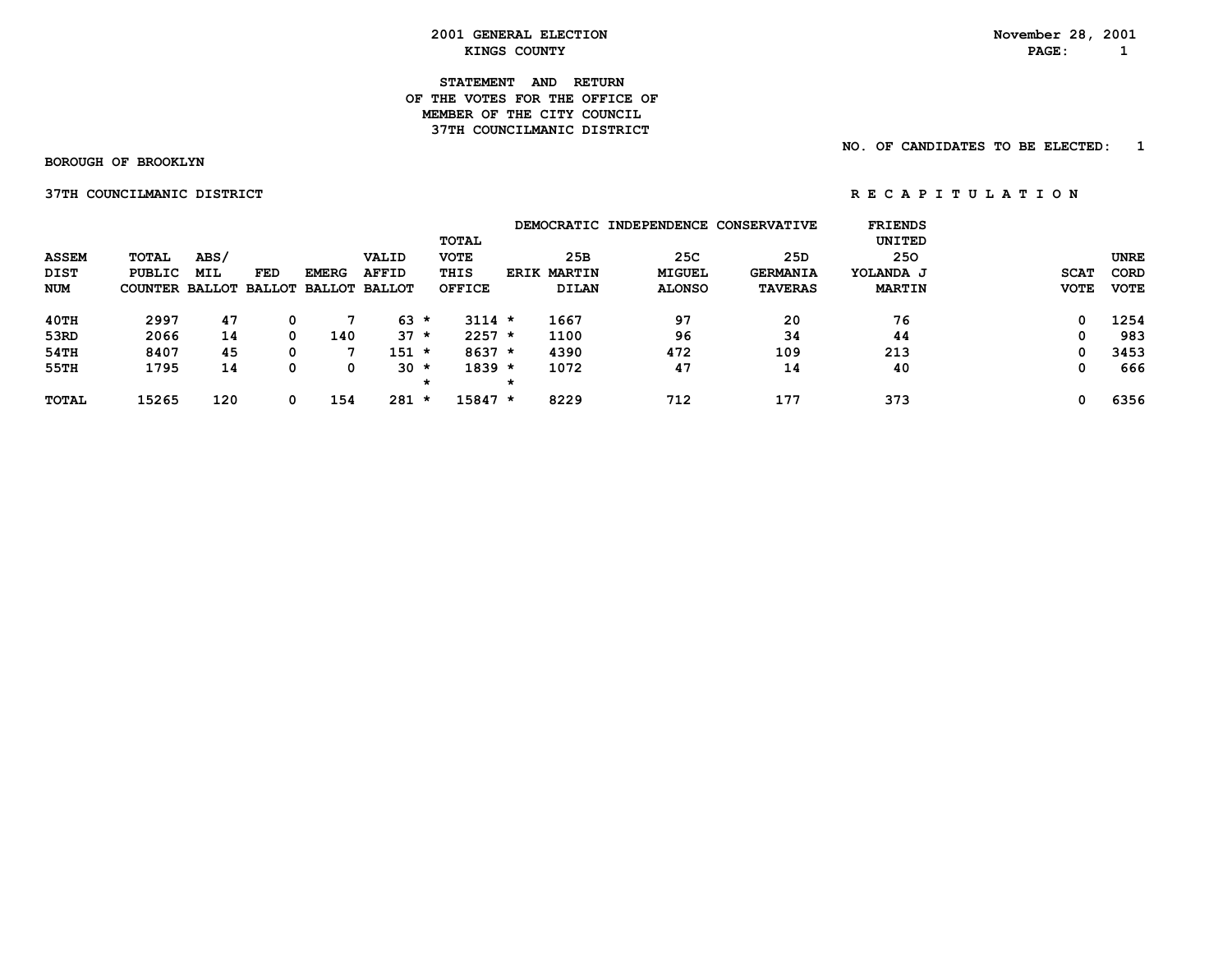## **STATEMENT AND RETURN OF THE VOTES FOR THE OFFICE OFMEMBER OF THE CITY COUNCIL 38TH COUNCILMANIC DISTRICT**

 **NO. OF CANDIDATES TO BE ELECTED: 1**

 **BOROUGH OF BROOKLYN**

 **38THCOUNCILMANICDISTRICT R E C A P I T U L A T I O N**

|              |                       |            |               |               |               |                      | <b>REPUBLICAN</b> |                  | DEMOCRATIC INDEPENDENCE | <b>CONSERVATIVE</b> | LIBERAL         |             |             |
|--------------|-----------------------|------------|---------------|---------------|---------------|----------------------|-------------------|------------------|-------------------------|---------------------|-----------------|-------------|-------------|
|              |                       |            |               |               |               | TOTAL                |                   |                  |                         |                     |                 |             |             |
| <b>ASSEM</b> | TOTAL                 | ABS/       |               |               | VALID         | <b>VOTE</b>          | 25A               | 25B              | 25C                     | 25D                 | 25E             |             | UNRE        |
| DIST         | <b>PUBLIC</b>         | <b>MIL</b> | FED           | <b>EMERG</b>  | <b>AFFID</b>  | THIS                 | <b>LEONARD</b>    | <b>ANGEL</b>     | <b>GEORGE</b>           | <b>LEONARD</b>      | <b>HARRIS W</b> | <b>SCAT</b> | CORD        |
| <b>NUM</b>   | <b>COUNTER BALLOT</b> |            | <b>BALLOT</b> | <b>BALLOT</b> | <b>BALLOT</b> | <b>OFFICE</b>        | <b>SILVER</b>     | <b>RODRIGUEZ</b> | <b>MARTINEZ</b>         | <b>SILVER</b>       | <b>DAVIS</b>    | <b>VOTE</b> | <b>VOTE</b> |
| 44TH         | 1239                  | 15         | 0             | 13            | $18 *$        | $1285 *$             | 165               | 656              | 157                     | 12                  | 20              | 0           | 275         |
| <b>48TH</b>  | 1104                  | 19         | 0             | 0             | $10 *$        | $1133 *$             | 292               | 437              | 69                      | 17                  | 8               | 0           | 310         |
| 51ST         | 15689                 | 162        | 0             | 70            | 220           | $16141 *$<br>$\star$ | 1663              | 8778             | 1522                    | 126                 | 156             | 0           | 3896        |
| 52ND         | 3137                  | 32         | 0             |               | $45 *$        | $3215 *$             | 375               | 1829             | 230                     | 37                  | 65              | 0           | 679         |
| 57TH         | 98                    | 3          | 0             | 0             | $2 *$         | $103 *$              | 10                | 64               | 6                       | 0                   |                 | 0           | 22          |
|              |                       |            |               |               |               | $\star$              | $\star$           |                  |                         |                     |                 |             |             |
| <b>TOTAL</b> | 21267                 | 231        | 0             | 84            | $295 *$       | $21877 *$            | 2505              | 11764            | 1984                    | 192                 | 250             | 0           | 5182        |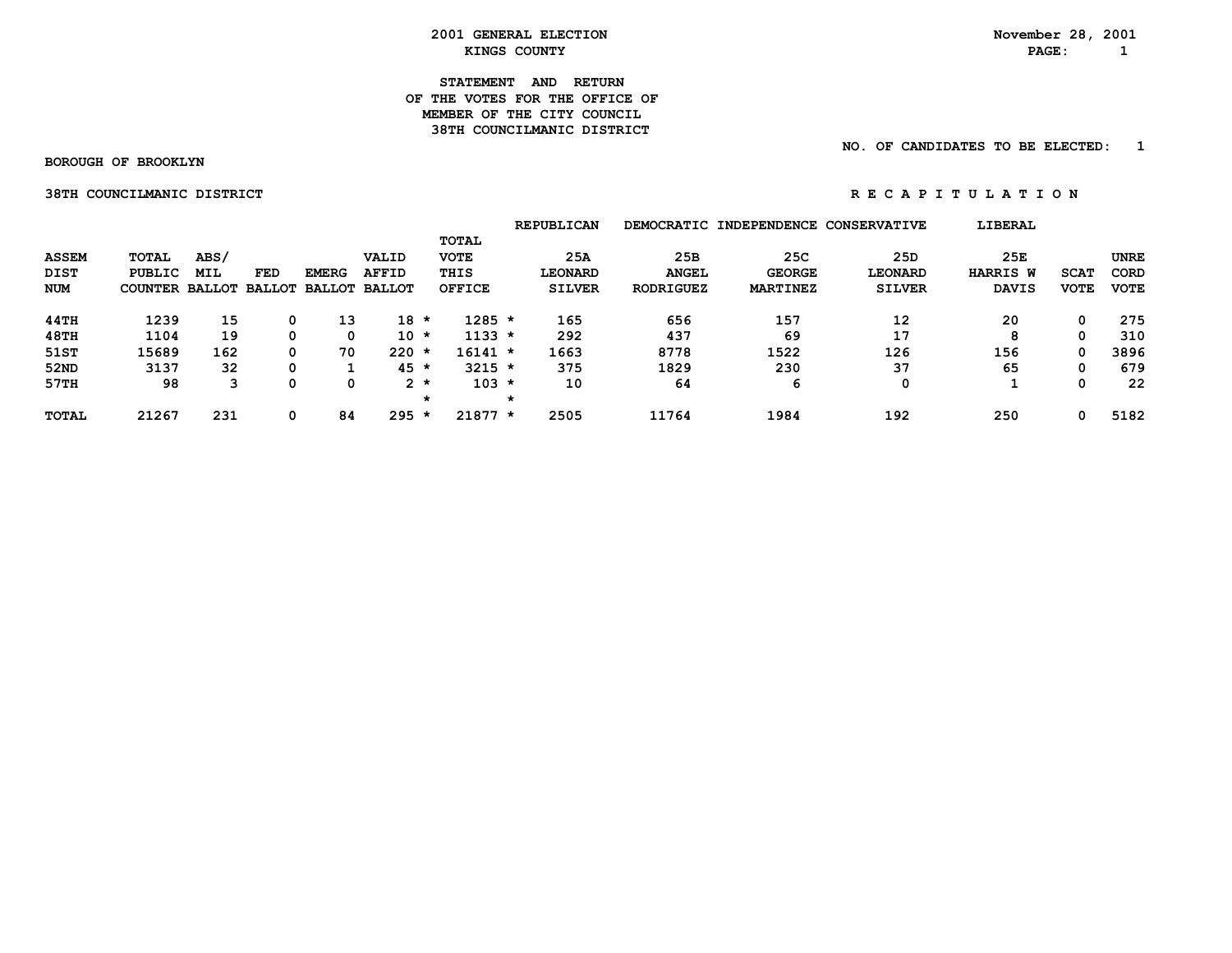### **STATEMENT AND RETURN OF THE VOTES FOR THE OFFICE OFMEMBER OF THE CITY COUNCIL 39TH COUNCILMANIC DISTRICT**

 **BOROUGH OF BROOKLYN**

 **NO. OF CANDIDATES TO BE ELECTED: 1**

 **39TH COUNCILMANIC DISTRICT A REPORT ON REGAPITULATION** 

|                                    |                                          |                    |            |                                             |                       |         |                                               | <b>REPUBLICAN</b>              |                                       | DEMOCRATIC CONSERVATIVE          | <b>GREEN</b>                           |                            |                                           |
|------------------------------------|------------------------------------------|--------------------|------------|---------------------------------------------|-----------------------|---------|-----------------------------------------------|--------------------------------|---------------------------------------|----------------------------------|----------------------------------------|----------------------------|-------------------------------------------|
| <b>ASSEM</b><br>DIST<br><b>NUM</b> | TOTAL<br>PUBLIC<br><b>COUNTER BALLOT</b> | ABS/<br><b>MIL</b> | <b>FED</b> | <b>EMERG</b><br><b>BALLOT BALLOT BALLOT</b> | VALID<br><b>AFFID</b> |         | TOTAL<br><b>VOTE</b><br>THIS<br><b>OFFICE</b> | 25A<br>ROBERT A<br><b>BELL</b> | 25B<br><b>BILL</b><br><b>DEBLASIO</b> | 25D<br>EDWARD F<br><b>CLANCY</b> | 25G<br><b>GLORIA</b><br><b>MATTERA</b> | <b>SCAT</b><br><b>VOTE</b> | <b>UNRE</b><br><b>CORD</b><br><b>VOTE</b> |
| 44TH                               | 13714                                    | 220                | 0          | 29                                          | 163                   | *       | $14126 *$                                     | 1965                           | 7775                                  | 267                              | 1352                                   | 0                          | 2767                                      |
| <b>48TH</b>                        | 7162                                     | 115                | 0          | 18                                          | $63 *$                |         | $7358 *$                                      | 1006                           | 4041                                  | 134                              | 101                                    | 2                          | 2074                                      |
| 49TH                               | 1168                                     | 12                 | 0          | 0                                           | $12 *$                |         | $1192 *$                                      | 201                            | 643                                   | 15                               | 10                                     | 0                          | 323                                       |
| 51ST                               | 524                                      | $\mathbf{2}$       | 0          | 0                                           | $10 *$                |         | $536 *$                                       | 39                             | 308                                   | 5                                | 72                                     | 0                          | 112                                       |
| 52ND                               | 7809                                     | 195                | 0          | 23                                          | 121                   | $\star$ | $8148 *$                                      | 1030                           | 4733                                  | 102                              | 897                                    | 0                          | 1386                                      |
| 57TH                               | 942                                      | 14                 | 0          | 0                                           | $25 *$                |         | $981 *$                                       | 58                             | 631                                   | 5                                | 131                                    | 0                          | 156                                       |
|                                    |                                          |                    |            |                                             |                       | $\star$ |                                               |                                |                                       |                                  |                                        |                            |                                           |
| <b>TOTAL</b>                       | 31319                                    | 558                | 0          | 70                                          | $394 *$               |         | $32341 *$                                     | 4299                           | 18131                                 | 528                              | 2563                                   | 2                          | 6818                                      |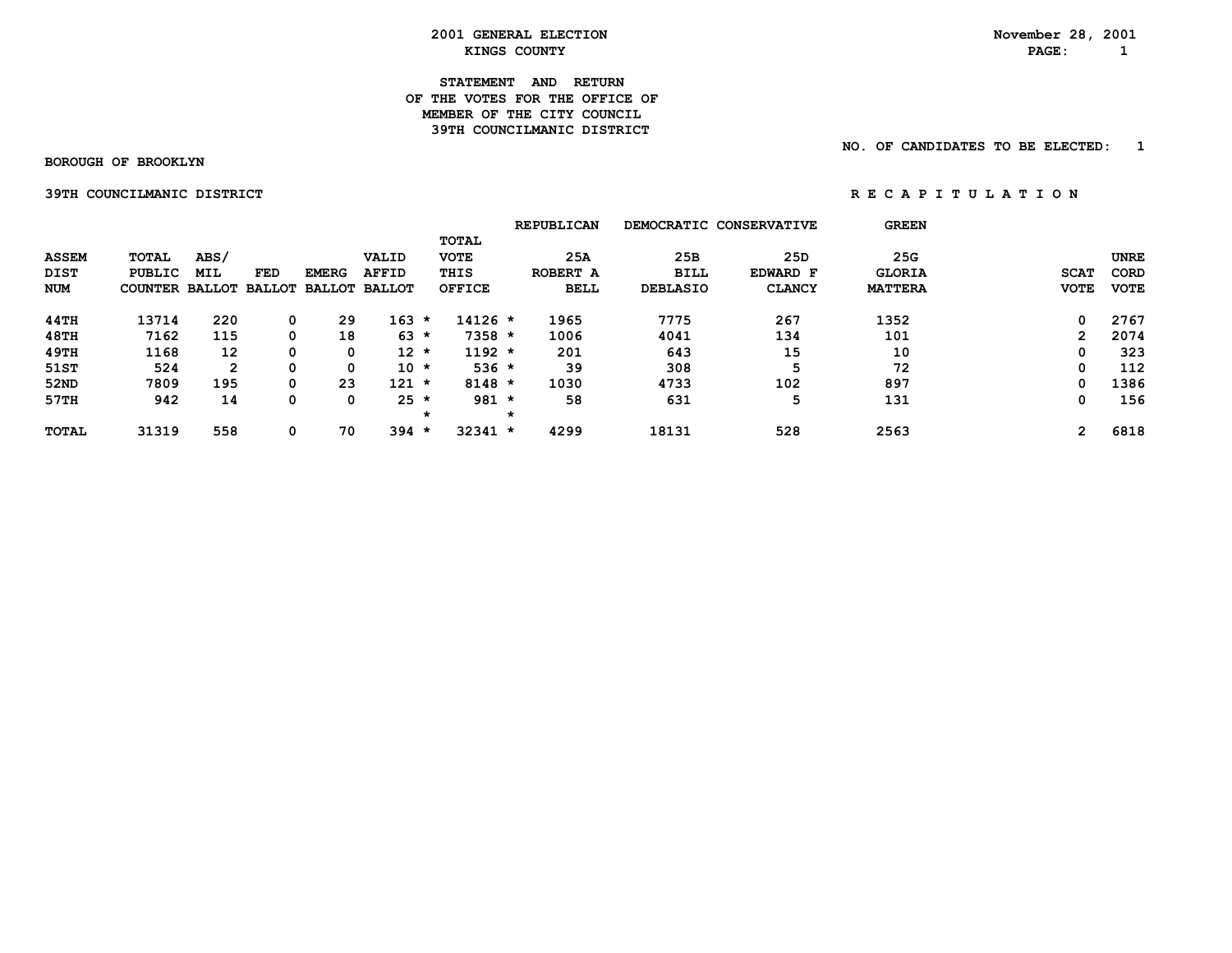**STATEMENT AND RETURN OF THE VOTES FOR THE OFFICE OFMEMBER OF THE CITY COUNCIL 40TH COUNCILMANIC DISTRICT** 

 **BOROUGH OF BROOKLYN**

 **40TH COUNCILMANIC DISTRICT A REPORT ON REGAPITULATION** 

 **NO. OF CANDIDATES TO BE ELECTED: 1**

|              |                |            |     |              |                             |         |               |   |               | DEMOCRATIC INDEPENDENCE CONSERVATIVE |                  | LIBERAL       | <b>WORKING</b>  |             |             |
|--------------|----------------|------------|-----|--------------|-----------------------------|---------|---------------|---|---------------|--------------------------------------|------------------|---------------|-----------------|-------------|-------------|
|              |                |            |     |              |                             |         | TOTAL         |   |               |                                      |                  |               | <b>FAMILIES</b> |             |             |
| <b>ASSEM</b> | TOTAL          | ABS/       |     |              | VALID                       |         | <b>VOTE</b>   |   | 25B           | 25C                                  | 25D              | 25E           | 25H             |             | <b>UNRE</b> |
| DIST         | PUBLIC         | <b>MIL</b> | FED | <b>EMERG</b> | <b>AFFID</b>                |         | THIS          |   | YVETTE D      | LOLA                                 | <b>KENNETH S</b> | YVETTE D      | <b>JEAN D</b>   | <b>SCAT</b> | <b>CORD</b> |
| <b>NUM</b>   | COUNTER BALLOT |            |     |              | <b>BALLOT BALLOT BALLOT</b> |         | <b>OFFICE</b> |   | <b>CLARKE</b> | <b>POISSON</b>                       | <b>COOK</b>      | <b>CLARKE</b> | <b>VERNET</b>   | <b>VOTE</b> | <b>VOTE</b> |
| 42ND         | 7666           | 108        | 0   | 0            | 110 *                       |         | 7884 *        |   | 4905          | 533                                  | 47               | 86            | 166             | 0           | 2147        |
| 43RD         | 6820           | 140        | 0   | 13           | $86*$                       |         | $7059 *$      |   | 4490          | 320                                  | 57               | 104           | 166             | 0           | 1922        |
| 44TH         | 2720           | 52         | 0   | 0            | $15 *$                      |         | $2787 *$      |   | 1632          | 189                                  | 60               | 37            | 97              | 0           | 772         |
| 57TH         | 1240           | 16         | 0   |              | $29 *$                      |         | $1289 *$      |   | 796           | 94                                   | 9                | 15            | 37              | 0           | 338         |
| 58TH         | 252            |            |     | 0            | $4 *$                       |         | 257           | ∗ | 173           | 16                                   | າ                | 2             | 8               | 0           | 56          |
|              |                |            |     |              |                             | $\star$ |               | * |               |                                      |                  |               |                 |             |             |
| <b>TOTAL</b> | 18698          | 317        | 0   | 17           | $244 *$                     |         | 19276 *       |   | 11996         | 1152                                 | 175              | 244           | 474             | 0           | 5235        |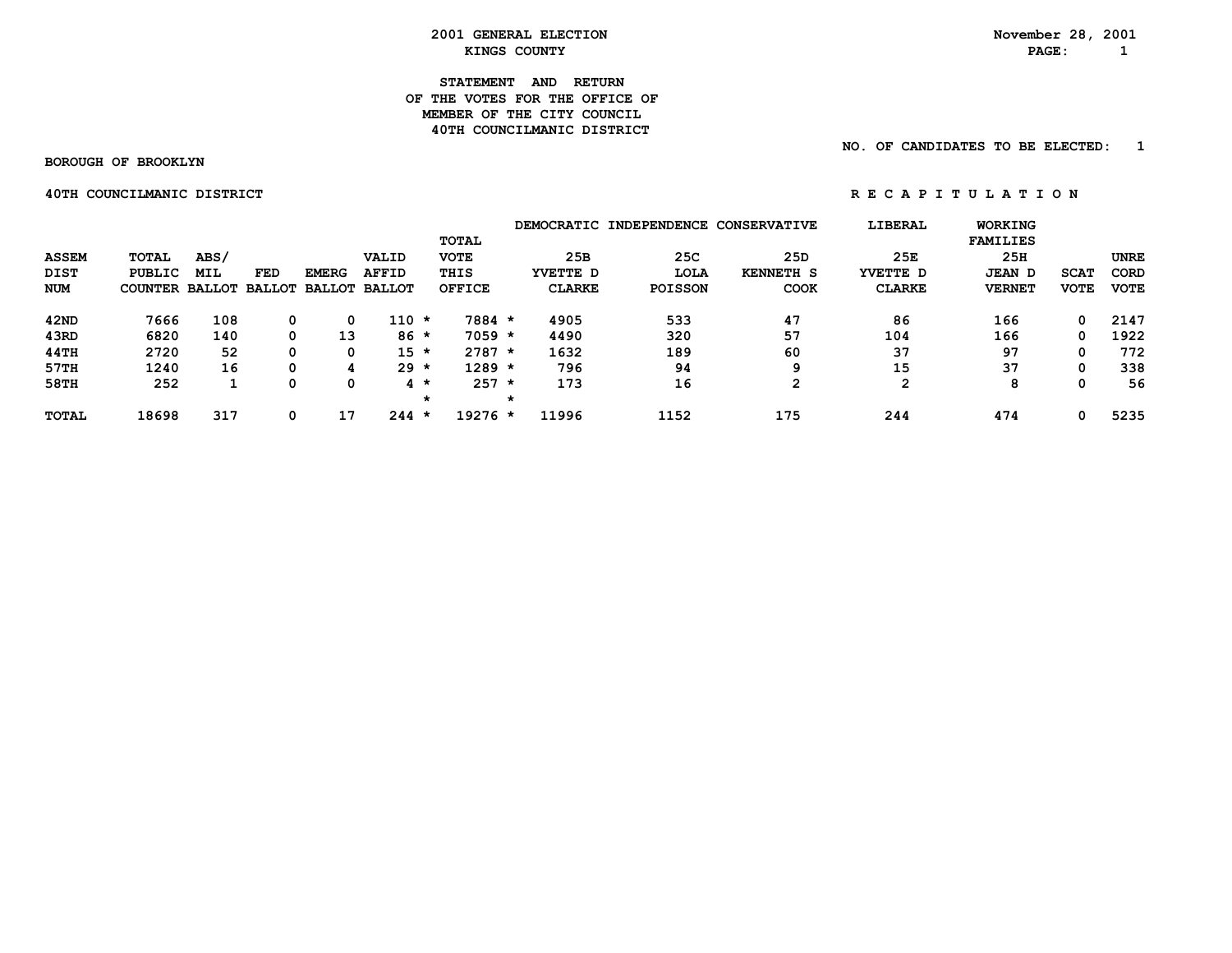## **STATEMENT AND RETURN OF THE VOTES FOR THE OFFICE OFMEMBER OF THE CITY COUNCIL 41ST COUNCILMANIC DISTRICT**

 **BOROUGH OF BROOKLYN**

 **NO. OF CANDIDATES TO BE ELECTED: 1**

 **41STCOUNCILMANICDISTRICT R E C A P I T U L A T I O N**

|              |                       |            |     |              |                      |         |               |         |                | DEMOCRATIC INDEPENDENCE |             |             |
|--------------|-----------------------|------------|-----|--------------|----------------------|---------|---------------|---------|----------------|-------------------------|-------------|-------------|
|              |                       |            |     |              |                      |         | <b>TOTAL</b>  |         |                |                         |             |             |
| <b>ASSEM</b> | <b>TOTAL</b>          | ABS/       |     |              | VALID                |         | <b>VOTE</b>   |         | 25B            | 25C                     |             | <b>UNRE</b> |
| <b>DIST</b>  | <b>PUBLIC</b>         | <b>MIL</b> | FED | <b>EMERG</b> | <b>AFFID</b>         |         | THIS          |         | TRACY L        | TRACY L                 | <b>SCAT</b> | <b>CORD</b> |
| <b>NUM</b>   | COUNTER BALLOT BALLOT |            |     |              | <b>BALLOT BALLOT</b> |         | <b>OFFICE</b> |         | <b>BOYLAND</b> | <b>BOYLAND</b>          | <b>VOTE</b> | <b>VOTE</b> |
| 43RD         | 2508                  | 79         | 0   | 0            | 28                   | $\star$ | $2615 *$      |         | 1739           | 47                      | 0           | 829         |
| 55TH         | 10271                 | 112        | 0   | 84           | $154 *$              |         | $10621 *$     |         | 7432           | 220                     | 0           | 2969        |
| 56TH         | 2030                  | 32         | 0   | 0            | $33 *$               |         | $2095 *$      |         | 1444           | 51                      | 0           | 600         |
| 58TH         | 5780                  | 48         | 0   | 0            | 65                   | $\star$ | $5893 *$      |         | 3776           | 78                      | 0           | 2039        |
|              |                       |            |     |              |                      | $\star$ |               | $\star$ |                |                         |             |             |
| <b>TOTAL</b> | 20589                 | 271        | 0   | 84           | 280                  | $\star$ | $21224$ *     |         | 14391          | 396                     | 0           | 6437        |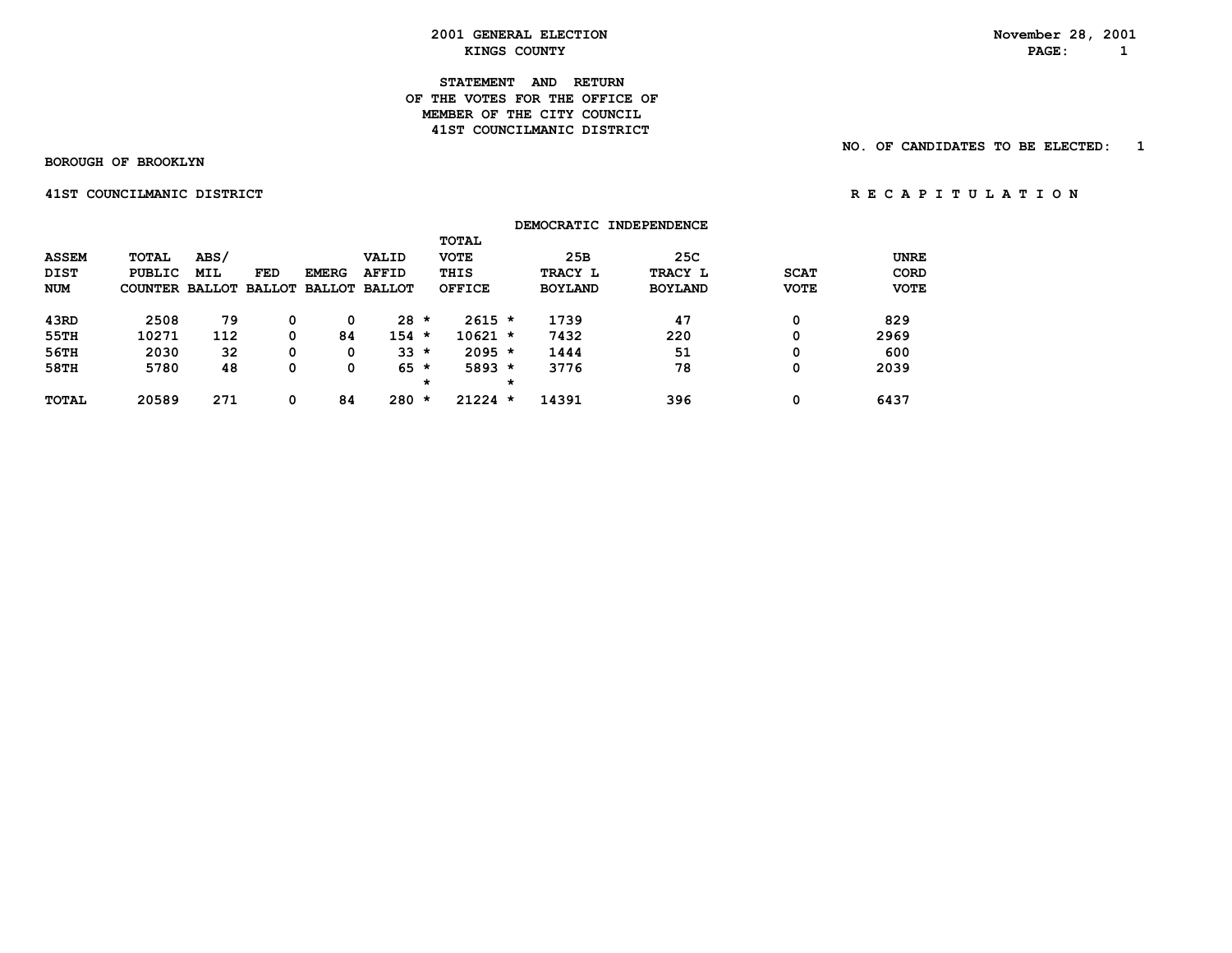#### **STATEMENT AND RETURN OF THE VOTES FOR THE OFFICE OFMEMBER OF THE CITY COUNCIL 42ND COUNCILMANIC DISTRICT**

## **NO. OF CANDIDATES TO BE ELECTED: 1**

 **BOROUGH OF BROOKLYN**

 **42NDCOUNCILMANICDISTRICT R E C A P I T U L A T I O N**

|              |                       |            |               |               |               |         |               | <b>REPUBLICAN</b> |                | DEMOCRATIC INDEPENDENCE CONSERVATIVE |                     | <b>WORKING</b>  |             |             |
|--------------|-----------------------|------------|---------------|---------------|---------------|---------|---------------|-------------------|----------------|--------------------------------------|---------------------|-----------------|-------------|-------------|
|              |                       |            |               |               |               |         | <b>TOTAL</b>  |                   |                |                                      |                     | <b>FAMILIES</b> |             |             |
| <b>ASSEM</b> | <b>TOTAL</b>          | ABS/       |               |               | VALID         |         | <b>VOTE</b>   | 25A               | 25B            | 25C                                  | 25D                 | 25H             |             | <b>UNRE</b> |
| DIST         | PUBLIC                | <b>MIL</b> | <b>FED</b>    | <b>EMERG</b>  | <b>AFFID</b>  |         | THIS          | <b>WALTER</b>     | <b>CHARLES</b> | DONALD T                             | <b>AMELIA</b>       | <b>CHARLES</b>  | <b>SCAT</b> | CORD        |
| <b>NUM</b>   | <b>COUNTER BALLOT</b> |            | <b>BALLOT</b> | <b>BALLOT</b> | <b>BALLOT</b> |         | <b>OFFICE</b> | <b>MOSELEY</b>    | <b>BARRON</b>  | <b>WOOTEN</b>                        | <b>SMITH-PARKER</b> | <b>BARRON</b>   | <b>VOTE</b> | <b>VOTE</b> |
| 39TH         | 24                    | 0          | 0             | 0             |               | *       | $25 *$        | 6                 | q              | 0                                    |                     | 0               | 0           | 9           |
| 40TH         | 14465                 | 124        | 0             | 64            | 201           | $\star$ | $14854 *$     | 751               | 9201           | 290                                  | 73                  | 528             | 0           | 4011        |
| 41ST         | 1192                  | 15         | 0             | 0             | $20 *$        |         | $1227 *$      | 54                | 778            | 12                                   | 8                   | 28              | 0           | 347         |
| 54TH         | 25                    | 0          | 0             | 0             |               | $0 *$   | $25 *$        | $\mathbf{2}$      | 12             |                                      | 0                   | 0               | 0           | 10          |
| 55TH         | 2403                  | 23         | 0             | 33            | $42 *$        |         | $2501 *$      | 61                | 1501           | 29                                   | 9                   | 88              | 0           | 813         |
| 58TH         | 3565                  | 82         | 0             | 0             | 44            | *       | $3691 *$      | 156               | 2325           | 65                                   | 23                  | 78              | 0           | 1044        |
|              |                       |            |               |               |               | *       |               |                   |                |                                      |                     |                 |             |             |
| <b>TOTAL</b> | 21674                 | 244        | 0             | 97            | 308           | *       | $22323 *$     | 1030              | 13826          | 397                                  | 114                 | 722             | 0           | 6234        |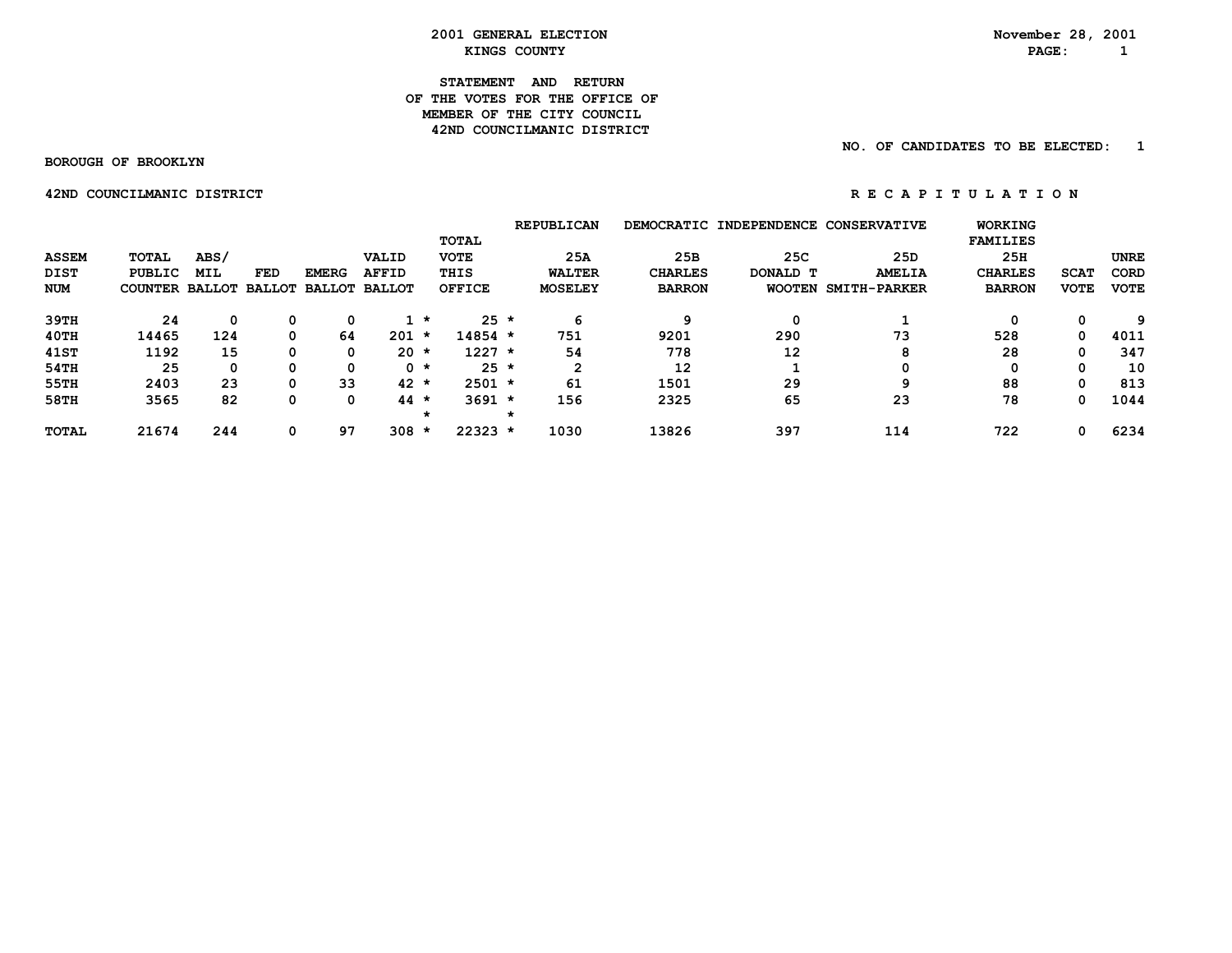## **STATEMENT AND RETURN OF THE VOTES FOR THE OFFICE OFMEMBER OF THE CITY COUNCIL 43RD COUNCILMANIC DISTRICT**

## **NO. OF CANDIDATES TO BE ELECTED: 1**

 **BOROUGH OF BROOKLYN**

#### **43RDCOUNCILMANICDISTRICT R E C A P I T U L A T I O N**

|              |                       |            |     |              |                      |              |           |         | <b>REPUBLICAN</b> |                 | DEMOCRATIC INDEPENDENCE | <b>CONSERVATIVE</b> | LIBERAL         |
|--------------|-----------------------|------------|-----|--------------|----------------------|--------------|-----------|---------|-------------------|-----------------|-------------------------|---------------------|-----------------|
|              |                       |            |     |              |                      | <b>TOTAL</b> |           |         |                   |                 |                         |                     |                 |
| <b>ASSEM</b> | TOTAL                 | ABS/       |     |              | VALID                | <b>VOTE</b>  |           |         | 25A               | 25B             | 25C                     | 25D                 | 25E             |
| <b>DIST</b>  | PUBLIC                | <b>MIL</b> | FED | <b>EMERG</b> | <b>AFFID</b>         | THIS         |           |         | <b>MARTIN J</b>   | <b>JOANNE</b>   | <b>MARTIN J</b>         | <b>MARTIN J</b>     | <b>JOANNE</b>   |
| NUM          | COUNTER BALLOT BALLOT |            |     |              | <b>BALLOT BALLOT</b> | OFFICE       |           |         | <b>GOLDEN</b>     | <b>SEMINARA</b> | <b>GOLDEN</b>           | <b>GOLDEN</b>       | <b>SEMINARA</b> |
| 46TH         | 6528                  | 172        |     | 218          | $80 *$               |              | $6998 *$  |         | 3562              | 2178            | 209                     | 271                 | 76              |
| 48TH         | 3885                  | 63         |     | 0            | $33 *$               |              | $3981 *$  |         | 2013              | 1179            | 113                     | 165                 | 38              |
| 49TH         | 8761                  | 143        |     | 0            | $86*$                |              | $8990 *$  |         | 3783              | 3173            | 204                     | 211                 | 128             |
| 52ND         | 12056                 | 285        |     | 137          | $145 *$              |              | $12623 *$ |         | 5883              | 4775            | 274                     | 523                 | 136             |
|              |                       |            |     |              |                      | $^\star$     |           | $\star$ |                   |                 |                         |                     |                 |
| <b>TOTAL</b> | 31230                 | 663        |     | 355          | 344                  | $\star$      | $32592 *$ |         | 15241             | 11305           | 800                     | 1170                | 378             |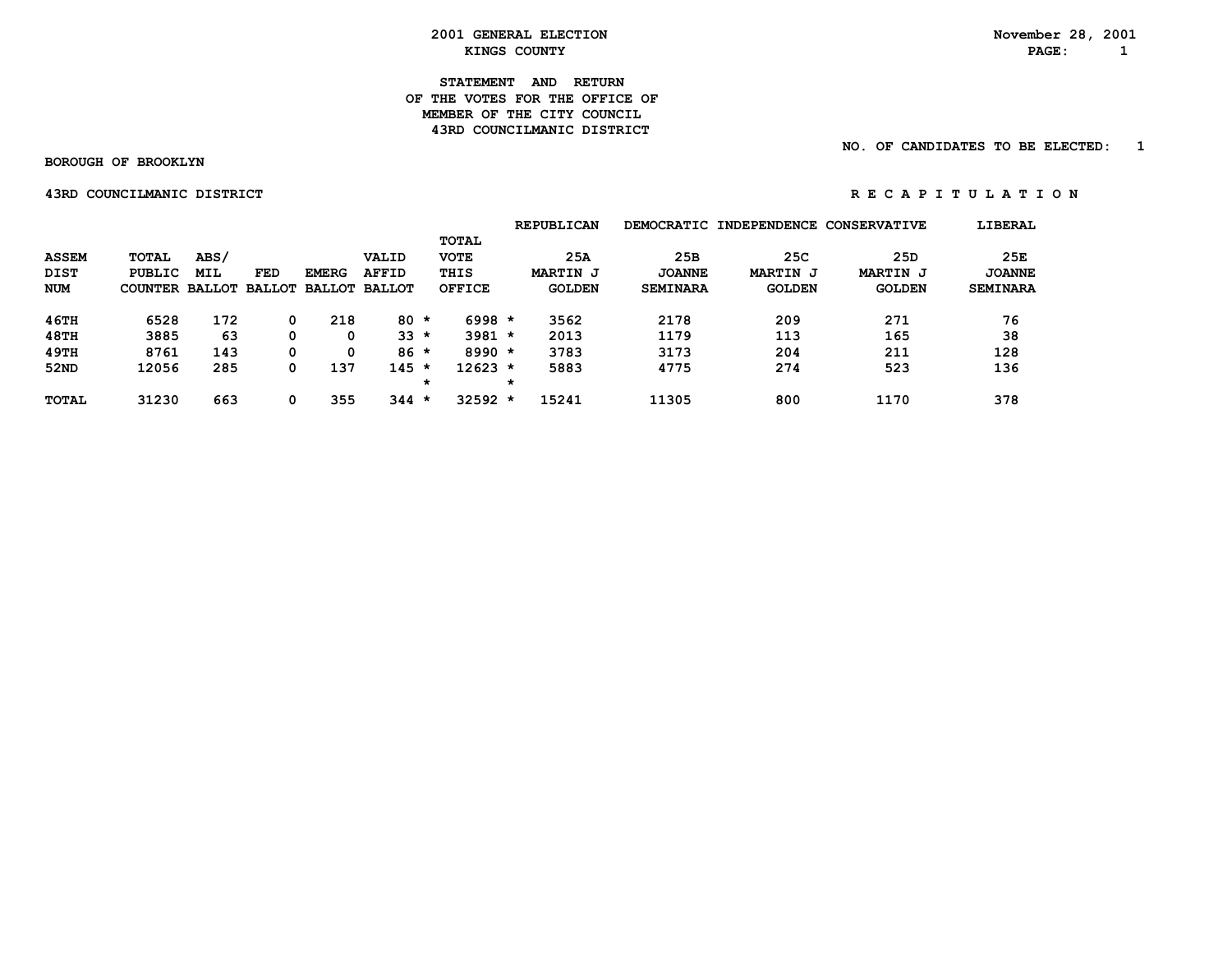PAGE: 1A

# **2001 GENERAL ELECTION November 28, 2001 KINGS COUNTY**

# **STATEMENT AND RETURN OF THE VOTES FOR THE OFFICE OF MEMBER OF THE CITY COUNCIL43RD COUNCILMANIC DISTRICT**

 **NO. OF CANDIDATES TO BE ELECTED: 1**

|              | 43RD COUNCILMANIC DISTRICT |                 |             |             |
|--------------|----------------------------|-----------------|-------------|-------------|
|              | <b>GREEN</b>               | WORKING         |             |             |
|              |                            | <b>FAMILIES</b> |             |             |
| <b>ASSEM</b> | 25G                        | 25H             |             | <b>UNRE</b> |
| <b>DIST</b>  | <b>JOANNE</b>              | <b>JOANNE</b>   | <b>SCAT</b> | CORD        |
| <b>NUM</b>   | <b>SEMINARA</b>            | <b>SEMINARA</b> | <b>VOTE</b> | <b>VOTE</b> |
| <b>46TH</b>  | 53                         | 58              | 0           | 591         |
| 48TH         | 30                         | 31              | 0           | 412         |
| 49TH         | 64                         | 106             | 0           | 1321        |
| 52ND         | 95                         | 120             | 0           | 817         |
| <b>TOTAL</b> | 242                        | 315             | 0           | 3141        |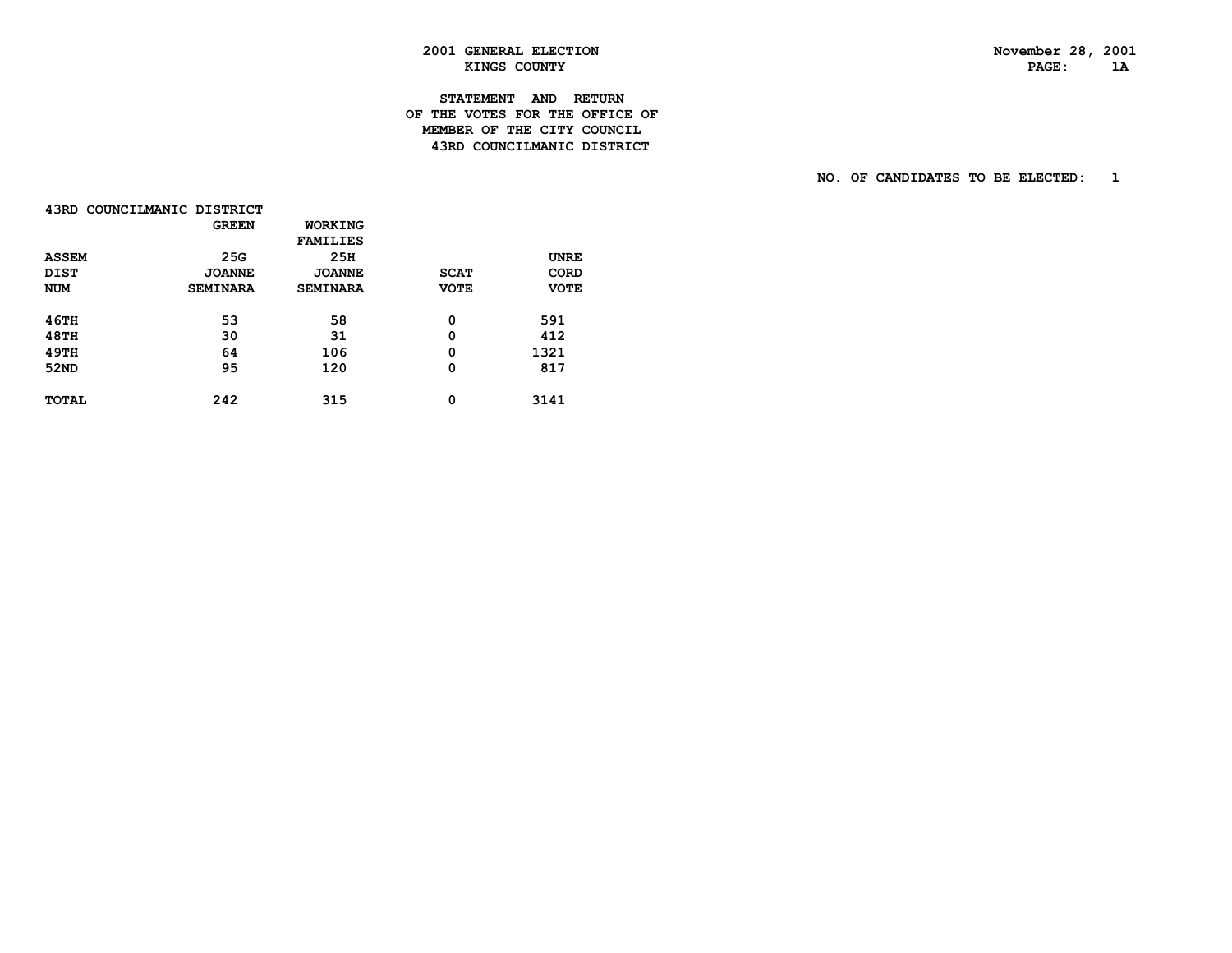**STATEMENT AND RETURN OF THE VOTES FOR THE OFFICE OFMEMBER OF THE CITY COUNCIL 44TH COUNCILMANIC DISTRICT** 

 **BOROUGH OF BROOKLYN**

 **NO. OF CANDIDATES TO BE ELECTED: 1**

 **44THCOUNCILMANICDISTRICT R E C A P I T U L A T I O N**

|              |                       |            |     |              |                      |         |               |         |               | DEMOCRATIC CONSERVATIVE | LIBERAL       |             |             |
|--------------|-----------------------|------------|-----|--------------|----------------------|---------|---------------|---------|---------------|-------------------------|---------------|-------------|-------------|
|              |                       |            |     |              |                      |         | <b>TOTAL</b>  |         |               |                         |               |             |             |
| <b>ASSEM</b> | <b>TOTAL</b>          | ABS/       |     |              | VALID                |         | <b>VOTE</b>   |         | 25B           | 25D                     | 25E           |             | <b>UNRE</b> |
| <b>DIST</b>  | <b>PUBLIC</b>         | <b>MIL</b> | FED | <b>EMERG</b> | <b>AFFID</b>         |         | THIS          |         | <b>SIMCHA</b> | SAMUEL C                | ROBERT J      | <b>SCAT</b> | <b>CORD</b> |
| <b>NUM</b>   | COUNTER BALLOT BALLOT |            |     |              | <b>BALLOT BALLOT</b> |         | <b>OFFICE</b> |         | <b>FELDER</b> | SPIRGEL                 | <b>MILLER</b> | <b>VOTE</b> | <b>VOTE</b> |
| 44TH         | 4350                  | 95         |     | 132          | 47                   | $\star$ | $4624 *$      |         | 2150          | 136                     | 741           | 0           | 1597        |
| 45TH         | 1730                  | 55         |     | 0            | 11                   | $\star$ | $1796 *$      |         | 1087          | 112                     | 102           | 0           | 495         |
| 47TH         | 8670                  | 201        |     | 386          | $106 *$              |         | $9363 *$      |         | 3146          | 442                     | 1125          | 0           | 4650        |
| 48TH         | 6951                  | 103        | 0   | 0            | $79 *$               |         | $7133 *$      |         | 4810          | 252                     | 295           | 0           | 1776        |
| 49TH         | 4644                  | 75         |     | 15           | $33 *$               |         | $4767 *$      |         | 2399          | 155                     | 279           | 0           | 1934        |
|              |                       |            |     |              |                      | $\star$ |               | $\star$ |               |                         |               |             |             |
| <b>TOTAL</b> | 26345                 | 529        |     | 533          | $276 *$              |         | $27683 *$     |         | 13592         | 1097                    | 2542          | 0           | 10452       |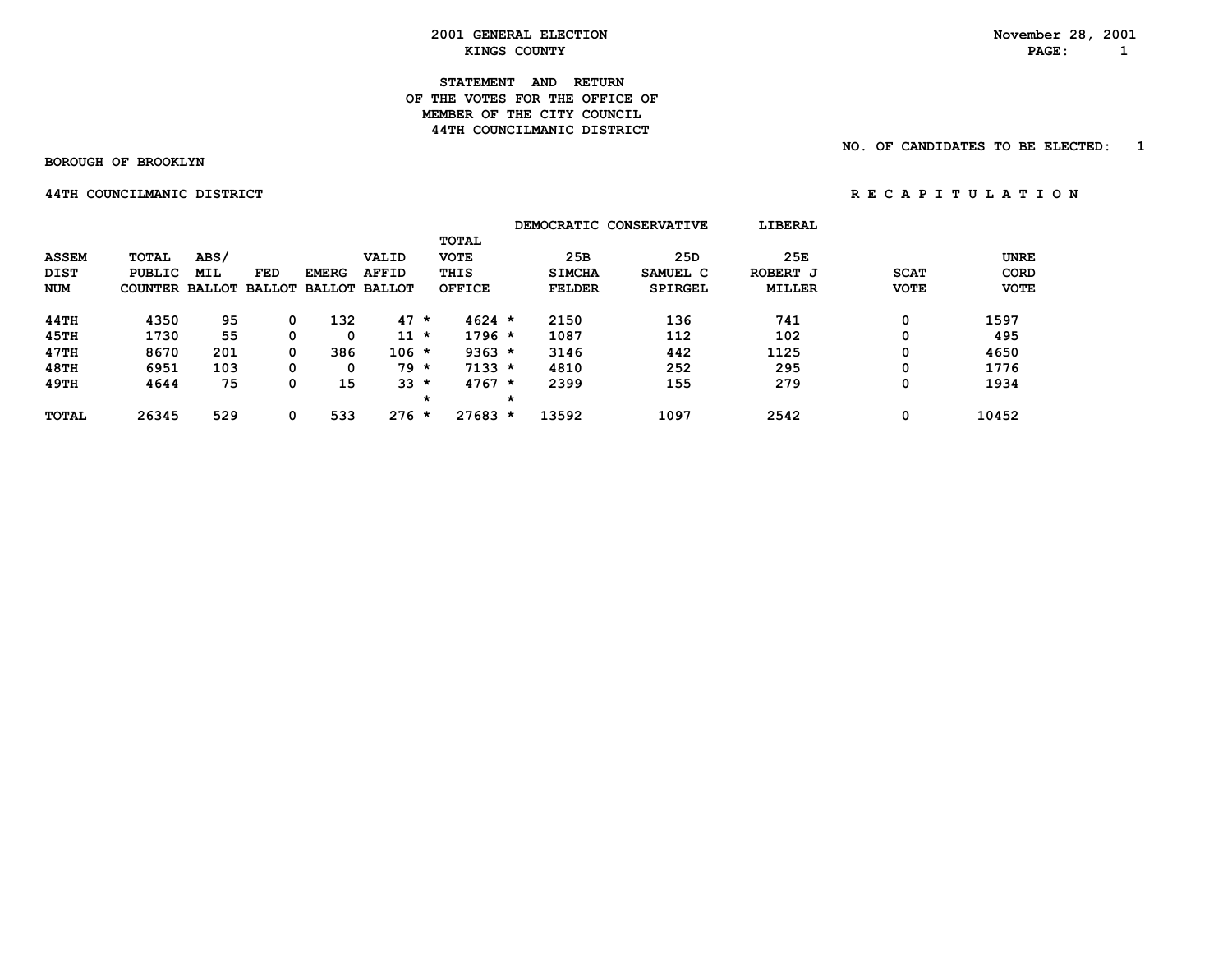#### **STATEMENT AND RETURN OF THE VOTES FOR THE OFFICE OFMEMBER OF THE CITY COUNCIL 45TH COUNCILMANIC DISTRICT**

## **NO. OF CANDIDATES TO BE ELECTED: 1**

 **BOROUGH OF BROOKLYN**

 **45TH COUNCILMANIC DISTRICT A REPORT ON REGAPITULATION** 

|              |                |               |               |               |               |         |               | <b>REPUBLICAN</b> |                  | DEMOCRATIC INDEPENDENCE CONSERVATIVE |                  | LIBERAL         |             |             |
|--------------|----------------|---------------|---------------|---------------|---------------|---------|---------------|-------------------|------------------|--------------------------------------|------------------|-----------------|-------------|-------------|
|              |                |               |               |               |               |         | <b>TOTAL</b>  |                   |                  |                                      |                  |                 |             |             |
| <b>ASSEM</b> | <b>TOTAL</b>   | ABS/          |               |               | VALID         |         | <b>VOTE</b>   | 25A               | 25B              | 25C                                  | 25D              | 25E             |             | UNRE        |
| <b>DIST</b>  | PUBLIC         | <b>MIL</b>    | <b>FED</b>    | <b>EMERG</b>  | <b>AFFID</b>  |         | THIS          | <b>SALVATORE</b>  | <b>KENDALL B</b> | <b>KENDALL B</b>                     | <b>SALVATORE</b> | <b>ERNEST</b>   | <b>SCAT</b> | CORD        |
| <b>NUM</b>   | <b>COUNTER</b> | <b>BALLOT</b> | <b>BALLOT</b> | <b>BALLOT</b> | <b>BALLOT</b> |         | <b>OFFICE</b> | <b>GRUPICO</b>    | <b>STEWART</b>   | <b>STEWART</b>                       | <b>GRUPICO</b>   | <b>EMMANUEL</b> | <b>VOTE</b> | <b>VOTE</b> |
| 39TH         | 16             |               | 0             | 0             |               | $0 *$   | $17 *$        | 0                 | q                | 0                                    | 0                | 0               | 0           | 8           |
| 41ST         | 9878           | 124           | 0             | 43            | $97*$         |         | $10142 *$     | 608               | 6330             | 128                                  | 60               | 95              | 0           | 2921        |
| 42ND         | 6312           | 93            | 0             | 52            | $83 *$        |         | $6540 *$      | 305               | 3967             | 97                                   | 37               | 108             | 0           | 2026        |
| 44TH         | 290            | 8             | 0             | 0             |               | $1 *$   | $299 *$       | 34                | 174              |                                      |                  | 4               | 0           | 82          |
| 58TH         | 7958           | 55            | 0             | 12            | $99*$         |         | $8124 *$      | 299               | 5524             | 100                                  | 49               | 56              | 0           | 2096        |
|              |                |               |               |               |               | $\star$ |               |                   |                  |                                      |                  |                 |             |             |
| <b>TOTAL</b> | 24454          | 281           | 0             | 107           | 280           | *       | $25122 *$     | 1246              | 16004            | 326                                  | 150              | 263             | 0           | 7133        |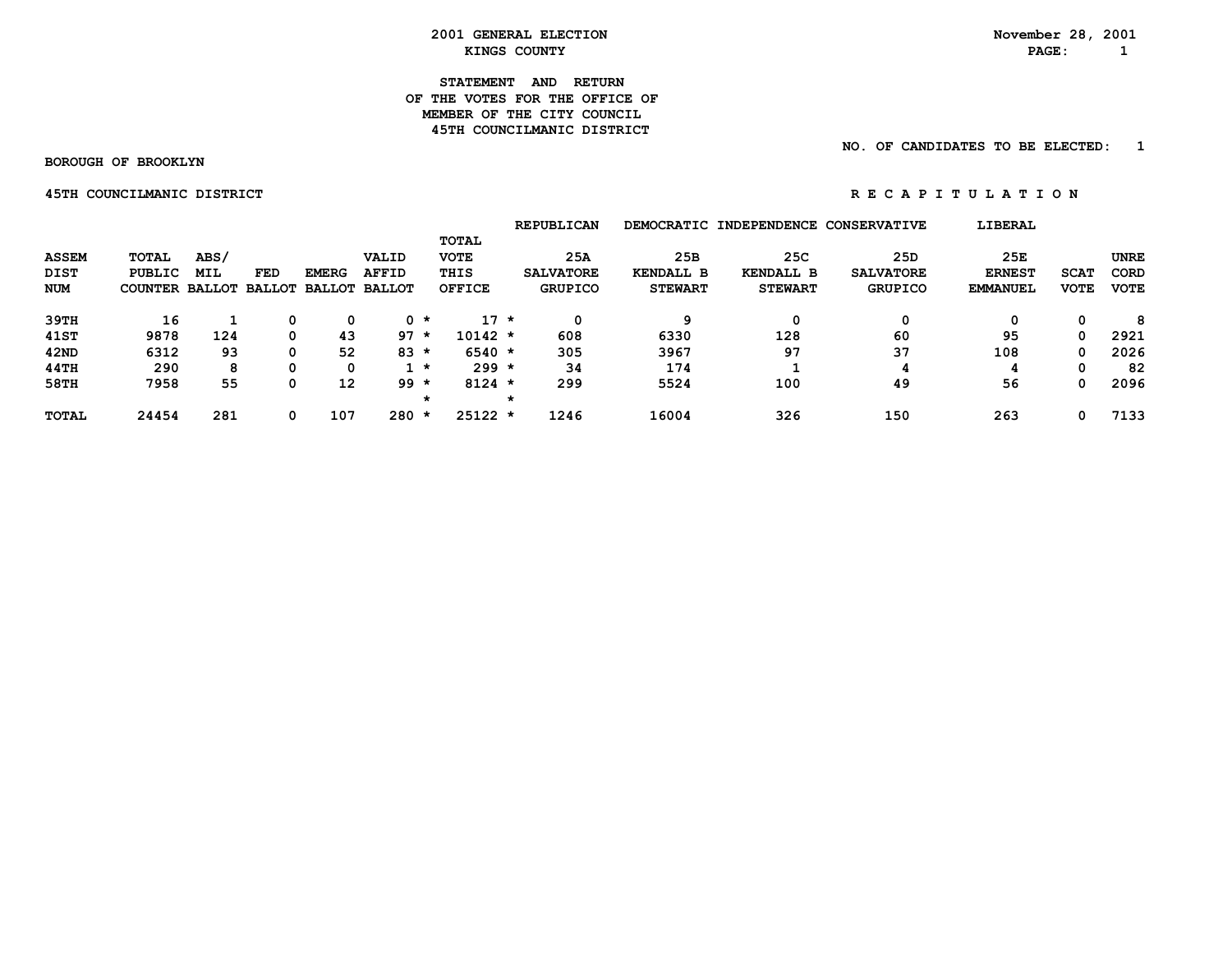> **STATEMENT AND RETURN OF THE VOTES FOR THE OFFICE OF MEMBER OF THE CITY COUNCIL46TH COUNCILMANIC DISTRICT**

> > **NO. OF CANDIDATES TO BE ELECTED: 1**

 **BOROUGH OF BROOKLYN**

 **46TH COUNCILMANIC DISTRICT A REPORT ON REGAPT TULATION** 

 **REPUBLICAN DEMOCRATIC INDEPENDENCE CONSERVATIVE LIBERAL TOTAL ASSEM TOTAL ABS/ VALID VOTE 25A 25B 25C 25D 25E UNRE DIST PUBLIC MIL FED EMERG AFFID THIS CARMINE LEWIS A PHYLLIS DOREEN A ELIAS J SCAT CORD NUM COUNTER BALLOT BALLOT BALLOT BALLOT OFFICE EVANGELISTA FIDLER TALIAFERRO GREENWOOD WEIR VOTE VOTE 39TH 27202 402 0 186 324 \* 28114 \* 5114 13878 466 1036 307 0 7313 40TH 27 1 0 0 0 \* 28 \* 0 13 1 0 0 0 14 41ST 5165 102 0 91 47 \* 5405 \* 892 2738 60 441 27 0 1247 45TH 1576 11 0 0 17 \* 1604 \* 288 386 13 559 3 0 355 58TH 1102 28 0 0 18 \* 1148 \* 70 719 15 13 3 0 328 \* \* TOTAL 35072 544 0 277 406 \* 36299 \* 6364 17734 555 2049 340 0 9257**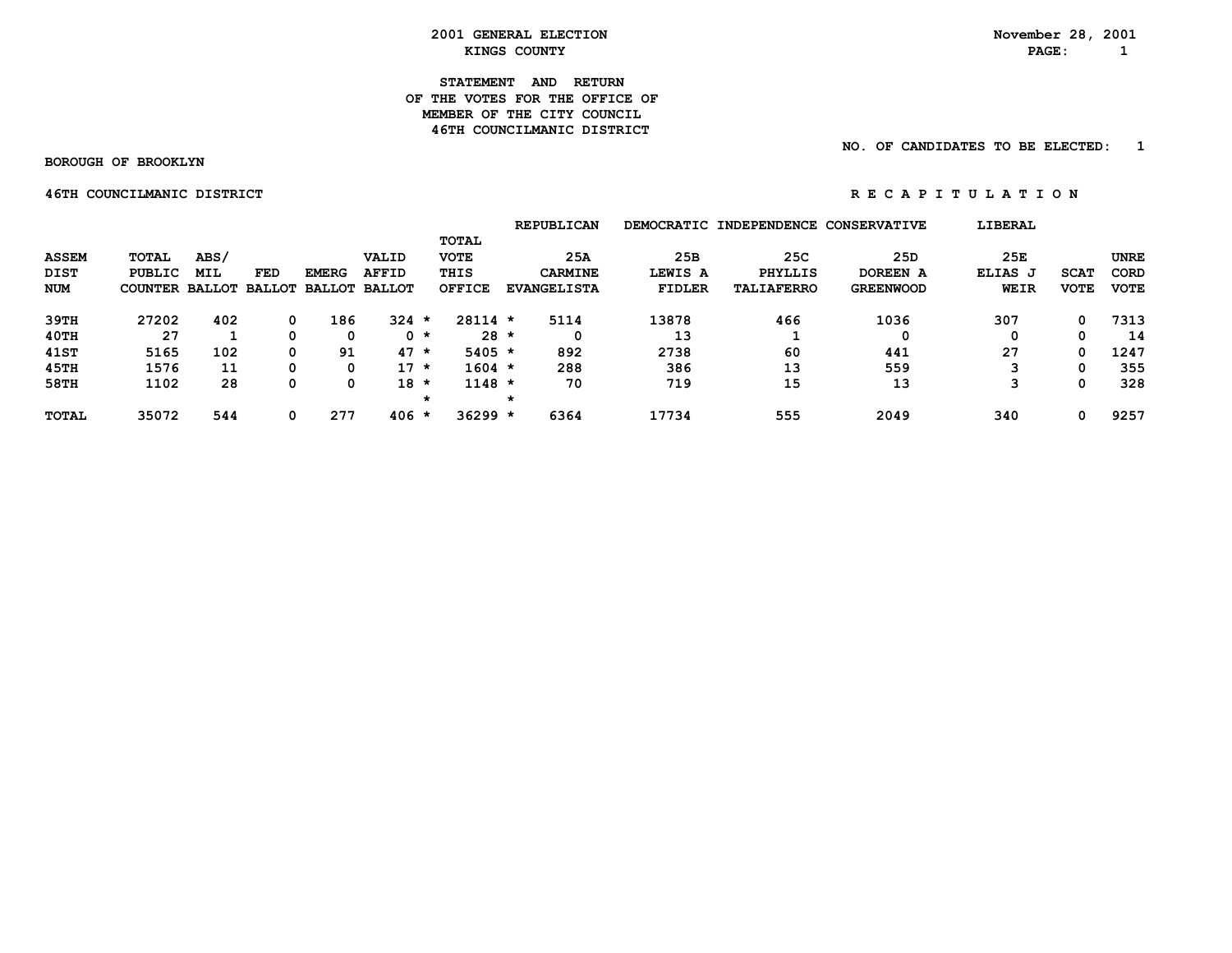**STATEMENT AND RETURN OF THE VOTES FOR THE OFFICE OFMEMBER OF THE CITY COUNCIL 47TH COUNCILMANIC DISTRICT** 

 **NO. OF CANDIDATES TO BE ELECTED: 1**

 **BOROUGH OF BROOKLYN**

 **47TH COUNCILMANIC DISTRICT** *A I I O N* **R** E C A P I T U L A T I O N

|              |         |            |                      |               |               |         |             |   | <b>REPUBLICAN</b> |                | DEMOCRATIC INDEPENDENCE CONSERVATIVE |                 | LIBERAL       |
|--------------|---------|------------|----------------------|---------------|---------------|---------|-------------|---|-------------------|----------------|--------------------------------------|-----------------|---------------|
|              |         |            |                      |               |               |         | TOTAL       |   |                   |                |                                      |                 |               |
| <b>ASSEM</b> | TOTAL   | ABS/       |                      |               | <b>VALID</b>  |         | <b>VOTE</b> |   | 25A               | 25B            | 25C                                  | 25 <sub>D</sub> | 25E           |
| <b>DIST</b>  | PUBLIC  | <b>MIL</b> | <b>FED</b>           | <b>EMERG</b>  | <b>AFFID</b>  |         | THIS        |   | <b>OLEG</b>       | DOMENIC M      | <b>JOSEPH K</b>                      | OLEG            | <b>PAT</b>    |
| <b>NUM</b>   | COUNTER |            | <b>BALLOT BALLOT</b> | <b>BALLOT</b> | <b>BALLOT</b> |         | OFFICE      |   | GUTNIK            | <b>RECCHIA</b> | <b>HOCHHAUSER</b>                    | <b>GUTNIK</b>   | <b>SINGER</b> |
| 45TH         | 2558    | 43         | 0                    |               | $40 \star$    |         | $2648 *$    |   | 1159              | 778            | 23                                   | 69              | 97            |
| 46TH         | 15467   | 359        | 0                    | 56            | $200 *$       |         | 16082 *     |   | 5236              | 6567           | 137                                  | 337             | 202           |
| 47TH         | 9117    | 198        | 0                    | 1409          | $111 *$       |         | $10835 *$   |   | 3075              | 5113           | 78                                   | 191             | 93            |
|              |         |            |                      |               |               | *       |             | * |                   |                |                                      |                 |               |
| <b>TOTAL</b> | 27142   | 600        | 0                    | 1472          | 351           | $\star$ | $29565 *$   |   | 9470              | 12458          | 238                                  | 597             | 392           |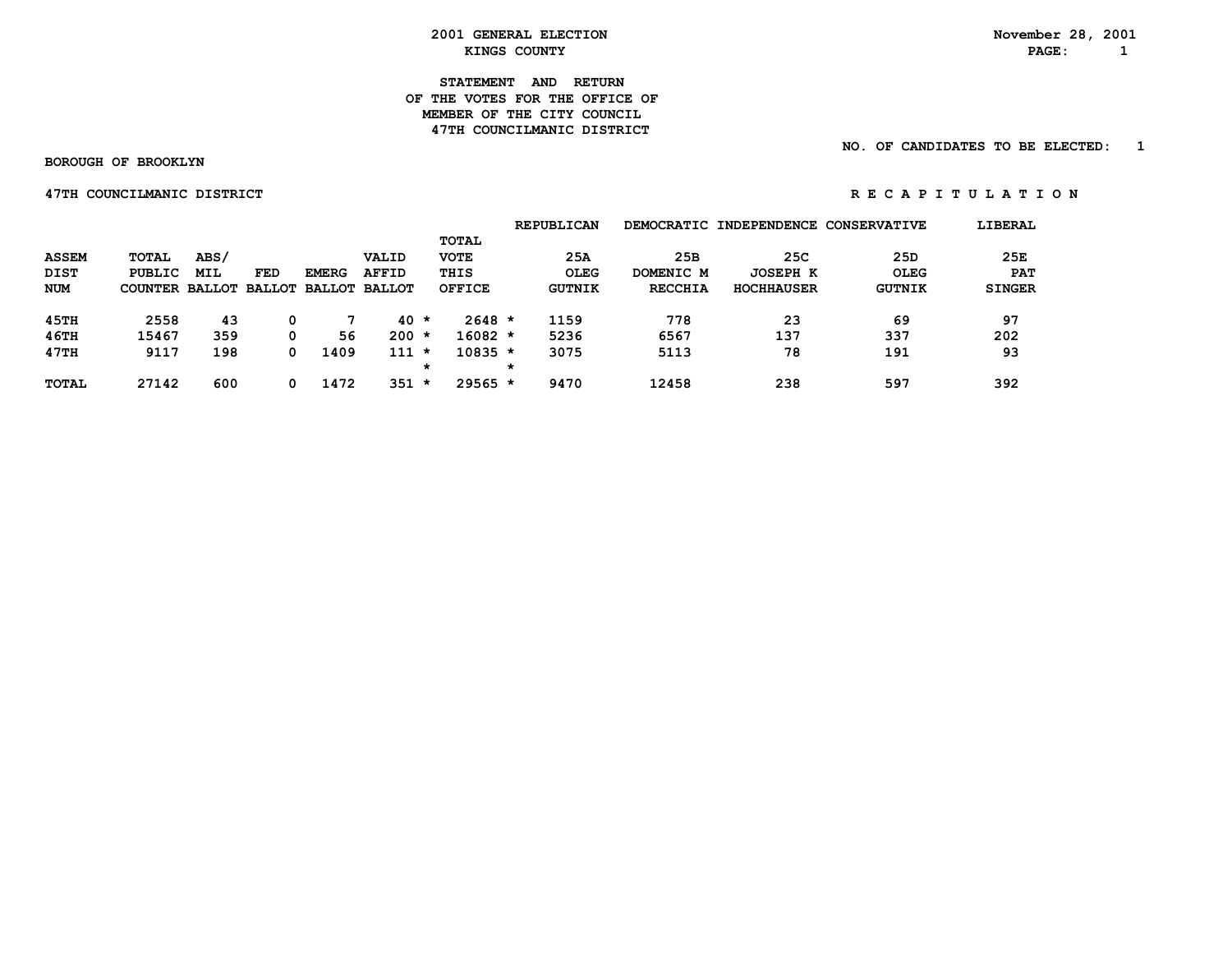PAGE: 1A

# **2001 GENERAL ELECTION November 28, 2001 KINGS COUNTY**

# **STATEMENT AND RETURN OF THE VOTES FOR THE OFFICE OF MEMBER OF THE CITY COUNCIL47TH COUNCILMANIC DISTRICT**

 **NO. OF CANDIDATES TO BE ELECTED: 1**

| 47TH COUNCILMANIC DISTRICT |                |                   |             |             |
|----------------------------|----------------|-------------------|-------------|-------------|
|                            | <b>GREEN</b>   | WORKING           |             |             |
|                            |                | <b>FAMILIES</b>   |             |             |
| <b>ASSEM</b>               | 25G            | 25H               |             | <b>UNRE</b> |
| <b>DIST</b>                | <b>CYNTHIA</b> | JOSEPH K          | <b>SCAT</b> | CORD        |
| <b>NUM</b>                 | <b>SANCHEZ</b> | <b>HOCHHAUSER</b> | <b>VOTE</b> | <b>VOTE</b> |
|                            |                |                   |             |             |
| <b>45TH</b>                | 9              | 16                | 0           | 497         |
| <b>46TH</b>                | 232            | 122               | 0           | 3249        |
| 47TH                       | 48             | 64                | 0           | 2173        |
|                            |                |                   |             |             |
| <b>TOTAL</b>               | 289            | 202               | 0           | 5919        |
|                            |                |                   |             |             |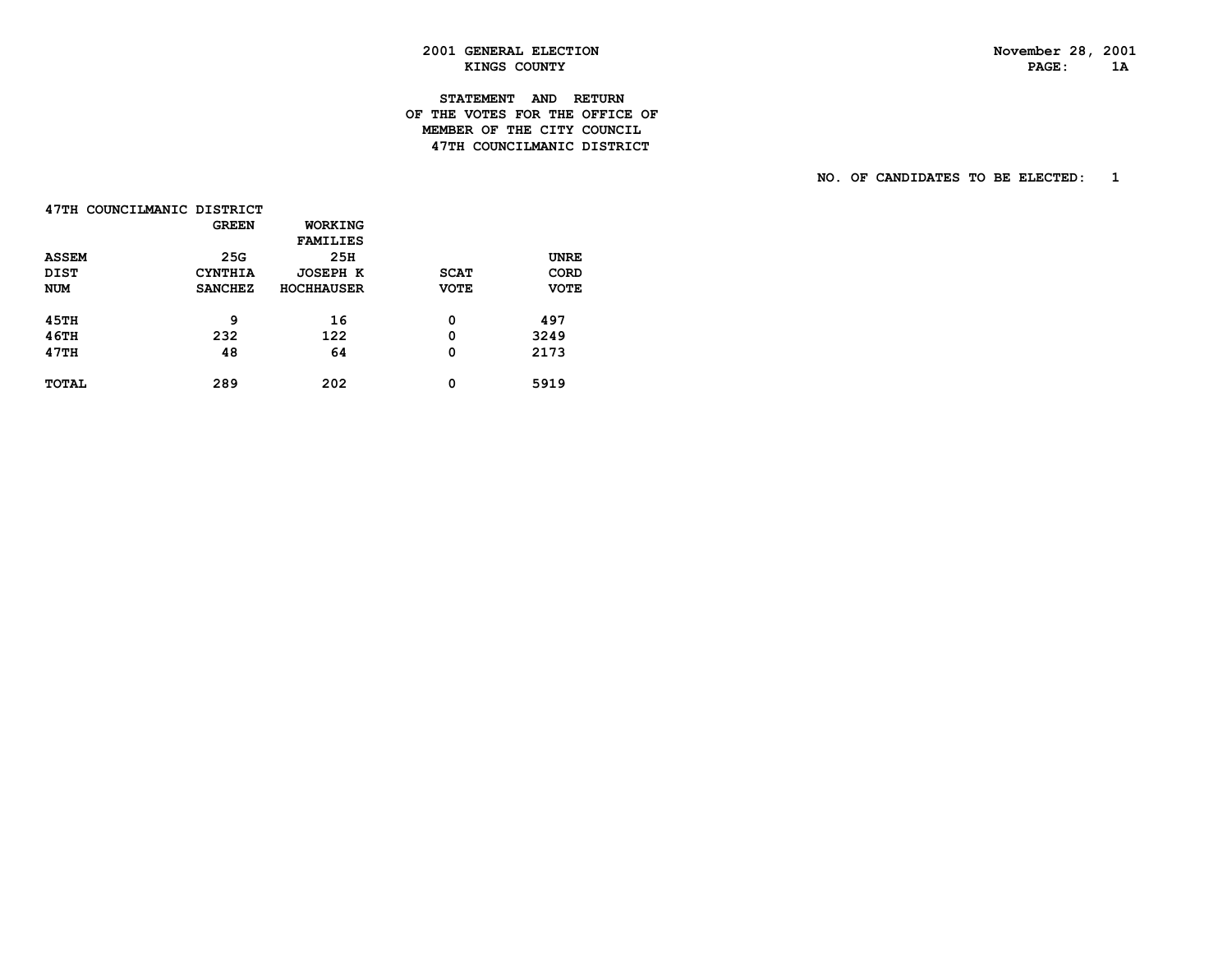# **STATEMENT AND RETURN OF THE VOTES FOR THE OFFICE OF MEMBER OF THE CITY COUNCIL48TH COUNCILMANIC DISTRICT**

 **NO. OF CANDIDATES TO BE ELECTED: 1**

 **BOROUGH OF BROOKLYN**

 **48TH COUNCILMANIC DISTRICT REGARIC POINT COUNCILMANIC DISTRICT** 

 **REPUBLICAN DEMOCRATIC CONSERVATIVE LIBERAL ETHICS TOTAL AND TRADIT ASSEM TOTAL ABS/ VALID VOTE 25A 25B 25D 25E 25N UNRE DIST PUBLIC MIL FED EMERG AFFID THIS HERMAN MICHAEL C STEPHEN MICHAEL C ALLEN SCAT CORD NUM COUNTER BALLOT BALLOT BALLOT BALLOT OFFICE THOMPSON NELSON WALTERS NELSON HERSCHAFT VOTE VOTE 39TH 4 0 0 0 0 \* 4 \* 0 0 0 0 0 0 4 41ST 10082 229 0 118 301 \* 10730 \* 1673 6236 155 170 105 0 2391 42ND 1282 27 0 0 17 \* 1326 \* 142 813 16 27 10 0 318 44TH 271 5 0 0 1 \* 277 \* 33 137 3 8 9 0 87 45TH 17730 504 0 533 173 \* 18940 \* 2945 9730 245 265 299 0 5456 46TH 172 9 0 0 4 \* 185 \* 25 98 2 4 0 0 56 47TH 238 9 0 0 37 \* 284 \* 55 124 0 4 1 0 100 48TH 702 40 0 0 10 \* 752 \* 74 440 11 9 15 0 203 \* \* TOTAL 30481 823 0 651 543 \* 32498 \* 4947 17578 432 487 439 0 8615**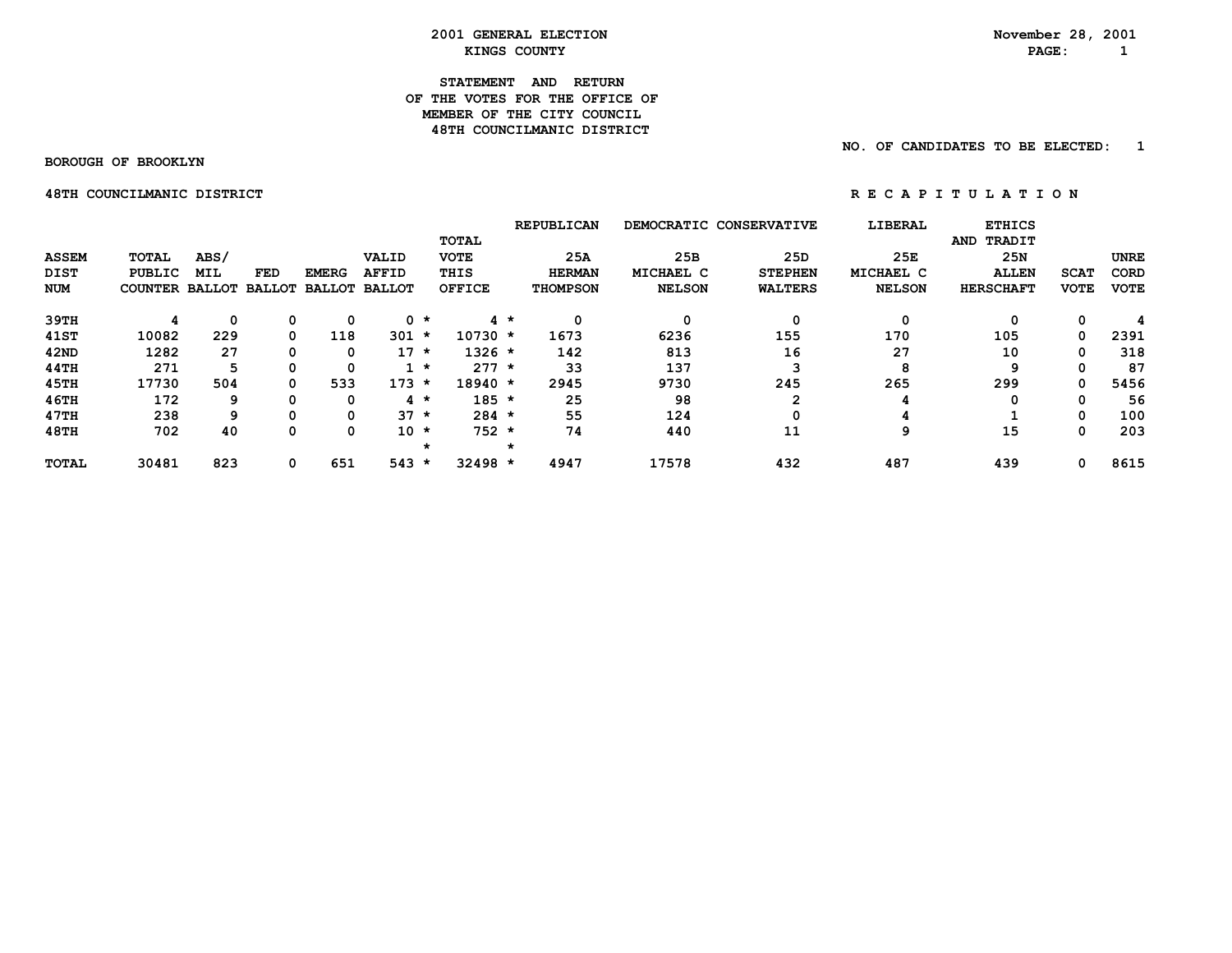#### **STATEMENT AND RETURN OF THE VOTES FOR THE OFFICE OFMEMBER OF THE CITY COUNCIL 50TH COUNCILMANIC DISTRICT**

## **NO. OF CANDIDATES TO BE ELECTED: 1**

 **BOROUGH OF BROOKLYN**

 **50TH COUNCILMANIC DISTRICT A REPORT ON REGAPITULATION** 

|              |                                     |      |     |              |              |       |               |   | <b>REPUBLICAN</b> |         | DEMOCRATIC INDEPENDENCE CONSERVATIVE |                 | LIBERAL |
|--------------|-------------------------------------|------|-----|--------------|--------------|-------|---------------|---|-------------------|---------|--------------------------------------|-----------------|---------|
|              |                                     |      |     |              |              |       | TOTAL         |   |                   |         |                                      |                 |         |
| <b>ASSEM</b> | TOTAL                               | ABS/ |     |              | VALID        |       | <b>VOTE</b>   |   | 25A               | 25B     | 25C                                  | 25 <sub>D</sub> | 25E     |
| <b>DIST</b>  | PUBLIC                              | MIL  | FED | <b>EMERG</b> | <b>AFFID</b> |       | THIS          |   | <b>JAMES S</b>    | LIBBY N | LIBBY N                              | <b>JAMES S</b>  | LIBBY N |
| <b>NUM</b>   | COUNTER BALLOT BALLOT BALLOT BALLOT |      |     |              |              |       | <b>OFFICE</b> |   | <b>ODDO</b>       | HIKIND  | HIKIND                               | <b>ODDO</b>     | HIKIND  |
| 46TH         | 279                                 | 11   | 0   | 120          |              | $5 *$ | $415 *$       |   | 193               | 106     | 5                                    | 11              |         |
| 47TH         | 551                                 | 9    | 0   | 0            | $14 \times$  |       | $574 *$       |   | 209               | 173     | 4                                    |                 |         |
| 49TH         | 4774                                | 115  | 0   | 64           | $62 *$       |       | $5015 *$      |   | 2094              | 1261    | 41                                   | 132             | 15      |
|              |                                     |      |     |              |              | *     |               | * |                   |         |                                      |                 |         |
| <b>TOTAL</b> | 5604                                | 135  |     | 184          | $81$ *       |       | $6004$ *      |   | 2496              | 1540    | 50                                   | 150             | 17      |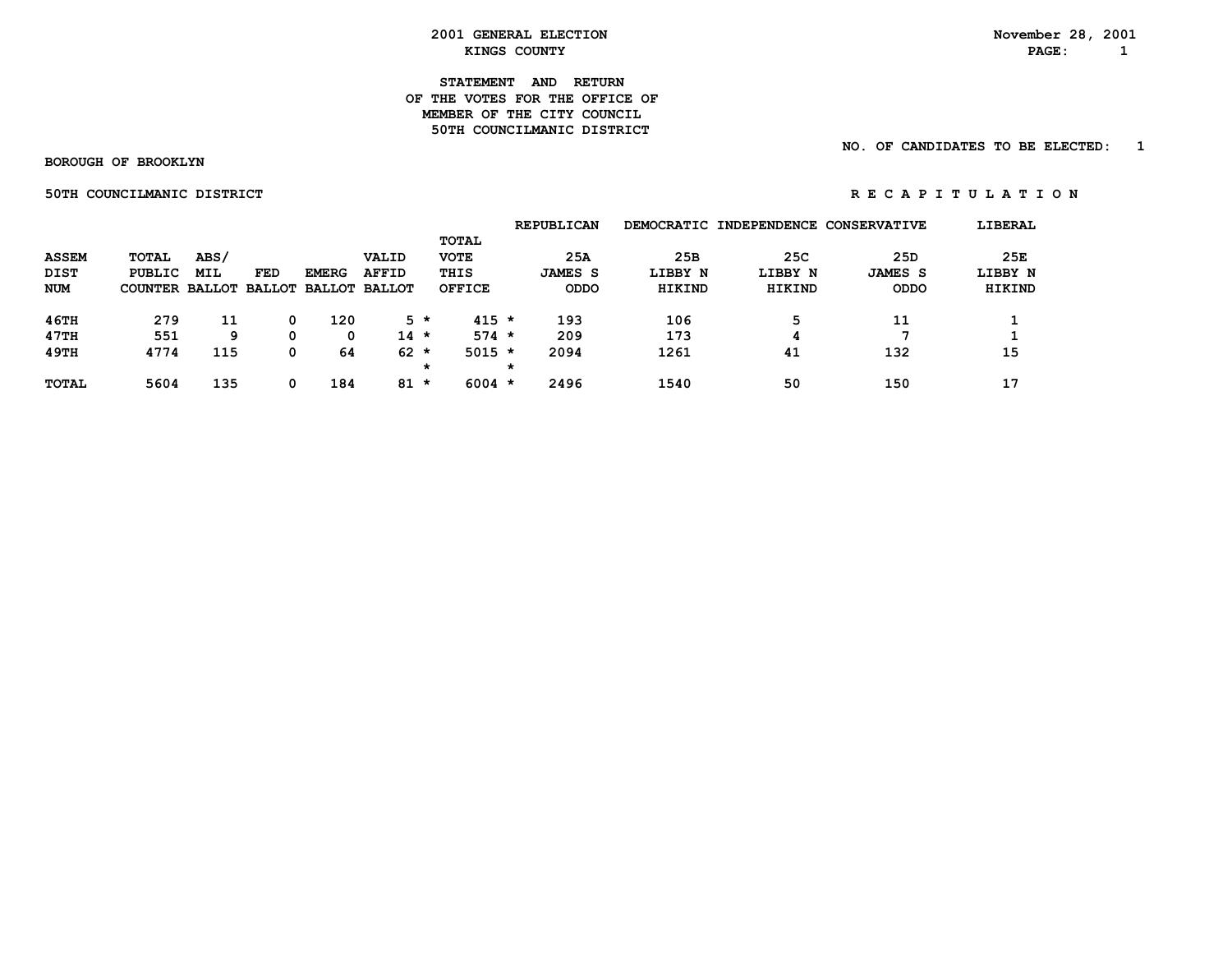PAGE: 1A

# **2001 GENERAL ELECTION November 28, 2001 KINGS COUNTY**

# **STATEMENT AND RETURN OF THE VOTES FOR THE OFFICE OF MEMBER OF THE CITY COUNCIL50TH COUNCILMANIC DISTRICT**

 **NO. OF CANDIDATES TO BE ELECTED: 1**

| 50TH COUNCILMANIC DISTRICT |                |                |                 |             |             |
|----------------------------|----------------|----------------|-----------------|-------------|-------------|
|                            | <b>RIGHT</b>   | <b>GREEN</b>   | WORKING         |             |             |
|                            | TO LIFE        |                | <b>FAMILIES</b> |             |             |
| <b>ASSEM</b>               | 25F            | 25G            | 25H             |             | <b>UNRE</b> |
| <b>DIST</b>                | <b>JAMES S</b> | CARL           | LIBBY N         | <b>SCAT</b> | <b>CORD</b> |
| <b>NUM</b>                 | <b>ODDO</b>    | <b>MAHLER</b>  | <b>HIKIND</b>   | <b>VOTE</b> | <b>VOTE</b> |
| <b>46TH</b>                | $\mathbf{2}$   | 5              | 1               | 0           | 91          |
| 47TH                       | $\mathbf{2}$   | $\overline{2}$ | 2               | 0           | 174         |
| 49TH                       | 34             | 23             | 47              | 0           | 1368        |
| <b>TOTAL</b>               | 38             | 30             | 50              | 0           | 1633        |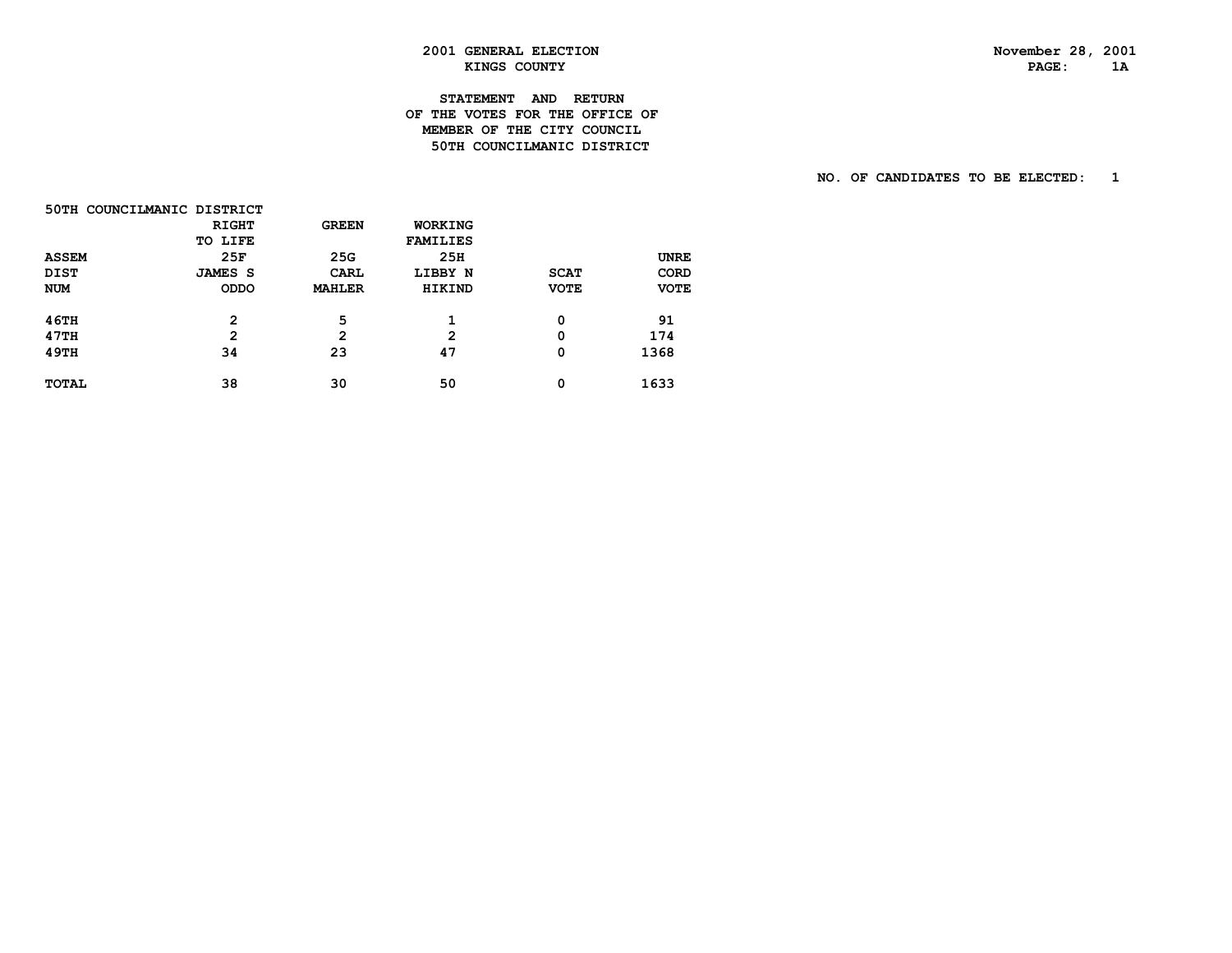**2001 GENERAL ELECTION**<br> *KINGS COUNTY***<br>
RAGE: 1 EXINGS COUNTY** AND **RAGE:** 1

**STATEMENT AND RETURN OF THE VOTES FOR THE OFFICE OF JUDGE OF THE CIVIL COURT 6TH DISTRICT, KINGS COUNTY** 

 **BOROUGH OF BROOKLYN**

 **NO. OF CANDIDATES TO BE ELECTED: 1**

 **6TH CIVIL COURT DISTRICT A RE C A P I T U L A T I O N** 

|              |                       |            |               |               |               |         |               |         | <b>REPUBLICAN</b> | DEMOCRATIC CONSERVATIVE |                | LIBERAL         |     |             |             |
|--------------|-----------------------|------------|---------------|---------------|---------------|---------|---------------|---------|-------------------|-------------------------|----------------|-----------------|-----|-------------|-------------|
|              |                       |            |               |               |               |         | TOTAL         |         |                   |                         |                |                 |     |             |             |
| <b>ASSEM</b> | TOTAL                 | ABS/       |               |               | VALID         |         | <b>VOTE</b>   |         | 26A               | 26B                     | 26D            |                 | 26E |             | <b>UNRE</b> |
| DIST         | <b>PUBLIC</b>         | <b>MIL</b> | FED           | <b>EMERG</b>  | <b>AFFID</b>  |         | THIS          |         | <b>JAMES P</b>    | SYLVIA O                | <b>JAMES P</b> | <b>JOSEPH P</b> |     | <b>SCAT</b> | <b>CORD</b> |
| <b>NUM</b>   | <b>COUNTER BALLOT</b> |            | <b>BALLOT</b> | <b>BALLOT</b> | <b>BALLOT</b> |         | <b>OFFICE</b> |         | <b>MCCALL</b>     | HINDS-RADIX             | MCCALL         | <b>GRANCIO</b>  |     | <b>VOTE</b> | <b>VOTE</b> |
| 41ST         | 2582                  | 30         | 0             | $\mathbf{2}$  | $20 *$        |         | $2634 *$      |         | 437               | 1022                    | 58             |                 | 14  | 0           | 1103        |
| 42ND         | 14971                 | 224        | 0             | 52            | $205 *$       |         | 15452 *       |         | 902               | 7934                    | 143            |                 | 68  | 0           | 6405        |
| 43RD         | 7969                  | 156        | 0             | 13            | $90 *$        |         | $8228 *$      |         | 343               | 4306                    | 72             |                 | 26  | 0           | 3481        |
| 44TH         | 18790                 | 353        | 0             | 284           | $223 *$       |         | $19650 *$     |         | 2481              | 9769                    | 361            | 331             |     | 0           | 6708        |
| 45TH         | 3433                  | 68         | 0             | 7             | $27 *$        |         | $3535 *$      |         | 693               | 1067                    | 71             |                 | 34  | 0           | 1670        |
| 48TH         | 1707                  | 57         | 0             | 0             | $21 \star$    |         | $1785 *$      |         | 375               | 527                     | 41             |                 | 22  | 0           | 820         |
| 51ST         | 266                   |            | 0             | 0             |               | $1 *$   | $272 *$       |         | 26                | 166                     |                |                 | 2   | 0           | 75          |
| 52ND         | 48                    |            | 0             | 0             |               | $\star$ | $50 *$        |         | з                 | 30                      |                |                 |     | 0           | 15          |
| 56TH         | 255                   | 36         | 0             | 0             |               | $2 *$   | $293 *$       |         | 12                | 108                     |                |                 | 3   | 0           | 167         |
| 57TH         | 11703                 | 147        | 0             | 21            | $189 *$       |         | $12060 *$     |         | 542               | 6301                    | 111            |                 | 97  | 0           | 5009        |
| 58TH         | 3022                  | 20         | 0             | 4             | $55*$         | $\star$ | $3101 *$      | $\star$ | 102               | 1872                    | 18             |                 | 4   | 0           | 1105        |
| TOTAL        | 64746                 | 1097       | 0             | 383           | $834 *$       |         | $67060 *$     |         | 5916              | 33102                   | 882            | 602             |     | 0           | 26558       |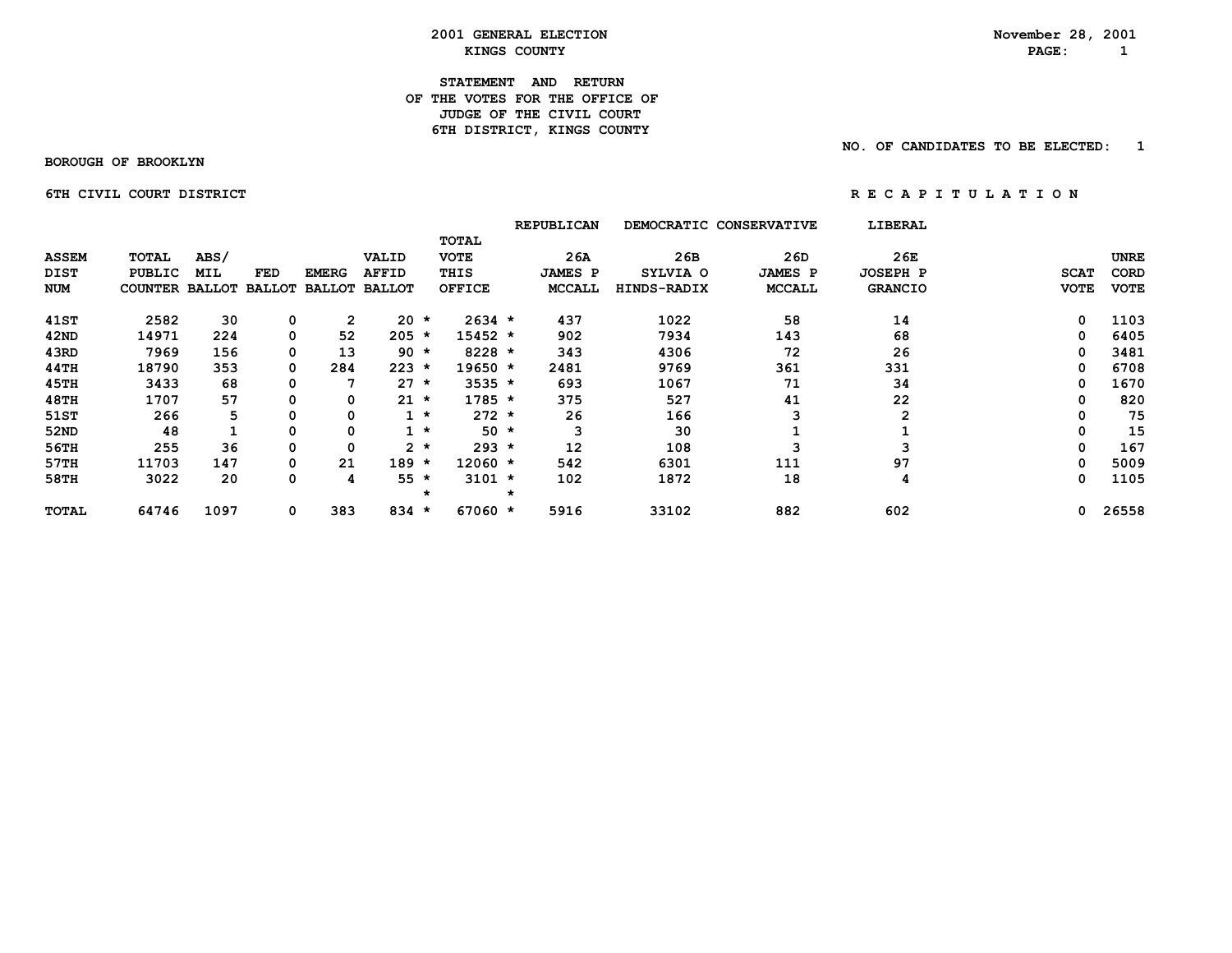**BOROUGH OF BROOKLYN**

 **KINGS COUNTY**

| <b>ASSEM</b><br><b>DIST</b> | <b>TOTAL</b><br><b>PUBLIC</b> | ABS/<br><b>MIL</b> | <b>FED</b>  | <b>EMER</b>    | AFF         |        |         |            |           | <b>UNRECORDED</b> | TOTAL VOTE<br>FOR THIS |
|-----------------------------|-------------------------------|--------------------|-------------|----------------|-------------|--------|---------|------------|-----------|-------------------|------------------------|
| <b>NUM</b>                  | <b>COUNTER</b>                | <b>VOTE</b>        | <b>VOTE</b> | <b>VOTE</b>    | <b>VOTE</b> | TOTAL  |         | <b>YES</b> | <b>NO</b> | <b>VOTE</b>       | <b>PROPOSAL</b>        |
| 39тн                        | 27246                         | 403                | 0           | 186            | 325         | 28160  | $\star$ | 5486       | 3456      | 19218             | 28160                  |
| 40TH                        | 17489                         | 172                | 0           | 71             | 264         | 17996  | $\star$ | 2362       | 748       | 14886             | 17996                  |
| 41ST                        | 26317                         | 470                | 0           | 252            | 465         | 27504  | $\star$ | 5698       | 3369      | 18437             | 27504                  |
| 42ND                        | 15260                         | 228                | 0           | 52             | 210         | 15750  | $\star$ | 2097       | 1072      | 12581             | 15750                  |
| 43RD                        | 17686                         | 367                | 0           | 123            | 206         | 18382  | $\star$ | 2868       | 1310      | 14204             | 18382                  |
| 44TH                        | 27769                         | 514                | 0           | 319            | 321         | 28923  | $\star$ | 10274      | 4410      | 14239             | 28923                  |
| 45TH                        | 23594                         | 613                | 0           | 540            | 241         | 24988  | $\star$ | 4839       | 4148      | 16001             | 24988                  |
| 46TH                        | 22446                         | 551                | 0           | 394            | 289         | 23680  | $\star$ | 3810       | 2406      | 17464             | 23680                  |
| 47TH                        | 18576                         | 417                | 0           | 1795           | 268         | 21056  | $\star$ | 3325       | 2452      | 15279             | 21056                  |
| 48TH                        | 19804                         | 340                | 0           | 18             | 195         | 20357  | $\star$ | 2894       | 3285      | 14178             | 20357                  |
| 49TH                        | 19347                         | 345                | 0           | 79             | 193         | 19964  | $\star$ | 2884       | 2475      | 14605             | 19964                  |
| 50TH                        | 19360                         | 258                | 0           | 107            | 297         | 20022  | $\star$ | 3926       | 1750      | 14346             | 20022                  |
| 51ST                        | 16213                         | 164                | 0           | 70             | 230         | 16677  | $\star$ | 3646       | 1391      | 11640             | 16677                  |
| 52ND                        | 33196                         | 743                | 0           | 193            | 433         | 34565  | $\star$ | 11472      | 6260      | 16833             | 34565                  |
| 53RD                        | 15154                         | 109                | 0           | 232            | 259         | 15754  | $\star$ | 2301       | 852       | 12601             | 15754                  |
| 54TH                        | 13299                         | 142                | 0           | 8              | 238         | 13687  | $\star$ | 1639       | 613       | 11435             | 13687                  |
| 55TH                        | 16261                         | 165                | 0           | 117            | 259         | 16802  | $\star$ | 2707       | 837       | 13258             | 16802                  |
| 56TH                        | 18079                         | 275                | 0           | $\overline{2}$ | 294         | 18650  | $\star$ | 3195       | 983       | 14472             | 18650                  |
| 57TH                        | 23111                         | 375                | 0           | 59             | 376         | 23921  | $\star$ | 6423       | 1896      | 15602             | 23921                  |
| 58TH                        | 18657                         | 214                | 0           | 12             | 230         | 19113  | $\star$ | 2500       | 858       | 15755             | 19113                  |
|                             |                               |                    |             |                |             |        | $\star$ |            |           |                   |                        |
| <b>TOTAL</b>                | 408864                        | 6865               | 0           | 4629           | 5593        | 425951 | $\star$ | 84346      | 44571     | 297034            | 425951                 |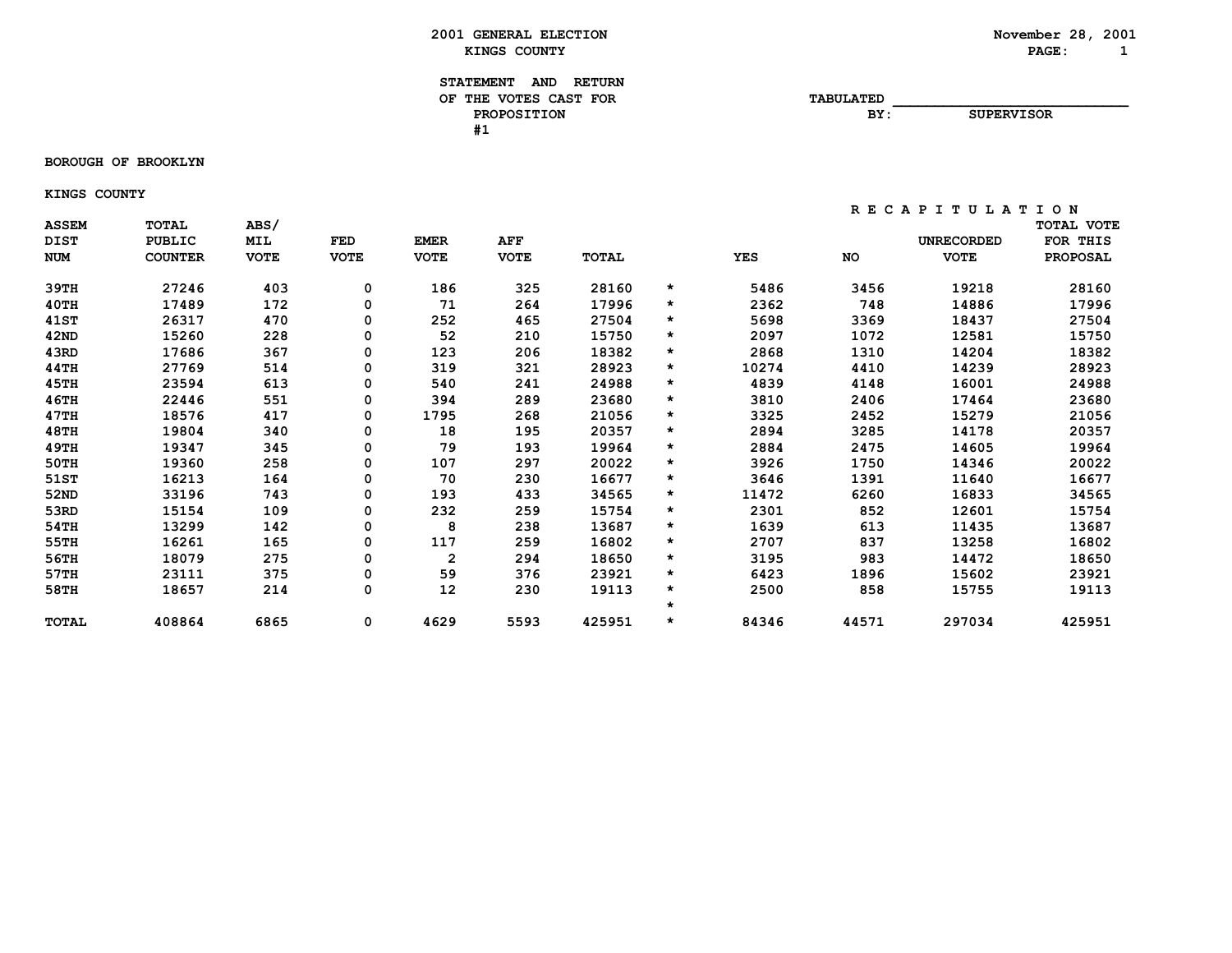#### **BOROUGH OF BROOKLYN**

 **KINGS COUNTY**

| <b>ASSEM</b><br><b>DIST</b> | TOTAL<br><b>PUBLIC</b> | ABS/<br>MIL | FED         | <b>EMER</b>    | AFF         |        |         |            |           | <b>UNRECORDED</b> | <b>TOTAL VOTE</b><br>FOR THIS |
|-----------------------------|------------------------|-------------|-------------|----------------|-------------|--------|---------|------------|-----------|-------------------|-------------------------------|
| <b>NUM</b>                  | <b>COUNTER</b>         | <b>VOTE</b> | <b>VOTE</b> | <b>VOTE</b>    | <b>VOTE</b> | TOTAL  |         | <b>YES</b> | <b>NO</b> | <b>VOTE</b>       | <b>PROPOSAL</b>               |
| 39TH                        | 27246                  | 403         | 0           | 186            | 325         | 28160  | *       | 5873       | 2864      | 19423             | 28160                         |
| 40TH                        | 17489                  | 172         | 0           | 71             | 264         | 17996  | $\star$ | 2237       | 764       | 14995             | 17996                         |
| 41ST                        | 26317                  | 470         | 0           | 252            | 465         | 27504  | *       | 5844       | 3046      | 18614             | 27504                         |
| 42ND                        | 15260                  | 228         | 0           | 52             | 210         | 15750  | *       | 1972       | 1044      | 12734             | 15750                         |
| 43RD                        | 17686                  | 367         | 0           | 123            | 206         | 18382  | *       | 2759       | 1145      | 14478             | 18382                         |
| 44TH                        | 27769                  | 514         | 0           | 319            | 321         | 28923  | $\star$ | 8890       | 5086      | 14947             | 28923                         |
| 45TH                        | 23594                  | 613         | 0           | 540            | 241         | 24988  | $\star$ | 5565       | 3255      | 16168             | 24988                         |
| 46TH                        | 22446                  | 551         | 0           | 394            | 289         | 23680  | $\star$ | 3945       | 2069      | 17666             | 23680                         |
| 47TH                        | 18576                  | 417         | 0           | 1795           | 268         | 21056  | $\star$ | 3797       | 1931      | 15328             | 21056                         |
| 48TH                        | 19804                  | 340         | 0           | 18             | 195         | 20357  | *       | 3641       | 2319      | 14397             | 20357                         |
| 49TH                        | 19347                  | 345         | 0           | 79             | 193         | 19964  | *       | 3534       | 1786      | 14644             | 19964                         |
| 50TH                        | 19360                  | 258         | 0           | 107            | 297         | 20022  | *       | 3685       | 1727      | 14610             | 20022                         |
| 51ST                        | 16213                  | 164         | 0           | 70             | 230         | 16677  | *       | 3260       | 1416      | 12001             | 16677                         |
| 52ND                        | 33196                  | 743         | 0           | 193            | 433         | 34565  | $\star$ | 10372      | 6567      | 17626             | 34565                         |
| 53RD                        | 15154                  | 109         | 0           | 232            | 259         | 15754  | *       | 2150       | 802       | 12802             | 15754                         |
| 54TH                        | 13299                  | 142         | 0           | 8              | 238         | 13687  | *       | 1522       | 557       | 11608             | 13687                         |
| 55TH                        | 16261                  | 165         | 0           | 117            | 259         | 16802  | *       | 2525       | 756       | 13521             | 16802                         |
| 56TH                        | 18079                  | 275         | 0           | $\overline{2}$ | 294         | 18650  | *       | 2867       | 1159      | 14624             | 18650                         |
| 57TH                        | 23111                  | 375         | 0           | 59             | 376         | 23921  | *       | 5409       | 2520      | 15992             | 23921                         |
| 58TH                        | 18657                  | 214         | 0           | 12             | 230         | 19113  | *       | 2368       | 791       | 15954             | 19113                         |
|                             |                        |             |             |                |             |        | $\star$ |            |           |                   |                               |
| <b>TOTAL</b>                | 408864                 | 6865        | 0           | 4629           | 5593        | 425951 | $\star$ | 82215      | 41604     | 302132            | 425951                        |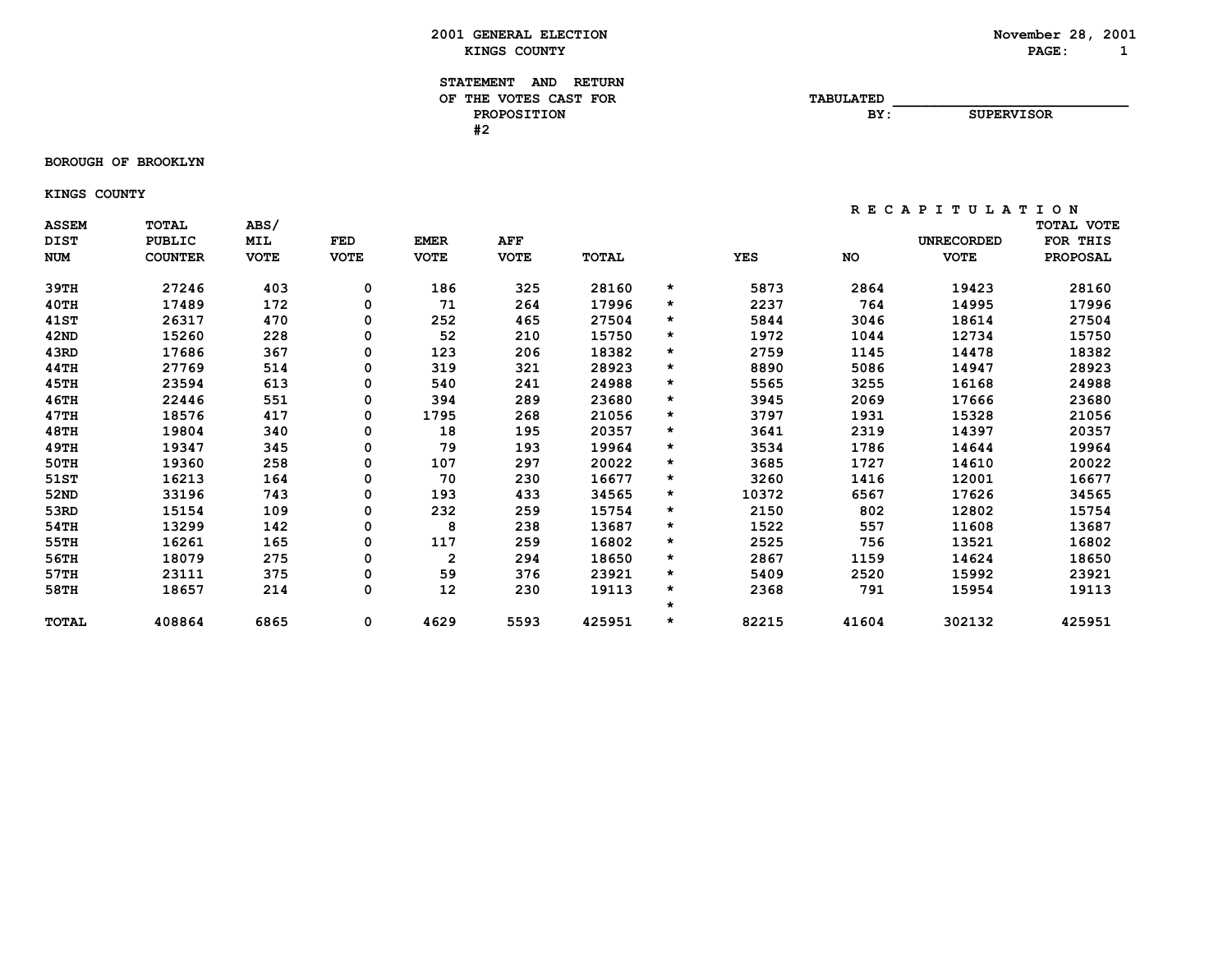**BOROUGH OF BROOKLYN**

 **KINGS COUNTY**

| <b>ASSEM</b><br><b>DIST</b> | <b>TOTAL</b><br><b>PUBLIC</b> | ABS/<br><b>MIL</b> | <b>FED</b>  | <b>EMER</b>    | AFF         |        |         |            |           | <b>UNRECORDED</b> | TOTAL VOTE<br>FOR THIS |
|-----------------------------|-------------------------------|--------------------|-------------|----------------|-------------|--------|---------|------------|-----------|-------------------|------------------------|
| <b>NUM</b>                  | <b>COUNTER</b>                | <b>VOTE</b>        | <b>VOTE</b> | <b>VOTE</b>    | <b>VOTE</b> | TOTAL  |         | <b>YES</b> | <b>NO</b> | <b>VOTE</b>       | <b>PROPOSAL</b>        |
| 39тн                        | 27246                         | 403                | 0           | 186            | 325         | 28160  | $\star$ | 6651       | 2227      | 19282             | 28160                  |
| $40$ TH                     | 17489                         | 172                | 0           | 71             | 264         | 17996  | $\star$ | 2570       | 481       | 14945             | 17996                  |
| 41ST                        | 26317                         | 470                | 0           | 252            | 465         | 27504  | $\star$ | 6734       | 2092      | 18678             | 27504                  |
| 42ND                        | 15260                         | 228                | 0           | 52             | 210         | 15750  | $\star$ | 2361       | 784       | 12605             | 15750                  |
| 43RD                        | 17686                         | 367                | 0           | 123            | 206         | 18382  | $\star$ | 3189       | 775       | 14418             | 18382                  |
| 44TH                        | 27769                         | 514                | 0           | 319            | 321         | 28923  | $\star$ | 10154      | 4466      | 14303             | 28923                  |
| 45TH                        | 23594                         | 613                | 0           | 540            | 241         | 24988  | $\star$ | 6648       | 2486      | 15854             | 24988                  |
| 46TH                        | 22446                         | 551                | 0           | 394            | 289         | 23680  | $\star$ | 4394       | 1738      | 17548             | 23680                  |
| 47TH                        | 18576                         | 417                | 0           | 1795           | 268         | 21056  | $\star$ | 4511       | 1323      | 15222             | 21056                  |
| 48TH                        | 19804                         | 340                | 0           | 18             | 195         | 20357  | $\star$ | 4581       | 1642      | 14134             | 20357                  |
| 49TH                        | 19347                         | 345                | 0           | 79             | 193         | 19964  | $\star$ | 4117       | 1358      | 14489             | 19964                  |
| 50TH                        | 19360                         | 258                | 0           | 107            | 297         | 20022  | $\star$ | 4236       | 1400      | 14386             | 20022                  |
| 51ST                        | 16213                         | 164                | 0           | 70             | 230         | 16677  | $\star$ | 3789       | 1106      | 11782             | 16677                  |
| 52ND                        | 33196                         | 743                | 0           | 193            | 433         | 34565  | $\star$ | 12103      | 5489      | 16973             | 34565                  |
| 53RD                        | 15154                         | 109                | 0           | 232            | 259         | 15754  | $\star$ | 2467       | 612       | 12675             | 15754                  |
| 54TH                        | 13299                         | 142                | 0           | 8              | 238         | 13687  | $\star$ | 1756       | 468       | 11463             | 13687                  |
| 55TH                        | 16261                         | 165                | 0           | 117            | 259         | 16802  | $\star$ | 2794       | 517       | 13491             | 16802                  |
| 56TH                        | 18079                         | 275                | 0           | $\overline{2}$ | 294         | 18650  | $\star$ | 3241       | 649       | 14760             | 18650                  |
| 57TH                        | 23111                         | 375                | 0           | 59             | 376         | 23921  | $\star$ | 6122       | 2050      | 15749             | 23921                  |
| 58TH                        | 18657                         | 214                | 0           | 12             | 230         | 19113  | $\star$ | 2651       | 527       | 15935             | 19113                  |
|                             |                               |                    |             |                |             |        | $\star$ |            |           |                   |                        |
| <b>TOTAL</b>                | 408864                        | 6865               | 0           | 4629           | 5593        | 425951 | $\star$ | 95069      | 32190     | 298692            | 425951                 |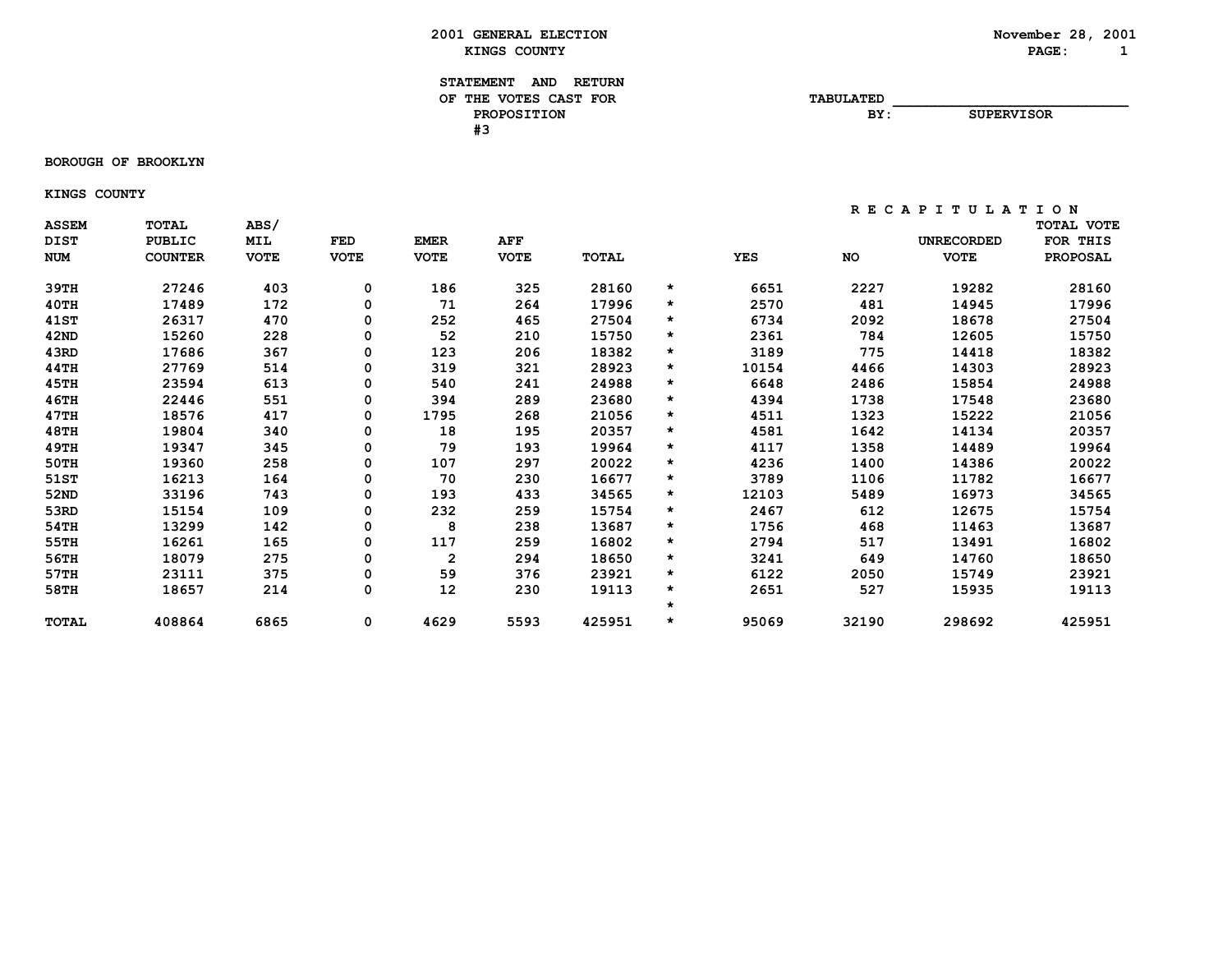**BOROUGH OF BROOKLYN**

 **KINGS COUNTY**

 **R E C A P I T U L A T I O N**

**SUPERVISOR** 

| <b>ASSEM</b><br><b>DIST</b> | <b>TOTAL</b><br><b>PUBLIC</b> | ABS/<br>MIL | <b>FED</b>  | <b>EMER</b>  | AFF         |        |         |            |           | <b>UNRECORDED</b> | TOTAL VOTE<br><b>FOR</b><br>THIS |
|-----------------------------|-------------------------------|-------------|-------------|--------------|-------------|--------|---------|------------|-----------|-------------------|----------------------------------|
| <b>NUM</b>                  | <b>COUNTER</b>                | <b>VOTE</b> | <b>VOTE</b> | <b>VOTE</b>  | <b>VOTE</b> | TOTAL  |         | <b>YES</b> | <b>NO</b> | <b>VOTE</b>       | <b>PROPOSAL</b>                  |
| 39TH                        | 27246                         | 403         | 0           | 186          | 325         | 28160  | $\star$ | 4690       | 3885      | 19585             | 28160                            |
| 40TH                        | 17489                         | 172         | 0           | 71           | 264         | 17996  | $\star$ | 2305       | 707       | 14984             | 17996                            |
| 41ST                        | 26317                         | 470         | 0           | 252          | 465         | 27504  | $\star$ | 4791       | 3770      | 18943             | 27504                            |
| 42ND                        | 15260                         | 228         | 0           | 52           | 210         | 15750  | $\star$ | 1984       | 1022      | 12744             | 15750                            |
| 43RD                        | 17686                         | 367         | 0           | 123          | 206         | 18382  | $\star$ | 2723       | 1126      | 14533             | 18382                            |
| 44TH                        | 27769                         | 514         | 0           | 319          | 321         | 28923  | $\star$ | 7855       | 6216      | 14852             | 28923                            |
| 45TH                        | 23594                         | 613         | 0           | 540          | 241         | 24988  | *       | 4011       | 4685      | 16292             | 24988                            |
| 46TH                        | 22446                         | 551         | 0           | 394          | 289         | 23680  | *       | 3060       | 2908      | 17712             | 23680                            |
| 47TH                        | 18576                         | 417         | 0           | 1795         | 268         | 21056  | $\star$ | 2708       | 2847      | 15501             | 21056                            |
| 48TH                        | 19804                         | 340         | 0           | 18           | 195         | 20357  | $\star$ | 2807       | 3011      | 14539             | 20357                            |
| 49TH                        | 19347                         | 345         | 0           | 79           | 193         | 19964  | $\star$ | 2465       | 2719      | 14780             | 19964                            |
| 50TH                        | 19360                         | 258         | 0           | 107          | 297         | 20022  | *       | 3657       | 1884      | 14481             | 20022                            |
| 51ST                        | 16213                         | 164         | 0           | 70           | 230         | 16677  | *       | 3120       | 1581      | 11976             | 16677                            |
| 52ND                        | 33196                         | 743         | 0           | 193          | 433         | 34565  | $\star$ | 8568       | 8370      | 17627             | 34565                            |
| 53RD                        | 15154                         | 109         | 0           | 232          | 259         | 15754  | $\star$ | 2188       | 765       | 12801             | 15754                            |
| 54TH                        | 13299                         | 142         | 0           | 8            | 238         | 13687  | *       | 1585       | 572       | 11530             | 13687                            |
| 55TH                        | 16261                         | 165         | 0           | 117          | 259         | 16802  | $\star$ | 2559       | 759       | 13484             | 16802                            |
| 56TH                        | 18079                         | 275         | 0           | $\mathbf{2}$ | 294         | 18650  | *       | 2907       | 949       | 14794             | 18650                            |
| 57TH                        | 23111                         | 375         | 0           | 59           | 376         | 23921  | $\star$ | 5530       | 2490      | 15901             | 23921                            |
| 58TH                        | 18657                         | 214         | 0           | 12           | 230         | 19113  | *       | 2434       | 746       | 15933             | 19113                            |
|                             |                               |             |             |              |             |        | $\star$ |            |           |                   |                                  |
| <b>TOTAL</b>                | 408864                        | 6865        | 0           | 4629         | 5593        | 425951 | *       | 71947      | 51012     | 302992            | 425951                           |
|                             |                               |             |             |              |             |        |         |            |           |                   |                                  |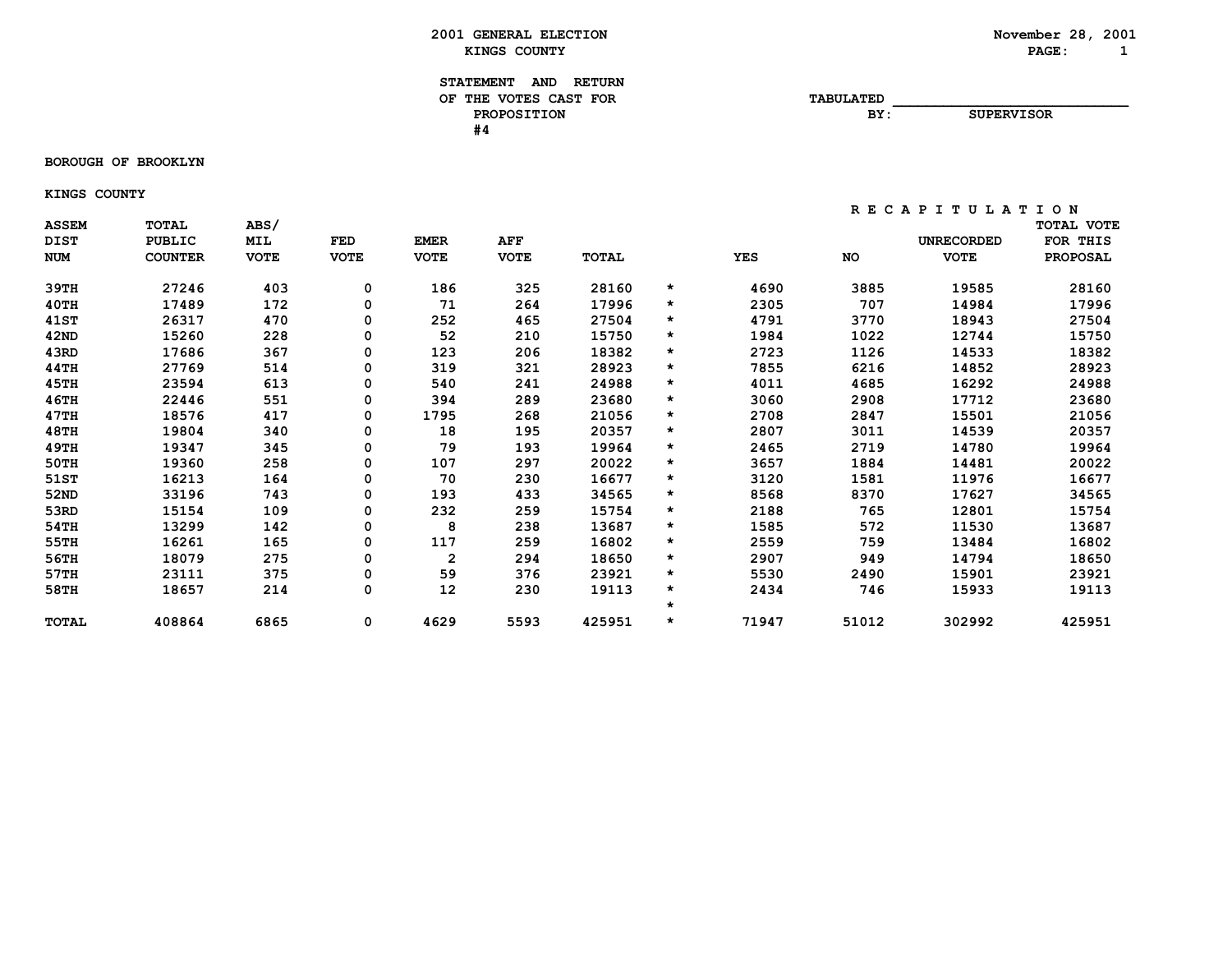**BOROUGH OF BROOKLYN**

 **KINGS COUNTY**

| <b>ASSEM</b><br><b>DIST</b><br><b>NUM</b> | <b>TOTAL</b><br><b>PUBLIC</b><br><b>COUNTER</b> | ABS/<br>MIL<br><b>VOTE</b> | <b>FED</b><br><b>VOTE</b> | <b>EMER</b><br><b>VOTE</b> | AFF<br><b>VOTE</b> | TOTAL  |         | <b>YES</b> | NO    | <b>UNRECORDED</b><br><b>VOTE</b> | <b>TOTAL VOTE</b><br>FOR THIS<br><b>PROPOSAL</b> |
|-------------------------------------------|-------------------------------------------------|----------------------------|---------------------------|----------------------------|--------------------|--------|---------|------------|-------|----------------------------------|--------------------------------------------------|
|                                           |                                                 |                            |                           |                            |                    |        |         |            |       |                                  |                                                  |
| 39TH                                      | 27246                                           | 403                        | 0                         | 186                        | 325                | 28160  | *       | 5550       | 2803  | 19807                            | 28160                                            |
| $40$ TH                                   | 17489                                           | 172                        | 0                         | 71                         | 264                | 17996  | $\star$ | 2238       | 602   | 15156                            | 17996                                            |
| <b>41ST</b>                               | 26317                                           | 470                        | 0                         | 252                        | 465                | 27504  | *       | 5654       | 2751  | 19099                            | 27504                                            |
| 42ND                                      | 15260                                           | 228                        | 0                         | 52                         | 210                | 15750  | $\star$ | 1965       | 944   | 12841                            | 15750                                            |
| 43RD                                      | 17686                                           | 367                        | 0                         | 123                        | 206                | 18382  | *       | 2647       | 1002  | 14733                            | 18382                                            |
| 44TH                                      | 27769                                           | 514                        | 0                         | 319                        | 321                | 28923  | *       | 8381       | 5331  | 15211                            | 28923                                            |
| 45TH                                      | 23594                                           | 613                        | 0                         | 540                        | 241                | 24988  | $\star$ | 5096       | 3389  | 16503                            | 24988                                            |
| 46TH                                      | 22446                                           | 551                        | 0                         | 394                        | 289                | 23680  | $\star$ | 3666       | 2148  | 17866                            | 23680                                            |
| 47TH                                      | 18576                                           | 417                        | 0                         | 1795                       | 268                | 21056  | *       | 3487       | 1897  | 15672                            | 21056                                            |
| 48TH                                      | 19804                                           | 340                        | 0                         | 18                         | 195                | 20357  | *       | 3523       | 2209  | 14625                            | 20357                                            |
| 49TH                                      | 19347                                           | 345                        | 0                         | 79                         | 193                | 19964  | *       | 3238       | 1818  | 14908                            | 19964                                            |
| 50TH                                      | 19360                                           | 258                        | 0                         | 107                        | 297                | 20022  | *       | 3683       | 1559  | 14780                            | 20022                                            |
| 51ST                                      | 16213                                           | 164                        | 0                         | 70                         | 230                | 16677  | *       | 3203       | 1356  | 12118                            | 16677                                            |
| 52ND                                      | 33196                                           | 743                        | 0                         | 193                        | 433                | 34565  | *       | 9879       | 6624  | 18062                            | 34565                                            |
| 53RD                                      | 15154                                           | 109                        | 0                         | 232                        | 259                | 15754  | $\star$ | 2219       | 645   | 12890                            | 15754                                            |
| 54TH                                      | 13299                                           | 142                        | 0                         | 8                          | 238                | 13687  | $\star$ | 1505       | 447   | 11735                            | 13687                                            |
| 55TH                                      | 16261                                           | 165                        | 0                         | 117                        | 259                | 16802  | *       | 2477       | 692   | 13633                            | 16802                                            |
| 56TH                                      | 18079                                           | 275                        | 0                         | $\mathbf{2}$               | 294                | 18650  | *       | 2949       | 837   | 14864                            | 18650                                            |
| 57TH                                      | 23111                                           | 375                        | 0                         | 59                         | 376                | 23921  | *       | 5401       | 2334  | 16186                            | 23921                                            |
| 58TH                                      | 18657                                           | 214                        | 0                         | 12                         | 230                | 19113  | $\star$ | 2300       | 659   | 16154                            | 19113                                            |
|                                           |                                                 |                            |                           |                            |                    |        | $\star$ |            |       |                                  |                                                  |
| <b>TOTAL</b>                              | 408864                                          | 6865                       | 0                         | 4629                       | 5593               | 425951 | $\star$ | 79061      | 40047 | 306843                           | 425951                                           |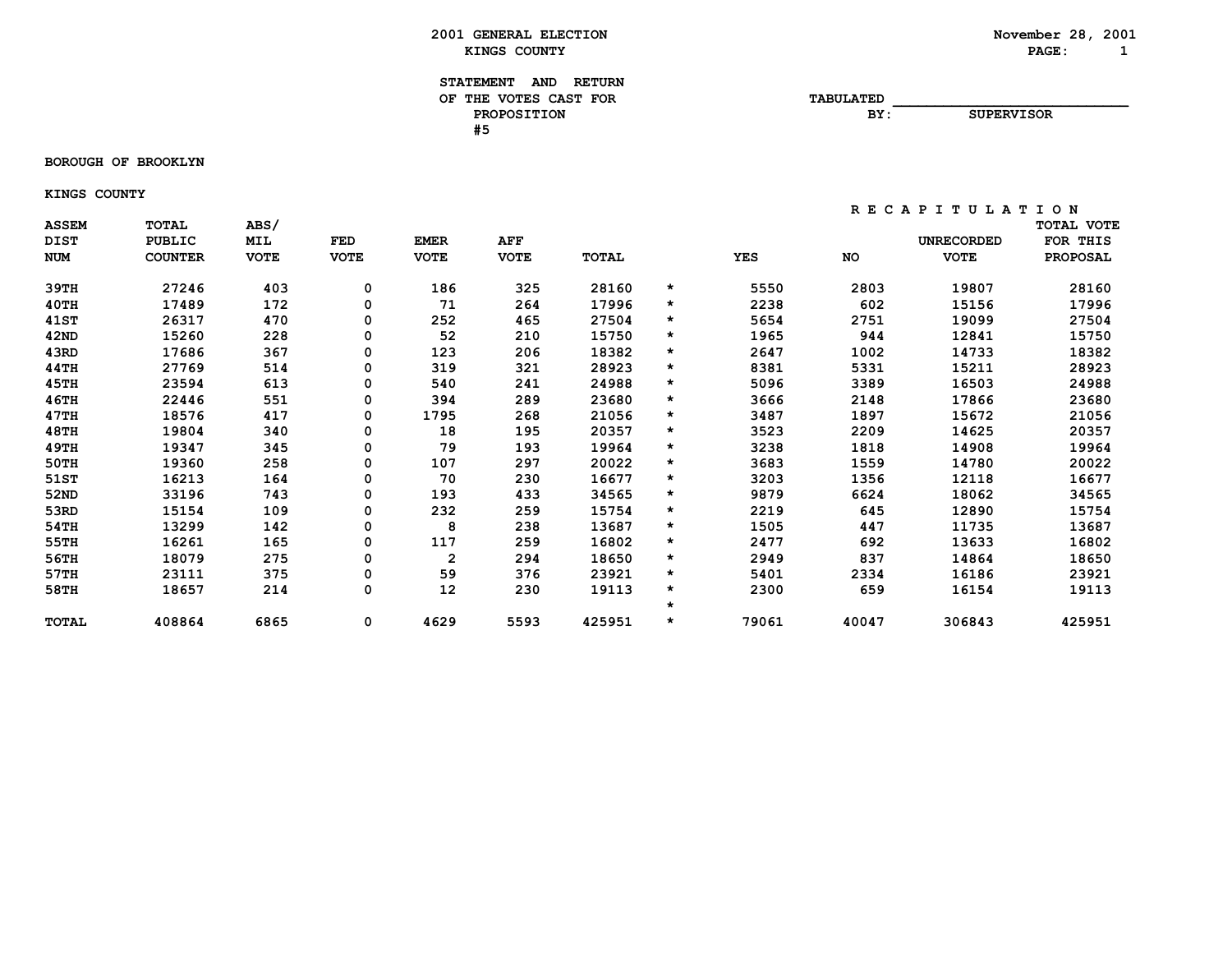**BOROUGH OF BROOKLYN**

 **KINGS COUNTY**

| <b>ASSEM</b><br><b>DIST</b> | <b>TOTAL</b><br><b>PUBLIC</b> | ABS/<br>MIL | <b>FED</b>  | <b>EMER</b>  | AFF         |        |         |            |       | <b>UNRECORDED</b> | <b>TOTAL VOTE</b><br>FOR THIS |
|-----------------------------|-------------------------------|-------------|-------------|--------------|-------------|--------|---------|------------|-------|-------------------|-------------------------------|
| <b>NUM</b>                  | <b>COUNTER</b>                | <b>VOTE</b> | <b>VOTE</b> | <b>VOTE</b>  | <b>VOTE</b> | TOTAL  |         | <b>YES</b> | NO    | <b>VOTE</b>       | <b>PROPOSAL</b>               |
| 39TH                        | 27246                         | 403         | 0           | 186          | 325         | 28160  | *       | 5924       | 2552  | 19684             | 28160                         |
| 40TH                        | 17489                         | 172         | 0           | 71           | 264         | 17996  | $\star$ | 2427       | 574   | 14995             | 17996                         |
| <b>41ST</b>                 | 26317                         | 470         | 0           | 252          | 465         | 27504  | *       | 5997       | 2527  | 18980             | 27504                         |
| 42ND                        | 15260                         | 228         | 0           | 52           | 210         | 15750  | $\star$ | 2098       | 870   | 12782             | 15750                         |
| 43RD                        | 17686                         | 367         | 0           | 123          | 206         | 18382  | *       | 2868       | 975   | 14539             | 18382                         |
| 44TH                        | 27769                         | 514         | 0           | 319          | 321         | 28923  | *       | 8709       | 5127  | 15087             | 28923                         |
| 45TH                        | 23594                         | 613         | 0           | 540          | 241         | 24988  | $\star$ | 5725       | 2937  | 16326             | 24988                         |
| 46TH                        | 22446                         | 551         | 0           | 394          | 289         | 23680  | $\star$ | 4011       | 1869  | 17800             | 23680                         |
| 47TH                        | 18576                         | 417         | 0           | 1795         | 268         | 21056  | *       | 3901       | 1595  | 15560             | 21056                         |
| 48TH                        | 19804                         | 340         | 0           | 18           | 195         | 20357  | *       | 3926       | 1941  | 14490             | 20357                         |
| 49TH                        | 19347                         | 345         | 0           | 79           | 193         | 19964  | *       | 3632       | 1539  | 14793             | 19964                         |
| 50TH                        | 19360                         | 258         | 0           | 107          | 297         | 20022  | $\star$ | 3803       | 1543  | 14676             | 20022                         |
| 51ST                        | 16213                         | 164         | 0           | 70           | 230         | 16677  | *       | 3380       | 1302  | 11995             | 16677                         |
| 52ND                        | 33196                         | 743         | 0           | 193          | 433         | 34565  | *       | 10294      | 6432  | 17839             | 34565                         |
| 53RD                        | 15154                         | 109         | 0           | 232          | 259         | 15754  | $\star$ | 2244       | 652   | 12858             | 15754                         |
| 54TH                        | 13299                         | 142         | 0           | 8            | 238         | 13687  | $\star$ | 1600       | 448   | 11639             | 13687                         |
| 55TH                        | 16261                         | 165         | 0           | 117          | 259         | 16802  | $\star$ | 2594       | 609   | 13599             | 16802                         |
| 56TH                        | 18079                         | 275         | 0           | $\mathbf{2}$ | 294         | 18650  | *       | 3169       | 777   | 14704             | 18650                         |
| 57TH                        | 23111                         | 375         | 0           | 59           | 376         | 23921  | *       | 5381       | 2420  | 16120             | 23921                         |
| 58TH                        | 18657                         | 214         | 0           | 12           | 230         | 19113  | $\star$ | 2453       | 656   | 16004             | 19113                         |
|                             |                               |             |             |              |             |        | $\star$ |            |       |                   |                               |
| <b>TOTAL</b>                | 408864                        | 6865        | 0           | 4629         | 5593        | 425951 | $\star$ | 84136      | 37345 | 304470            | 425951                        |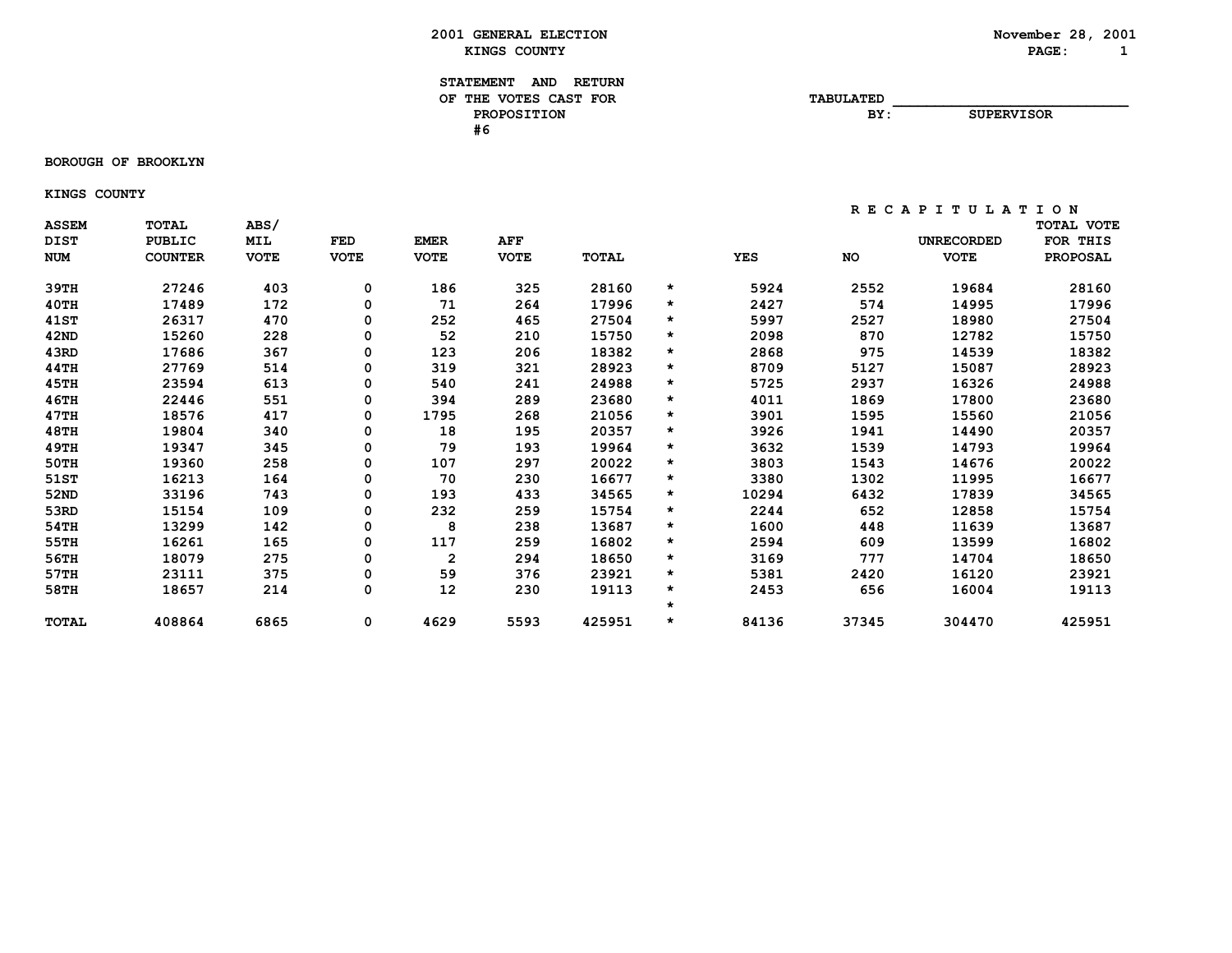#### **2001 GENERAL ELECTION November 28, 2001 COUNTY Example 2 DEENS COUNTY PAGE:**  $1$

 **STATEMENT AND RETURN OF THE VOTES FOR THE OFFICE OF MAYOR OF THE CITY OF NEW YORK**

 **NO. OF CANDIDATES TO BE ELECTED: 1**

#### **BOROUGH OF QUEENS**

#### **QUEENS COUNTY R E C A P I T U L A T I O N**

# **REPUBLICAN DEMOCRATIC INDEPENDENCE CONSERVATIVE LIBERAL TOTAL ASSEM TOTAL ABS/ VALID VOTE 1A 1B 1C 1D 1E DIST PUBLIC MIL FED EMERG AFFID THIS MICHAEL R MARK MICHAEL R TERRANCE M ALAN G NUM COUNTER BALLOT BALLOT BALLOT BALLOT OFFICE BLOOMBERG GREEN BLOOMBERG GRAY HEVESI 23RD 29085 604 0 19 281 \* 29989 \* 19361 8125 1134 115 92 24TH 33897 573 0 27 257 \* 34754 \* 19978 12160 1314 129 183 25TH 18473 349 0 67 169 \* 19058 \* 9930 7277 775 59 74 26TH 34645 710 0 14 237 \* 35606 \* 22948 9929 1434 158 138 27TH 26695 462 0 88 225 \* 27470 \* 15037 9796 1008 72 182 28TH 30739 699 0 4 228 \* 31670 \* 18646 10460 1184 82 213 29TH 22987 341 0 39 188 \* 23555 \* 5734 15457 745 49 156 30TH 24145 408 0 11 203 \* 24767 \* 15145 7412 944 88 106 31ST 18584 375 0 45 180 \* 19184 \* 4875 12072 588 27 90 32ND 20297 256 0 71 243 \* 20867 \* 5282 13154 693 39 147 33RD 26397 224 0 0 198 \* 26819 \* 7959 16180 899 80 134 34TH 15742 137 0 19 128 \* 16026 \* 7926 6471 585 40 50 35TH 15817 208 0 11 156 \* 16192 \* 6217 8361 541 26 73 36TH 22510 241 0 0 273 \* 23024 \* 12907 7891 880 65 99 37TH 17755 175 0 38 248 \* 18216 \* 8659 7699 642 59 72 38TH 22682 321 0 0 300 \* 23303 \* 15637 5453 825 131 77 \* \* TOTAL 380450 6083 0 453 3514 \* 390500 \* 196241 157897 14191 1219 1886**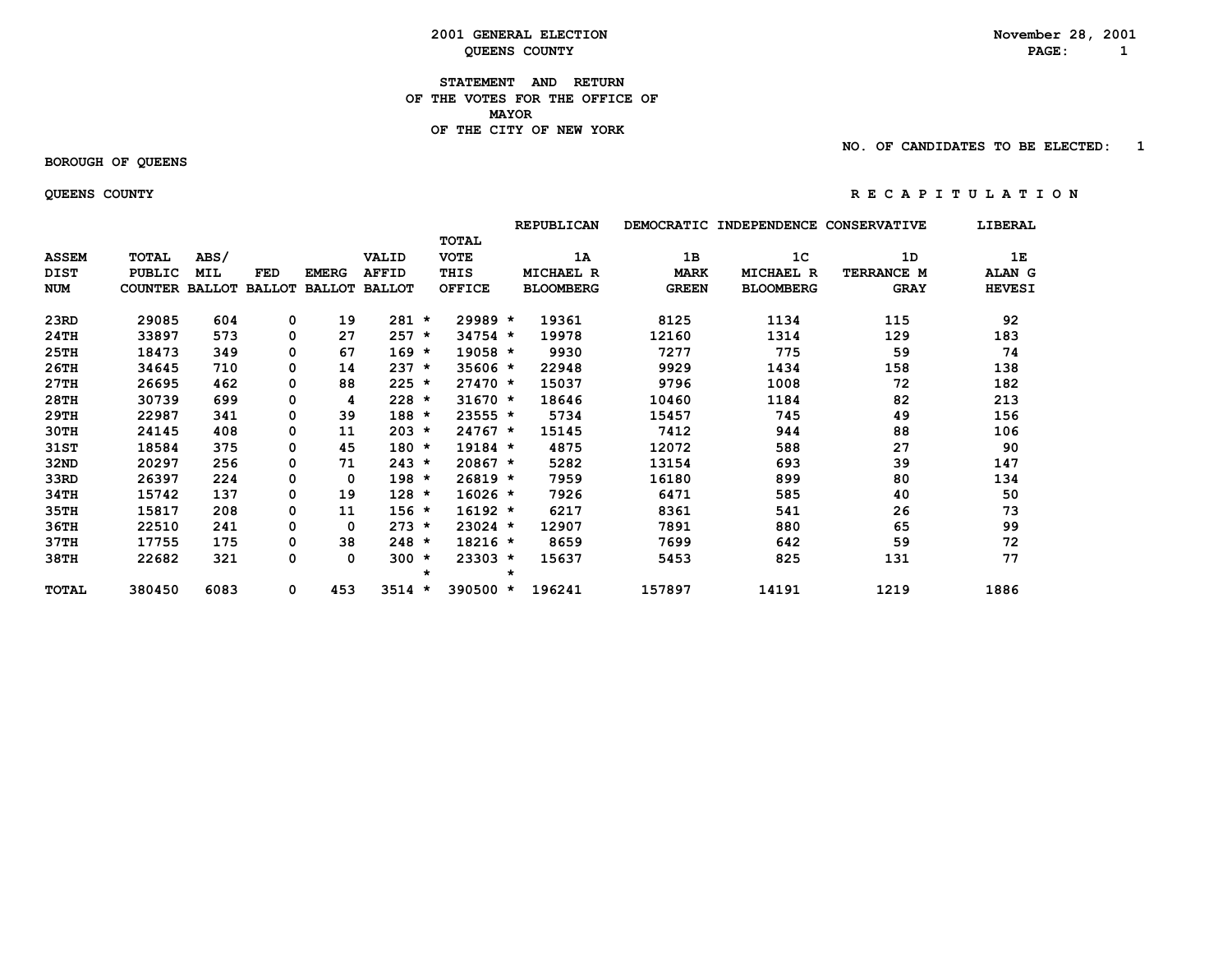#### **STATEMENT AND RETURN OF THE VOTES FOR THE OFFICE OF MAYORDE THE CITY OF NEW YORK**

 **NO. OF CANDIDATES TO BE ELECTED: 1**

 **QUEENS COUNTY**

|              | <b>GREEN</b> | WORKING         | <b>BETTER</b>  | <b>AMERICAN</b>  | LIBERTARIAN   | <b>FUSION</b>    | <b>MARIJUANA</b> |             |             |
|--------------|--------------|-----------------|----------------|------------------|---------------|------------------|------------------|-------------|-------------|
|              |              | <b>FAMILIES</b> | <b>SCHOOLS</b> | <b>DREAM</b>     |               |                  | <b>REFORM</b>    |             |             |
| <b>ASSEM</b> | 1G           | 1H              | 1I             | 1J               | 1K            | 1L               | 1M               |             | <b>UNRE</b> |
| DIST         | <b>JULIA</b> | <b>MARK</b>     | ALAN G         | <b>KENNETH B</b> | <b>KENNY</b>  | <b>BERNARD H</b> | THOMAS K         | <b>SCAT</b> | CORD        |
| <b>NUM</b>   | WILLEBRAND   | <b>GREEN</b>    | <b>HEVESI</b>  | GOLDING          | <b>KRAMER</b> | <b>GOETZ</b>     | <b>LEIGHTON</b>  | <b>VOTE</b> | <b>VOTE</b> |
| 23RD         | 73           | 267             | 34             | 3                | 20            | 17               | 23               | 9           | 716         |
| 24TH         | 90           | 290             | 31             |                  | 31            | 15               | 21               | 8           | 501         |
| 25TH         | 78           | 231             | 18             | 11               | 15            | 10               | 21               |             | 555         |
| 26TH         | 92           | 228             | 23             | з                | 24            | 14               | 27               | 8           | 580         |
| 27TH         | 83           | 330             | 35             |                  | 19            | 19               | 31               |             | 853         |
| 28TH         | 98           | 253             | 29             |                  | 24            | 14               | 27               | 14          | 623         |
| 29TH         | 125          | 551             | 26             | 9                | 10            | 19               | 24               | 9           | 641         |
| 30TH         | 100          | 296             | 21             | $\mathbf{2}$     | 27            | 8                | 30               | 2           | 586         |
| 31ST         | 86           | 582             | 22             | 8                | 9             | 21               | 31               | 6           | 767         |
| 32ND         | 115          | 560             | 32             | 8                | 16            | 20               | 34               | 5           | 762         |
| 33RD         | 110          | 631             | 40             |                  | 9             | 20               | 31               | 5           | 718         |
| 34TH         | 83           | 263             | 8              |                  | 11            | 15               | 15               |             | 551         |
| 35TH         | 76           | 308             | 19             |                  | 12            | 12               | 12               | 2           | 527         |
| 36TH         | 178          | 298             | 23             |                  | 38            | 14               | 35               | 11          | 581         |
| 37TH         | 118          | 332             | 18             |                  | 17            | 19               | 24               | 13          | 537         |
| 38TH         | 74           | 211             | 28             | 3                | 24            | 16               | 32               | 5           | 787         |
| <b>TOTAL</b> | 1579         | 5631            | 407            | 81               | 306           | 253              | 418              | 106         | 10285       |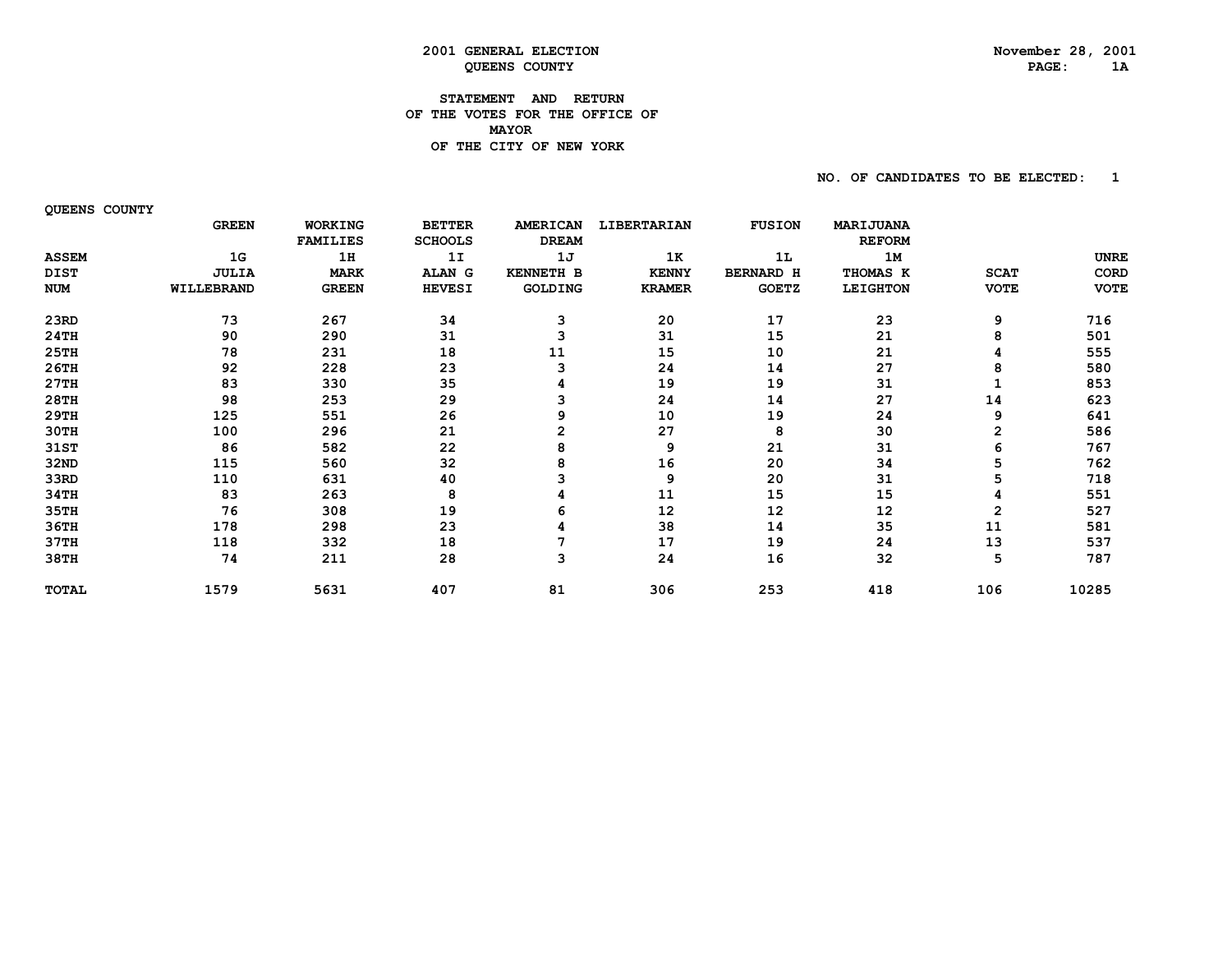# **2001 GENERAL ELECTION November 28, 2001 COUNTY Example 2 DEENS COUNTY PAGE:**  $1$

#### **STATEMENT AND RETURN OF THE VOTES FOR THE OFFICE OFPUBLIC ADVOCATE OF THE CITY OF NEW YORK**

 **BOROUGH OF QUEENS**

 **NO. OF CANDIDATES TO BE ELECTED: 1**

 **QUEENS COUNTY R E C A P I T U L A T I O N**

|              |                       |            |            |              |                      |         |               |         | DEMOCRATIC CONSERVATIVE |                 | LIBERAL         | LIBERTARIAN   | <b>FUSION</b>  |
|--------------|-----------------------|------------|------------|--------------|----------------------|---------|---------------|---------|-------------------------|-----------------|-----------------|---------------|----------------|
|              |                       |            |            |              |                      |         | <b>TOTAL</b>  |         |                         |                 |                 |               |                |
| <b>ASSEM</b> | TOTAL                 | ABS/       |            |              | <b>VALID</b>         |         | <b>VOTE</b>   |         | 6B                      | 6D              | 6E              | 6K            | 6L             |
| <b>DIST</b>  | <b>PUBLIC</b>         | <b>MIL</b> | <b>FED</b> | <b>EMERG</b> | <b>AFFID</b>         |         | THIS          |         | <b>BETSY F</b>          | <b>JOSEPH</b>   | SCOTT M         | <b>TRAVIS</b> | <b>SHEILA</b>  |
| <b>NUM</b>   | COUNTER BALLOT BALLOT |            |            |              | <b>BALLOT BALLOT</b> |         | <b>OFFICE</b> |         | <b>GOTBAUM</b>          | <b>DUBOWSKI</b> | <b>STRINGER</b> | <b>PAHL</b>   | <b>FLAXMAN</b> |
| 23RD         | 29085                 | 604        | 0          | 19           | $281 *$              |         | $29989 *$     |         | 13730                   | 2001            | 571             | 115           | 87             |
| 24TH         | 33897                 | 573        | 0          | 27           | $257 *$              |         | $34754 *$     |         | 19062                   | 2132            | 887             | 119           | 88             |
| 25TH         | 18473                 | 349        | 0          | 67           | $169 *$              |         | $19058 *$     |         | 8714                    | 1024            | 404             | 83            | 82             |
| 26TH         | 34645                 | 710        | 0          | 14           | $237 *$              |         | $35606 *$     |         | 16896                   | 2516            | 822             | 155           | 98             |
| 27TH         | 26695                 | 462        | 0          | 88           | $225 *$              |         | $27470 *$     |         | 15118                   | 1295            | 731             | 124           | 89             |
| 28TH         | 30739                 | 699        | 0          | 4            | $228 *$              |         | $31670 *$     |         | 16465                   | 1565            | 895             | 143           | 112            |
| 29TH         | 22987                 | 341        | 0          | 39           | $188 *$              |         | 23555 *       |         | 16244                   | 271             | 407             | 61            | 105            |
| 30TH         | 24145                 | 408        | 0          | 11           | $203 *$              |         | $24767 *$     |         | 10927                   | 1563            | 543             | 169           | 103            |
| 31ST         | 18584                 | 375        | 0          | 45           | $180 *$              |         | $19184 *$     |         | 12214                   | 262             | 310             | 83            | 108            |
| 32ND         | 20297                 | 256        | 0          | 71           | $243 *$              |         | $20867$ *     |         | 13338                   | 277             | 477             | 84            | 119            |
| 33RD         | 26397                 | 224        | 0          | $\mathbf 0$  | $198 *$              |         | $26819 *$     |         | 17207                   | 826             | 508             | 68            | 112            |
| 34TH         | 15742                 | 137        | 0          | 19           | $128 *$              |         | $16026 *$     |         | 7702                    | 395             | 266             | 62            | 80             |
| 35TH         | 15817                 | 208        | 0          | 11           | $156 *$              |         | $16192 *$     |         | 9339                    | 316             | 246             | 48            | 79             |
| 36TH         | 22510                 | 241        | 0          | 0            | $273 *$              |         | $23024$ *     |         | 10776                   | 1068            | 641             | 149           | 121            |
| 37TH         | 17755                 | 175        | 0          | 38           | $248 *$              |         | $18216 *$     |         | 9106                    | 677             | 401             | 92            | 121            |
| 38TH         | 22682                 | 321        | 0          | 0            | $300 *$              |         | $23303 *$     |         | 9043                    | 1771            | 462             | 117           | 75             |
|              |                       |            |            |              |                      | $\star$ |               | $\star$ |                         |                 |                 |               |                |
| <b>TOTAL</b> | 380450                | 6083       | 0          | 453          | $3514 *$             |         | $390500 *$    |         | 205881                  | 17959           | 8571            | 1672          | 1579           |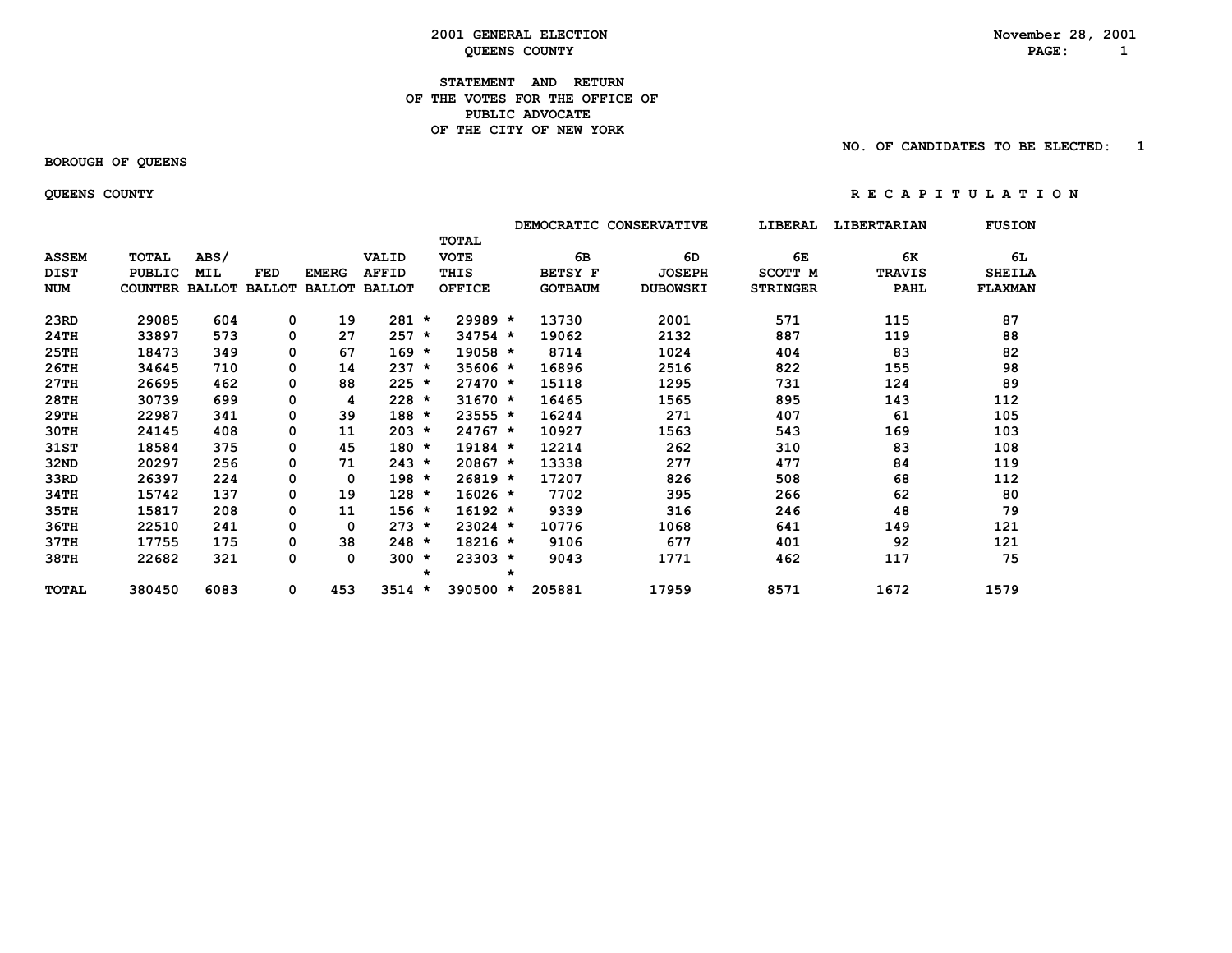# **STATEMENT AND RETURN OF THE VOTES FOR THE OFFICE OF PUBLIC ADVOCATEDE THE CITY OF NEW YORK**

**NO. OF CANDIDATES TO BE ELECTED:** 1

 **QUEENS COUNTY**

|              | <b>MARIJUANA</b> |                |             |
|--------------|------------------|----------------|-------------|
|              | <b>REFORM</b>    |                |             |
| <b>ASSEM</b> | 6м               |                | <b>UNRE</b> |
| <b>DIST</b>  | CHRIS M          | <b>SCAT</b>    | <b>CORD</b> |
| <b>NUM</b>   | <b>LAUNOIS</b>   | <b>VOTE</b>    | <b>VOTE</b> |
|              |                  |                |             |
| 23RD         | 303              | 1              | 13181       |
| 24TH         | 286              | 3              | 12177       |
| 25TH         | 180              | 0              | 8571        |
| 26TH         | 320              | 1              | 14798       |
| 27TH         | 285              | 0              | 9828        |
| 28TH         | 273              | 0              | 12217       |
| 29TH         | 262              | 2              | 6203        |
| 30TH         | 323              | $\mathbf{1}$   | 11138       |
| 31ST         | 271              | $\overline{2}$ | 5934        |
| 32ND         | 265              | $\mathbf{1}$   | 6306        |
| 33RD         | 341              | 0              | 7757        |
| 34TH         | 176              | 0              | 7345        |
| 35TH         | 181              | 0              | 5983        |
| 36TH         | 415              | 0              | 9854        |
| 37TH         | 330              | $\mathbf{1}$   | 7488        |
| 38TH         | 273              | 0              | 11562       |
| <b>TOTAL</b> | 4484             | 12             | 150342      |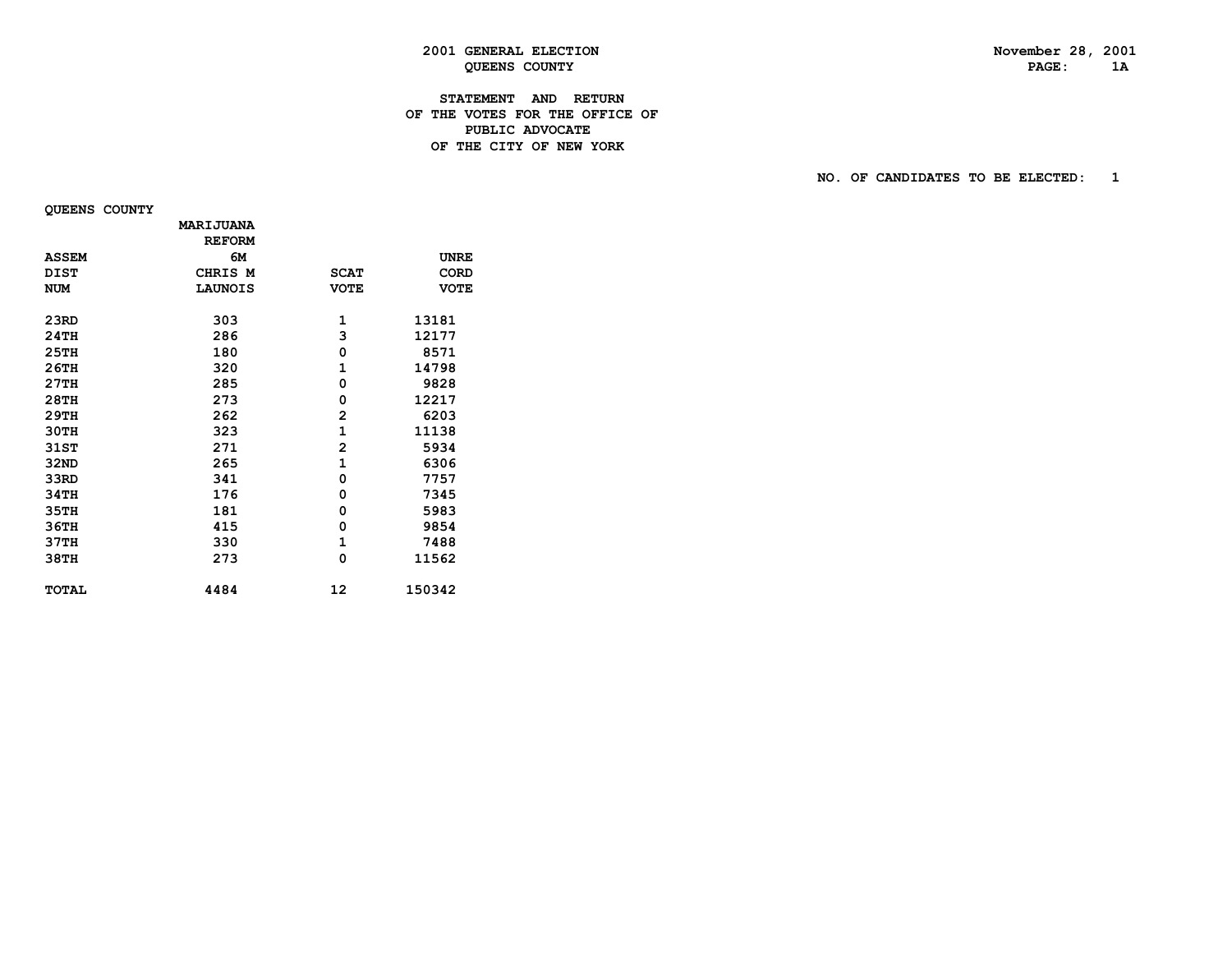# **2001 GENERAL ELECTION November 28, 2001 COUNTY Example 2 DEENS COUNTY PAGE:**  $1$

#### **STATEMENT AND RETURN OF THE VOTES FOR THE OFFICE OF COMPTROLLER OF THE CITY OF NEW YORK**

 **BOROUGH OF QUEENS**

 **NO. OF CANDIDATES TO BE ELECTED: 1**

 **QUEENS COUNTY R E C A P I T U L A T I O N**

|              |                       |            |            |              |                      |         |               |         |                 | DEMOCRATIC CONSERVATIVE | LIBERAL       | <b>WORKING</b>  | <b>LIBERTARIAN</b> |
|--------------|-----------------------|------------|------------|--------------|----------------------|---------|---------------|---------|-----------------|-------------------------|---------------|-----------------|--------------------|
|              |                       |            |            |              |                      |         | <b>TOTAL</b>  |         |                 |                         |               | <b>FAMILIES</b> |                    |
| <b>ASSEM</b> | <b>TOTAL</b>          | ABS/       |            |              | <b>VALID</b>         |         | <b>VOTE</b>   |         | 10B             | 10D                     | 10E           | 10H             | 10K                |
| <b>DIST</b>  | <b>PUBLIC</b>         | <b>MIL</b> | <b>FED</b> | <b>EMERG</b> | <b>AFFID</b>         |         | THIS          |         | WILLIAM C       | JOHN J                  | HERBERT E     | WILLIAM C       | <b>JAMES</b>       |
| NUM          | COUNTER BALLOT BALLOT |            |            |              | <b>BALLOT BALLOT</b> |         | <b>OFFICE</b> |         | <b>THOMPSON</b> | <b>DEMIC</b>            | <b>BERMAN</b> | <b>THOMPSON</b> | <b>EISERT</b>      |
| 23RD         | 29085                 | 604        | 0          | 19           | $281 *$              |         | $29989*$      |         | 11319           | 2207                    | 1496          | 337             | 131                |
| 24TH         | 33897                 | 573        | 0          | 27           | $257 *$              |         | $34754 *$     |         | 16276           | 1960                    | 2001          | 286             | 109                |
| 25TH         | 18473                 | 349        | 0          | 67           | $169 *$              |         | $19058 *$     |         | 7937            | 956                     | 646           | 237             | 88                 |
| 26TH         | 34645                 | 710        | 0          | 14           | $237 *$              |         | $35606 *$     |         | 14378           | 2421                    | 1852          | 281             | 148                |
| 27TH         | 26695                 | 462        | 0          | 88           | $225 *$              |         | $27470 *$     |         | 12834           | 1245                    | 1675          | 288             | 118                |
| 28TH         | 30739                 | 699        | 0          | 4            | $228 *$              |         | $31670 *$     |         | 13801           | 1566                    | 1989          | 252             | 123                |
| 29TH         | 22987                 | 341        | 0          | 39           | $188 *$              |         | 23555 *       |         | 16581           | 256                     | 248           | 370             | 45                 |
| 30TH         | 24145                 | 408        | 0          | 11           | $203 *$              |         | $24767 *$     |         | 9840            | 1444                    | 843           | 293             | 128                |
| 31ST         | 18584                 | 375        | 0          | 45           | $180 *$              |         | $19184 *$     |         | 12127           | 238                     | 269           | 358             | 62                 |
| 32ND         | 20297                 | 256        | 0          | 71           | $243 *$              |         | $20867 *$     |         | 13347           | 248                     | 383           | 362             | 61                 |
| 33RD         | 26397                 | 224        | 0          | 0            | $198 *$              |         | $26819 *$     |         | 17480           | 678                     | 395           | 449             | 75                 |
| 34TH         | 15742                 | 137        | 0          | 19           | $128 *$              |         | $16026 *$     |         | 7227            | 398                     | 400           | 204             | 65                 |
| 35TH         | 15817                 | 208        | 0          | 11           | $156 *$              |         | $16192 *$     |         | 9177            | 299                     | 296           | 241             | 52                 |
| 36TH         | 22510                 | 241        | 0          | 0            | $273 *$              |         | 23024 *       |         | 9583            | 985                     | 866           | 498             | 147                |
| 37TH         | 17755                 | 175        | 0          | 38           | $248 *$              |         | $18216 *$     |         | 8478            | 627                     | 511           | 289             | 101                |
| 38TH         | 22682                 | 321        | 0          | 0            | $300 *$              | $\star$ | $23303 *$     | $\star$ | 7929            | 1651                    | 731           | 241             | 116                |
| <b>TOTAL</b> | 380450                | 6083       | 0          | 453          | $3514 *$             |         | 390500 *      |         | 188314          | 17179                   | 14601         | 4986            | 1569               |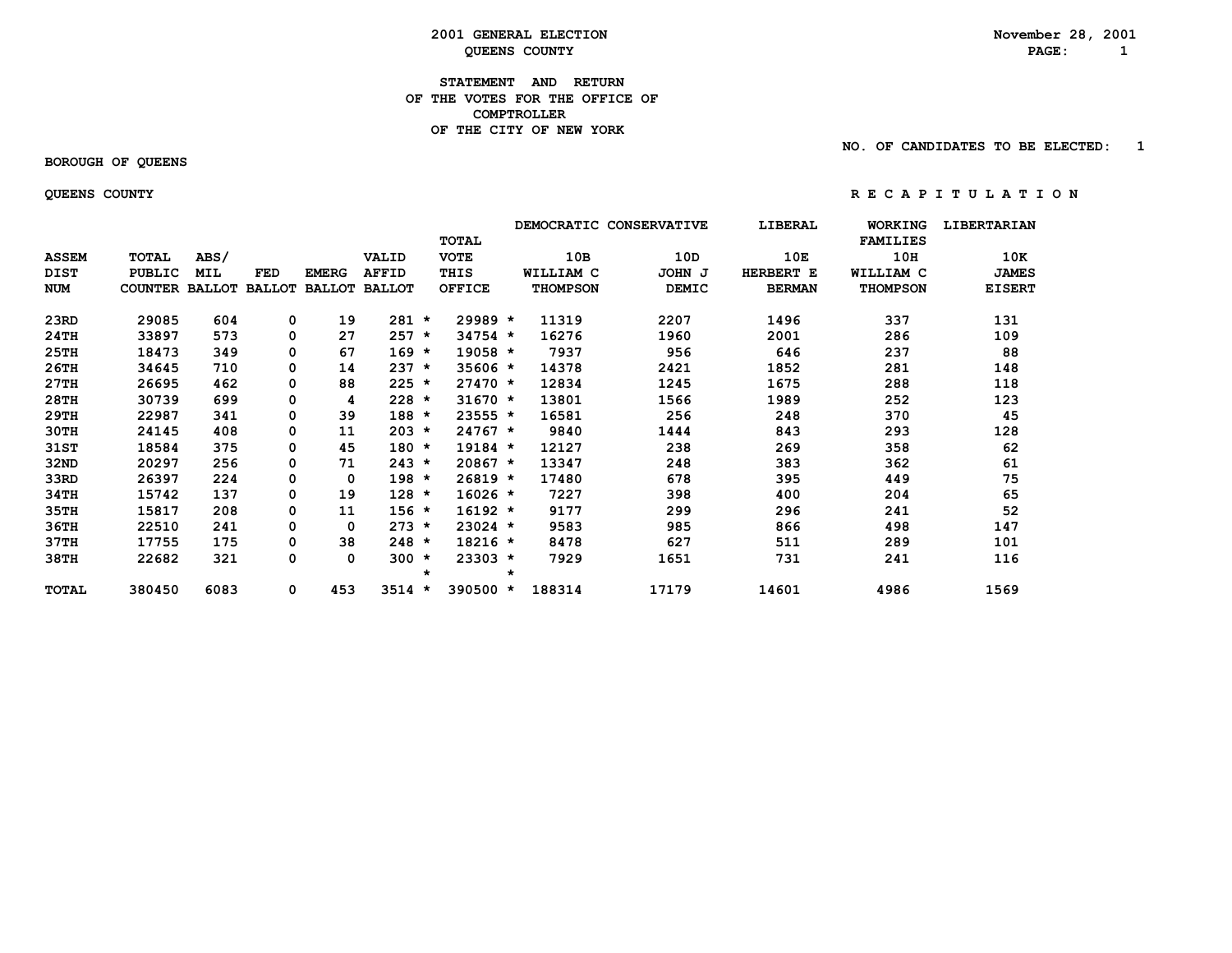# **STATEMENT AND RETURN OF THE VOTES FOR THE OFFICE OF COMPTROLLERDE THE CITY OF NEW YORK**

**NO. OF CANDIDATES TO BE ELECTED:** 1

 **QUEENS COUNTY**

|              | <b>FUSION</b>   | <b>MARIJUANA</b> |             |             |
|--------------|-----------------|------------------|-------------|-------------|
|              |                 | <b>REFORM</b>    |             |             |
| <b>ASSEM</b> | 10L             | 10M              |             | <b>UNRE</b> |
| <b>DIST</b>  | <b>JOSEPH D</b> | TRACY L          | <b>SCAT</b> | <b>CORD</b> |
| <b>NUM</b>   | <b>FUSCO</b>    | <b>BLEVINS</b>   | <b>VOTE</b> | <b>VOTE</b> |
| 23RD         | 118             | 236              | 0           | 14145       |
| 24TH         | 117             | 219              | 4           | 13782       |
| 25TH         | 132             | 155              | 0           | 8907        |
| 26TH         | 134             | 228              | 1           | 16163       |
| 27TH         | 98              | 207              | 1           | 11004       |
| 28TH         | 112             | 227              | 0           | 13600       |
| 29TH         | 93              | 97               | 1           | 5864        |
| 30TH         | 109             | 300              | 0           | 11810       |
| 31ST         | 97              | 130              | 0           | 5903        |
| 32ND         | 110             | 125              | 0           | 6231        |
| 33RD         | 96              | 119              | 0           | 7527        |
| 34TH         | 69              | 101              | 0           | 7562        |
| 35TH         | 54              | 92               | 0           | 5981        |
| 36TH         | 157             | 347              | 1           | 10440       |
| 37TH         | 109             | 249              | 1           | 7851        |
| 38TH         | 100             | 215              | 0           | 12320       |
| <b>TOTAL</b> | 1705            | 3047             | 9           | 159090      |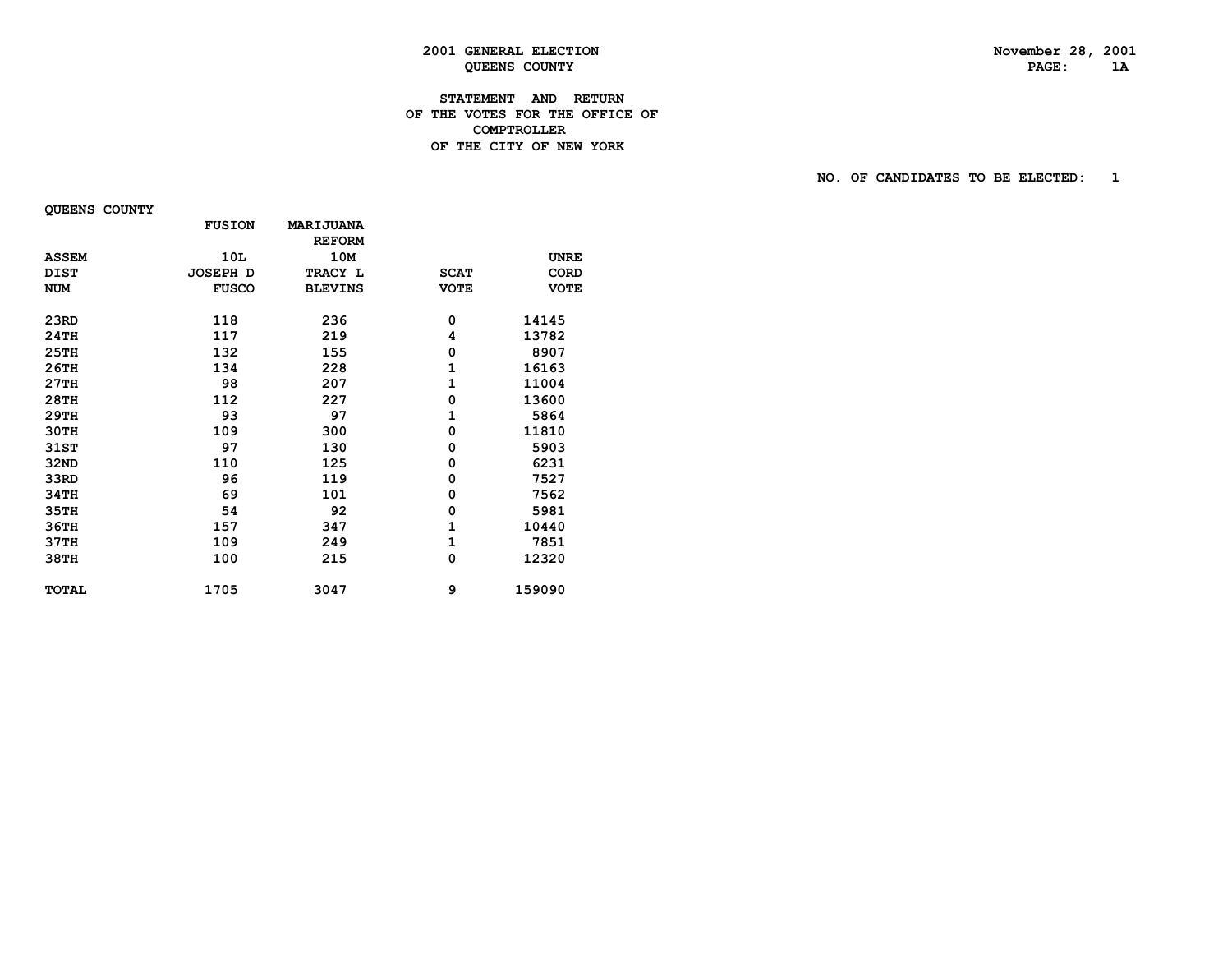# **2001 GENERAL ELECTION November 28, 2001 COUNTY Example 2 DEENS COUNTY PAGE:**  $1$

## **STATEMENT AND RETURN OF THE VOTES FOR THE OFFICE OFBOROUGH PRESIDENT BOROUGH OF QUEENS**

## **BOROUGH OF QUEENS**

 **NO. OF CANDIDATES TO BE ELECTED: 1**

## **QUEENS COUNTY R E C A P I T U L A T I O N**

|              |                |            |               |              |                      |         |               |         | REPUBLICAN     | <b>DEMOCRATIC</b> | <b>CONSERVATIVE</b> | LIBERAL | <b>GREEN</b>                 |
|--------------|----------------|------------|---------------|--------------|----------------------|---------|---------------|---------|----------------|-------------------|---------------------|---------|------------------------------|
|              |                |            |               |              |                      |         | <b>TOTAL</b>  |         |                |                   |                     |         |                              |
| <b>ASSEM</b> | TOTAL          | ABS/       |               |              | VALID                |         | <b>VOTE</b>   |         | 19A            | 19B               | 19D                 | 19E     | 19G                          |
| <b>DIST</b>  | <b>PUBLIC</b>  | <b>MIL</b> | <b>FED</b>    | <b>EMERG</b> | <b>AFFID</b>         |         | THIS          |         | AL C           | HELEN M           | AL C                | HELEN M | <b>DOROTHY</b>               |
| <b>NUM</b>   | COUNTER BALLOT |            | <b>BALLOT</b> |              | <b>BALLOT BALLOT</b> |         | <b>OFFICE</b> |         | <b>STABILE</b> | <b>MARSHALL</b>   | <b>STABILE</b>      |         | <b>MARSHALL WILLIAMS-PER</b> |
| 23RD         | 29085          | 604        | 0             | 19           | $281 *$              |         | $29989*$      |         | 9053           | 11794             | 995                 | 222     | 189                          |
| 24TH         | 33897          | 573        | 0             | 27           | $257 *$              |         | $34754$ *     |         | 8607           | 16360             | 822                 | 345     | 212                          |
| 25TH         | 18473          | 349        | 0             | 67           | $169 *$              |         | $19058 *$     |         | 4191           | 7657              | 355                 | 166     | 175                          |
| 26TH         | 34645          | 710        | 0             | 14           | $237 *$              |         | $35606 *$     |         | 10765          | 14516             | 978                 | 302     | 220                          |
| 27TH         | 26695          | 462        | 0             | 88           | $225 *$              |         | $27470 *$     |         | 5771           | 13203             | 559                 | 280     | 269                          |
| 28TH         | 30739          | 699        | 0             | 4            | $228 *$              |         | $31670 *$     |         | 7919           | 14181             | 512                 | 329     | 245                          |
| 29TH         | 22987          | 341        | 0             | 39           | $188 *$              |         | 23555 *       |         | 1513           | 15927             | 112                 | 169     | 155                          |
| 30TH         | 24145          | 408        | 0             | 11           | $203 *$              |         | $24767 *$     |         | 6463           | 9865              | 612                 | 337     | 239                          |
| 31ST         | 18584          | 375        | 0             | 45           | $180 *$              |         | $19184 *$     |         | 1551           | 11197             | 144                 | 138     | 134                          |
| 32ND         | 20297          | 256        | 0             | 71           | $243 *$              |         | $20867 *$     |         | 1560           | 12626             | 132                 | 260     | 158                          |
| 33RD         | 26397          | 224        | 0             | $\Omega$     | $198 *$              |         | $26819 *$     |         | 2883           | 16746             | 316                 | 196     | 151                          |
| 34TH         | 15742          | 137        | 0             | 19           | $128 *$              |         | $16026 *$     |         | 2499           | 7584              | 163                 | 156     | 148                          |
| 35TH         | 15817          | 208        | 0             | 11           | $156 *$              |         | $16192 *$     |         | 2150           | 9224              | 106                 | 113     | 136                          |
| 36TH         | 22510          | 241        | 0             | 0            | $273 *$              |         | $23024$ *     |         | 4585           | 9590              | 314                 | 300     | 412                          |
| 37TH         | 17755          | 175        | 0             | 38           | $248 *$              |         | $18216 *$     |         | 3228           | 8126              | 252                 | 148     | 299                          |
| 38TH         | 22682          | 321        | 0             | 0            | $300 *$              |         | $23303 *$     |         | 8059           | 6962              | 843                 | 151     | 175                          |
|              |                |            |               |              |                      | $\star$ |               | $\star$ |                |                   |                     |         |                              |
| <b>TOTAL</b> | 380450         | 6083       | 0             | 453          | $3514 *$             |         | 390500 *      |         | 80797          | 185558            | 7215                | 3612    | 3317                         |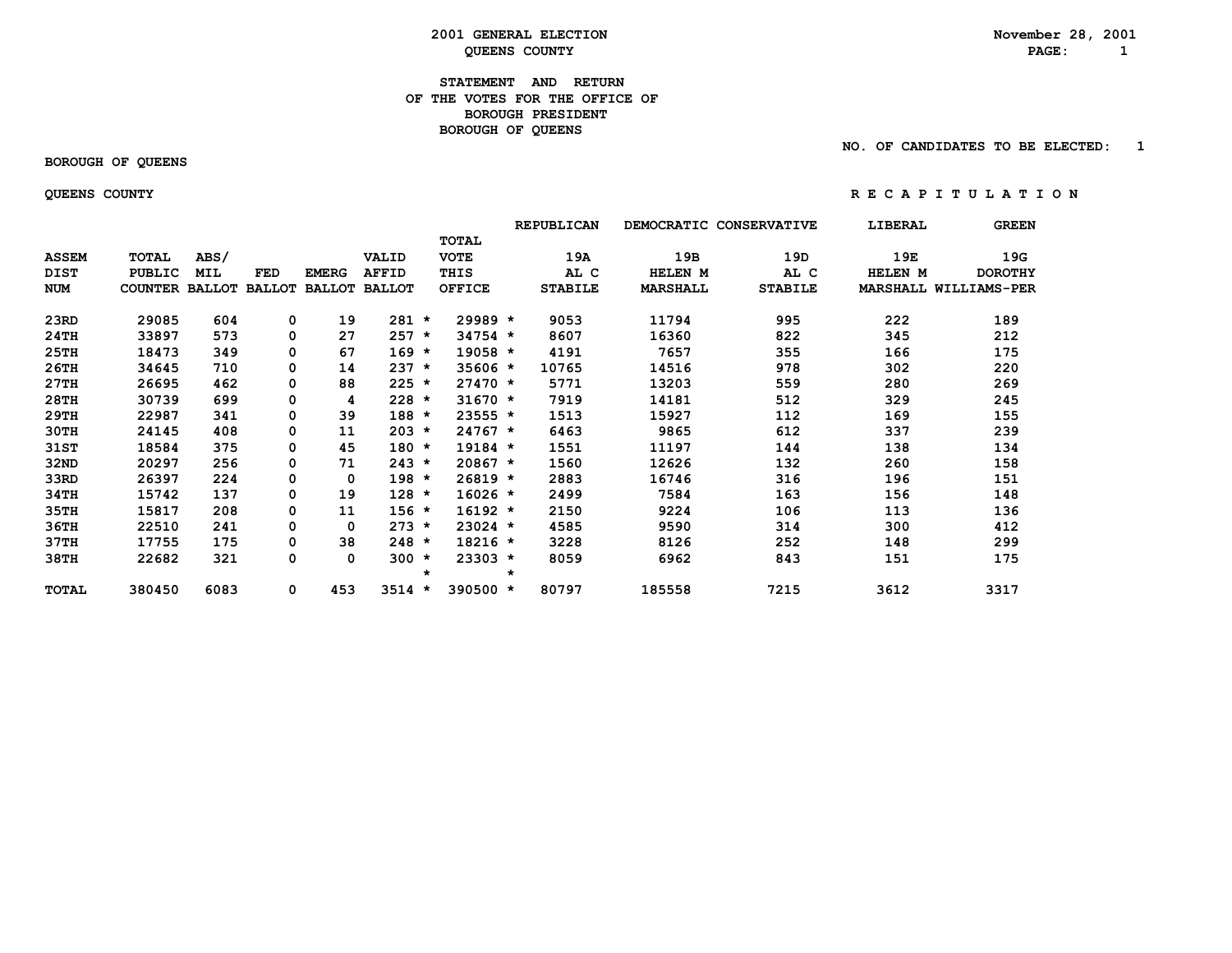# **STATEMENT AND RETURN OF THE VOTES FOR THE OFFICE OF BOROUGH PRESIDENT BOROUGH OF QUEENS**

 **NO. OF CANDIDATES TO BE ELECTED: 1**

 **QUEENS COUNTY**

|              | <b>WORKING</b>  |                |             |
|--------------|-----------------|----------------|-------------|
|              | <b>FAMILIES</b> |                |             |
| <b>ASSEM</b> | 19H             |                | <b>UNRE</b> |
| <b>DIST</b>  | HELEN M         | <b>SCAT</b>    | <b>CORD</b> |
| <b>NUM</b>   | <b>MARSHALL</b> | <b>VOTE</b>    | <b>VOTE</b> |
|              |                 |                |             |
| 23RD         | 248             | 0              | 7488        |
| 24TH         | 296             | 3              | 8109        |
| 25TH         | 204             | $\mathbf{1}$   | 6309        |
| 26TH         | 332             | 1              | 8492        |
| 27TH         | 313             | $\mathbf{1}$   | 7074        |
| 28TH         | 271             | 0              | 8213        |
| 29TH         | 378             | 1              | 5300        |
| <b>30TH</b>  | 281             | 0              | 6970        |
| 31ST         | 313             | 0              | 5707        |
| 32ND         | 385             | 0              | 5746        |
| 33RD         | 438             | $\overline{2}$ | 6087        |
| 34TH         | 248             | 0              | 5228        |
| 35TH         | 259             | 0              | 4204        |
| 36TH         | 326             | 0              | 7497        |
| 37TH         | 303             | 0              | 5860        |
| 38TH         | 205             | 0              | 6908        |
|              |                 |                |             |
| <b>TOTAL</b> | 4800            | 9              | 105192      |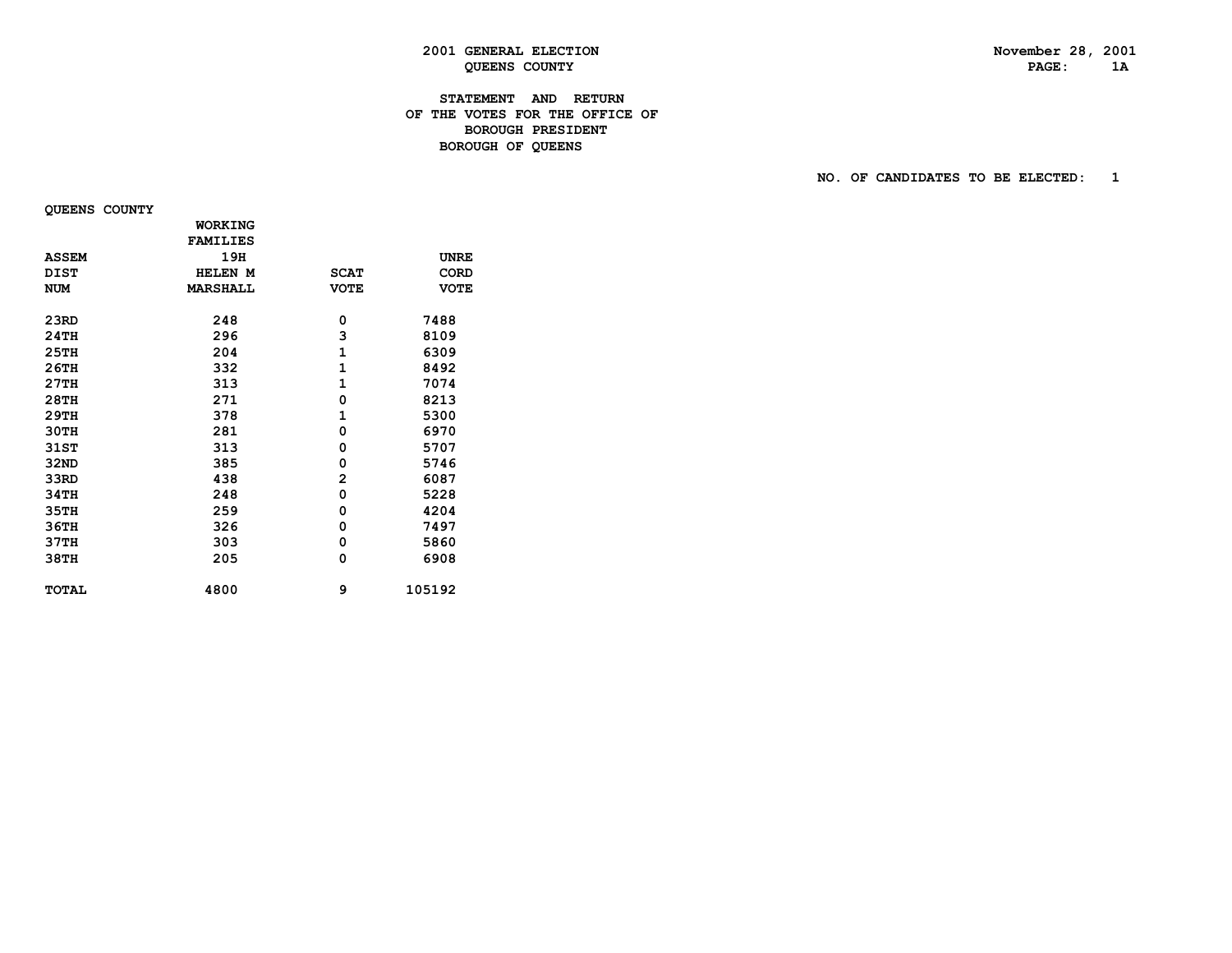#### **STATEMENT AND RETURN OF THE VOTES FOR THE OFFICE OF** *JUDGE OF THE CIVIL COURT*  **QUEENS COUNTY(COUNTYWIDE)**

 **BOROUGH OF QUEENS**

 **NO. OF CANDIDATES TO BE ELECTED: 2**

 **QUEENS COUNTY R E C A P I T U L A T I O N**

|              |                       |            |               |               |               |         | <b>TOTAL</b>  |         | <b>REPUBLICAN</b>   | DEMOCRATIC CONSERVATIVE |                               | LIBERAL        | WORKING<br><b>FAMILIES</b> |
|--------------|-----------------------|------------|---------------|---------------|---------------|---------|---------------|---------|---------------------|-------------------------|-------------------------------|----------------|----------------------------|
| <b>ASSEM</b> | TOTAL                 | ABS/       |               |               | VALID         |         | <b>VOTE</b>   |         | 20A                 | 20B                     | 20D                           | 20E            | 20H                        |
| DIST         | PUBLIC                | <b>MIL</b> | <b>FED</b>    | <b>EMERG</b>  | <b>AFFID</b>  |         | THIS          |         | <b>JOSEPH FRANC</b> | <b>BERNICE</b>          | <b>JOSEPH</b><br><b>FRANC</b> | <b>BERNICE</b> | <b>BERNICE</b>             |
| NUM          | <b>COUNTER BALLOT</b> |            | <b>BALLOT</b> | <b>BALLOT</b> | <b>BALLOT</b> |         | <b>OFFICE</b> |         | <b>KASPER</b>       | <b>SIEGAL</b>           | <b>KASPER</b>                 | <b>SIEGAL</b>  | <b>SIEGAL</b>              |
| 23RD         | 29085                 | 604        | 0             | 19            | $281 *$       |         | 59978 *       |         | 7544                | 8925                    | 889                           | 171            | 247                        |
| 24TH         | 33897                 | 573        | 0             | 27            | $257 *$       |         | $69611 *$     |         | 8580                | 14829                   | 819                           | 375            | 373                        |
| 25TH         | 18473                 | 349        | 0             | 67            | $169 *$       |         | 38116 *       |         | 4358                | 6197                    | 410                           | 227            | 227                        |
| 26TH         | 34645                 | 710        | 0             | 14            | $237 *$       |         | $71212 *$     |         | 10669               | 12228                   | 976                           | 332            | 342                        |
| 27TH         | 26695                 | 462        | 0             | 88            | $225 *$       |         | $54940 *$     |         | 5722                | 11269                   | 536                           | 272            | 393                        |
| 28TH         | 30739                 | 699        | 0             | 4             | $228 *$       |         | $63340 *$     |         | 7872                | 12344                   | 560                           | 329            | 276                        |
| 29TH         | 22987                 | 341        | 0             | 39            | $188 *$       |         | $47110 *$     |         | 1572                | 12372                   | 127                           | 124            | 315                        |
| 30TH         | 24145                 | 408        | 0             | 11            | $203 *$       |         | $49534 *$     |         | 6614                | 7524                    | 615                           | 209            | 273                        |
| 31ST         | 18584                 | 375        | 0             | 45            | $180 *$       |         | 38368 *       |         | 1446                | 8856                    | 145                           | 101            | 259                        |
| 32ND         | 20297                 | 256        | 0             | 71            | $243 *$       |         | $41734 *$     |         | 1525                | 9572                    | 147                           | 169            | 300                        |
| 33RD         | 26397                 | 224        | 0             | 0             | $198 *$       |         | $53638 *$     |         | 2932                | 13206                   | 314                           | 152            | 363                        |
| 34TH         | 15742                 | 137        | 0             | 19            | $128 *$       |         | $32052 *$     |         | 2823                | 5588                    | 198                           | 118            | 205                        |
| 35TH         | 15817                 | 208        | 0             | 11            | $156 *$       |         | $32384$ *     |         | 2334                | 6955                    | 123                           | 94             | 245                        |
| 36TH         | 22510                 | 241        | 0             | 0             | $273 *$       |         | $46048 *$     |         | 4760                | 7733                    | 349                           | 304            | 297                        |
| 37TH         | 17755                 | 175        | 0             | 38            | $248 *$       |         | $36432 *$     |         | 3240                | 6730                    | 287                           | 155            | 290                        |
| 38TH         | 22682                 | 321        | 0             | 0             | $300 *$       | $\star$ | $46606 *$     | $\star$ | 7146                | 5810                    | 743                           | 151            | 225                        |
| TOTAL        | 380450                | 6083       | 0             | 453           | 3514          | $\star$ | 781103 *      |         | 79137               | 150138                  | 7238                          | 3283           | 4630                       |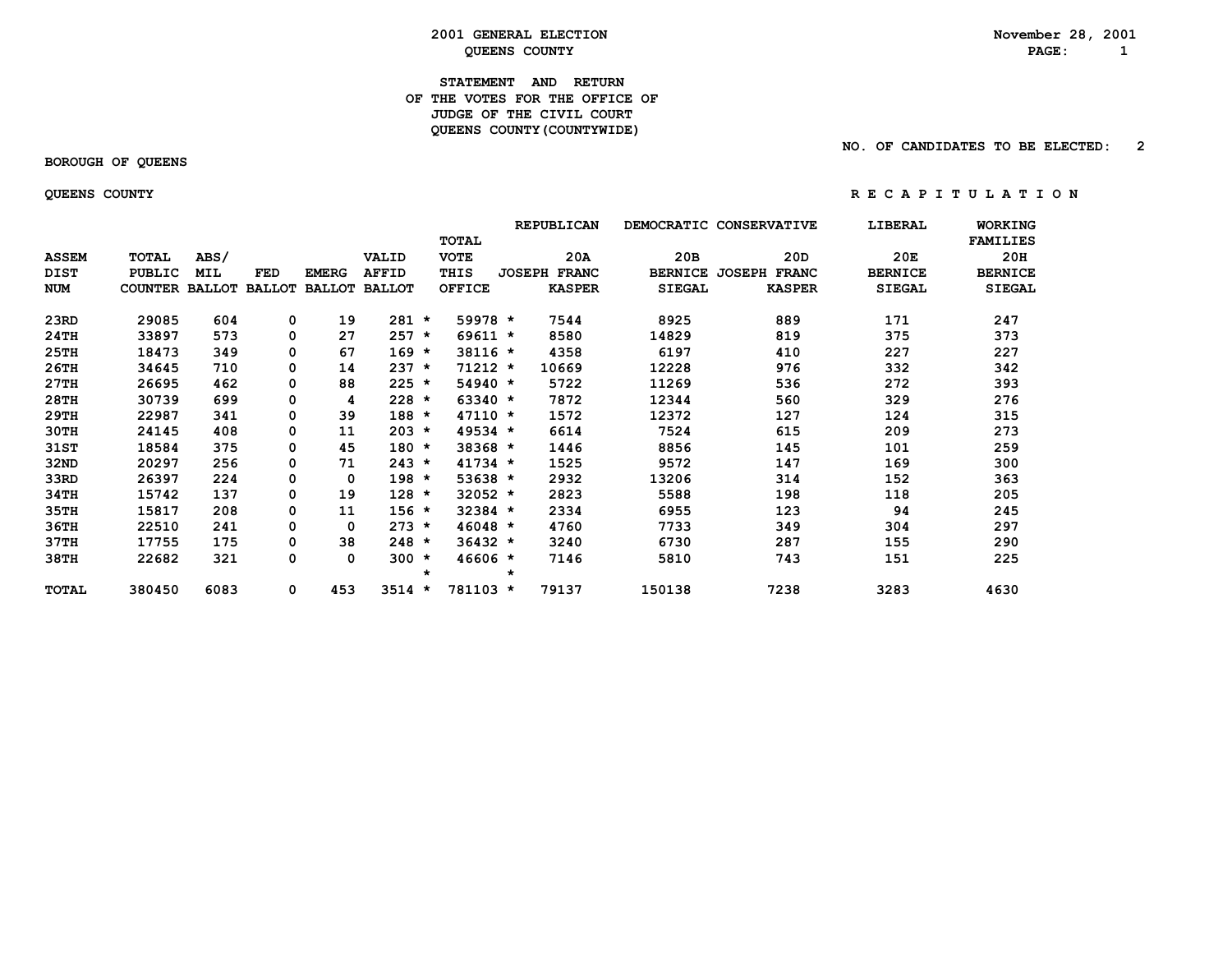# **2001 GENERAL ELECTION** November 28, 2001<br> **RAGE:** 1A **QUEENS COUNTY**

# **STATEMENT AND RETURN OF THE VOTES FOR THE OFFICE OF JUDGE OF THE CIVIL COURT QUEENS COUNTY(COUNTYWIDE)**

#### **NO. OF CANDIDATES TO BE ELECTED: 2**

|              | <b>REPUBLICAN</b> | <b>DEMOCRATIC</b> | LIBERAL       |                |             |
|--------------|-------------------|-------------------|---------------|----------------|-------------|
| <b>ASSEM</b> | 21A               | 21 <sub>B</sub>   | 21E           |                | <b>UNRE</b> |
| <b>DIST</b>  | DENIS J           | DENIS J           | DENIS J       | <b>SCAT</b>    | <b>CORD</b> |
| <b>NUM</b>   | <b>BUTLER</b>     | <b>BUTLER</b>     | <b>BUTLER</b> | <b>VOTE</b>    | <b>VOTE</b> |
| 23RD         | 7395              | 8303              | 180           | 16             | 26308       |
| 24TH         | 8512              | 13132             | 391           | 5              | 22595       |
| 25TH         | 4197              | 5618              | 139           | 1              | 16742       |
| 26TH         | 10676             | 11318             | 335           | 0              | 24336       |
| 27TH         | 5696              | 10197             | 276           | 0              | 20579       |
| 28TH         | 7614              | 11073             | 338           | 1              | 22933       |
| 29TH         | 1556              | 11714             | 171           | 1              | 19158       |
| 30TH         | 6634              | 7326              | 209           | $\overline{2}$ | 20128       |
| 31ST         | 1328              | 8430              | 96            | 0              | 17707       |
| 32ND         | 1454              | 9151              | 188           | 0              | 19228       |
| 33RD         | 2911              | 12634             | 147           | 2              | 20977       |
| 34TH         | 2760              | 5218              | 106           | 4              | 15032       |
| 35TH         | 2127              | 6531              | 99            | 0              | 13876       |
| 36TH         | 5330              | 8405              | 353           | 1              | 18516       |
| 37TH         | 3307              | 6537              | 162           | $\overline{2}$ | 15722       |
| 38TH         | 6917              | 5485              | 237           | 3              | 19889       |
| <b>TOTAL</b> | 78414             | 141072            | 3427          | 38             | 313726      |

 **QUEENS COUNTY**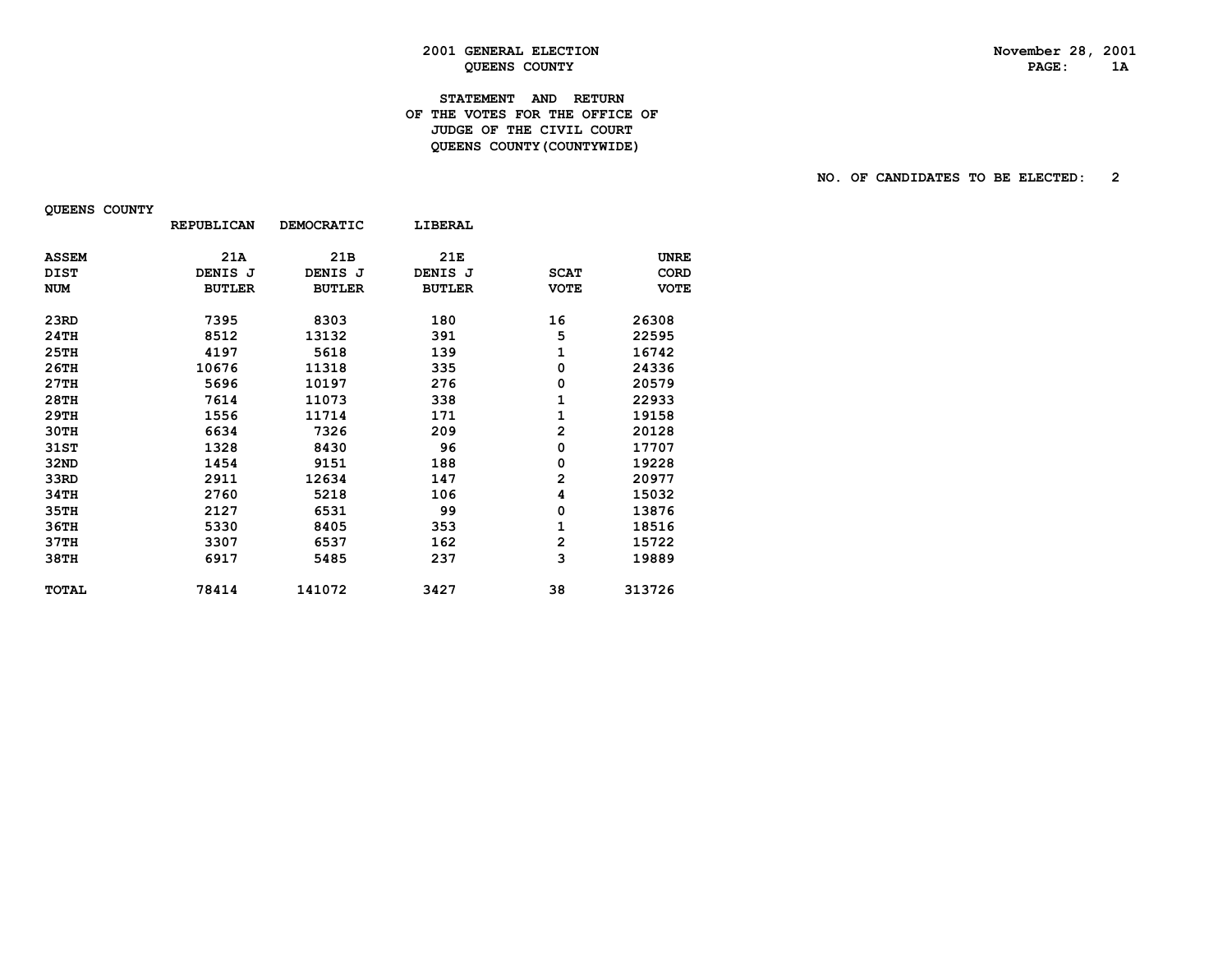#### **STATEMENT AND RETURN OF THE VOTES FOR THE OFFICE OF JUSTICES OF THE SUPREME COURT**OF THE STATE OF NEW YORK, 11TH JUDICIAL DISTRICT

 **NO. OF CANDIDATES TO BE ELECTED: 5**

 **BOROUGH OF QUEENS**

 **11TH JUDICIAL DISTRICT 11TH 11TH RECAPITULATION** 

|              |                       |      |               |               |               |         |               |         | REPUBLICAN     | DEMOCRATIC CONSERVATIVE |                | LIBERAL        | <b>WORKING</b>  |
|--------------|-----------------------|------|---------------|---------------|---------------|---------|---------------|---------|----------------|-------------------------|----------------|----------------|-----------------|
|              |                       |      |               |               |               |         | <b>TOTAL</b>  |         |                |                         |                |                | <b>FAMILIES</b> |
| <b>ASSEM</b> | TOTAL                 | ABS/ |               |               | VALID         |         | <b>VOTE</b>   |         | 14A            | 14B                     | 14D            | 14E            | 14H             |
| DIST         | <b>PUBLIC</b>         | MIL  | FED           | <b>EMERG</b>  | <b>AFFID</b>  |         | THIS          |         | JOAN M         | JOAN M                  | JOAN M         | JOAN M         | JOAN M          |
| <b>NUM</b>   | <b>COUNTER BALLOT</b> |      | <b>BALLOT</b> | <b>BALLOT</b> | <b>BALLOT</b> |         | <b>OFFICE</b> |         | <b>DURANTE</b> | <b>DURANTE</b>          | <b>DURANTE</b> | <b>DURANTE</b> | <b>DURANTE</b>  |
| 23RD         | 29085                 | 604  | 0             | 19            | 281           | $\star$ | 149945 *      |         | 8340           | 8893                    | 1131           | 215            | 268             |
| 24TH         | 33897                 | 573  | 0             | 27            | 257           | $\star$ | $173770 *$    |         | 9376           | 14128                   | 930            | 374            | 339             |
| 25TH         | 18473                 | 349  | 0             | 67            | $169 *$       |         | $95290 *$     |         | 4709           | 6141                    | 438            | 152            | 220             |
| 26TH         | 34645                 | 710  | 0             | 14            | 237           | $\star$ | $178030 *$    |         | 11614          | 12158                   | 1081           | 501            | 332             |
| 27TH         | 26695                 | 462  | 0             | 88            | $225 *$       |         | $137352 *$    |         | 6284           | 10836                   | 564            | 342            | 284             |
| 28TH         | 30739                 | 699  | 0             | 4             | $228 *$       |         | 158350 *      |         | 8543           | 11897                   | 705            | 316            | 244             |
| 29TH         | 22987                 | 341  | 0             | 39            | $188 *$       |         | $117775 *$    |         | 1787           | 12796                   | 132            | 120            | 333             |
| 30TH         | 24145                 | 408  | 0             | 11            | $203 *$       |         | 123835 *      |         | 7150           | 7921                    | 663            | 221            | 273             |
| 31ST         | 18584                 | 375  | 0             | 45            | $180 *$       |         | $95920 *$     |         | 1558           | 9370                    | 125            | 111            | 291             |
| 32ND         | 20297                 | 256  | 0             | 71            | $243 *$       |         | $104335 *$    |         | 1693           | 10099                   | 154            | 183            | 314             |
| 33RD         | 26397                 | 224  | 0             | 0             | $198 *$       |         | $134095 *$    |         | 3213           | 13626                   | 350            | 166            | 406             |
| 34TH         | 15742                 | 137  | 0             | 19            | $128 *$       |         | $80130 *$     |         | 3199           | 5948                    | 210            | 120            | 193             |
| 35TH         | 15817                 | 208  | 0             | 11            | $156 *$       |         | $80960 *$     |         | 2464           | 7266                    | 148            | 93             | 244             |
| 36TH         | 22510                 | 241  | 0             | 0             | $273 *$       |         | $115120 *$    |         | 5184           | 8087                    | 381            | 334            | 346             |
| 37TH         | 17755                 | 175  | 0             | 38            | $248 *$       |         | $91080 *$     |         | 3559           | 7001                    | 324            | 157            | 325             |
| 38TH         | 22682                 | 321  | 0             | 0             | $300 *$       |         | $116515 *$    |         | 7701           | 5992                    | 810            | 172            | 259             |
|              |                       |      |               |               |               | $\star$ |               | $\star$ |                |                         |                |                |                 |
| <b>TOTAL</b> | 380450                | 6083 | 0             | 453           | 3514          | $\star$ | 1952502 *     |         | 86374          | 152159                  | 8146           | 3577           | 4671            |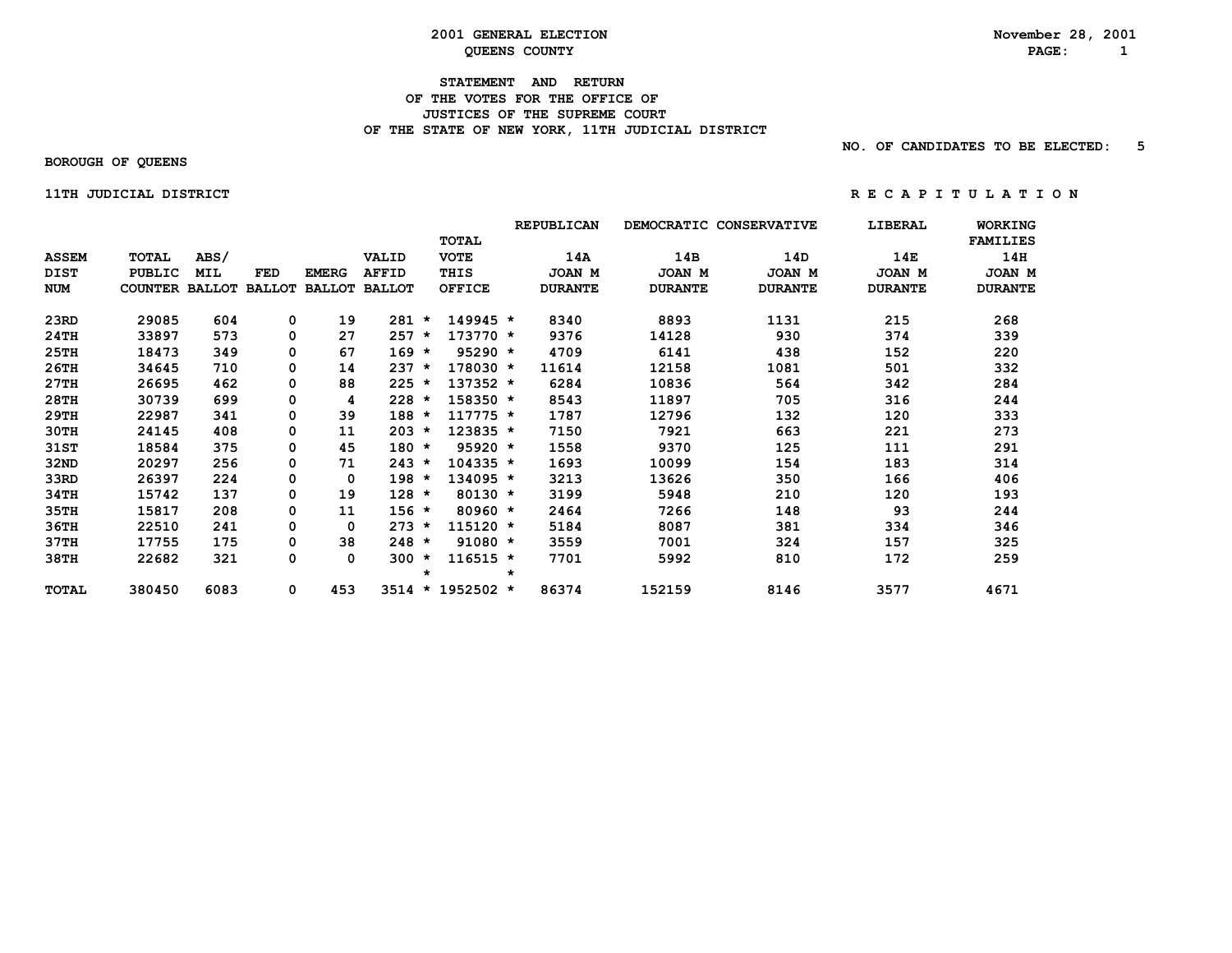# **2001 GENERAL ELECTION** November 28, 2001<br> **RAGE:** 1A **QUEENS COUNTY**

# **STATEMENT AND RETURN OF THE VOTES FOR THE OFFICE OF JUSTICES OF THE SUPREME COURT**OF THE STATE OF NEW YORK, 11TH JUDICIAL DISTRICT

| 11TH JUDICIAL DISTRICT |                   |                         |                |                |                 |                   |                         |                  |                 |
|------------------------|-------------------|-------------------------|----------------|----------------|-----------------|-------------------|-------------------------|------------------|-----------------|
|                        | <b>REPUBLICAN</b> | DEMOCRATIC CONSERVATIVE |                | LIBERAL        | <b>WORKING</b>  | <b>REPUBLICAN</b> | DEMOCRATIC CONSERVATIVE |                  | LIBERAL         |
|                        |                   |                         |                |                | <b>FAMILIES</b> |                   |                         |                  |                 |
| <b>ASSEM</b>           | 15A               | 15B                     | 15D            | 15E            | 15H             | 16A               | 16B                     | 16D              | 16E             |
| DIST                   | <b>CAROLYN</b>    | <b>DUANE A</b>          | <b>CAROLYN</b> | <b>DUANE A</b> | <b>DUANE A</b>  | <b>KERRY J</b>    | <b>MARTIN E</b>         | <b>KERRY J</b>   | <b>MARTIN E</b> |
| <b>NUM</b>             | <b>GELLER</b>     | <b>HART</b>             | <b>GELLER</b>  | <b>HART</b>    | <b>HART</b>     | <b>KATSORHIS</b>  | RITHOLTZ                | <b>KATSORHIS</b> | RITHOLTZ        |
| 23RD                   | 8139              | 8077                    | 1106           | 173            | 209             | 7438              | 8817                    | 1021             | 198             |
| 24TH                   | 9525              | 13300                   | 1036           | 371            | 291             | 8926              | 13549                   | 979              | 388             |
| 25TH                   | 4402              | 5581                    | 458            | 135            | 183             | 4355              | 5568                    | 459              | 142             |
| 26TH                   | 11549             | 11194                   | 1173           | 322            | 261             | 11223             | 11390                   | 1152             | 320             |
| 27TH                   | 6472              | 10081                   | 654            | 269            | 262             | 5877              | 10765                   | 618              | 304             |
| 28TH                   | 8676              | 10760                   | 689            | 326            | 233             | 7917              | 11524                   | 636              | 339             |
| 29TH                   | 1793              | 11878                   | 194            | 127            | 279             | 1619              | 11270                   | 136              | 113             |
| 30TH                   | 6730              | 7179                    | 760            | 215            | 274             | 6642              | 7048                    | 695              | 193             |
| 31ST                   | 1496              | 8593                    | 192            | 94             | 226             | 1354              | 8228                    | 128              | 106             |
| 32ND                   | 1645              | 9313                    | 194            | 185            | 252             | 1546              | 8829                    | 142              | 179             |
| 33RD                   | 3185              | 12746                   | 428            | 167            | 309             | 3119              | 12035                   | 384              | 154             |
| 34TH                   | 2931              | 5161                    | 195            | 103            | 132             | 2793              | 5152                    | 182              | 107             |
| 35TH                   | 2352              | 6586                    | 163            | 79             | 190             | 2196              | 6481                    | 157              | 91              |
| 36TH                   | 5264              | 7322                    | 428            | 326            | 295             | 5518              | 7293                    | 519              | 322             |
| 37TH                   | 3486              | 6255                    | 346            | 146            | 299             | 3256              | 6199                    | 300              | 150             |
| 38TH                   | 7365              | 5315                    | 874            | 155            | 199             | 6911              | 5376                    | 875              | 191             |
| <b>TOTAL</b>           | 85010             | 139341                  | 8890           | 3193           | 3894            | 80690             | 139524                  | 8383             | 3297            |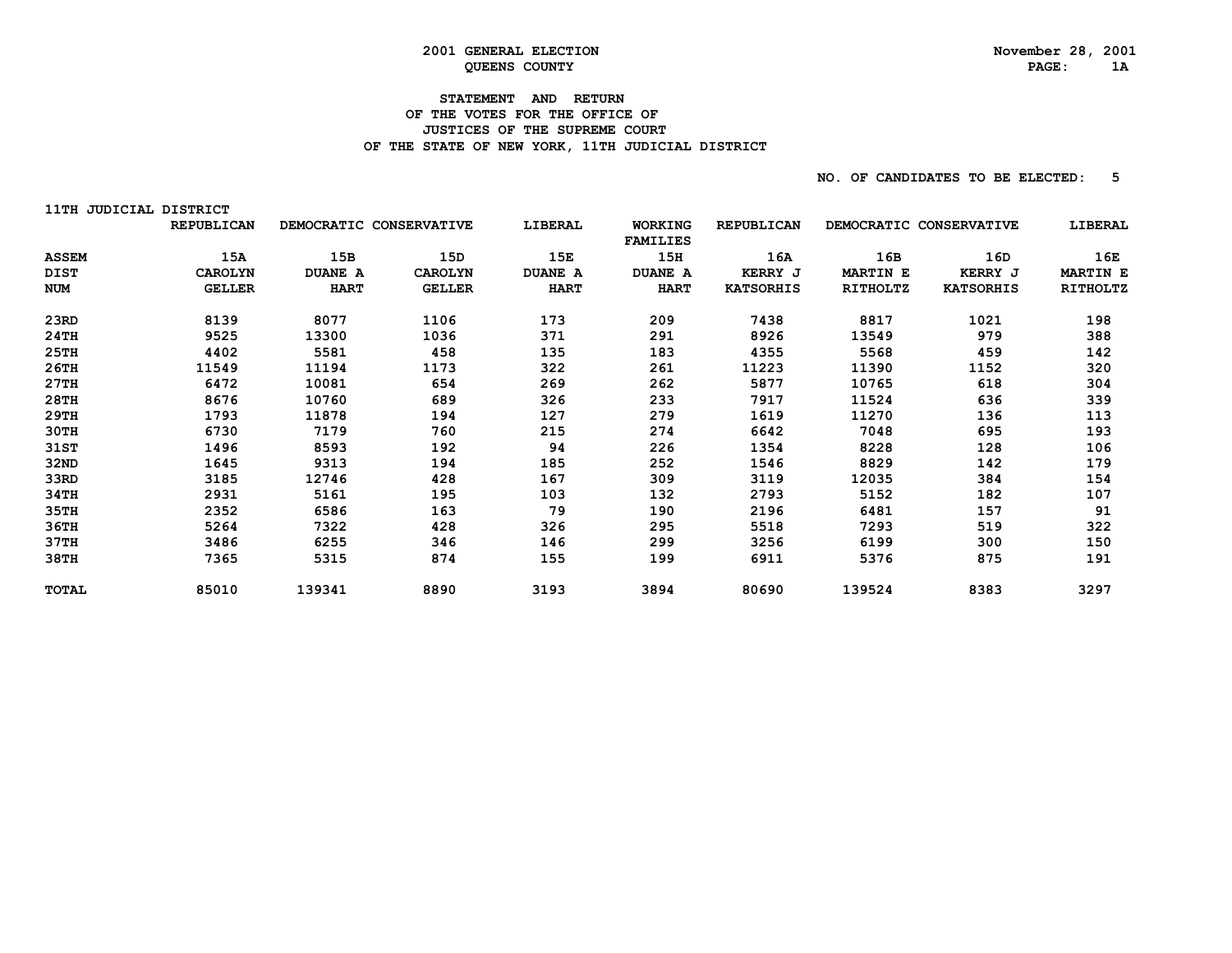# **2001 GENERAL ELECTION** November 28, 2001<br> **RAGE:** 1B **QUEENS COUNTY**

# **STATEMENT AND RETURN OF THE VOTES FOR THE OFFICE OF JUSTICES OF THE SUPREME COURT**OF THE STATE OF NEW YORK, 11TH JUDICIAL DISTRICT

| 11TH JUDICIAL DISTRICT |                 |                   |                         |           |                  |                  |                   |                   |                |
|------------------------|-----------------|-------------------|-------------------------|-----------|------------------|------------------|-------------------|-------------------|----------------|
|                        | <b>WORKING</b>  | <b>REPUBLICAN</b> | DEMOCRATIC CONSERVATIVE |           | LIBERAL          | <b>WORKING</b>   | <b>REPUBLICAN</b> | <b>DEMOCRATIC</b> | LIBERAL        |
|                        | <b>FAMILIES</b> |                   |                         |           |                  | <b>FAMILIES</b>  |                   |                   |                |
| <b>ASSEM</b>           | 16H             | 17A               | 17B                     | 17D       | 17E              | 17H              | 18A               | 18B               | 18E            |
| <b>DIST</b>            | <b>MARTIN E</b> | PETER J           | PETER J                 | PETER J   | PETER J          | PETER J          | SIDNEY F          | SIDNEY F          | SIDNEY F       |
| <b>NUM</b>             | RITHOLTZ        | <b>ODONOGHUE</b>  | <b>ODONOGHUE</b>        | ODONOGHUE | <b>ODONOGHUE</b> | <b>ODONOGHUE</b> | <b>STRAUSS</b>    | <b>STRAUSS</b>    | <b>STRAUSS</b> |
| 23RD                   | 229             | 7772              | 8275                    | 1105      | 163              | 181              | 7509              | 8155              | 247            |
| 24TH                   | 283             | 8784              | 13460                   | 926       | 360              | 251              | 8643              | 13730             | 384            |
| 25TH                   | 175             | 4244              | 5693                    | 404       | 137              | 166              | 4117              | 5470              | 146            |
| 26TH                   | 353             | 11076             | 11670                   | 1047      | 320              | 223              | 10591             | 11659             | 346            |
| 27TH                   | 266             | 5806              | 10218                   | 537       | 341              | 316              | 5809              | 10310             | 267            |
| 28TH                   | 223             | 7951              | 11241                   | 577       | 312              | 210              | 7931              | 11682             | 359            |
| 29TH                   | 254             | 1610              | 11436                   | 98        | 111              | 229              | 1509              | 11523             | 119            |
| 30TH                   | 281             | 6716              | 7432                    | 668       | 199              | 237              | 6303              | 7230              | 208            |
| 31ST                   | 215             | 1332              | 8060                    | 113       | 87               | 199              | 1316              | 8272              | 107            |
| 32ND                   | 252             | 1494              | 8855                    | 172       | 163              | 217              | 1473              | 9089              | 194            |
| 33RD                   | 298             | 3131              | 12228                   | 350       | 156              | 262              | 2853              | 12540             | 162            |
| 34TH                   | 137             | 2767              | 5154                    | 164       | 98               | 124              | 2644              | 5306              | 110            |
| 35TH                   | 203             | 2175              | 6540                    | 131       | 87               | 177              | 2050              | 6563              | 100            |
| 36TH                   | 294             | 4777              | 7630                    | 314       | 351              | 283              | 4574              | 7408              | 383            |
| 37TH                   | 279             | 3369              | 6396                    | 298       | 143              | 270              | 3080              | 6250              | 162            |
| 38TH                   | 195             | 7099              | 5662                    | 821       | 167              | 195              | 6870              | 5378              | 222            |
| <b>TOTAL</b>           | 3937            | 80103             | 139950                  | 7725      | 3195             | 3540             | 77272             | 140565            | 3516           |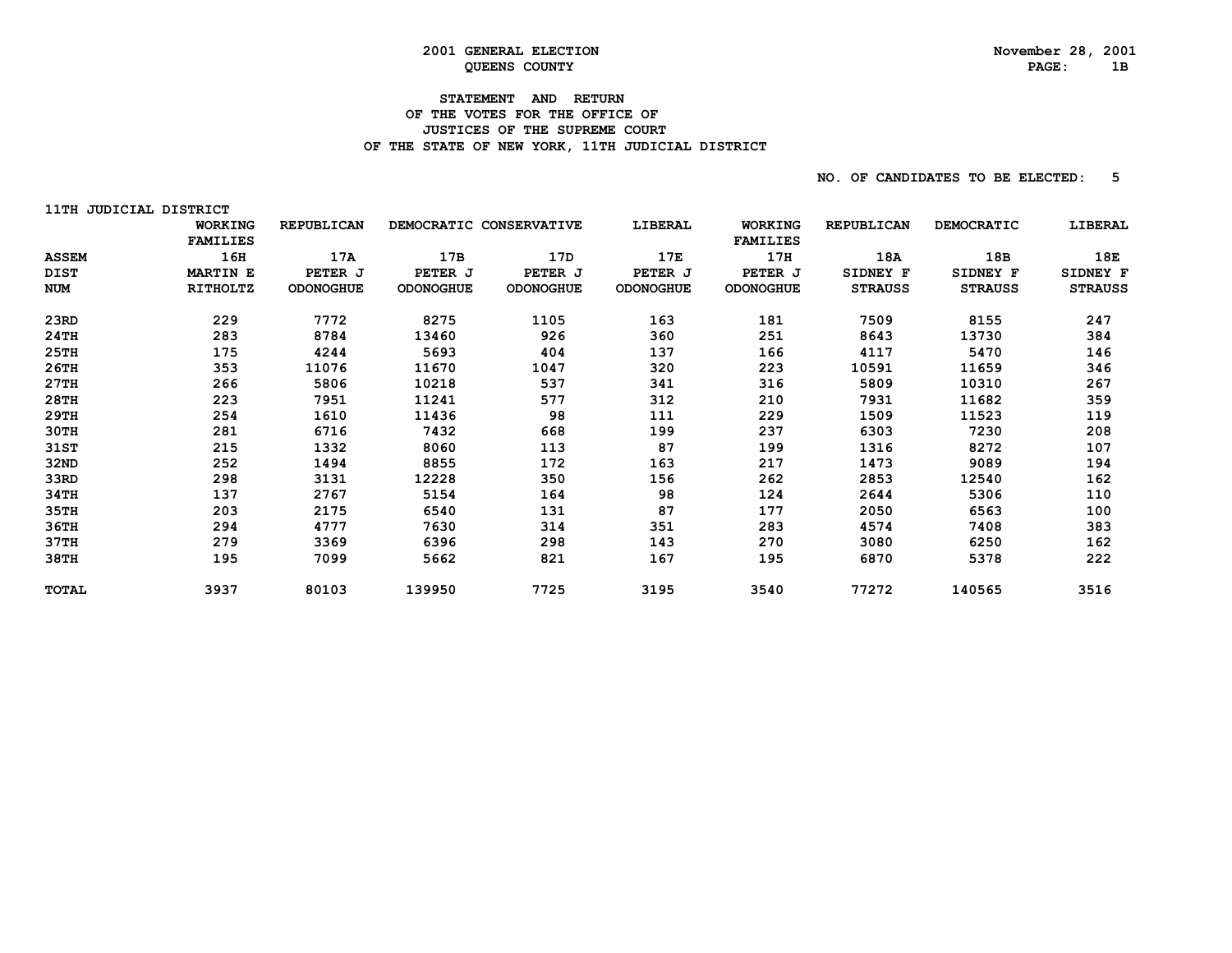# **2001 GENERAL ELECTION November 28, 2001**

# **STATEMENT AND RETURN OF THE VOTES FOR THE OFFICE OF JUSTICES OF THE SUPREME COURT**OF THE STATE OF NEW YORK, 11TH JUDICIAL DISTRICT

| 11TH JUDICIAL DISTRICT |                 |                |             |
|------------------------|-----------------|----------------|-------------|
|                        | <b>WORKING</b>  |                |             |
|                        | <b>FAMILIES</b> |                |             |
| <b>ASSEM</b>           | 18H             |                | <b>UNRE</b> |
| <b>DIST</b>            | SIDNEY F        | <b>SCAT</b>    | <b>CORD</b> |
| <b>NUM</b>             | <b>STRAUSS</b>  | <b>VOTE</b>    | <b>VOTE</b> |
|                        |                 |                |             |
| 23RD                   | 217             | 1              | 62066       |
| 24TH                   | 277             | 12             | 53148       |
| <b>25TH</b>            | 171             | $\overline{2}$ | 41622       |
| 26TH                   | 253             | 0              | 56222       |
| 27TH                   | 254             | $\mathbf{1}$   | 49615       |
| 28TH                   | 242             | 0              | 54817       |
| 29TH                   | 311             | 1              | 47997       |
| 30TH                   | 253             | 0              | 48344       |
| 31ST                   | 243             | 0              | 44104       |
| 32ND                   | 269             | 0              | 47429       |
| 33RD                   | 345             | $\mathbf{1}$   | 51481       |
| 34TH                   | 137             | 7              | 37056       |
| 35TH                   | 211             | 0              | 34213       |
| 36TH                   | 350             | $\mathbf{1}$   | 47136       |
| 37TH                   | 277             | 0              | 38753       |
| 38TH                   | 191             | 5              | 47515       |
|                        |                 |                |             |
| <b>TOTAL</b>           | 4001            | 31             | 761518      |
|                        |                 |                |             |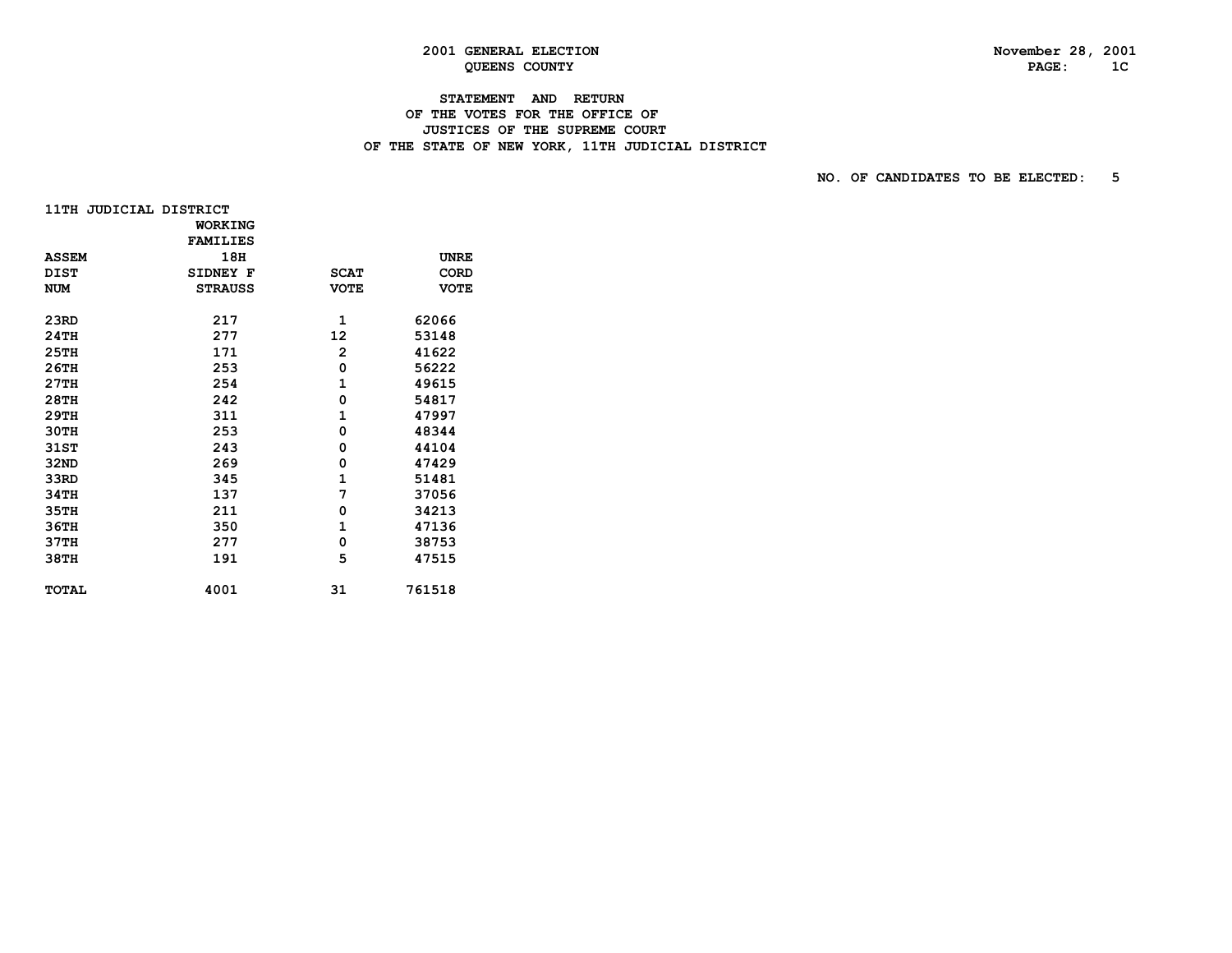#### **STATEMENT AND RETURN OF THE VOTES FOR THE OFFICE OFMEMBER OF THE CITY COUNCIL 19TH COUNCILMANIC DISTRICT**

#### **NO. OF CANDIDATES TO BE ELECTED: 1**

 **BOROUGH OF QUEENS**

 **19TH COUNCILMANIC DISTRICT R EXECUTE A P I RESPONSE A P I DISTRICT R** E R E R E C A P I DISTRICT

|  |  |  | R E C A P I T U L A T I O N |  |  |  |  |
|--|--|--|-----------------------------|--|--|--|--|
|  |  |  |                             |  |  |  |  |

|              |                                     |            |            |              |              |         |               |         | <b>REPUBLICAN</b> |               | DEMOCRATIC INDEPENDENCE CONSERVATIVE |                | LIBERAL        |
|--------------|-------------------------------------|------------|------------|--------------|--------------|---------|---------------|---------|-------------------|---------------|--------------------------------------|----------------|----------------|
|              |                                     |            |            |              |              |         | <b>TOTAL</b>  |         |                   |               |                                      |                |                |
| <b>ASSEM</b> | TOTAL                               | ABS/       |            |              | VALID        |         | <b>VOTE</b>   |         | 23A               | 23B           | 23C                                  | 23D            | 23E            |
| <b>DIST</b>  | <b>PUBLIC</b>                       | <b>MIL</b> | <b>FED</b> | <b>EMERG</b> | <b>AFFID</b> |         | THIS          |         | DENNIS J          | <b>TONY</b>   | DENNIS J                             | DENNIS J       | <b>JERRY M</b> |
| NUM          | COUNTER BALLOT BALLOT BALLOT BALLOT |            |            |              |              |         | <b>OFFICE</b> |         | <b>SAFFRAN</b>    | <b>AVELLA</b> | <b>SAFFRAN</b>                       | <b>SAFFRAN</b> | <b>IANNECE</b> |
| 24TH         | 2877                                | 31         |            | 0            | $14 \times$  |         | $2922 *$      |         | 1049              | 981           | 39                                   | 89             | 255            |
| 25TH         | 3201                                | 52         |            | 0            | $11 *$       |         | $3264$ *      |         | 1297              | 1236          | 52                                   | 102            | 54             |
| 26TH         | 27953                               | 499        |            | 14           | $200 *$      |         | $28666*$      |         | 10386             | 12728         | 516                                  | 720            | 324            |
| 27TH         | 4246                                | 77         |            | 0            | $62 *$       |         | $4385 *$      |         | 1766              | 1699          | 78                                   | 135            | 39             |
|              |                                     |            |            |              |              | $\star$ |               | $\star$ |                   |               |                                      |                |                |
| <b>TOTAL</b> | 38277                               | 659        |            | 14           | 287          | $\star$ | $39237 *$     |         | 14498             | 16644         | 685                                  | 1046           | 672            |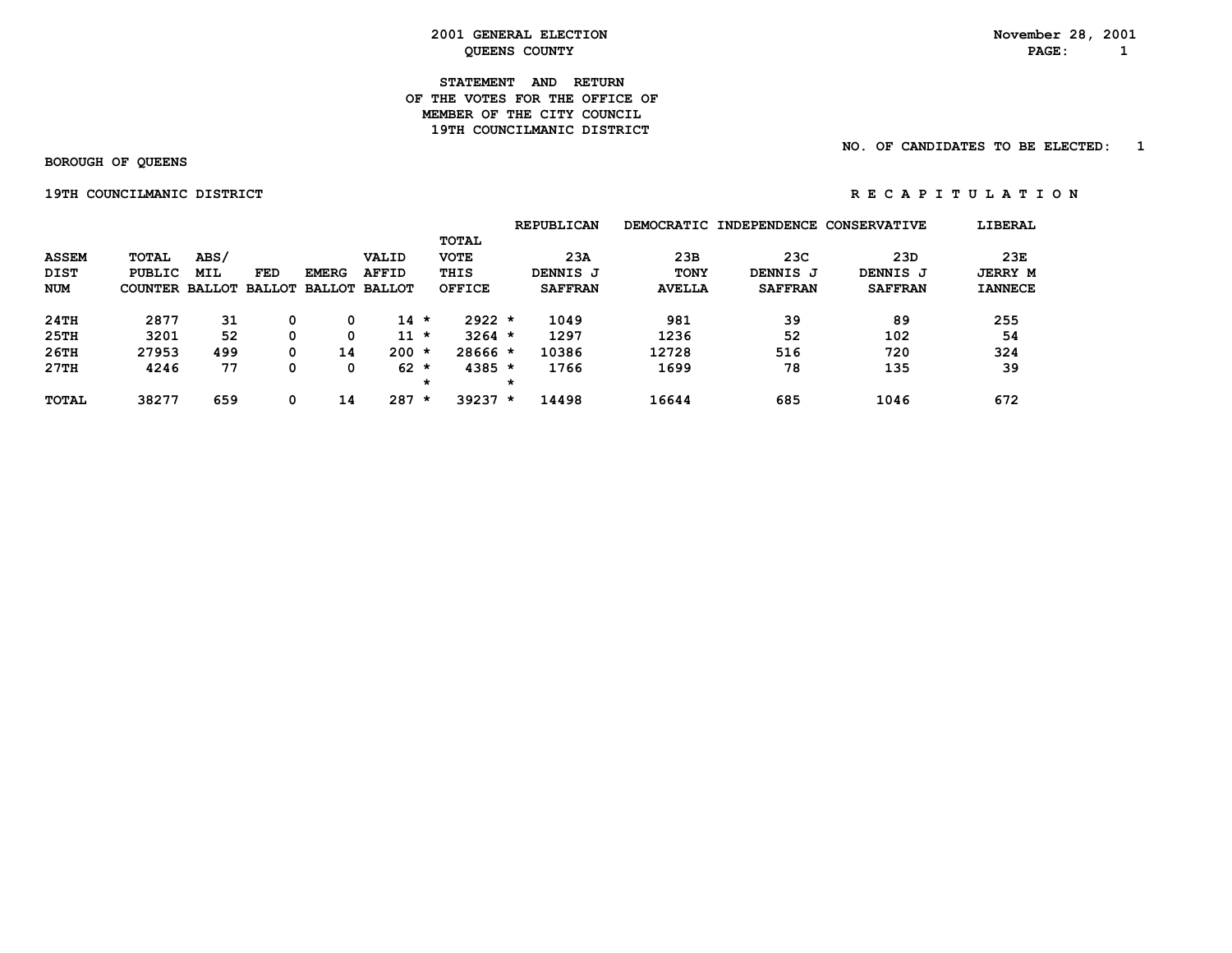# **STATEMENT AND RETURN OF THE VOTES FOR THE OFFICE OF MEMBER OF THE CITY COUNCIL19TH COUNCILMANIC DISTRICT**

|              | 19TH COUNCILMANIC DISTRICT |             |             |
|--------------|----------------------------|-------------|-------------|
|              | WORKING                    |             |             |
|              | <b>FAMILIES</b>            |             |             |
| <b>ASSEM</b> | 23H                        |             | UNRE        |
| <b>DIST</b>  | <b>ARTHUR N</b>            | <b>SCAT</b> | CORD        |
| <b>NUM</b>   | <b>CHELIOTES</b>           | <b>VOTE</b> | <b>VOTE</b> |
|              |                            |             |             |
| 24TH         | 24                         | 1           | 484         |
| 25TH         | 49                         | 0           | 474         |
| 26TH         | 408                        | 4           | 3580        |
| 27TH         | 58                         | 0           | 610         |
|              |                            |             |             |
| <b>TOTAL</b> | 539                        | 5           | 5148        |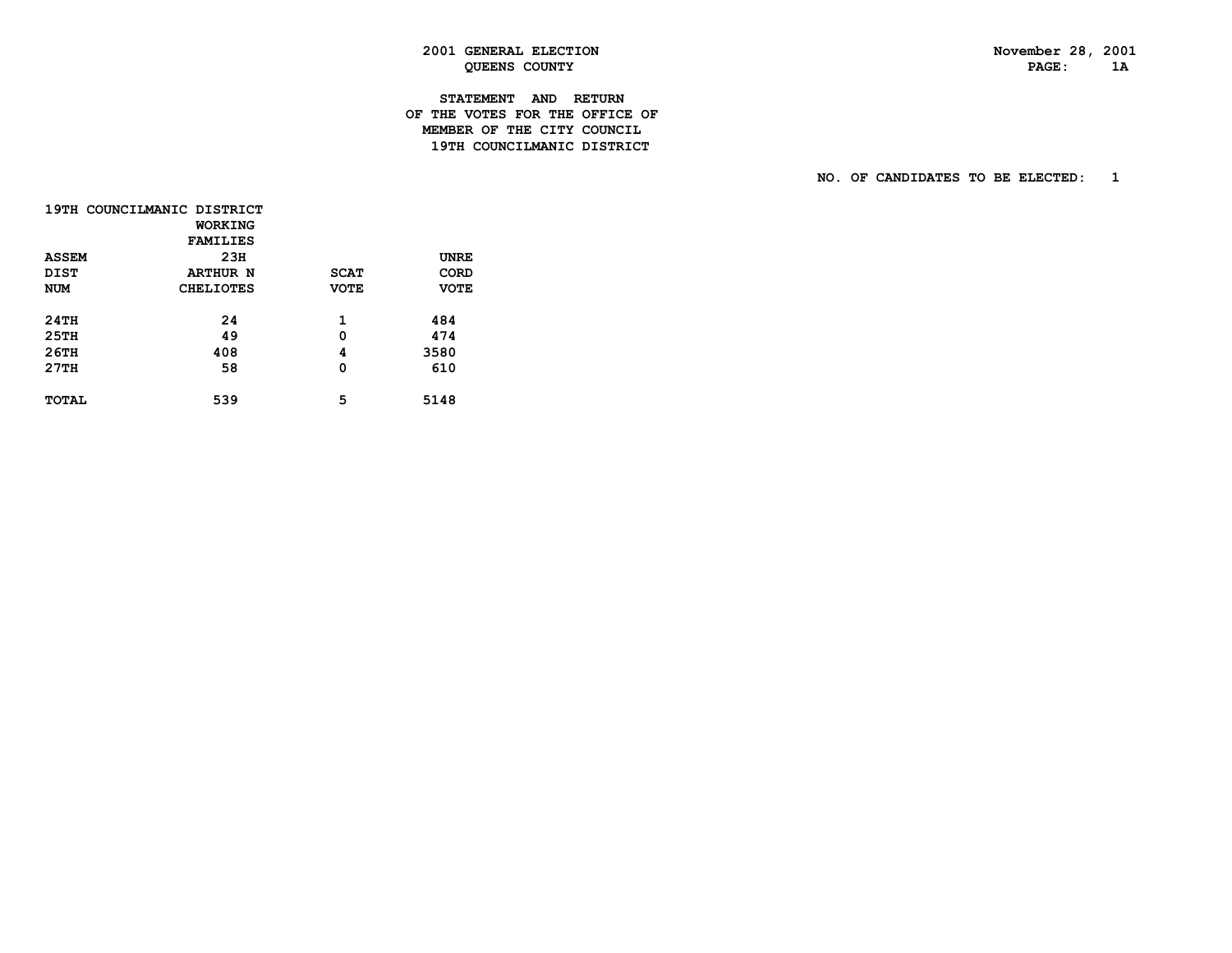#### **STATEMENT AND RETURN OF THE VOTES FOR THE OFFICE OFMEMBER OF THE CITY COUNCIL 20TH COUNCILMANIC DISTRICT**

#### **NO. OF CANDIDATES TO BE ELECTED: 1**

 **BOROUGH OF QUEENS**

 **20TH COUNCILMANIC DISTRICT A REPORT ON REGAPITULATION** 

|              |                       |      |            |              |                      |         |             |         | <b>REPUBLICAN</b> |        | DEMOCRATIC INDEPENDENCE CONSERVATIVE |              | LIBERAL |
|--------------|-----------------------|------|------------|--------------|----------------------|---------|-------------|---------|-------------------|--------|--------------------------------------|--------------|---------|
|              |                       |      |            |              |                      |         | TOTAL       |         |                   |        |                                      |              |         |
| <b>ASSEM</b> | <b>TOTAL</b>          | ABS/ |            |              | VALID                |         | <b>VOTE</b> |         | 23A               | 23B    | 23C                                  | 23D          | 23E     |
| <b>DIST</b>  | PUBLIC                | MIL  | <b>FED</b> | <b>EMERG</b> | <b>AFFID</b>         |         | THIS        |         | RYAN J            | JOHN C | <b>MARTHA</b>                        | RYAN J       | JOHN C  |
| <b>NUM</b>   | COUNTER BALLOT BALLOT |      |            |              | <b>BALLOT BALLOT</b> |         | OFFICE      |         | <b>WALSH</b>      |        | LIU FLORES-VAZOU                     | <b>WALSH</b> | LIU     |
| 24TH         | 3413                  | 34   | 0          |              | $26 *$               |         | $3473 *$    |         | 1152              | 1236   | 59                                   | 107          | 55      |
| 25TH         | 15178                 | 296  | 0          | 67           | 158                  | $\star$ | $15699 *$   |         | 3443              | 6906   | 897                                  | 274          | 244     |
| 26TH         | 3130                  | 106  | 0          |              | $16 *$               |         | $3252 *$    |         | 790               | 1468   | 77                                   | 67           | 46      |
| 27TH         | 1820                  | 24   | 0          |              | $21 *$               |         | $1865 *$    |         | 634               | 619    | 35                                   | 71           | 21      |
|              |                       |      |            |              |                      | $\star$ |             | $\star$ |                   |        |                                      |              |         |
| <b>TOTAL</b> | 23541                 | 460  | 0          | 67           | 221                  | *       | $24289 *$   |         | 6019              | 10229  | 1068                                 | 519          | 366     |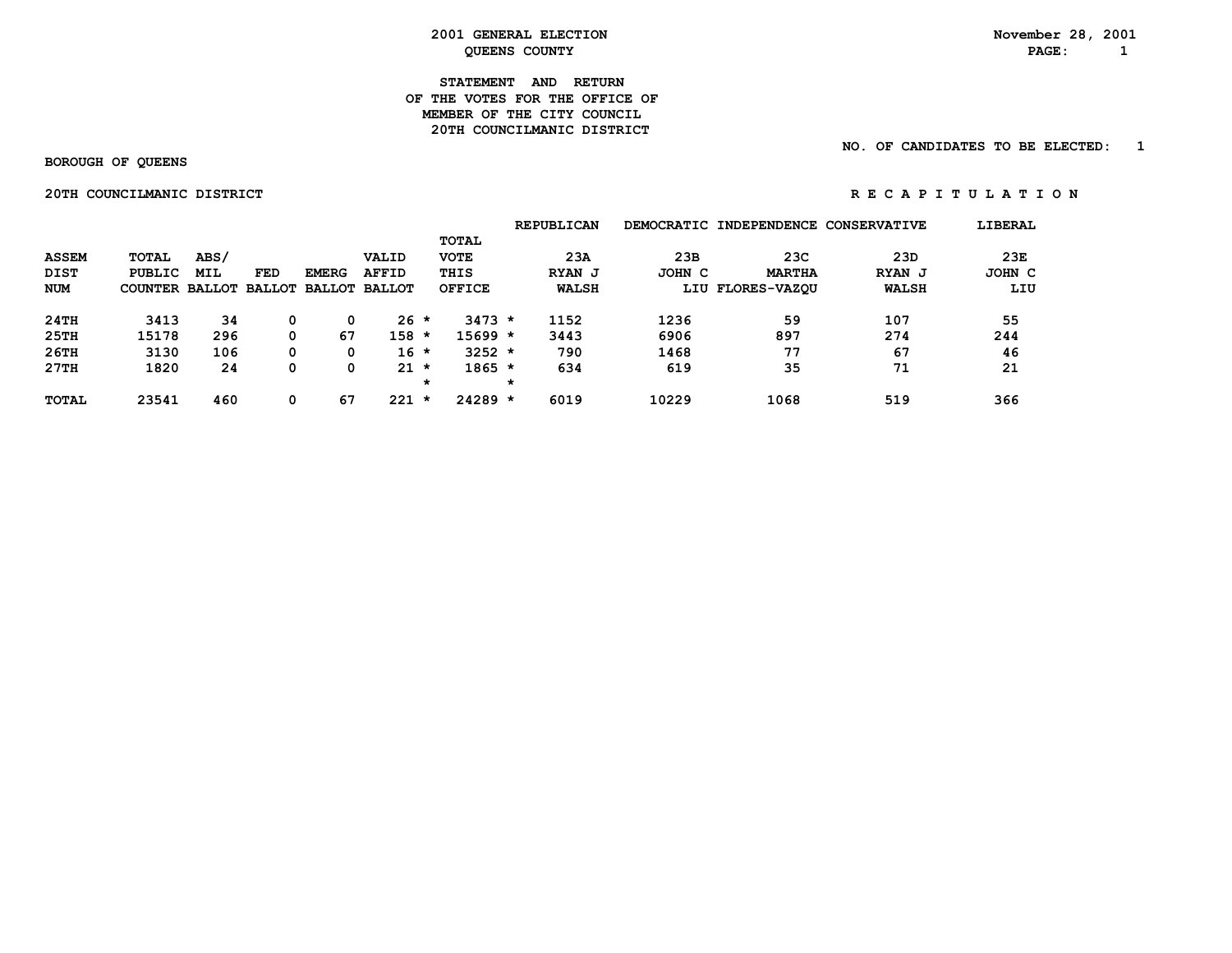# **STATEMENT AND RETURN OF THE VOTES FOR THE OFFICE OF MEMBER OF THE CITY COUNCIL20TH COUNCILMANIC DISTRICT**

|              | 20TH COUNCILMANIC DISTRICT |                 |             |             |
|--------------|----------------------------|-----------------|-------------|-------------|
|              | <b>GREEN</b>               | WORKING         |             |             |
|              |                            | <b>FAMILIES</b> |             |             |
| <b>ASSEM</b> | 23G                        | 23H             |             | <b>UNRE</b> |
| <b>DIST</b>  | PAUL D                     | JOHN C          | <b>SCAT</b> | CORD        |
| <b>NUM</b>   | <b>GRAZIANO</b>            | LIU             | <b>VOTE</b> | <b>VOTE</b> |
| 24TH         | 198                        | 47              | 0           | 619         |
| 25TH         | 747                        | 260             | 6           | 2922        |
| 26TH         | 167                        | 45              | 4           | 588         |
| 27TH         | 182                        | 24              | 0           | 279         |
| <b>TOTAL</b> | 1294                       | 376             | 10          | 4408        |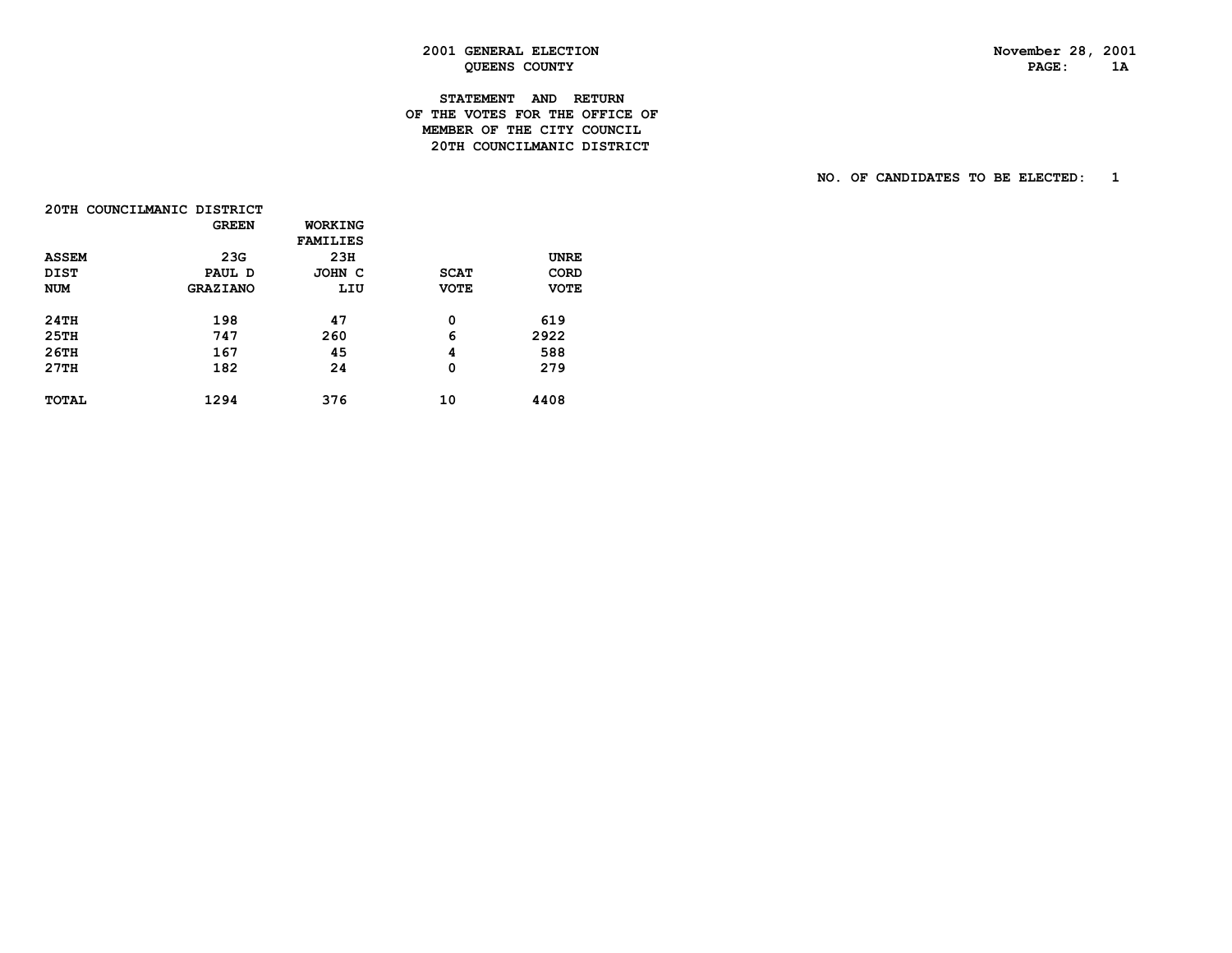#### **STATEMENT AND RETURN OF THE VOTES FOR THE OFFICE OFMEMBER OF THE CITY COUNCIL 21ST COUNCILMANIC DISTRICT**

 **BOROUGH OF QUEENS**

 **NO. OF CANDIDATES TO BE ELECTED: 1**

 **21STCOUNCILMANICDISTRICT R E C A P I T U L A T I O N**

|              |                                     |      |     |              |              |               |         | <b>DEMOCRATIC</b> | LIBERAL           | <b>GREEN</b>      | WORKING           |              |             |
|--------------|-------------------------------------|------|-----|--------------|--------------|---------------|---------|-------------------|-------------------|-------------------|-------------------|--------------|-------------|
|              |                                     |      |     |              |              | TOTAL         |         |                   |                   |                   | <b>FAMILIES</b>   |              |             |
| <b>ASSEM</b> | TOTAL                               | ABS/ |     |              | VALID        | <b>VOTE</b>   |         | 23B               | 23E               | 23G               | 23H               |              | <b>UNRE</b> |
| DIST         | PUBLIC                              | MIL  | FED | <b>EMERG</b> | <b>AFFID</b> | THIS          |         | <b>HIRAM</b>      | <b>HIRAM</b>      | <b>HIRAM</b>      | <b>HIRAM</b>      | <b>SCAT</b>  | <b>CORD</b> |
| <b>NUM</b>   | COUNTER BALLOT BALLOT BALLOT BALLOT |      |     |              |              | <b>OFFICE</b> |         | <b>MONSERRATE</b> | <b>MONSERRATE</b> | <b>MONSERRATE</b> | <b>MONSERRATE</b> | <b>VOTE</b>  | <b>VOTE</b> |
| 27TH         |                                     | 0    | 0   | 0            | 0 *          |               | 1 *     | 0                 | 0                 | 0                 | 0                 | 0            |             |
| 34TH         | 11586                               | 87   | 0   | 18           | $98 *$       | $11789 *$     |         | 5142              | 97                | 114               | 217               | $\mathbf{2}$ | 6217        |
| 35TH         | 5615                                | 106  | 0   | 11           | $71$ *       | $5803 *$      |         | 3132              | 32                | 31                | 82                | 0            | 2526        |
|              |                                     |      |     |              |              | $\star$       | $\star$ |                   |                   |                   |                   |              |             |
| <b>TOTAL</b> | 17202                               | 193  | 0   | 29           | $169 *$      | 17593 *       |         | 8274              | 129               | 145               | 299               |              | 8744        |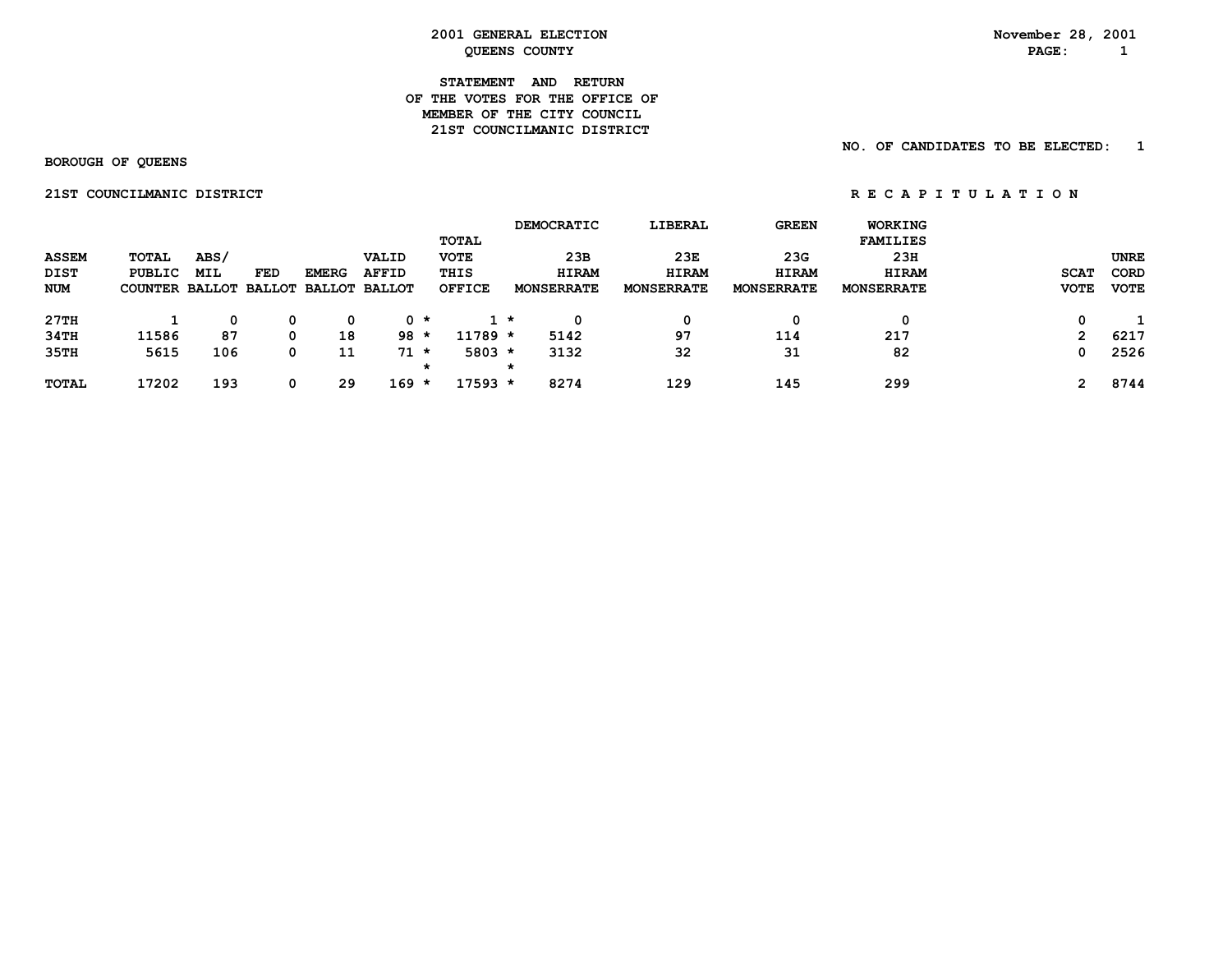#### **STATEMENT AND RETURN OF THE VOTES FOR THE OFFICE OFMEMBER OF THE CITY COUNCIL 22ND COUNCILMANIC DISTRICT**

#### **NO. OF CANDIDATES TO BE ELECTED: 1**

 **BOROUGH OF QUEENS**

 **22ND COUNCILMANIC DISTRICT** *RECAPITULATION* 

|                                           |                                          |                                            |     |              |                                               |         |                                               |         | <b>REPUBLICAN</b>                     |                                  | DEMOCRATIC INDEPENDENCE      | <b>CONSERVATIVE</b>              | LIBERAL                         |
|-------------------------------------------|------------------------------------------|--------------------------------------------|-----|--------------|-----------------------------------------------|---------|-----------------------------------------------|---------|---------------------------------------|----------------------------------|------------------------------|----------------------------------|---------------------------------|
| <b>ASSEM</b><br><b>DIST</b><br><b>NUM</b> | <b>TOTAL</b><br>PUBLIC<br><b>COUNTER</b> | ABS/<br><b>MIL</b><br><b>BALLOT BALLOT</b> | FED | <b>EMERG</b> | VALID<br><b>AFFID</b><br><b>BALLOT BALLOT</b> |         | TOTAL<br><b>VOTE</b><br>THIS<br><b>OFFICE</b> |         | 23A<br><b>SANDRA</b><br><b>VASSOS</b> | 23B<br>PETER F<br><b>VALLONE</b> | 23C<br>MICHAEL A<br>MASCITTI | 23D<br>PETER F<br><b>VALLONE</b> | 23E<br>JOHN J<br><b>CIAFONE</b> |
|                                           |                                          |                                            |     |              |                                               |         |                                               |         |                                       |                                  |                              |                                  |                                 |
| 30TH                                      | 1315                                     | 27                                         | 0   |              | $11 *$                                        |         | $1353 *$                                      |         | 334                                   | 592                              | 15                           | 38                               | 48                              |
| 35TH                                      | 5                                        |                                            | 0   | 0            |                                               | 0 *     |                                               | $5 *$   | 3                                     |                                  | 0                            |                                  |                                 |
| 36TH                                      | 21560                                    | 234                                        | 0   |              | $256 *$                                       |         | $22050 *$                                     |         | 5521                                  | 9853                             | 256                          | 509                              | 1834                            |
| 37TH                                      | 1692                                     | 10                                         | 0   |              | $15 *$                                        |         | $1717 *$                                      |         | 275                                   | 908                              | 15                           | 34                               | 63                              |
|                                           |                                          |                                            |     |              |                                               | $\star$ |                                               | $\star$ |                                       |                                  |                              |                                  |                                 |
| <b>TOTAL</b>                              | 24572                                    | 271                                        | 0   |              | 282                                           | $\star$ | $25125 *$                                     |         | 6133                                  | 11354                            | 286                          | 581                              | 1946                            |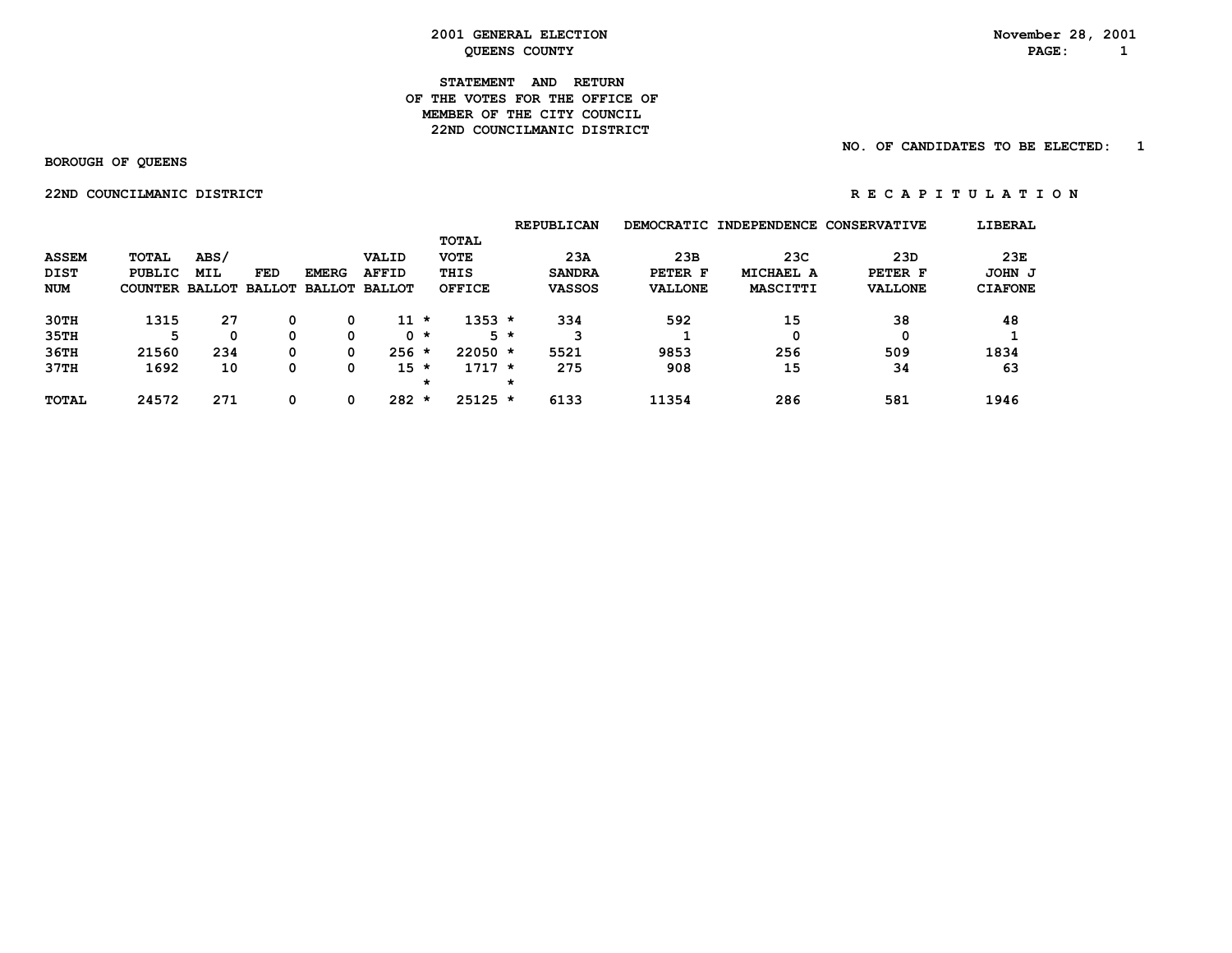# **STATEMENT AND RETURN OF THE VOTES FOR THE OFFICE OF MEMBER OF THE CITY COUNCIL22ND COUNCILMANIC DISTRICT**

|              | 22ND COUNCILMANIC DISTRICT<br><b>GREEN</b> |             |             |
|--------------|--------------------------------------------|-------------|-------------|
| <b>ASSEM</b> | 23G                                        |             | <b>UNRE</b> |
| DIST         | <b>GERALD F</b>                            | <b>SCAT</b> | CORD        |
| <b>NUM</b>   | <b>KANN</b>                                | <b>VOTE</b> | <b>VOTE</b> |
| 30TH         | 10                                         | 0           | 316         |
| 35TH         | Ω                                          | 0           | 0           |
| 36TH         | 563                                        | 2           | 3512        |
| 37TH         | 30                                         | 0           | 392         |
| <b>TOTAL</b> | 603                                        | 2           | 4220        |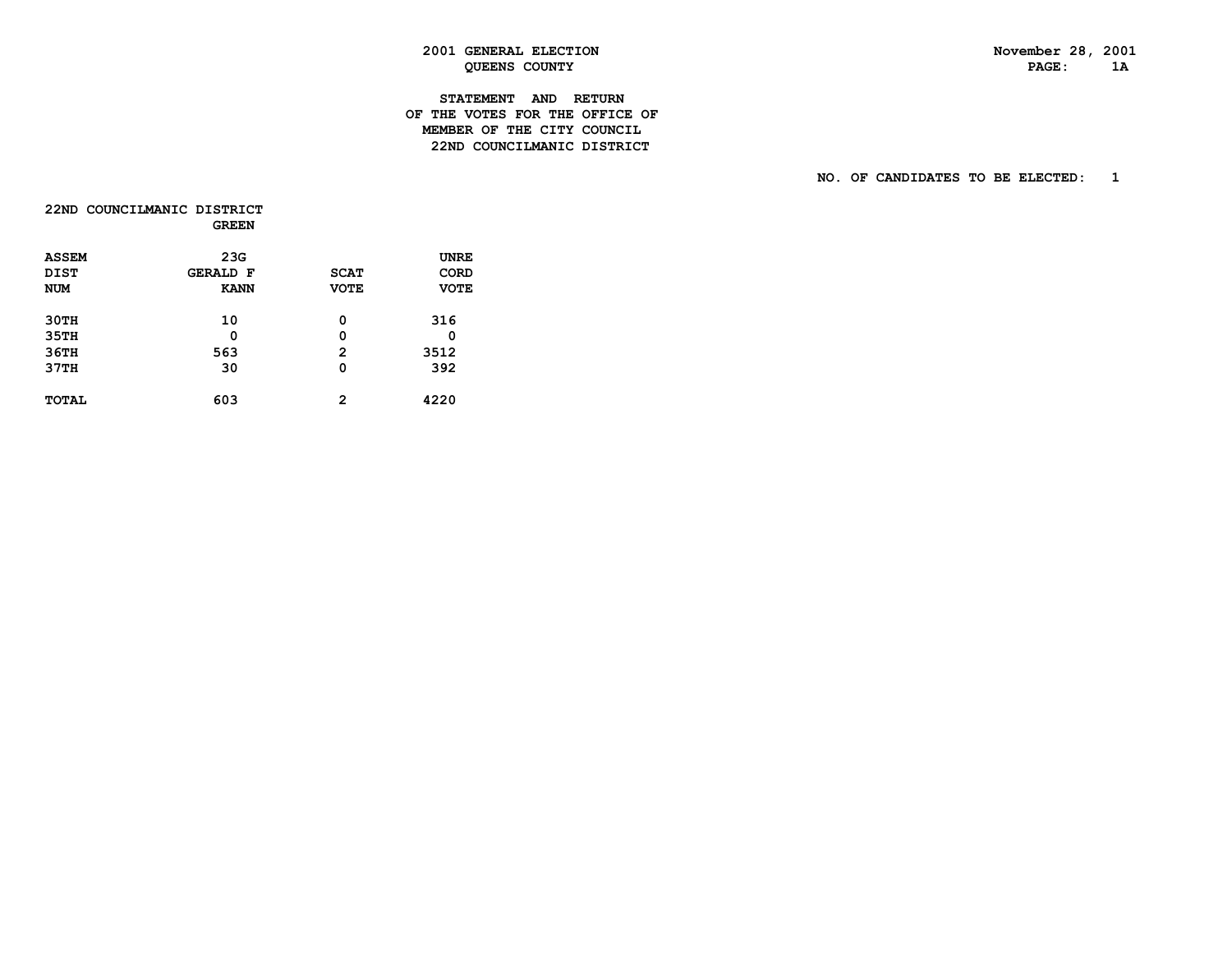#### **STATEMENT AND RETURN OF THE VOTES FOR THE OFFICE OFMEMBER OF THE CITY COUNCIL 23RD COUNCILMANIC DISTRICT**

#### **NO. OF CANDIDATES TO BE ELECTED: 1**

 **BOROUGH OF QUEENS**

 **23RDCOUNCILMANICDISTRICT R E C A P I T U L A T I O N**

|  |  | R E C A P I T O L A T I O |  |  |  |  |  |
|--|--|---------------------------|--|--|--|--|--|
|  |  |                           |  |  |  |  |  |
|  |  |                           |  |  |  |  |  |

|              |                       |            |     |              |                      |         |               |   | <b>REPUBLICAN</b> |         | DEMOCRATIC INDEPENDENCE | <b>CONSERVATIVE</b> | LIBERAL |
|--------------|-----------------------|------------|-----|--------------|----------------------|---------|---------------|---|-------------------|---------|-------------------------|---------------------|---------|
|              |                       |            |     |              |                      |         | <b>TOTAL</b>  |   |                   |         |                         |                     |         |
| <b>ASSEM</b> | <b>TOTAL</b>          | ABS/       |     |              | VALID                |         | <b>VOTE</b>   |   | 23A               | 23B     | 23C                     | 23D                 | 23E     |
| <b>DIST</b>  | <b>PUBLIC</b>         | <b>MIL</b> | FED | <b>EMERG</b> | <b>AFFID</b>         |         | THIS          |   | PHILIP T          | DAVID I | PHILIP T                | PHILIP T            | DAVID I |
| NUM          | COUNTER BALLOT BALLOT |            |     |              | <b>BALLOT BALLOT</b> |         | <b>OFFICE</b> |   | <b>SICA</b>       | WEPRIN  | <b>SICA</b>             | <b>SICA</b>         | WEPRIN  |
| 24TH         | 23107                 | 441        | 0   | 27           | 187                  | $\star$ | $23762 *$     |   | 4845              | 13810   | 130                     | 421                 | 323     |
| 26TH         | 3562                  | 105        | 0   | 0            | 21                   | $\star$ | $3688 *$      |   | 888               | 1909    | 27                      | 63                  | 55      |
| 29TH         | 686                   | 13         | 0   | 0            |                      | 9 *     | $708 *$       |   | 101               | 378     | 5                       | 12                  | ۵       |
| 33RD         | 8928                  | 57         | 0   | 0            | $73 *$               |         | $9058 *$      |   | 2360              | 3973    | 85                      | 244                 | 83      |
|              |                       |            |     |              |                      | *       |               | * |                   |         |                         |                     |         |
| <b>TOTAL</b> | 36283                 | 616        |     | 27           | 290                  | $\star$ | $37216 *$     |   | 8194              | 20070   | 247                     | 740                 | 470     |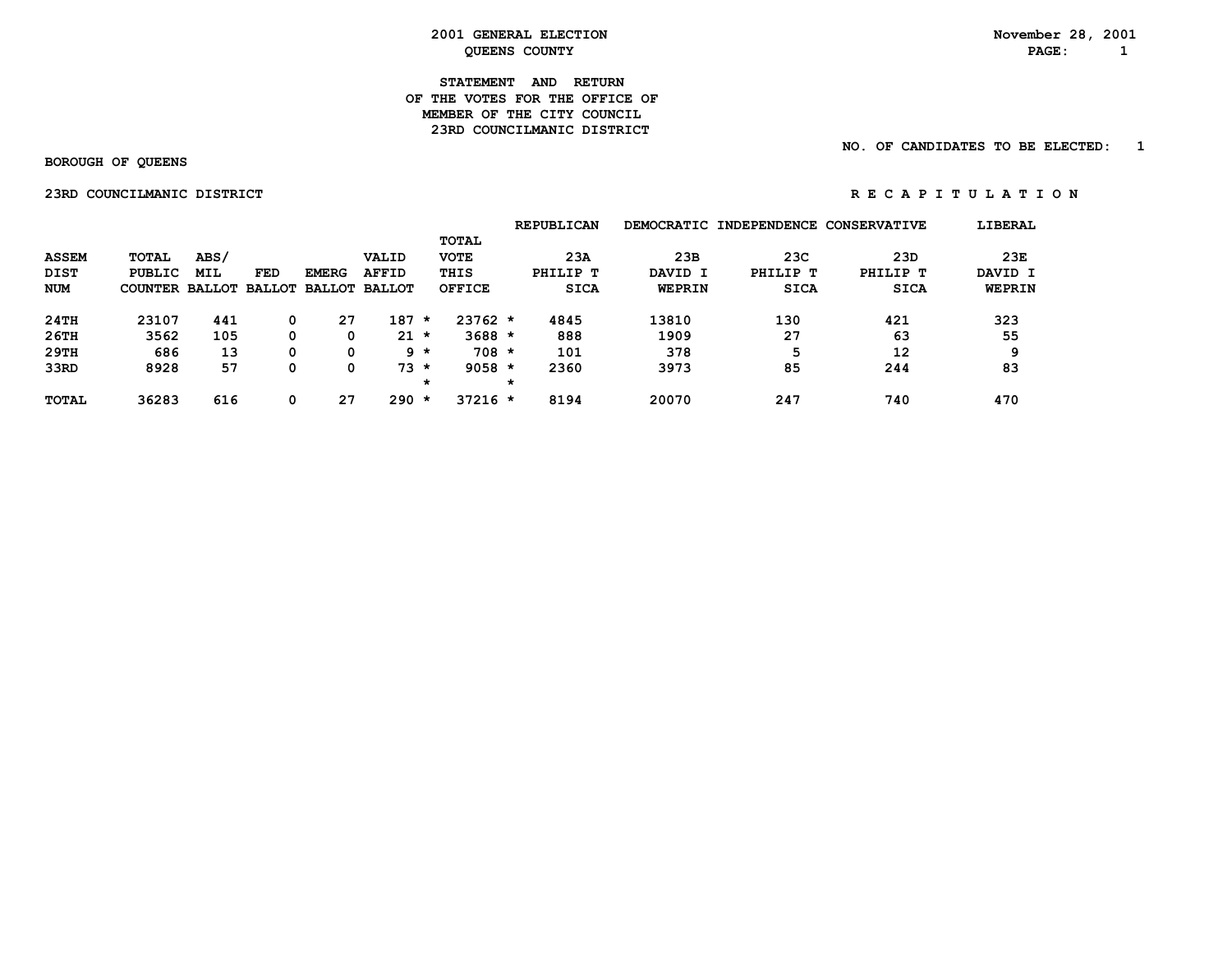# **STATEMENT AND RETURN OF THE VOTES FOR THE OFFICE OF MEMBER OF THE CITY COUNCIL23RD COUNCILMANIC DISTRICT**

| 23RD COUNCILMANIC DISTRICT |              |                 |             |             |
|----------------------------|--------------|-----------------|-------------|-------------|
|                            | <b>RIGHT</b> | WORKING         |             |             |
|                            | TO LIFE      | <b>FAMILIES</b> |             |             |
| <b>ASSEM</b>               | 23F          | 23H             |             | <b>UNRE</b> |
| <b>DIST</b>                | PHILIP T     | DAVID I         | <b>SCAT</b> | <b>CORD</b> |
| <b>NUM</b>                 | <b>SICA</b>  | WEPRIN          | <b>VOTE</b> | <b>VOTE</b> |
| 24TH                       | 126          | 347             | 1           | 3759        |
| $26$ TH                    | 20           | 58              | 0           | 668         |
| 29TH                       | 0            | 11              | 0           | 192         |
| 33RD                       | 87           | 145             | $\mathbf 0$ | 2081        |
| <b>TOTAL</b>               | 233          | 561             | 1           | 6700        |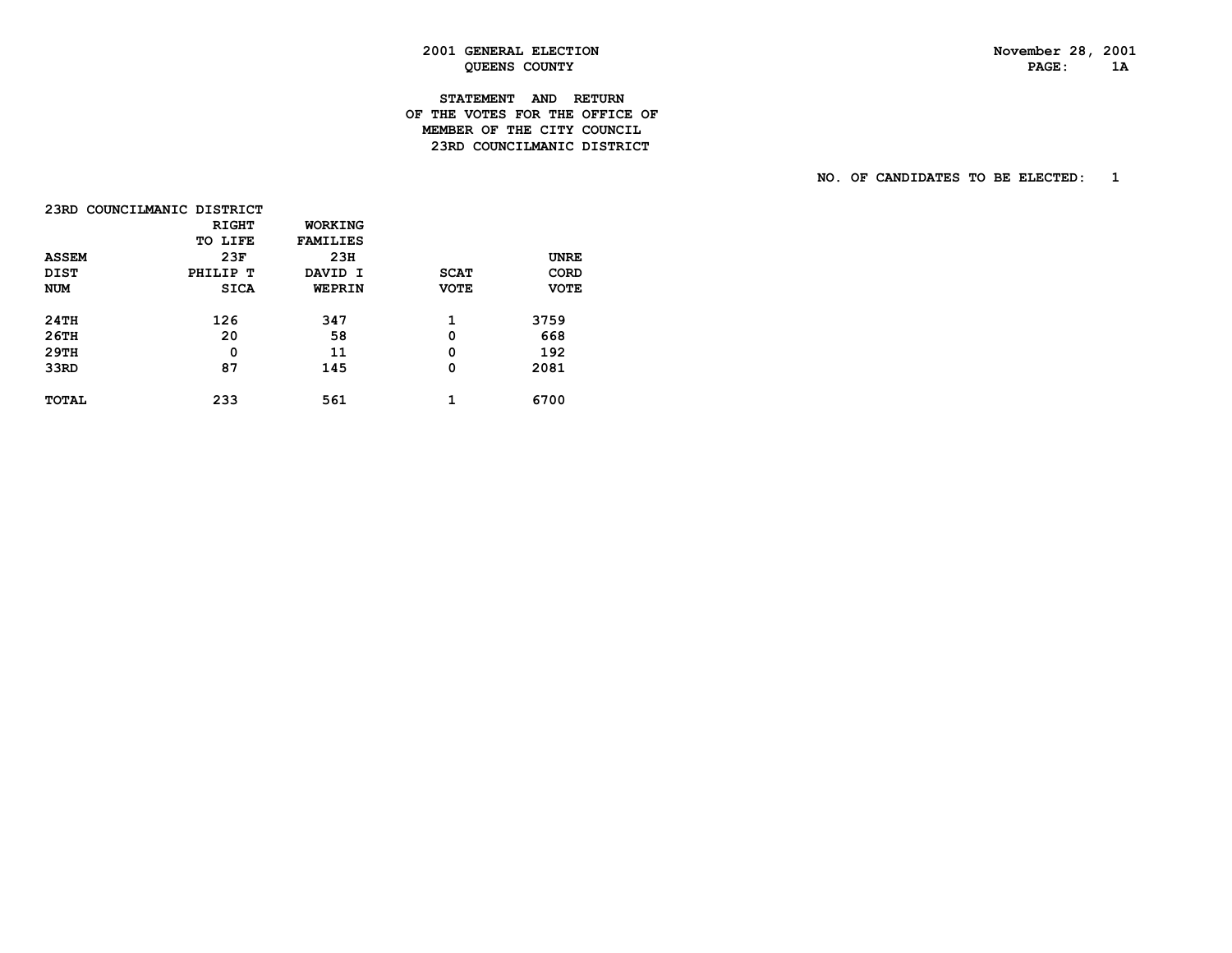#### **STATEMENT AND RETURN OF THE VOTES FOR THE OFFICE OFMEMBER OF THE CITY COUNCIL 24TH COUNCILMANIC DISTRICT**

 **BOROUGH OF QUEENS**

 **NO. OF CANDIDATES TO BE ELECTED: 1**

 **24TH COUNCILMANIC DISTRICT RECAPITULATION** 

|              |                       |      |               |               |               |         |               |         | <b>DEMOCRATIC</b> | <b>GREEN</b> | <b>WORKING</b>    |             |             |
|--------------|-----------------------|------|---------------|---------------|---------------|---------|---------------|---------|-------------------|--------------|-------------------|-------------|-------------|
|              |                       |      |               |               |               |         | <b>TOTAL</b>  |         |                   |              | <b>FAMILIES</b>   |             |             |
| <b>ASSEM</b> | <b>TOTAL</b>          | ABS/ |               |               | VALID         |         | <b>VOTE</b>   |         | 23B               | 23G          | 23H               |             | <b>UNRE</b> |
| <b>DIST</b>  | <b>PUBLIC</b>         | MIL  | <b>FED</b>    | <b>EMERG</b>  | <b>AFFID</b>  |         | THIS          |         | <b>JAMES F</b>    | LORI M       | <b>BARRY S</b>    | <b>SCAT</b> | <b>CORD</b> |
| <b>NUM</b>   | <b>COUNTER BALLOT</b> |      | <b>BALLOT</b> | <b>BALLOT</b> | <b>BALLOT</b> |         | <b>OFFICE</b> |         | <b>GENNARO</b>    | ZETT         | <b>GRODENCHIK</b> | <b>VOTE</b> | <b>VOTE</b> |
| 24TH         | 4500                  | 67   | 0             | 0             | 30            | $\star$ | $4597 *$      |         | 2518              | 48           | 213               | 2           | 1816        |
| 25TH         | 94                    |      |               | 0             |               | $0 *$   | $95 *$        |         | 43                | 2            |                   | 0           | 49          |
| 27TH         | 18400                 | 310  | 0             | 88            | 113           | $\star$ | $18911 *$     |         | 9877              | 209          | 1376              |             | 7448        |
| 28TH         | 3680                  | 60   | 0             | 0             | 50            | $\star$ | $3790 *$      |         | 1739              | 46           | 124               |             | 1880        |
| 29TH         | 1723                  | 42   | 0             | 0             | $22 *$        |         | $1787 *$      |         | 1048              | 26           | 54                | 0           | 659         |
| 32ND         | 795                   | 9    |               | 0             | $10 *$        |         | $814 *$       |         | 394               | 16           | 11                | 0           | 393         |
| 35TH         | 140                   | 0    | 0             | 0             |               | $1 *$   | $141 *$       |         | 56                |              | 6                 | 0           | 78          |
|              |                       |      |               |               |               | $\star$ |               | $\star$ |                   |              |                   |             |             |
| <b>TOTAL</b> | 29332                 | 489  | 0             | 88            | $226 *$       |         | $30135 *$     |         | 15675             | 348          | 1785              | 4           | 12323       |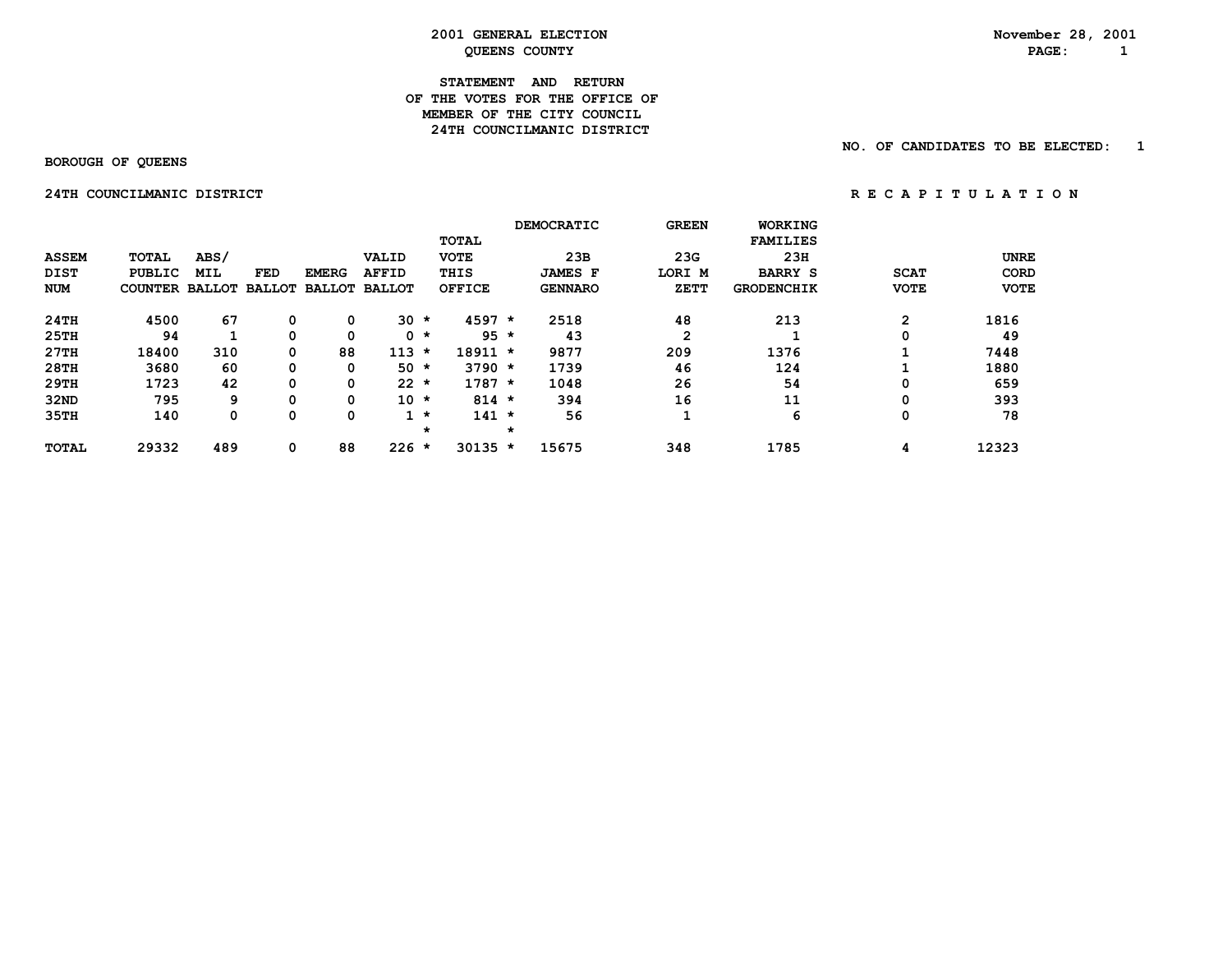#### **STATEMENT AND RETURN OF THE VOTES FOR THE OFFICE OFMEMBER OF THE CITY COUNCIL 25TH COUNCILMANIC DISTRICT**

 **BOROUGH OF QUEENS**

 **NO. OF CANDIDATES TO BE ELECTED: 1**

 **25THCOUNCILMANICDISTRICT R E C A P I T U L A T I O N**

|              |                       |            |            |                      |                |               |              | DEMOCRATIC INDEPENDENCE | <b>GREEN</b>  | <b>WORKING</b>  |             |             |
|--------------|-----------------------|------------|------------|----------------------|----------------|---------------|--------------|-------------------------|---------------|-----------------|-------------|-------------|
|              |                       |            |            |                      |                | <b>TOTAL</b>  |              |                         |               | <b>FAMILIES</b> |             |             |
| <b>ASSEM</b> | <b>TOTAL</b>          | ABS/       |            |                      | VALID          | <b>VOTE</b>   | 23B          | 23C                     | 23G           | 23H             |             | <b>UNRE</b> |
| DIST         | PUBLIC                | <b>MIL</b> | <b>FED</b> | <b>EMERG</b>         | <b>AFFID</b>   | THIS          | <b>HELEN</b> | <b>MAGDALENA U</b>      | <b>BARTON</b> | <b>JAMES G</b>  | <b>SCAT</b> | <b>CORD</b> |
| <b>NUM</b>   | <b>COUNTER BALLOT</b> |            |            | BALLOT BALLOT BALLOT |                | <b>OFFICE</b> | <b>SEARS</b> | <b>SCHULTHEIS</b>       | <b>GOFT</b>   | VAN BRAMER      | <b>VOTE</b> | <b>VOTE</b> |
| 28TH         | 734                   | 10         | 0          | 0                    | 6 *            | $750 *$       | 388          | 8                       |               | 16              | 0           | 331         |
| 30TH         | 6736                  | 119        | 0          | 11                   | $54 *$         | $6920 *$      | 3190         | 354                     | 145           | 314             |             | 2916        |
| 34TH         | 4156                  | 50         | 0          |                      | $30 *$         | $4237 *$      | 2113         | 193                     | 85            | 241             |             | 1604        |
| 35TH         | 9582                  | 98         | 0          | 0                    | $82 *$         | $9762 *$      | 4655         | 379                     | 105           | 320             | 0           | 4303        |
|              |                       |            |            |                      | $\star$        |               |              |                         |               |                 |             |             |
| <b>TOTAL</b> | 21208                 | 277        | 0          | 12                   | 172<br>$\star$ | $21669 *$     | 10346        | 934                     | 342           | 891             | 2           | 9154        |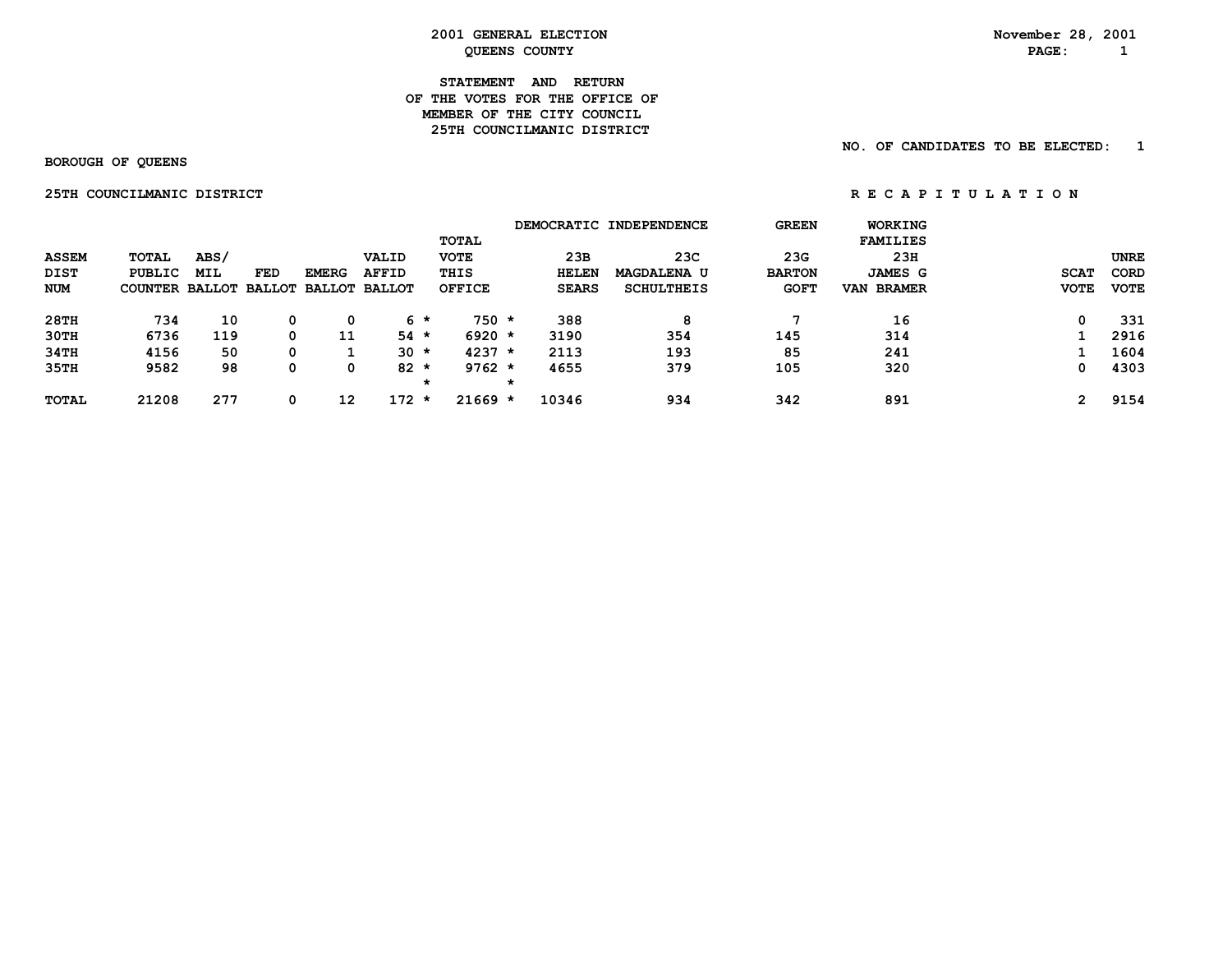#### **STATEMENT AND RETURN OF THE VOTES FOR THE OFFICE OFMEMBER OF THE CITY COUNCIL 26TH COUNCILMANIC DISTRICT**

 **BOROUGH OF QUEENS**

 **NO. OF CANDIDATES TO BE ELECTED: 1**

 **26THCOUNCILMANICDISTRICT R E C A P I T U L A T I O N**

|              |                       |              |     |               |               |           |               |         | DEMOCRATIC   | <b>GREEN</b> | <b>WORKING</b>  |             |             |
|--------------|-----------------------|--------------|-----|---------------|---------------|-----------|---------------|---------|--------------|--------------|-----------------|-------------|-------------|
|              |                       |              |     |               |               |           | TOTAL         |         |              |              | <b>FAMILIES</b> |             |             |
| <b>ASSEM</b> | <b>TOTAL</b>          | ABS/         |     |               | VALID         |           | <b>VOTE</b>   |         | 23B          | 23G          | 23H             |             | <b>UNRE</b> |
| <b>DIST</b>  | <b>PUBLIC</b>         | <b>MIL</b>   | FED | <b>EMERG</b>  | <b>AFFID</b>  |           | THIS          |         | ERIC N       | <b>ANN</b>   | ERIC N          | <b>SCAT</b> | <b>CORD</b> |
| <b>NUM</b>   | COUNTER BALLOT BALLOT |              |     | <b>BALLOT</b> | <b>BALLOT</b> |           | <b>OFFICE</b> |         | <b>GIOIA</b> | <b>EAGAN</b> | GIOIA           | <b>VOTE</b> | <b>VOTE</b> |
| 30TH         | 12021                 | 184          | 0   | 0             | $106 *$       |           | $12311 *$     |         | 5593         | 396          | 415             | 4           | 5903        |
| 35TH         | 475                   | 4            | 0   | 0             |               | $2 *$     | $481 *$       |         | 205          | 10           | 15              |             | 251         |
| 36TH         | 950                   | $\mathbf{z}$ | 0   | 0             | $17 \star$    |           | $974 *$       |         | 391          | 32           | 31              | 0           | 520         |
| 37TH         | 11272                 | 117          | 0   | 9.            | 119           | $\star$   | $11517 *$     |         | 5940         | 499          | 377             | $\Omega$    | 4701        |
| 38TH         | 0                     | 0            | 0   | 0             |               | $0 \star$ |               | $0 *$   | 0            | 0            | 0               | 0           | 0           |
|              |                       |              |     |               |               | $\star$   |               | $\star$ |              |              |                 |             |             |
| <b>TOTAL</b> | 24718                 | 312          | 0   | 9             | $244 *$       |           | $25283 *$     |         | 12129        | 937          | 838             | 4           | 11375       |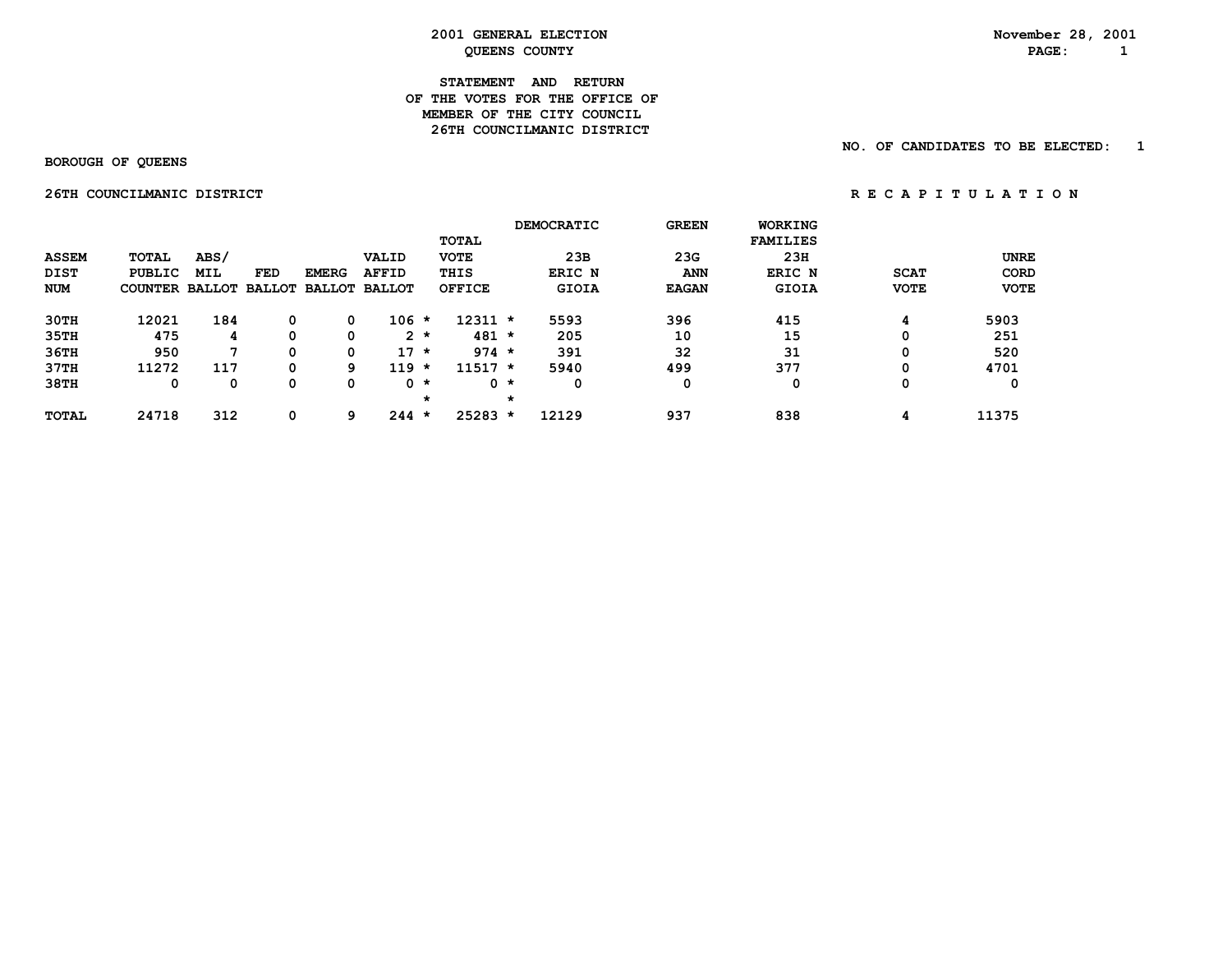#### **STATEMENT AND RETURN OF THE VOTES FOR THE OFFICE OFMEMBER OF THE CITY COUNCIL 27TH COUNCILMANIC DISTRICT**

 **NO. OF CANDIDATES TO BE ELECTED: 1**

 **BOROUGH OF QUEENS**

 **27TH COUNCILMANIC DISTRICT 1.2.1.1.2.1.1.2.1.1.2.1.1.2.1.1.2.1.1.2.1.1.2.1.1.2.1.1.2.1.1.2.1.1.2.1.1.2.1.1.2.1.1.2.1.1.2.1.1.2.1.1.2.1.1.2.1.1.2.1.1.2.1.1.2.1.1.2.1.1.2.1.1.2.1.1.2.1.1.2.1.1.2.1.1.2.1.1.2.1.1.2.1.1.2.1** 

|              |                       |            |     |              |                      |   |               | <b>REPUBLICAN</b> |               | DEMOCRATIC INDEPENDENCE | <b>HARMONY</b> |             |             |
|--------------|-----------------------|------------|-----|--------------|----------------------|---|---------------|-------------------|---------------|-------------------------|----------------|-------------|-------------|
|              |                       |            |     |              |                      |   | <b>TOTAL</b>  |                   |               |                         |                |             |             |
| <b>ASSEM</b> | <b>TOTAL</b>          | ABS/       |     |              | VALID                |   | <b>VOTE</b>   | 23A               | 23B           | 23C                     | 23P            |             | UNRE        |
| DIST         | PUBLIC                | <b>MIL</b> | FED | <b>EMERG</b> | <b>AFFID</b>         |   | THIS          | ISHMAEL J         | LEROY G       | <b>CYNTHIA</b>          | ED             | <b>SCAT</b> | CORD        |
| NUM          | COUNTER BALLOT BALLOT |            |     |              | <b>BALLOT BALLOT</b> |   | <b>OFFICE</b> | <b>MORGAN</b>     | <b>COMRIE</b> | <b>JENKINS</b>          | <b>MCKAY</b>   | <b>VOTE</b> | <b>VOTE</b> |
| 29TH         | 11574                 | 226        | 0   | 0            | 80 *                 |   | $11880 *$     | 913               | 6878          | 728                     | 180            |             | 3181        |
| 32ND         | 772                   |            | 0   | 0            | 12 *                 |   | $788 *$       | 20                | 495           | 62                      | 12             |             | 199         |
| 33RD         | 16255                 | 156        | 0   | 0            | $120 *$              |   | $16531 *$     | 667               | 10708         | 1018                    | 294            |             | 3844        |
|              |                       |            |     |              |                      | * |               | $\star$           |               |                         |                |             |             |
| <b>TOTAL</b> | 28601                 | 386        | 0   | 0            | $212 *$              |   | $29199 *$     | 1600              | 18081         | 1808                    | 486            |             | 7224        |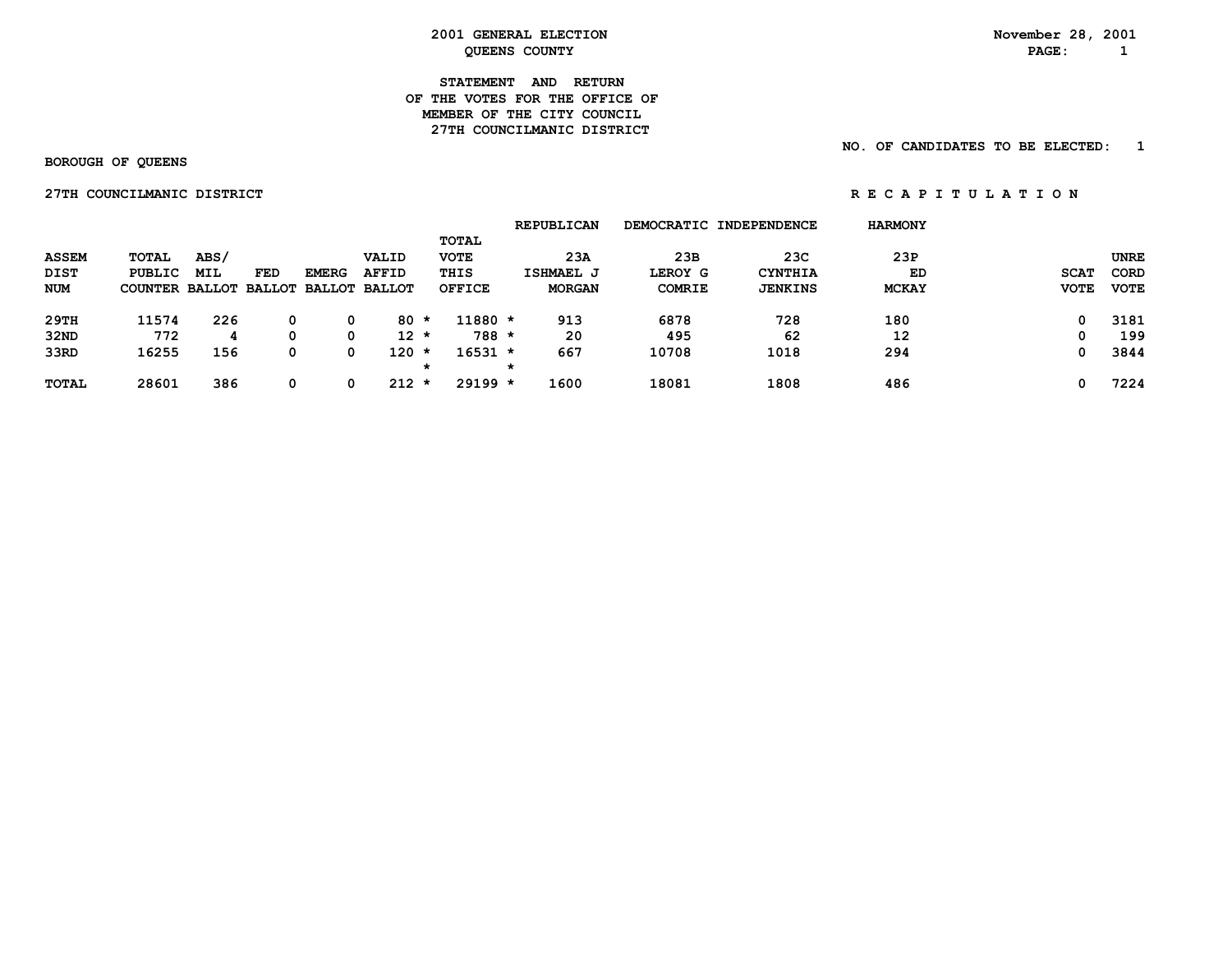#### **STATEMENT AND RETURN OF THE VOTES FOR THE OFFICE OFMEMBER OF THE CITY COUNCIL 28TH COUNCILMANIC DISTRICT**

 **NO. OF CANDIDATES TO BE ELECTED: 1**

 **BOROUGH OF QUEENS**

 **28TH COUNCILMANIC DISTRICT** *RECAPITULATION* 

|              |                              |            |            |              |               |         |               |         | <b>REPUBLICAN</b> |                 | DEMOCRATIC INDEPENDENCE | LIBERAL        | <b>WORKING</b>  |
|--------------|------------------------------|------------|------------|--------------|---------------|---------|---------------|---------|-------------------|-----------------|-------------------------|----------------|-----------------|
|              |                              |            |            |              |               |         | TOTAL         |         |                   |                 |                         |                | <b>FAMILIES</b> |
| <b>ASSEM</b> | TOTAL                        | ABS/       |            |              | VALID         |         | <b>VOTE</b>   |         | 23A               | 23B             | 23C                     | 23E            | 23H             |
| <b>DIST</b>  | PUBLIC                       | <b>MIL</b> | <b>FED</b> | <b>EMERG</b> | <b>AFFID</b>  |         | THIS          |         | <b>RAMESHWA</b>   | <b>ALLAN W</b>  | <b>INDERJIT</b>         | ANTHONY D      | PATRICK B       |
| <b>NUM</b>   | COUNTER BALLOT BALLOT BALLOT |            |            |              | <b>BALLOT</b> |         | <b>OFFICE</b> |         | <b>JODHA</b>      | <b>JENNINGS</b> | <b>SINGH</b>            | <b>ANDREWS</b> | <b>JENKINS</b>  |
| 23RD         | 846                          | 9          | 0          |              | $14 \times$   |         | $869 *$       |         | 238               | 296             | 56                      | 20             |                 |
| 29TH         | 882                          | 4          | 0          | 0            | $21 \star$    |         | $907 *$       |         | 75                | 473             |                         | 32             | 15              |
| 31ST         | 5014                         | 30         | 0          | 0            | $43 *$        |         | $5087 *$      |         | 615               | 2763            | 76                      | 361            | 46              |
| 32ND         | 15508                        | 171        | 0          | 21           | $182 *$       |         | 15882 *       |         | 707               | 8871            | 180                     | 2346           | 184             |
|              |                              |            |            |              |               | $\star$ |               | $\star$ |                   |                 |                         |                |                 |
| <b>TOTAL</b> | 22250                        | 214        | 0          | 21           | 260           | $\star$ | $22745$ *     |         | 1635              | 12403           | 319                     | 2759           | 252             |
|              |                              |            |            |              |               |         |               |         |                   |                 |                         |                |                 |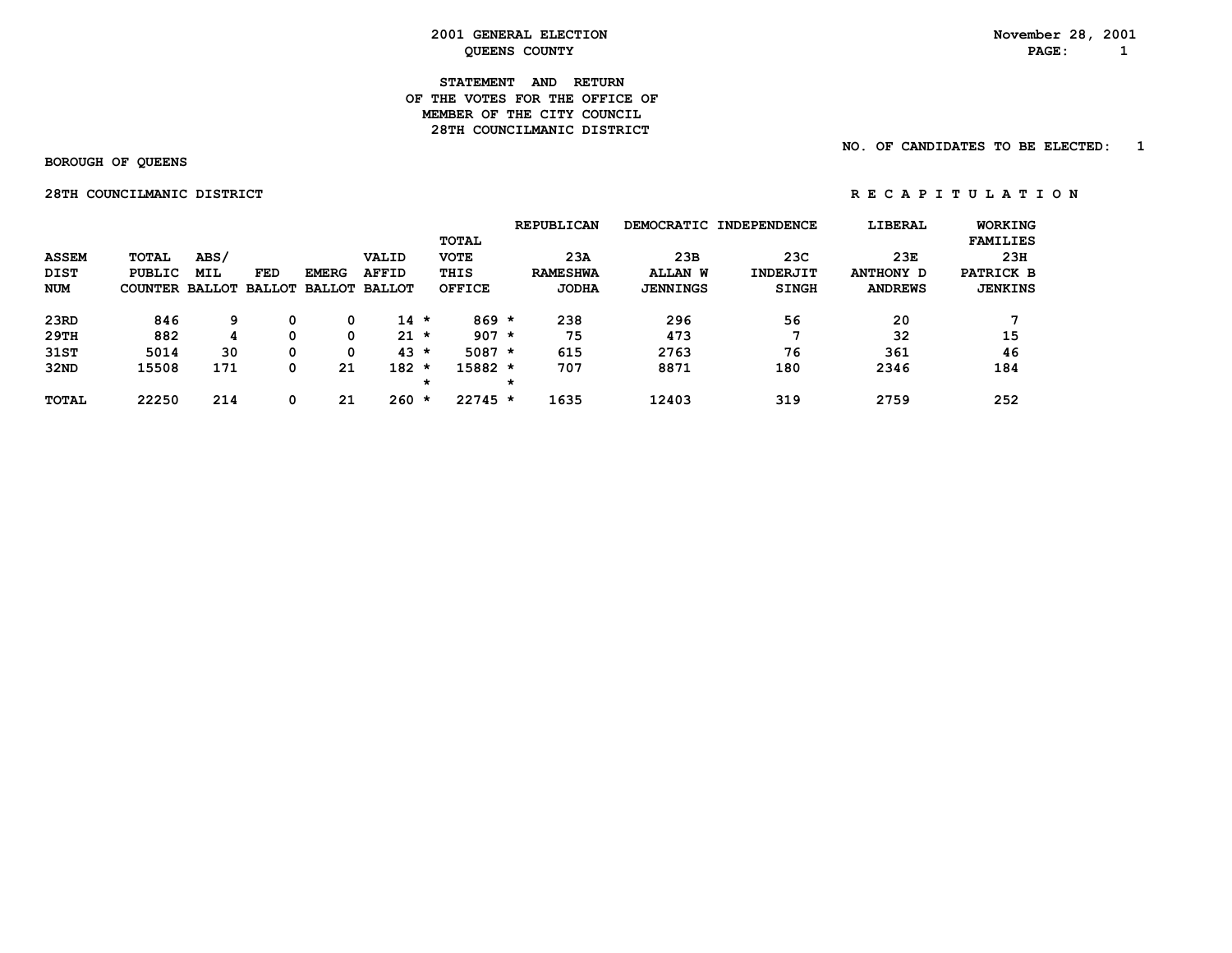# **STATEMENT AND RETURN OF THE VOTES FOR THE OFFICE OF MEMBER OF THE CITY COUNCIL28TH COUNCILMANIC DISTRICT**

|              | 28TH COUNCILMANIC DISTRICT |             |             |
|--------------|----------------------------|-------------|-------------|
|              | <b>FUSION</b>              |             |             |
| <b>ASSEM</b> | 23L                        |             | <b>UNRE</b> |
| DIST         | <b>GARTH</b>               | <b>SCAT</b> | CORD        |
| <b>NUM</b>   | <b>MARCHANT</b>            | <b>VOTE</b> | <b>VOTE</b> |
| 23RD         | 4                          | 0           | 248         |
| 29TH         | 8                          | 0           | 297         |
| 31ST         | 36                         | 0           | 1190        |
| 32ND         | 295                        | 0           | 3299        |
| <b>TOTAL</b> | 343                        | 0           | 5034        |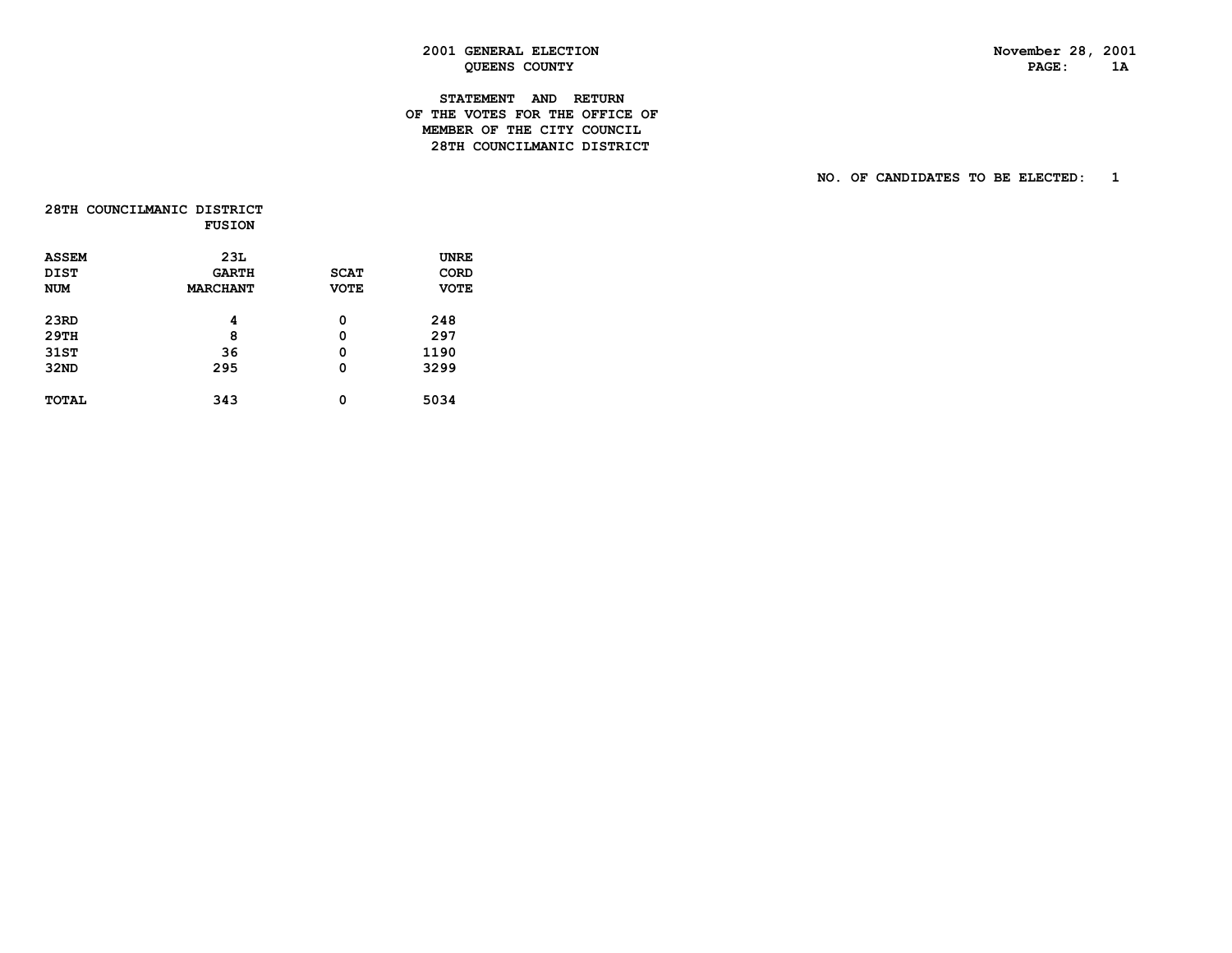#### **STATEMENT AND RETURN OF THE VOTES FOR THE OFFICE OFMEMBER OF THE CITY COUNCIL 29TH COUNCILMANIC DISTRICT**

#### **NO. OF CANDIDATES TO BE ELECTED: 1**

 **BOROUGH OF QUEENS**

 **29THCOUNCILMANICDISTRICT R E C A P I T U L A T I O N**

|              |                       |            |     |               |               |         |               |         | <b>REPUBLICAN</b> |                  | DEMOCRATIC INDEPENDENCE CONSERVATIVE |                | LIBERAL          |
|--------------|-----------------------|------------|-----|---------------|---------------|---------|---------------|---------|-------------------|------------------|--------------------------------------|----------------|------------------|
|              |                       |            |     |               |               |         | TOTAL         |         |                   |                  |                                      |                |                  |
| <b>ASSEM</b> | TOTAL                 | ABS/       |     |               | VALID         |         | <b>VOTE</b>   |         | 23A               | 23B              | 23C                                  | 23D            | 23E              |
| <b>DIST</b>  | <b>PUBLIC</b>         | <b>MIL</b> | FED | <b>EMERG</b>  | <b>AFFID</b>  |         | THIS          |         | <b>RENE</b>       | <b>MELINDA R</b> | <b>JOSEPH E</b>                      | <b>NORBERT</b> | <b>MELINDA R</b> |
| <b>NUM</b>   | COUNTER BALLOT BALLOT |            |     | <b>BALLOT</b> | <b>BALLOT</b> |         | <b>OFFICE</b> |         | <b>LOBO</b>       | <b>KATZ</b>      | <b>TIRACO</b>                        | <b>CHWAT</b>   | <b>KATZ</b>      |
| 27TH         | 2228                  | 51         |     | 0             | 29            | $\star$ | $2308 *$      |         | 480               | 1255             | 15                                   | 31             | 35               |
| 28TH         | 21366                 | 565        | 0   | 4             | 137           | $\star$ | $22072 *$     |         | 4680              | 12347            | 149                                  | 382            | 344              |
| 30TH         | 3872                  | 73         | 0   | 0             | 32            | $\star$ | $3977 *$      |         | 1397              | 1098             | 53                                   | 99             | 32               |
| 32ND         | 2899                  | 66         | 0   | 50            | $35 *$        |         | $3050 *$      |         | 719               | 1404             | 26                                   | 61             | 26               |
| 38TH         | 1669                  | 26         | 0   | 0             | 21            | $\star$ | $1716 *$      |         | 549               | 582              | 24                                   | 45             | 18               |
|              |                       |            |     |               |               | *       |               | $\star$ |                   |                  |                                      |                |                  |
| <b>TOTAL</b> | 32034                 | 781        | 0   | 54            | 254           | $\star$ | $33123 *$     |         | 7825              | 16686            | 267                                  | 618            | 455              |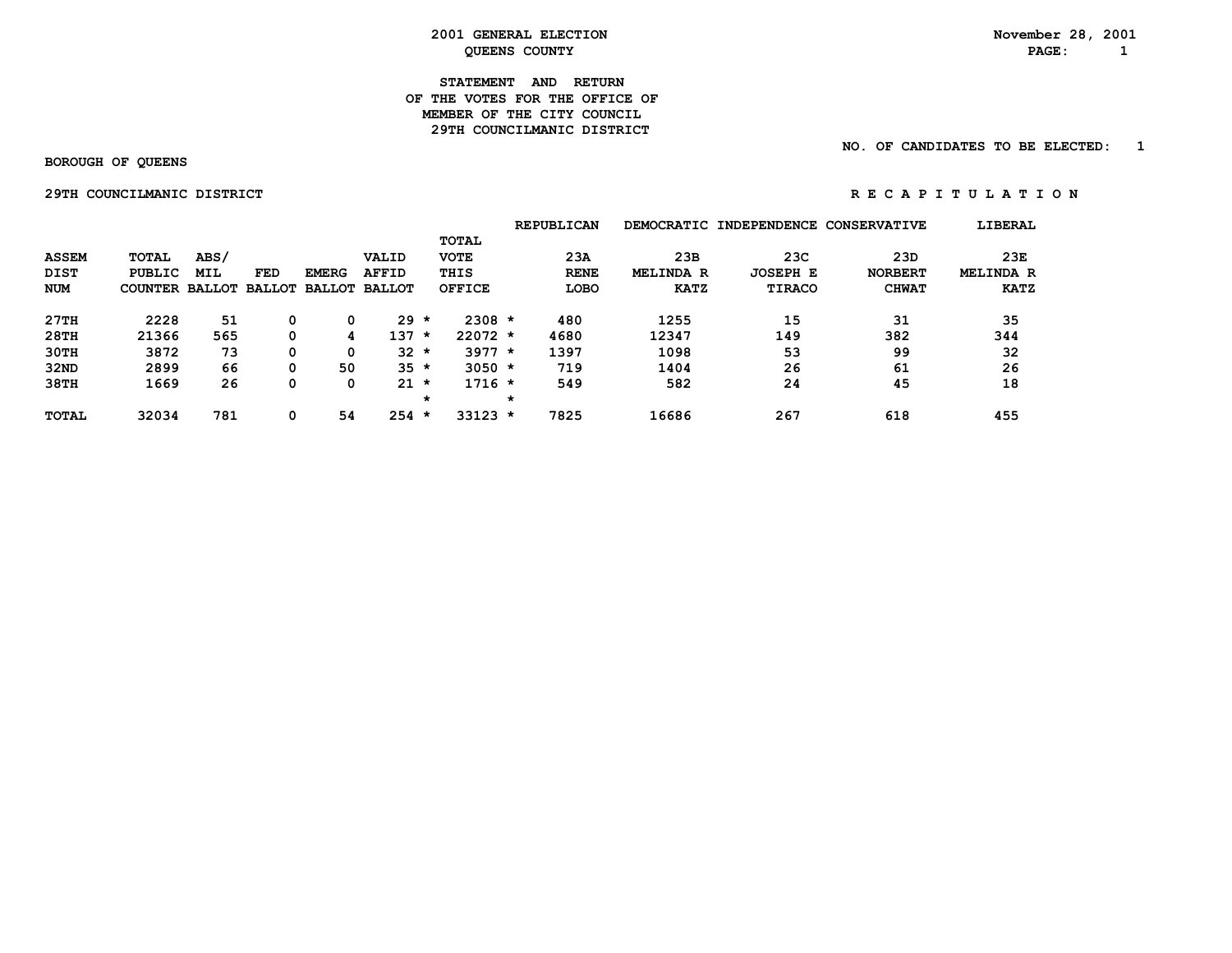# **STATEMENT AND RETURN OF THE VOTES FOR THE OFFICE OF MEMBER OF THE CITY COUNCIL29TH COUNCILMANIC DISTRICT**

|              | 29TH COUNCILMANIC DISTRICT |                  |              |             |
|--------------|----------------------------|------------------|--------------|-------------|
|              | <b>GREEN</b>               | WORKING          |              |             |
|              |                            | <b>FAMILIES</b>  |              |             |
| <b>ASSEM</b> | 23G                        | 23H              |              | <b>UNRE</b> |
| <b>DIST</b>  | <b>JEANNETTE L</b>         | <b>MELINDA R</b> | <b>SCAT</b>  | <b>CORD</b> |
| <b>NUM</b>   | <b>EVANS</b>               | <b>KATZ</b>      | <b>VOTE</b>  | <b>VOTE</b> |
| 27TH         | 23                         | 46               | 0            | 423         |
| 28TH         | 162                        | 284              | $\mathbf{2}$ | 3722        |
| 30TH         | 117                        | 39               | 0            | 1142        |
| 32ND         | 37                         | 66               | 0            | 711         |
| 38TH         | 24                         | 29               | 1            | 444         |
| <b>TOTAL</b> | 363                        | 464              | з            | 6442        |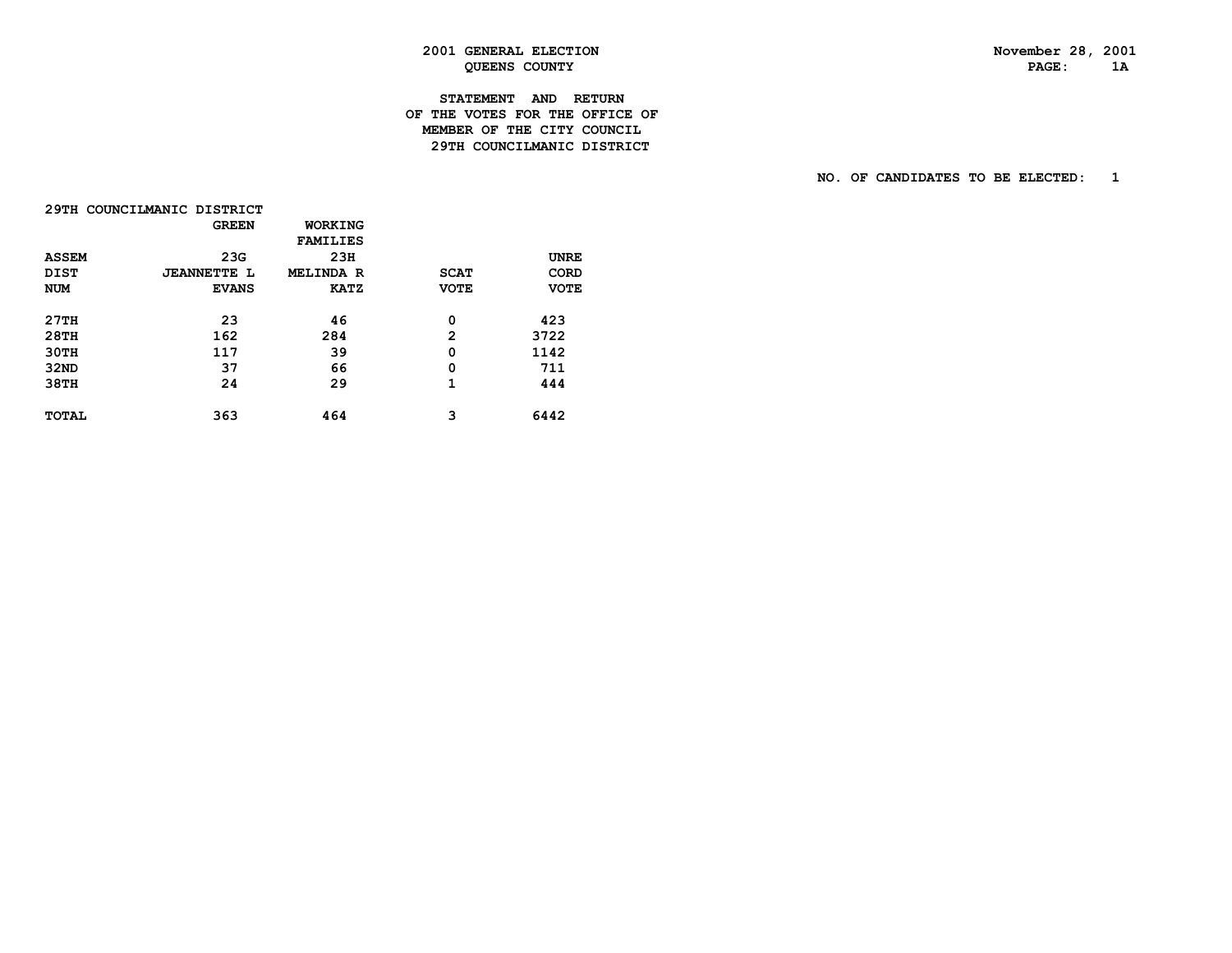#### **STATEMENT AND RETURN OF THE VOTES FOR THE OFFICE OF MEMBER OF THE CITY COUNCIL30TH COUNCILMANIC DISTRICT**

 **NO. OF CANDIDATES TO BE ELECTED: 1**

 **BOROUGH OF QUEENS**

 **30TH COUNCILMANIC DISTRICT A REPORT ON REGAPITULATION** 

**REPUBLICAN DEMOCRATIC CONSERVATIVE RIGHT GREEN TOTAL TO LIFE ASSEM TOTAL ABS/ VALID VOTE 23A 23B 23D 23F 23G DIST PUBLIC MIL FED EMERG AFFID THIS DENNIS P ELIZABETH S DENNIS P DENNIS P SHARAIN NUM COUNTER BALLOT BALLOT BALLOT BALLOT OFFICE GALLAGHER CROWLEY GALLAGHER GALLAGHER PEREIRA 28TH 4959 64 0 0 35 \* 5058 \* 2945 1344 170 45 33 30TH 201 5 0 0 0 \* 206 \* 120 64 6 0 0 32ND 151 4 0 0 1 \* 156 \* 44 65 3 2 3 37TH 4791 48 0 29 114 \* 4982 \* 1627 2118 112 41 49 38TH 15800 249 0 0 183 \* 16232 \* 7735 5260 586 184 126 \* \* TOTAL 25902 370 0 29 333 \* 26634 \* 12471 8851 877 272 211**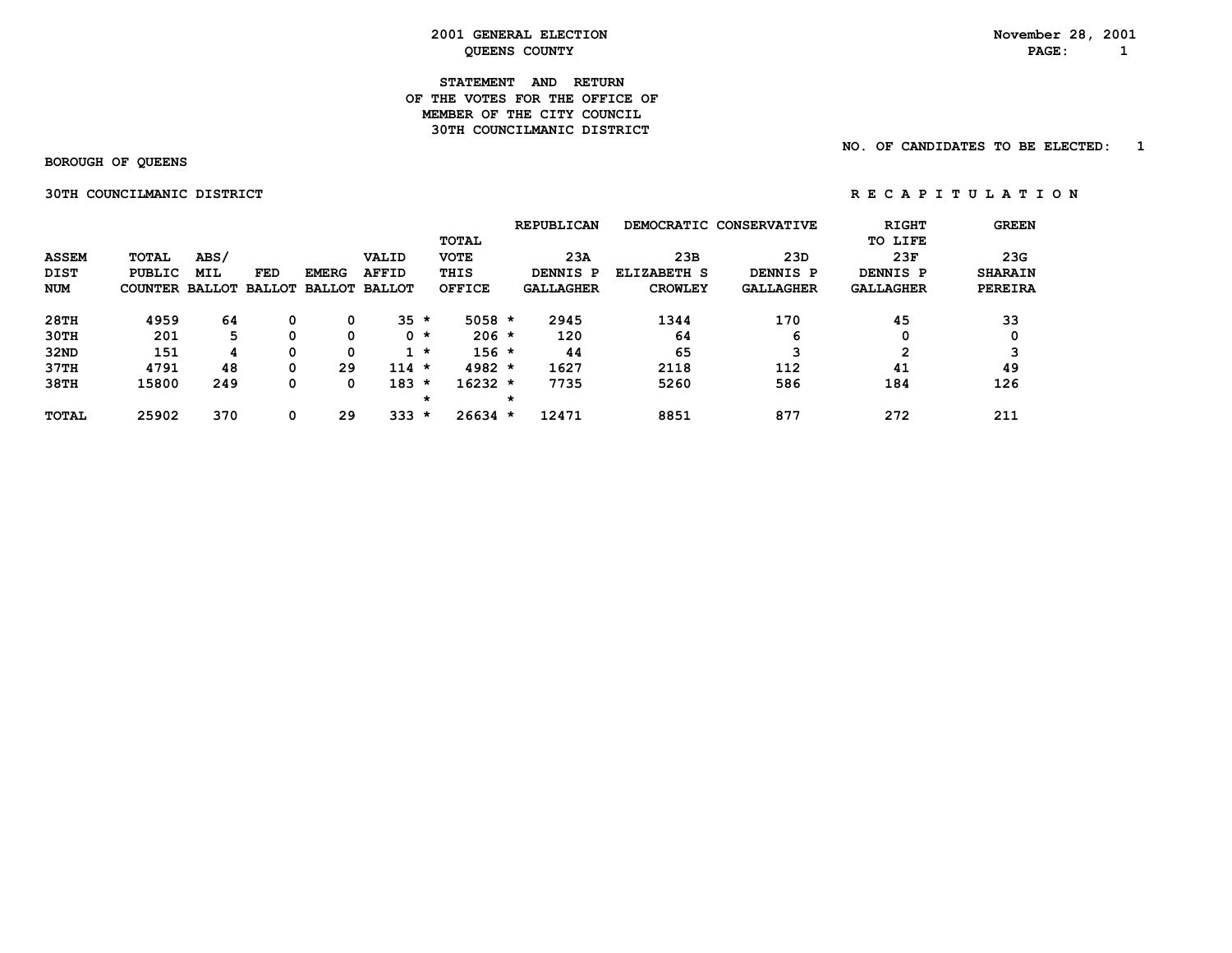# **STATEMENT AND RETURN OF THE VOTES FOR THE OFFICE OF MEMBER OF THE CITY COUNCIL30TH COUNCILMANIC DISTRICT**

|              | 30TH COUNCILMANIC DISTRICT<br><b>WORKING</b> |             |             |
|--------------|----------------------------------------------|-------------|-------------|
|              | <b>FAMILIES</b>                              |             |             |
| <b>ASSEM</b> | 23H                                          |             | <b>UNRE</b> |
| <b>DIST</b>  | ELIZABETH S                                  | <b>SCAT</b> | <b>CORD</b> |
| <b>NUM</b>   | <b>CROWLEY</b>                               | <b>VOTE</b> | <b>VOTE</b> |
|              |                                              |             |             |
| <b>28TH</b>  | 73                                           | 0           | 448         |
| 30TH         | 0                                            | 0           | 16          |
| 32ND         | 4                                            | 0           | 35          |
| 37TH         | 91                                           | 0           | 944         |
| 38TH         | 279                                          | 1           | 2061        |
|              |                                              |             |             |
| <b>TOTAL</b> | 447                                          | 1           | 3504        |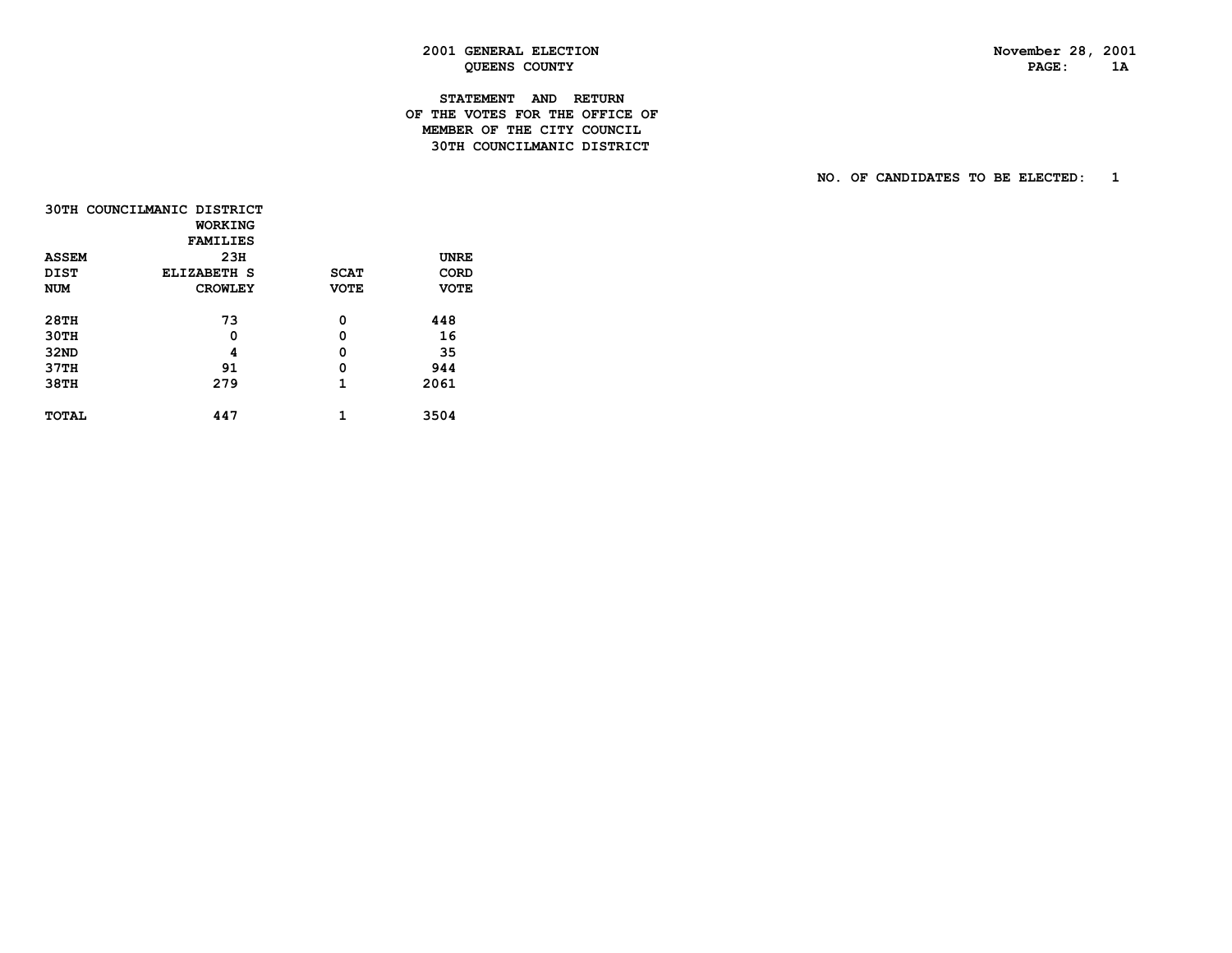#### **STATEMENT AND RETURN OF THE VOTES FOR THE OFFICE OFMEMBER OF THE CITY COUNCIL 31ST COUNCILMANIC DISTRICT**

 **NO. OF CANDIDATES TO BE ELECTED: 1**

 **BOROUGH OF QUEENS**

 **31STCOUNCILMANICDISTRICT R E C A P I T U L A T I O N**

|              |                       |      |     |              |                      |         |               |   | <b>REPUBLICAN</b> |                | DEMOCRATIC INDEPENDENCE | LIBERAL      | <b>GREEN</b>       |
|--------------|-----------------------|------|-----|--------------|----------------------|---------|---------------|---|-------------------|----------------|-------------------------|--------------|--------------------|
|              |                       |      |     |              |                      |         | <b>TOTAL</b>  |   |                   |                |                         |              |                    |
| <b>ASSEM</b> | <b>TOTAL</b>          | ABS/ |     |              | VALID                |         | <b>VOTE</b>   |   | 23A               | 23B            | 23C                     | 23E          | 23G                |
| <b>DIST</b>  | PUBLIC                | MIL  | FED | <b>EMERG</b> | <b>AFFID</b>         |         | THIS          |   | EVERLY D          | <b>JAMES</b>   | <b>ROSALIND S</b>       | EDWARD J     | <b>FRANCISCO A</b> |
| <b>NUM</b>   | COUNTER BALLOT BALLOT |      |     |              | <b>BALLOT BALLOT</b> |         | <b>OFFICE</b> |   | <b>BROWN</b>      | <b>SANDERS</b> | <b>ONEAL</b>            | <b>LEWIS</b> | <b>PENA</b>        |
| 23RD         | 3900                  | 168  | 0   | 19           | 38                   | $\star$ | $4125 *$      |   | 410               | 2546           | 51                      | 22           | 18                 |
| 29TH         | 8122                  | 56   | 0   | 39           | $56*$                |         | $8273 *$      |   | 660               | 5342           | 224                     | 62           | 46                 |
| 31ST         | 12580                 | 324  | 0   | 45           | 125                  | $\star$ | $13074$ *     |   | 847               | 8188           | 171                     | 142          | 86                 |
| 32ND         | 90                    | 0    | 0   | 0            |                      | $2 *$   | $92 *$        |   | 5                 | 52             | 2                       | 4            | $\mathbf{2}$       |
| 33RD         | 1214                  | 11   |     | 0            |                      | 5 *     | $1230 *$      |   | 55                | 785            | 22                      | 11           | 6                  |
|              |                       |      |     |              |                      | *       |               | * |                   |                |                         |              |                    |
| <b>TOTAL</b> | 25906                 | 559  | 0   | 103          | 226                  | $\star$ | $26794 *$     |   | 1977              | 16913          | 470                     | 241          | 158                |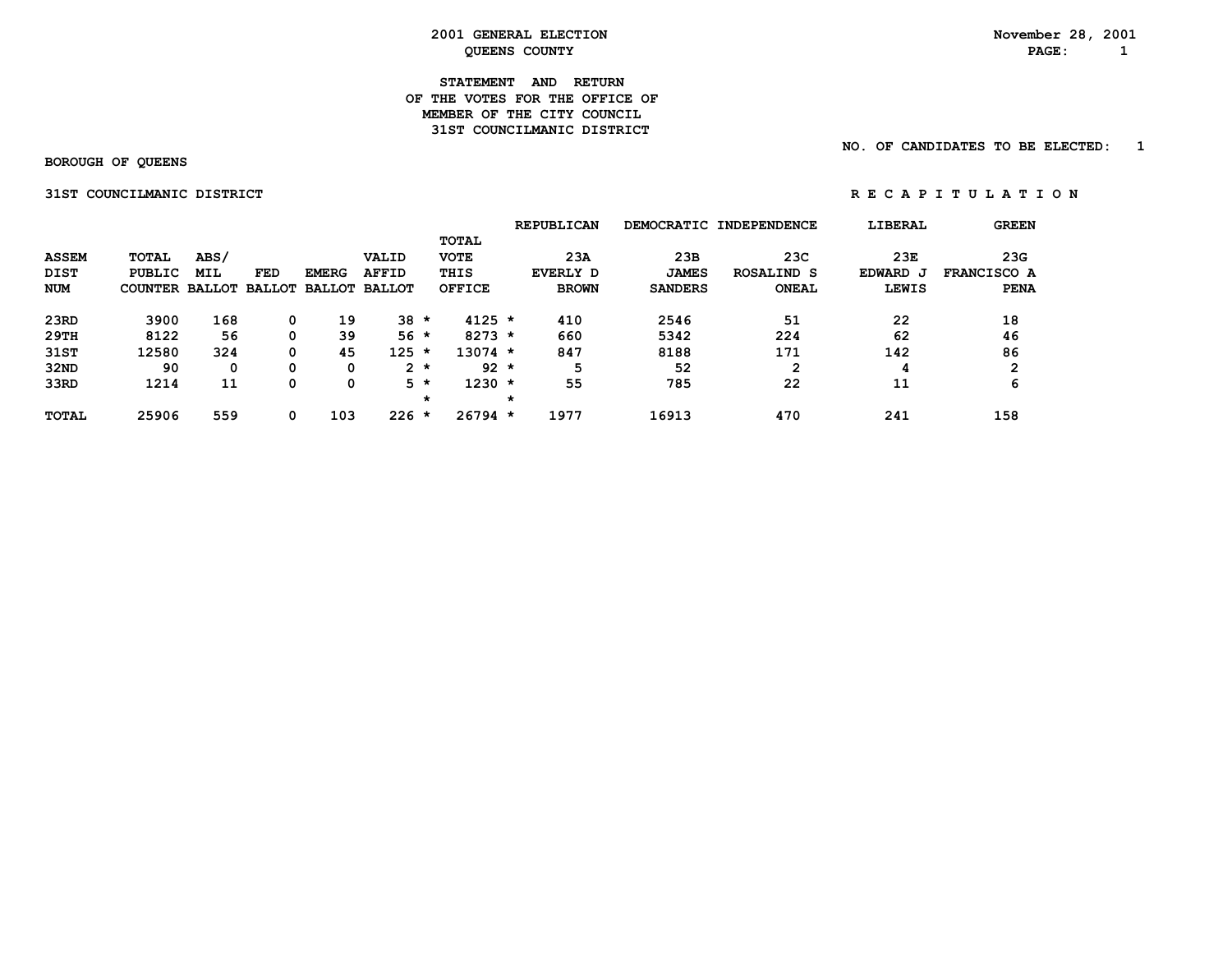# **STATEMENT AND RETURN OF THE VOTES FOR THE OFFICE OF MEMBER OF THE CITY COUNCIL31ST COUNCILMANIC DISTRICT**

|              | 31ST COUNCILMANIC DISTRICT |               |              |             |
|--------------|----------------------------|---------------|--------------|-------------|
|              | <b>WORKING</b>             | <b>FUSION</b> |              |             |
|              | <b>FAMILIES</b>            |               |              |             |
| <b>ASSEM</b> | 23H                        | 23L           |              | <b>UNRE</b> |
| <b>DIST</b>  | <b>JAMES</b>               | EVERLY D      | <b>SCAT</b>  | CORD        |
| <b>NUM</b>   | <b>SANDERS</b>             | <b>BROWN</b>  | <b>VOTE</b>  | <b>VOTE</b> |
| 23RD         | 60                         | 14            | 0            | 1004        |
| 29TH         | 144                        | 53            | 1            | 1741        |
| 31ST         | 305                        | 54            | 1            | 3280        |
| 32ND         | 1                          | 0             | 0            | 26          |
| 33RD         | 21                         | 6             | 0            | 324         |
| <b>TOTAL</b> | 531                        | 127           | $\mathbf{2}$ | 6375        |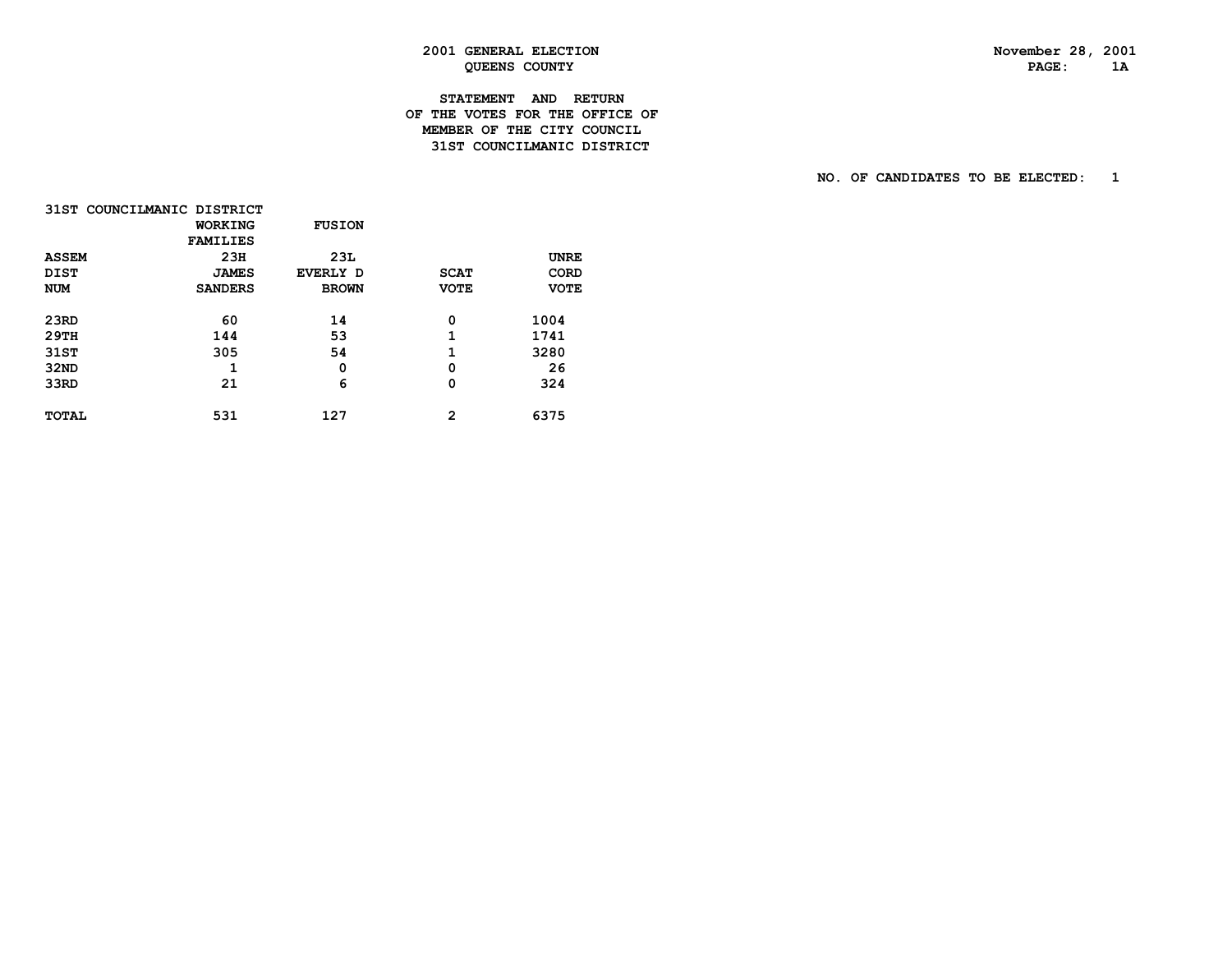#### **STATEMENT AND RETURN OF THE VOTES FOR THE OFFICE OFMEMBER OF THE CITY COUNCIL 32ND COUNCILMANIC DISTRICT**

#### **NO. OF CANDIDATES TO BE ELECTED: 1**

 **BOROUGH OF QUEENS**

 **32NDCOUNCILMANICDISTRICT R E C A P I T U L A T I O N**

|              |            |                |              |                      |                                        |                           |                                | <b>REPUBLICAN</b>                                        |                 |               |               | <b>GREEN</b>                                |
|--------------|------------|----------------|--------------|----------------------|----------------------------------------|---------------------------|--------------------------------|----------------------------------------------------------|-----------------|---------------|---------------|---------------------------------------------|
|              |            |                |              |                      |                                        |                           |                                |                                                          |                 |               |               |                                             |
| <b>TOTAL</b> | ABS/       |                |              | VALID                |                                        | <b>VOTE</b>               |                                | 23A                                                      | 23B             | 23C           | 23D           | 23G                                         |
| PUBLIC       | <b>MIL</b> | FED            | <b>EMERG</b> | <b>AFFID</b>         |                                        |                           |                                | <b>JOANN</b>                                             | <b>JOSEPH P</b> | JOHN J        | <b>JOANN</b>  | <b>ROBERT</b>                               |
|              |            |                |              | <b>BALLOT</b>        |                                        |                           |                                | <b>ARIOLA</b>                                            | <b>ADDABBO</b>  | <b>BAXTER</b> | <b>ARIOLA</b> | <b>CURRAN</b>                               |
|              |            |                |              | 229                  | $\star$                                |                           |                                |                                                          |                 |               |               | 369                                         |
| 990          | 21         | 0              |              |                      |                                        |                           |                                | 285                                                      | 543             |               | 27            |                                             |
| 82           | 2          | 0              |              |                      |                                        |                           |                                | 16                                                       | 52              | 0             |               |                                             |
| 5213         | 46         | 0              |              |                      |                                        |                           |                                | 1282                                                     | 2486            | 47            | 137           | 33                                          |
|              |            |                |              |                      | *                                      |                           | *                              |                                                          |                 |               |               |                                             |
| 30624        | 496        | 0              |              | 338                  | *                                      |                           |                                | 10184                                                    | 15126           | 425           | 982           | 405                                         |
|              | 24339      | COUNTER<br>427 |              | <b>BALLOT BALLOT</b> | <b>BALLOT</b><br>0<br>0<br>0<br>0<br>0 | $12 *$<br>$1 *$<br>$96 *$ | TOTAL<br>THIS<br><b>OFFICE</b> | $24995 *$<br>$1023 *$<br>$85 *$<br>$5355 *$<br>$31458 *$ | 8601            | 12045         | 371           | DEMOCRATIC INDEPENDENCE CONSERVATIVE<br>816 |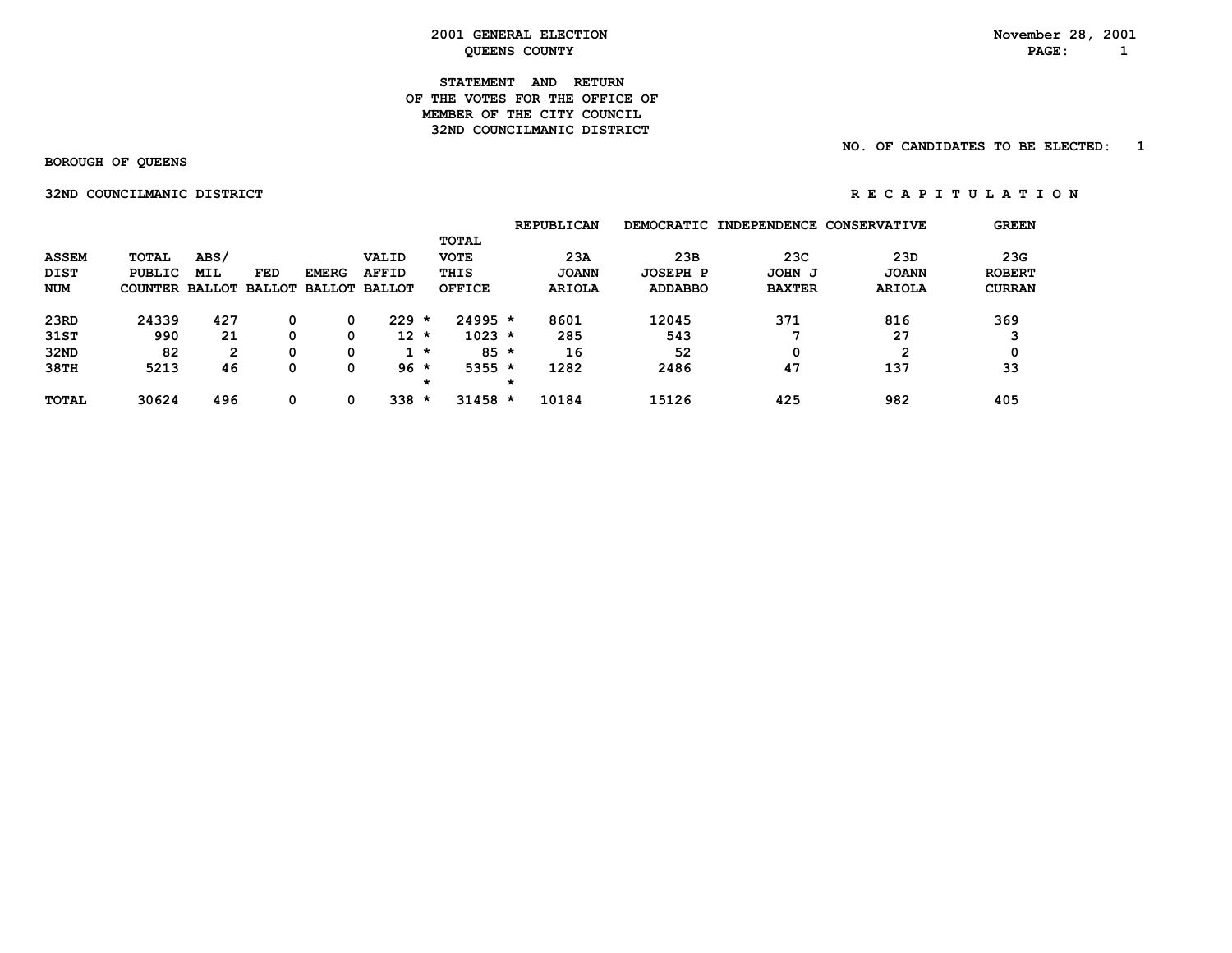# **STATEMENT AND RETURN OF THE VOTES FOR THE OFFICE OF MEMBER OF THE CITY COUNCIL32ND COUNCILMANIC DISTRICT**

| 32ND COUNCILMANIC DISTRICT |                 |             |             |
|----------------------------|-----------------|-------------|-------------|
|                            | <b>WORKING</b>  |             |             |
|                            | <b>FAMILIES</b> |             |             |
| <b>ASSEM</b>               | 23H             |             | <b>UNRE</b> |
| <b>DIST</b>                | <b>JOANN</b>    | <b>SCAT</b> | <b>CORD</b> |
| <b>NUM</b>                 | <b>ARIOLA</b>   | <b>VOTE</b> | <b>VOTE</b> |
|                            |                 |             |             |
| 23RD                       | 245             | 3           | 2545        |
| 31ST                       | 12              | 0           | 146         |
| 32ND                       | 5               | 0           | 10          |
| 38TH                       | 64              | 0           | 1306        |
|                            |                 |             |             |
| <b>TOTAL</b>               | 326             | 3           | 4007        |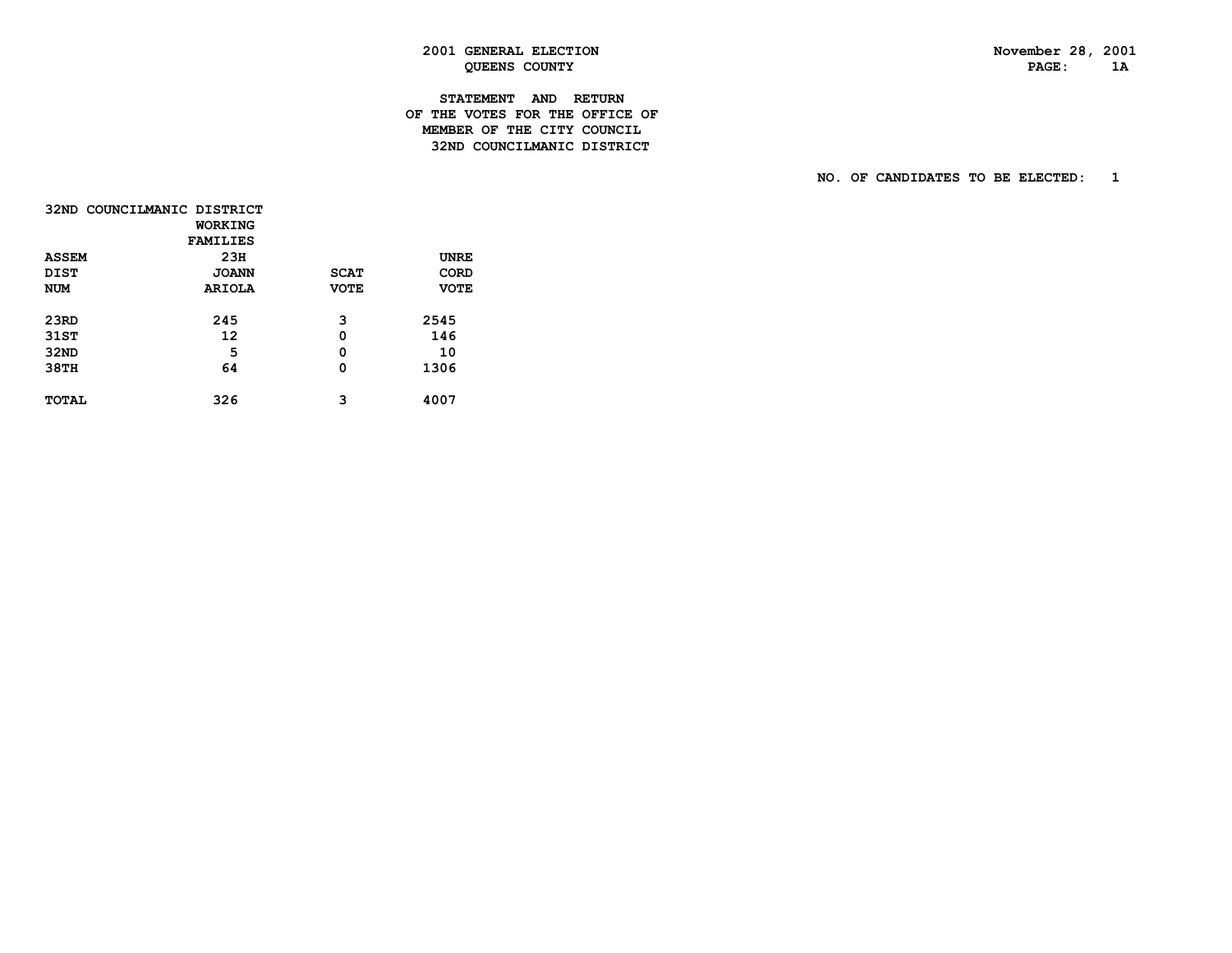#### **STATEMENT AND RETURN** OF THE VOTES CAST FOR **TABULATED PROPOSITION BY: SUPERVISOR #1**

 **BOROUGH OF QUEENS**

 **QUEENS COUNTY**

| <b>ASSEM</b><br><b>DIST</b> | <b>TOTAL</b><br><b>PUBLIC</b> | ABS/<br>MIL | FED         | <b>EMER</b> | AFF         |        |         |            |           | <b>UNRECORDED</b> | TOTAL VOTE<br>FOR<br>THIS |
|-----------------------------|-------------------------------|-------------|-------------|-------------|-------------|--------|---------|------------|-----------|-------------------|---------------------------|
| <b>NUM</b>                  | <b>COUNTER</b>                | <b>VOTE</b> | <b>VOTE</b> | <b>VOTE</b> | <b>VOTE</b> | TOTAL  |         | <b>YES</b> | <b>NO</b> | <b>VOTE</b>       | <b>PROPOSAL</b>           |
| 23RD                        | 29085                         | 604         | 0           | 19          | 281         | 29989  | $\star$ | 6105       | 5473      | 18411             | 29989                     |
| 24TH                        | 33897                         | 573         | 0           | 27          | 257         | 34754  | $\star$ | 10933      | 6425      | 17396             | 34754                     |
| 25TH                        | 18473                         | 349         | 0           | 67          | 169         | 19058  | $\star$ | 4002       | 2335      | 12721             | 19058                     |
| 26TH                        | 34645                         | 710         | 0           | 14          | 237         | 35606  | $\star$ | 10388      | 6749      | 18469             | 35606                     |
| 27TH                        | 26695                         | 462         | 0           | 88          | 225         | 27470  | $\star$ | 7474       | 4603      | 15393             | 27470                     |
| 28TH                        | 30739                         | 699         | 0           | 4           | 228         | 31670  | $\star$ | 8568       | 5084      | 18018             | 31670                     |
| 29TH                        | 22987                         | 341         | 0           | 39          | 188         | 23555  | $\star$ | 4492       | 1852      | 17211             | 23555                     |
| 30TH                        | 24145                         | 408         | 0           | 11          | 203         | 24767  | $\star$ | 5493       | 3719      | 15555             | 24767                     |
| 31ST                        | 18584                         | 375         | 0           | 45          | 180         | 19184  | $\star$ | 3100       | 1468      | 14616             | 19184                     |
| 32ND                        | 20297                         | 256         | 0           | 71          | 243         | 20867  | $\star$ | 3651       | 1641      | 15575             | 20867                     |
| 33RD                        | 26397                         | 224         | 0           | 0           | 198         | 26819  | $\star$ | 5471       | 2859      | 18489             | 26819                     |
| 34TH                        | 15742                         | 137         | 0           | 19          | 128         | 16026  | $\star$ | 2843       | 1373      | 11810             | 16026                     |
| 35TH                        | 15817                         | 208         | 0           | 11          | 156         | 16192  | $\star$ | 2675       | 1211      | 12306             | 16192                     |
| 36TH                        | 22510                         | 241         | 0           | 0           | 273         | 23024  | $\star$ | 5211       | 3081      | 14732             | 23024                     |
| 37TH                        | 17755                         | 175         | 0           | 38          | 248         | 18216  | $\star$ | 3820       | 2025      | 12371             | 18216                     |
| 38TH                        | 22682                         | 321         | 0           | 0           | 300         | 23303  | $\star$ | 4789       | 3977      | 14537             | 23303                     |
|                             |                               |             |             |             |             |        | $\star$ |            |           |                   |                           |
| <b>TOTAL</b>                | 380450                        | 6083        | 0           | 453         | 3514        | 390500 | $\star$ | 89015      | 53875     | 247610            | 390500                    |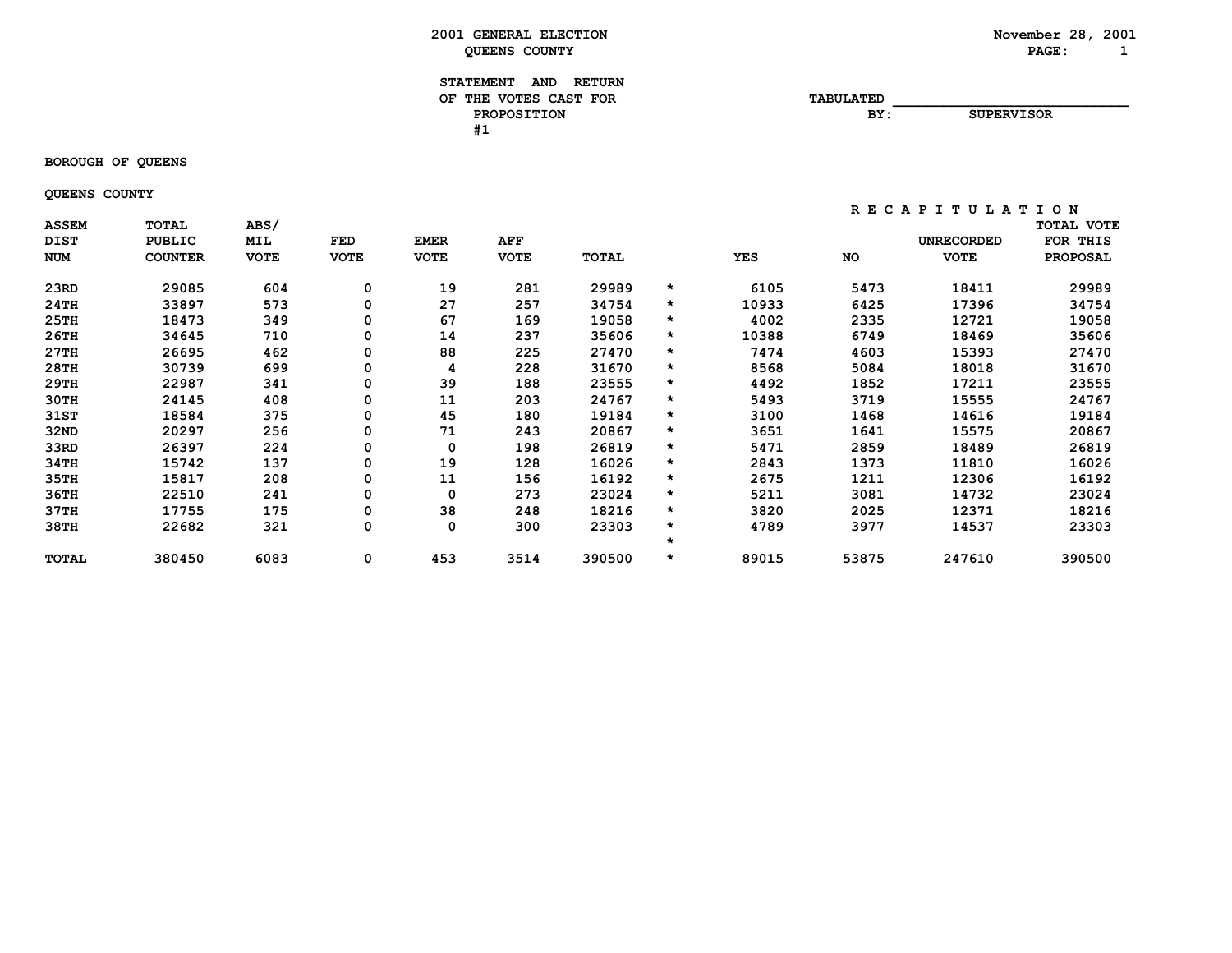**November 28, 2001**<br>**PAGE:** 1

| 2001<br><b>GENERAL ELECTION</b> | November 28, | 200 |
|---------------------------------|--------------|-----|
| <b>COUNTY</b><br>OUEENS         | <b>PAGE</b>  |     |

| <b>STATEMENT</b><br><b>AND</b><br><b>RETURN</b> |                  |                   |
|-------------------------------------------------|------------------|-------------------|
| THE VOTES CAST FOR<br>OF.                       | <b>TABULATED</b> |                   |
| <b>PROPOSITION</b>                              | BY:              | <b>SUPERVISOR</b> |
| #2                                              |                  |                   |

# **BOROUGH OF QUEENS**

 **QUEENS COUNTY**

| <b>ASSEM</b> | <b>TOTAL</b>   | ABS/        |             |             |             |              |         |            |           |                   | TOTAL VOTE      |
|--------------|----------------|-------------|-------------|-------------|-------------|--------------|---------|------------|-----------|-------------------|-----------------|
| <b>DIST</b>  | <b>PUBLIC</b>  | MIL         | FED         | <b>EMER</b> | <b>AFF</b>  |              |         |            |           | <b>UNRECORDED</b> | FOR THIS        |
| <b>NUM</b>   | <b>COUNTER</b> | <b>VOTE</b> | <b>VOTE</b> | <b>VOTE</b> | <b>VOTE</b> | <b>TOTAL</b> |         | <b>YES</b> | <b>NO</b> | <b>VOTE</b>       | <b>PROPOSAL</b> |
| 23RD         | 29085          | 604         | 0           | 19          | 281         | 29989        | $\star$ | 6980       | 4547      | 18462             | 29989           |
| 24TH         | 33897          | 573         | 0           | 27          | 257         | 34754        | $\star$ | 11060      | 6130      | 17564             | 34754           |
| 25TH         | 18473          | 349         | 0           | 67          | 169         | 19058        | *       | 4127       | 2086      | 12845             | 19058           |
| 26TH         | 34645          | 710         | 0           | 14          | 237         | 35606        | *       | 10707      | 6269      | 18630             | 35606           |
| 27TH         | 26695          | 462         | 0           | 88          | 225         | 27470        | $\star$ | 7933       | 3978      | 15559             | 27470           |
| 28TH         | 30739          | 699         | 0           | 4           | 228         | 31670        | *       | 8530       | 4862      | 18278             | 31670           |
| 29TH         | 22987          | 341         | 0           | 39          | 188         | 23555        | $\star$ | 4530       | 1798      | 17227             | 23555           |
| 30TH         | 24145          | 408         | 0           | 11          | 203         | 24767        | $\star$ | 5878       | 3143      | 15746             | 24767           |
| 31ST         | 18584          | 375         | 0           | 45          | 180         | 19184        | $\star$ | 3194       | 1339      | 14651             | 19184           |
| 32ND         | 20297          | 256         | 0           | 71          | 243         | 20867        | $\star$ | 3686       | 1527      | 15654             | 20867           |
| 33RD         | 26397          | 224         | 0           | 0           | 198         | 26819        | *       | 5605       | 2775      | 18439             | 26819           |
| 34TH         | 15742          | 137         | 0           | 19          | 128         | 16026        | $\star$ | 2859       | 1268      | 11899             | 16026           |
| 35TH         | 15817          | 208         | 0           | 11          | 156         | 16192        | $\star$ | 2582       | 1213      | 12397             | 16192           |
| 36TH         | 22510          | 241         | 0           | 0           | 273         | 23024        | *       | 5288       | 2745      | 14991             | 23024           |
| 37TH         | 17755          | 175         | 0           | 38          | 248         | 18216        | $\star$ | 3888       | 1859      | 12469             | 18216           |
| 38TH         | 22682          | 321         | 0           | 0           | 300         | 23303        | *       | 5708       | 3016      | 14579             | 23303           |
|              |                |             |             |             |             |              | $\star$ |            |           |                   |                 |
| <b>TOTAL</b> | 380450         | 6083        | 0           | 453         | 3514        | 390500       | *       | 92555      | 48555     | 249390            | 390500          |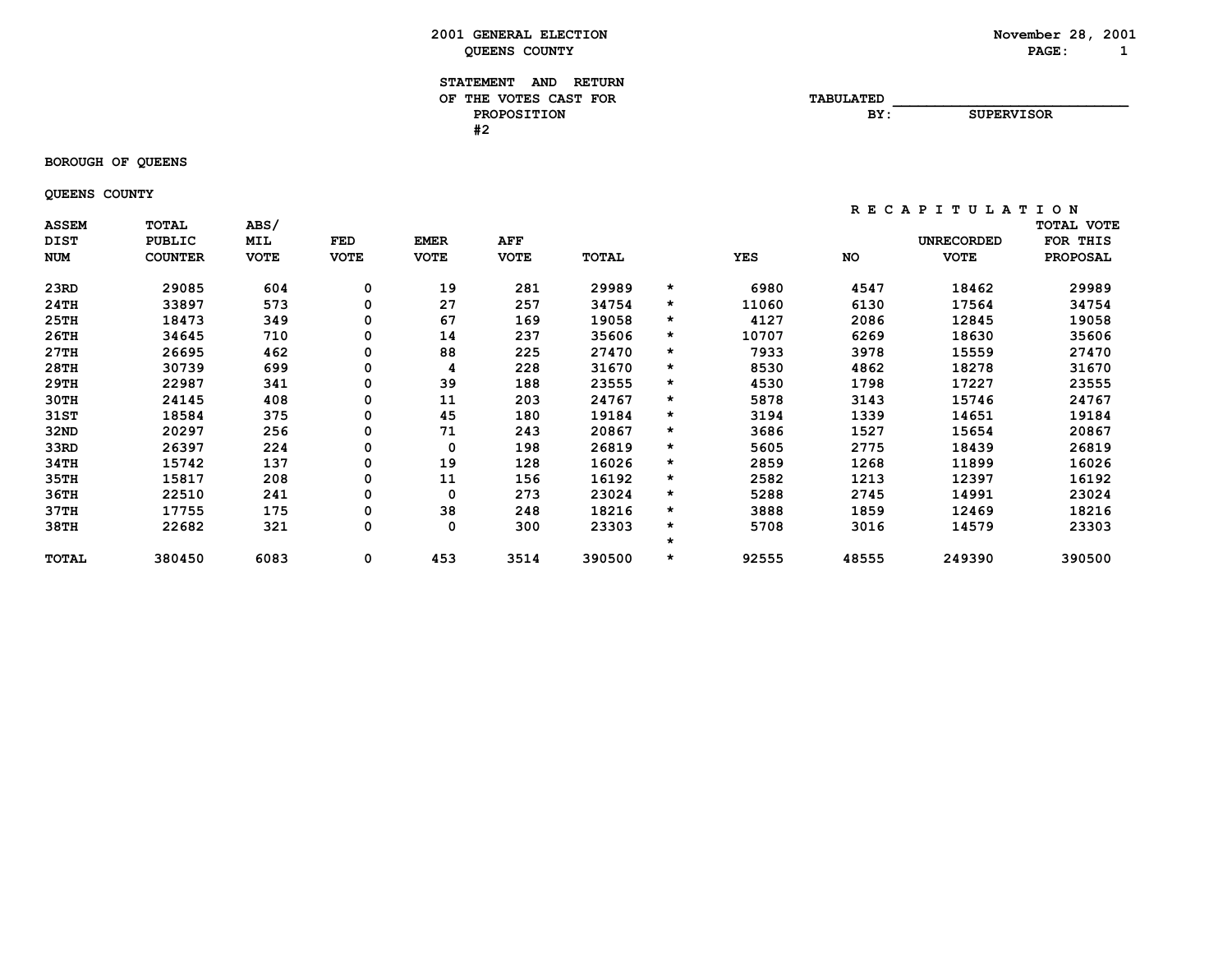**November 28, 2001**<br>**PAGE:** 1

| 2001<br><b>GENERAL ELECTION</b> | November 28, | 200 |
|---------------------------------|--------------|-----|
| <b>COUNTY</b><br>OUEENS         | <b>PAGE</b>  |     |

| <b>STATEMENT</b><br><b>AND</b><br><b>RETURN</b> |                  |                   |
|-------------------------------------------------|------------------|-------------------|
| THE VOTES CAST FOR<br>OF                        | <b>TABULATED</b> |                   |
| <b>PROPOSITION</b>                              | BY:              | <b>SUPERVISOR</b> |
| π-                                              |                  |                   |

 **BOROUGH OF QUEENS**

 **QUEENS COUNTY**

| <b>ASSEM</b><br><b>DIST</b> | <b>TOTAL</b><br><b>PUBLIC</b> | ABS/<br>MIL | FED         | <b>EMER</b> | AFF         |        |         |            |       | UNRECORDED  | TOTAL VOTE<br>FOR<br>THIS |
|-----------------------------|-------------------------------|-------------|-------------|-------------|-------------|--------|---------|------------|-------|-------------|---------------------------|
| <b>NUM</b>                  | <b>COUNTER</b>                | <b>VOTE</b> | <b>VOTE</b> | <b>VOTE</b> | <b>VOTE</b> | TOTAL  |         | <b>YES</b> | NO    | <b>VOTE</b> | <b>PROPOSAL</b>           |
| 23RD                        | 29085                         | 604         | 0           | 19          | 281         | 29989  | $\star$ | 7728       | 3691  | 18570       | 29989                     |
| 24TH                        | 33897                         | 573         | 0           | 27          | 257         | 34754  | $\star$ | 12131      | 5039  | 17584       | 34754                     |
| 25TH                        | 18473                         | 349         | 0           | 67          | 169         | 19058  | $\star$ | 4451       | 1764  | 12843       | 19058                     |
| 26TH                        | 34645                         | 710         | 0           | 14          | 237         | 35606  | $\star$ | 11756      | 5275  | 18575       | 35606                     |
| 27TH                        | 26695                         | 462         | 0           | 88          | 225         | 27470  | $\star$ | 8975       | 3044  | 15451       | 27470                     |
| 28TH                        | 30739                         | 699         | 0           | 4           | 228         | 31670  | *       | 9718       | 3838  | 18114       | 31670                     |
| 29TH                        | 22987                         | 341         | 0           | 39          | 188         | 23555  | $\star$ | 4977       | 1177  | 17401       | 23555                     |
| 30TH                        | 24145                         | 408         | 0           | 11          | 203         | 24767  | $\star$ | 6587       | 2491  | 15689       | 24767                     |
| 31ST                        | 18584                         | 375         | 0           | 45          | 180         | 19184  | $\star$ | 3502       | 915   | 14767       | 19184                     |
| 32ND                        | 20297                         | 256         | 0           | 71          | 243         | 20867  | $\star$ | 4122       | 1024  | 15721       | 20867                     |
| 33RD                        | 26397                         | 224         | 0           | 0           | 198         | 26819  | $\star$ | 6096       | 1951  | 18772       | 26819                     |
| 34TH                        | 15742                         | 137         | 0           | 19          | 128         | 16026  | $\star$ | 3170       | 991   | 11865       | 16026                     |
| 35TH                        | 15817                         | 208         | 0           | 11          | 156         | 16192  | $\star$ | 2940       | 865   | 12387       | 16192                     |
| 36TH                        | 22510                         | 241         | 0           | 0           | 273         | 23024  | $\star$ | 6130       | 2068  | 14826       | 23024                     |
| 37TH                        | 17755                         | 175         | 0           | 38          | 248         | 18216  | $\star$ | 4500       | 1275  | 12441       | 18216                     |
| 38TH                        | 22682                         | 321         | 0           | 0           | 300         | 23303  | *       | 6336       | 2345  | 14622       | 23303                     |
|                             |                               |             |             |             |             |        | *       |            |       |             |                           |
| <b>TOTAL</b>                | 380450                        | 6083        | 0           | 453         | 3514        | 390500 | *       | 103119     | 37753 | 249628      | 390500                    |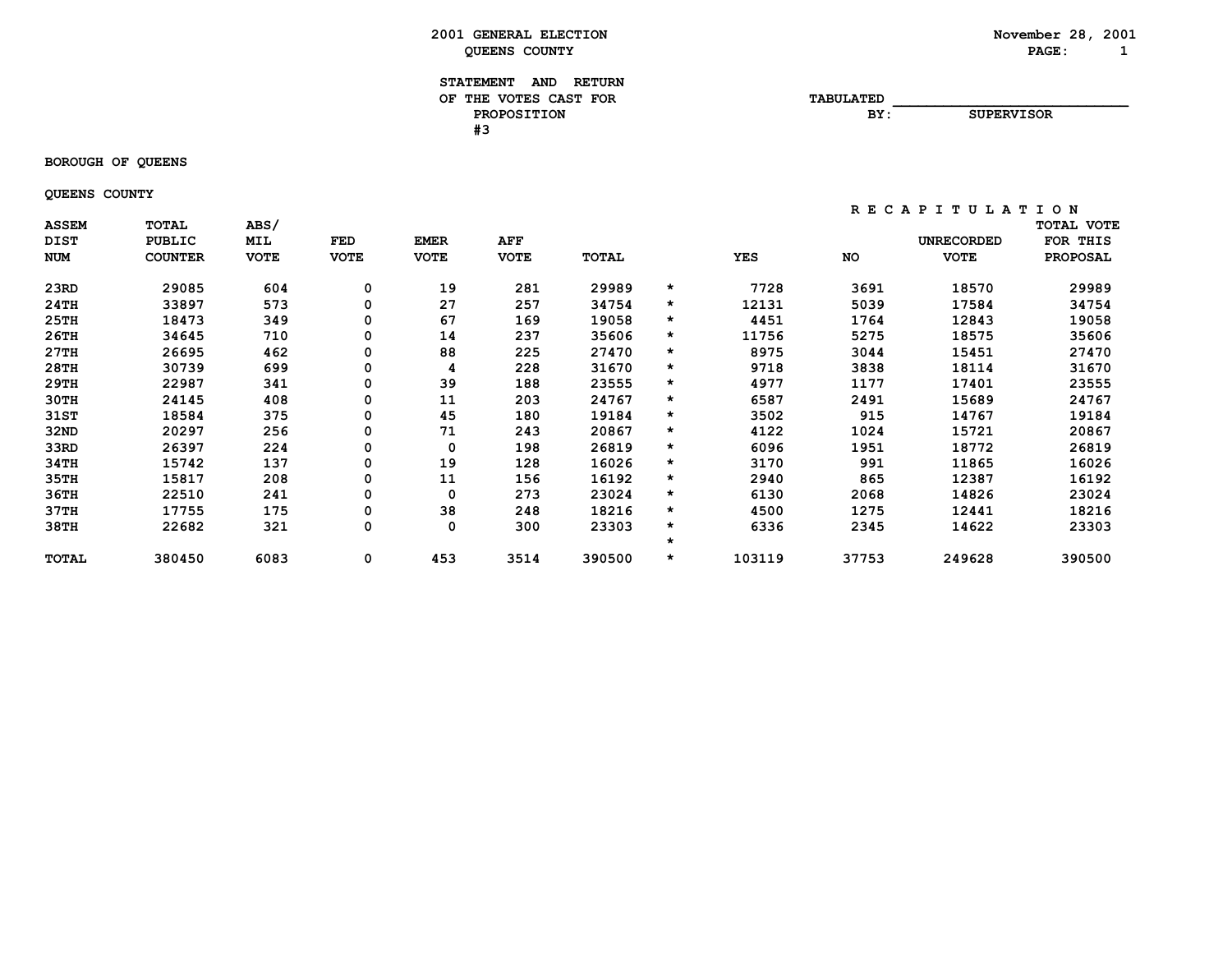#### **STATEMENT AND RETURN** OF THE VOTES CAST FOR **TABULATED PROPOSITION BY: SUPERVISOR #4**

 **BOROUGH OF QUEENS**

 **QUEENS COUNTY**

| <b>ASSEM</b><br><b>DIST</b> | <b>TOTAL</b><br><b>PUBLIC</b> | ABS/<br><b>MIL</b> | FED         | <b>EMER</b> | <b>AFF</b>  |        |         |            |           | UNRECORDED  | <b>TOTAL VOTE</b><br>FOR<br>THIS |
|-----------------------------|-------------------------------|--------------------|-------------|-------------|-------------|--------|---------|------------|-----------|-------------|----------------------------------|
| <b>NUM</b>                  | <b>COUNTER</b>                | <b>VOTE</b>        | <b>VOTE</b> | <b>VOTE</b> | <b>VOTE</b> | TOTAL  |         | <b>YES</b> | <b>NO</b> | <b>VOTE</b> | <b>PROPOSAL</b>                  |
| 23RD                        | 29085                         | 604                | 0           | 19          | 281         | 29989  | $\star$ | 4733       | 6360      | 18896       | 29989                            |
| 24TH                        | 33897                         | 573                | 0           | 27          | 257         | 34754  | $\star$ | 8270       | 8546      | 17938       | 34754                            |
| 25TH                        | 18473                         | 349                | 0           | 67          | 169         | 19058  | $\star$ | 3295       | 2796      | 12967       | 19058                            |
| 26TH                        | 34645                         | 710                | 0           | 14          | 237         | 35606  | $\star$ | 7486       | 8995      | 19125       | 35606                            |
| 27TH                        | 26695                         | 462                | 0           | 88          | 225         | 27470  | $\star$ | 6223       | 5410      | 15837       | 27470                            |
| 28TH                        | 30739                         | 699                | 0           | 4           | 228         | 31670  | $\star$ | 6427       | 6607      | 18636       | 31670                            |
| 29TH                        | 22987                         | 341                | 0           | 39          | 188         | 23555  | $\star$ | 4285       | 1906      | 17364       | 23555                            |
| 30TH                        | 24145                         | 408                | 0           | 11          | 203         | 24767  | $\star$ | 4495       | 4196      | 16076       | 24767                            |
| 31ST                        | 18584                         | 375                | 0           | 45          | 180         | 19184  | $\star$ | 2972       | 1390      | 14822       | 19184                            |
| 32ND                        | 20297                         | 256                | 0           | 71          | 243         | 20867  | $\star$ | 3385       | 1729      | 15753       | 20867                            |
| 33RD                        | 26397                         | 224                | 0           | 0           | 198         | 26819  | $\star$ | 5095       | 3074      | 18650       | 26819                            |
| 34TH                        | 15742                         | 137                | 0           | 19          | 128         | 16026  | $\star$ | 2493       | 1529      | 12004       | 16026                            |
| 35TH                        | 15817                         | 208                | 0           | 11          | 156         | 16192  | $\star$ | 2445       | 1290      | 12457       | 16192                            |
| 36TH                        | 22510                         | 241                | 0           | 0           | 273         | 23024  | $\star$ | 4383       | 3510      | 15131       | 23024                            |
| 37TH                        | 17755                         | 175                | 0           | 38          | 248         | 18216  | $\star$ | 3470       | 2170      | 12576       | 18216                            |
| 38TH                        | 22682                         | 321                | 0           | 0           | 300         | 23303  | $\star$ | 3982       | 4430      | 14891       | 23303                            |
|                             |                               |                    |             |             |             |        | *       |            |           |             |                                  |
| <b>TOTAL</b>                | 380450                        | 6083               | 0           | 453         | 3514        | 390500 | *       | 73439      | 63938     | 253123      | 390500                           |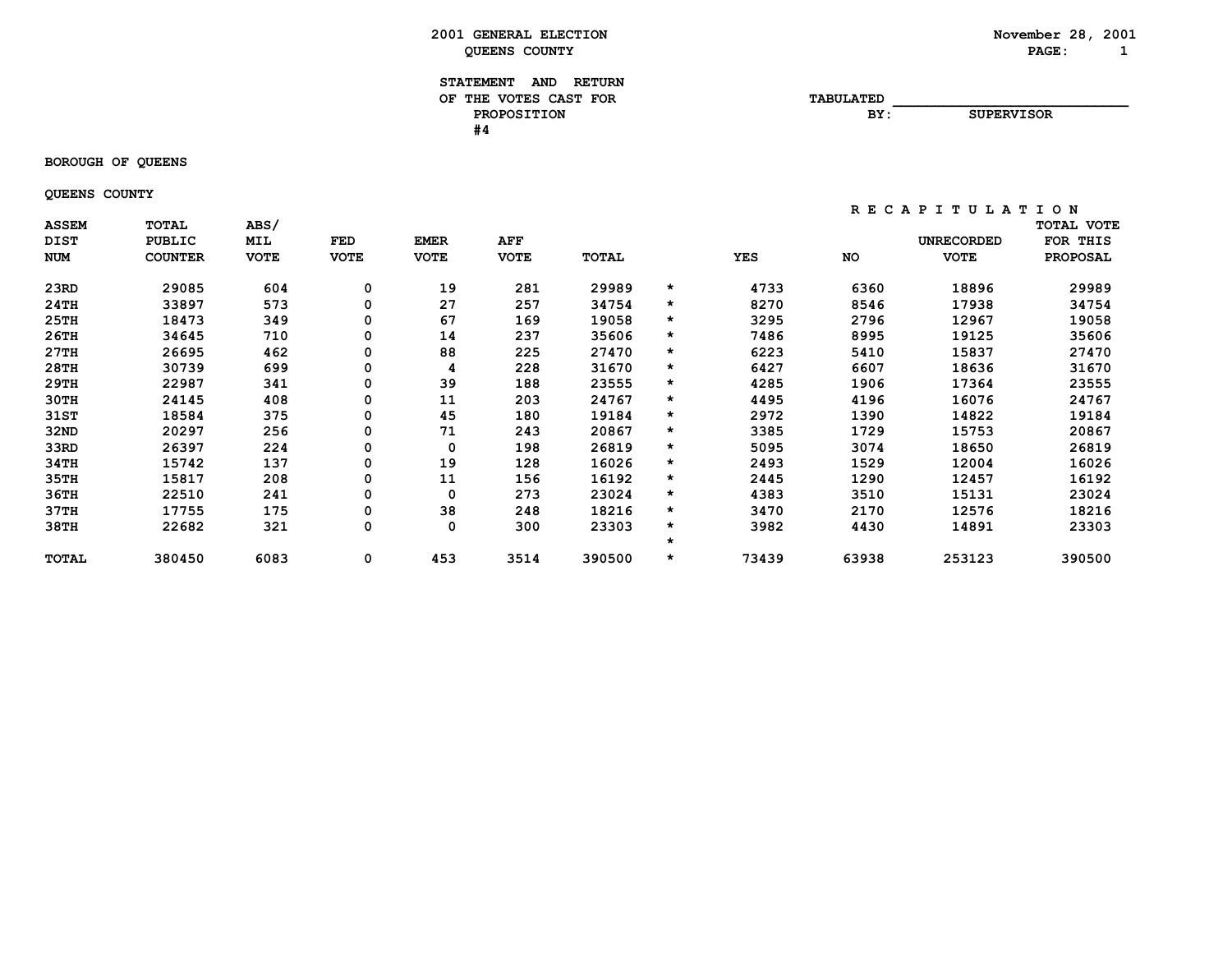**November 28, 2001**<br>**PAGE:** 1

| 2001<br><b>GENERAL ELECTION</b> | November 28, | 200 |
|---------------------------------|--------------|-----|
| <b>COUNTY</b><br>OUEENS         | <b>PAGE</b>  |     |

| <b>STATEMENT</b><br><b>AND</b><br><b>RETURN</b> |                  |                   |
|-------------------------------------------------|------------------|-------------------|
| THE VOTES CAST FOR<br>OF                        | <b>TABULATED</b> |                   |
| <b>PROPOSITION</b>                              | BY:              | <b>SUPERVISOR</b> |
| π.                                              |                  |                   |

# **BOROUGH OF QUEENS**

 **QUEENS COUNTY**

|              |                |             |             |             |             |              |         |            | . .<br>ີ  | .<br>ັ<br><u>.</u> | ັ               |
|--------------|----------------|-------------|-------------|-------------|-------------|--------------|---------|------------|-----------|--------------------|-----------------|
| <b>ASSEM</b> | <b>TOTAL</b>   | ABS/        |             |             |             |              |         |            |           |                    | TOTAL VOTE      |
| <b>DIST</b>  | PUBLIC         | MIL         | FED         | <b>EMER</b> | AFF         |              |         |            |           | <b>UNRECORDED</b>  | FOR THIS        |
| <b>NUM</b>   | <b>COUNTER</b> | <b>VOTE</b> | <b>VOTE</b> | <b>VOTE</b> | <b>VOTE</b> | <b>TOTAL</b> |         | <b>YES</b> | <b>NO</b> | <b>VOTE</b>        | <b>PROPOSAL</b> |
| 23RD         | 29085          | 604         | 0           | 19          | 281         | 29989        | $\star$ | 6266       | 4506      | 19217              | 29989           |
| 24TH         | 33897          | 573         | 0           | 27          | 257         | 34754        | $\star$ | 10089      | 6381      | 18284              | 34754           |
|              |                |             |             |             |             |              |         |            |           |                    |                 |
| 25TH         | 18473          | 349         | 0           | 67          | 169         | 19058        | $\star$ | 3761       | 2145      | 13152              | 19058           |
| 26TH         | 34645          | 710         | 0           | 14          | 237         | 35606        | $\star$ | 9662       | 6546      | 19398              | 35606           |
| 27TH         | 26695          | 462         | 0           | 88          | 225         | 27470        | $\star$ | 7260       | 3943      | 16267              | 27470           |
| 28TH         | 30739          | 699         | 0           | 4           | 228         | 31670        | $\star$ | 8090       | 4828      | 18752              | 31670           |
| 29TH         | 22987          | 341         | 0           | 39          | 188         | 23555        | $\star$ | 4414       | 1523      | 17618              | 23555           |
| 30TH         | 24145          | 408         | 0           | 11          | 203         | 24767        | $\star$ | 5567       | 3143      | 16057              | 24767           |
| 31ST         | 18584          | 375         | 0           | 45          | 180         | 19184        | $\star$ | 3116       | 1114      | 14954              | 19184           |
| 32ND         | 20297          | 256         | 0           | 71          | 243         | 20867        | $\star$ | 3652       | 1274      | 15941              | 20867           |
| 33RD         | 26397          | 224         | 0           | 0           | 198         | 26819        | $\star$ | 5429       | 2503      | 18887              | 26819           |
| 34TH         | 15742          | 137         | 0           | 19          | 128         | 16026        | $\star$ | 2750       | 1211      | 12065              | 16026           |
| 35TH         | 15817          | 208         | 0           | 11          | 156         | 16192        | $\star$ | 2590       | 1050      | 12552              | 16192           |
| 36TH         | 22510          | 241         | 0           | 0           | 273         | 23024        | $\star$ | 5088       | 2629      | 15307              | 23024           |
| 37TH         | 17755          | 175         | 0           | 38          | 248         | 18216        | $\star$ | 3856       | 1659      | 12701              | 18216           |
| 38TH         | 22682          | 321         | 0           | 0           | 300         | 23303        | $\star$ | 5201       | 3102      | 15000              | 23303           |
|              |                |             |             |             |             |              | $\star$ |            |           |                    |                 |
| <b>TOTAL</b> | 380450         | 6083        | 0           | 453         | 3514        | 390500       | $\star$ | 86791      | 47557     | 256152             | 390500          |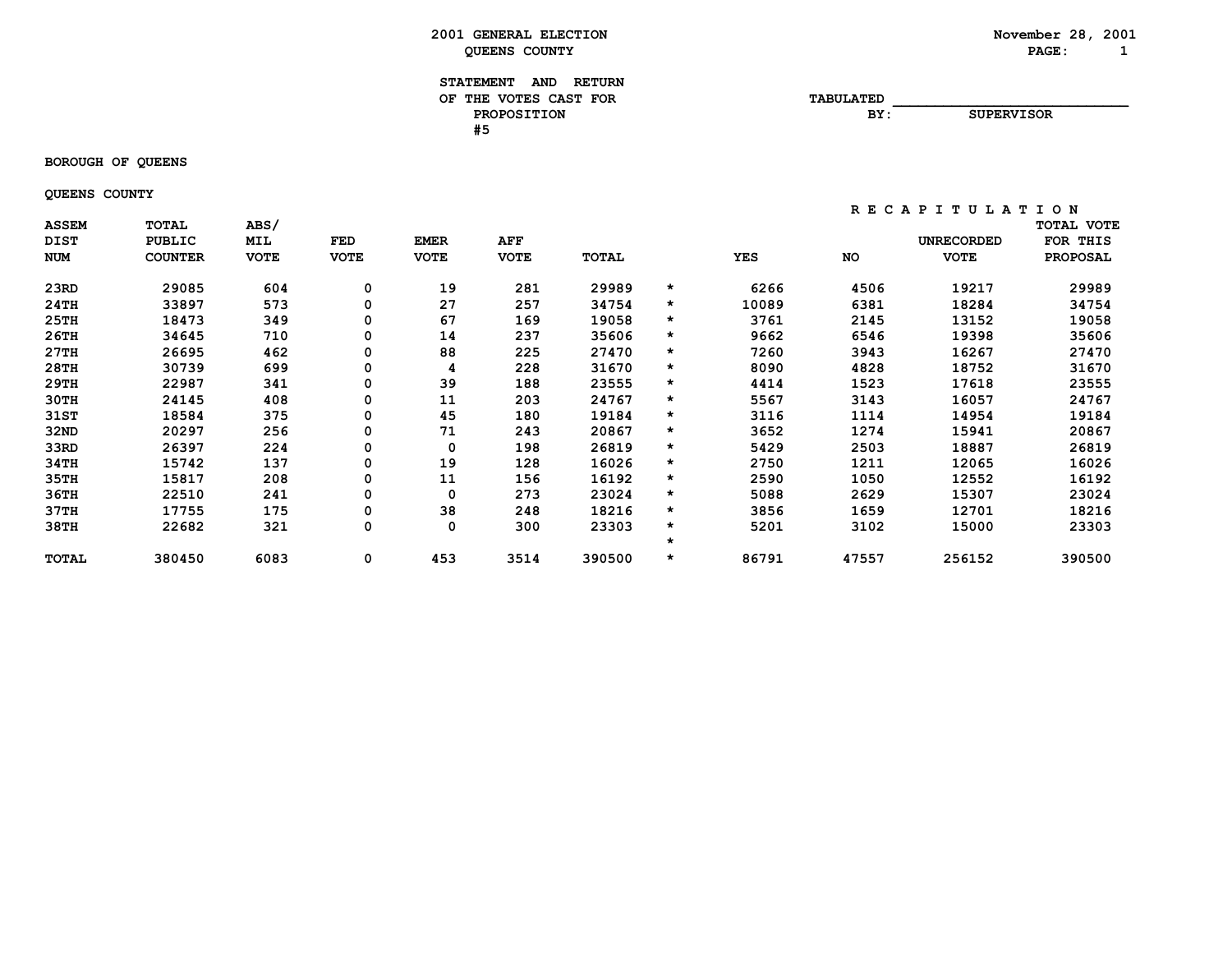#### **STATEMENT AND RETURN** OF THE VOTES CAST FOR **TABULATED PROPOSITION BY: SUPERVISOR #6**

#### **BOROUGH OF QUEENS**

 **QUEENS COUNTY**

| <b>ASSEM</b><br><b>DIST</b> | <b>TOTAL</b><br><b>PUBLIC</b> | ABS/<br>MIL | FED         | <b>EMER</b> | <b>AFF</b>  |        |         |            |       | UNRECORDED  | <b>TOTAL VOTE</b><br>FOR<br>THIS |
|-----------------------------|-------------------------------|-------------|-------------|-------------|-------------|--------|---------|------------|-------|-------------|----------------------------------|
| <b>NUM</b>                  | <b>COUNTER</b>                | <b>VOTE</b> | <b>VOTE</b> | <b>VOTE</b> | <b>VOTE</b> | TOTAL  |         | <b>YES</b> | NO    | <b>VOTE</b> | <b>PROPOSAL</b>                  |
| 23RD                        | 29085                         | 604         | 0           | 19          | 281         | 29989  | $\star$ | 6767       | 4270  | 18952       | 29989                            |
| 24TH                        | 33897                         | 573         | 0           | 27          | 257         | 34754  | $\star$ | 10907      | 5776  | 18071       | 34754                            |
| 25TH                        | 18473                         | 349         | 0           | 67          | 169         | 19058  | $\star$ | 4064       | 1934  | 13060       | 19058                            |
| 26TH                        | 34645                         | 710         | 0           | 14          | 237         | 35606  | $\star$ | 10510      | 6080  | 19016       | 35606                            |
| 27TH                        | 26695                         | 462         | 0           | 88          | 225         | 27470  | $\star$ | 7960       | 3631  | 15879       | 27470                            |
| 28TH                        | 30739                         | 699         | 0           | 4           | 228         | 31670  | $\star$ | 8530       | 4520  | 18620       | 31670                            |
| 29TH                        | 22987                         | 341         | 0           | 39          | 188         | 23555  | $\star$ | 4545       | 1552  | 17458       | 23555                            |
| 30TH                        | 24145                         | 408         | 0           | 11          | 203         | 24767  | *       | 5947       | 2859  | 15961       | 24767                            |
| 31ST                        | 18584                         | 375         | 0           | 45          | 180         | 19184  | $\star$ | 3218       | 1102  | 14864       | 19184                            |
| 32ND                        | 20297                         | 256         | 0           | 71          | 243         | 20867  | $\star$ | 3759       | 1293  | 15815       | 20867                            |
| 33RD                        | 26397                         | 224         | 0           | 0           | 198         | 26819  | $\star$ | 5692       | 2452  | 18675       | 26819                            |
| 34TH                        | 15742                         | 137         | 0           | 19          | 128         | 16026  | $\star$ | 2888       | 1138  | 12000       | 16026                            |
| 35TH                        | 15817                         | 208         | 0           | 11          | 156         | 16192  | $\star$ | 2694       | 1027  | 12471       | 16192                            |
| 36TH                        | 22510                         | 241         | 0           | 0           | 273         | 23024  | $\star$ | 5436       | 2448  | 15140       | 23024                            |
| 37TH                        | 17755                         | 175         | 0           | 38          | 248         | 18216  | $\star$ | 4043       | 1593  | 12580       | 18216                            |
| 38TH                        | 22682                         | 321         | 0           | 0           | 300         | 23303  | $\star$ | 5679       | 2745  | 14879       | 23303                            |
|                             |                               |             |             |             |             |        | $\star$ |            |       |             |                                  |
| <b>TOTAL</b>                | 380450                        | 6083        | 0           | 453         | 3514        | 390500 | $\star$ | 92639      | 44420 | 253441      | 390500                           |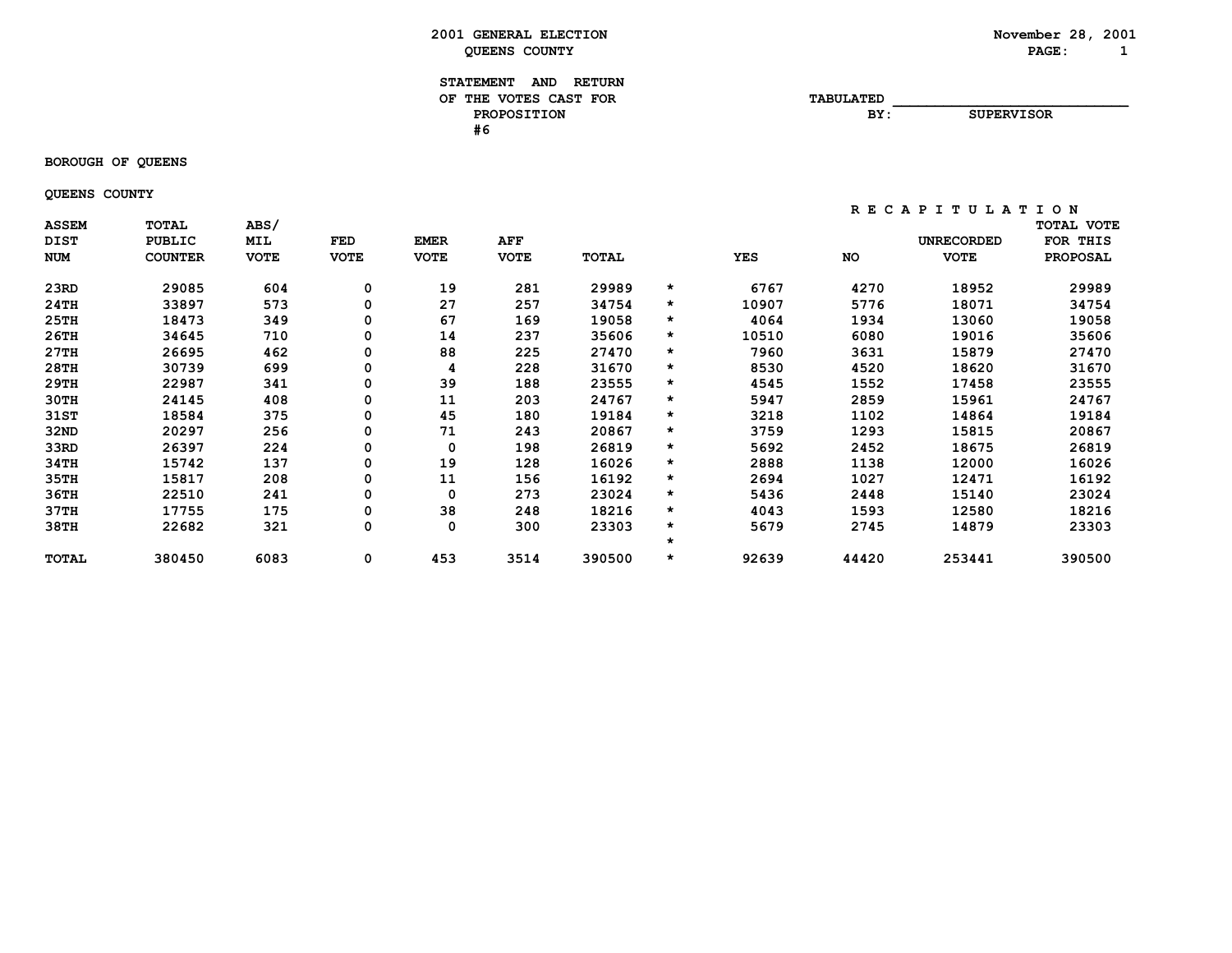**STATEMENT AND RETURN OF THE VOTES FOR THE OFFICE OF MAYOR OF THE CITY OF NEW YORK**

 **NO. OF CANDIDATES TO BE ELECTED: 1**

 **BOROUGH OF STATEN ISLAND**

 **RICHMOND COUNTY R E C A P I T U L A T I O N**

 **REPUBLICAN DEMOCRATIC INDEPENDENCE CONSERVATIVE LIBERAL TOTAL ASSEM TOTAL ABS/ VALID VOTE 1A 1B 1C 1D 1E DIST PUBLIC MIL FED EMERG AFFID THIS MICHAEL R MARK MICHAEL R TERRANCE M ALAN G NUM COUNTER BALLOT BALLOT BALLOT BALLOT OFFICE BLOOMBERG GREEN BLOOMBERG GRAY HEVESI 59TH 31781 750 0 67 402 \* 33000 \* 19595 10017 1386 113 220 60TH 35203 838 0 28 369 \* 36446 \* 26668 6979 1341 95 152 61ST 41168 806 0 0 467 \* 42441 \* 34462 5360 1439 157 114 \* \* TOTAL 108152 2394 0 95 1238 \* 111887 \* 80725 22356 4166 365 486**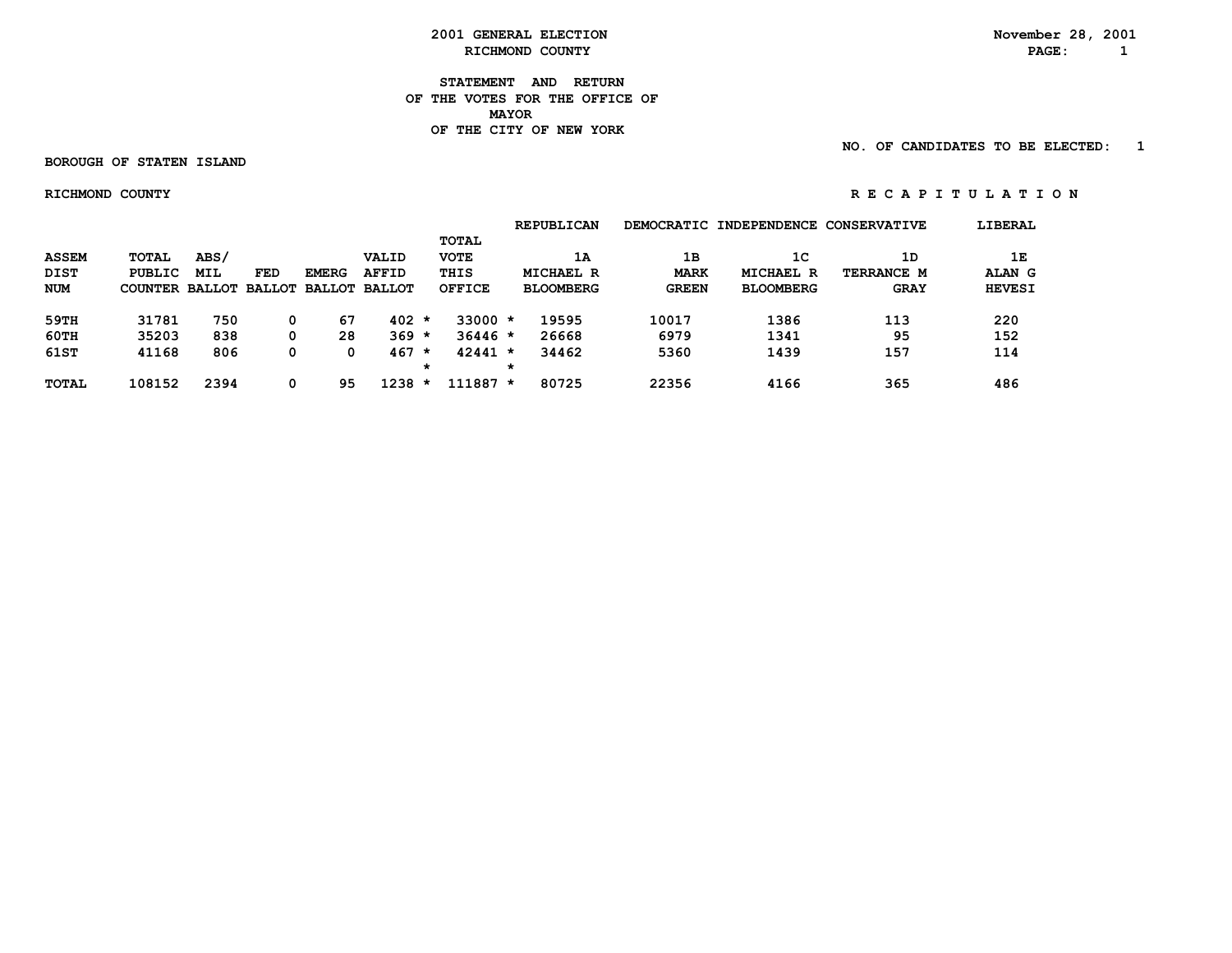#### **STATEMENT AND RETURN OF THE VOTES FOR THE OFFICE OF MAYOR OF THE CITY OF NEW YORK**

 **NO. OF CANDIDATES TO BE ELECTED: 1**

 **RICHMOND COUNTY GREEN WORKING BETTER AMERICAN LIBERTARIAN FUSION MARIJUANA FAMILIES SCHOOLS DREAM REFORM ASSEM 1G 1H 1I 1J 1K 1L 1M UNREUNRE DIST JULIA MARK ALAN G KENNETH B KENNY BERNARD H THOMAS K SCAT CORD NUM WILLEBRAND GREEN HEVESI GOLDING KRAMER GOETZ LEIGHTON VOTE VOTE 59TH 105 673 39 17 30 22 70 9 704 60TH 49 386 26 3 31 20 37 4 655**655  **61ST 55 249 16 2 39 17 38 16 477**477  **TOTAL 209 1308 81 22 100 59 145 29 1836**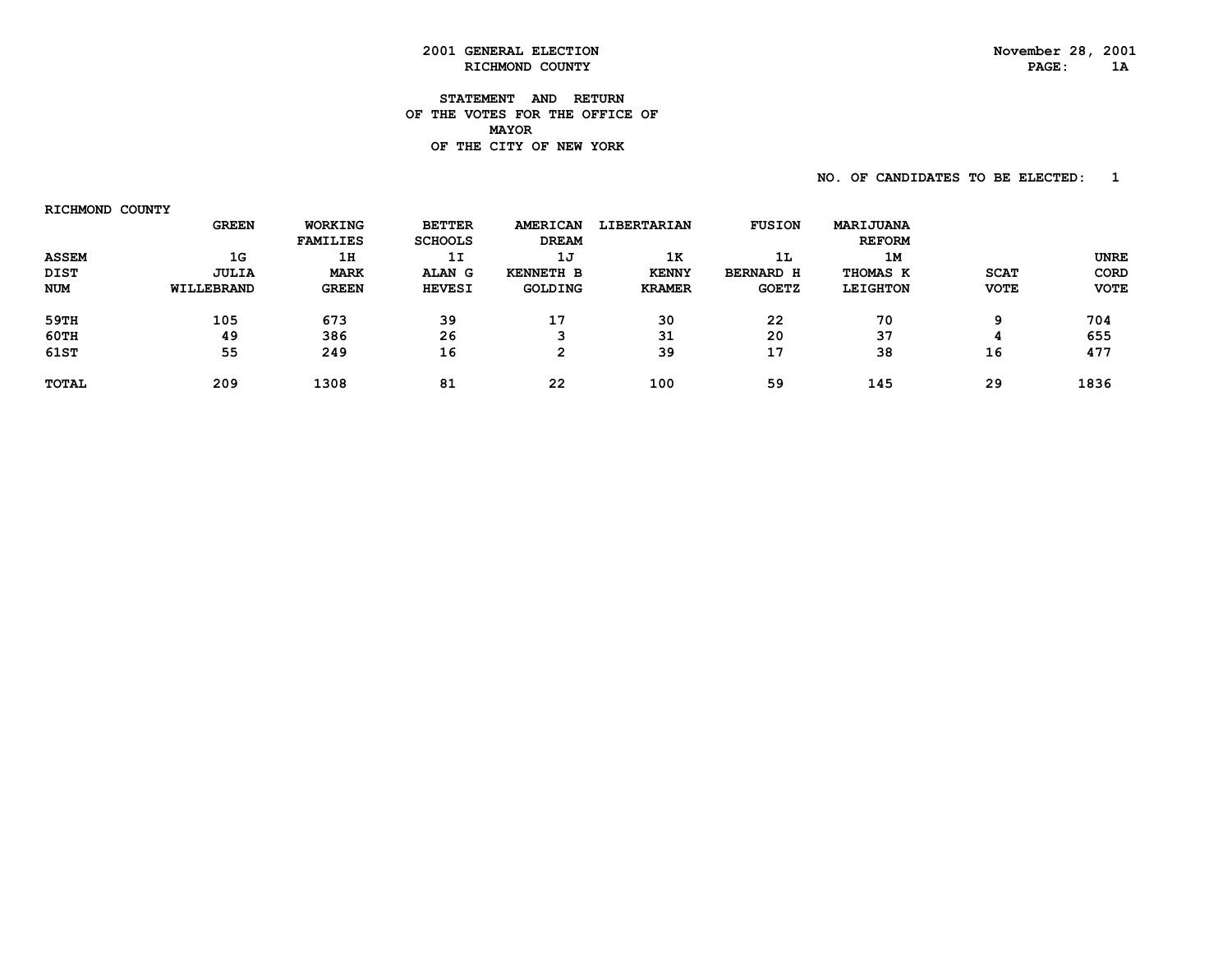**STATEMENT AND RETURN OF THE VOTES FOR THE OFFICE OFPUBLIC ADVOCATE OF THE CITY OF NEW YORK**

 **BOROUGH OF STATEN ISLAND**

 **NO. OF CANDIDATES TO BE ELECTED: 1**

 **RICHMOND COUNTY R E C A P I T U L A T I O N**

|              |                       |            |     |                      |              |         |               |         |                | DEMOCRATIC CONSERVATIVE | LIBERAL         | <b>LIBERTARIAN</b> | <b>FUSION</b>  |
|--------------|-----------------------|------------|-----|----------------------|--------------|---------|---------------|---------|----------------|-------------------------|-----------------|--------------------|----------------|
|              |                       |            |     |                      |              |         | TOTAL         |         |                |                         |                 |                    |                |
| <b>ASSEM</b> | <b>TOTAL</b>          | ABS/       |     |                      | VALID        |         | <b>VOTE</b>   |         | 6В             | 6D                      | 6Е              | 6K                 | 6L             |
| <b>DIST</b>  | PUBLIC                | <b>MIL</b> | FED | <b>EMERG</b>         | <b>AFFID</b> |         | THIS          |         | <b>BETSY F</b> | <b>JOSEPH</b>           | SCOTT M         | <b>TRAVIS</b>      | <b>SHEILA</b>  |
| NUM          | COUNTER BALLOT BALLOT |            |     | <b>BALLOT BALLOT</b> |              |         | <b>OFFICE</b> |         | <b>GOTBAUM</b> | <b>DUBOWSKI</b>         | <b>STRINGER</b> | <b>PAHL</b>        | <b>FLAXMAN</b> |
| 59TH         | 31781                 | 750        |     | 67                   | $402 *$      |         | $33000 *$     |         | 15512          | 2742                    | 1102            | 158                | 109            |
| 60TH         | 35203                 | 838        |     | 28                   | 369          | $\star$ | $36438 *$     |         | 14289          | 3227                    | 958             | 174                | 54             |
| 61ST         | 41168                 | 806        |     | 0                    | 467          | $\star$ | $42441 *$     |         | 13392          | 4774                    | 1055            | 227                | 78             |
|              |                       |            |     |                      |              | *       |               | $\star$ |                |                         |                 |                    |                |
| <b>TOTAL</b> | 108152                | 2394       |     | 95                   | 1238         | $\star$ | $111879 *$    |         | 43193          | 10743                   | 3115            | 559                | 241            |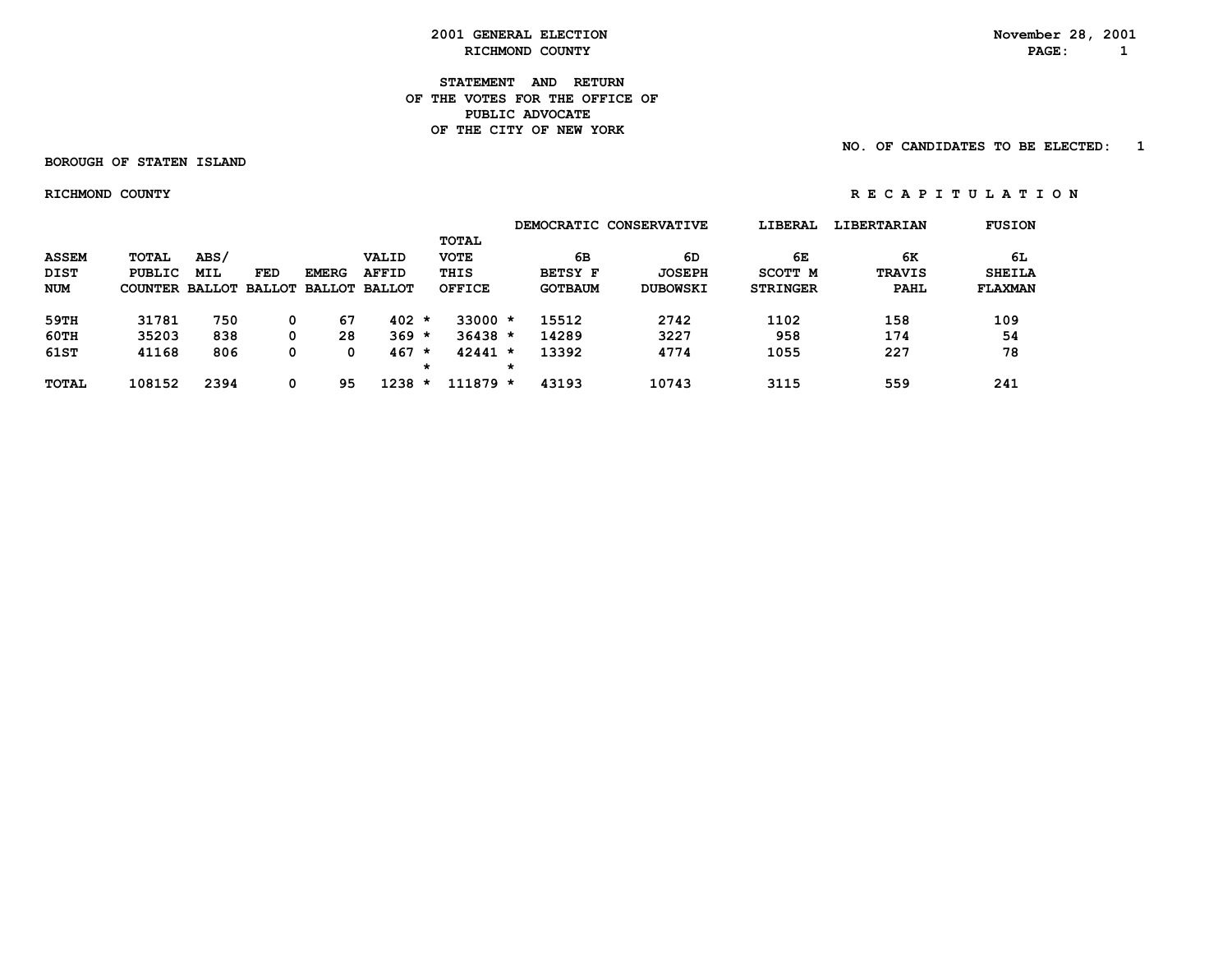# **2001 GENERAL ELECTION November 28, 2001 RICHMOND COUNTY**

#### **STATEMENT AND RETURN OF THE VOTES FOR THE OFFICE OF PUBLIC ADVOCATEDE THE CITY OF NEW YORK**

 **NO. OF CANDIDATES TO BE ELECTED: 1**

 **RICHMOND COUNTY**

|              | <b>MARIJUANA</b> |             |             |  |
|--------------|------------------|-------------|-------------|--|
|              | <b>REFORM</b>    |             |             |  |
| <b>ASSEM</b> | 6м               |             | <b>UNRE</b> |  |
| <b>DIST</b>  | CHRIS M          | <b>SCAT</b> | CORD        |  |
| <b>NUM</b>   | LAUNOIS          | <b>VOTE</b> | <b>VOTE</b> |  |
|              |                  |             |             |  |
| 59TH         | 584              | 2           | 12791       |  |
| <b>60TH</b>  | 485              | 3           | 17248       |  |
| 61ST         | 487              | 6           | 22422       |  |
|              |                  |             |             |  |
| TOTAL        | 1556             | 11          | 52461       |  |
|              |                  |             |             |  |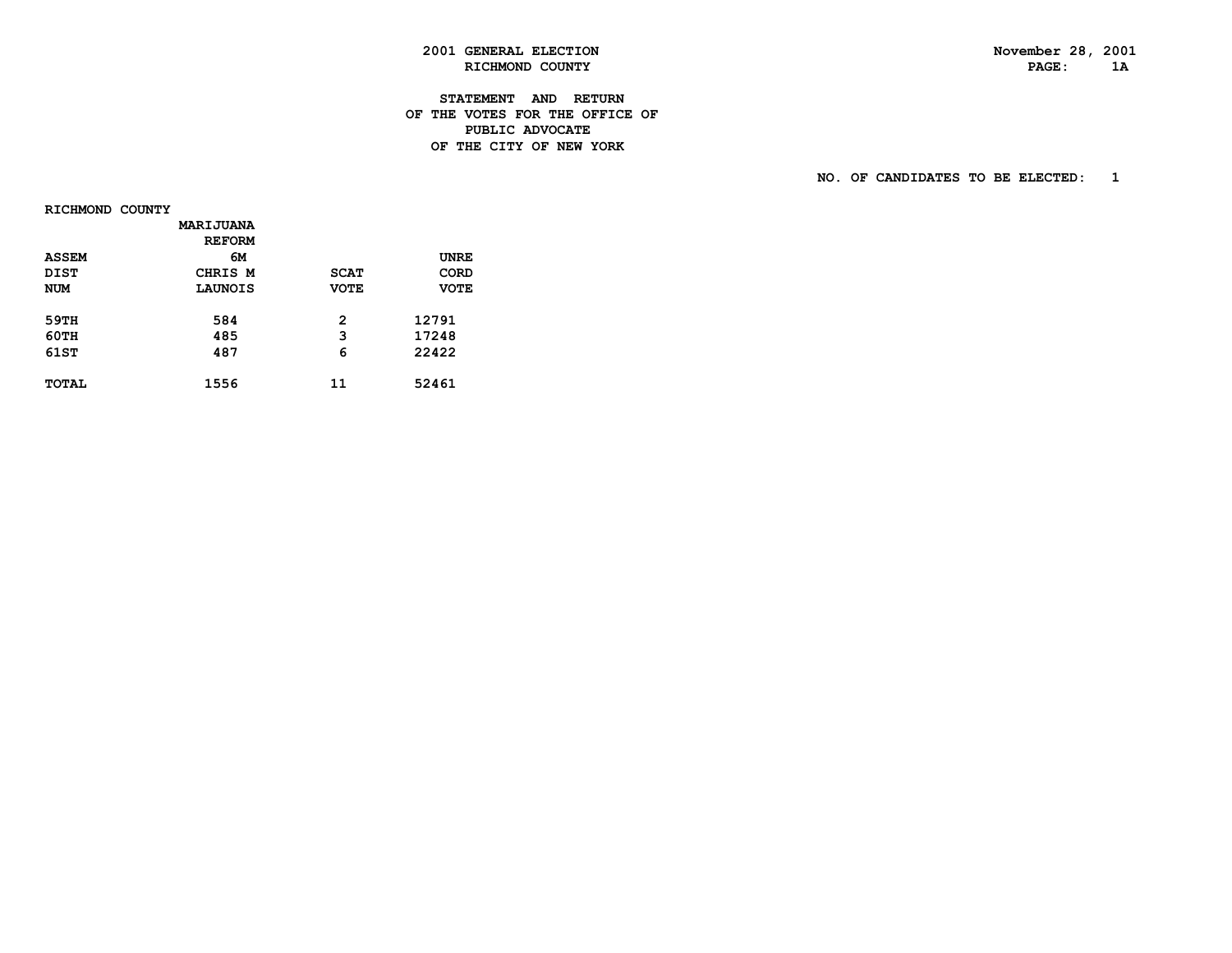**STATEMENT AND RETURN OF THE VOTES FOR THE OFFICE OF COMPTROLLER OF THE CITY OF NEW YORK**

 **BOROUGH OF STATEN ISLAND**

 **NO. OF CANDIDATES TO BE ELECTED: 1**

 **RICHMOND COUNTY R E C A P I T U L A T I O N**

|              |         |               |               |               |               |         |               |   |                 | DEMOCRATIC CONSERVATIVE | LIBERAL       | WORKING         | <b>LIBERTARIAN</b> |
|--------------|---------|---------------|---------------|---------------|---------------|---------|---------------|---|-----------------|-------------------------|---------------|-----------------|--------------------|
|              |         |               |               |               |               |         | TOTAL         |   |                 |                         |               | <b>FAMILIES</b> |                    |
| <b>ASSEM</b> | TOTAL   | ABS/          |               |               | <b>VALID</b>  |         | <b>VOTE</b>   |   | 10B             | 10D                     | 10E           | 10H             | 10K                |
| <b>DIST</b>  | PUBLIC  | <b>MIL</b>    | <b>FED</b>    | <b>EMERG</b>  | <b>AFFID</b>  |         | THIS          |   | WILLIAM C       | JOHN J                  | HERBERT E     | WILLIAM C       | <b>JAMES</b>       |
| <b>NUM</b>   | COUNTER | <b>BALLOT</b> | <b>BALLOT</b> | <b>BALLOT</b> | <b>BALLOT</b> |         | <b>OFFICE</b> |   | <b>THOMPSON</b> | <b>DEMIC</b>            | <b>BERMAN</b> | <b>THOMPSON</b> | <b>EISERT</b>      |
| 59TH         | 31781   | 750           | 0             | 67            | $402 *$       |         | $33000 *$     |   | 14224           | 2658                    | 1211          | 840             | 176                |
| 60TH         | 35203   | 838           | 0             | 28            | $369 *$       |         | $36438 *$     |   | 12209           | 3279                    | 1621          | 551             | 171                |
| 61ST         | 41168   | 806           | 0             |               | 467           | $\star$ | $42441 *$     |   | 11413           | 4884                    | 1550          | 455             | 220                |
|              |         |               |               |               |               | *       |               | * |                 |                         |               |                 |                    |
| <b>TOTAL</b> | 108152  | 2394          | 0             | 95            | 1238          | $\star$ | $111879*$     |   | 37846           | 10821                   | 4382          | 1846            | 567                |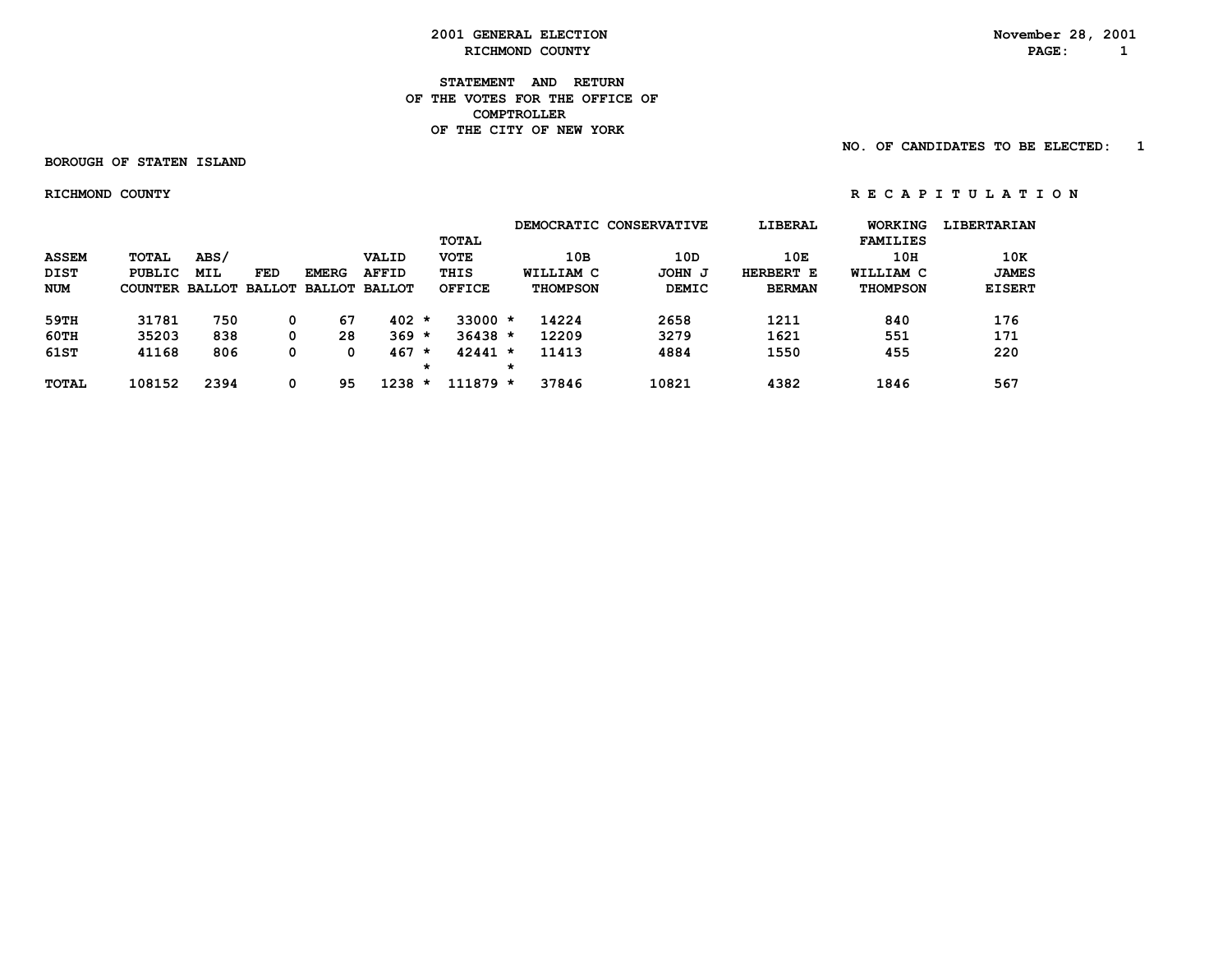# **2001 GENERAL ELECTION November 28, 2001 RICHMOND COUNTY**

#### **STATEMENT AND RETURN OF THE VOTES FOR THE OFFICE OF COMPTROLLERDE THE CITY OF NEW YORK**

 **NO. OF CANDIDATES TO BE ELECTED: 1**

 **RICHMOND COUNTY**

|              | <b>FUSION</b> | <b>MARIJUANA</b> |              |             |
|--------------|---------------|------------------|--------------|-------------|
|              |               | <b>REFORM</b>    |              |             |
| <b>ASSEM</b> | 10L           | 10M              |              | <b>UNRE</b> |
| <b>DIST</b>  | JOSEPH D      | TRACY L          | <b>SCAT</b>  | <b>CORD</b> |
| <b>NUM</b>   | <b>FUSCO</b>  | <b>BLEVINS</b>   | <b>VOTE</b>  | <b>VOTE</b> |
|              |               |                  |              |             |
| 59TH         | 271           | 388              | 2            | 13230       |
| 60TH         | 336           | 307              | $\mathbf{2}$ | 17962       |
| 61ST         | 389           | 342              | 2            | 23186       |
| <b>TOTAL</b> | 996           | 1037             | 6            | 54378       |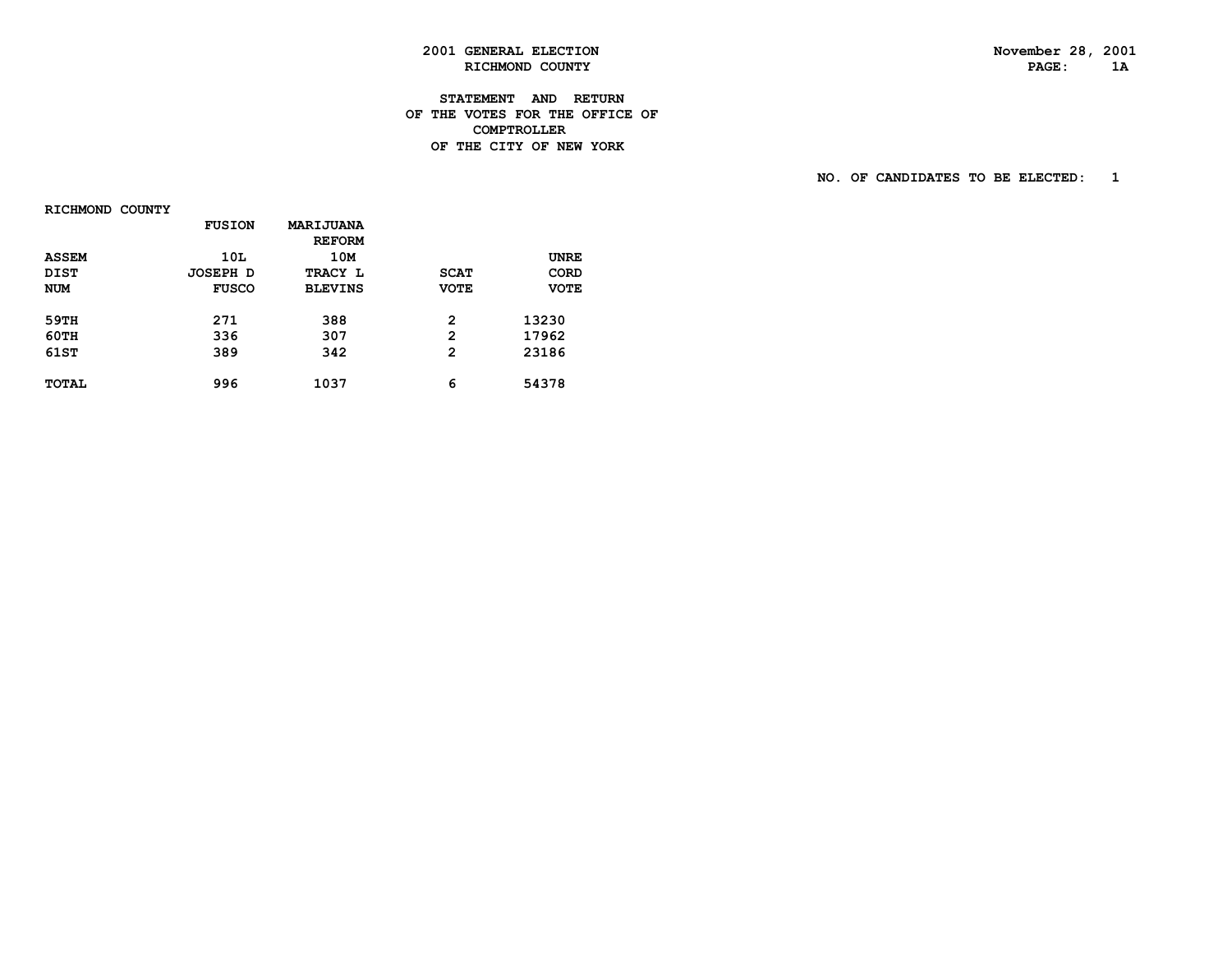RICHMOND COUNTY **PAGE:** 1

 **2001 GENERAL ELECTION November 28, 2001**

 **STATEMENT AND RETURN OF THE VOTES FOR THE OFFICE OF BOROUGH PRESIDENT BOROUGH OF STATEN ISLAND**

 **NO. OF CANDIDATES TO BE ELECTED: 1**

 **BOROUGH OF STATEN ISLAND**

 **RICHMOND COUNTY R E C A P I T U L A T I O N**

 **REPUBLICAN DEMOCRATIC INDEPENDENCE CONSERVATIVE LIBERAL TOTAL ASSEM TOTAL ABS/ VALID VOTE 20A 20B 20C 20D 20E DIST PUBLIC MIL FED EMERG AFFID THIS JAMES P JEROME X ROBERT A JAMES P JOHN NUM COUNTER BALLOT BALLOT BALLOT BALLOT OFFICE MOLINARO ODONOVAN STRANIERE MOLINARO WALKER 59TH 31781 750 0 67 402 \* 33000 \* 9974 15472 1336 765 748 60TH 35203 838 0 28 369 \* 36438 \* 16030 13616 1612 967 278 61ST 41168 806 0 0 467 \* 42441 \* 20828 13993 2623 1288 162 \* \* TOTAL 108152 2394 0 95 1238 \* 111879 \* 46832 43081 5571 3020 1188**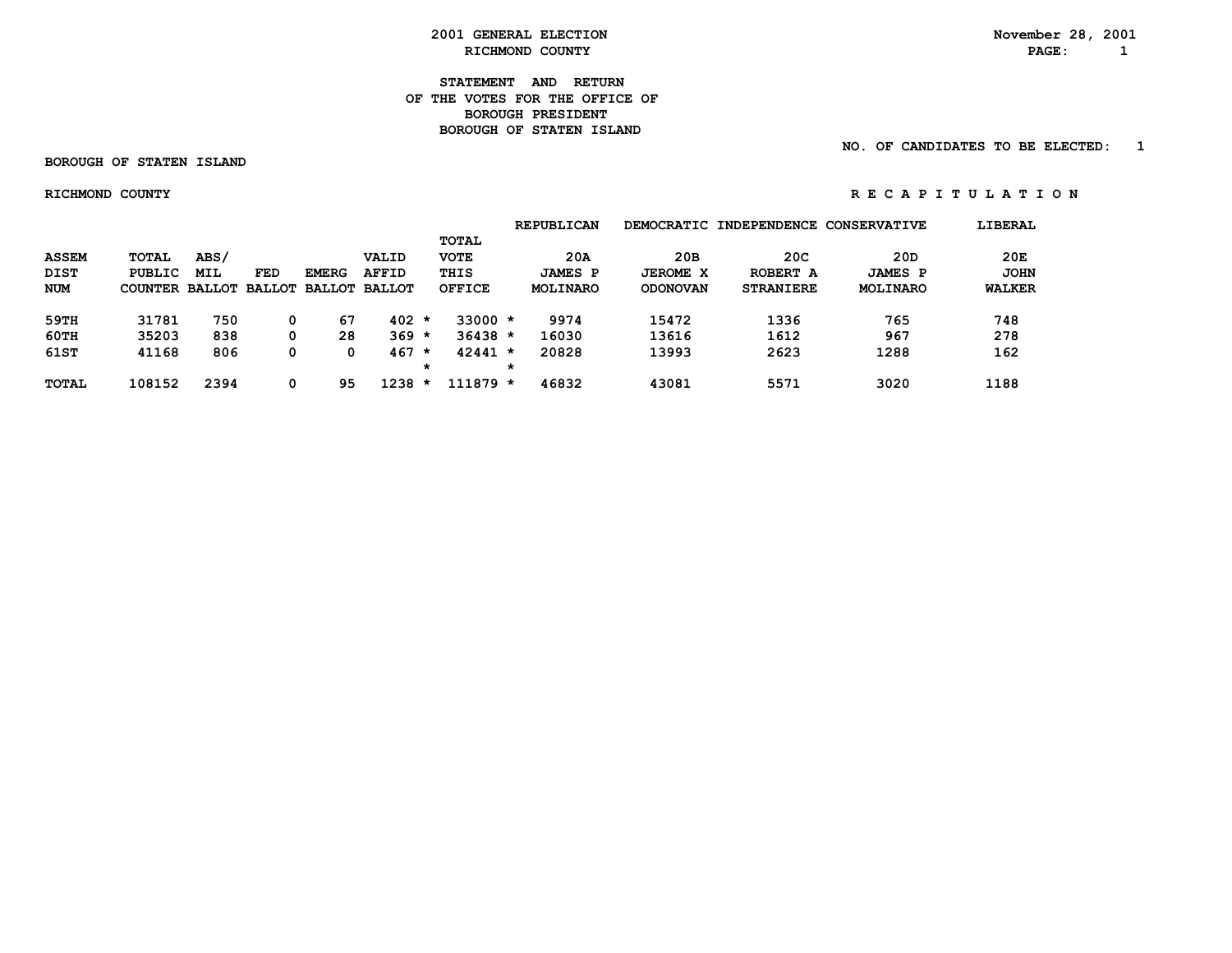# **2001 GENERAL ELECTION November 28, 2001 RICHMOND COUNTY**

#### **STATEMENT AND RETURN OF THE VOTES FOR THE OFFICE OF BOROUGH PRESIDENTBOROUGH OF STATEN ISLAND**

 **NO. OF CANDIDATES TO BE ELECTED: 1**

 **RICHMOND COUNTY**

|              | <b>RIGHT</b>   | WORKING         |             |             |
|--------------|----------------|-----------------|-------------|-------------|
|              | TO LIFE        | <b>FAMILIES</b> |             |             |
| <b>ASSEM</b> | 20F            | 20H             |             | <b>UNRE</b> |
| <b>DIST</b>  | <b>JAMES P</b> | <b>JEROME X</b> | <b>SCAT</b> | CORD        |
| <b>NUM</b>   | MOLINARO       | <b>ODONOVAN</b> | <b>VOTE</b> | <b>VOTE</b> |
|              |                |                 |             |             |
| 59TH         | 487            | 1233            | 2           | 2983        |
| <b>60TH</b>  | 514            | 849             | 0           | 2572        |
| 61ST         | 664            | 600             | 3           | 2280        |
|              |                |                 |             |             |
| <b>TOTAL</b> | 1665           | 2682            | 5           | 7835        |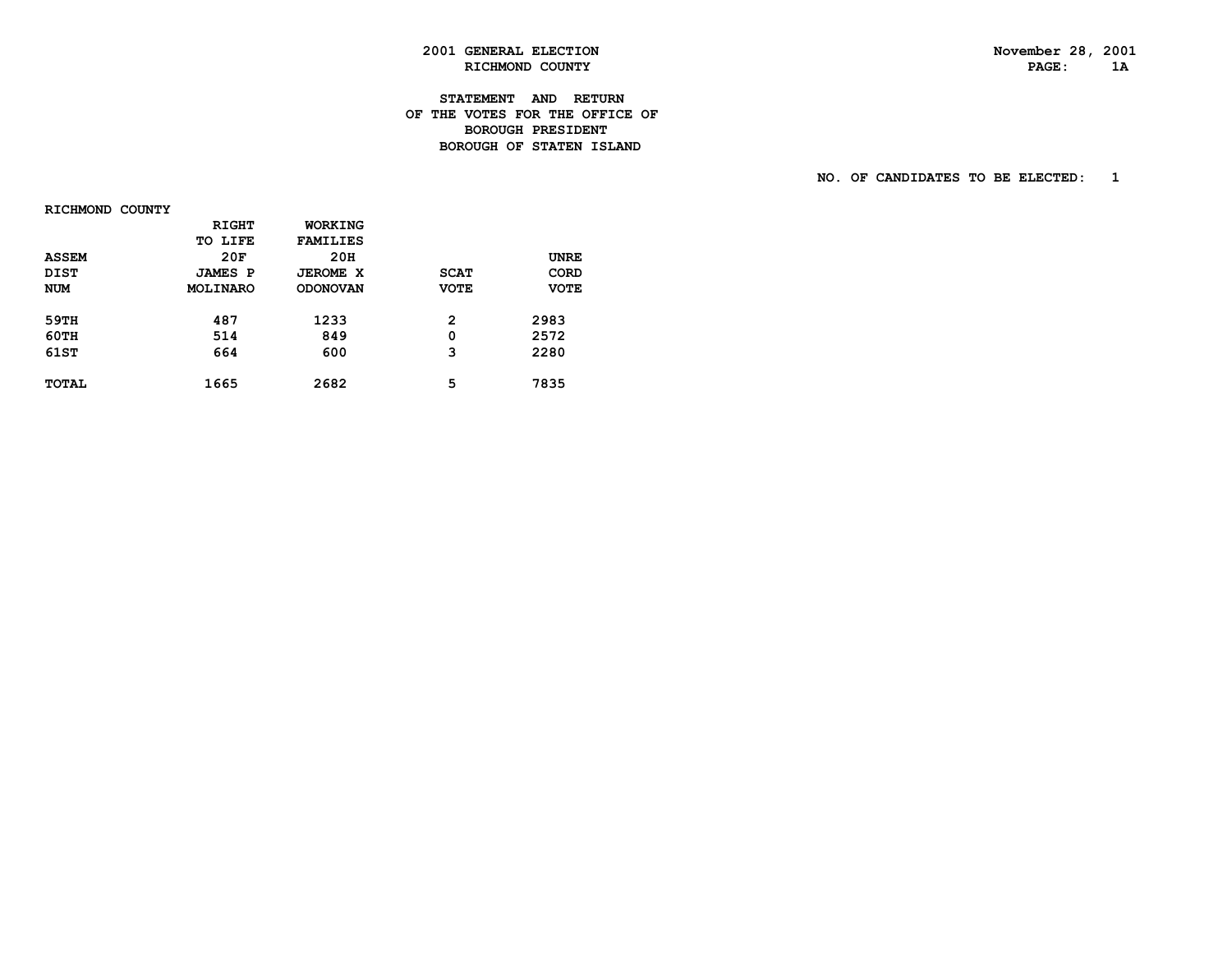RICHMOND COUNTY **PAGE:** 1

 **2001 GENERAL ELECTION November 28, 2001**

**STATEMENT AND RETURN OF THE VOTES FOR THE OFFICE OF JUDGE OF THE CIVIL COURT RICHMOND COUNTY(COUNTYWIDE)**

 **NO. OF CANDIDATES TO BE ELECTED: 1**

 **BOROUGH OF STATEN ISLAND**

 **RICHMOND COUNTY R E C A P I T U L A T I O N**

 **REPUBLICAN DEMOCRATIC INDEPENDENCE CONSERVATIVE GREEN TOTAL ASSEM TOTAL ABS/ VALID VOTE 21A 21B 21C 21D 21G DIST PUBLIC MIL FED EMERG AFFID THIS HELENE DONLA ERIC N ERIC N HELENE DONLA ERIC N NUM COUNTER BALLOT BALLOT BALLOT BALLOT OFFICE SACCO VITALIANO VITALIANO SACCO VITALIANO 59TH 31781 750 0 67 402 \* 33000 \* 7834 14186 966 913 341 60TH 35203 838 0 28 369 \* 36438 \* 10485 15440 1263 905 381 61ST 41168 806 0 0 467 \* 42441 \* 16621 13133 1362 1479 304 \* \* TOTAL 108152 2394 0 95 1238 \* 111879 \* 34940 42759 3591 3297 1026**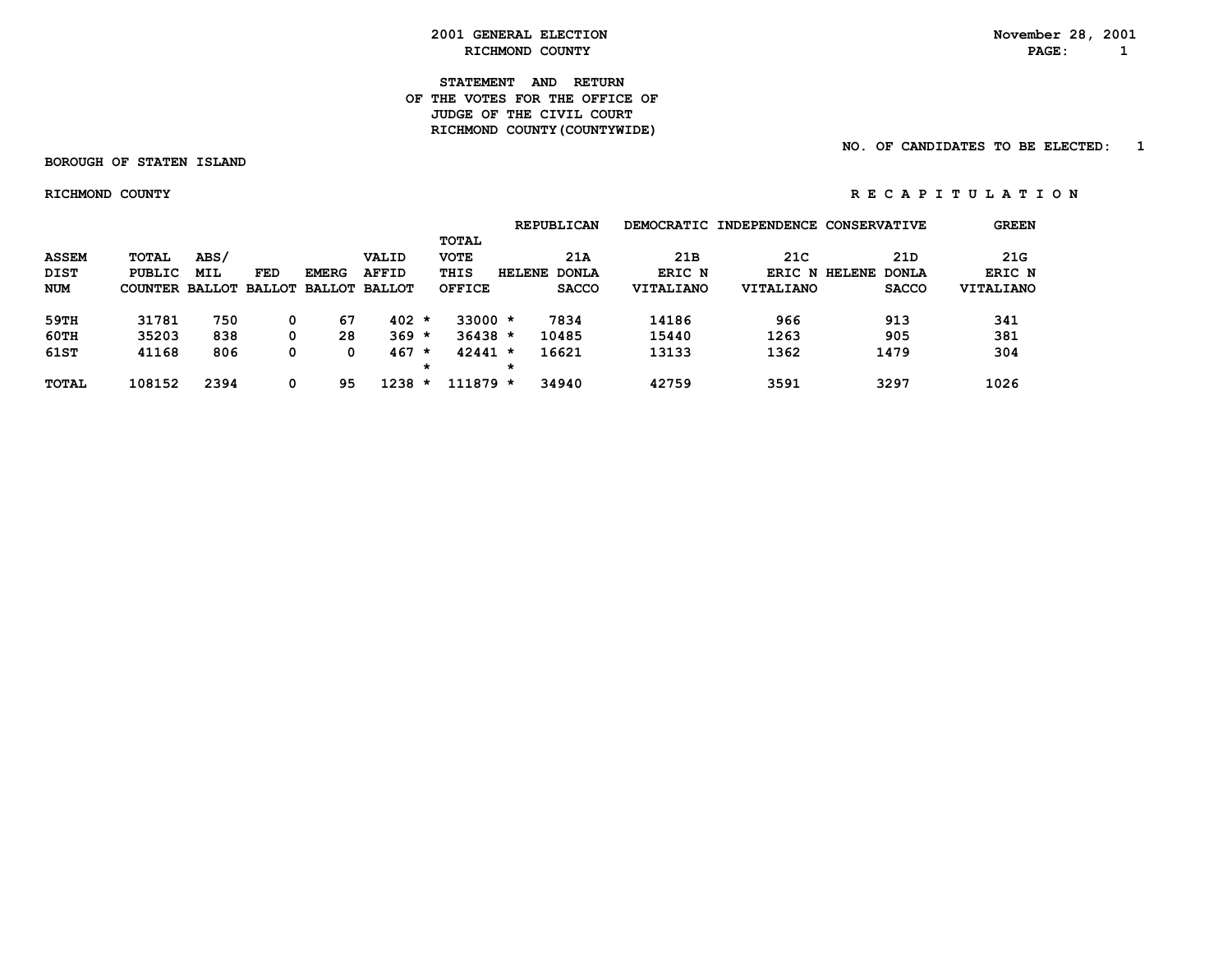# **2001 GENERAL ELECTION November 28, 2001 RICHMOND COUNTY**

#### **STATEMENT AND RETURN OF THE VOTES FOR THE OFFICE OF JUDGE OF THE CIVIL COURT RICHMOND COUNTY(COUNTYWIDE)**

 **NO. OF CANDIDATES TO BE ELECTED: 1**

 **RICHMOND COUNTY**

|              | WORKING          |             |             |  |
|--------------|------------------|-------------|-------------|--|
|              | <b>FAMILIES</b>  |             |             |  |
| <b>ASSEM</b> | 21H              |             | <b>UNRE</b> |  |
| <b>DIST</b>  | ERIC N           | <b>SCAT</b> | CORD        |  |
| <b>NUM</b>   | <b>VITALIANO</b> | <b>VOTE</b> | <b>VOTE</b> |  |
|              |                  |             |             |  |
| 59TH         | 827              | 0           | 7933        |  |
| 60TH         | 688              | 0           | 7276        |  |
| 61ST         | 479              | 1           | 9062        |  |
|              |                  |             |             |  |
| TOTAL        | 1994             | 1           | 24271       |  |
|              |                  |             |             |  |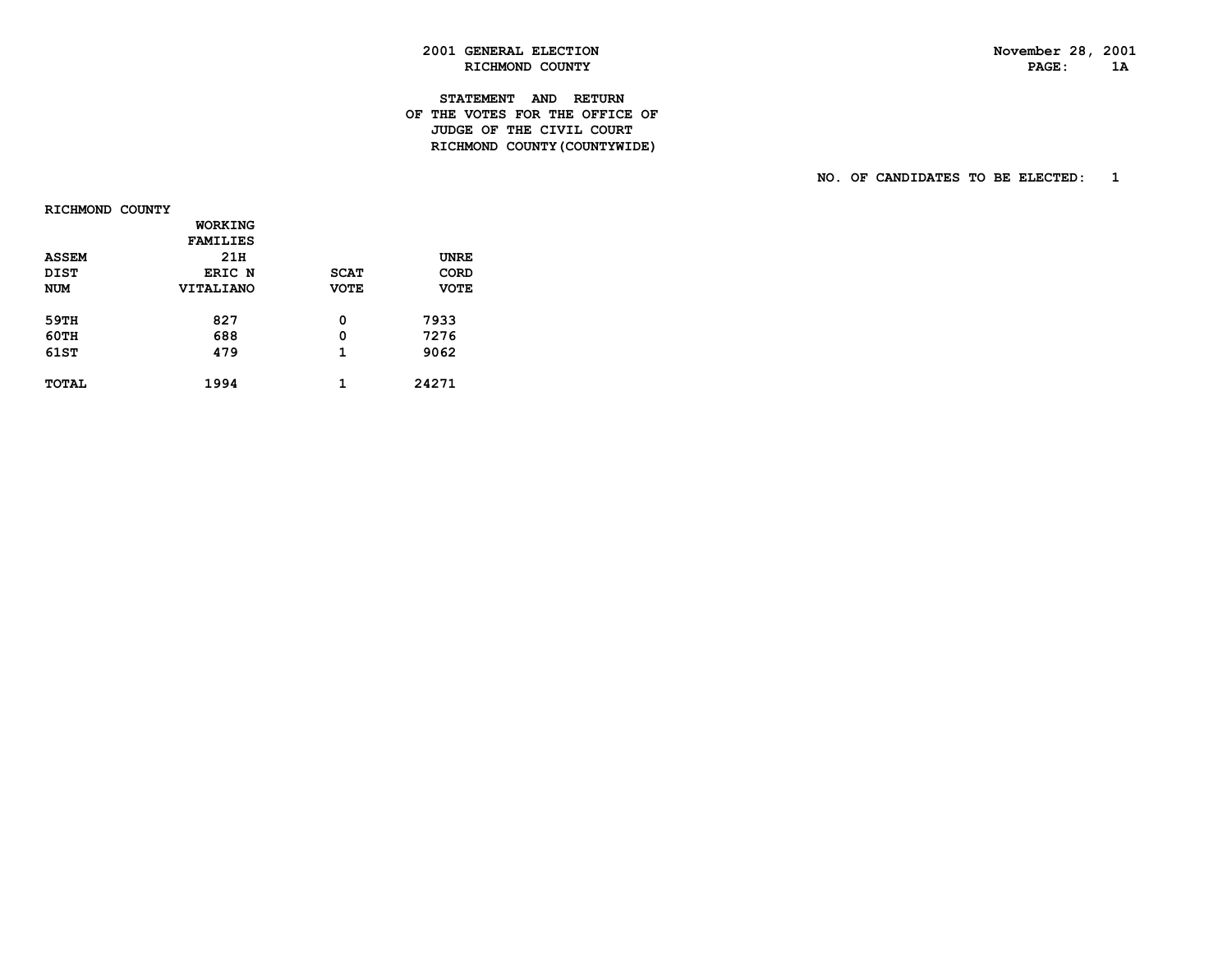#### **STATEMENT AND RETURN OF THE VOTES FOR THE OFFICE OF JUSTICES OF THE SUPREME COURT** OF THE STATE OF NEW YORK, 2ND JUDICIAL DISTRICT

 **NO. OF CANDIDATES TO BE ELECTED: 6**

 **BOROUGH OF STATEN ISLAND**

 **2NDJUDICIALDISTRICT R E C A P I T U L A T I O N**

|              |                                     |              |     |              |              |         |               |   | <b>REPUBLICAN</b> |                | DEMOCRATIC CONSERVATIVE | LIBERAL        | <b>WORKING</b>  |
|--------------|-------------------------------------|--------------|-----|--------------|--------------|---------|---------------|---|-------------------|----------------|-------------------------|----------------|-----------------|
|              |                                     |              |     |              |              |         | <b>TOTAL</b>  |   |                   |                |                         |                | <b>FAMILIES</b> |
| <b>ASSEM</b> | <b>TOTAL</b>                        | ABS/         |     |              | <b>VALID</b> |         | <b>VOTE</b>   |   | 14A               | 14B            | 14D                     | 14E            | 14H             |
| <b>DIST</b>  | <b>PUBLIC</b>                       | <b>MIL</b>   | FED | <b>EMERG</b> | <b>AFFID</b> |         | THIS          |   | ROBERT J          | PATRICIA M     | ROBERT J                | PATRICIA M     | PATRICIA M      |
| NUM          | COUNTER BALLOT BALLOT BALLOT BALLOT |              |     |              |              |         | <b>OFFICE</b> |   | COLLINI           | <b>DIMANGO</b> | COLLINI                 | <b>DIMANGO</b> | <b>DIMANGO</b>  |
| 59TH         | 102                                 | $\mathbf{2}$ | 0   | 0            |              | $2 *$   | $636 *$       |   | 37                | 44             | 2                       |                |                 |
| 59TH         | 31679                               | 748          | 0   | 67           | 400          | $\star$ | $197364 *$    |   | 8845              | 11028          | 1313                    | 481            | 835             |
| 60TH         | 35203                               | 838          | 0   | 28           | $369 *$      |         | $218628 *$    |   | 13308             | 10056          | 1373                    | 377            | 596             |
| 61ST         | 41168                               | 806          | 0   | 0            | 467          | $\star$ | $254646*$     |   | 19367             | 8787           | 2190                    | 323            | 516             |
|              |                                     |              |     |              |              | *       |               | * |                   |                |                         |                |                 |
| <b>TOTAL</b> | 108152                              | 2394         | 0   | 95           | 1238         | $\star$ | $671274 *$    |   | 41557             | 29915          | 4878                    | 1182           | 1948            |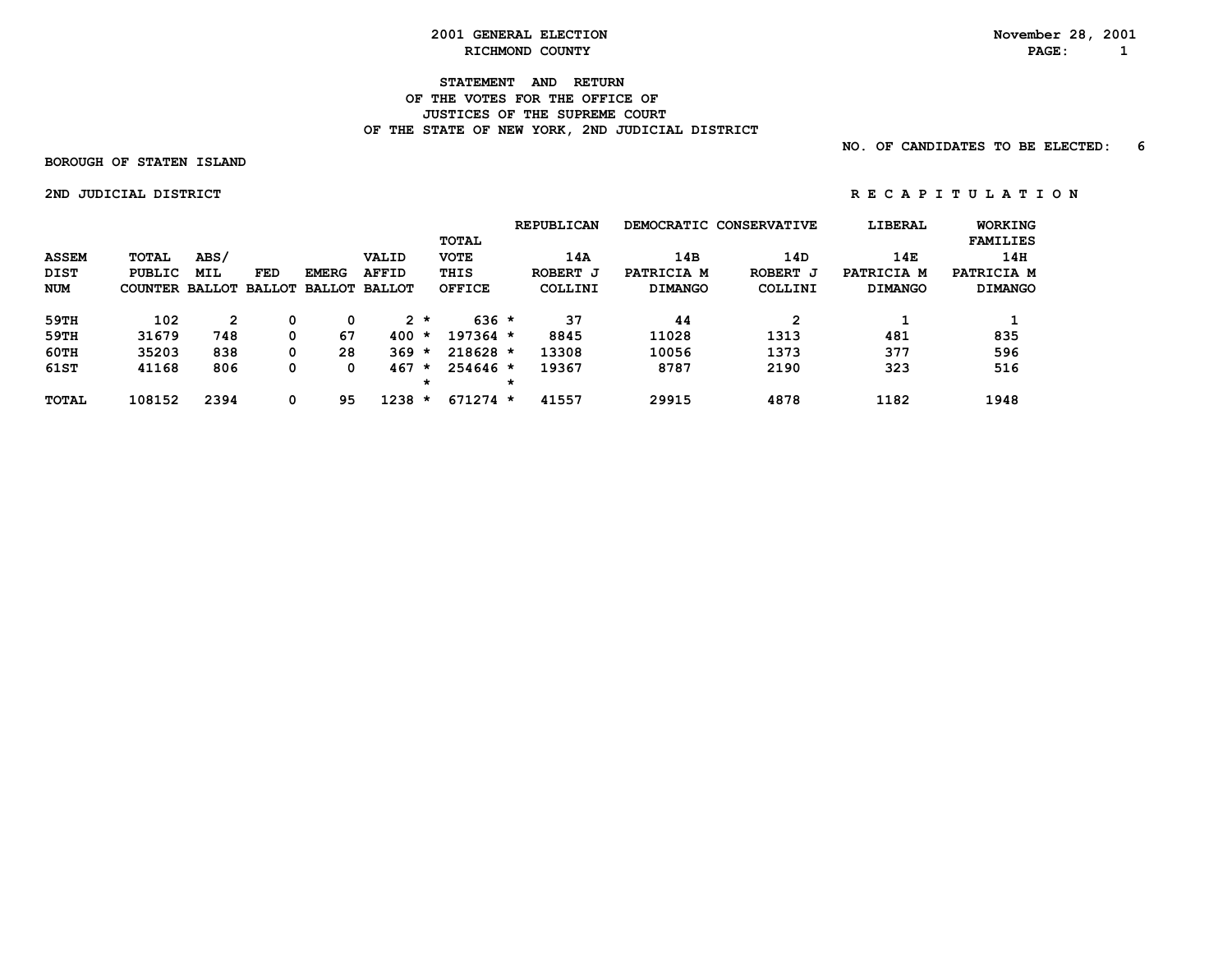# **2001 GENERAL ELECTION November 28, 2001**

#### **STATEMENT AND RETURN OF THE VOTES FOR THE OFFICE OF JUSTICES OF THE SUPREME COURT** OF THE STATE OF NEW YORK, 2ND JUDICIAL DISTRICT

| 2ND          | JUDICIAL DISTRICT |          |                         |                |                                   |                   |                         |                |               |
|--------------|-------------------|----------|-------------------------|----------------|-----------------------------------|-------------------|-------------------------|----------------|---------------|
|              | <b>REPUBLICAN</b> |          | DEMOCRATIC CONSERVATIVE | <b>LIBERAL</b> | <b>WORKING</b><br><b>FAMILIES</b> | <b>REPUBLICAN</b> | DEMOCRATIC CONSERVATIVE |                | LIBERAL       |
| <b>ASSEM</b> | 15A               | 15B      | 15 <sub>D</sub>         | 15E            | 15H                               | 1 6 A             | 16B                     | 16D            | 16E           |
| <b>DIST</b>  | MARYLOU DUCE      | HOWARD A | <b>MARYLOU DUCE</b>     | HOWARD A       | HOWARD A                          | JOHN P            | BERT A                  | JOHN P         | BERT A        |
| <b>NUM</b>   | <b>MARTIN</b>     | RUDITZKY | <b>MARTIN</b>           | RUDITZKY       | RUDITZKY                          | <b>CONNORS</b>    | <b>BUNYAN</b>           | <b>CONNORS</b> | <b>BUNYAN</b> |
| 59TH         | 37                | 36       | $\mathbf{2}$            |                |                                   | 39                | 31                      | 3              |               |
| 59TH         | 8717              | 9192     | 1349                    | 346            | 680                               | 9224              | 9121                    | 1358           | 408           |
| 60TH         | 12629             | 8413     | 1366                    | 261            | 446                               | 13081             | 8105                    | 1401           | 233           |
| 61ST         | 18394             | 6724     | 2192                    | 190            | 339                               | 18907             | 6599                    | 2227           | 183           |
| <b>TOTAL</b> | 39777             | 24365    | 4909                    | 798            | 1466                              | 41251             | 23856                   | 4989           | 825           |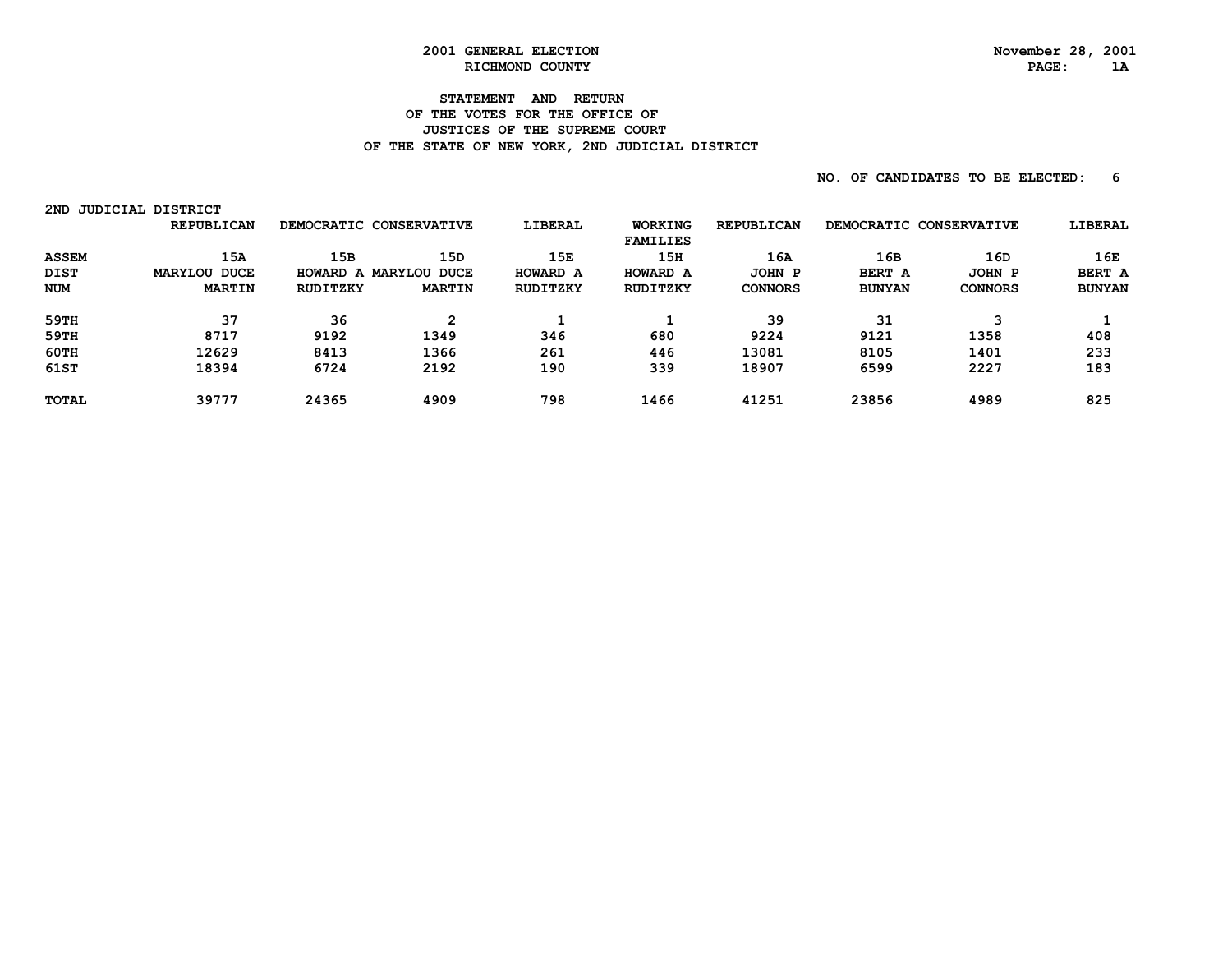#### **STATEMENT AND RETURN OF THE VOTES FOR THE OFFICE OF JUSTICES OF THE SUPREME COURT** OF THE STATE OF NEW YORK, 2ND JUDICIAL DISTRICT

| 2ND          | JUDICIAL DISTRICT |                                  |              |                         |                           |                   |                         |               |                 |
|--------------|-------------------|----------------------------------|--------------|-------------------------|---------------------------|-------------------|-------------------------|---------------|-----------------|
|              | <b>WORKING</b>    | <b>REPUBLICAN</b>                |              | DEMOCRATIC CONSERVATIVE | <b>WORKING</b>            | <b>REPUBLICAN</b> | DEMOCRATIC CONSERVATIVE |               | LIBERAL         |
|              | <b>FAMILIES</b>   |                                  |              |                         | <b>FAMILIES</b>           |                   |                         |               |                 |
| <b>ASSEM</b> | 16H               | 17A                              | 17B          | 17D                     | 17H                       | 18A               | 18B                     | 18D           | 18E             |
| DIST         | BERT A            | <b>ALLEN</b>                     | <b>ALLEN</b> | <b>ALLEN</b>            | <b>ALLEN</b>              | MICHAEL V         | <b>JOSEPH F</b>         | MICHAEL V     | <b>JOSEPH F</b> |
| <b>NUM</b>   |                   | BUNYAN HURKIN-TORRE HURKIN-TORRE |              |                         | HURKIN-TORRE HURKIN-TORRE | AJELLO            | <b>BRUNO</b>            | <b>AJELLO</b> | <b>BRUNO</b>    |
| 59TH         |                   | 35                               | 36           | 5                       |                           | 36                | 38                      | 4             |                 |
| 59TH         | 687               | 8086                             | 9587         | 1230                    | 724                       | 8645              | 10154                   | 1267          | 432             |
| 60TH         | 452               | 11847                            | 8572         | 1368                    | 445                       | 12766             | 9520                    | 1440          | 326             |
| 61ST         | 347               | 17417                            | 6935         | 2052                    | 325                       | 18872             | 8122                    | 2214          | 280             |
| <b>TOTAL</b> | 1487              | 37385                            | 25130        | 4655                    | 1495                      | 40319             | 27834                   | 4925          | 1039            |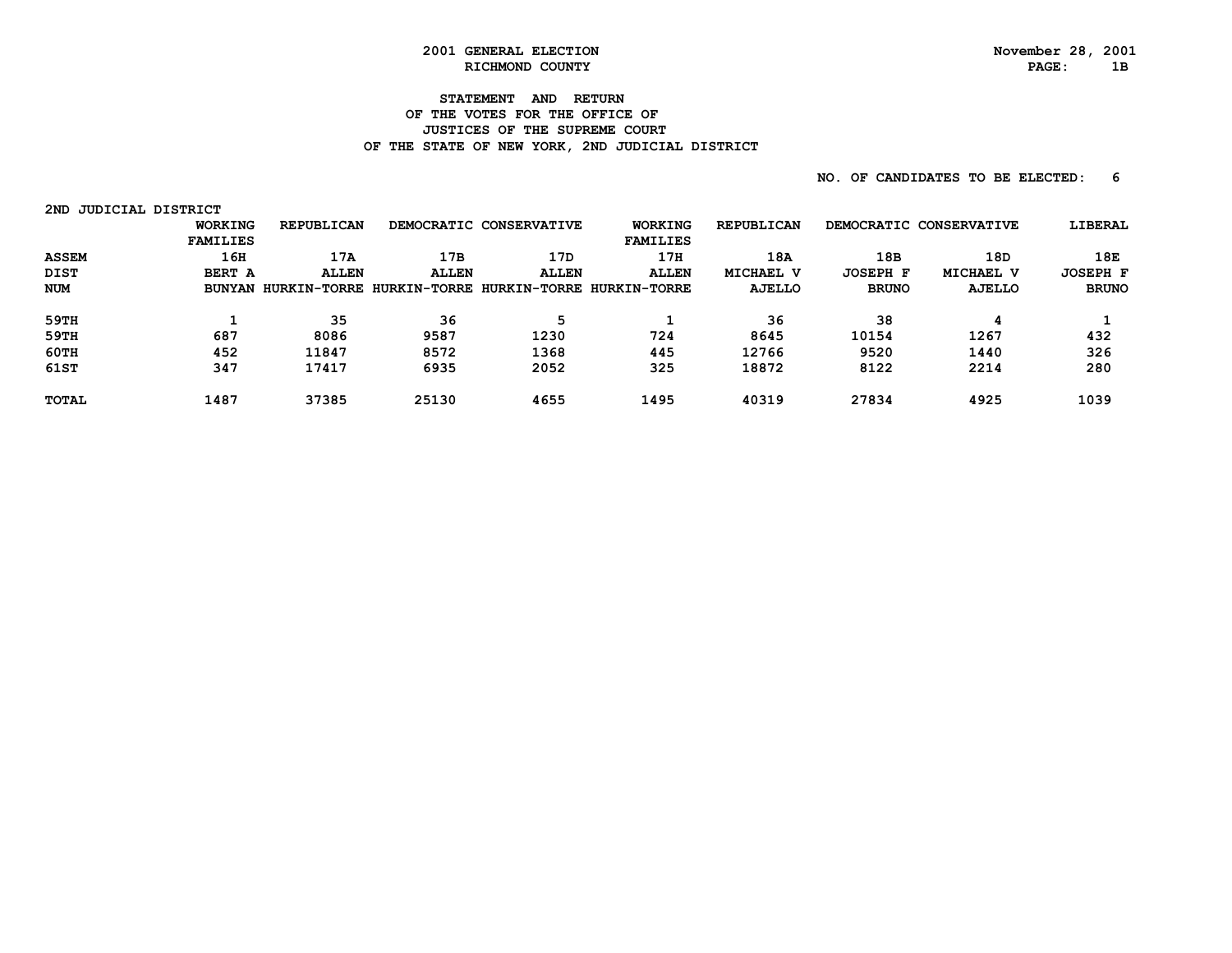# **STATEMENT AND RETURN**

#### **OF THE VOTES FOR THE OFFICE OF JUSTICES OF THE SUPREME COURT** OF THE STATE OF NEW YORK, 2ND JUDICIAL DISTRICT

| JUDICIAL DISTRICT<br>2ND |                 |                    |                |                         |                |                 |             |             |
|--------------------------|-----------------|--------------------|----------------|-------------------------|----------------|-----------------|-------------|-------------|
|                          | <b>WORKING</b>  | <b>REPUBLICAN</b>  |                | DEMOCRATIC CONSERVATIVE | LIBERAL        | <b>WORKING</b>  |             |             |
|                          | <b>FAMILIES</b> |                    |                |                         |                | <b>FAMILIES</b> |             |             |
| <b>ASSEM</b>             | 18 <sub>H</sub> | 19A                | 19B            | 19D                     | 19E            | 19H             |             | <b>UNRE</b> |
| <b>DIST</b>              | <b>KEVIN A</b>  | ROBERT J           | THOMAS P       | ROBERT J                | THOMAS P       | THOMAS P        | <b>SCAT</b> | <b>CORD</b> |
| <b>NUM</b>               | <b>FINNEGAN</b> | <b>SCAMARDELLA</b> | <b>ALIOTTA</b> | <b>SCAMARDELLA</b>      | <b>ALIOTTA</b> | <b>ALIOTTA</b>  | <b>VOTE</b> | <b>VOTE</b> |
| 59TH                     |                 | 36                 | 43             | 6                       | ᅩ              |                 |             | 155         |
| 59TH                     | 775             | 9516               | 10787          | 1335                    | 405            | 781             | 6           | 70050       |
| 60TH                     | 535             | 13832              | 9650           | 1400                    | 287            | 538             |             | 74005       |
| 61ST                     | 422             | 19835              | 8322           | 2171                    | 234            | 442             |             | 79718       |
| <b>TOTAL</b>             | 1733            | 43219              | 28802          | 4912                    | 927            | 1762            | 6           | 223928      |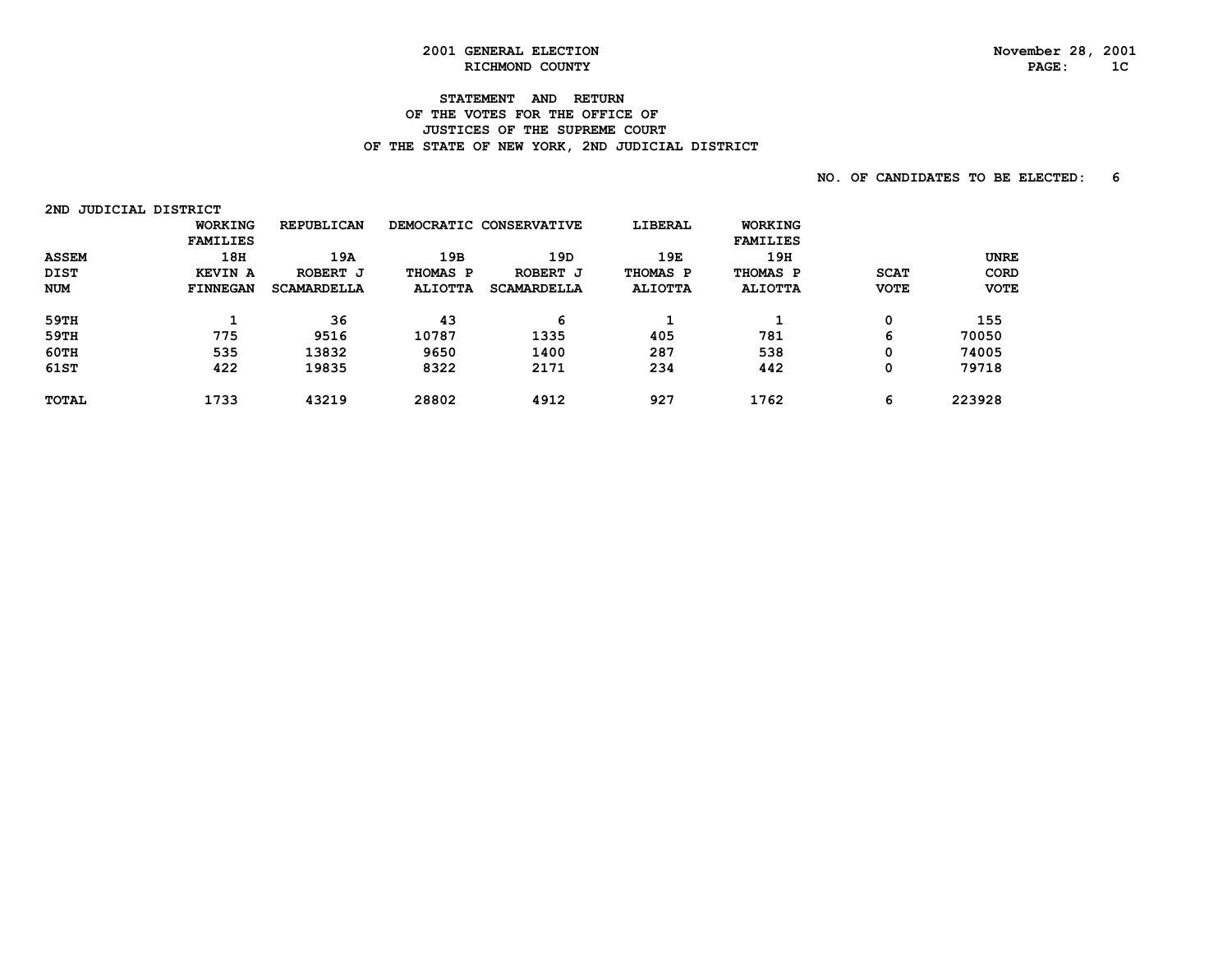**STATEMENT AND RETURN OF THE VOTES FOR THE OFFICE OFMEMBER OF THE CITY COUNCIL 49TH COUNCILMANIC DISTRICT** 

 **NO. OF CANDIDATES TO BE ELECTED: 1**

 **BOROUGH OF STATEN ISLAND**

 **49TH COUNCILMANIC DISTRICT A REPORT ON REGAPITULATION** 

|              |         |      |     |              |                             |   |               |         | <b>REPUBLICAN</b> |                | DEMOCRATIC CONSERVATIVE | LIBERAL     | <b>RIGHT</b>     |
|--------------|---------|------|-----|--------------|-----------------------------|---|---------------|---------|-------------------|----------------|-------------------------|-------------|------------------|
|              |         |      |     |              |                             |   | TOTAL         |         |                   |                |                         |             | TO LIFE          |
| <b>ASSEM</b> | TOTAL   | ABS/ |     |              | VALID                       |   | <b>VOTE</b>   |         | 22A               | 22B            | 22D                     | 22E         | 22F              |
| <b>DIST</b>  | PUBLIC  | MIL  | FED | <b>EMERG</b> | <b>AFFID</b>                |   | THIS          |         | JOSEPH F          | MICHAEL E      | <b>JOSEPH F</b>         | DEBORAH L   | <b>JOSEPH F</b>  |
| <b>NUM</b>   | COUNTER |      |     |              | BALLOT BALLOT BALLOT BALLOT |   | <b>OFFICE</b> |         | <b>CAMMARATA</b>  | <b>MCMAHON</b> | <b>CAMMARATA</b>        | <b>ROSE</b> | <b>CAMMARATA</b> |
| 59TH         | 29284   | 687  | 0   | 65           | $375 *$                     |   | $30411 *$     |         | 7129              | 12216          | 701                     | 4441        | 331              |
| 60TH         | 6868    | 198  | 0   |              | $76*$                       |   | $7142 *$      |         | 2478              | 2661           | 174                     | 357         | 77               |
|              |         |      |     |              |                             | * |               | $\star$ |                   |                |                         |             |                  |
| <b>TOTAL</b> | 36152   | 885  | 0   | 65           | $451 *$                     |   | $37553 *$     |         | 9607              | 14877          | 875                     | 4798        | 408              |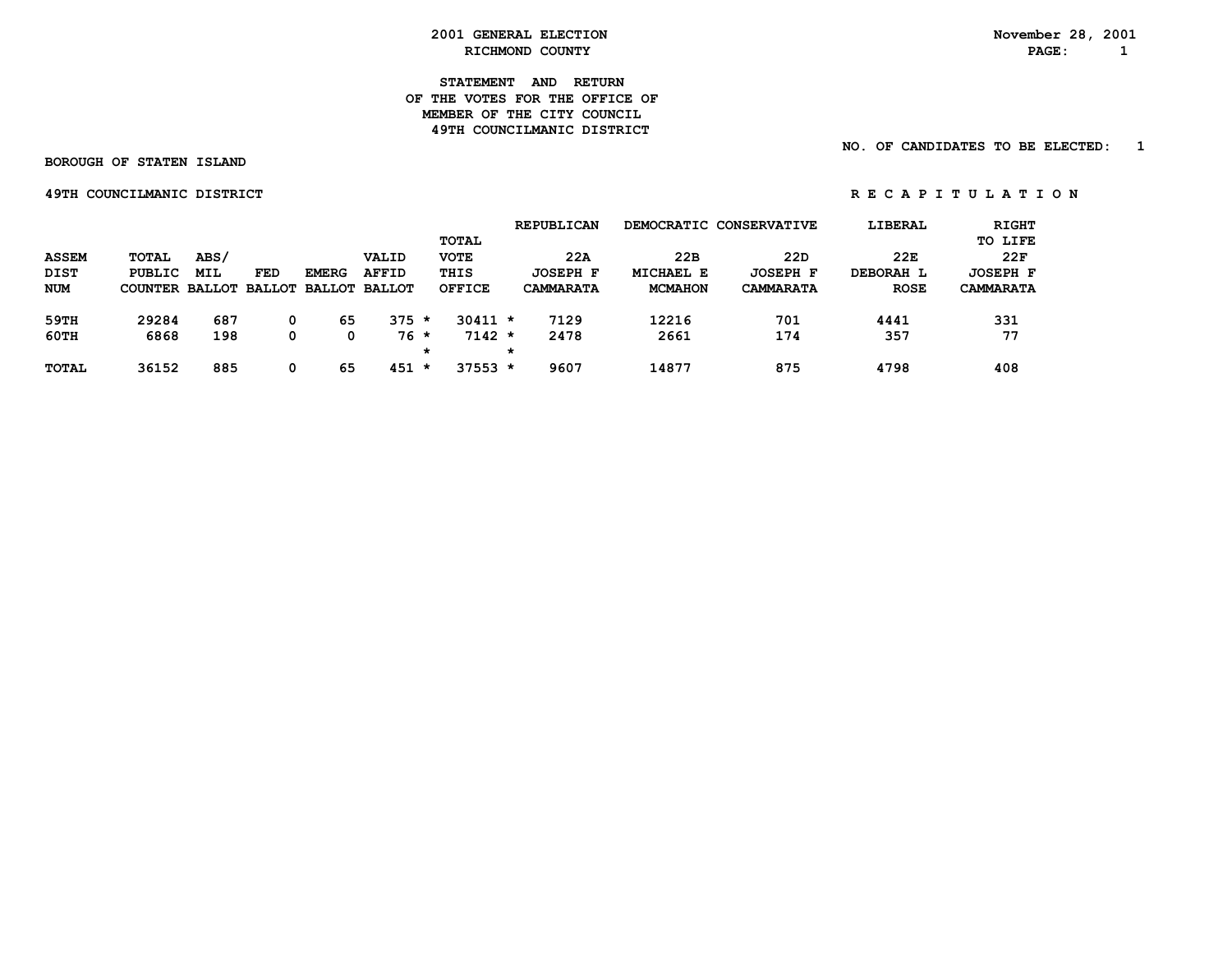# **2001 GENERAL ELECTION November 28, 2001 RICHMOND COUNTY**

#### **STATEMENT AND RETURN OF THE VOTES FOR THE OFFICE OF MEMBER OF THE CITY COUNCIL49TH COUNCILMANIC DISTRICT**

| 49TH COUNCILMANIC DISTRICT |                |                 |             |             |
|----------------------------|----------------|-----------------|-------------|-------------|
|                            | <b>GREEN</b>   | <b>WORKING</b>  |             |             |
|                            |                | <b>FAMILIES</b> |             |             |
| <b>ASSEM</b>               | 22G            | 22H             |             | <b>UNRE</b> |
| <b>DIST</b>                | SUSAN K        | MICHAEL E       | <b>SCAT</b> | <b>CORD</b> |
| <b>NUM</b>                 | <b>ROECKER</b> | <b>MCMAHON</b>  | <b>VOTE</b> | <b>VOTE</b> |
| 59TH                       | 101            | 860             | 0           | 4632        |
| <b>60TH</b>                | 22             | 145             | 0           | 1228        |
| <b>TOTAL</b>               | 123            | 1005            | 0           | 5860        |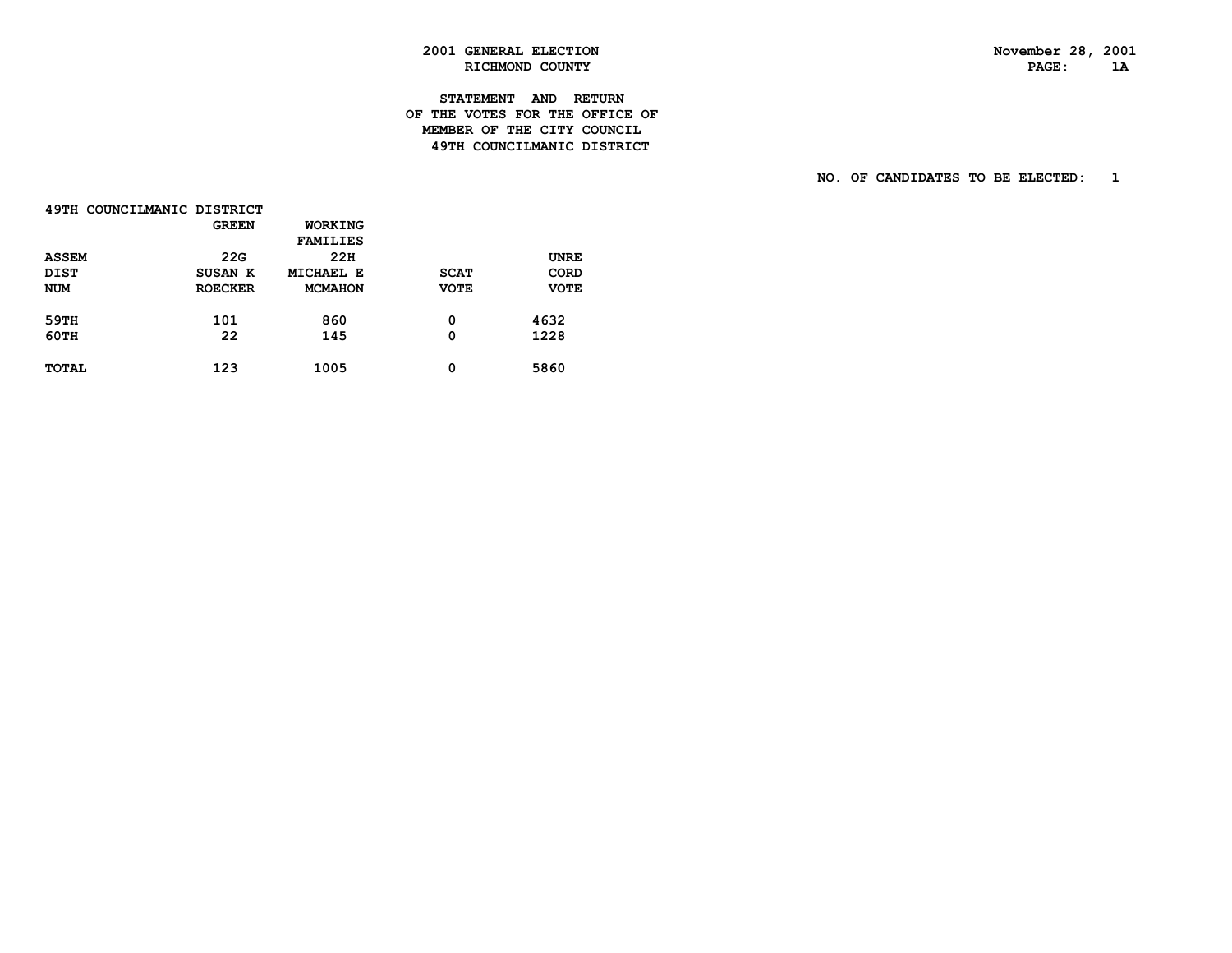#### **STATEMENT AND RETURN OF THE VOTES FOR THE OFFICE OFMEMBER OF THE CITY COUNCIL 50TH COUNCILMANIC DISTRICT**

 **NO. OF CANDIDATES TO BE ELECTED: 1**

 **BOROUGH OF STATEN ISLAND**

 **50THCOUNCILMANICDISTRICT R E C A P I T U L A T I O N**

|              |        |      |     |              |                                     |         |               |         | <b>REPUBLICAN</b> |         | DEMOCRATIC INDEPENDENCE CONSERVATIVE |                | LIBERAL |
|--------------|--------|------|-----|--------------|-------------------------------------|---------|---------------|---------|-------------------|---------|--------------------------------------|----------------|---------|
|              |        |      |     |              |                                     |         | TOTAL         |         |                   |         |                                      |                |         |
| <b>ASSEM</b> | TOTAL  | ABS/ |     |              | VALID                               |         | <b>VOTE</b>   |         | 22A               | 22B     | 22C                                  | 22D            | 22E     |
| <b>DIST</b>  | PUBLIC | MIL  | FED | <b>EMERG</b> | <b>AFFID</b>                        |         | THIS          |         | <b>JAMES S</b>    | LIBBY N | LIBBY N                              | <b>JAMES S</b> | LIBBY N |
| NUM          |        |      |     |              | COUNTER BALLOT BALLOT BALLOT BALLOT |         | <b>OFFICE</b> |         | <b>ODDO</b>       | HIKIND  | HIKIND                               | <b>ODDO</b>    | HIKIND  |
| 59TH         | 2497   | 63   | 0   | 2            | $27 \star$                          |         | $2589 *$      |         | 1269              | 611     | 32                                   | 106            | 13      |
| 60TH         | 21758  | 525  | 0   | 22           | $220 *$                             |         | $22525$ *     |         | 10979             | 5322    | 292                                  | 841            | 154     |
|              |        |      |     |              |                                     |         |               |         |                   |         |                                      |                |         |
| 61ST         | 4109   | 100  | 0   | 0            | $33 *$                              |         | $4242 *$      |         | 2562              | 627     | 40                                   | 214            | 11      |
|              |        |      |     |              |                                     | $\star$ |               | $\star$ |                   |         |                                      |                |         |
| <b>TOTAL</b> | 28364  | 688  | 0   | 24           | 280                                 | $\star$ | $29356 *$     |         | 14810             | 6560    | 364                                  | 1161           | 178     |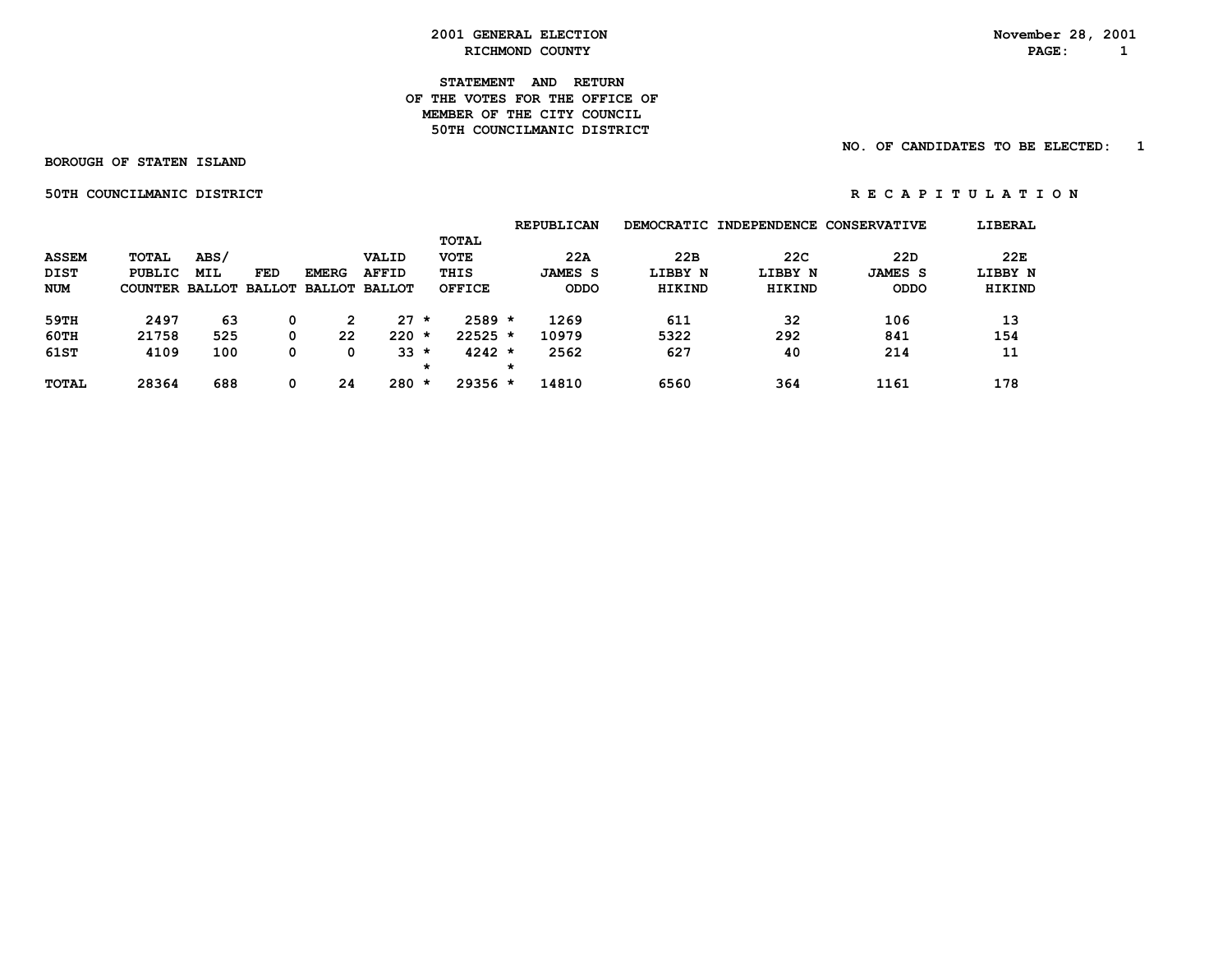# **2001 GENERAL ELECTION November 28, 2001 RICHMOND COUNTY**

#### **STATEMENT AND RETURN OF THE VOTES FOR THE OFFICE OF MEMBER OF THE CITY COUNCIL50TH COUNCILMANIC DISTRICT**

|              | 50TH COUNCILMANIC DISTRICT |               |                 |             |             |
|--------------|----------------------------|---------------|-----------------|-------------|-------------|
|              | <b>RIGHT</b>               | <b>GREEN</b>  | WORKING         |             |             |
|              | TO LIFE                    |               | <b>FAMILIES</b> |             |             |
| <b>ASSEM</b> | 22F                        | 22G           | 22H             |             | UNRE        |
| <b>DIST</b>  | <b>JAMES S</b>             | CARL          | LIBBY N         | <b>SCAT</b> | CORD        |
| <b>NUM</b>   | <b>ODDO</b>                | <b>MAHLER</b> | <b>HIKIND</b>   | <b>VOTE</b> | <b>VOTE</b> |
| 59TH         | 30                         | 5             | 31              | 0           | 492         |
| <b>60TH</b>  | 390                        | 78            | 313             | 0           | 4156        |
| 61ST         | 82                         | 18            | 34              | 0           | 654         |
| <b>TOTAL</b> | 502                        | 101           | 378             | 0           | 5302        |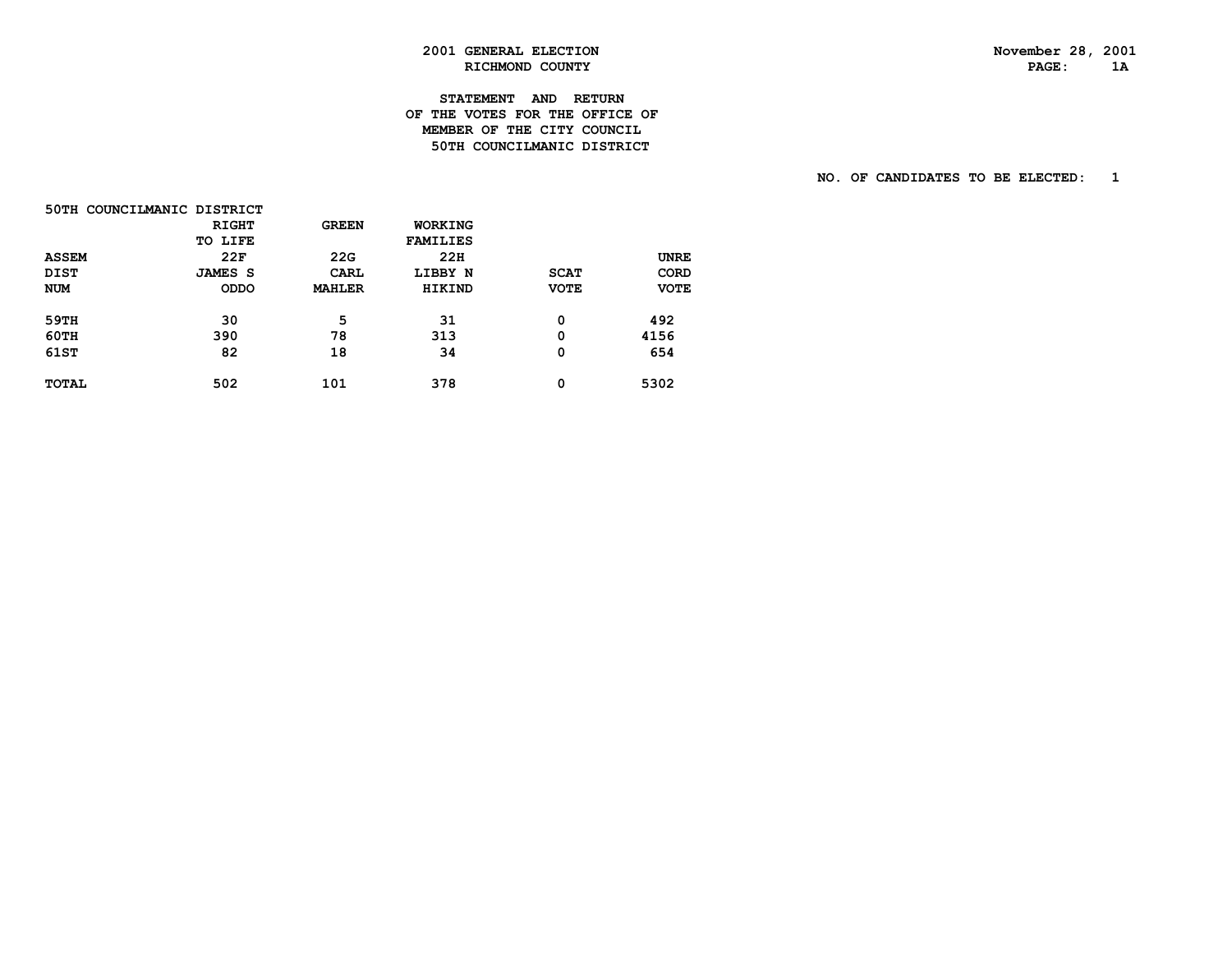#### **STATEMENT AND RETURN OF THE VOTES FOR THE OFFICE OF MEMBER OF THE CITY COUNCIL 51ST COUNCILMANIC DISTRICT**

#### **NO. OF CANDIDATES TO BE ELECTED: 1**

 **BOROUGH OF STATEN ISLAND**

**51ST COUNCILMANIC DISTRICT** 

| RECAPITULATION |  |  |  |  |  |  |  |  |  |  |  |  |  |
|----------------|--|--|--|--|--|--|--|--|--|--|--|--|--|
|----------------|--|--|--|--|--|--|--|--|--|--|--|--|--|

|              |                                     |            |            |              |              |         |               |         | <b>REPUBLICAN</b> |              | DEMOCRATIC INDEPENDENCE | <b>CONSERVATIVE</b> | LIBERAL       |
|--------------|-------------------------------------|------------|------------|--------------|--------------|---------|---------------|---------|-------------------|--------------|-------------------------|---------------------|---------------|
|              |                                     |            |            |              |              |         | <b>TOTAL</b>  |         |                   |              |                         |                     |               |
| <b>ASSEM</b> | <b>TOTAL</b>                        | ABS/       |            |              | VALID        |         | <b>VOTE</b>   |         | 22A               | 22B          | 22C                     | 22D                 | 22E           |
| <b>DIST</b>  | PUBLIC                              | <b>MIL</b> | <b>FED</b> | <b>EMERG</b> | <b>AFFID</b> |         | THIS          |         | ANDREW J          | <b>JANEY</b> | HENRY J                 | ANDREW J            | HENRY J       |
| NUM          | COUNTER BALLOT BALLOT BALLOT BALLOT |            |            |              |              |         | <b>OFFICE</b> |         | <b>LANZA</b>      | <b>MORAN</b> | <b>BARDEL</b>           | LANZA               | <b>BARDEL</b> |
|              |                                     |            |            |              |              |         |               |         |                   |              |                         |                     |               |
| 60TH         | 6577                                | 115        |            | 6            | $73 *$       |         | $6771 *$      |         | 2737              | 2176         | 37                      | 221                 | 19            |
| 61ST         | 37059                               | 706        | 0          | 0            | $434 *$      |         | $38199 *$     |         | 20684             | 7066         | 256                     | 1718                | 83            |
|              |                                     |            |            |              |              | $\star$ |               | $\star$ |                   |              |                         |                     |               |
| <b>TOTAL</b> | 43636                               | 821        |            | 6            | 507          | $\star$ | $44970 *$     |         | 23421             | 9242         | 293                     | 1939                | 102           |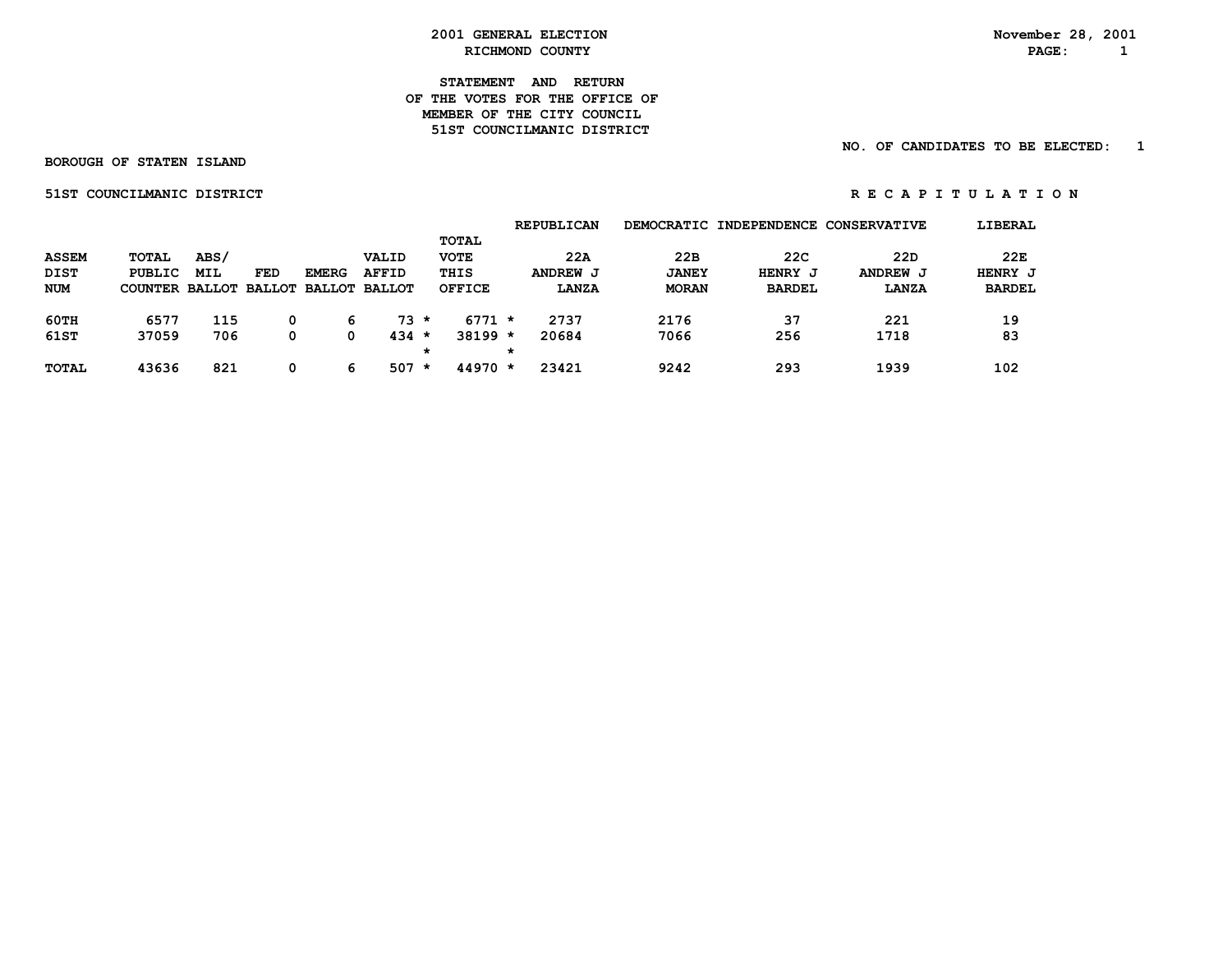# **2001 GENERAL ELECTION November 28, 2001 RICHMOND COUNTY**

#### **STATEMENT AND RETURN OF THE VOTES FOR THE OFFICE OF MEMBER OF THE CITY COUNCIL51ST COUNCILMANIC DISTRICT**

|              | 51ST COUNCILMANIC DISTRICT |               |                 |             |             |
|--------------|----------------------------|---------------|-----------------|-------------|-------------|
|              | <b>RIGHT</b>               | <b>GREEN</b>  | WORKING         |             |             |
|              | TO LIFE                    |               | <b>FAMILIES</b> |             |             |
| <b>ASSEM</b> | 22F                        | 22G           | 22H             |             | <b>UNRE</b> |
| <b>DIST</b>  | ANDREW J                   | HENRY J       | <b>JANEY</b>    | <b>SCAT</b> | CORD        |
| <b>NUM</b>   | <b>LANZA</b>               | <b>BARDEL</b> | <b>MORAN</b>    | <b>VOTE</b> | <b>VOTE</b> |
| <b>60TH</b>  | 68                         | 12            | 133             | 0           | 1368        |
| 61ST         | 616                        | 92            | 449             | 3           | 7232        |
| <b>TOTAL</b> | 684                        | 104           | 582             | 3           | 8600        |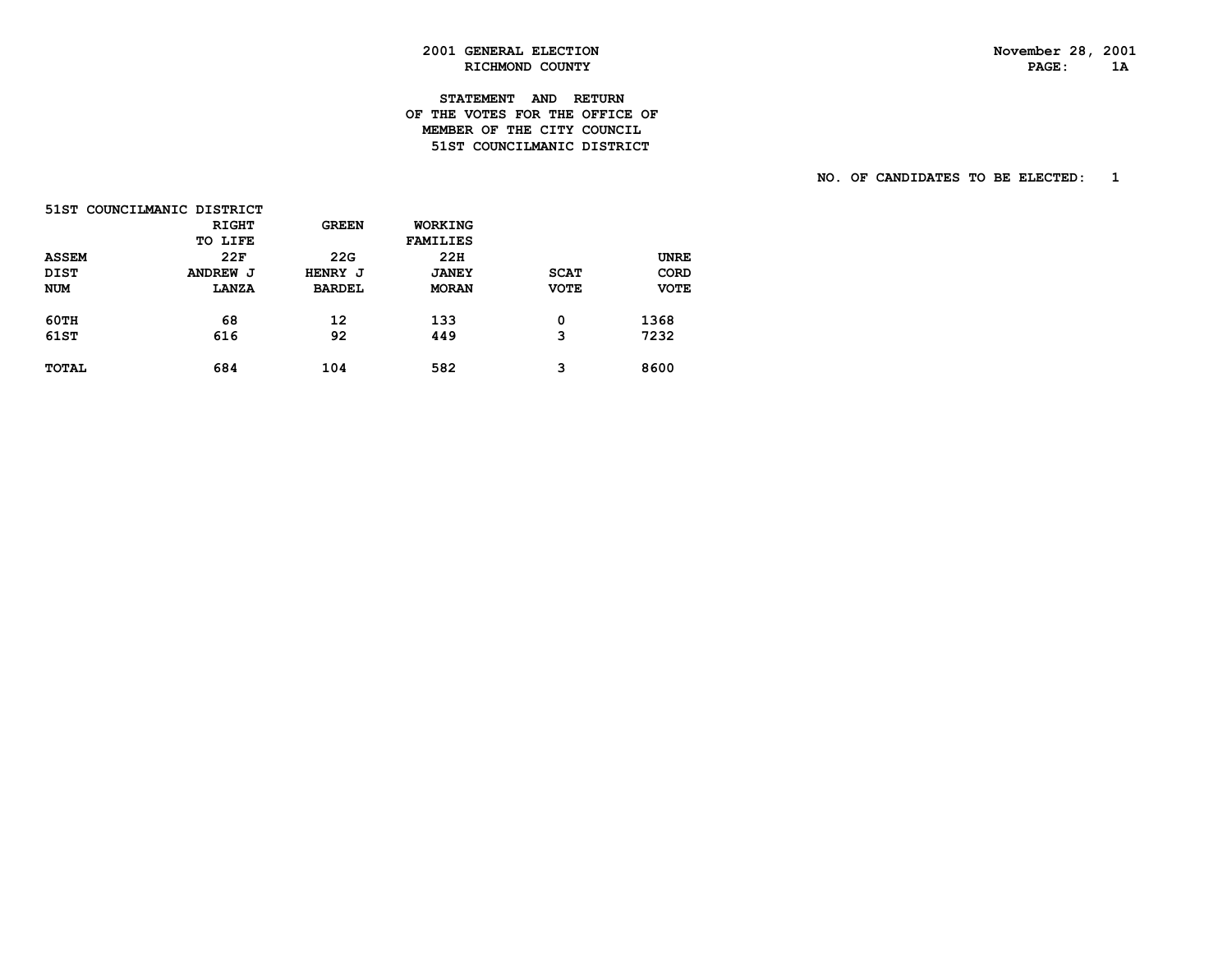| 2001<br><b>GENERAL</b> | <b>ELECTION</b> | 28<br>November | 200 |
|------------------------|-----------------|----------------|-----|
| <b>RICHMOND</b>        | <b>COUNTY</b>   | <b>PAGE</b>    |     |

#### **STATEMENT AND RETURN OF THE VOTES CAST FOR PROPOSITION #1**

#### **BOROUGH OF STATEN ISLAND**

 **RICHMOND COUNTY**

 **R E C A P I T U L A T I O N**

| <b>ASSEM</b> | <b>TOTAL</b>   | ABS/        |             |             |             |              |         |            |           |                   | <b>TOTAL VOTE</b> |
|--------------|----------------|-------------|-------------|-------------|-------------|--------------|---------|------------|-----------|-------------------|-------------------|
| <b>DIST</b>  | <b>PUBLIC</b>  | MIL         | FED         | <b>EMER</b> | AFF         |              |         |            |           | <b>UNRECORDED</b> | FOR THIS          |
| <b>NUM</b>   | <b>COUNTER</b> | <b>VOTE</b> | <b>VOTE</b> | <b>VOTE</b> | <b>VOTE</b> | <b>TOTAL</b> |         | <b>YES</b> | <b>NO</b> | <b>VOTE</b>       | <b>PROPOSAL</b>   |
| 59TH         | 31781          | 750         | 0           | 67          | 402         | 33000        | *       | 9104       | 6768      | 17128             | 33000             |
| 60TH         | 35203          | 838         | 0           | 28          | 369         | 36438        | *       | 9546       | 7500      | 19392             | 36438             |
| 61ST         | 41168          | 806         | 0           | 0           | 467         | 42441        | $\star$ | 11247      | 9727      | 21467             | 42441             |
|              |                |             |             |             |             |              |         |            |           |                   |                   |
| <b>TOTAL</b> | 108152         | 2394        | 0           | 95          | 1238        | 111879       | $\star$ | 29897      | 23995     | 57987             | 111879            |
|              |                |             |             |             |             |              |         |            |           |                   |                   |

**November 28, 2001**<br>**PAGE:** 1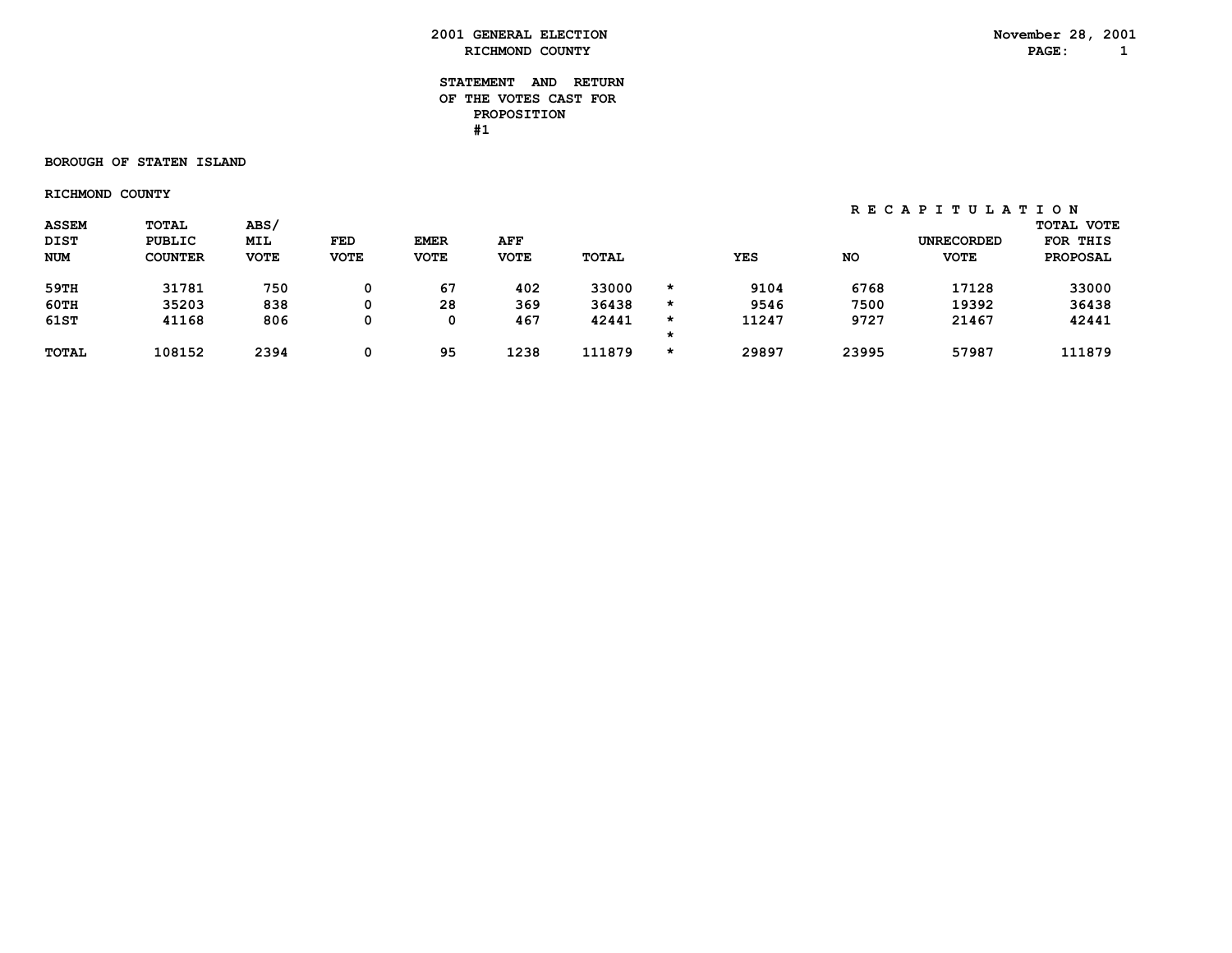| 2001<br><b>GENERAL</b> | <b>ELECTION</b> | 28<br>November | 200 |
|------------------------|-----------------|----------------|-----|
| <b>RICHMOND</b>        | <b>COUNTY</b>   | <b>PAGE</b>    |     |

#### **STATEMENT AND RETURN OF THE VOTES CAST FOR PROPOSITION #2**

#### **BOROUGH OF STATEN ISLAND**

 **RICHMOND COUNTY**

 **R E C A P I T U L A T I O N**

| <b>ASSEM</b> | <b>TOTAL</b>   | ABS/        |             |             |             |              |         |            |           |                   | <b>TOTAL VOTE</b> |
|--------------|----------------|-------------|-------------|-------------|-------------|--------------|---------|------------|-----------|-------------------|-------------------|
| <b>DIST</b>  | <b>PUBLIC</b>  | MIL         | FED         | <b>EMER</b> | AFF         |              |         |            |           | <b>UNRECORDED</b> | FOR THIS          |
| <b>NUM</b>   | <b>COUNTER</b> | <b>VOTE</b> | <b>VOTE</b> | <b>VOTE</b> | <b>VOTE</b> | <b>TOTAL</b> |         | <b>YES</b> | <b>NO</b> | <b>VOTE</b>       | <b>PROPOSAL</b>   |
| 59TH         | 31781          | 750         | 0           | 67          | 402         | 33000        | $\star$ | 10245      | 5093      | 17662             | 33000             |
| 60TH         | 35203          | 838         | 0           | 28          | 369         | 36438        | $\star$ | 10962      | 5492      | 19984             | 36438             |
| 61ST         | 41168          | 806         | 0           | 0           | 467         | 42441        | $\star$ | 13432      | 6650      | 22359             | 42441             |
|              |                |             |             |             |             |              |         |            |           |                   |                   |
| <b>TOTAL</b> | 108152         | 2394        | 0           | 95          | 1238        | 111879       | $\star$ | 34639      | 17235     | 60005             | 111879            |
|              |                |             |             |             |             |              |         |            |           |                   |                   |

**November 28, 2001**<br>**PAGE:** 1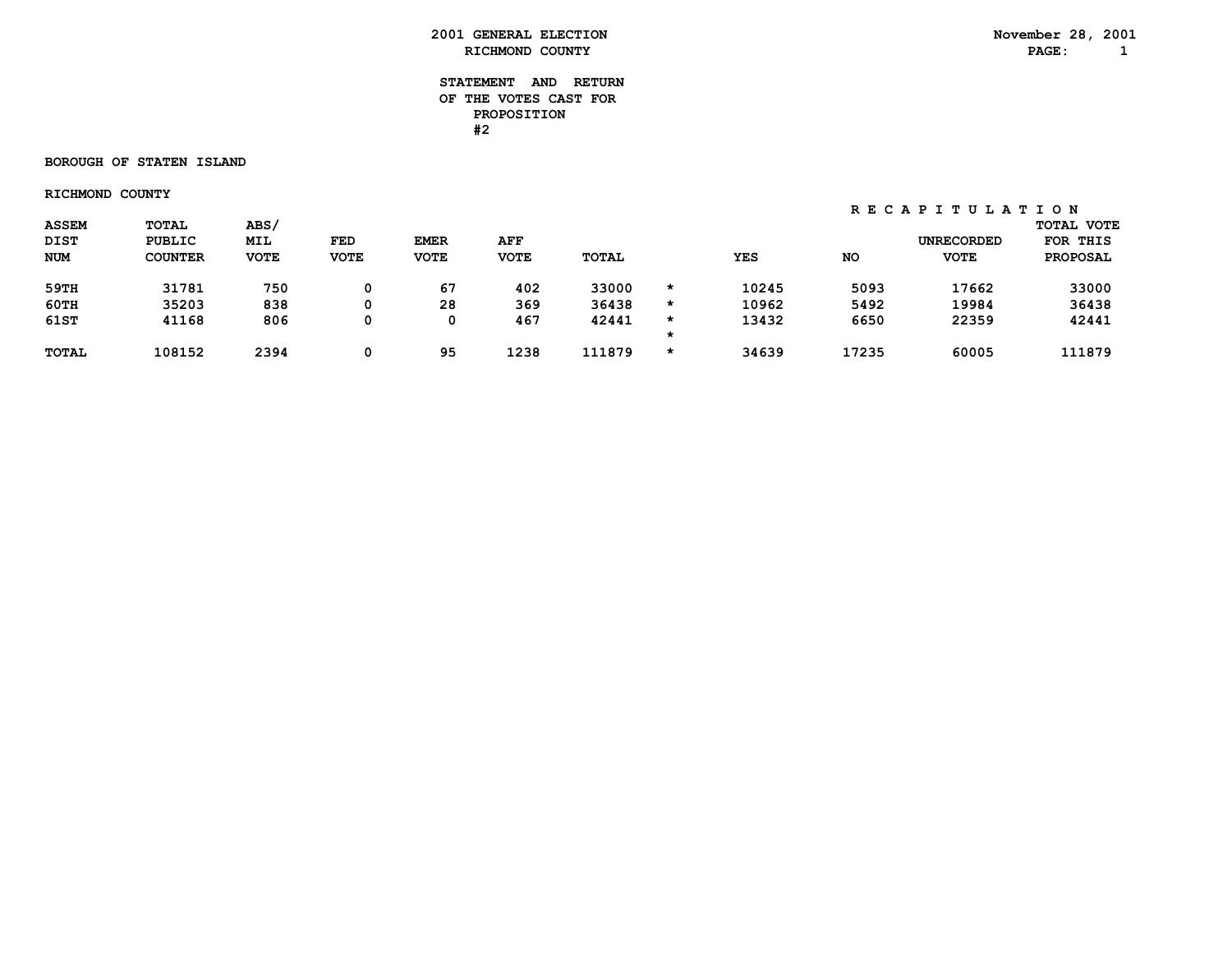| 2001<br><b>GENERAL</b> | <b>ELECTION</b> | 28<br>November | 200 |
|------------------------|-----------------|----------------|-----|
| <b>RICHMOND</b>        | <b>COUNTY</b>   | <b>PAGE</b>    |     |

#### **STATEMENT AND RETURN OF THE VOTES CAST FOR PROPOSITION #3**

#### **BOROUGH OF STATEN ISLAND**

 **RICHMOND COUNTY**

 **R E C A P I T U L A T I O N**

| <b>ASSEM</b> | <b>TOTAL</b>   | ABS/        |             |             |             |              |         |            |           |                   | <b>TOTAL VOTE</b> |
|--------------|----------------|-------------|-------------|-------------|-------------|--------------|---------|------------|-----------|-------------------|-------------------|
| <b>DIST</b>  | <b>PUBLIC</b>  | MIL         | FED         | <b>EMER</b> | AFF         |              |         |            |           | <b>UNRECORDED</b> | FOR THIS          |
| <b>NUM</b>   | <b>COUNTER</b> | <b>VOTE</b> | <b>VOTE</b> | <b>VOTE</b> | <b>VOTE</b> | <b>TOTAL</b> |         | <b>YES</b> | <b>NO</b> | <b>VOTE</b>       | <b>PROPOSAL</b>   |
| 59TH         | 31781          | 750         | 0           | 67          | 402         | 33000        | $\star$ | 11827      | 3985      | 17188             | 33000             |
| 60TH         | 35203          | 838         | 0           | 28          | 369         | 36438        | $\star$ | 12809      | 4233      | 19396             | 36438             |
| 61ST         | 41168          | 806         | 0           | 0           | 467         | 42441        | $\star$ | 15241      | 5601      | 21599             | 42441             |
|              |                |             |             |             |             |              |         |            |           |                   |                   |
| <b>TOTAL</b> | 108152         | 2394        | 0           | 95          | 1238        | 111879       | $\star$ | 39877      | 13819     | 58183             | 111879            |
|              |                |             |             |             |             |              |         |            |           |                   |                   |

**November 28, 2001**<br>**PAGE:** 1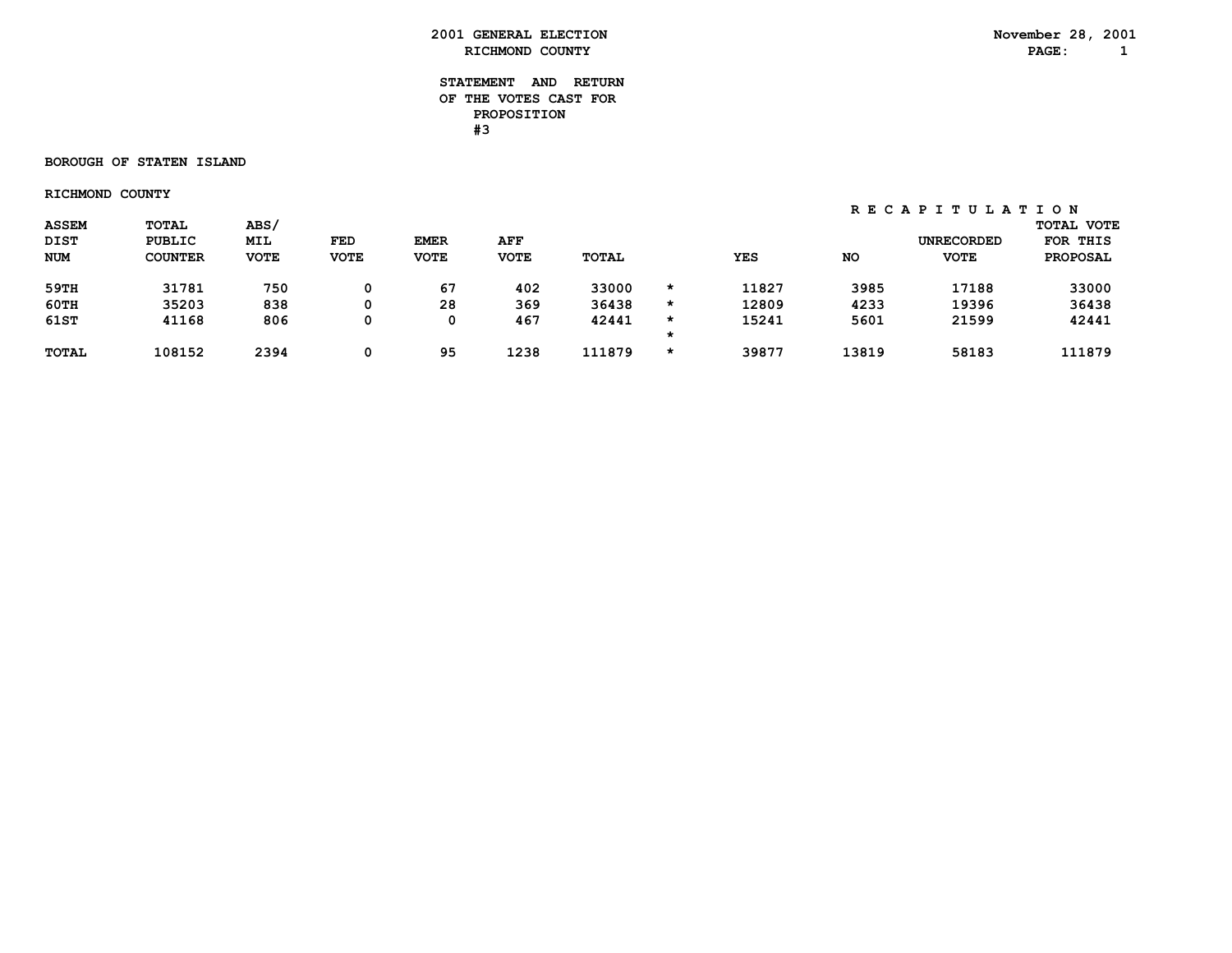#### **STATEMENT AND RETURN OF THE VOTES CAST FOR PROPOSITION #4**

#### **BOROUGH OF STATEN ISLAND**

 **RICHMOND COUNTY**

 **R E C A P I T U L A T I O N**

| <b>DIST</b><br>MIL<br><b>UNRECORDED</b><br>FED<br><b>EMER</b><br><b>PUBLIC</b><br>AFF                                                       | FOR THIS        |
|---------------------------------------------------------------------------------------------------------------------------------------------|-----------------|
|                                                                                                                                             |                 |
| <b>NUM</b><br><b>VOTE</b><br><b>VOTE</b><br><b>TOTAL</b><br><b>COUNTER</b><br><b>VOTE</b><br><b>VOTE</b><br><b>YES</b><br>NO<br><b>VOTE</b> | <b>PROPOSAL</b> |
| 750<br>67<br>33000<br>31781<br>402<br>7028<br>8092<br>17880<br>59TH<br>0<br>$\star$                                                         | 33000           |
| $60$ TH<br>35203<br>838<br>28<br>36438<br>369<br>9381<br>20314<br>6743<br>0<br>$\star$                                                      | 36438           |
| 61ST<br>467<br>806<br>12138<br>22844<br>41168<br>42441<br>7459<br>0<br>0<br>$\star$                                                         | 42441           |
|                                                                                                                                             |                 |
| 1238<br>95<br>111879<br>29611<br>108152<br>2394<br>21230<br>61038<br><b>TOTAL</b><br>0<br>$\star$                                           | 111879          |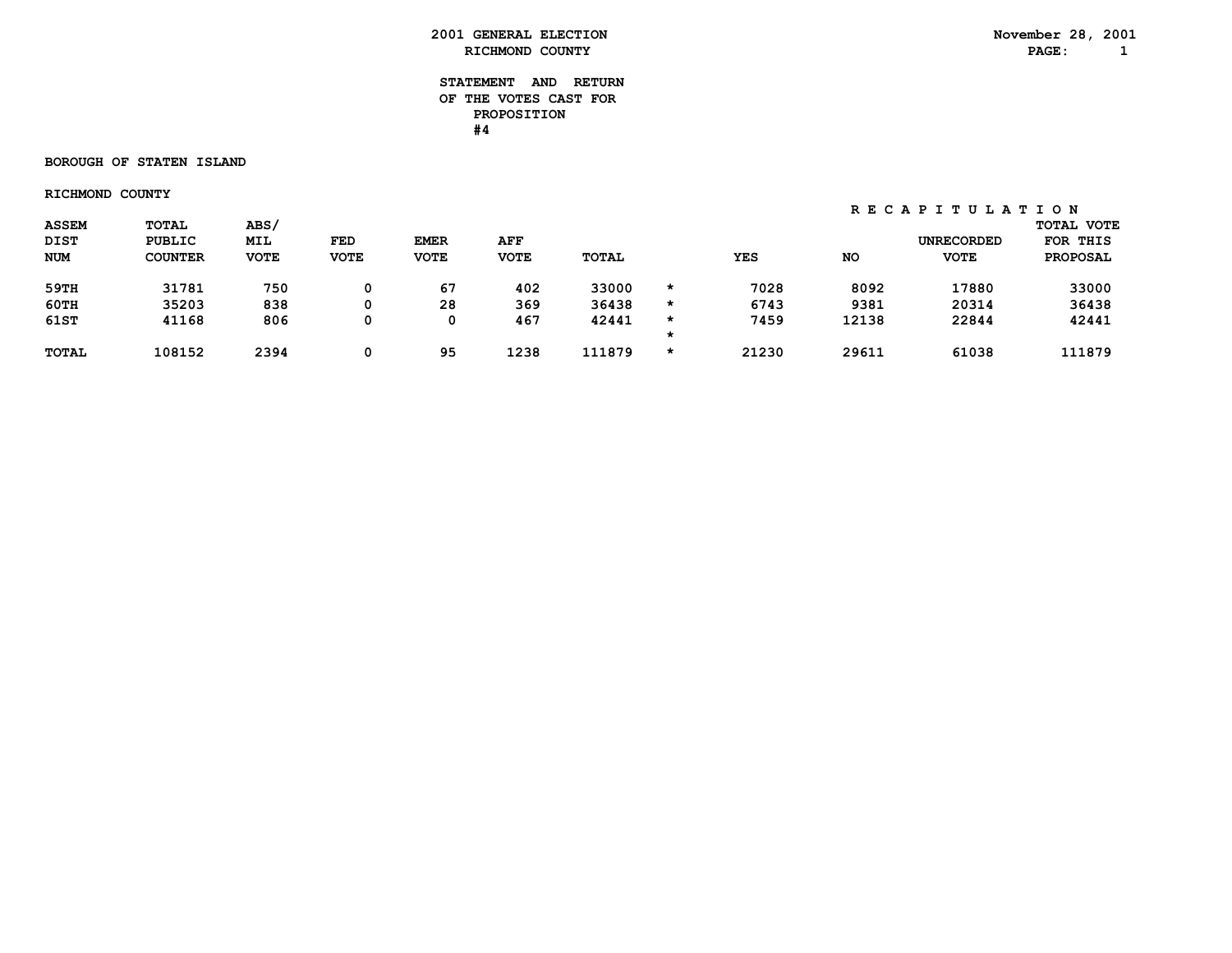#### **STATEMENT AND RETURN OF THE VOTES CAST FOR PROPOSITION #5**

#### **BOROUGH OF STATEN ISLAND**

 **RICHMOND COUNTY**

 **R E C A P I T U L A T I O N**

| <b>ASSEM</b> | <b>TOTAL</b>   | ABS/        |             |             |             |              |         |            |           |                   | <b>TOTAL VOTE</b> |
|--------------|----------------|-------------|-------------|-------------|-------------|--------------|---------|------------|-----------|-------------------|-------------------|
| <b>DIST</b>  | <b>PUBLIC</b>  | MIL         | FED         | <b>EMER</b> | AFF         |              |         |            |           | <b>UNRECORDED</b> | FOR THIS          |
| <b>NUM</b>   | <b>COUNTER</b> | <b>VOTE</b> | <b>VOTE</b> | <b>VOTE</b> | <b>VOTE</b> | <b>TOTAL</b> |         | <b>YES</b> | <b>NO</b> | <b>VOTE</b>       | <b>PROPOSAL</b>   |
| 59TH         | 31781          | 750         | 0           | 67          | 402         | 33000        | $\star$ | 9727       | 5288      | 17985             | 33000             |
| 60TH         | 35203          | 838         | 0           | 28          | 369         | 36438        | $\star$ | 10185      | 5937      | 20316             | 36438             |
| 61ST         | 41168          | 806         | 0           | 0           | 467         | 42441        | $\star$ | 12203      | 7435      | 22803             | 42441             |
|              |                |             |             |             |             |              |         |            |           |                   |                   |
| <b>TOTAL</b> | 108152         | 2394        | 0           | 95          | 1238        | 111879       | $\star$ | 32115      | 18660     | 61104             | 111879            |
|              |                |             |             |             |             |              |         |            |           |                   |                   |